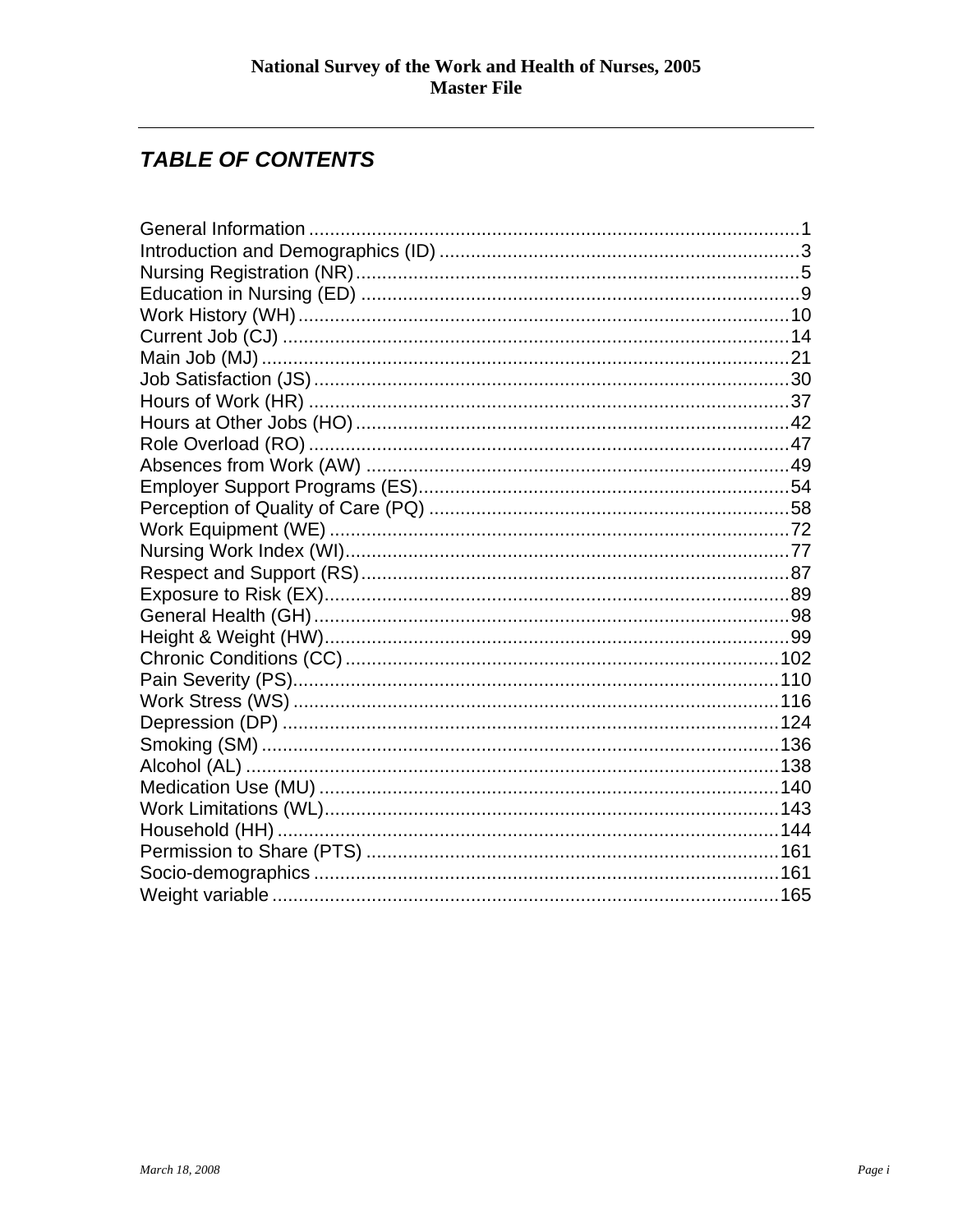<span id="page-1-0"></span>

| Section:                                                                                        |                    | <b>General Information</b>                                                                                                                                                                                                                                 |           |              |                                                                                                                                |                                                                                                                                   |
|-------------------------------------------------------------------------------------------------|--------------------|------------------------------------------------------------------------------------------------------------------------------------------------------------------------------------------------------------------------------------------------------------|-----------|--------------|--------------------------------------------------------------------------------------------------------------------------------|-----------------------------------------------------------------------------------------------------------------------------------|
| Variable Name:                                                                                  |                    | <b>MASTERID</b>                                                                                                                                                                                                                                            | Position: | $\mathbf{1}$ | Length:                                                                                                                        | 5                                                                                                                                 |
|                                                                                                 |                    | Randomly generated sequence number for master file                                                                                                                                                                                                         |           |              |                                                                                                                                |                                                                                                                                   |
| Coverage: All nurses<br>Note:                                                                   |                    | The NSWHN master file includes response records for sampled nurses currently employed in nursing in<br>Canada. The coverage "All nurses" used in this codebook is equivalent to the coverage "Employed nurses"<br>that appears in the NSWHN questionnaire. |           |              |                                                                                                                                |                                                                                                                                   |
| <i>Variable Name:</i>                                                                           |                    | <b>PROVREG</b>                                                                                                                                                                                                                                             | Position: | 6            | Length:                                                                                                                        | 2                                                                                                                                 |
|                                                                                                 |                    | Province of Registration at time of sample selection                                                                                                                                                                                                       |           |              |                                                                                                                                |                                                                                                                                   |
| 10<br>11<br>12<br>13<br>24<br>35<br>46<br>47<br>48<br>59<br>60<br>Coverage: All nurses<br>Note: | Sample file field. | Newfoundland and Labrador<br><b>Prince Edward Island</b><br>Nova Scotia<br><b>New Brunswick</b><br>Quebec<br>Ontario<br>Manitoba<br>Saskatchewan<br>Alberta<br><b>British Columbia</b><br>Northern sample (Yukon/Northwest<br>Territories/Nunavut)         |           |              | <b>FREQ</b><br>1,625<br>756<br>1,625<br>1,508<br>2,195<br>2,205<br>1,935<br>2,012<br>2,176<br>2,263<br>376<br>======<br>18,676 | <b>WTD</b><br>7,769<br>1,936<br>11,833<br>10,198<br>77,016<br>113,495<br>13,984<br>11,376<br>31,743<br>34,124<br>1,455<br>314,929 |
| Variable Name:                                                                                  |                    | INTDAY                                                                                                                                                                                                                                                     | Position: | 8            | Length:                                                                                                                        | 2                                                                                                                                 |
| Day of interview                                                                                |                    |                                                                                                                                                                                                                                                            |           |              |                                                                                                                                |                                                                                                                                   |
| Allowed values:                                                                                 |                    | 01:31                                                                                                                                                                                                                                                      |           |              | <b>FREQ</b>                                                                                                                    | <b>WTD</b>                                                                                                                        |
| 01:31                                                                                           |                    | Day of the month                                                                                                                                                                                                                                           |           |              | 18,676<br>======                                                                                                               | 314,929                                                                                                                           |
|                                                                                                 |                    |                                                                                                                                                                                                                                                            |           |              | 18,676                                                                                                                         | 314,929                                                                                                                           |
| Coverage: All nurses                                                                            |                    |                                                                                                                                                                                                                                                            |           |              |                                                                                                                                |                                                                                                                                   |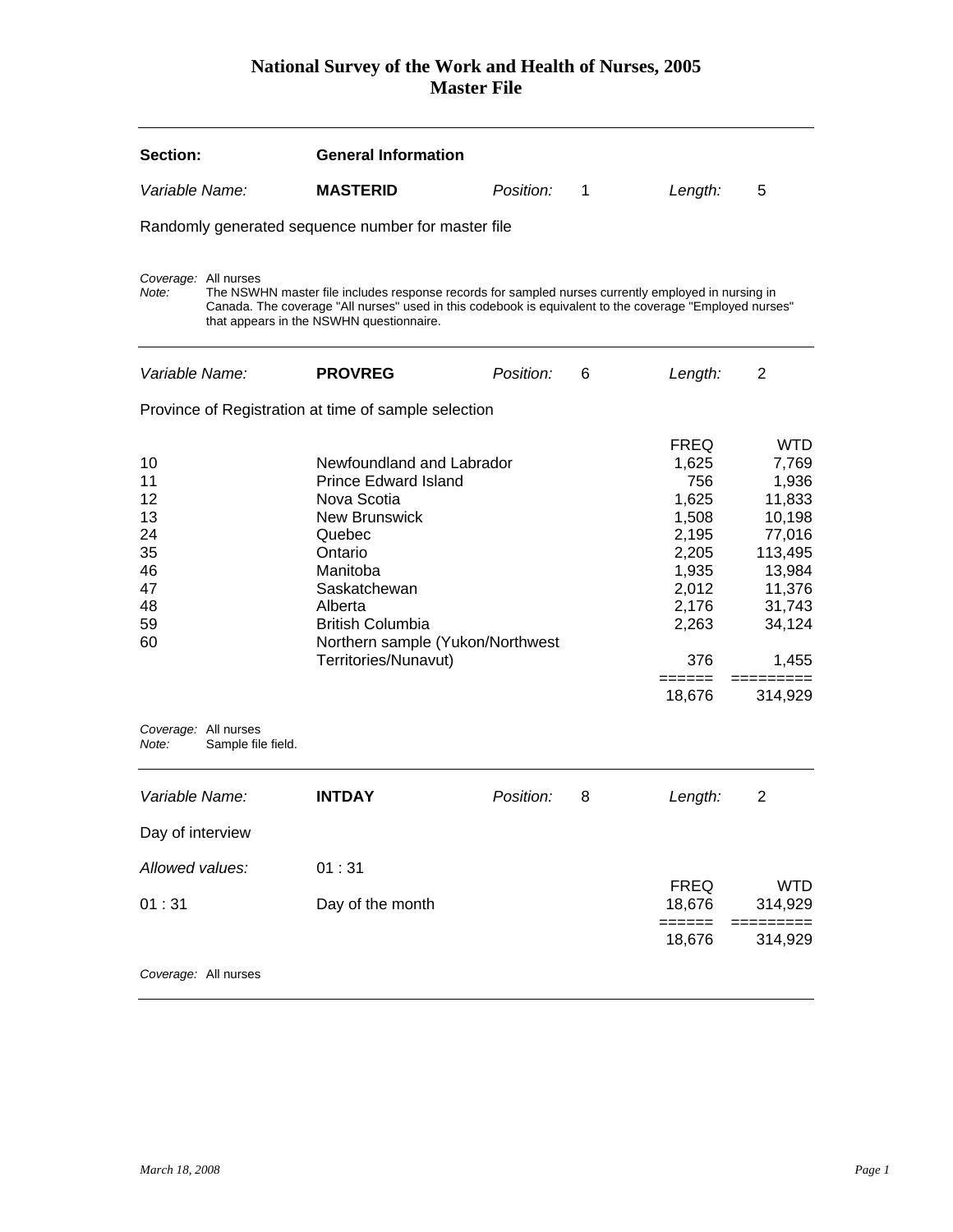| Variable Name:                                                       | <b>INTMONTH</b>                                                                                                        | Position: | 10 | Length:                                                                                                                     | 2                                                                                                                                                                   |
|----------------------------------------------------------------------|------------------------------------------------------------------------------------------------------------------------|-----------|----|-----------------------------------------------------------------------------------------------------------------------------|---------------------------------------------------------------------------------------------------------------------------------------------------------------------|
| Month of interview                                                   |                                                                                                                        |           |    |                                                                                                                             |                                                                                                                                                                     |
| 01<br>02<br>03<br>04<br>05<br>06<br>07<br>08<br>09<br>10<br>11<br>12 | January<br>February<br>March<br>April<br>May<br>June<br>July<br>August<br>September<br>October<br>November<br>December |           |    | <b>FREQ</b><br>591<br>0<br>$\mathbf 0$<br>0<br>0<br>0<br>0<br>$\pmb{0}$<br>0<br>6,487<br>7,858<br>3,740<br>======<br>18,676 | <b>WTD</b><br>20,059<br>0<br>$\mathbf 0$<br>$\mathbf 0$<br>$\mathbf 0$<br>$\mathbf 0$<br>$\mathbf 0$<br>$\mathbf 0$<br>0<br>109,827<br>119,116<br>65,928<br>314,929 |
| Coverage: All nurses                                                 |                                                                                                                        |           |    |                                                                                                                             |                                                                                                                                                                     |
| Variable Name:                                                       | <b>INTYEAR</b>                                                                                                         | Position: | 12 | Length:                                                                                                                     | 4                                                                                                                                                                   |
| Year of interview                                                    |                                                                                                                        |           |    |                                                                                                                             |                                                                                                                                                                     |
| 2005<br>2006                                                         | 2005<br>2006                                                                                                           |           |    | <b>FREQ</b><br>18,085<br>591<br>======<br>18,676                                                                            | <b>WTD</b><br>294,871<br>20,059<br>314,929                                                                                                                          |
| Coverage: All nurses                                                 |                                                                                                                        |           |    |                                                                                                                             |                                                                                                                                                                     |
| Variable Name:                                                       | <b>INTLANG</b>                                                                                                         | Position: | 16 | Length:                                                                                                                     | 1                                                                                                                                                                   |
| Language of Interview                                                |                                                                                                                        |           |    |                                                                                                                             |                                                                                                                                                                     |
| 1<br>$\overline{2}$                                                  | English<br>French                                                                                                      |           |    | <b>FREQ</b><br>16,167<br>2,509<br>$=$ $=$ $=$ $=$ $=$                                                                       | <b>WTD</b><br>236,430<br>78,499<br>======<br>$==$                                                                                                                   |
|                                                                      |                                                                                                                        |           |    | 18,676                                                                                                                      | 314,929                                                                                                                                                             |
| Coverage: All nurses<br>Note:                                        | This variable was collected as LP_Q01 in the Entry component of the application.                                       |           |    |                                                                                                                             |                                                                                                                                                                     |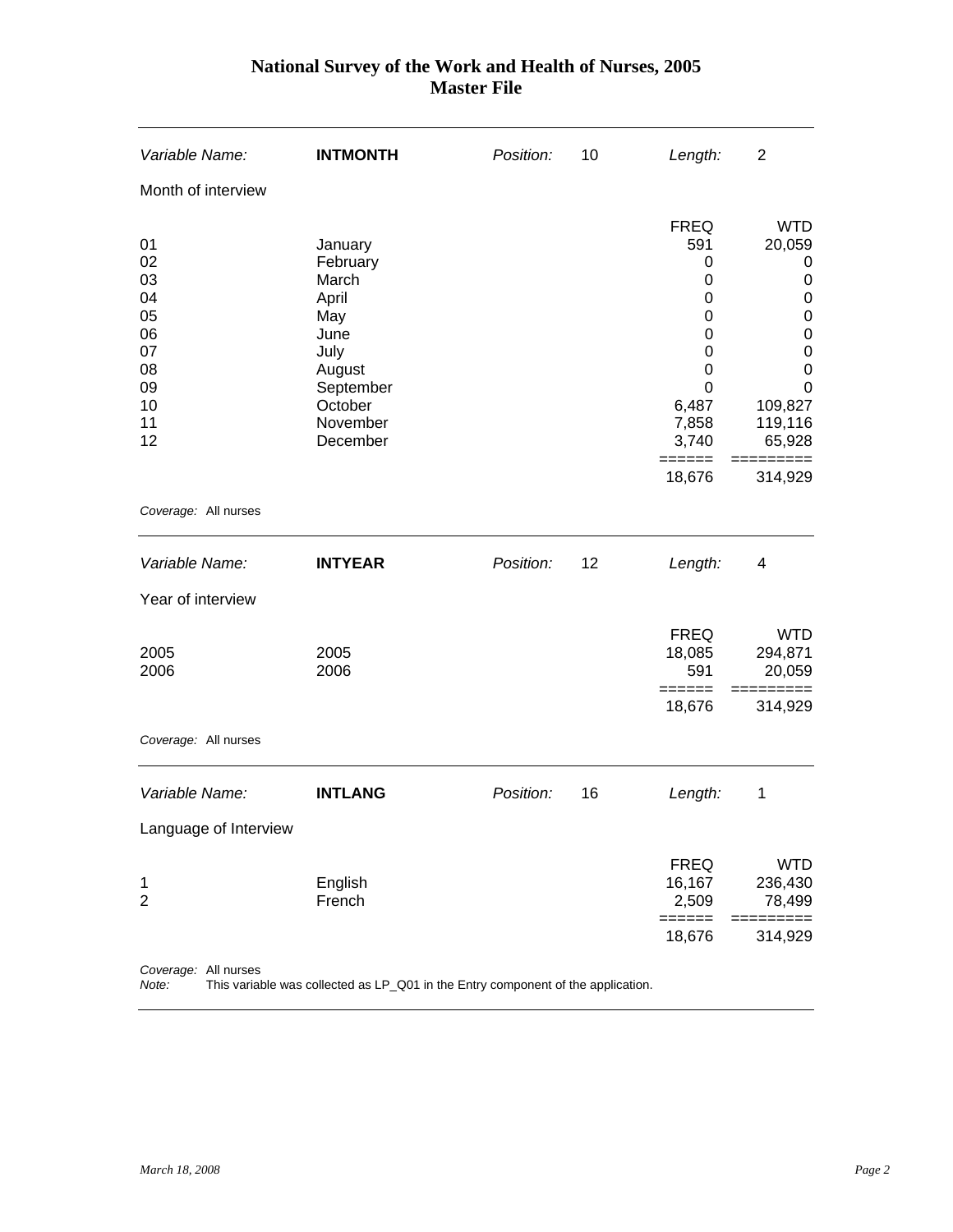<span id="page-3-0"></span>

| Section:                               |                      | <b>Introduction and Demographics (ID)</b>                                            |           |    |                                                                     |                                                                             |
|----------------------------------------|----------------------|--------------------------------------------------------------------------------------|-----------|----|---------------------------------------------------------------------|-----------------------------------------------------------------------------|
| Variable Name:                         |                      | <b>AGE</b>                                                                           | Position: | 17 | Length:                                                             | 3                                                                           |
|                                        | Age of respondent    |                                                                                      |           |    |                                                                     |                                                                             |
| Allowed values:                        |                      | 000:130                                                                              |           |    |                                                                     |                                                                             |
| 019:080                                |                      | Years of age                                                                         |           |    | <b>FREQ</b><br>18,676                                               | <b>WTD</b><br>314,929                                                       |
|                                        |                      |                                                                                      |           |    | ======<br>18,676                                                    | 314,929                                                                     |
| Note:                                  | Coverage: All nurses | This variable was collected as ANDB_Q01.                                             |           |    |                                                                     |                                                                             |
| Variable Name:                         |                      | <b>AGEGRP</b>                                                                        | Position: | 20 | Length:                                                             | 1                                                                           |
|                                        |                      | Derived Variable: Grouped respondent age                                             |           |    |                                                                     |                                                                             |
| 1<br>$\overline{\mathbf{c}}$<br>3<br>4 | Coverage: All nurses | Less than 35<br>35-44<br>45-54<br>55 and over                                        |           |    | <b>FREQ</b><br>3,513<br>5,035<br>6,500<br>3,628<br>======<br>18,676 | <b>WTD</b><br>64,582<br>86,981<br>107,778<br>55,588<br>:========<br>314,929 |
| Note:                                  |                      | This variable was derived from AGE.                                                  |           |    |                                                                     |                                                                             |
|                                        |                      | This variable is a sampling and analytical domain (also referred to as "Age group"). |           |    |                                                                     |                                                                             |
| Variable Name:                         |                      | <b>SEX</b>                                                                           | Position: | 21 | Length:                                                             | 1                                                                           |
|                                        | Sex of respondent    |                                                                                      |           |    |                                                                     |                                                                             |
| $\mathbf{1}$<br>2                      |                      | Male<br>Female                                                                       |           |    | <b>FREQ</b><br>1,239<br>17,437<br>======                            | <b>WTD</b><br>17,346<br>297,583                                             |
|                                        |                      |                                                                                      |           |    | 18,676                                                              | 314,929                                                                     |
| Note:                                  | Coverage: All nurses | This variable was collected as SEX_Q01.                                              |           |    |                                                                     |                                                                             |
|                                        |                      | This variable is a sampling and analytical domain.                                   |           |    |                                                                     |                                                                             |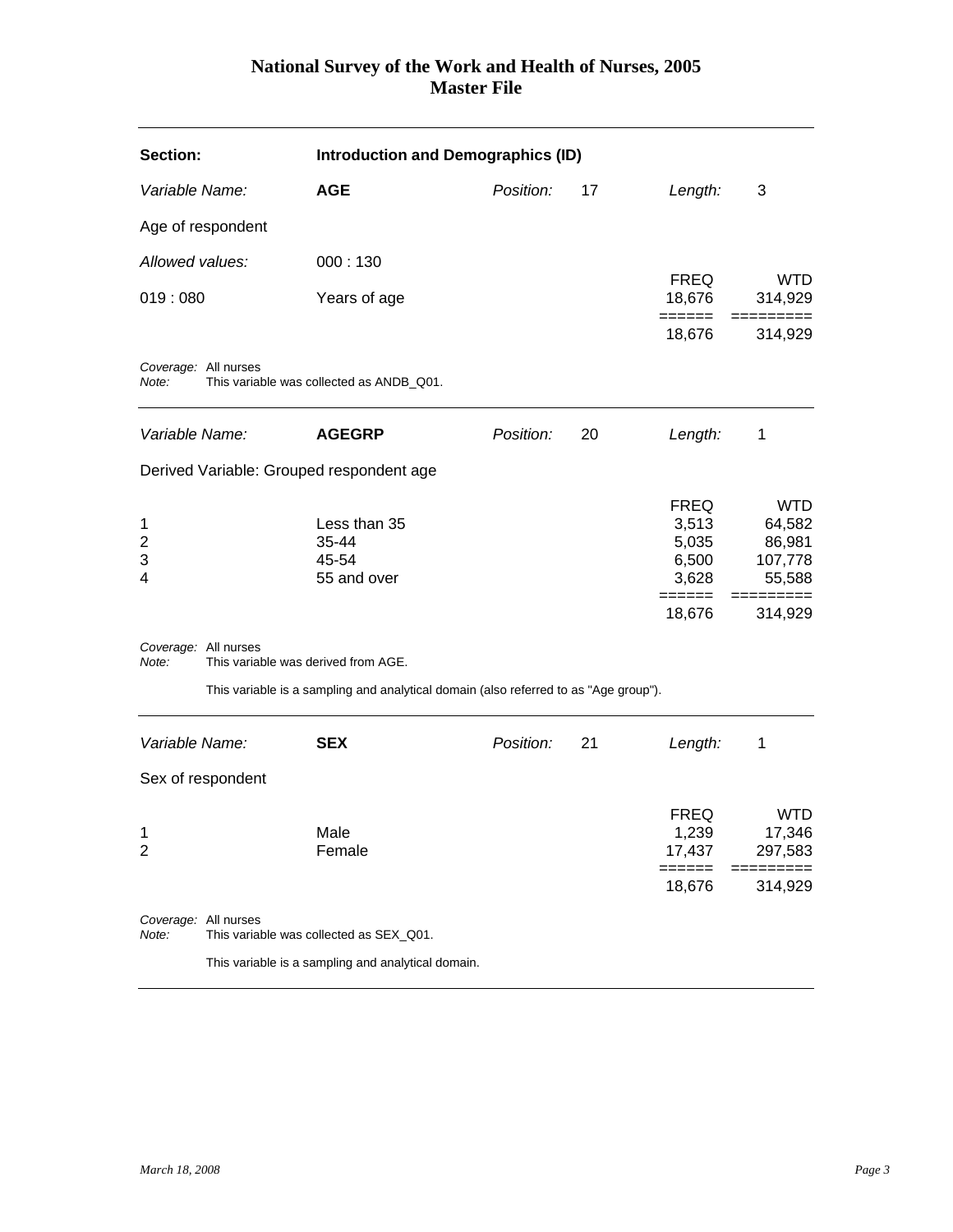| Variable Name:                               | <b>MSTAT</b>                                                                                                              | Position: | 22 | Length:                                                                    | $\overline{2}$                                                                       |
|----------------------------------------------|---------------------------------------------------------------------------------------------------------------------------|-----------|----|----------------------------------------------------------------------------|--------------------------------------------------------------------------------------|
| Marital Status of respondent                 |                                                                                                                           |           |    |                                                                            |                                                                                      |
| 01<br>02<br>03<br>04<br>05<br>06<br>97<br>98 | Married<br>Living common-law<br>Widowed<br>Separated<br><b>Divorced</b><br>Single, never married<br>Don't know<br>Refusal |           |    | <b>FREQ</b><br>12,430<br>1,661<br>352<br>620<br>1,435<br>2,134<br>17<br>27 | <b>WTD</b><br>197,997<br>37,925<br>5,409<br>10,318<br>23,258<br>39,297<br>193<br>533 |
|                                              |                                                                                                                           |           |    | 18,676                                                                     | 314,929                                                                              |
| Coverage: All nurses<br>Note:                | This variable was collected as MSNC_Q01.                                                                                  |           |    |                                                                            |                                                                                      |
| Variable Name:                               | <b>MSTATGRP</b>                                                                                                           | Position: | 24 | Length:                                                                    | 1                                                                                    |
|                                              | Derived Variable: Grouped respondent marital status                                                                       |           |    |                                                                            |                                                                                      |
| 1<br>$\overline{c}$<br>3<br>4<br>9           | Married/common-law<br>Single, never married<br>Widow/widower<br>Separated/divorced<br>Not stated                          |           |    | <b>FREQ</b><br>14,091<br>2,134<br>352<br>2,055<br>44<br>======<br>18,676   | <b>WTD</b><br>235,922<br>39,297<br>5,409<br>33,576<br>726<br>314,929                 |
|                                              |                                                                                                                           |           |    |                                                                            |                                                                                      |
| Coverage: All nurses<br>Note:                | This variable was derived from MSTAT.                                                                                     |           |    |                                                                            |                                                                                      |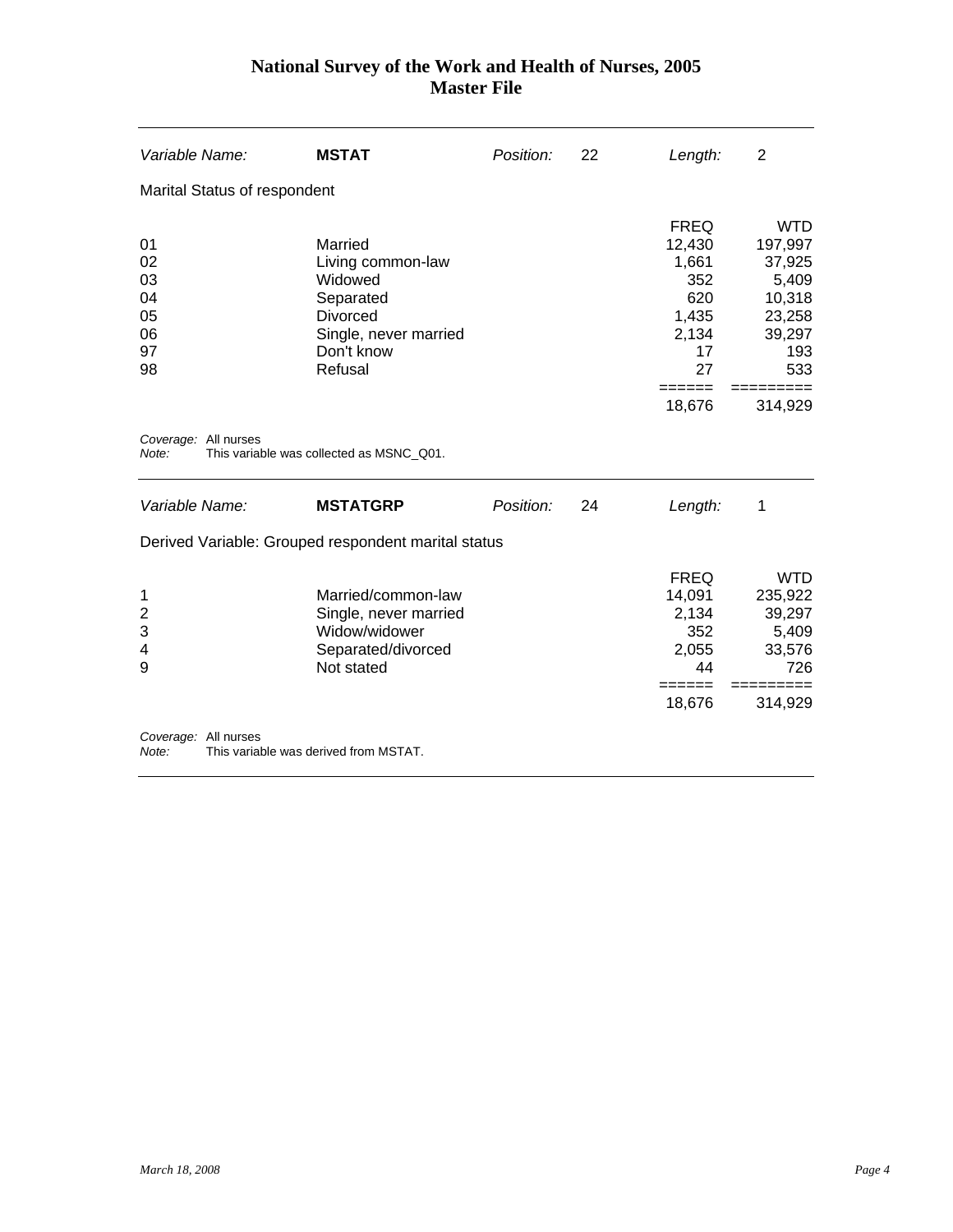<span id="page-5-0"></span>

| Variable Name:                                                             | <b>PROVRES</b>                                                                                                                                                                                                                             | Position: | 25 | Length:                                                                                                                           | 2                                                                                                                                               |
|----------------------------------------------------------------------------|--------------------------------------------------------------------------------------------------------------------------------------------------------------------------------------------------------------------------------------------|-----------|----|-----------------------------------------------------------------------------------------------------------------------------------|-------------------------------------------------------------------------------------------------------------------------------------------------|
| Derived Variable: Province of Residence                                    |                                                                                                                                                                                                                                            |           |    |                                                                                                                                   |                                                                                                                                                 |
| 10<br>11<br>12<br>13<br>24<br>35<br>46<br>47<br>48<br>59<br>60<br>61<br>62 | Newfoundland and Labrador<br><b>Prince Edward Island</b><br>Nova Scotia<br><b>New Brunswick</b><br>Quebec<br>Ontario<br>Manitoba<br>Saskatchewan<br>Alberta<br><b>British Columbia</b><br>Yukon<br><b>Northwest Territories</b><br>Nunavut |           |    | <b>FREQ</b><br>1,636<br>738<br>1,745<br>1,489<br>2,239<br>2,192<br>1,937<br>1,989<br>2,239<br>2,198<br>109<br>133<br>32<br>====== | <b>WTD</b><br>8,051<br>2,107<br>13,050<br>10,172<br>78,506<br>110,938<br>14,209<br>11,267<br>32,796<br>32,846<br>375<br>472<br>141<br>========= |
|                                                                            |                                                                                                                                                                                                                                            |           |    | 18,676                                                                                                                            | 314,929                                                                                                                                         |
| Coverage: All nurses<br>Note:                                              | This variable was derived from questions PC_Q01 and CJ_Q05.                                                                                                                                                                                |           |    |                                                                                                                                   |                                                                                                                                                 |
| Section:                                                                   | <b>Nursing Registration (NR)</b>                                                                                                                                                                                                           |           |    |                                                                                                                                   |                                                                                                                                                 |
| Variable Name:                                                             | <b>NR_Q01A</b>                                                                                                                                                                                                                             | Position: | 27 | Length:                                                                                                                           | 1                                                                                                                                               |
|                                                                            | Are you registered or licensed as a Registered Nurse, Licensed Practical Nurse, or a Registered<br>Psychiatric Nurse?Registered Nurse (RN)                                                                                                 |           |    |                                                                                                                                   |                                                                                                                                                 |
| 1<br>$\overline{2}$                                                        | Yes<br>No                                                                                                                                                                                                                                  |           |    | <b>FREQ</b><br>9,853<br>8,823                                                                                                     | <b>WTD</b><br>247,821<br>67,108                                                                                                                 |
|                                                                            |                                                                                                                                                                                                                                            |           |    | ======<br>18,676                                                                                                                  | ======<br>314,929                                                                                                                               |
| Coverage: All nurses                                                       |                                                                                                                                                                                                                                            |           |    |                                                                                                                                   |                                                                                                                                                 |
| Variable Name:                                                             | <b>NR_Q01B</b>                                                                                                                                                                                                                             | Position: | 28 | Length:                                                                                                                           | 1                                                                                                                                               |
|                                                                            | Are you registered or licensed as a Registered Nurse, Licensed Practical Nurse, or a Registered<br>Psychiatric Nurse?Licensed Practical Nurse (LPN)                                                                                        |           |    |                                                                                                                                   |                                                                                                                                                 |
| 1<br>$\overline{2}$                                                        | Yes<br>No                                                                                                                                                                                                                                  |           |    | <b>FREQ</b><br>7,062<br>11,614                                                                                                    | <b>WTD</b><br>57,779<br>257,150                                                                                                                 |
|                                                                            |                                                                                                                                                                                                                                            |           |    | ======<br>18,676                                                                                                                  | 314,929                                                                                                                                         |
| Coverage: All nurses                                                       |                                                                                                                                                                                                                                            |           |    |                                                                                                                                   |                                                                                                                                                 |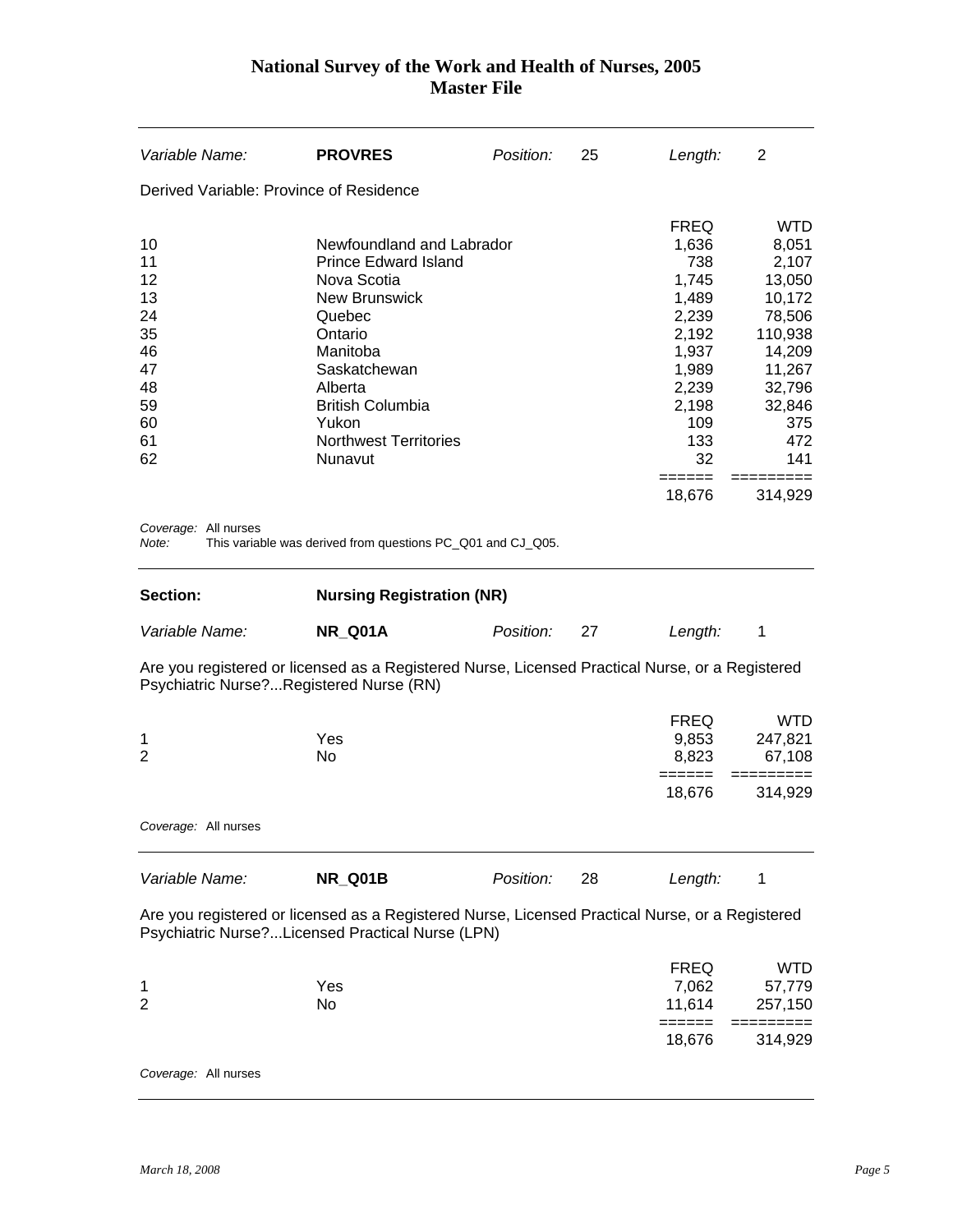| Variable Name:                                                                                                                                          | <b>NR Q01C</b>                                                                                                                                                            | Position: | 29 | Length:                        | 1                              |  |  |
|---------------------------------------------------------------------------------------------------------------------------------------------------------|---------------------------------------------------------------------------------------------------------------------------------------------------------------------------|-----------|----|--------------------------------|--------------------------------|--|--|
| Are you registered or licensed as a Registered Nurse, Licensed Practical Nurse, or a Registered<br>Psychiatric Nurse?Registered Psychiatric Nurse (RPN) |                                                                                                                                                                           |           |    |                                |                                |  |  |
| 1<br>$\overline{2}$                                                                                                                                     | Yes<br>No                                                                                                                                                                 |           |    | <b>FREQ</b><br>1,849<br>16,827 | <b>WTD</b><br>8,270<br>306,659 |  |  |
|                                                                                                                                                         |                                                                                                                                                                           |           |    | ======<br>18,676               | =====<br>314,929               |  |  |
| Coverage: All nurses                                                                                                                                    |                                                                                                                                                                           |           |    |                                |                                |  |  |
| Variable Name:                                                                                                                                          | <b>NR_Q01D</b>                                                                                                                                                            | Position: | 30 | Length:                        | 1                              |  |  |
|                                                                                                                                                         | Are you registered or licensed as a Registered Nurse, Licensed Practical Nurse, or a Registered<br>Psychiatric Nurse?Nurses Assistant (Certified / Registered / Clinical) |           |    |                                |                                |  |  |
|                                                                                                                                                         |                                                                                                                                                                           |           |    | <b>FREQ</b>                    | <b>WTD</b>                     |  |  |
| 1<br>$\overline{2}$                                                                                                                                     | Yes<br>No                                                                                                                                                                 |           |    | 13<br>18,663                   | 179<br>314,750                 |  |  |
|                                                                                                                                                         |                                                                                                                                                                           |           |    | ======<br>18,676               | 314,929                        |  |  |
| Coverage: All nurses                                                                                                                                    |                                                                                                                                                                           |           |    |                                |                                |  |  |
| Variable Name:                                                                                                                                          | <b>NR_Q01E</b>                                                                                                                                                            | Position: | 31 | Length:                        | 1                              |  |  |
|                                                                                                                                                         | Are you registered or licensed as a Registered Nurse, Licensed Practical Nurse, or a Registered<br>Psychiatric Nurse?Nurse Practitioner (Extended Class Nurse)            |           |    |                                |                                |  |  |
|                                                                                                                                                         |                                                                                                                                                                           |           |    | <b>FREQ</b>                    | <b>WTD</b>                     |  |  |
| 1<br>$\overline{2}$                                                                                                                                     | Yes<br>No                                                                                                                                                                 |           |    | 27<br>18,649                   | 572<br>314,357                 |  |  |
|                                                                                                                                                         |                                                                                                                                                                           |           |    | ======<br>18,676               | 314,929                        |  |  |
| Coverage: All nurses                                                                                                                                    |                                                                                                                                                                           |           |    |                                |                                |  |  |
| Variable Name:                                                                                                                                          | NR_Q01F                                                                                                                                                                   | Position: | 32 | Length:                        | 1                              |  |  |
|                                                                                                                                                         | Are you registered or licensed as a Registered Nurse, Licensed Practical Nurse, or a Registered<br>Psychiatric Nurse?Registered Nurses Assistant / Practical Nurse        |           |    |                                |                                |  |  |
|                                                                                                                                                         |                                                                                                                                                                           |           |    | <b>FREQ</b>                    | <b>WTD</b>                     |  |  |
| 1                                                                                                                                                       | Yes                                                                                                                                                                       |           |    | 129                            | 2,856                          |  |  |
| $\overline{2}$                                                                                                                                          | No                                                                                                                                                                        |           |    | 18,547                         | 312,074                        |  |  |
|                                                                                                                                                         |                                                                                                                                                                           |           |    | 18,676                         | 314,929                        |  |  |
| Coverage: All nurses                                                                                                                                    |                                                                                                                                                                           |           |    |                                |                                |  |  |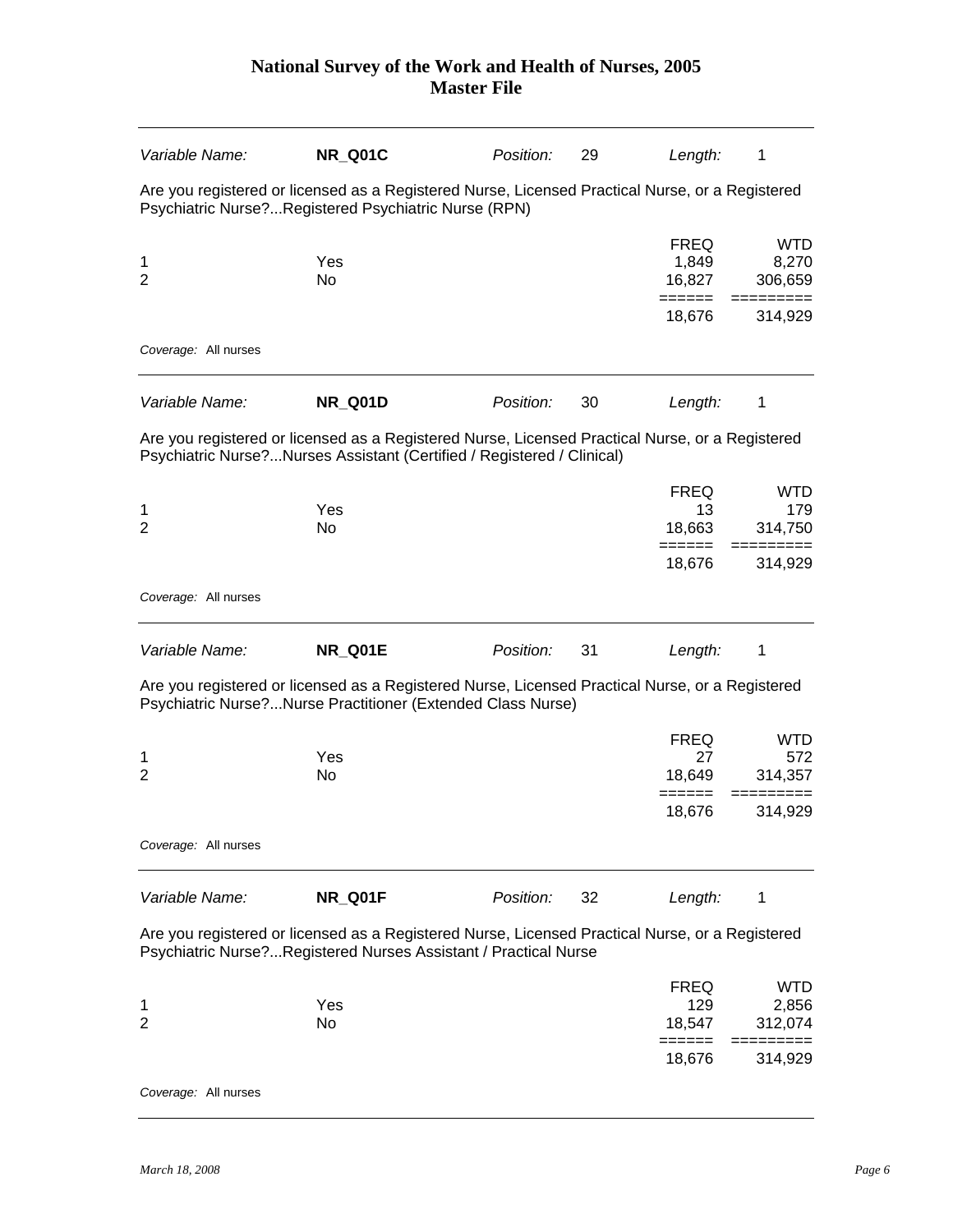| Variable Name:                             | <b>NR_Q01G</b>                                                                                  | Position: | 33 | Length:               | 1              |
|--------------------------------------------|-------------------------------------------------------------------------------------------------|-----------|----|-----------------------|----------------|
| Psychiatric Nurse?Student Nurse            | Are you registered or licensed as a Registered Nurse, Licensed Practical Nurse, or a Registered |           |    |                       |                |
|                                            |                                                                                                 |           |    | <b>FREQ</b>           | <b>WTD</b>     |
| 1<br>$\overline{2}$                        | Yes<br><b>No</b>                                                                                |           |    | 6<br>18,670<br>====== | 46<br>314,884  |
|                                            |                                                                                                 |           |    | 18,676                | 314,929        |
| Coverage: All nurses                       |                                                                                                 |           |    |                       |                |
| Variable Name:                             | NR_Q01H                                                                                         | Position: | 34 | Length:               | 1              |
| Psychiatric Nurse?Not currently registered | Are you registered or licensed as a Registered Nurse, Licensed Practical Nurse, or a Registered |           |    |                       |                |
|                                            |                                                                                                 |           |    | <b>FREQ</b>           | <b>WTD</b>     |
| 1<br>$\overline{2}$                        | Yes<br><b>No</b>                                                                                |           |    | 11<br>18,665          | 172<br>314,757 |
|                                            |                                                                                                 |           |    | ======<br>18,676      | 314,929        |
| Coverage: All nurses                       |                                                                                                 |           |    |                       |                |
| Variable Name:                             | <b>NR_Q01I</b>                                                                                  | Position: | 35 | Length:               | 1              |
| Psychiatric Nurse?Other                    | Are you registered or licensed as a Registered Nurse, Licensed Practical Nurse, or a Registered |           |    |                       |                |
|                                            |                                                                                                 |           |    | <b>FREQ</b>           | <b>WTD</b>     |
| 1<br>$\overline{2}$                        | Yes<br>No                                                                                       |           |    | 42<br>18,634          | 632<br>314,297 |
|                                            |                                                                                                 |           |    | =====<br>18,676       | 314,929        |
| Coverage: All nurses                       |                                                                                                 |           |    |                       |                |
|                                            |                                                                                                 |           |    |                       |                |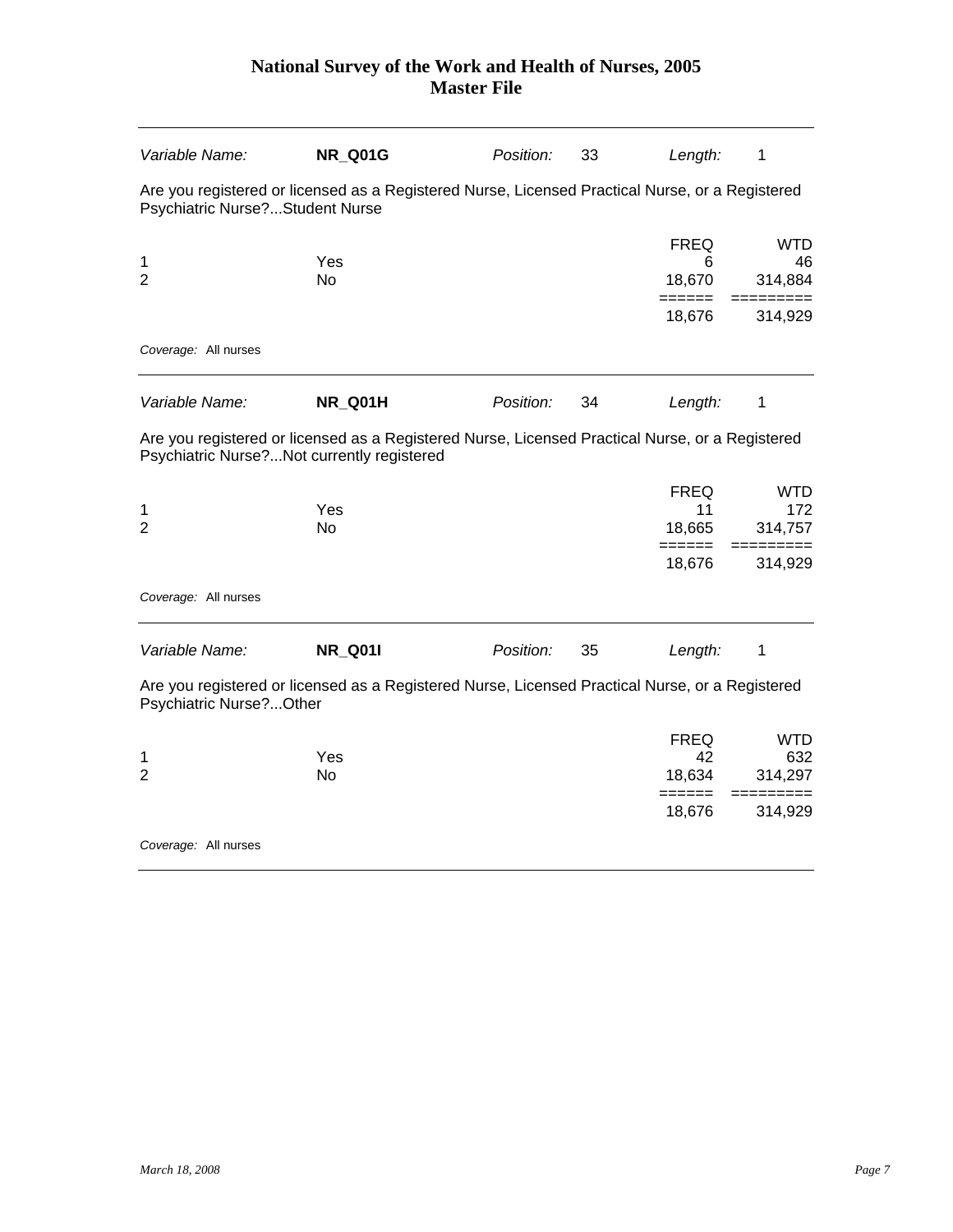| Variable Name:            | <b>NR_Q02</b>                                                                             | Position:                                                                                                                     | 36                                                                                                                                                                                          | Length:                                                                  | 1                                                                                                                                                                                                                                                                                       |
|---------------------------|-------------------------------------------------------------------------------------------|-------------------------------------------------------------------------------------------------------------------------------|---------------------------------------------------------------------------------------------------------------------------------------------------------------------------------------------|--------------------------------------------------------------------------|-----------------------------------------------------------------------------------------------------------------------------------------------------------------------------------------------------------------------------------------------------------------------------------------|
| <b>Psychiatric Nurse?</b> |                                                                                           |                                                                                                                               |                                                                                                                                                                                             |                                                                          |                                                                                                                                                                                                                                                                                         |
|                           | Valid skip                                                                                |                                                                                                                               |                                                                                                                                                                                             | <b>FREQ</b><br>6<br>0<br>$\Omega$<br>18,670<br>$==$<br>18,676            | <b>WTD</b><br>46<br>0<br>0<br>314,884<br>314,929                                                                                                                                                                                                                                        |
|                           |                                                                                           |                                                                                                                               |                                                                                                                                                                                             |                                                                          |                                                                                                                                                                                                                                                                                         |
| Variable Name:            | <b>NRDREG</b>                                                                             | Position:                                                                                                                     | 37                                                                                                                                                                                          | Length:                                                                  | 1                                                                                                                                                                                                                                                                                       |
|                           |                                                                                           |                                                                                                                               |                                                                                                                                                                                             |                                                                          |                                                                                                                                                                                                                                                                                         |
|                           |                                                                                           |                                                                                                                               |                                                                                                                                                                                             | <b>FREQ</b><br>9,704<br>7,265<br>1,707<br>======                         | <b>WTD</b><br>248,063<br>61,978<br>4,889<br>314,929                                                                                                                                                                                                                                     |
| Coverage: All nurses      |                                                                                           |                                                                                                                               |                                                                                                                                                                                             |                                                                          |                                                                                                                                                                                                                                                                                         |
|                           |                                                                                           |                                                                                                                               |                                                                                                                                                                                             |                                                                          |                                                                                                                                                                                                                                                                                         |
| Variable Name:            | <b>NRDALL</b>                                                                             | Position:                                                                                                                     | 38                                                                                                                                                                                          | Length:                                                                  | 1                                                                                                                                                                                                                                                                                       |
|                           |                                                                                           |                                                                                                                               |                                                                                                                                                                                             |                                                                          |                                                                                                                                                                                                                                                                                         |
|                           | <b>RN</b><br><b>LPN</b><br><b>RPN</b><br>RN/LPN<br><b>RN/RPN</b><br>LPN/RPN<br>RN/LPN/RPN |                                                                                                                               |                                                                                                                                                                                             | <b>FREQ</b><br>9,644<br>7,209<br>1,546<br>65<br>193<br>18<br>1<br>18,676 | <b>WTD</b><br>246,281<br>61,330<br>4,420<br>1,283<br>1,380<br>199<br>35<br>314,929                                                                                                                                                                                                      |
|                           |                                                                                           | Coverage: Student Nurses (NR_Q01=07)<br>Derived Variable: Nursing Registration<br>Derived Variable: All nursing registrations | <b>Registered Nurse</b><br><b>Licensed Practical Nurse</b><br>Registered Psychiatric Nurse<br>Registered Nurse (RN)<br>Licensed Practical Nurse (LPN)<br>Registered Psychiatric Nurse (RPN) |                                                                          | What type of student nurse are you: Registered Nurse, Licensed Practical Nurse, or Registered<br>18,676<br>This variable was derived from questions NR_Q01, NR_Q02, sample file and CJ_Q05.<br>This variable is a sampling and analytical domain (also referred to as "Type of nurse"). |

*Coverage:* All nurses

*Note:* This variable was derived from questions NR\_Q01, NR\_Q02 and NRDREG.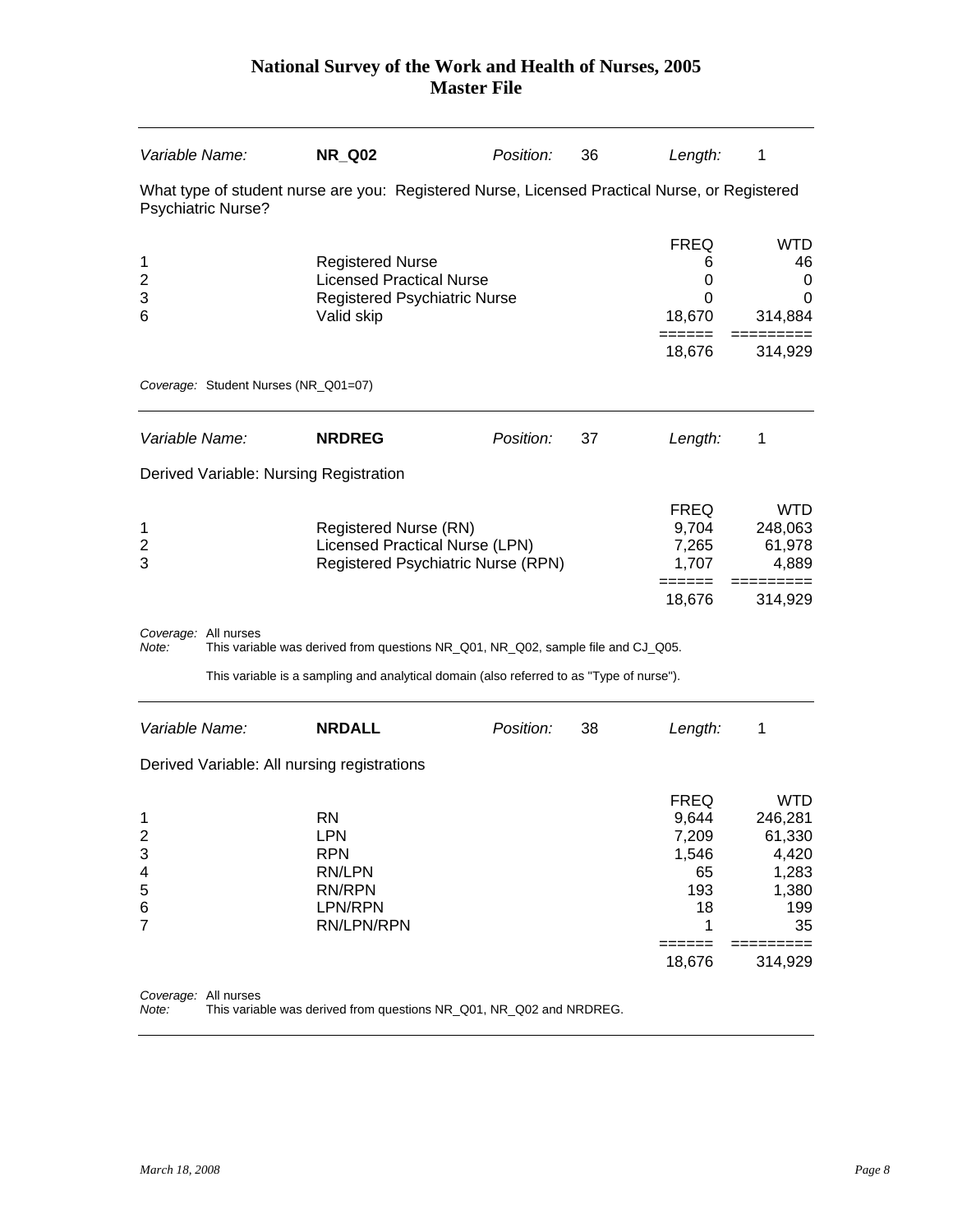<span id="page-9-0"></span>

| Section:                         | <b>Education in Nursing (ED)</b>                                                                                                                                                                                |           |    |                                                          |                                                              |
|----------------------------------|-----------------------------------------------------------------------------------------------------------------------------------------------------------------------------------------------------------------|-----------|----|----------------------------------------------------------|--------------------------------------------------------------|
| Variable Name:                   | <b>ED_Q01</b>                                                                                                                                                                                                   | Position: | 39 | Length:                                                  | $\overline{2}$                                               |
|                                  | What is your highest educational qualification in nursing?                                                                                                                                                      |           |    |                                                          |                                                              |
| 01<br>02<br>03<br>04<br>05<br>06 | Certificate<br>Licensed/Registered Practical Nurse Diploma<br>Registered Psychiatric Nurse Diploma<br>Registered Nurse Diploma<br><b>Bachelor in Nursing</b><br>Bachelor in Psychiatric Nursing / Mental Health |           |    | <b>FREQ</b><br>1,465<br>5,795<br>1,492<br>5,724<br>3,355 | <b>WTD</b><br>19,089<br>51,500<br>6,477<br>149,373<br>73,847 |
| 07<br>08<br>09<br>10<br>97<br>98 | Nursing<br><b>Nursing Assistant (Quebec)</b><br>Masters in Nursing<br>PhD in Nursing<br>Other<br>Don't know<br>Refusal                                                                                          |           |    | 72<br>207<br>331<br>23<br>188<br>21<br>3<br>=====        | 575<br>3,134<br>7,655<br>353<br>2,768<br>128<br>29           |
|                                  |                                                                                                                                                                                                                 |           |    | 18,676                                                   | 314,929                                                      |
| Coverage: All nurses             |                                                                                                                                                                                                                 |           |    |                                                          |                                                              |
| Variable Name:                   | <b>ED_Q02</b>                                                                                                                                                                                                   | Position: | 41 | Length:                                                  | 1                                                            |
|                                  | Have you obtained a degree or diploma in a discipline other than nursing?                                                                                                                                       |           |    |                                                          |                                                              |
| 1<br>2<br>$\overline{7}$         | Yes<br><b>No</b><br>Don't know                                                                                                                                                                                  |           |    | <b>FREQ</b><br>3,147<br>15,527<br>2                      | <b>WTD</b><br>53,410<br>261,486<br>33                        |
|                                  |                                                                                                                                                                                                                 |           |    | 18,676                                                   | 314,929                                                      |
| Coverage: All nurses             |                                                                                                                                                                                                                 |           |    |                                                          |                                                              |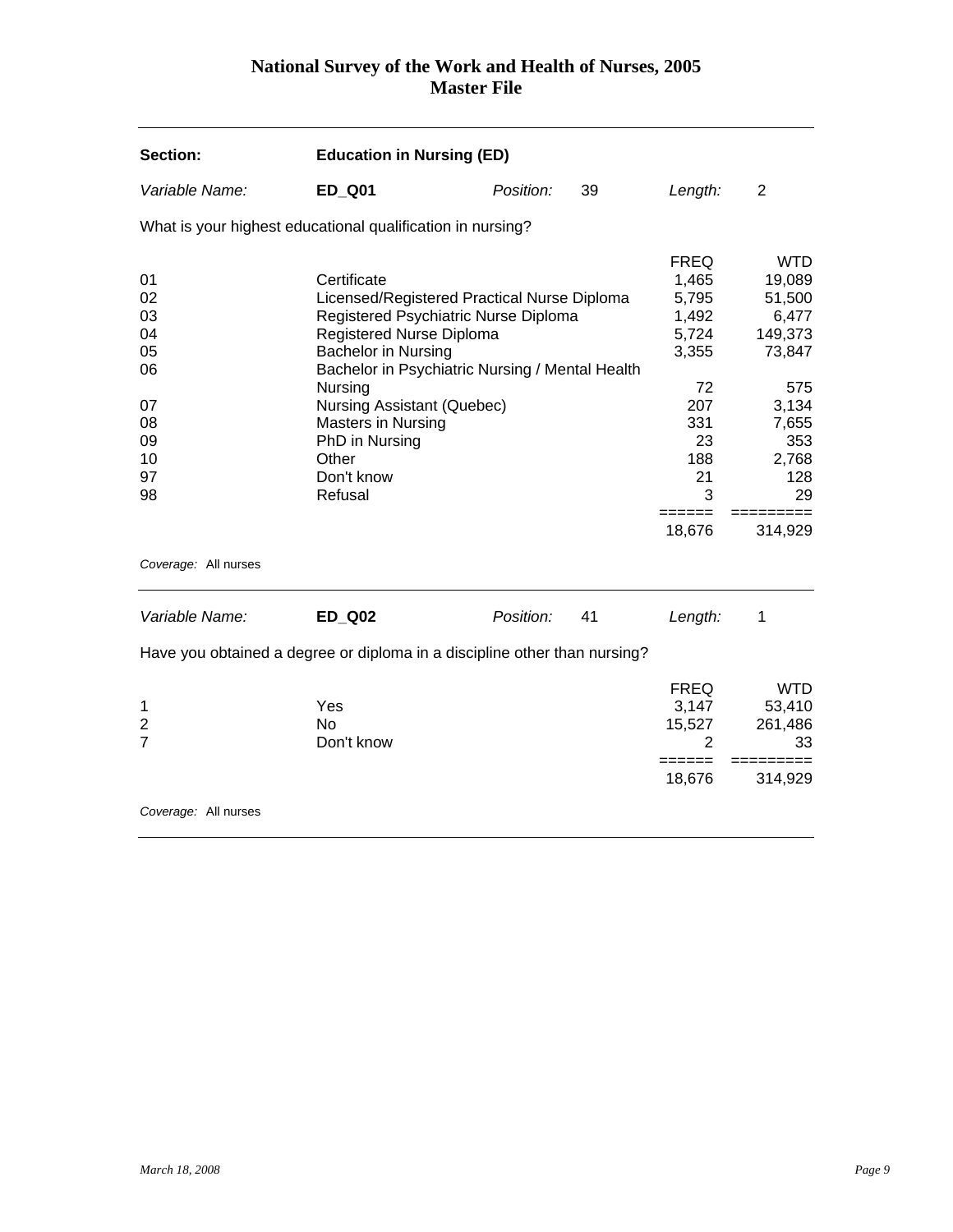<span id="page-10-0"></span>

| Variable Name:                                                      | <b>ED Q03</b>                                                                                                                                                                                                                                                                                                                                                             | Position: | 42 | Length:                                                                               | 1                                                                                    |
|---------------------------------------------------------------------|---------------------------------------------------------------------------------------------------------------------------------------------------------------------------------------------------------------------------------------------------------------------------------------------------------------------------------------------------------------------------|-----------|----|---------------------------------------------------------------------------------------|--------------------------------------------------------------------------------------|
|                                                                     | What is the highest degree or diploma you have obtained?                                                                                                                                                                                                                                                                                                                  |           |    |                                                                                       |                                                                                      |
| 1<br>$\overline{2}$<br>3<br>4<br>5<br>6<br>$\overline{7}$<br>8<br>9 | Certificate<br>Diploma<br>Bachelor's degree<br><b>Masters</b><br><b>PhD</b><br>Valid skip<br>Don't know<br>Refusal<br>Not stated                                                                                                                                                                                                                                          |           |    | <b>FREQ</b><br>622<br>1,248<br>952<br>289<br>29<br>15,527<br>6<br>1<br>$\overline{2}$ | <b>WTD</b><br>8,878<br>20,453<br>17,510<br>6,088<br>361<br>261,486<br>116<br>4<br>33 |
|                                                                     |                                                                                                                                                                                                                                                                                                                                                                           |           |    | 18,676                                                                                | 314,929                                                                              |
|                                                                     | Coverage: Nurses who obtained a degree or diploma in a discipline other than nursing (ED_Q02=1)                                                                                                                                                                                                                                                                           |           |    |                                                                                       |                                                                                      |
| Section:                                                            | <b>Work History (WH)</b>                                                                                                                                                                                                                                                                                                                                                  |           |    |                                                                                       |                                                                                      |
| Variable Name:                                                      | <b>WH_Q01</b>                                                                                                                                                                                                                                                                                                                                                             | Position: | 43 | Length:                                                                               | 1                                                                                    |
|                                                                     | Are you currently employed in nursing in Canada?                                                                                                                                                                                                                                                                                                                          |           |    |                                                                                       |                                                                                      |
| 1<br>$\overline{2}$                                                 | Yes<br>No                                                                                                                                                                                                                                                                                                                                                                 |           |    | <b>FREQ</b><br>18,239<br>437                                                          | <b>WTD</b><br>304,824<br>10,106                                                      |
|                                                                     |                                                                                                                                                                                                                                                                                                                                                                           |           |    | ======<br>18,676                                                                      | =========<br>314,929                                                                 |
| Coverage: All nurses<br>Note:                                       | The concept "employed" includes working at a job or business.                                                                                                                                                                                                                                                                                                             |           |    |                                                                                       |                                                                                      |
| Variable Name:                                                      | WH_Q02A                                                                                                                                                                                                                                                                                                                                                                   | Position: | 44 | Length:                                                                               | 1                                                                                    |
|                                                                     | Are you temporarily absent from a position in nursing?                                                                                                                                                                                                                                                                                                                    |           |    |                                                                                       |                                                                                      |
| 1<br>$\overline{2}$<br>6                                            | Yes<br><b>No</b><br>Valid skip                                                                                                                                                                                                                                                                                                                                            |           |    | <b>FREQ</b><br>437<br>0<br>18,239                                                     | WTD<br>10,106<br>0<br>304,824                                                        |
|                                                                     |                                                                                                                                                                                                                                                                                                                                                                           |           |    | ----<br>18,676                                                                        | 314,929                                                                              |
| Note:                                                               | Coverage: Nurses who reported they were not currently employed in nursing in Canada (WH_Q01=2)<br>This population includes nurses who were temporarily absent from a position in nursing but reported they<br>were not currently employed in WH_Q01. Nurses no longer employed in nursing are considered to be out-of-<br>scope and were excluded from the response file. |           |    |                                                                                       |                                                                                      |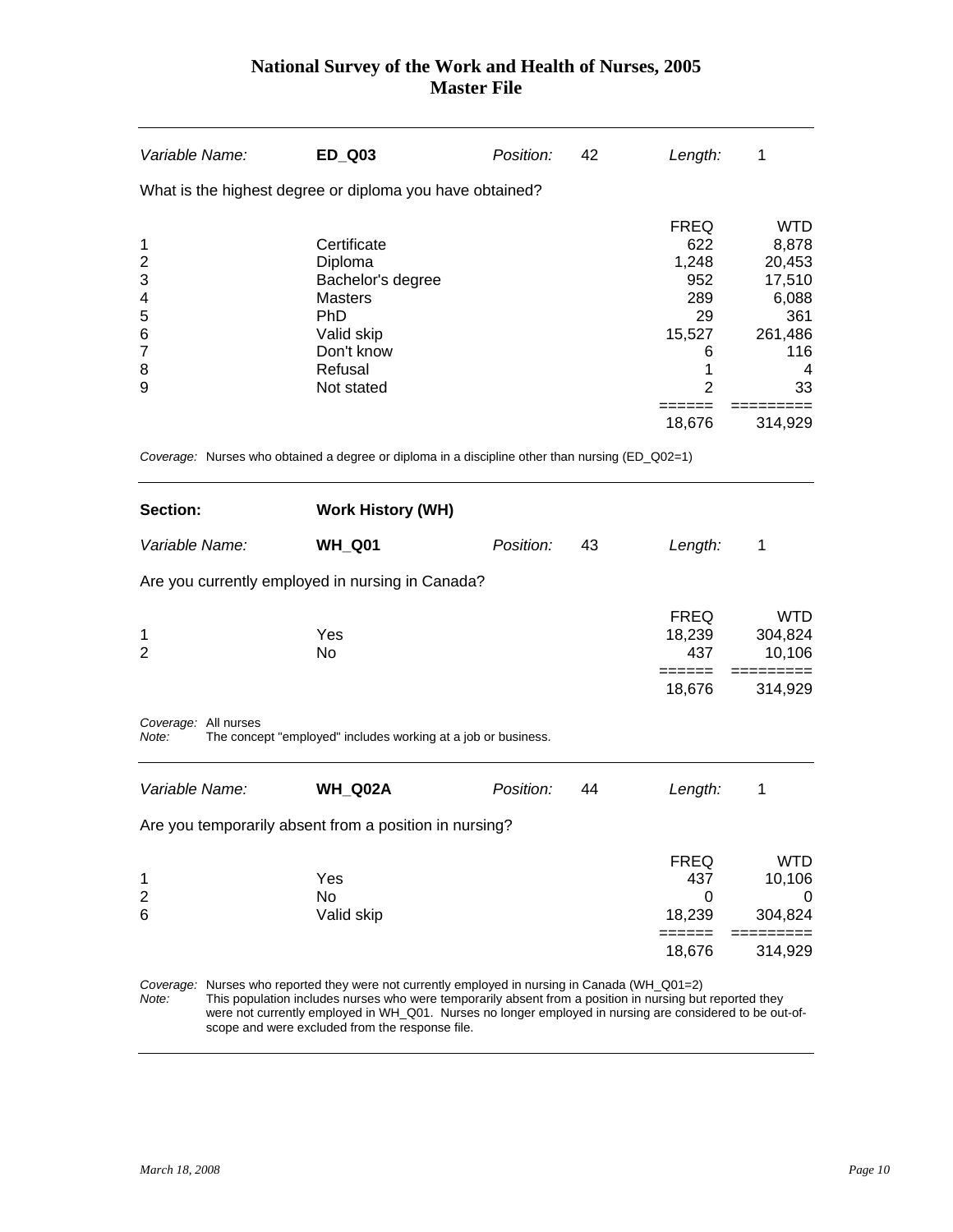| Variable Name:  | <b>WH_Q02B</b>                                                                                                                 | Position:   | 45  | Length:            | 3                    |
|-----------------|--------------------------------------------------------------------------------------------------------------------------------|-------------|-----|--------------------|----------------------|
|                 | For how many weeks have you been absent?                                                                                       |             |     |                    |                      |
| Allowed values: | 001:260                                                                                                                        |             |     |                    |                      |
| 001:260         | Weeks temporarily absent from nursing                                                                                          |             |     | <b>FREQ</b><br>431 | <b>WTD</b><br>9,948  |
| 996             | Valid skip                                                                                                                     |             |     | 18,239             | 304,824              |
| 997             | Don't know                                                                                                                     |             |     | 5                  | 155                  |
| 998             | Refusal                                                                                                                        |             |     | 1                  | 3                    |
|                 |                                                                                                                                |             |     | 18,676             | 314,929              |
|                 | Coverage: Nurses temporarily absent from a position in nursing (WH_Q02A=1)                                                     |             |     |                    |                      |
| Variable Name:  | <b>WHDQ02B</b>                                                                                                                 | Position:   | 48  | Length:            | 1                    |
|                 | Derived Variable: Duration of temporary absence from a nursing position                                                        |             |     |                    |                      |
|                 |                                                                                                                                |             |     | <b>FREQ</b>        | <b>WTD</b>           |
| 1               | Temporary absence of less than 12 months                                                                                       |             |     | 333                | 7,666                |
| $\overline{2}$  | Temporary absence 12 months or longer                                                                                          |             |     | 98                 | 2,282                |
| 6               | Valid skip                                                                                                                     |             |     | 18,239             | 304,824              |
| 9               | Not stated                                                                                                                     | 6<br>------ | 157 |                    |                      |
|                 |                                                                                                                                |             |     | 18,676             | 314,929              |
| Note:           | Coverage: Nurses temporarily absent from a position in nursing (WH_Q02A=1)<br>This variable was derived from question WH_Q02B. |             |     |                    |                      |
| Variable Name:  | <b>WH_Q03</b>                                                                                                                  | Position:   | 49  | Length:            | 2                    |
|                 | What is the main reason for the absence?                                                                                       |             |     |                    |                      |
|                 |                                                                                                                                |             |     | <b>FREQ</b>        | WTD.                 |
| 01              | Own illness or disability                                                                                                      |             |     | 150                | 3,432                |
| 02              | Caring for own children                                                                                                        |             |     | 9                  | 130                  |
| 03              | Caring for elder relative (60 years of age or                                                                                  |             |     |                    |                      |
|                 | older)                                                                                                                         |             |     | 3<br>171           | 7<br>4,861           |
| 04<br>05        | Pregnancy, maternity/paternity leave<br>Other personal or family responsibilities                                              |             |     | 12                 | 204                  |
| 06              | Going to school                                                                                                                |             |     | 21                 | 333                  |
| 07              | Other                                                                                                                          |             |     | 71                 | 1,139                |
| 96              | Valid skip                                                                                                                     |             |     | 18,239<br>======   | 304,824<br>========= |
|                 |                                                                                                                                |             |     | 18,676             | 314,929              |
|                 |                                                                                                                                |             |     |                    |                      |

*Coverage:* Nurses temporarily absent from a position in nursing (WH\_Q02A=1)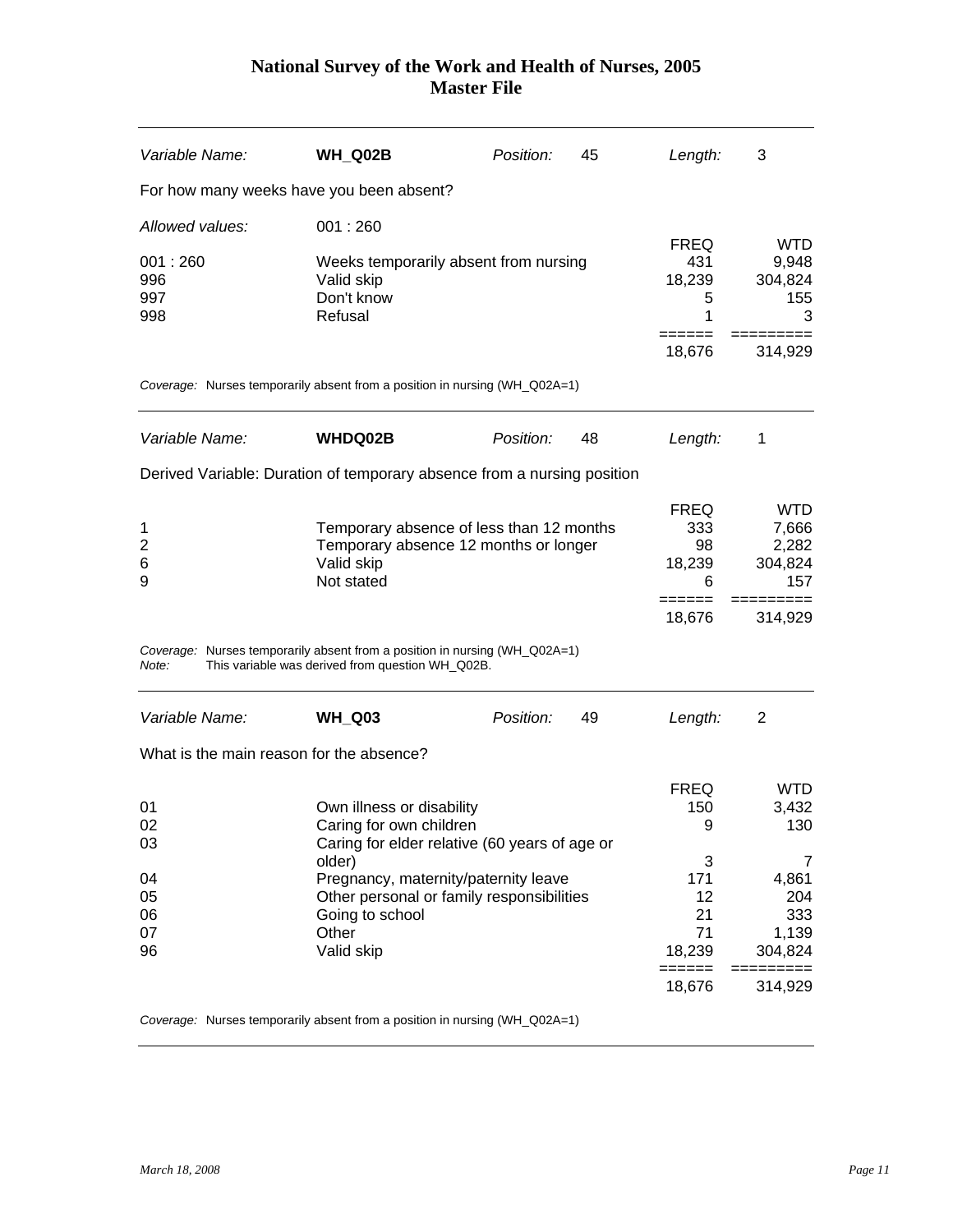| Variable Name: | <b>WH_Q05</b>                                                 | Position: | 51 | Length:     |            |
|----------------|---------------------------------------------------------------|-----------|----|-------------|------------|
|                | Is the illness or disability related to your work in nursing? |           |    |             |            |
|                |                                                               |           |    | <b>FREQ</b> | <b>WTD</b> |
| $\mathbf 1$    | Yes                                                           |           |    | 74          | 1,710      |
| $\overline{2}$ | <b>No</b>                                                     |           |    | 72          | 1,571      |
| 3              | Never worked in nursing                                       |           |    | 0           | $\Omega$   |
| 6              | Valid skip                                                    |           |    | 18,526      | 311,498    |
| $\overline{7}$ | Don't know                                                    |           |    | 4           | 150        |
|                |                                                               |           |    |             |            |
|                |                                                               |           |    | 18,676      | 314,929    |
|                |                                                               |           |    |             |            |

*Coverage:* Nurses not currently employed in nursing and absent from a position in nursing due to own illness or disability (WH\_Q03=1 or WH\_Q04=1)

| Variable Name:  | <b>WH Q08</b>                                        | Position: | 52 | Length:      | 4                     |
|-----------------|------------------------------------------------------|-----------|----|--------------|-----------------------|
|                 | In what year did you first begin working as a nurse? |           |    |              |                       |
| Allowed values: | 1930 : 2005                                          |           |    |              |                       |
| 1952 : 2005     |                                                      |           |    | <b>FREQ</b>  | <b>WTD</b><br>314,404 |
| 9997            | Year first began working as a nurse<br>Don't know    |           |    | 18,646<br>10 | 137                   |
| 9999            | Not stated                                           |           |    | 20           | 388                   |
|                 |                                                      |           |    |              |                       |
|                 |                                                      |           |    | 18,676       | 314,929               |
|                 |                                                      |           |    |              |                       |

**Coverage: All nurses**<br>*Note:* A small nu

*Note:* A small number of records did not flow to this question; they have been set to 'Not Stated.'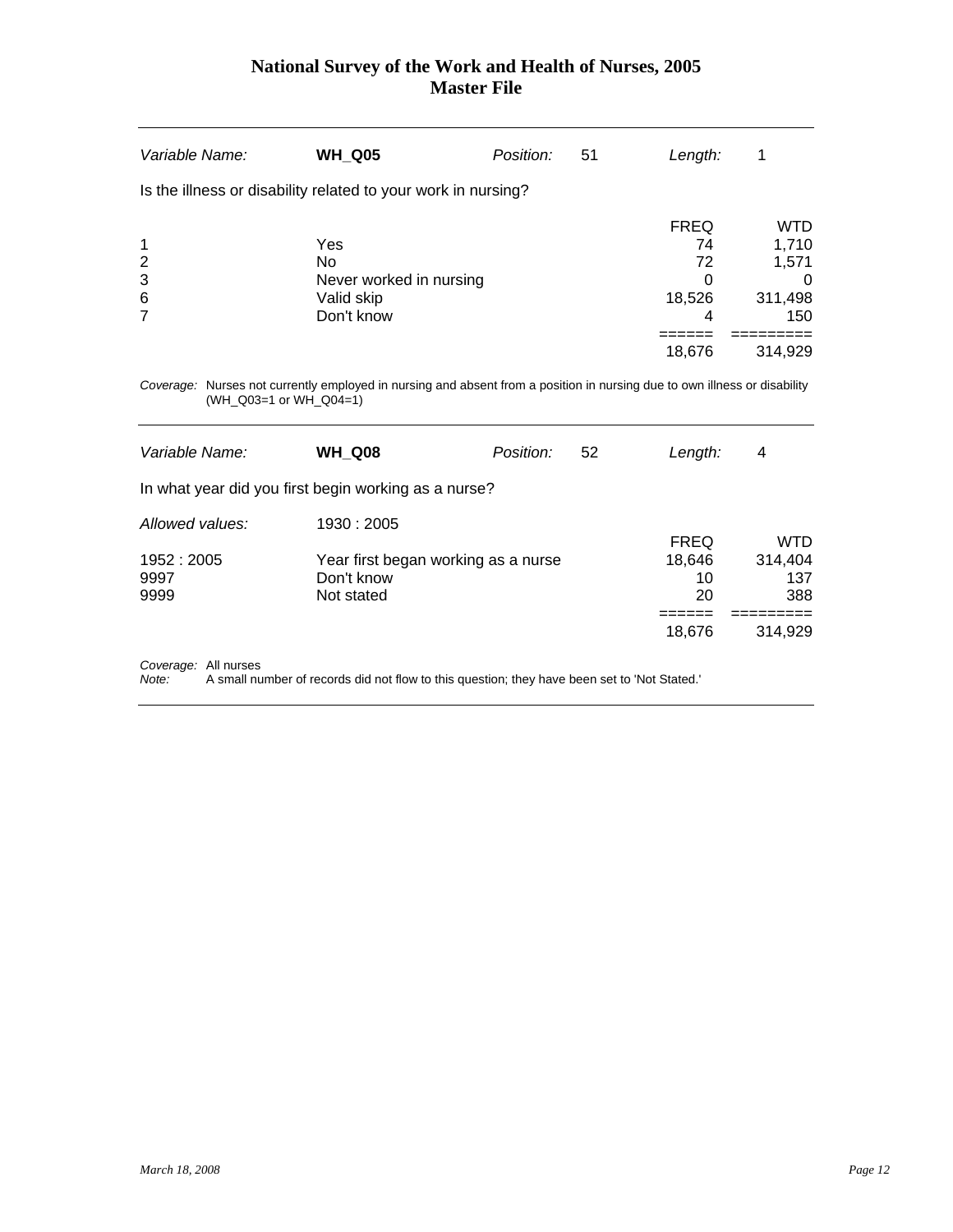| Variable Name: | <b>WH Q10</b>                                                                                                                                                                         | Position: | 56 | Length:     | 2          |
|----------------|---------------------------------------------------------------------------------------------------------------------------------------------------------------------------------------|-----------|----|-------------|------------|
|                | In what month of that year did you begin working as a nurse?                                                                                                                          |           |    |             |            |
|                |                                                                                                                                                                                       |           |    | <b>FREQ</b> | <b>WTD</b> |
| 01             | January                                                                                                                                                                               |           |    | 87          | 803        |
| 02             | February                                                                                                                                                                              |           |    | 58          | 663        |
| 03             | March                                                                                                                                                                                 |           |    | 47          | 452        |
| 04             | April                                                                                                                                                                                 |           |    | 51          | 689        |
| 05             | May                                                                                                                                                                                   |           |    | 121         | 2,326      |
| 06             | June                                                                                                                                                                                  |           |    | 122         | 2,195      |
| 07             | July                                                                                                                                                                                  |           |    | 52          | 721        |
| 08             | August                                                                                                                                                                                |           |    | 26          | 378        |
| 09             | September                                                                                                                                                                             |           |    | 44          | 634        |
| 10             | October                                                                                                                                                                               |           |    | 49          | 525        |
| 11             | November                                                                                                                                                                              |           |    | 34          | 315        |
| 12             | December                                                                                                                                                                              |           |    | 50          | 605        |
| 96             | Valid skip                                                                                                                                                                            |           |    | 17,904      | 304,093    |
| 97             | Don't know                                                                                                                                                                            |           |    |             | 7          |
| 99             | Not stated                                                                                                                                                                            |           |    | 30          | 525        |
|                |                                                                                                                                                                                       |           |    | 18,676      | 314,929    |
| Note:          | Coverage: Nurses who began working as a nurse within the last 2 years<br>This question is used to determine if the nurse has been working for less than one year. This information is |           |    |             |            |

necessary to understand variables that have a specific reference period.

| Variable Name:  | <b>WH Q11</b>                                                                                                                                                               | Position: | 58 | Length:     | 2       |
|-----------------|-----------------------------------------------------------------------------------------------------------------------------------------------------------------------------|-----------|----|-------------|---------|
|                 | Since you first began working as a nurse, how many years were you away from nursing for<br>extended periods such as maternity leave, disability leave or some other reason? |           |    |             |         |
| Allowed values: | 00:50                                                                                                                                                                       |           |    |             |         |
|                 |                                                                                                                                                                             |           |    | <b>FREQ</b> | WTD     |
| 00:34           | Years away from nursing                                                                                                                                                     |           |    | 18.378      | 311,530 |
| 96              | Valid skip                                                                                                                                                                  |           |    | 251         | 2,585   |
| 97              | Don't know                                                                                                                                                                  |           |    | 16          | 282     |
| 99              | Not stated                                                                                                                                                                  |           |    | 31          | 532     |
|                 |                                                                                                                                                                             |           |    |             |         |
|                 |                                                                                                                                                                             |           |    | 18.676      | 314,929 |
|                 |                                                                                                                                                                             |           |    |             |         |

*Coverage:* Nurses who have been working for more than one year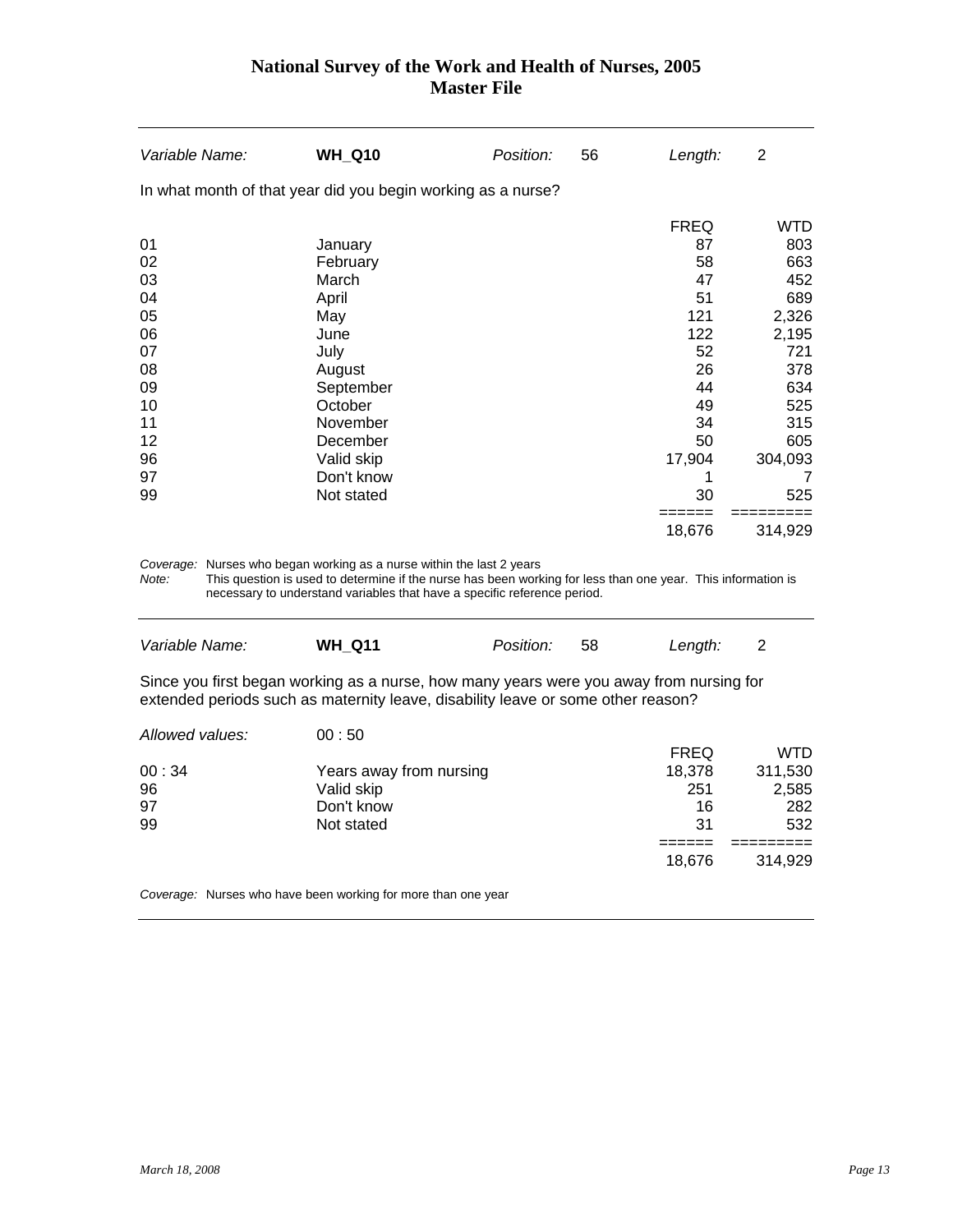<span id="page-14-0"></span>

| Variable Name:                                 |                      | <b>WHDYEARS</b>                                                                                                                        | Position: | 60 | Length:                                  | 2                                                |
|------------------------------------------------|----------------------|----------------------------------------------------------------------------------------------------------------------------------------|-----------|----|------------------------------------------|--------------------------------------------------|
|                                                |                      | Derived Variable: Years worked in nursing                                                                                              |           |    |                                          |                                                  |
| Allowed values:                                |                      | 00:99                                                                                                                                  |           |    |                                          |                                                  |
| 00:52<br>99                                    |                      | Years worked in nursing<br>Not stated                                                                                                  |           |    | <b>FREQ</b><br>18,629<br>47              | WTD<br>314,115<br>814                            |
|                                                |                      |                                                                                                                                        |           |    | 18,676                                   | 314,929                                          |
| Note:                                          | Coverage: All nurses | This variable was derived from questions WH_Q08, WH_Q10, and WH_Q11.                                                                   |           |    |                                          |                                                  |
| Variable Name:                                 |                      | <b>WHDMOS</b>                                                                                                                          | Position: | 62 | Length:                                  | 2                                                |
|                                                |                      | Derived Variable: Number of months worked (for those who started in past year)                                                         |           |    |                                          |                                                  |
| Allowed values:                                |                      | 00:11                                                                                                                                  |           |    |                                          |                                                  |
| 01:11<br>96<br>99                              |                      | Months worked in past year<br>Valid skip<br>Not stated                                                                                 |           |    | <b>FREQ</b><br>209<br>18,436<br>31       | <b>WTD</b><br>2,115<br>312,282<br>532            |
|                                                |                      |                                                                                                                                        |           |    | 18,676                                   | 314,929                                          |
| Note:                                          |                      | Coverage: Nurses who have worked less than one year<br>This variable was derived from WH_Q08, WH_Q10, and year and month of interview. |           |    |                                          |                                                  |
|                                                |                      | This information is necessary to understand variables that have a specific reference period.                                           |           |    |                                          |                                                  |
| Section:                                       |                      | Current Job (CJ)                                                                                                                       |           |    |                                          |                                                  |
| Variable Name:                                 |                      | $CJ_$ Q01                                                                                                                              | Position: | 64 | Length:                                  | 1                                                |
|                                                |                      | Do you have more than one nursing job?                                                                                                 |           |    |                                          |                                                  |
| 1<br>$\overline{\mathbf{c}}$<br>$\overline{7}$ |                      | Yes<br>No<br>Don't know                                                                                                                |           |    | <b>FREQ</b><br>2,846<br>15,829<br>18,676 | <b>WTD</b><br>44,698<br>270,220<br>11<br>314,929 |
|                                                | Coverage: All nurses |                                                                                                                                        |           |    |                                          |                                                  |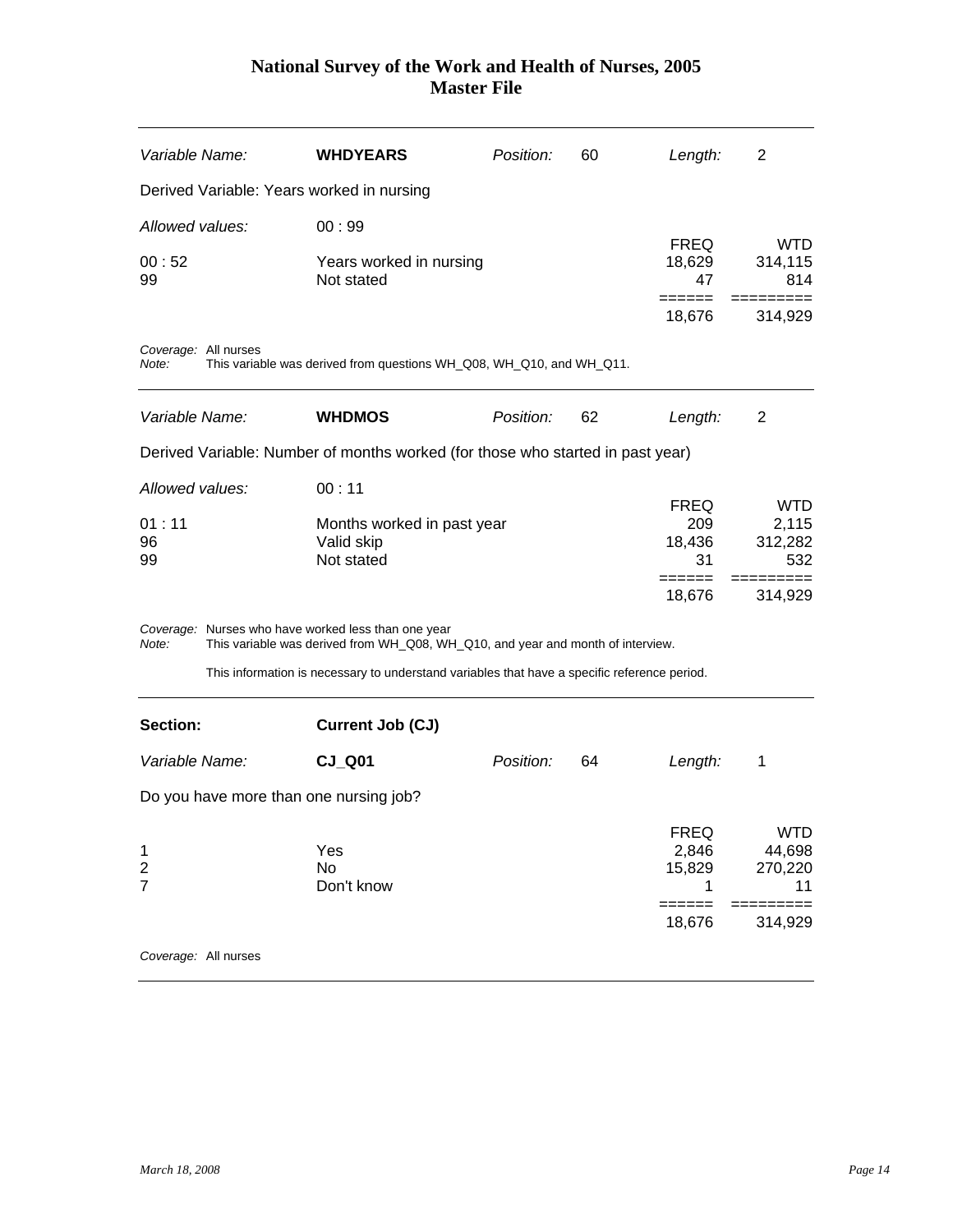| Variable Name:                           | <b>CJ Q02</b>                                                                   | Position: | 65 | Length:                             | $\overline{2}$                        |
|------------------------------------------|---------------------------------------------------------------------------------|-----------|----|-------------------------------------|---------------------------------------|
| How many in total?                       |                                                                                 |           |    |                                     |                                       |
| Allowed values:                          | 02:09                                                                           |           |    |                                     |                                       |
| 02:07<br>96<br>99                        | Nursing jobs in total<br>Valid skip<br>Not stated                               |           |    | <b>FREQ</b><br>2,846<br>15,829<br>1 | <b>WTD</b><br>44,698<br>270,220<br>11 |
|                                          |                                                                                 |           |    | ======<br>18,676                    | 314,929                               |
|                                          | Coverage: Nurses with more than one nursing job at time of interview (CJ_Q01=1) |           |    |                                     |                                       |
| Variable Name:                           | <b>CJDNJOBS</b>                                                                 | Position: | 67 | Length:                             | $\overline{2}$                        |
| Derived Variable: Number of Nursing Jobs |                                                                                 |           |    |                                     |                                       |
| Allowed values:                          | 01:09                                                                           |           |    |                                     |                                       |
| 01:07<br>99                              | <b>Nursing Jobs</b><br>Not stated                                               |           |    | <b>FREQ</b><br>18,675<br>1          | <b>WTD</b><br>314,918<br>11           |
|                                          |                                                                                 |           |    | ======<br>18,676                    | 314,929                               |
| Coverage: All nurses<br>Note:            | This variable was derived from questions CJ_Q01, CJ_Q02.                        |           |    |                                     |                                       |
| Variable Name:                           | $CJ$ Q03                                                                        | Position: | 69 | Length:                             | 1                                     |
|                                          | Do you have any other jobs or businesses outside of nursing?                    |           |    |                                     |                                       |
| 1<br>$\overline{2}$                      | Yes<br><b>No</b>                                                                |           |    | <b>FREQ</b><br>1,467<br>17,209      | <b>WTD</b><br>20,284<br>294,646       |
|                                          |                                                                                 |           |    | $=$ $=$ $=$ $=$ $=$<br>18,676       | 314,929                               |
| Coverage: All nurses                     |                                                                                 |           |    |                                     |                                       |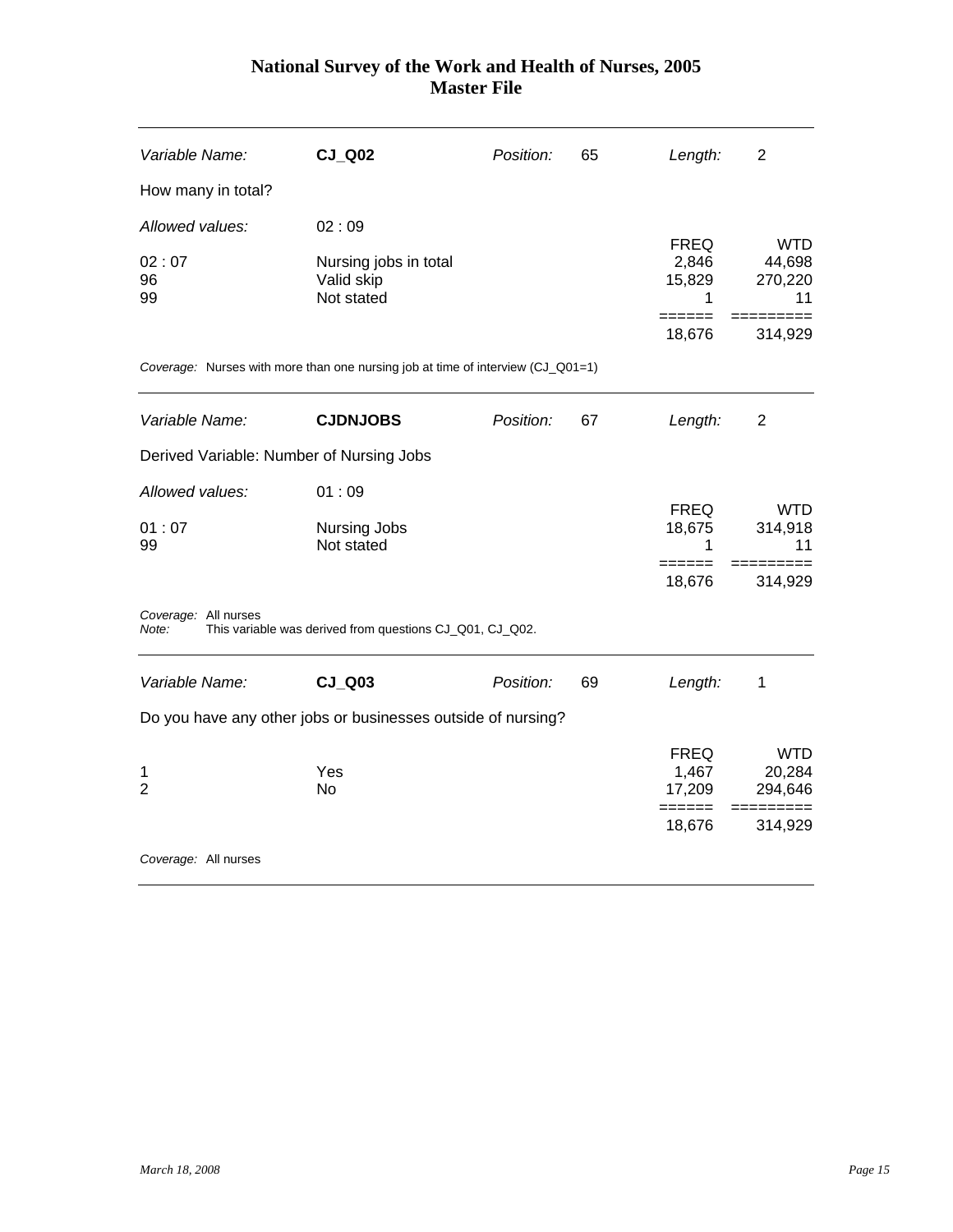| Variable Name:                         | <b>CJ Q04</b>                                                                      | Position: | 70 | Length:                                       | 2                                    |
|----------------------------------------|------------------------------------------------------------------------------------|-----------|----|-----------------------------------------------|--------------------------------------|
| How many in total?                     |                                                                                    |           |    |                                               |                                      |
| Allowed values:                        | 01:09                                                                              |           |    |                                               |                                      |
| 01:05<br>96<br>97                      | Jobs outside of nursing<br>Valid skip<br>Don't know                                |           |    | <b>FREQ</b><br>1,466<br>17,209<br>1<br>====== | <b>WTD</b><br>20,275<br>294,646<br>9 |
|                                        |                                                                                    |           |    | 18,676                                        | 314,929                              |
|                                        | Coverage: Nurses who have a non-nursing job or business (CJ_Q03=1)                 |           |    |                                               |                                      |
| Variable Name:                         | <b>CJDOJOBS</b>                                                                    | Position: | 72 | Length:                                       | 2                                    |
| Derived Variable: Number of Other Jobs |                                                                                    |           |    |                                               |                                      |
| Allowed values:                        | 00:09                                                                              |           |    |                                               |                                      |
| 00:05<br>99                            | Other jobs outside of nursing<br>Not stated                                        |           |    | <b>FREQ</b><br>18,675<br>1                    | <b>WTD</b><br>314,920<br>9           |
|                                        |                                                                                    |           |    | 18,676                                        | 314,929                              |
| Coverage: All nurses<br>Note:          | This variable was derived from questions CJ_Q03, CJ_Q04.                           |           |    |                                               |                                      |
| Variable Name:                         | <b>CJ_Q05A</b>                                                                     | Position: | 74 | Length:                                       | 1                                    |
|                                        | In which provinces or territories do you work in nursing?Newfoundland and Labrador |           |    |                                               |                                      |
|                                        |                                                                                    |           |    | <b>FREQ</b>                                   | <b>WTD</b>                           |
| 1                                      | Yes                                                                                |           |    | 1,634                                         | 7,838                                |
| $\overline{2}$<br>$\overline{7}$       | No.<br>Don't know                                                                  |           |    | 17,039<br>3                                   | 307,065<br>26                        |
|                                        |                                                                                    |           |    | $=$ $=$ $=$ $=$<br>18,676                     | 314,929                              |
| Coverage: All nurses                   |                                                                                    |           |    |                                               |                                      |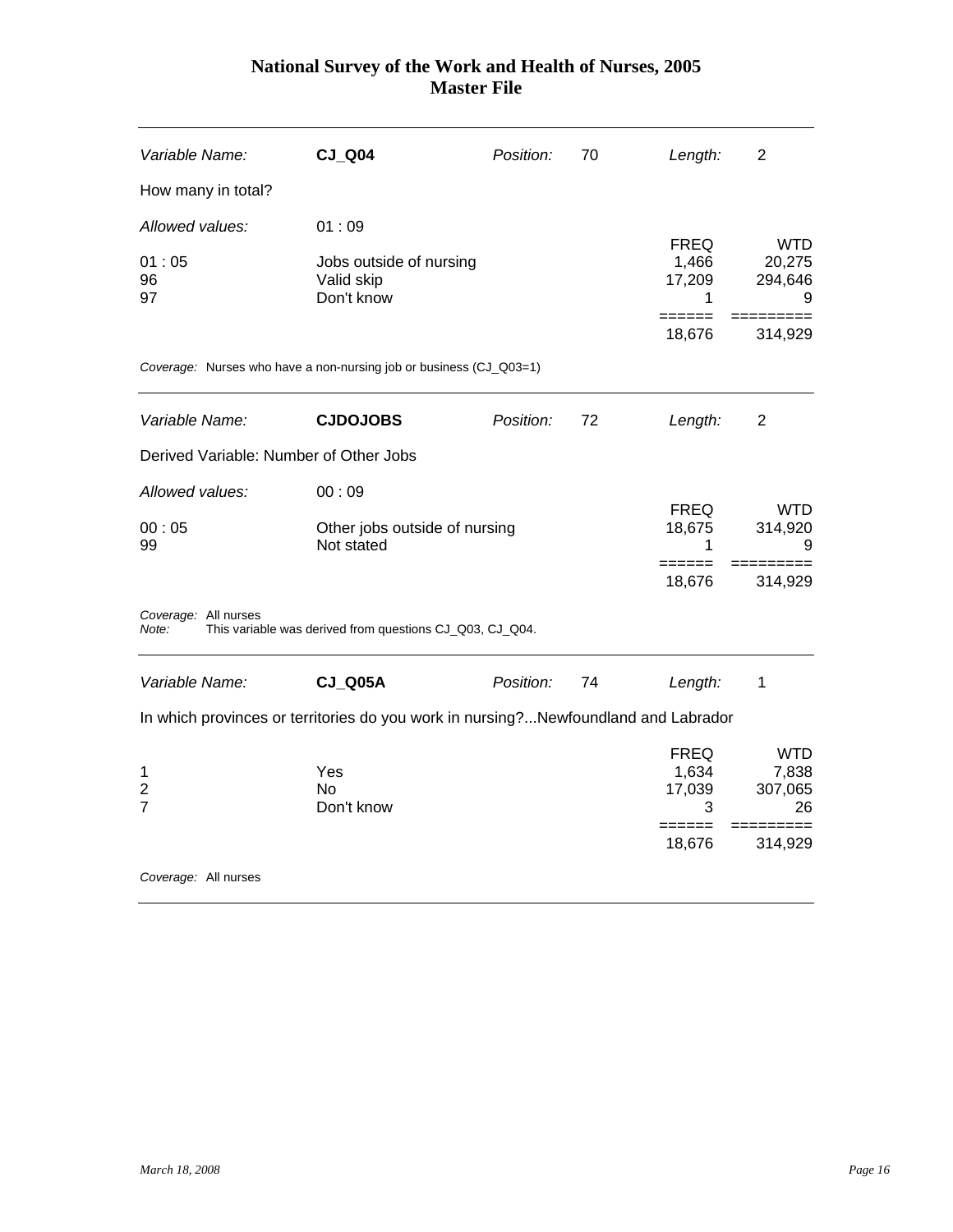| Variable Name:                        | <b>CJ_Q05B</b>                                                                | Position: | 75 | Length:                             | 1                                     |
|---------------------------------------|-------------------------------------------------------------------------------|-----------|----|-------------------------------------|---------------------------------------|
|                                       | In which provinces or territories do you work in nursing?Prince Edward Island |           |    |                                     |                                       |
| 1<br>$\overline{2}$<br>$\overline{7}$ | Yes<br>No<br>Don't know                                                       |           |    | <b>FREQ</b><br>761<br>17,912<br>3   | <b>WTD</b><br>2,003<br>312,901<br>26  |
|                                       |                                                                               |           |    | 18,676                              | 314,929                               |
| Coverage: All nurses                  |                                                                               |           |    |                                     |                                       |
| Variable Name:                        | <b>CJ_Q05C</b>                                                                | Position: | 76 | Length:                             | 1                                     |
|                                       | In which provinces or territories do you work in nursing?Nova Scotia          |           |    |                                     |                                       |
| 1<br>$\overline{2}$<br>$\overline{7}$ | Yes<br>No<br>Don't know                                                       |           |    | <b>FREQ</b><br>1,648<br>17,025<br>3 | <b>WTD</b><br>12,024<br>302,879<br>26 |
|                                       |                                                                               |           |    | ======<br>18,676                    | $==$<br>314,929                       |
| Coverage: All nurses                  |                                                                               |           |    |                                     |                                       |
| Variable Name:                        | <b>CJ_Q05D</b>                                                                | Position: | 77 | Length:                             | 1                                     |
|                                       | In which provinces or territories do you work in nursing?New Brunswick        |           |    |                                     |                                       |
| 1<br>2<br>$\overline{7}$              | Yes<br>No<br>Don't know                                                       |           |    | <b>FREQ</b><br>1,522<br>17,151<br>3 | <b>WTD</b><br>10,256<br>304,647<br>26 |
|                                       |                                                                               |           |    | =====<br>18,676                     | =========<br>314,929                  |
| Coverage: All nurses                  |                                                                               |           |    |                                     |                                       |
| Variable Name:                        | <b>CJ_Q05E</b>                                                                | Position: | 78 | Length:                             | 1                                     |
|                                       | In which provinces or territories do you work in nursing?Quebec               |           |    |                                     |                                       |
| 1<br>2<br>$\overline{7}$              | Yes<br>No<br>Don't know                                                       |           |    | <b>FREQ</b><br>2,201<br>16,472<br>3 | <b>WTD</b><br>77,384<br>237,520<br>26 |
|                                       |                                                                               |           |    | 18,676                              | 314,929                               |
| Coverage: All nurses                  |                                                                               |           |    |                                     |                                       |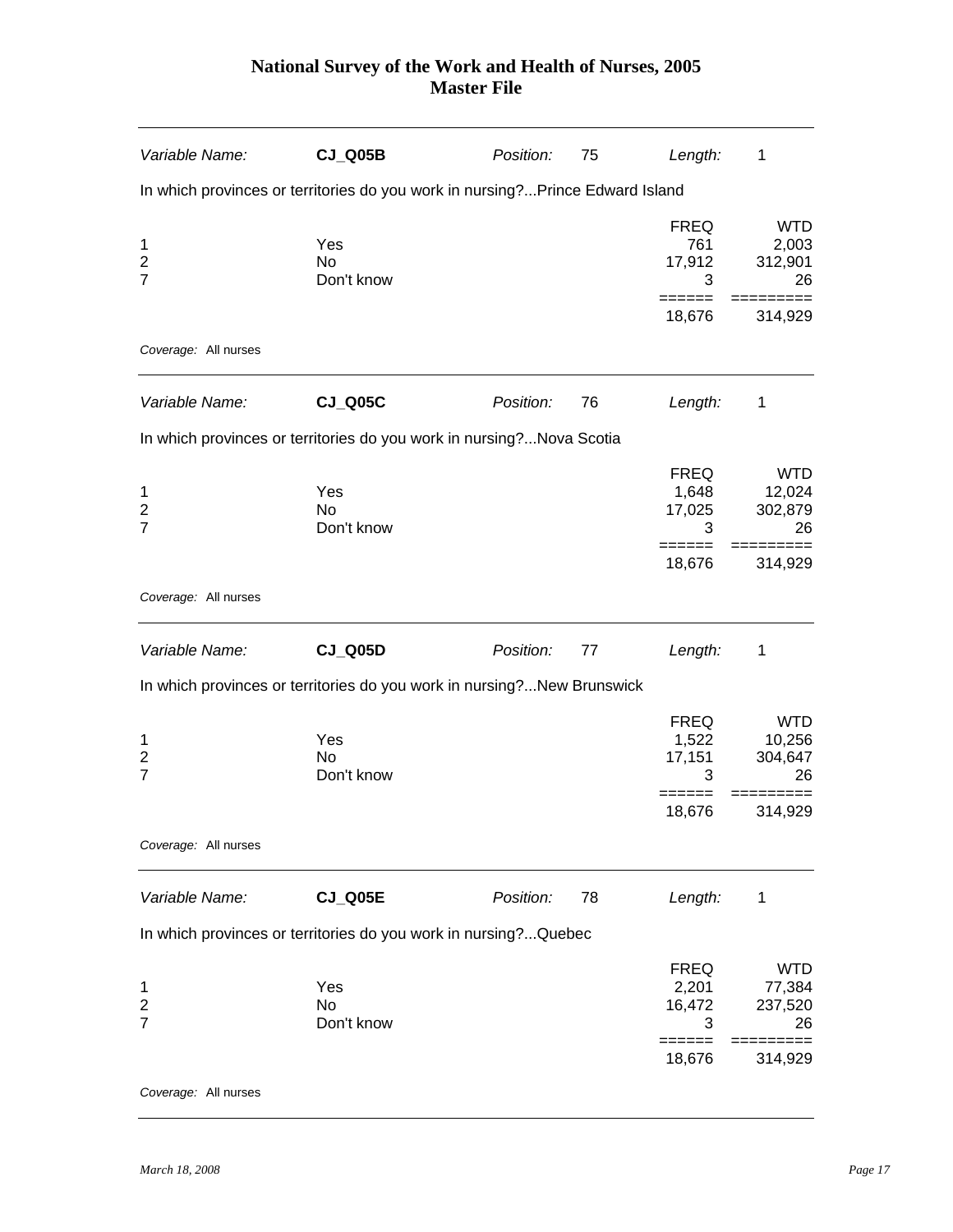| Variable Name:                        | CJ_Q05F                                                               | Position: | 79 | Length:                             | 1                                      |
|---------------------------------------|-----------------------------------------------------------------------|-----------|----|-------------------------------------|----------------------------------------|
|                                       | In which provinces or territories do you work in nursing?Ontario      |           |    |                                     |                                        |
| 1<br>$\overline{2}$<br>$\overline{7}$ | Yes<br>No<br>Don't know                                               |           |    | <b>FREQ</b><br>2,245<br>16,428<br>3 | <b>WTD</b><br>113,432<br>201,471<br>26 |
|                                       |                                                                       |           |    | 18,676                              | 314,929                                |
| Coverage: All nurses                  |                                                                       |           |    |                                     |                                        |
| Variable Name:                        | <b>CJ_Q05G</b>                                                        | Position: | 80 | Length:                             | 1                                      |
|                                       | In which provinces or territories do you work in nursing?Manitoba     |           |    |                                     |                                        |
| 1<br>$\overline{2}$<br>$\overline{7}$ | Yes<br><b>No</b><br>Don't know                                        |           |    | <b>FREQ</b><br>1,964<br>16,709<br>3 | <b>WTD</b><br>14,217<br>300,687<br>26  |
|                                       |                                                                       |           |    | ======<br>18,676                    | $==$<br>314,929                        |
| Coverage: All nurses                  |                                                                       |           |    |                                     |                                        |
| Variable Name:                        | CJ_Q05H                                                               | Position: | 81 | Length:                             | 1                                      |
|                                       | In which provinces or territories do you work in nursing?Saskatchewan |           |    |                                     |                                        |
| 1<br>2<br>$\overline{7}$              | Yes<br>No<br>Don't know                                               |           |    | <b>FREQ</b><br>2,036<br>16,637<br>3 | <b>WTD</b><br>11,607<br>303,297<br>26  |
|                                       |                                                                       |           |    | ======<br>18,676                    | =========<br>314,929                   |
| Coverage: All nurses                  |                                                                       |           |    |                                     |                                        |
| Variable Name:                        | <b>CJ_Q05I</b>                                                        | Position: | 82 | Length:                             | 1                                      |
|                                       | In which provinces or territories do you work in nursing?Alberta      |           |    |                                     |                                        |
| 1<br>2<br>$\overline{7}$              | Yes<br>No<br>Don't know                                               |           |    | <b>FREQ</b><br>2,245<br>16,428<br>3 | <b>WTD</b><br>32,343<br>282,561<br>26  |
|                                       |                                                                       |           |    | ------<br>18,676                    | 314,929                                |
| Coverage: All nurses                  |                                                                       |           |    |                                     |                                        |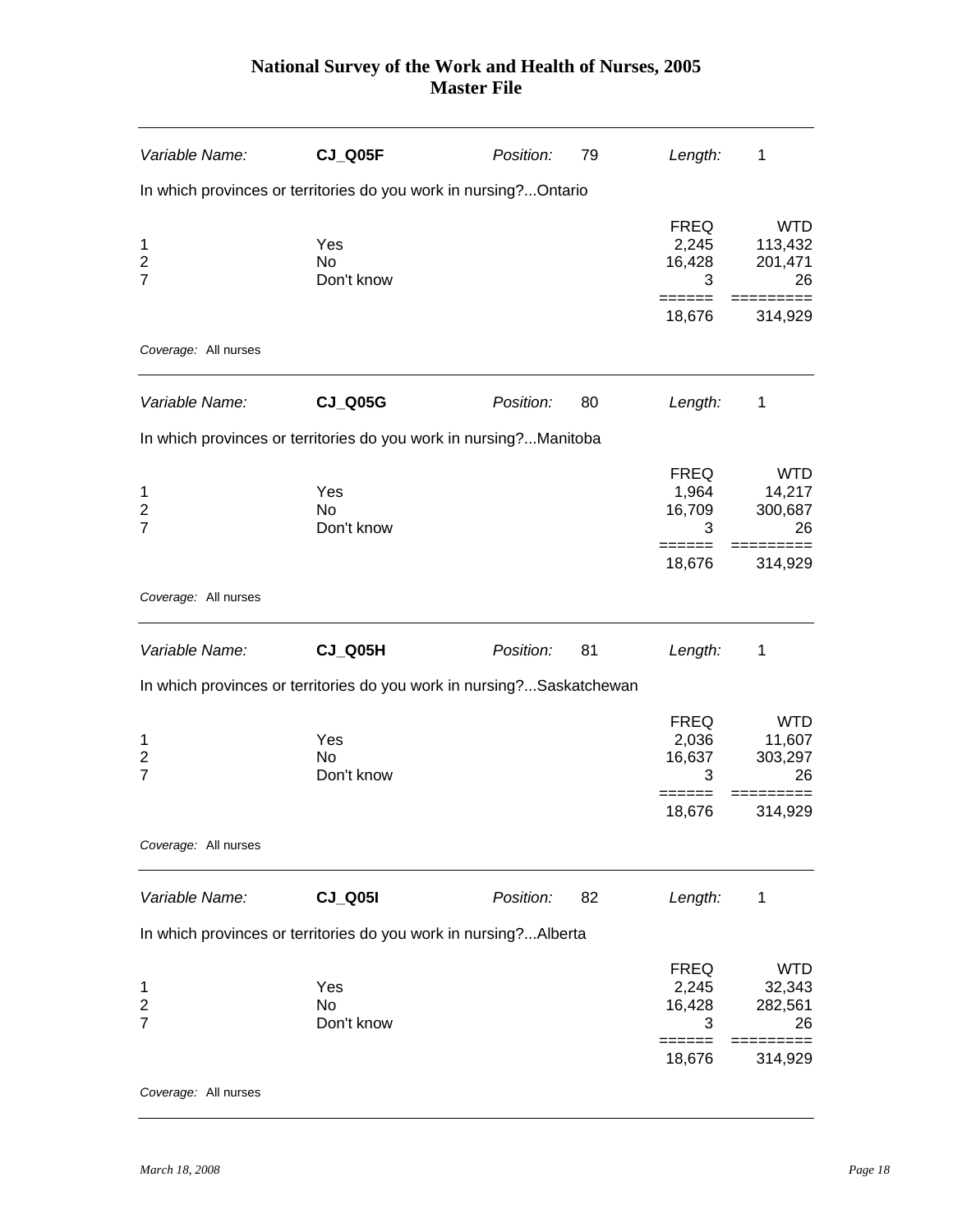| Variable Name:                                    | <b>CJ_Q05J</b>                                                                 | Position: | 83 | Length:                             | 1                                     |
|---------------------------------------------------|--------------------------------------------------------------------------------|-----------|----|-------------------------------------|---------------------------------------|
|                                                   | In which provinces or territories do you work in nursing?British Columbia      |           |    |                                     |                                       |
| $\mathbf{1}$<br>2<br>$\overline{7}$               | Yes<br>No<br>Don't know                                                        |           |    | <b>FREQ</b><br>2,309<br>16,364<br>3 | <b>WTD</b><br>34,603<br>280,300<br>26 |
|                                                   |                                                                                |           |    | 18,676                              | 314,929                               |
| Coverage: All nurses                              |                                                                                |           |    |                                     |                                       |
| Variable Name:                                    | CJ_Q05K                                                                        | Position: | 84 | Length:                             | 1                                     |
|                                                   | In which provinces or territories do you work in nursing? Yukon                |           |    |                                     |                                       |
| 1<br>$\overline{2}$<br>$\overline{7}$             | Yes<br>No<br>Don't know                                                        |           |    | <b>FREQ</b><br>115<br>18,558<br>3   | <b>WTD</b><br>443<br>314,461<br>26    |
|                                                   |                                                                                |           |    | ======<br>18,676                    | $==$<br>314,929                       |
| Coverage: All nurses                              |                                                                                |           |    |                                     |                                       |
| Variable Name:                                    | <b>CJ_Q05L</b>                                                                 | Position: | 85 | Length:                             | 1                                     |
|                                                   | In which provinces or territories do you work in nursing?Northwest Territories |           |    |                                     |                                       |
| $\mathbf 1$<br>$\boldsymbol{2}$<br>$\overline{7}$ | Yes<br>No<br>Don't know                                                        |           |    | <b>FREQ</b><br>192<br>18,481<br>3   | <b>WTD</b><br>795<br>314,109<br>26    |
|                                                   |                                                                                |           |    | ------<br>18,676                    | $==$<br>=====<br>314,929              |
| Coverage: All nurses                              |                                                                                |           |    |                                     |                                       |
| Variable Name:                                    | <b>CJ_Q05M</b>                                                                 | Position: | 86 | Length:                             | 1                                     |
|                                                   | In which provinces or territories do you work in nursing?Nunavut               |           |    |                                     |                                       |
| 1<br>$\overline{2}$                               | Yes<br>No                                                                      |           |    | <b>FREQ</b><br>77<br>18,596         | <b>WTD</b><br>436<br>314,467          |
| $\overline{7}$                                    | Don't know                                                                     |           |    | 3<br>======                         | 26                                    |
|                                                   |                                                                                |           |    | 18,676                              | 314,929                               |
| Coverage: All nurses                              |                                                                                |           |    |                                     |                                       |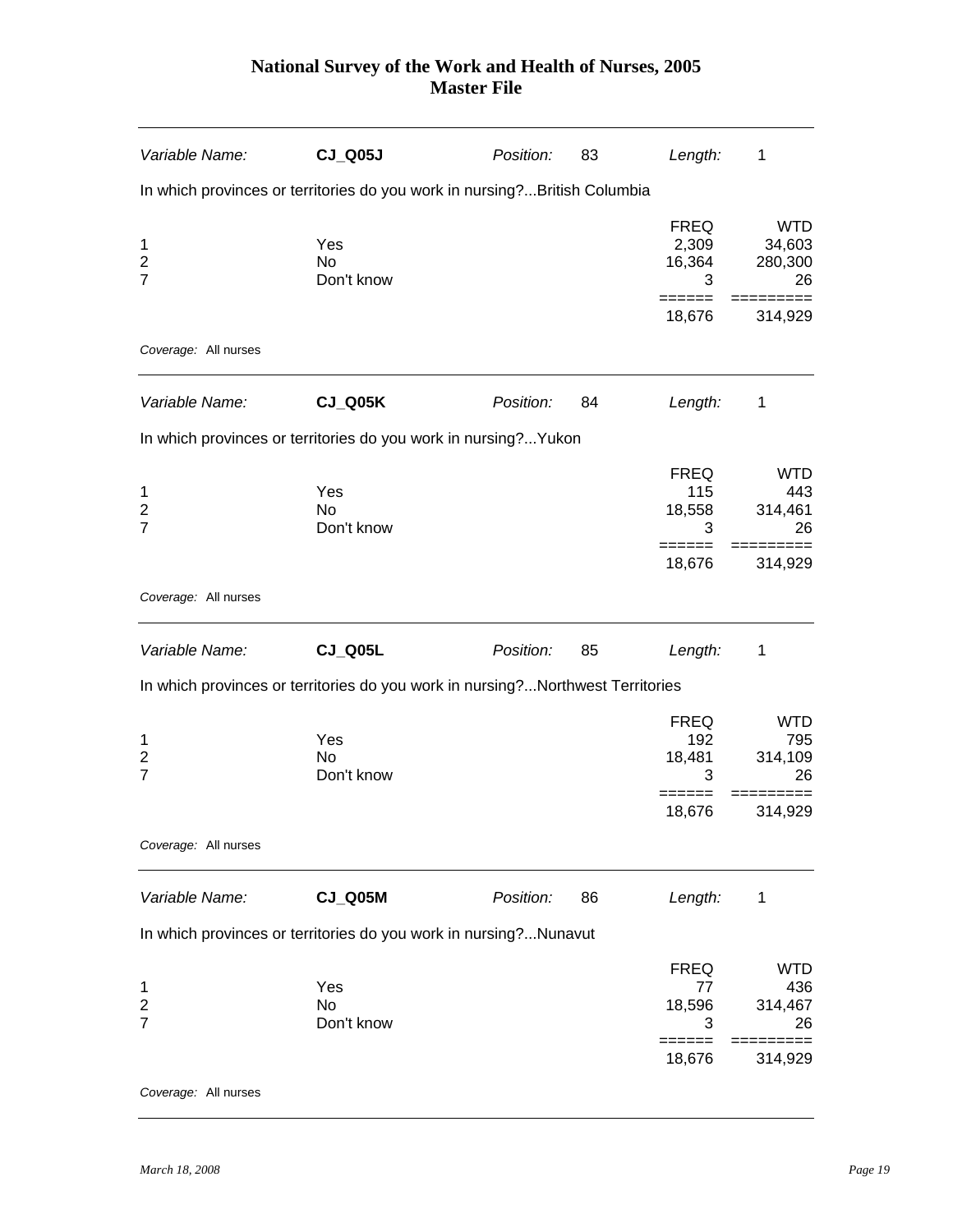| Variable Name:                 |           | $CJ_$ Q06                                                                                                            | Position: | 87 | Length:                                                | 1                                             |
|--------------------------------|-----------|----------------------------------------------------------------------------------------------------------------------|-----------|----|--------------------------------------------------------|-----------------------------------------------|
|                                |           | Did you also work in the Yukon, Northwest Territories or Nunavut in the past 12 months?                              |           |    |                                                        |                                               |
| 1<br>$\overline{2}$<br>6       |           | Yes<br>No<br>Valid skip                                                                                              |           |    | <b>FREQ</b><br>20<br>17<br>18,639<br>======<br>18,676  | WTD<br>90<br>64<br>314,776<br>$==$<br>314,929 |
|                                |           | Coverage: Nurses who were selected for the North sample but did not report working in a Northern territory in CJ_Q05 |           |    |                                                        |                                               |
| Variable Name:                 |           | <b>CJDPROVS</b>                                                                                                      | Position: | 88 | Length:                                                | 2                                             |
|                                |           | Derived Variable: Number of Provinces Worked In                                                                      |           |    |                                                        |                                               |
| Allowed values:<br>01:10<br>99 |           | 01:11<br>Provinces worked in<br>Not stated                                                                           |           |    | <b>FREQ</b><br>18,673<br>3                             | <b>WTD</b><br>314,904<br>26                   |
|                                |           |                                                                                                                      |           |    | ======<br>18,676                                       | 314,929                                       |
| Coverage: All nurses<br>Note:  |           | This variable was derived from questions CJ_Q05 and CJ_Q06.                                                          |           |    |                                                        |                                               |
| Variable Name:                 |           | <b>CJ Q07</b>                                                                                                        | Position: | 90 | Length:                                                | 1                                             |
|                                |           | Do you do short-term relief work in the North?                                                                       |           |    |                                                        |                                               |
| 1<br>$\overline{2}$<br>6       |           | Yes<br><b>No</b><br>Valid skip                                                                                       |           |    | <b>FREQ</b><br>90<br>269<br>18,317<br>------<br>18,676 | WTD<br>421<br>971<br>313,538<br>314,929       |
|                                | $CJ_$ Q06 | Coverage: Nurses who were selected for the North sample and reported working in a Northern territory in CJ_Q05 or    |           |    |                                                        |                                               |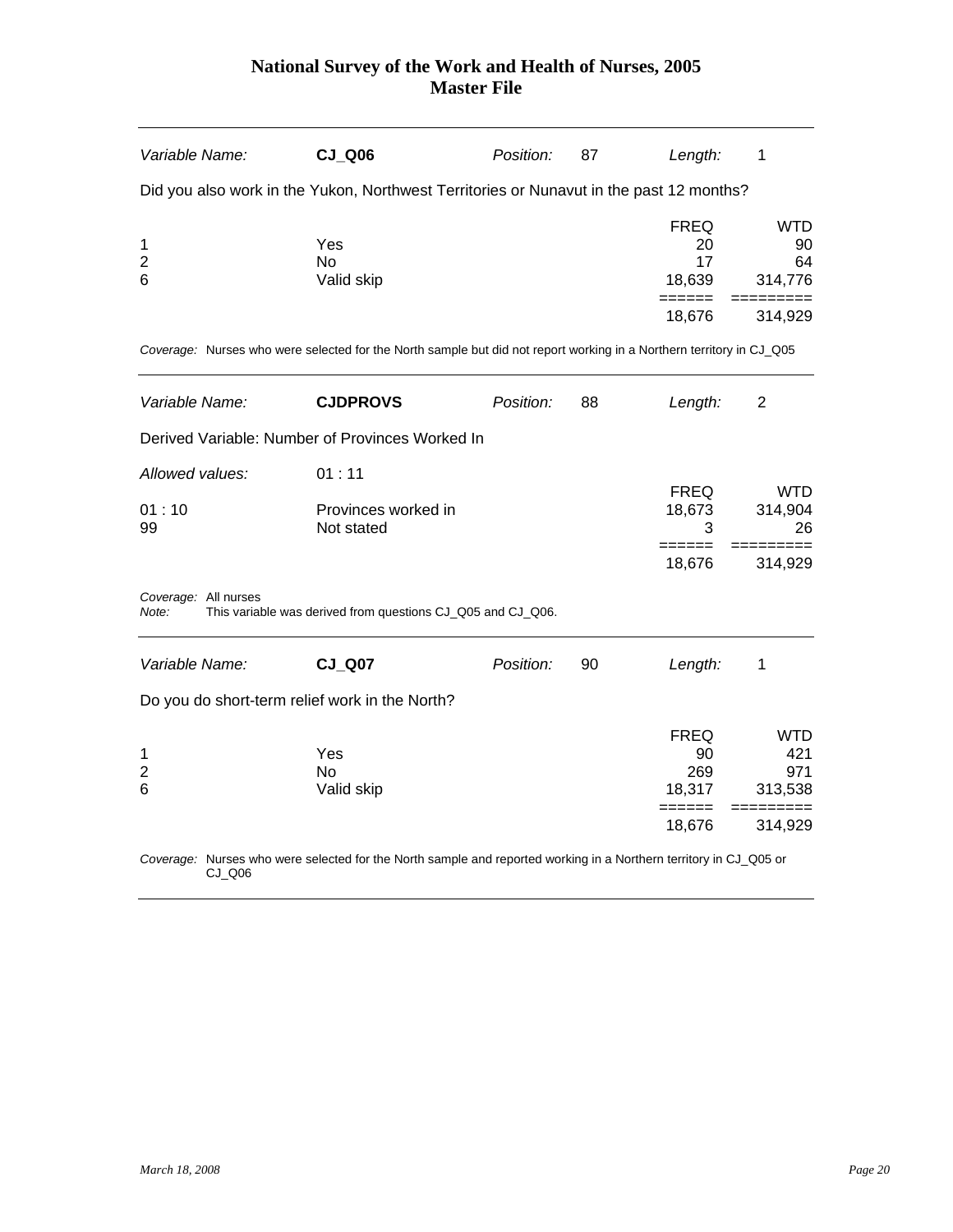<span id="page-21-0"></span>

| Variable Name:                     | <b>CJDPFILE</b>                                                             | Position:                                                                                                                                      | 91 | Length:                      | 1                       |
|------------------------------------|-----------------------------------------------------------------------------|------------------------------------------------------------------------------------------------------------------------------------------------|----|------------------------------|-------------------------|
| Derived Variable: Profile of Jobs  |                                                                             |                                                                                                                                                |    |                              |                         |
| 1<br>$\overline{2}$<br>3<br>4<br>9 | Not stated                                                                  | One nursing job, no other jobs<br>One nursing job, other job(s)<br>Multiple nursing jobs, no other jobs<br>Multiple nursing jobs, other job(s) |    |                              |                         |
| Coverage: All nurses<br>Note:      | This variable was derived from questions CJ_Q01, CJ_Q02, CJ_Q03 and CJ_Q04. |                                                                                                                                                |    | 18,676                       | 314,929                 |
| Section:                           | Main Job (MJ)                                                               |                                                                                                                                                |    |                              |                         |
| Variable Name:                     | <b>MJDNORTH</b>                                                             | Position:                                                                                                                                      | 92 | Length:                      | 1                       |
|                                    | Derived Variable: Reporting nursing job in the North as main job            |                                                                                                                                                |    |                              |                         |
| 1<br>$\overline{2}$                | Main job is in North<br>Main job is not in North                            |                                                                                                                                                |    | <b>FREQ</b><br>346<br>18,330 | WTD<br>1,348<br>313,582 |

*Coverage:* All nurses (main job)

*Note:* This variable was derived from PROVREG and from questions CJ\_Q01, CJ\_Q05, CJ\_Q06 and MJ\_Q01.

 ====== =========  $18,676$   $314,929$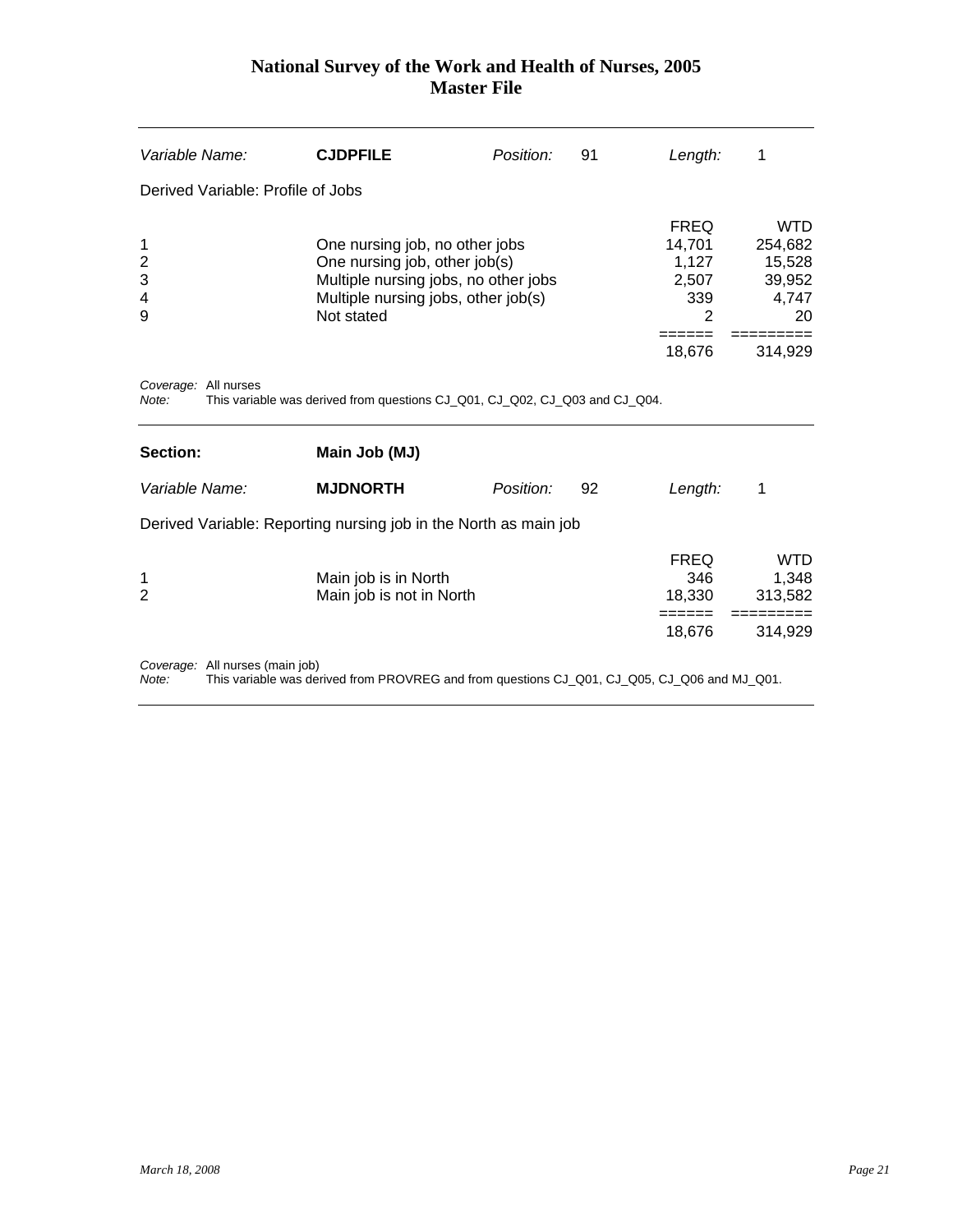| Variable Name:                                                             | <b>MJDPROV</b>                                                                                                                                                                                                                                    | Position: | 93 | Length:                                                                                                                 | 2                                                                                                                                  |
|----------------------------------------------------------------------------|---------------------------------------------------------------------------------------------------------------------------------------------------------------------------------------------------------------------------------------------------|-----------|----|-------------------------------------------------------------------------------------------------------------------------|------------------------------------------------------------------------------------------------------------------------------------|
|                                                                            | Derived Variable: Main Job Province of work                                                                                                                                                                                                       |           |    |                                                                                                                         |                                                                                                                                    |
| 10<br>11<br>12<br>13<br>24<br>35<br>46<br>47<br>48<br>59<br>60<br>61<br>62 | Newfoundland and Labrador<br><b>Prince Edward Island</b><br>Nova Scotia<br><b>New Brunswick</b><br>Quebec<br>Ontario<br>Manitoba<br>Saskatchewan<br>Alberta<br><b>British Columbia</b><br>Yukon<br><b>Northwest Territories</b><br><b>Nunavut</b> |           |    | <b>FREQ</b><br>1,628<br>747<br>1,632<br>1,515<br>2,195<br>2,215<br>1,933<br>2,003<br>2,194<br>2,268<br>112<br>165<br>55 | <b>WTD</b><br>7,798<br>1,935<br>11,923<br>10,209<br>77,259<br>112,979<br>14,009<br>11,413<br>31,900<br>34,156<br>401<br>617<br>262 |
| 66                                                                         | <b>North</b>                                                                                                                                                                                                                                      |           |    | 14<br>18,676                                                                                                            | 68<br>314,929                                                                                                                      |

*Coverage:* All nurses (main job)

*Note:* This variable was derived from questions CJ\_Q05, CJ\_Q06, MJ\_Q01 and from PROVRES and MJDNORTH.

 The province of work for (main) job is a domain variable that was derived for all nurses. Where necessary, North nurses who did not report one of the territories were assigned a generic code for the North (66).

| Variable Name:  | <b>MJ Q02</b>                                                | Position: | 95 | Length:     | 4          |
|-----------------|--------------------------------------------------------------|-----------|----|-------------|------------|
|                 | In what year did you start working in your current position? |           |    |             |            |
| Allowed values: | 1930 : 2005                                                  |           |    | <b>FREQ</b> | <b>WTD</b> |
| 1959 : 2005     | Year started working in main job                             |           |    | 18,663      | 314,743    |
| 9997            | Don't know                                                   |           |    | 11          | 178        |
| 9998            | Refusal                                                      |           |    | 2           | 9          |
|                 |                                                              |           |    |             |            |
|                 |                                                              |           |    | 18,676      | 314,929    |
|                 |                                                              |           |    |             |            |

*Coverage:* All nurses (main job)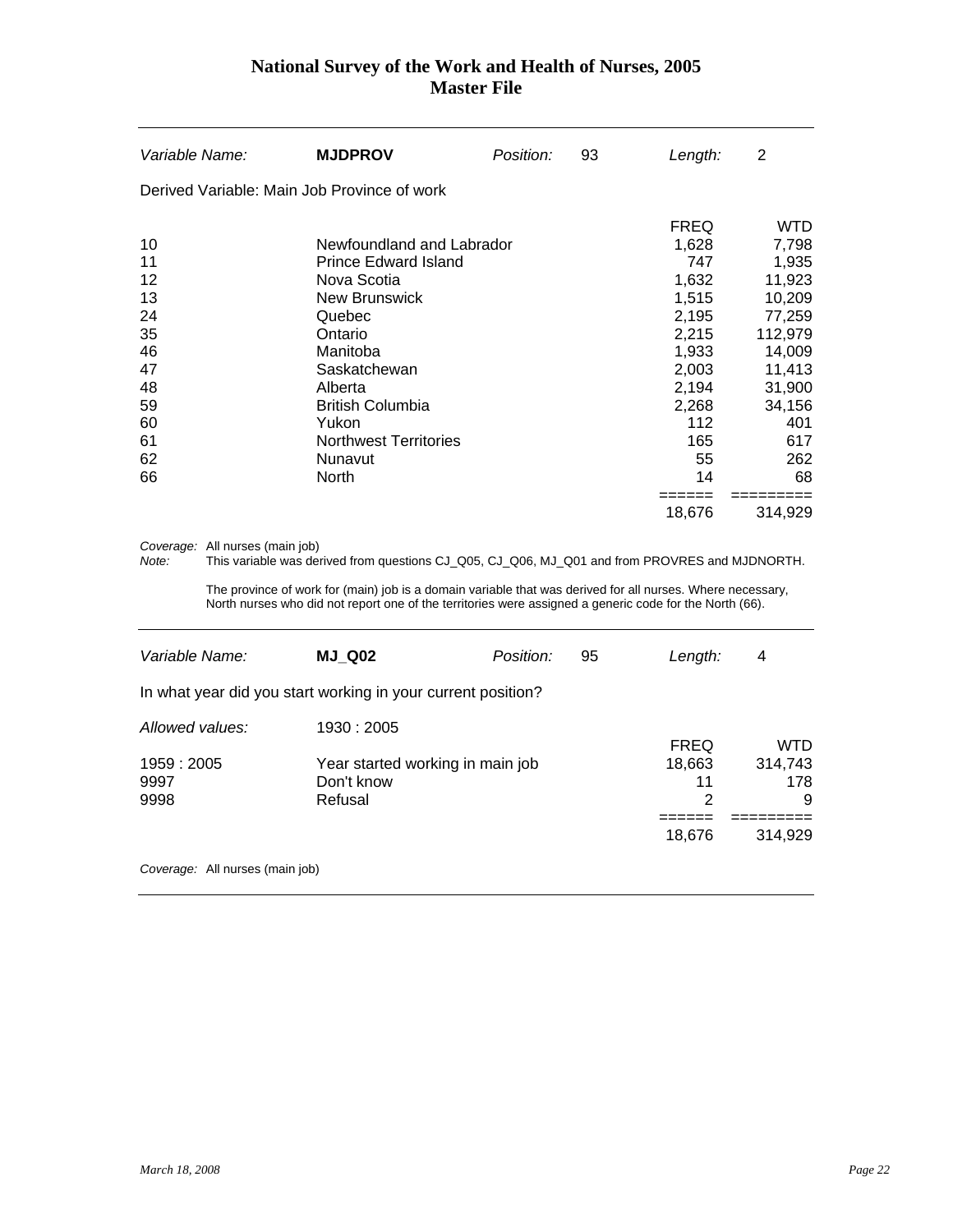| Variable Name:                                   | <b>MJ_Q03</b>                                                                                    | Position: | 99 | Length:                                                      | 2                                                                         |
|--------------------------------------------------|--------------------------------------------------------------------------------------------------|-----------|----|--------------------------------------------------------------|---------------------------------------------------------------------------|
| In what month did you start working at this job? |                                                                                                  |           |    |                                                              |                                                                           |
| 01<br>02<br>03<br>04<br>05<br>06<br>07           | January<br>February<br>March<br>April<br>May<br>June<br>July                                     |           |    | <b>FREQ</b><br>298<br>224<br>236<br>270<br>363<br>368<br>227 | <b>WTD</b><br>4,951<br>3,591<br>3,884<br>4,363<br>7,546<br>6,401<br>3,522 |
| 08<br>09<br>10<br>11<br>12<br>96<br>97<br>99     | August<br>September<br>October<br>November<br>December<br>Valid skip<br>Don't know<br>Not stated |           |    | 276<br>430<br>331<br>253<br>144<br>15,233<br>10<br>13        | 4,707<br>6,726<br>5,001<br>4,224<br>2,175<br>257,414<br>238<br>187        |
|                                                  |                                                                                                  |           |    | =====<br>18,676                                              | 314,929                                                                   |

*Coverage:* Nurses who began working at their (main) job within the last 2 years

*Note:* This question is used to determine if the nurse has been working at the (main) job for less than one year. This information is necessary to understand variables that have a specific reference period.

| Variable Name:                                                                              | <b>MJDYEARS</b>                                                   | Position: | 101 | Length:      | 2              |  |  |
|---------------------------------------------------------------------------------------------|-------------------------------------------------------------------|-----------|-----|--------------|----------------|--|--|
|                                                                                             | Derived Variable: Years since started working at main nursing job |           |     |              |                |  |  |
| Allowed values:                                                                             | 00:99                                                             |           |     | <b>FREQ</b>  | WTD            |  |  |
| 00:46<br>99                                                                                 | Yrs started working at main nursing job<br>Not stated             |           |     | 18,663<br>13 | 314,743<br>187 |  |  |
|                                                                                             |                                                                   |           |     | 18,676       | 314,929        |  |  |
| Coverage: All nurses (main job)<br>This variable was derived from question MJ Q02.<br>Note: |                                                                   |           |     |              |                |  |  |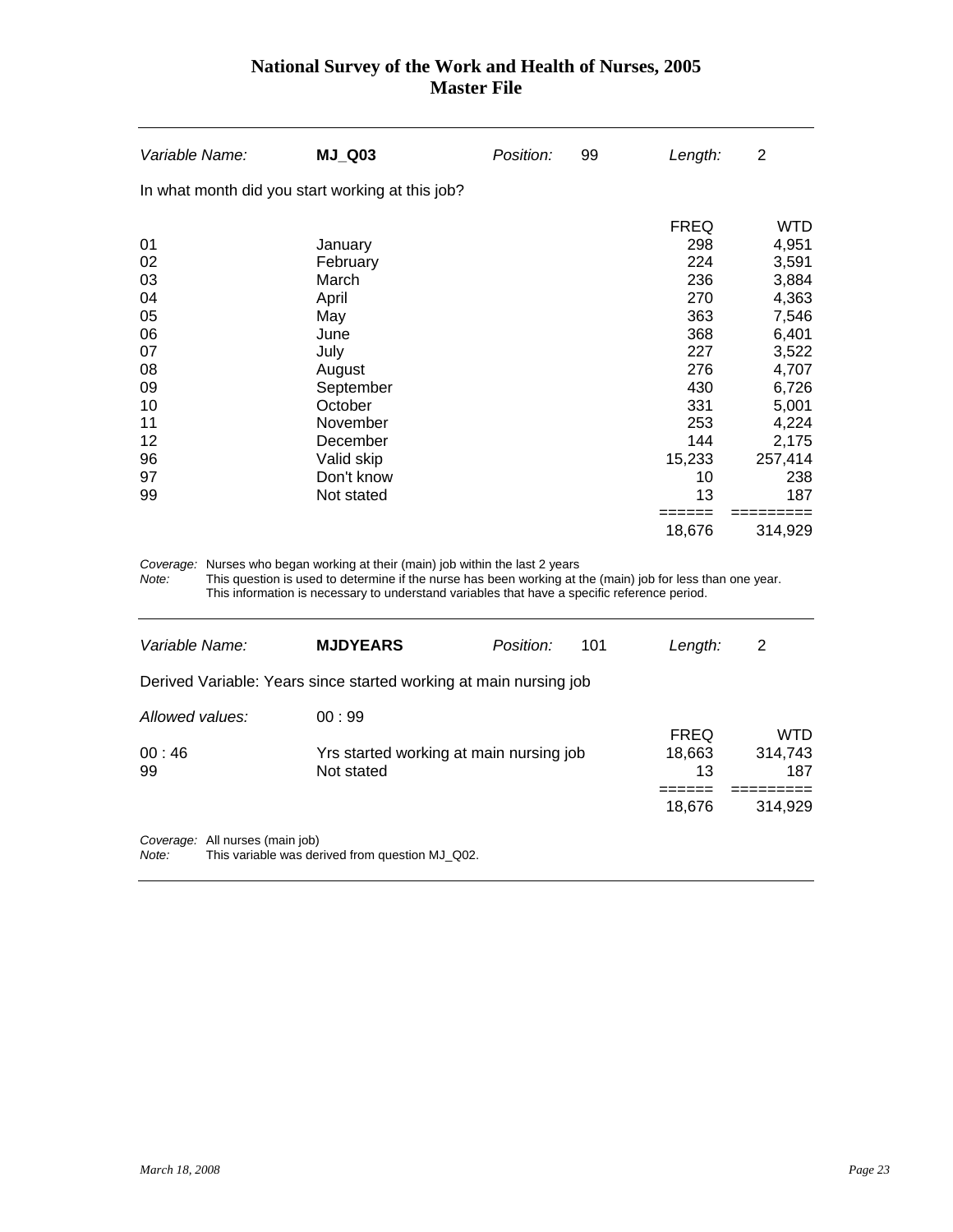| Variable Name:  | <b>MJDMOS</b>                                                                      | Position: | 103 | Length:     | 2          |
|-----------------|------------------------------------------------------------------------------------|-----------|-----|-------------|------------|
|                 | Derived Variable: Months worked at Main Nursing Job for those started in past year |           |     |             |            |
| Allowed values: | 00:11                                                                              |           |     |             |            |
|                 |                                                                                    |           |     | <b>FREQ</b> | <b>WTD</b> |
| 00:11           | Months worked at main nursing job                                                  |           |     | 1,867       | 31,184     |
| 96              | Valid skip                                                                         |           |     | 16,786      | 283,321    |
| 99              | Not stated                                                                         |           |     | 23          | 425        |
|                 |                                                                                    |           |     |             |            |
|                 |                                                                                    |           |     | 18,676      | 314,929    |
|                 |                                                                                    |           |     |             |            |

*Coverage:* Nurses who started their (main) job in the past year

*Note:* This variable was derived from MJ\_Q02, MJ\_Q03, and year and month of interview.

| Variable Name:                                                                                                    | <b>MJ Q04</b>                    | Position: | 105 | Length:     | 1       |
|-------------------------------------------------------------------------------------------------------------------|----------------------------------|-----------|-----|-------------|---------|
| What type of facility do you work in: a hospital, long-term care facility, community health facility or<br>other? |                                  |           |     |             |         |
|                                                                                                                   |                                  |           |     | <b>FREQ</b> | WTD     |
| 1                                                                                                                 | Hospital                         |           |     | 8.169       | 178,643 |
| $\overline{2}$                                                                                                    | Long-term care facility          |           |     | 4.322       | 49,694  |
| 3                                                                                                                 | <b>Community Health Facility</b> |           |     | 2.328       | 32,071  |
| 4                                                                                                                 | Other                            |           |     | 3,854       | 54,509  |
| $\overline{7}$                                                                                                    | Don't know                       |           |     | 2           | 8       |
| 8                                                                                                                 | Refusal                          |           |     | 1           | 4       |
|                                                                                                                   |                                  |           |     |             |         |
|                                                                                                                   |                                  |           |     | 18.676      | 314.929 |

*Coverage:* All nurses (main job)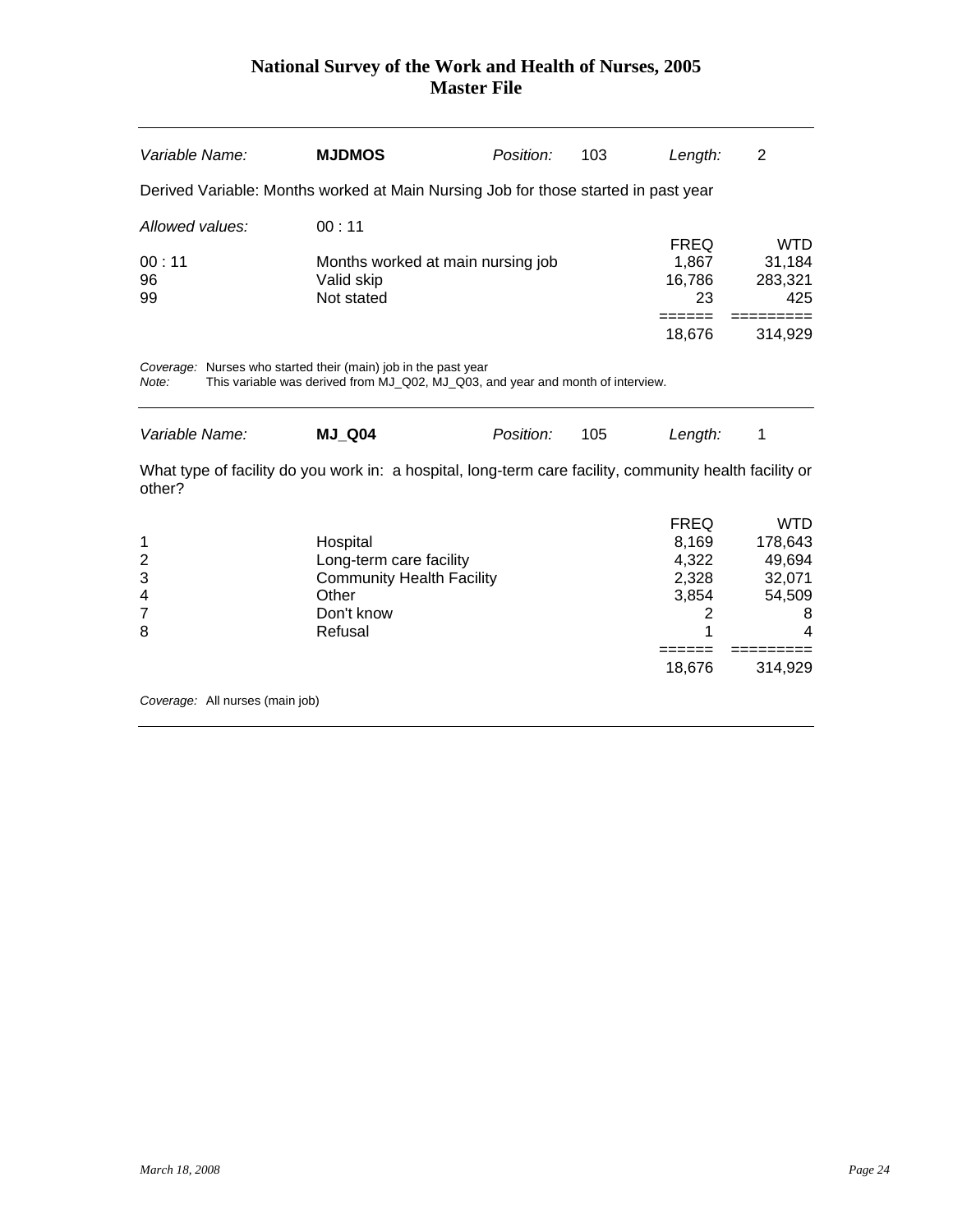| Variable Name: | <b>MJ_Q05</b>                                     | Position: | 106 | Length:     | 2          |  |
|----------------|---------------------------------------------------|-----------|-----|-------------|------------|--|
|                | What type of facility do you work in at this job? |           |     |             |            |  |
|                |                                                   |           |     | <b>FREQ</b> | <b>WTD</b> |  |
| 01             | Hospital (general, maternal, paediatric,          |           |     |             |            |  |
|                | psychiatric)                                      |           |     | 136         | 2,045      |  |
| 02             | <b>Mental Health Centre</b>                       |           |     | 161         | 1,737      |  |
| 03             | Nursing station (outpost or clinic)               |           |     | 106         | 1,301      |  |
| 04             | <b>Rehabilitation/Convalescent Centre</b>         |           |     | 145         | 2,318      |  |
| 05             | Nursing Home/Long-term Care Facility              |           |     | 179         | 1,794      |  |
| 06             | Home Care Agency                                  |           |     | 317         | 3,294      |  |
| 07             | <b>Community Health Centre</b>                    |           |     | 169         | 2,330      |  |
| 08             | Business/Industry/Occupational Health Office      |           |     | 126         | 2,511      |  |
| 09             | Private Nursing Agency/Private Duty               |           |     | 166         | 2,420      |  |
| 10             | Self-employed                                     |           |     | 105         | 1,322      |  |
| 11             | Physician's Office/Family Practice Unit           |           |     | 345         | 4,470      |  |
| 12             | <b>Educational Institute</b>                      |           |     | 478         | 7,543      |  |
| 13             | Association/Government                            |           |     | 291         | 4,303      |  |
| 14             | Other                                             |           |     | 1,129       | 17,021     |  |
| 96             | Valid skip                                        |           |     | 14,822      | 260,420    |  |
| 97             | Don't know                                        |           |     |             | 99         |  |
|                |                                                   |           |     |             |            |  |
|                |                                                   |           |     | 18,676      | 314,929    |  |

*Coverage:* Nurses who reported «Other» type of facility in MJ\_Q04 (main job)

| Variable Name:                |                                 | <b>MJDPLACE</b>                                                          | Position: | 108 | Length:                                         | 1                                            |
|-------------------------------|---------------------------------|--------------------------------------------------------------------------|-----------|-----|-------------------------------------------------|----------------------------------------------|
|                               |                                 | Derived Variable: Main Nursing Job Work Setting                          |           |     |                                                 |                                              |
| 1<br>$\overline{2}$<br>3<br>4 |                                 | Hospital<br>Long-term care facility<br>Community health setting<br>Other |           |     | <b>FREQ</b><br>8.611<br>4.501<br>2.920<br>2.644 | WTD<br>184,743<br>51,487<br>38,996<br>39,703 |
|                               |                                 |                                                                          |           |     | 18,676                                          | 314,929                                      |
| $N = 1$                       | Coverage: All nurses (main job) | This variable was derived from questions ML 004 and ML 005               |           |     |                                                 |                                              |

*Note:* This variable was derived from questions MJ\_Q04 and MJ\_Q05.

This variable is a sampling and analytical domain (also referred to as "Work Setting").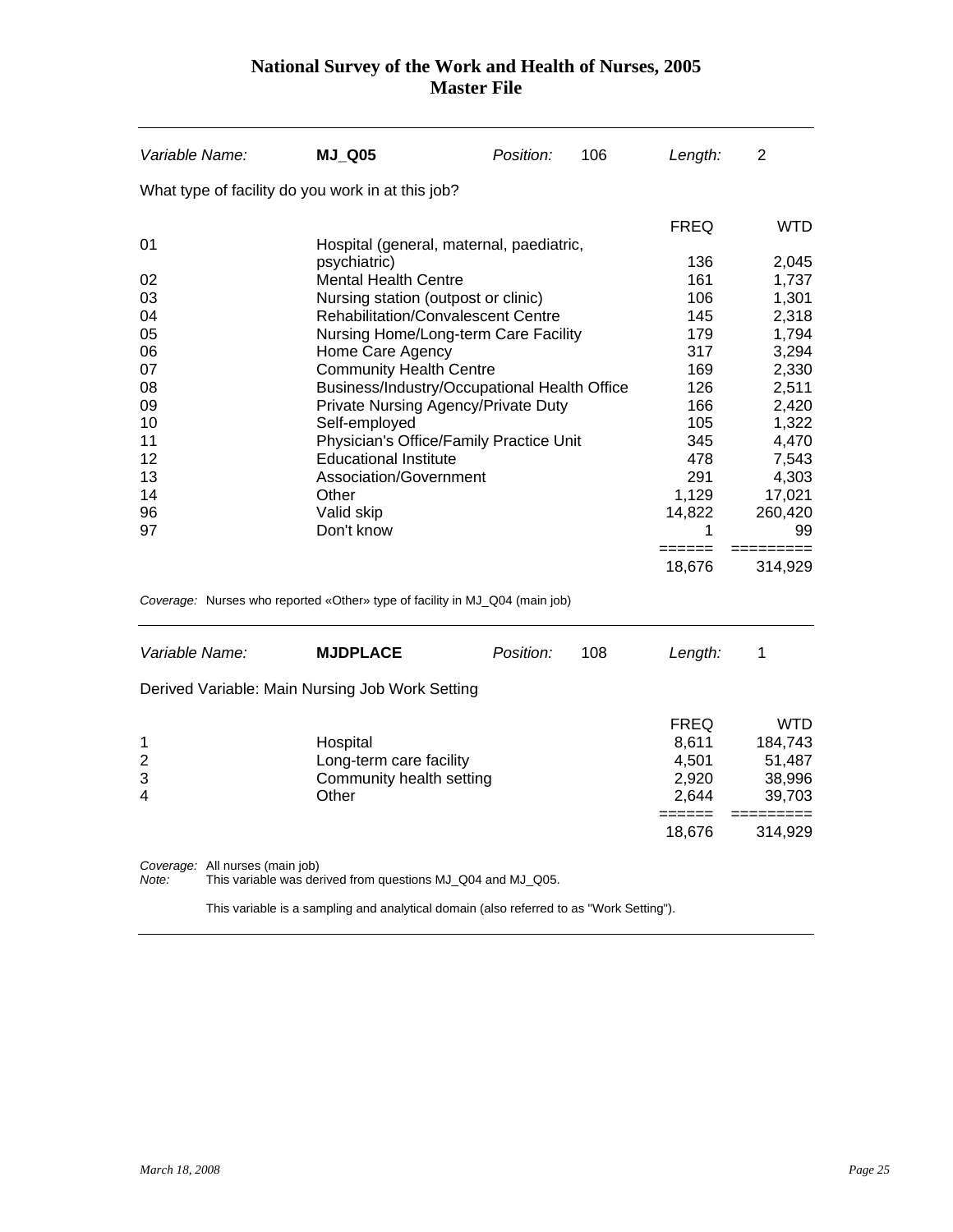| Variable Name:                                             | <b>MJ_Q07</b>                                                                                                                                                   | Position: | 109 | Length:                                                     | 1                                                                     |
|------------------------------------------------------------|-----------------------------------------------------------------------------------------------------------------------------------------------------------------|-----------|-----|-------------------------------------------------------------|-----------------------------------------------------------------------|
|                                                            | Is this position permanent, temporary, casual or are you self employed?                                                                                         |           |     |                                                             |                                                                       |
| 1<br>$\overline{2}$<br>3                                   | Permanent<br>Temporary<br>Casual/on call                                                                                                                        |           |     | <b>FREQ</b><br>15,318<br>863<br>2,126                       | <b>WTD</b><br>265,005<br>13,449<br>30,909                             |
| 4<br>5<br>$\overline{7}$<br>8                              | Self-employed<br>Other<br>Don't know<br>Refusal                                                                                                                 |           |     | 295<br>70<br>3<br>1                                         | 4,444<br>1,002<br>119<br>2                                            |
|                                                            |                                                                                                                                                                 |           |     | 18,676                                                      | 314,929                                                               |
| Coverage: All nurses (main job)<br>Note:<br>Variable Name: | Interviewers were instructed that a response of 'permanent-casual' was to be classified as 'casual/on call'.<br><b>MJ_Q08</b>                                   | Position: | 110 | Length:                                                     | 1                                                                     |
| Are you working full-time or part-time?                    |                                                                                                                                                                 |           |     |                                                             |                                                                       |
| 1<br>$\overline{2}$<br>7<br>8                              | Full-time<br>Part-time<br>Don't know<br>Refusal                                                                                                                 |           |     | <b>FREQ</b><br>11,298<br>7,312<br>62<br>4                   | <b>WTD</b><br>192,032<br>121,863<br>980<br>55                         |
|                                                            |                                                                                                                                                                 |           |     | ======<br>18,676                                            | 314,929                                                               |
| Coverage: All nurses (main job)<br>Note:<br>week.          | Full-time work was defined as 30 or more hours per week; part-time was defined as less than 30 hours per                                                        |           |     |                                                             |                                                                       |
| Variable Name:                                             | <b>MJDES1</b>                                                                                                                                                   | Position: | 111 | Length:                                                     | 1                                                                     |
|                                                            | Derived Variable: Employment status of Main Nursing Job                                                                                                         |           |     |                                                             |                                                                       |
| 1<br>$\overline{c}$<br>3<br>4<br>5<br>9                    | Permanent employee, full-time<br>Permanent employee, part-time<br>Non permanent employee, full-time<br>Non permanent employee, part-time<br>Other<br>Not stated |           |     | <b>FREQ</b><br>10,145<br>5,168<br>967<br>1,964<br>363<br>69 | <b>WTD</b><br>175,690<br>89,234<br>13,961<br>29,448<br>5,444<br>1,153 |
|                                                            |                                                                                                                                                                 |           |     | $======$<br>18,676                                          | $==$<br>====<br>314,929                                               |

*Coverage:* All nurses (main job)

*Note:* This variable was derived from questions MJ\_Q07, MJ\_Q08.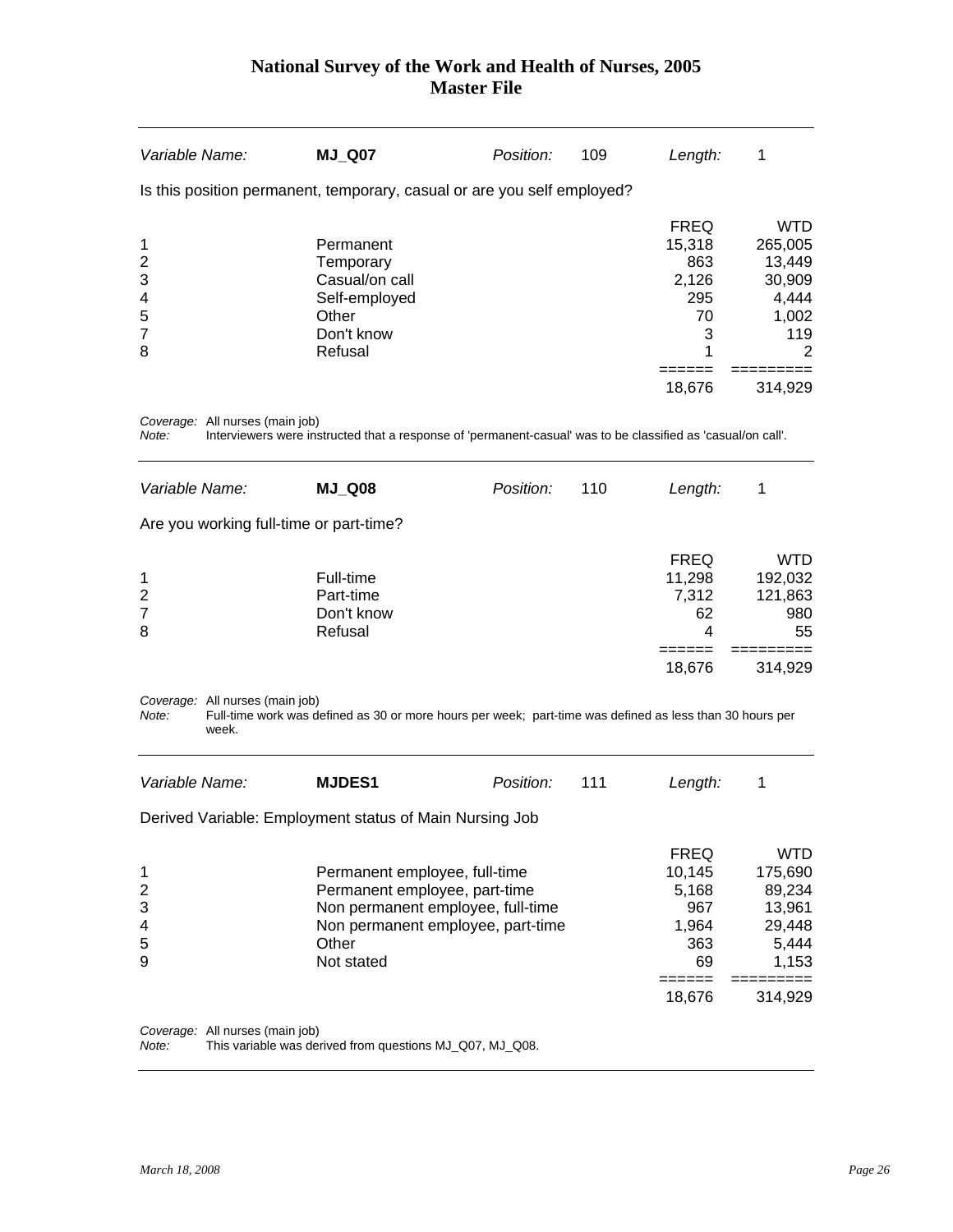| Variable Name:                 | <b>MJ_Q09</b> | Position: | 112 | Length:     | 1          |
|--------------------------------|---------------|-----------|-----|-------------|------------|
| Do you want to work part-time? |               |           |     |             |            |
|                                |               |           |     | <b>FREQ</b> | <b>WTD</b> |
| 1                              | Yes           |           |     | 2,255       | 41,518     |
| $\overline{2}$                 | No            |           |     | 9,011       | 149,563    |
| 6                              | Valid skip    |           |     | 7,312       | 121,863    |
| $\overline{7}$                 | Don't know    |           |     | 31          | 915        |
| 8                              | Refusal       |           |     |             | 35         |
| 9                              | Not stated    |           |     | 66          | 1,035      |
|                                |               |           |     |             |            |
|                                |               |           |     | 18,676      | 314,929    |
|                                |               |           |     |             |            |

*Coverage:* Nurses who work full-time hours at their (main) job (MJ\_Q08=1) *Note:* Part-time work was defined as less than 30 hours per week.

| Variable Name:                                            | <b>MJ Q10</b>                                                            | Position: | 113 | Length:                                             | 1                                                         |
|-----------------------------------------------------------|--------------------------------------------------------------------------|-----------|-----|-----------------------------------------------------|-----------------------------------------------------------|
| Do you want to work full-time?                            |                                                                          |           |     |                                                     |                                                           |
| $\mathbf 1$<br>$\overline{2}$<br>6<br>$\overline{7}$<br>9 | Yes<br>No.<br>Valid skip<br>Don't know<br>Not stated                     |           |     | <b>FREQ</b><br>1.797<br>5,496<br>11,298<br>19<br>66 | <b>WTD</b><br>28,242<br>93,313<br>192,032<br>308<br>1,035 |
|                                                           | Coverage: Nurses who work part-time hours at their (main) job (MJ_Q08=2) |           |     | 18,676                                              | 314,929                                                   |

*Note:* Full-time work was defined as 30 or more hours per week.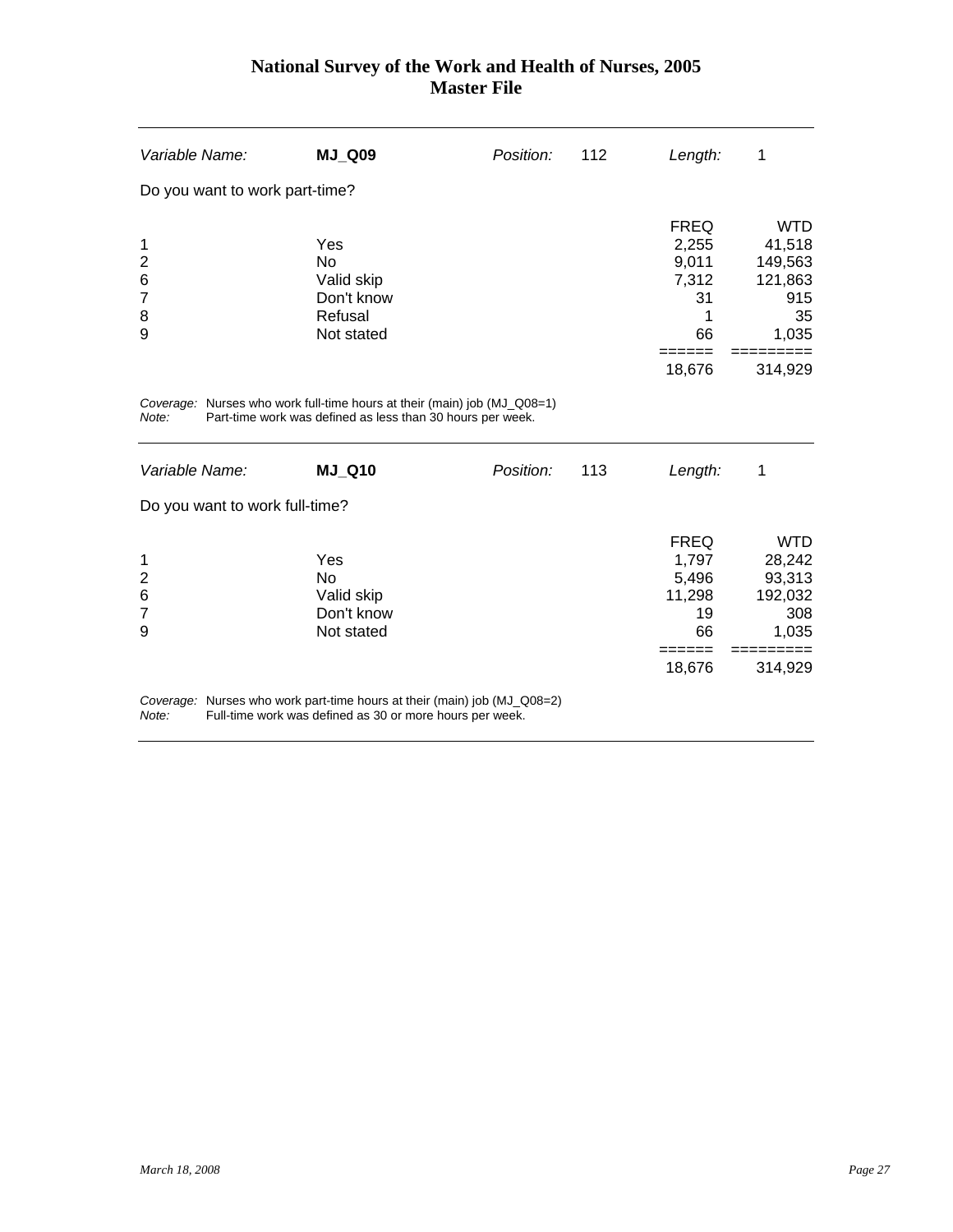| Variable Name:                                 | <b>MJ_Q11</b>                                                                                                                                                                       | Position: | 114 | Length:          | 2                    |
|------------------------------------------------|-------------------------------------------------------------------------------------------------------------------------------------------------------------------------------------|-----------|-----|------------------|----------------------|
| What is the main reason for working part-time? |                                                                                                                                                                                     |           |     |                  |                      |
|                                                |                                                                                                                                                                                     |           |     | <b>FREQ</b>      | <b>WTD</b>           |
| 01                                             | Prefer fewer hours                                                                                                                                                                  |           |     | 1,770            | 30,820               |
| 02                                             | Full-time positions are not available                                                                                                                                               |           |     | 1,409            | 21,159               |
| 03                                             | Could not find full-time work in area of                                                                                                                                            |           |     |                  |                      |
|                                                | specialization                                                                                                                                                                      |           |     | 143              | 2,149                |
| 04                                             | Flexible work hours                                                                                                                                                                 |           |     | 440              | 7,653                |
| 05                                             | Overtime is not required                                                                                                                                                            |           |     | 4                | 31                   |
| 06                                             | Under-qualified for a full-time position                                                                                                                                            |           |     | 6                | 45                   |
| 07                                             | Full-time positions are too demanding                                                                                                                                               |           |     | 381              | 7,173                |
| 08                                             | Do not want to work shift work                                                                                                                                                      |           |     | 51               | 613                  |
| 09                                             | Own illness or disability                                                                                                                                                           |           |     | 218              | 3,385                |
| 10                                             | Caring for own children                                                                                                                                                             |           |     | 1,690            | 29,948               |
| 11                                             | Caring for elderly relative                                                                                                                                                         |           |     | 26               | 246                  |
| 12                                             | Going to school                                                                                                                                                                     |           |     | 173              | 2,942                |
| 13                                             | Another job                                                                                                                                                                         |           |     | 168              | 2,854                |
| 14                                             | Early retirement                                                                                                                                                                    |           |     | 126              | 1,994                |
| 15                                             | Already retired-pension supplement                                                                                                                                                  |           |     | 106              | 1,405                |
| 16                                             | Additional income/No need to work full time                                                                                                                                         |           |     | 32               | 358                  |
| 17                                             | Distance/Commute to work                                                                                                                                                            |           |     | 18               | 178                  |
| 18                                             | To keep license/registration active                                                                                                                                                 |           |     | 16               | 148                  |
| 19                                             | Other                                                                                                                                                                               |           |     | 531              | 8,655                |
| 96                                             | Valid skip                                                                                                                                                                          |           |     | 11,298           | 192,032              |
| 97                                             | Don't know                                                                                                                                                                          |           |     | 4                | 105                  |
| 99                                             | Not stated                                                                                                                                                                          |           |     | 66               | 1,035                |
|                                                |                                                                                                                                                                                     |           |     | ======<br>18,676 | =========<br>314,929 |
| Note: .                                        | Coverage: Nurses who work part-time hours at their (main) job (MJ_Q08=2)<br>Answer categories were redefined during Head Office processing. Part-time work was defined as less than |           |     |                  |                      |

*Note:* Answer categories were redefined during Head Office processing. Part-time work was defined as less than 30 hours per week.

| Variable Name:                            | <b>MJ Q12</b>                                                                   | Position: | 116 | Length:                                      | 1                                        |
|-------------------------------------------|---------------------------------------------------------------------------------|-----------|-----|----------------------------------------------|------------------------------------------|
| Do you work in direct or non-direct care? |                                                                                 |           |     |                                              |                                          |
| $\mathbf 1$<br>2<br>3<br>$\overline{7}$   | Direct care<br>Non-direct care<br>Both direct and non-direct care<br>Don't know |           |     | <b>FREQ</b><br>15,454<br>2,105<br>1,115<br>2 | WTD<br>258,326<br>38,731<br>17,838<br>35 |
|                                           |                                                                                 |           |     | 18,676                                       | 314,929                                  |
| Coverage: All nurses (main job)           |                                                                                 |           |     |                                              |                                          |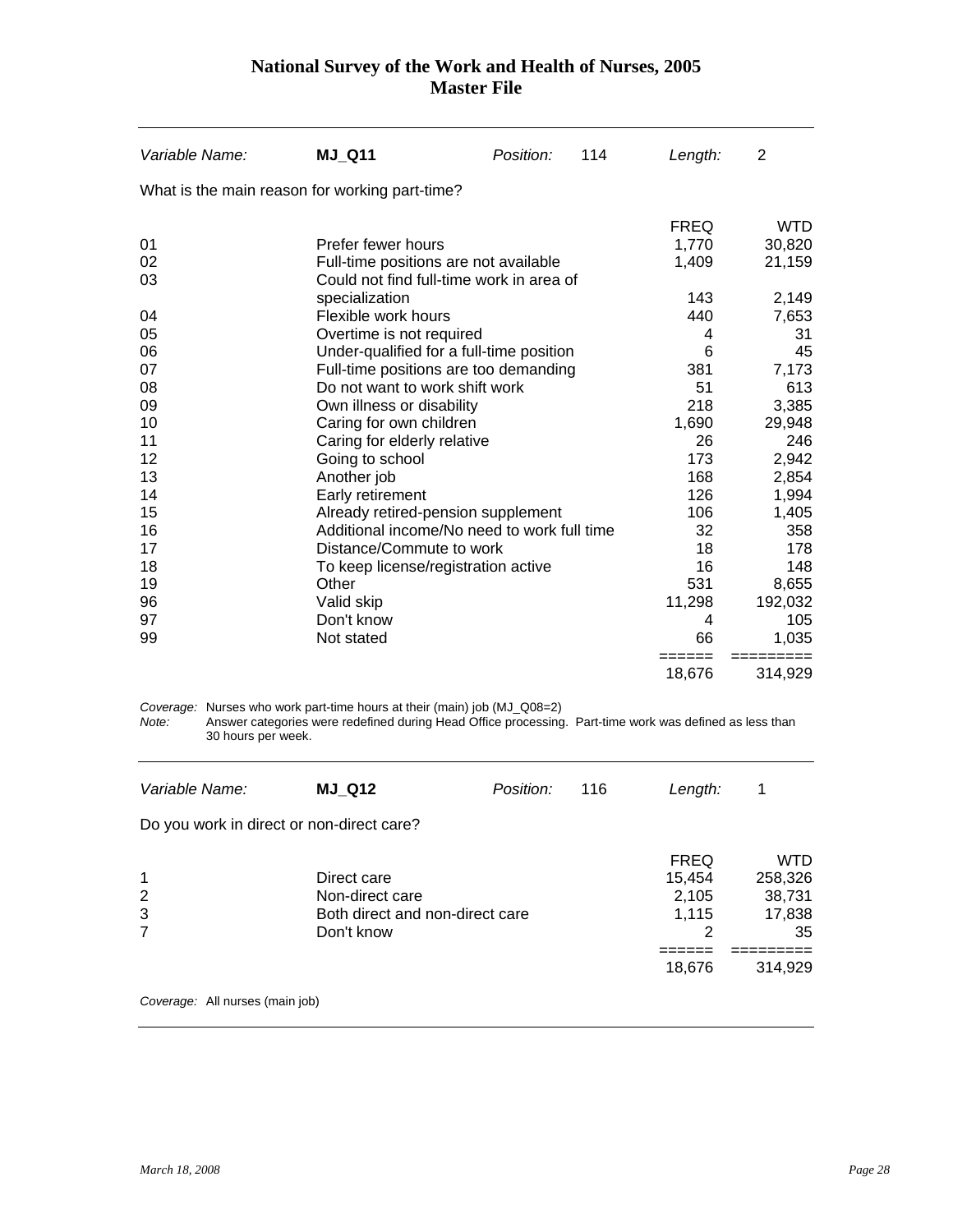| Derived Variable: Coded type of Direct Care Nursing<br><b>FREQ</b><br>01<br>Medicine/Surgery<br>2,018<br>1,027<br>02<br>Psychiatry/Mental Health<br>Paediatrics<br>03<br>314<br>04<br>Maternity/Newborn<br>662<br>05<br>Geriatrics/Long-term Care<br>3,845<br>06<br><b>Critical Care</b><br>445<br>07<br><b>Community Health</b><br>1,347<br>08<br><b>Ambulatory Care</b><br>581<br>Home Care<br>09<br>557<br>97<br>10<br><b>Occupational Health</b><br>11<br><b>Operating Room/Recovery Room</b><br>748<br>684<br>12<br><b>Emergency Care</b><br>13<br><b>Several Clinical Areas</b><br>1,854<br>244<br>14<br>Oncology<br>15<br>Rehabilitation<br>567<br>16<br>644<br><b>Palliative Care</b><br>17<br>325<br><b>Public Heath</b><br>19<br><b>Other Direct Care</b><br>460<br>73<br>21<br>Management<br>41<br>26<br>Research<br>96<br>2,105<br>Valid skip<br>Don't know<br>39<br>97<br>3<br>98<br>Refusal<br>99<br>11<br>107<br>Not stated<br>======<br>18,676 | Variable Name: | <b>MJCTYPE</b> | Position: | 117 | Length: | 2                                                                                                                                                                                                                       |
|----------------------------------------------------------------------------------------------------------------------------------------------------------------------------------------------------------------------------------------------------------------------------------------------------------------------------------------------------------------------------------------------------------------------------------------------------------------------------------------------------------------------------------------------------------------------------------------------------------------------------------------------------------------------------------------------------------------------------------------------------------------------------------------------------------------------------------------------------------------------------------------------------------------------------------------------------------------|----------------|----------------|-----------|-----|---------|-------------------------------------------------------------------------------------------------------------------------------------------------------------------------------------------------------------------------|
|                                                                                                                                                                                                                                                                                                                                                                                                                                                                                                                                                                                                                                                                                                                                                                                                                                                                                                                                                                |                |                |           |     |         |                                                                                                                                                                                                                         |
|                                                                                                                                                                                                                                                                                                                                                                                                                                                                                                                                                                                                                                                                                                                                                                                                                                                                                                                                                                |                |                |           |     |         | <b>WTD</b><br>43,912<br>11,985<br>6,259<br>19,967<br>46,614<br>13,914<br>16,436<br>10,938<br>8,028<br>1,920<br>18,020<br>17,865<br>22,758<br>6,311<br>7,511<br>8,283<br>4,697<br>7,729<br>1,361<br>707<br>38,731<br>803 |
|                                                                                                                                                                                                                                                                                                                                                                                                                                                                                                                                                                                                                                                                                                                                                                                                                                                                                                                                                                |                |                |           |     |         | 75                                                                                                                                                                                                                      |
|                                                                                                                                                                                                                                                                                                                                                                                                                                                                                                                                                                                                                                                                                                                                                                                                                                                                                                                                                                |                |                |           |     |         | 314,929                                                                                                                                                                                                                 |

*Coverage:* Nurses who provide direct care at their (main) job (MJ\_Q12 not=2)

*Note:* This variable was derived from MJ\_Q12, MJ\_Q13 and MJ\_Q14. Based on standard Area of Responsibility codes provided by the Canadian Institute for Health Information.

| Variable Name:                                    | <b>MJDRESP</b>                                                                                                  | Position: | 119 | Length:                                                 | 1                                                                |
|---------------------------------------------------|-----------------------------------------------------------------------------------------------------------------|-----------|-----|---------------------------------------------------------|------------------------------------------------------------------|
| Derived Variable: Main job area of responsibility |                                                                                                                 |           |     |                                                         |                                                                  |
| $\mathbf 1$<br>2<br>3<br>4<br>5<br>9              | Direct Care<br>Administration/Management<br>Education<br>Research<br>Other area of responsibility<br>Not stated |           |     | <b>FREQ</b><br>16,571<br>1.090<br>511<br>69<br>433<br>2 | <b>WTD</b><br>276,199<br>20,543<br>8,911<br>1,432<br>7,810<br>35 |
|                                                   |                                                                                                                 |           |     | 18,676                                                  | 314.929                                                          |

*Coverage:* All nurses (main job) *Note:* This variable was derived from questions MJ\_Q12 and MJ\_Q15.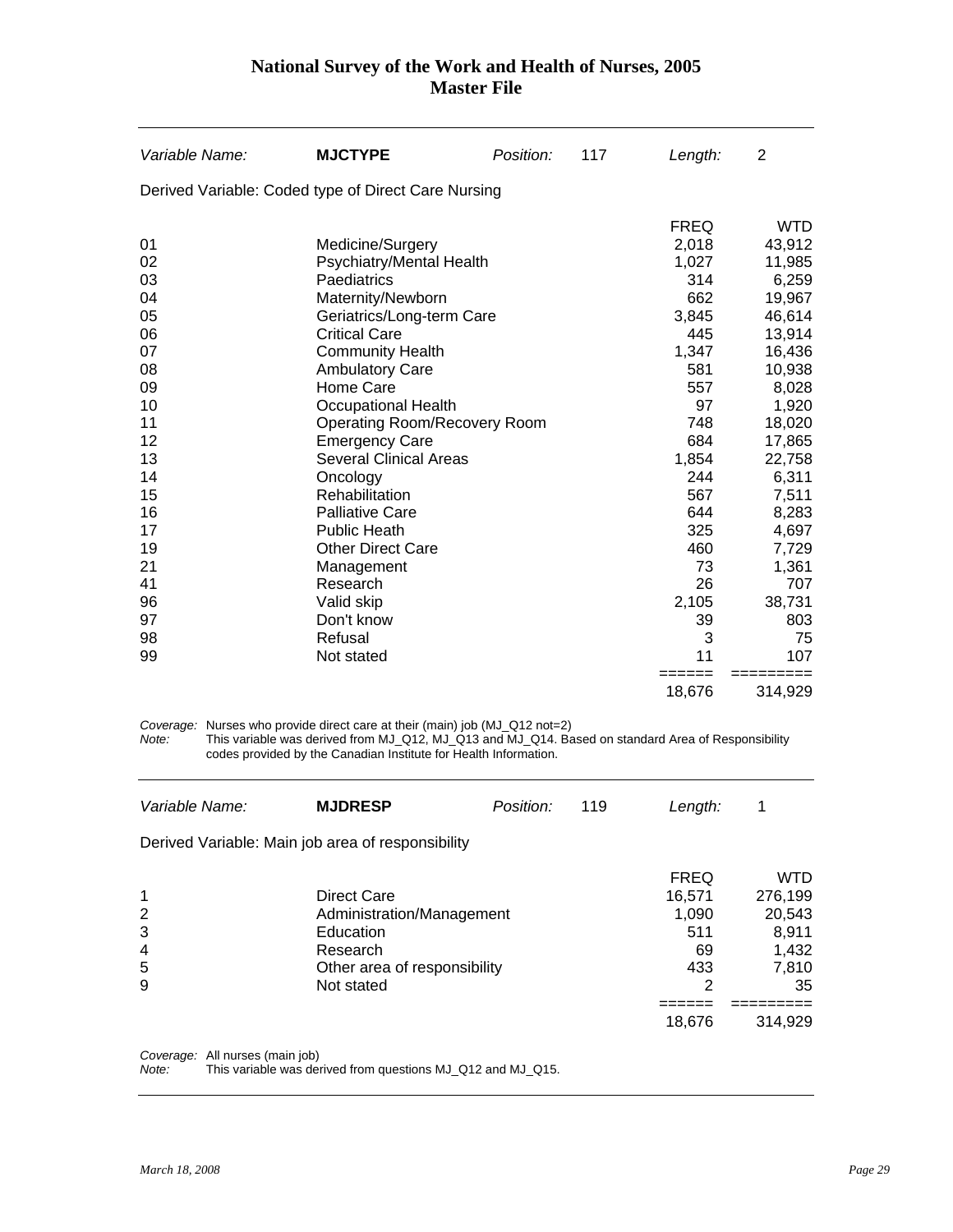<span id="page-30-0"></span>

| Variable Name:                                           | <b>MJ_Q16</b>                                                                                                                                                                                 | Position: | 120 | Length:                                                     | 1                                                                |
|----------------------------------------------------------|-----------------------------------------------------------------------------------------------------------------------------------------------------------------------------------------------|-----------|-----|-------------------------------------------------------------|------------------------------------------------------------------|
| Is your immediate supervisor a nurse?                    |                                                                                                                                                                                               |           |     |                                                             |                                                                  |
| 1<br>$\overline{\mathbf{c}}$<br>6<br>$\overline{7}$<br>8 | Yes<br><b>No</b><br>Valid skip<br>Don't know<br>Refusal                                                                                                                                       |           |     | <b>FREQ</b><br>15,718<br>2,540<br>295<br>120<br>3<br>====== | <b>WTD</b><br>267,849<br>40,214<br>4,444<br>2,372<br>50          |
|                                                          |                                                                                                                                                                                               |           |     | 18,676                                                      | 314,929                                                          |
| Note:                                                    | Coverage: Nurses who work for an employer at their (main) job (excludes self-employed) (MJ_Q07 not=4)<br>Responses for self-employed nurses were set to valid skip in Head Office processing. |           |     |                                                             |                                                                  |
| Variable Name:                                           | <b>MJ_Q17</b>                                                                                                                                                                                 | Position: | 121 | Length:                                                     | 1                                                                |
|                                                          | Are you a member of a union, or covered by a union contract or collective agreement?                                                                                                          |           |     |                                                             |                                                                  |
| 1<br>$\overline{\mathbf{c}}$<br>6<br>$\overline{7}$<br>8 | Yes<br><b>No</b><br>Valid skip<br>Don't know<br>Refusal                                                                                                                                       |           |     | <b>FREQ</b><br>15,274<br>3,093<br>295<br>13<br>1            | <b>WTD</b><br>253,193<br>56,979<br>4,444<br>311                  |
|                                                          |                                                                                                                                                                                               |           |     | 18,676                                                      | 314,929                                                          |
| Note:                                                    | Coverage: Nurses who work for an employer at their (main) job (excludes self-employed) (MJ_Q07 not=4)<br>Responses for self-employed nurses were set to valid skip in Head Office processing. |           |     |                                                             |                                                                  |
| Section:                                                 | <b>Job Satisfaction (JS)</b>                                                                                                                                                                  |           |     |                                                             |                                                                  |
| Variable Name:                                           | <b>JS_Q01</b>                                                                                                                                                                                 | Position: | 122 | Length:                                                     | 1                                                                |
|                                                          | On the whole, how satisfied are you with this job?                                                                                                                                            |           |     |                                                             |                                                                  |
| 1<br>$\overline{\mathbf{c}}$<br>3<br>4<br>7<br>8         | Very satisfied<br>Somewhat satisfied<br>Somewhat dissatisfied<br>Very dissatisfied<br>Don't know<br>Refusal                                                                                   |           |     | <b>FREQ</b><br>8,480<br>8,124<br>1,628<br>407<br>33<br>4    | <b>WTD</b><br>131,743<br>145,446<br>29,524<br>7,644<br>495<br>77 |
|                                                          |                                                                                                                                                                                               |           |     | $======$<br>18,676                                          | =========<br>314,929                                             |
| Coverage: All nurses (main job)                          |                                                                                                                                                                                               |           |     |                                                             |                                                                  |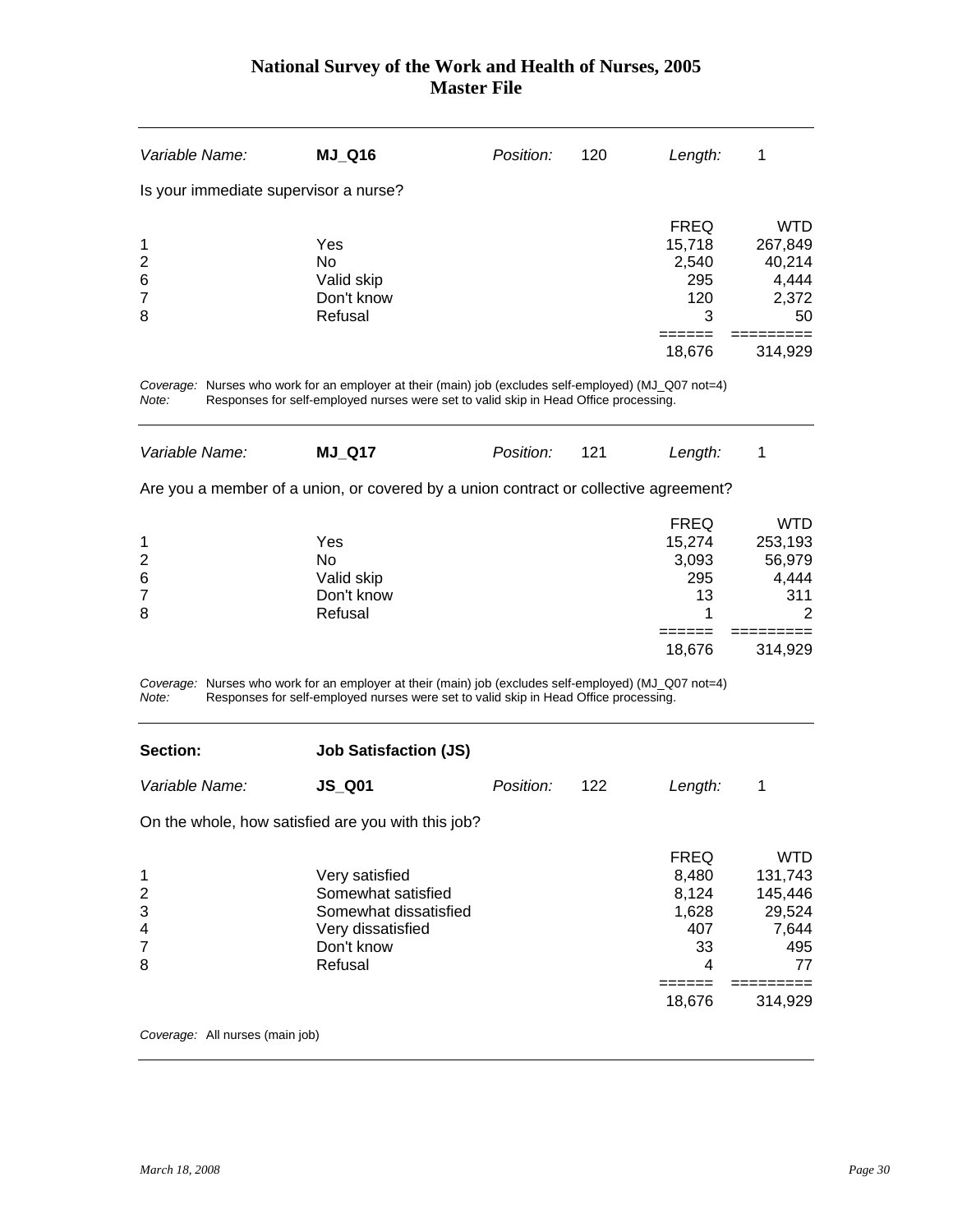| Variable Name:                                       | $JS_Q02$                                                                                     | Position: | 123 | Length:                                                           | 1                                                                         |
|------------------------------------------------------|----------------------------------------------------------------------------------------------|-----------|-----|-------------------------------------------------------------------|---------------------------------------------------------------------------|
|                                                      | In the next 12 months, do you plan to leave this job?                                        |           |     |                                                                   |                                                                           |
| 1<br>$\overline{\mathbf{c}}$<br>$\overline{7}$<br>8  | Yes<br><b>No</b><br>Don't know<br>Refusal                                                    |           |     | <b>FREQ</b><br>2,896<br>15,283<br>491<br>6                        | <b>WTD</b><br>50,311<br>256,661<br>7,882<br>75                            |
|                                                      |                                                                                              |           |     | 18,676                                                            | 314,929                                                                   |
| Coverage: All nurses (main job)                      |                                                                                              |           |     |                                                                   |                                                                           |
| Variable Name:                                       | $JS_$ Q03                                                                                    | Position: | 124 | Length:                                                           | 1                                                                         |
|                                                      | In the next 12 months, do you plan to leave the nursing profession?                          |           |     |                                                                   |                                                                           |
| 1<br>$\overline{2}$<br>6<br>$\overline{7}$<br>8<br>9 | Yes<br><b>No</b><br>Valid skip<br>Don't know<br>Refusal<br>Not stated                        |           |     | <b>FREQ</b><br>810<br>2,029<br>15,283<br>56<br>1<br>497<br>18,676 | <b>WTD</b><br>13,020<br>36,446<br>256,661<br>844<br>2<br>7,957<br>314,929 |
|                                                      | Coverage: Nurses who plan to leave their (main) nursing job in the next 12 months (JS_Q02=1) |           |     |                                                                   |                                                                           |
| Variable Name:                                       | <b>JS_Q04A</b>                                                                               | Position: | 125 | Length:                                                           | 1                                                                         |
|                                                      | Why are you planning to leave?Retirement                                                     |           |     |                                                                   |                                                                           |
| 1<br>2<br>6<br>$\overline{7}$<br>9                   | Yes<br>No<br>Valid skip<br>Don't know<br>Not stated                                          |           |     | <b>FREQ</b><br>514<br>295<br>17,312<br>1<br>554<br>=====          | <b>WTD</b><br>7,527<br>5,492<br>293,107<br>1<br>8,803                     |
|                                                      |                                                                                              |           |     | 18,676                                                            | 314,929                                                                   |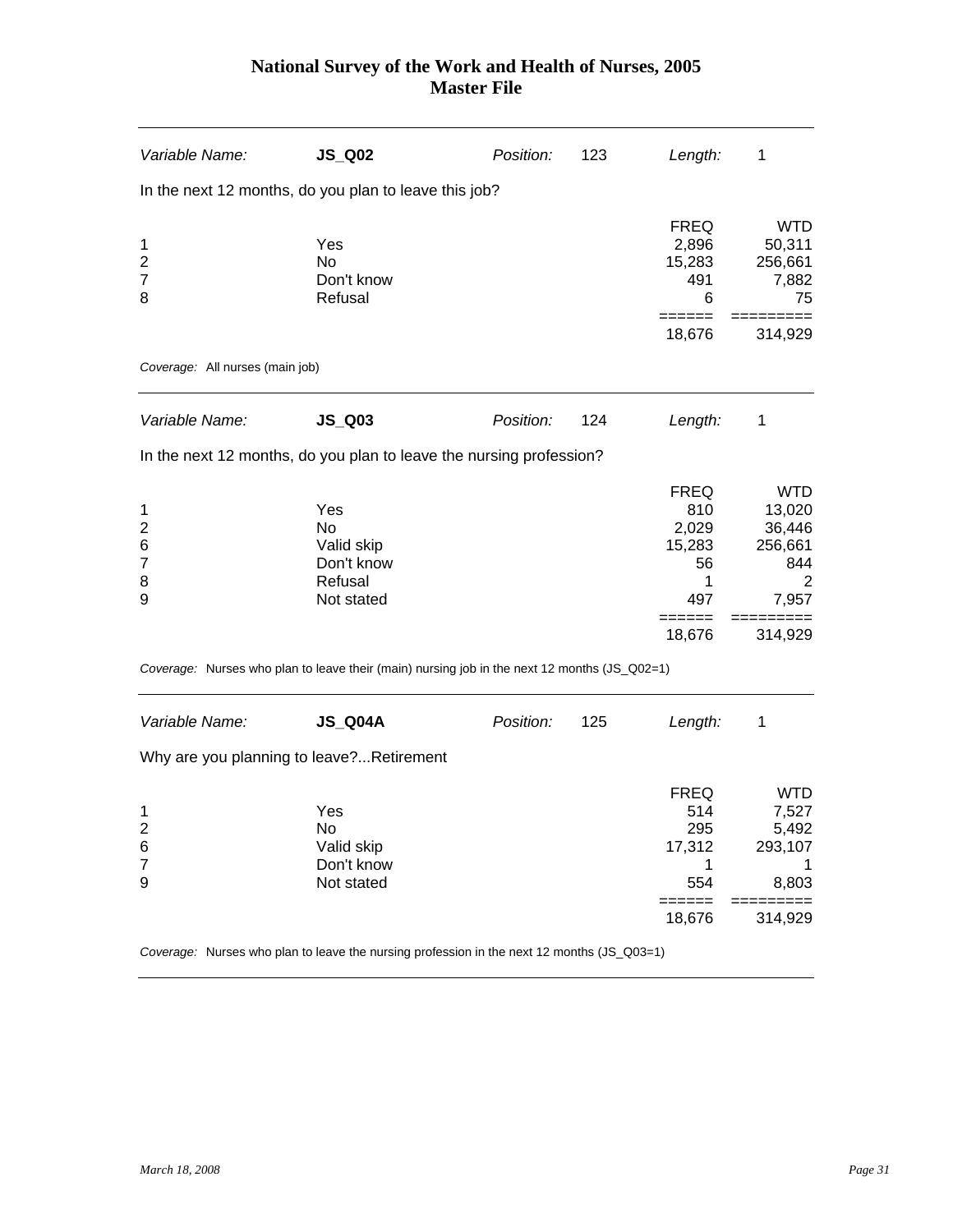| Variable Name:                                                                             | <b>JS_Q04B</b>                                      | Position: | 126 | Length:                                                            | 1                                                      |
|--------------------------------------------------------------------------------------------|-----------------------------------------------------|-----------|-----|--------------------------------------------------------------------|--------------------------------------------------------|
| Why are you planning to leave? Career advancement                                          |                                                     |           |     |                                                                    |                                                        |
| 1<br>$\overline{\mathbf{c}}$<br>6<br>$\overline{7}$<br>9                                   | Yes<br>No<br>Valid skip<br>Don't know<br>Not stated |           |     | <b>FREQ</b><br>16<br>793<br>17,312<br>1.<br>554                    | <b>WTD</b><br>360<br>12,658<br>293,107<br>1<br>8,803   |
| Coverage: Nurses who plan to leave the nursing profession in the next 12 months (JS_Q03=1) |                                                     |           |     | 18,676                                                             | 314,929                                                |
|                                                                                            |                                                     |           |     |                                                                    |                                                        |
| Variable Name:                                                                             | <b>JS_Q04C</b>                                      | Position: | 127 | Length:                                                            | 1                                                      |
| Why are you planning to leave? Career change                                               |                                                     |           |     |                                                                    |                                                        |
| 1<br>$\overline{\mathbf{c}}$<br>6<br>7<br>9                                                | Yes<br>No<br>Valid skip<br>Don't know<br>Not stated |           |     | <b>FREQ</b><br>76<br>733<br>17,312<br>1<br>554                     | <b>WTD</b><br>1,416<br>11,603<br>293,107<br>1<br>8,803 |
|                                                                                            |                                                     |           |     | 18,676                                                             | 314,929                                                |
| Coverage: Nurses who plan to leave the nursing profession in the next 12 months (JS_Q03=1) |                                                     |           |     |                                                                    |                                                        |
| Variable Name:                                                                             | <b>JS_Q04D</b>                                      | Position: | 128 | Length:                                                            | 1                                                      |
| Why are you planning to leave?More time with family                                        |                                                     |           |     |                                                                    |                                                        |
| 1<br>$\overline{\mathbf{c}}$<br>6<br>$\overline{7}$<br>9                                   | Yes<br>No<br>Valid skip<br>Don't know<br>Not stated |           |     | <b>FREQ</b><br>21<br>788<br>17,312<br>1<br>554<br>======<br>18,676 | WTD<br>280<br>12,739<br>293,107<br>1<br>8,803          |
|                                                                                            |                                                     |           |     |                                                                    | 314,929                                                |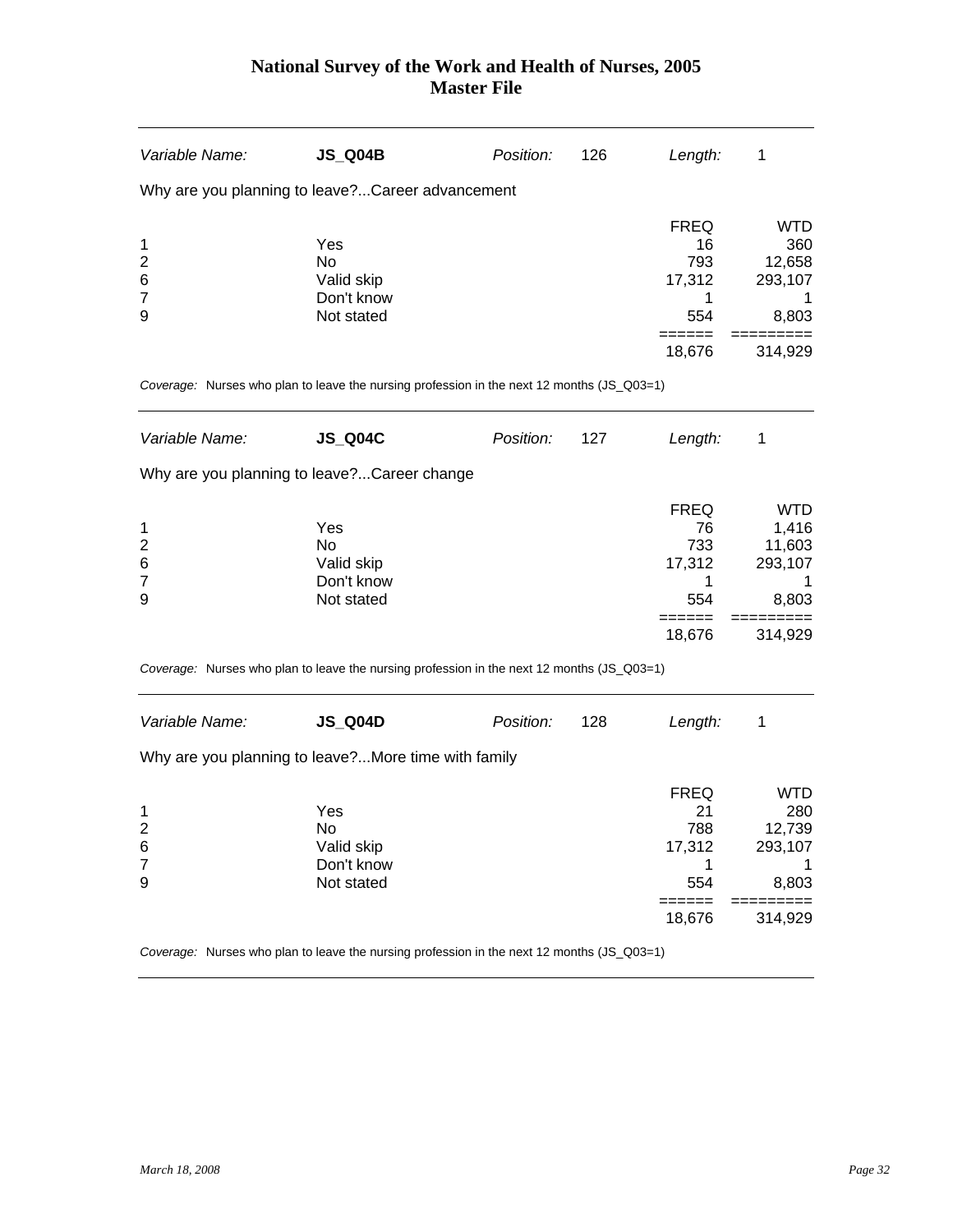| Variable Name:                                           | <b>JS_Q04E</b>                                                                             | Position: | 129 | Length:                                                            | 1                                                               |
|----------------------------------------------------------|--------------------------------------------------------------------------------------------|-----------|-----|--------------------------------------------------------------------|-----------------------------------------------------------------|
|                                                          | Why are you planning to leave? Health problems                                             |           |     |                                                                    |                                                                 |
| 1<br>$\overline{\mathbf{c}}$<br>6<br>$\overline{7}$<br>9 | Yes<br>No<br>Valid skip<br>Don't know<br>Not stated                                        |           |     | <b>FREQ</b><br>26<br>783<br>17,312<br>1.<br>554                    | <b>WTD</b><br>326<br>12,692<br>293,107<br>1<br>8,803            |
|                                                          | Coverage: Nurses who plan to leave the nursing profession in the next 12 months (JS_Q03=1) |           |     | 18,676                                                             | 314,929                                                         |
| Variable Name:                                           | <b>JS_Q04F</b>                                                                             | Position: | 130 | Length:                                                            | 1                                                               |
|                                                          | Why are you planning to leave?Physical demands of nursing                                  |           |     |                                                                    |                                                                 |
| 1<br>$\overline{\mathbf{c}}$<br>6<br>7<br>9              | Yes<br>No<br>Valid skip<br>Don't know<br>Not stated                                        |           |     | <b>FREQ</b><br>47<br>762<br>17,312<br>1<br>554<br>======<br>18,676 | <b>WTD</b><br>926<br>12,093<br>293,107<br>1<br>8,803<br>314,929 |
|                                                          | Coverage: Nurses who plan to leave the nursing profession in the next 12 months (JS_Q03=1) |           |     |                                                                    |                                                                 |
| Variable Name:                                           | <b>JS_Q04G</b><br>Why are you planning to leave? Too much responsibility                   | Position: | 131 | Length:                                                            | 1                                                               |
| 1<br>$\overline{\mathbf{c}}$<br>6<br>$\overline{7}$<br>9 | Yes<br>No<br>Valid skip<br>Don't know<br>Not stated                                        |           |     | <b>FREQ</b><br>31<br>778<br>17,312<br>1<br>554<br>======<br>18,676 | WTD<br>822<br>12,197<br>293,107<br>1<br>8,803<br>===<br>314,929 |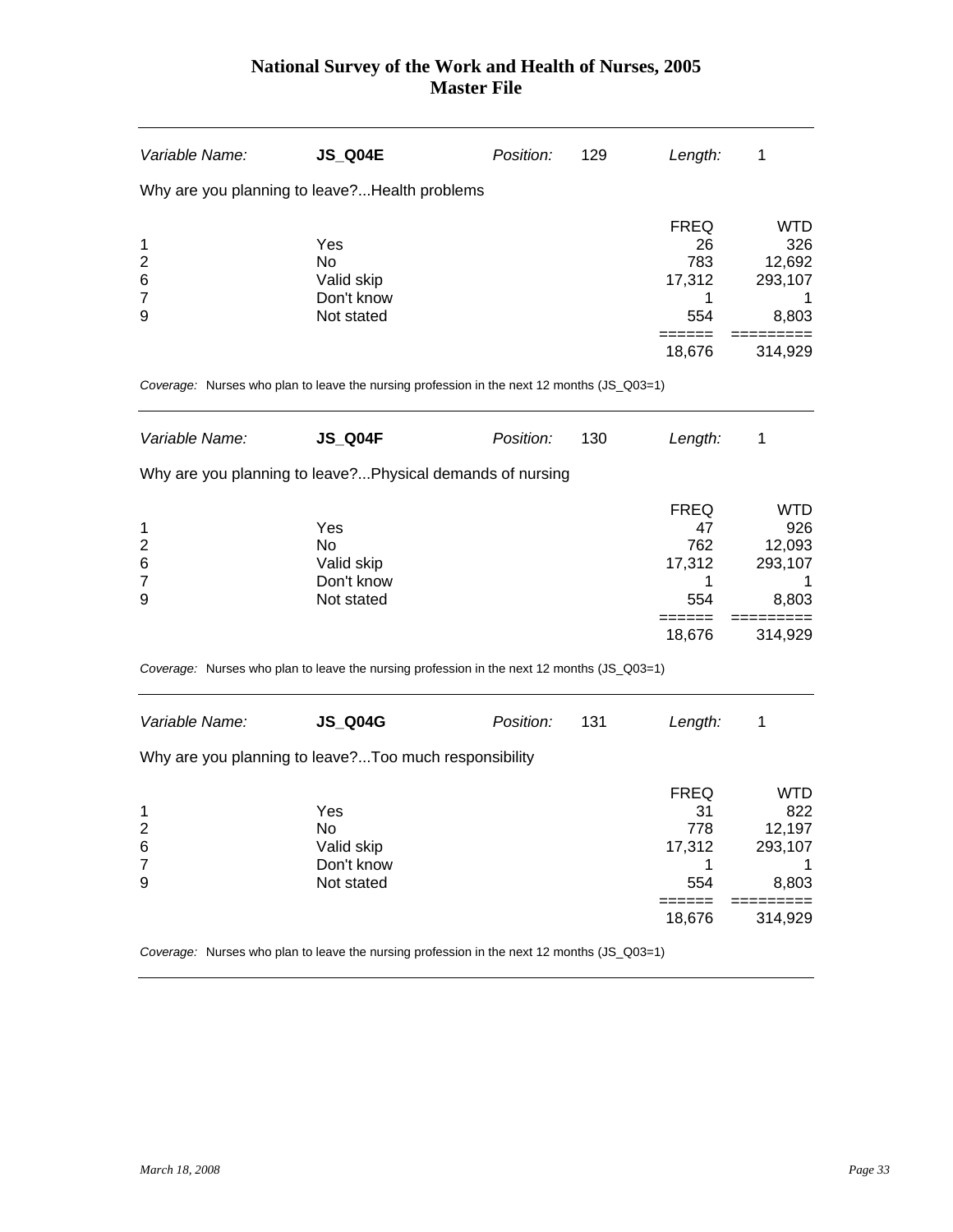| Variable Name:                                           | JS_Q04H                                                                                    | Position: | 132 | Length:                                                     | 1                                                               |
|----------------------------------------------------------|--------------------------------------------------------------------------------------------|-----------|-----|-------------------------------------------------------------|-----------------------------------------------------------------|
|                                                          | Why are you planning to leave?Inability to provide safe, competent care                    |           |     |                                                             |                                                                 |
| 1<br>$\overline{c}$<br>6<br>$\overline{7}$<br>9          | Yes<br>No.<br>Valid skip<br>Don't know<br>Not stated                                       |           |     | FREQ<br>19<br>790<br>17,312<br>1<br>554<br>======<br>18,676 | <b>WTD</b><br>374<br>12,645<br>293,107<br>1<br>8,803<br>314,929 |
|                                                          | Coverage: Nurses who plan to leave the nursing profession in the next 12 months (JS_Q03=1) |           |     |                                                             |                                                                 |
| Variable Name:                                           | <b>JS_Q04I</b>                                                                             | Position: | 133 | Length:                                                     | 1                                                               |
| Why are you planning to leave?Burnout                    |                                                                                            |           |     |                                                             |                                                                 |
| 1<br>$\overline{\mathbf{c}}$<br>6<br>$\overline{7}$<br>9 | Yes<br>No.<br>Valid skip<br>Don't know<br>Not stated                                       |           |     | FREQ<br>51<br>758<br>17,312<br>1<br>554<br>======           | <b>WTD</b><br>1,015<br>12,004<br>293,107<br>1<br>8,803          |
|                                                          |                                                                                            |           |     | 18,676                                                      | 314,929                                                         |
|                                                          | Coverage: Nurses who plan to leave the nursing profession in the next 12 months (JS_Q03=1) |           |     |                                                             |                                                                 |
| Variable Name:                                           | <b>JS_Q04J</b>                                                                             | Position: | 134 | Length:                                                     | 1                                                               |
| Why are you planning to leave? Poor salary               |                                                                                            |           |     |                                                             |                                                                 |
| 1<br>2<br>6<br>7<br>9                                    | Yes<br>No.<br>Valid skip<br>Don't know<br>Not stated                                       |           |     | FREQ<br>36<br>773<br>17,312<br>1<br>554<br>======<br>18,676 | <b>WTD</b><br>553<br>12,466<br>293,107<br>1<br>8,803<br>314,929 |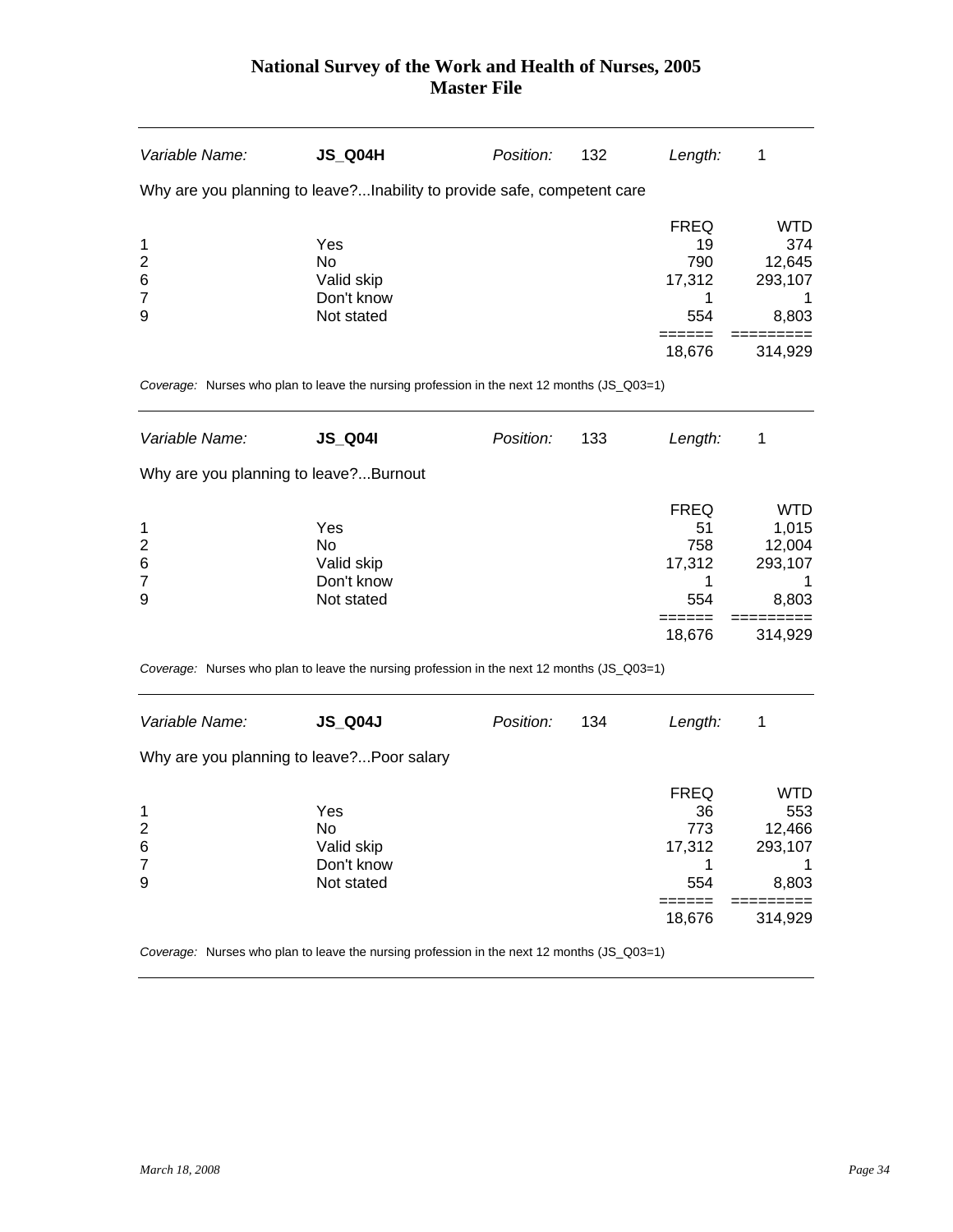| Variable Name:                                           | <b>JS_Q04K</b>                                                                             | Position: | 135 | Length:                                                            | 1                                                                  |
|----------------------------------------------------------|--------------------------------------------------------------------------------------------|-----------|-----|--------------------------------------------------------------------|--------------------------------------------------------------------|
| Why are you planning to leave?Workload                   |                                                                                            |           |     |                                                                    |                                                                    |
| 1<br>$\overline{\mathbf{c}}$<br>6<br>$\overline{7}$<br>9 | Yes<br><b>No</b><br>Valid skip<br>Don't know<br>Not stated                                 |           |     | <b>FREQ</b><br>71<br>738<br>17,312<br>1<br>554                     | <b>WTD</b><br>1,803<br>11,216<br>293,107<br>1<br>8,803             |
|                                                          | Coverage: Nurses who plan to leave the nursing profession in the next 12 months (JS_Q03=1) |           |     | 18,676                                                             | 314,929                                                            |
| Variable Name:                                           | <b>JS_Q04L</b>                                                                             | Position: | 136 | Length:                                                            | 1                                                                  |
|                                                          | Why are you planning to leave?Management practices                                         |           |     |                                                                    |                                                                    |
| 1<br>$\overline{\mathbf{c}}$<br>6<br>$\overline{7}$<br>9 | Yes<br>No<br>Valid skip<br>Don't know<br>Not stated                                        |           |     | <b>FREQ</b><br>38<br>771<br>17,312<br>1<br>554                     | <b>WTD</b><br>479<br>12,540<br>293,107<br>1<br>8,803               |
|                                                          | Coverage: Nurses who plan to leave the nursing profession in the next 12 months (JS_Q03=1) |           |     | 18,676                                                             | 314,929                                                            |
| Variable Name:                                           | <b>JS_Q04M</b>                                                                             | Position: | 137 | Length:                                                            | 1                                                                  |
|                                                          | Why are you planning to leave?Conflict with management                                     |           |     |                                                                    |                                                                    |
| 1<br>$\mathbf{z}$<br>6<br>7<br>9                         | Yes<br>Νo<br>Valid skip<br>Don't know<br>Not stated                                        |           |     | <b>FREQ</b><br>27<br>782<br>17,312<br>1<br>554<br>======<br>18,676 | <b>WTD</b><br>368<br>12,651<br>293,107<br>8,803<br>===:<br>314,929 |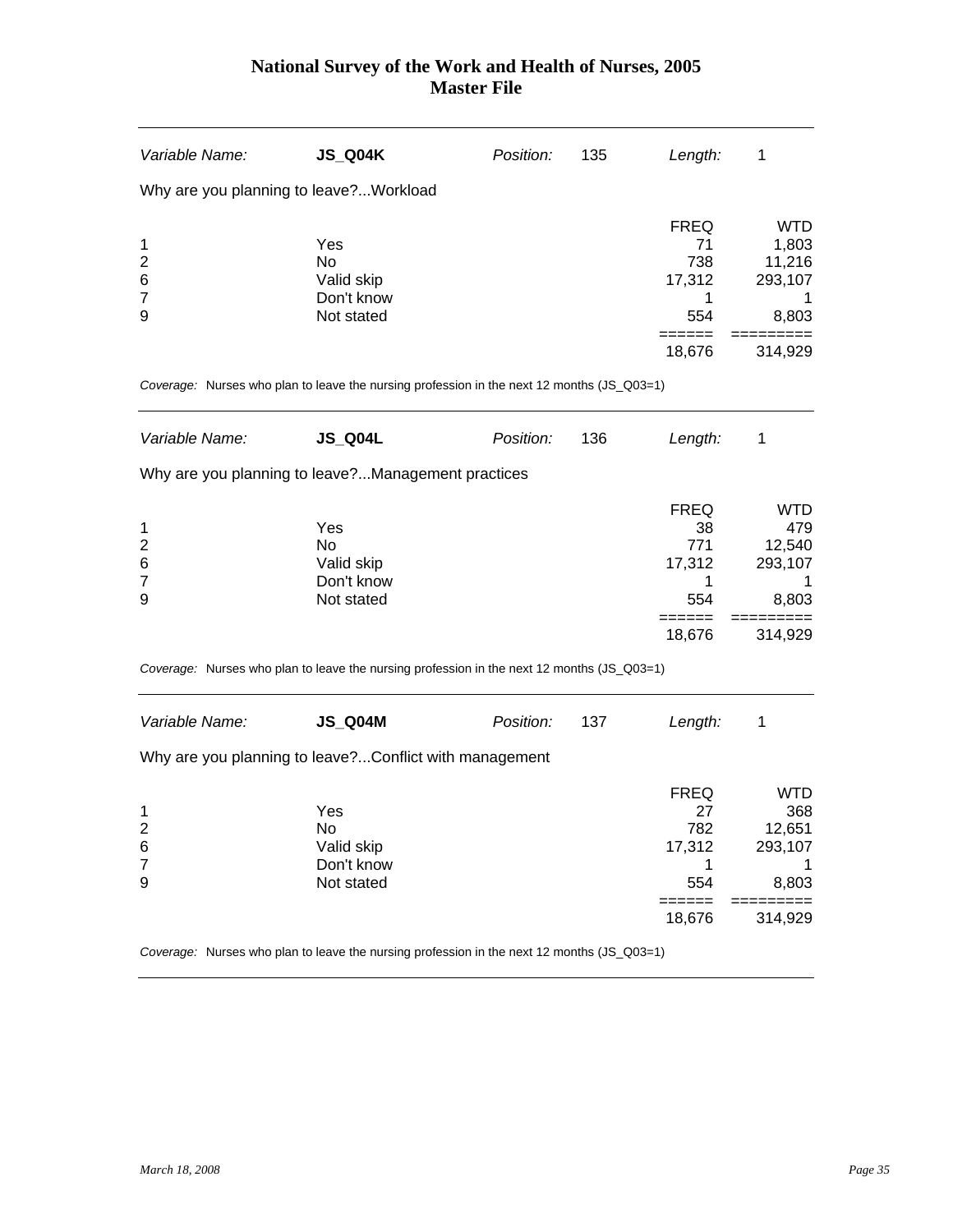| Variable Name:                              | <b>JS_Q04N</b>                                                                             | Position: | 138 | Length:                                                            | 1                                                                          |
|---------------------------------------------|--------------------------------------------------------------------------------------------|-----------|-----|--------------------------------------------------------------------|----------------------------------------------------------------------------|
|                                             | Why are you planning to leave? Lack of respect                                             |           |     |                                                                    |                                                                            |
| 1<br>2<br>6<br>7<br>9                       | Yes<br>No<br>Valid skip<br>Don't know<br>Not stated                                        |           |     | <b>FREQ</b><br>35<br>774<br>17,312<br>1<br>554                     | <b>WTD</b><br>685<br>12,334<br>293,107<br>1<br>8,803                       |
|                                             |                                                                                            |           |     | 18,676                                                             | 314,929                                                                    |
|                                             | Coverage: Nurses who plan to leave the nursing profession in the next 12 months (JS_Q03=1) |           |     |                                                                    |                                                                            |
| Variable Name:                              | <b>JS_Q04O</b>                                                                             | Position: | 139 | Length:                                                            | 1                                                                          |
| Why are you planning to leave? Other        |                                                                                            |           |     |                                                                    |                                                                            |
| 1<br>$\overline{c}$<br>6<br>7<br>9          | Yes<br>No<br>Valid skip<br>Don't know<br>Not stated                                        |           |     | <b>FREQ</b><br>122<br>687<br>17,312<br>1<br>554<br>======          | <b>WTD</b><br>1,994<br>11,024<br>293,107<br>1<br>8,803                     |
|                                             |                                                                                            |           |     | 18,676                                                             | 314,929                                                                    |
|                                             | Coverage: Nurses who plan to leave the nursing profession in the next 12 months (JS_Q03=1) |           |     |                                                                    |                                                                            |
| Variable Name:                              | $JS_Q05$                                                                                   | Position: | 140 | Length:                                                            | 1                                                                          |
|                                             | If working conditions improved, would you delay leaving nursing?                           |           |     |                                                                    |                                                                            |
| 1<br>$\overline{\mathbf{c}}$<br>6<br>7<br>9 | Yes<br>No<br>Valid skip<br>Don't know<br>Not stated                                        |           |     | <b>FREQ</b><br>126<br>33<br>17,958<br>5<br>554<br>======<br>18,676 | <b>WTD</b><br>2,678<br>620<br>302,708<br>120<br>8,803<br>======<br>314,929 |
|                                             |                                                                                            |           |     |                                                                    |                                                                            |

*Coverage:* Nurses who indicated a work-related condition as the reason for planning to leave the nursing profession in the next 12 months (JS\_Q04=02, 06, 07, 08, 10, 11, 12, 13, or 14)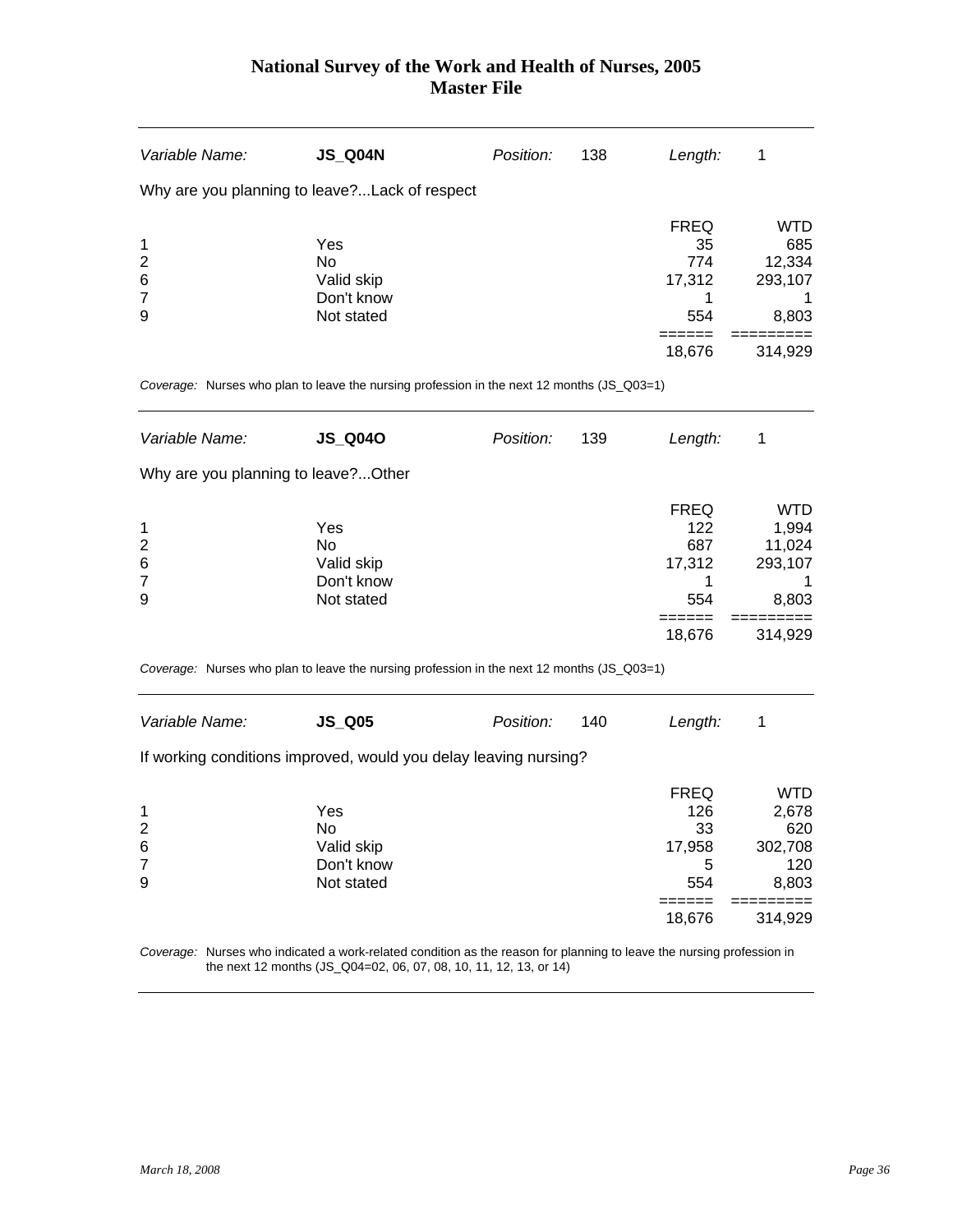| Variable Name:                                      | <b>JS_Q06</b>                                                                                                                                                                                          | Position: | 141 | Length:                                                                                  | 1                                                                                            |
|-----------------------------------------------------|--------------------------------------------------------------------------------------------------------------------------------------------------------------------------------------------------------|-----------|-----|------------------------------------------------------------------------------------------|----------------------------------------------------------------------------------------------|
|                                                     | Independent of your present position, how satisfied are you with being a nurse?                                                                                                                        |           |     |                                                                                          |                                                                                              |
| 1<br>$\overline{c}$<br>3<br>4<br>7                  | Very satisfied<br>Somewhat satisfied<br>Somewhat dissatisfied<br>Very dissatisfied<br>Don't know                                                                                                       |           |     | <b>FREQ</b><br>10,463<br>6,666<br>1,248<br>272<br>27<br>======                           | <b>WTD</b><br>161,370<br>122,603<br>24,914<br>5,543<br>500                                   |
| Coverage: All nurses                                |                                                                                                                                                                                                        |           |     | 18,676                                                                                   | 314,929                                                                                      |
|                                                     |                                                                                                                                                                                                        |           |     |                                                                                          |                                                                                              |
| Section:                                            | Hours of Work (HR)                                                                                                                                                                                     |           |     |                                                                                          |                                                                                              |
| Variable Name:                                      | <b>HR_Q01</b>                                                                                                                                                                                          | Position: | 142 | Length:                                                                                  | 2                                                                                            |
|                                                     | How far in advance do you know your weekly hours of work?                                                                                                                                              |           |     |                                                                                          |                                                                                              |
| 01<br>02<br>03<br>04<br>05<br>06<br>07<br>97<br>98  | Always known<br>More than one month (more than 31 days)<br>One month (22 to 31 days)<br>3 weeks (15 to 21 days)<br>2 weeks (8 to 14 days)<br>1 to 7 days<br>Less than one day<br>Don't know<br>Refusal |           |     | <b>FREQ</b><br>9,825<br>3,629<br>1,855<br>367<br>961<br>1,089<br>888<br>61<br>1<br>===== | <b>WTD</b><br>153,400<br>66,162<br>39,972<br>6,667<br>17,267<br>19,080<br>11,616<br>760<br>6 |
|                                                     |                                                                                                                                                                                                        |           |     | 18,676                                                                                   | 314,929                                                                                      |
| Coverage: All nurses (main job)                     |                                                                                                                                                                                                        |           |     |                                                                                          |                                                                                              |
| Variable Name:                                      | <b>HR_Q02</b>                                                                                                                                                                                          | Position: | 144 | Length:                                                                                  | 1                                                                                            |
|                                                     | (Excluding overtime) Does the number of paid hours vary from week to week?                                                                                                                             |           |     |                                                                                          |                                                                                              |
| 1<br>$\overline{\mathbf{c}}$<br>$\overline{7}$<br>8 | Yes<br>No<br>Don't know<br>Refusal                                                                                                                                                                     |           |     | <b>FREQ</b><br>7,963<br>10,700<br>11<br>$\overline{2}$<br>======<br>18,676               | <b>WTD</b><br>134,720<br>179,863<br>308<br>39<br>314,929                                     |
| Coverage: All nurses (main job)                     |                                                                                                                                                                                                        |           |     |                                                                                          |                                                                                              |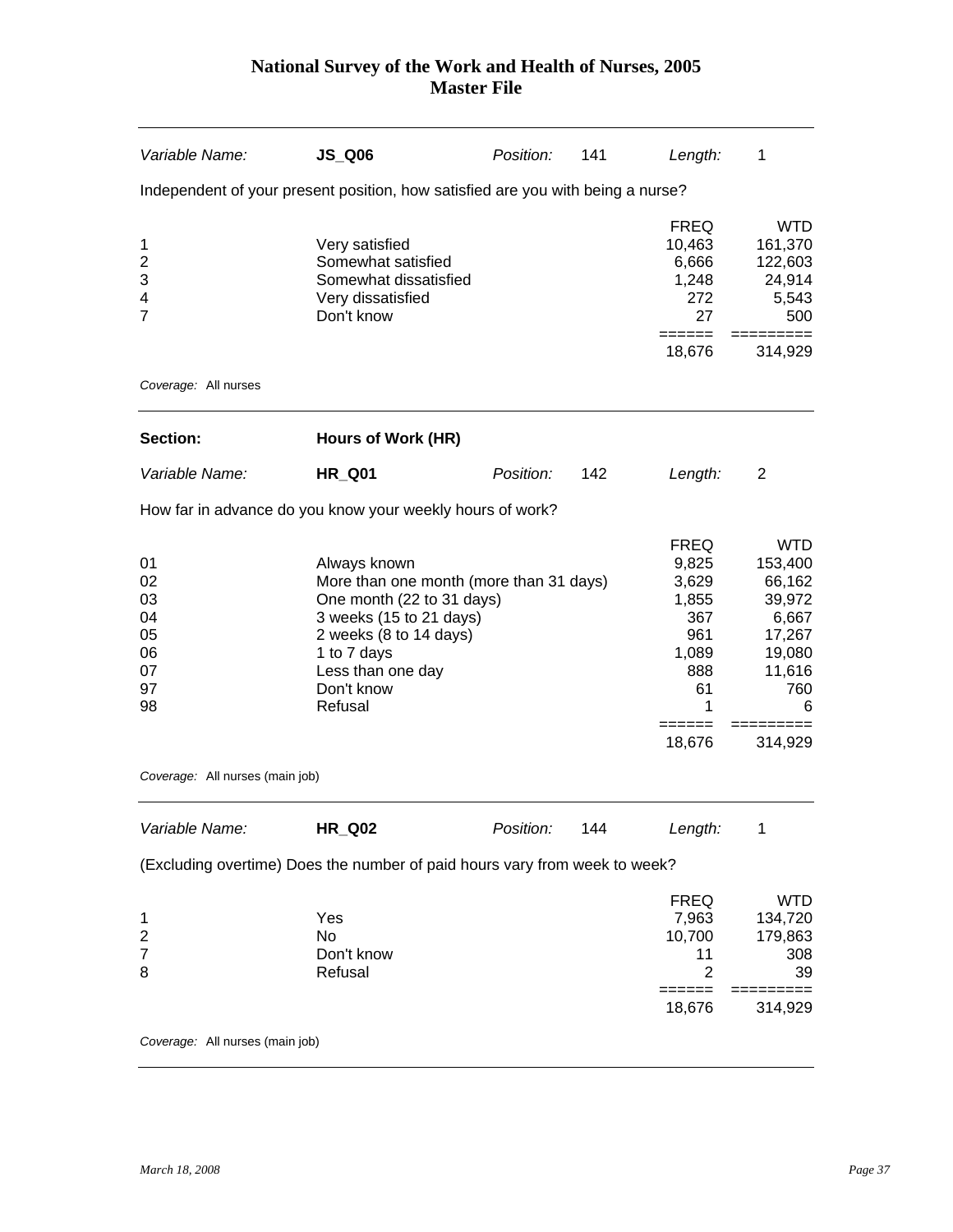| Variable Name:                           | <b>HR_Q03</b>                                                                                                | Position: | 145 | Length:                                                   | 3                                                       |
|------------------------------------------|--------------------------------------------------------------------------------------------------------------|-----------|-----|-----------------------------------------------------------|---------------------------------------------------------|
|                                          | (Excluding overtime) How many paid hours do you usually per week?                                            |           |     |                                                           |                                                         |
| Allowed values:                          | 001:168                                                                                                      |           |     |                                                           |                                                         |
| 001:168<br>997<br>998                    | Paid hours usually worked per week<br>Don't know<br>Refusal                                                  |           |     | <b>FREQ</b><br>18,515<br>151<br>10<br>======<br>18,676    | WTD.<br>312,801<br>2,008<br>121<br>=========<br>314,929 |
| Coverage: All nurses (main job)<br>Note: | If the nurse had difficulty responding, he or she was asked to give the average hours over the past 4 weeks. |           |     |                                                           |                                                         |
| Variable Name:                           | HRGQ03                                                                                                       | Position: | 148 | Length:                                                   | 1                                                       |
|                                          | Derived Variable: Grouped hours of main nursing job                                                          |           |     |                                                           |                                                         |
| 1<br>$\overline{2}$<br>9                 | Less than 30 hours<br>30 or more hours<br>Not stated                                                         |           |     | <b>FREQ</b><br>5,271<br>13,244<br>161<br>======<br>18,676 | <b>WTD</b><br>93,813<br>218,988<br>2,129<br>314,929     |
| Coverage: All nurses (main job)<br>Note: | This variable was derived from HR_Q03.                                                                       |           |     |                                                           |                                                         |
| Variable Name:                           | <b>HR_Q04</b>                                                                                                | Position: | 149 | Length:                                                   | 3                                                       |
|                                          | How many hours of paid overtime do you usually work per week?                                                |           |     |                                                           |                                                         |
| Allowed values:<br>000:099<br>997<br>998 | 000:099<br>Paid overtime hrs usually worked<br>Don't know<br>Refusal                                         |           |     | <b>FREQ</b><br>18,456<br>214<br>6                         | <b>WTD</b><br>311,751<br>3,106<br>73                    |
|                                          |                                                                                                              |           |     | ------<br>18,676                                          | 314,929                                                 |
|                                          |                                                                                                              |           |     |                                                           |                                                         |

*Coverage:* All nurses (main job)

*Note:* If the nurse had difficulty responding, he or she was asked to give the average hours over the past 4 weeks.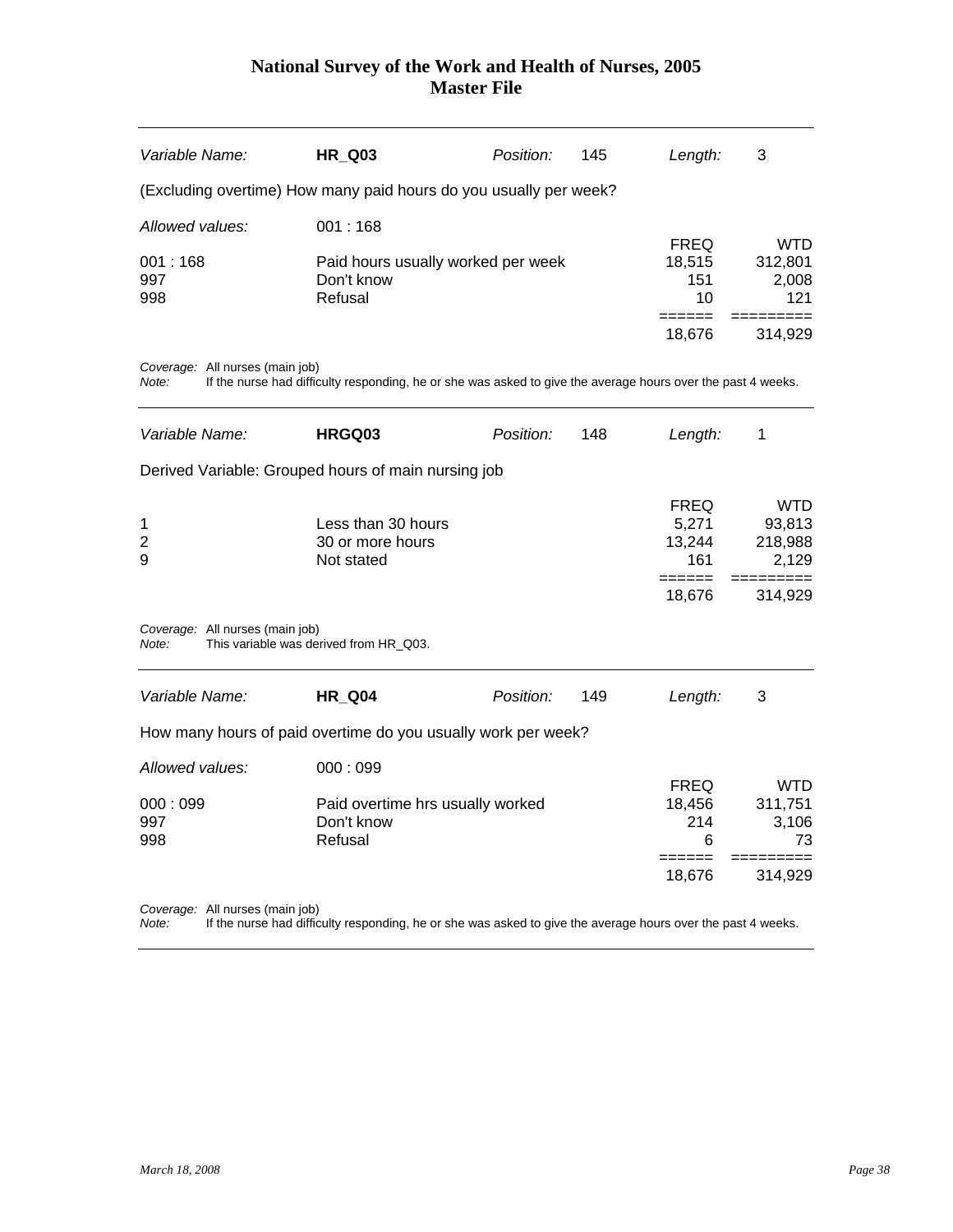| Variable Name:                                           | <b>HR_Q05</b>                                                                                                | Position: | 152 | Length:                                                              | 3                                                                   |
|----------------------------------------------------------|--------------------------------------------------------------------------------------------------------------|-----------|-----|----------------------------------------------------------------------|---------------------------------------------------------------------|
|                                                          | How many hours of unpaid overtime or extra time do you usually work per week?                                |           |     |                                                                      |                                                                     |
| Allowed values:                                          | 000:099                                                                                                      |           |     |                                                                      |                                                                     |
| 000:084<br>997<br>998                                    | Unpaid overtime hrs usually worked<br>Don't know<br>Refusal                                                  |           |     | <b>FREQ</b><br>18,495<br>174<br>7<br>======                          | <b>WTD</b><br>311,946<br>2,894<br>89<br>:========                   |
| Coverage: All nurses (main job)<br>Note:                 | If the nurse had difficulty responding, he or she was asked to give the average hours over the past 4 weeks. |           |     | 18,676                                                               | 314,929                                                             |
| Variable Name:                                           | <b>HRDMJOB</b>                                                                                               | Position: | 155 | Length:                                                              | 3                                                                   |
|                                                          | Derived variable: Sum of weekly hours worked at main job                                                     |           |     |                                                                      |                                                                     |
| Allowed values:                                          | 001:168                                                                                                      |           |     |                                                                      |                                                                     |
| 001:168<br>999                                           | Sum of weekly hours worked at main job<br>Not stated                                                         |           |     | <b>FREQ</b><br>18,225<br>451<br>$=$ $=$ $=$ $=$ $=$                  | <b>WTD</b><br>308,194<br>6,735                                      |
|                                                          |                                                                                                              |           |     | 18,676                                                               | 314,929                                                             |
| Coverage: All nurses (main job)<br>Note:                 | This variable was derived from questions HR_Q03, HR_Q04 and HR_Q05.                                          |           |     |                                                                      |                                                                     |
| Variable Name:                                           | <b>HR_Q06</b>                                                                                                | Position: | 158 | Length:                                                              | 1                                                                   |
|                                                          | Do you feel your employer expects you to work overtime?                                                      |           |     |                                                                      |                                                                     |
| 1<br>$\overline{\mathbf{c}}$<br>6<br>$\overline{7}$<br>8 | Yes<br>No<br>Valid skip<br>Don't know<br>Refusal                                                             |           |     | <b>FREQ</b><br>7,566<br>10,667<br>295<br>142<br>6<br>=====<br>18,676 | <b>WTD</b><br>142,403<br>165,427<br>4,444<br>2,557<br>98<br>314,929 |

*Coverage:* Nurses who work for an employer at their (main) job (excludes self-employed) (MJ\_Q07 not=4) *Note:* Interviewers were instructed that this was to include paid or unpaid overtime or extra time.

Responses for self-employed nurses were set to valid skip in Head Office processing.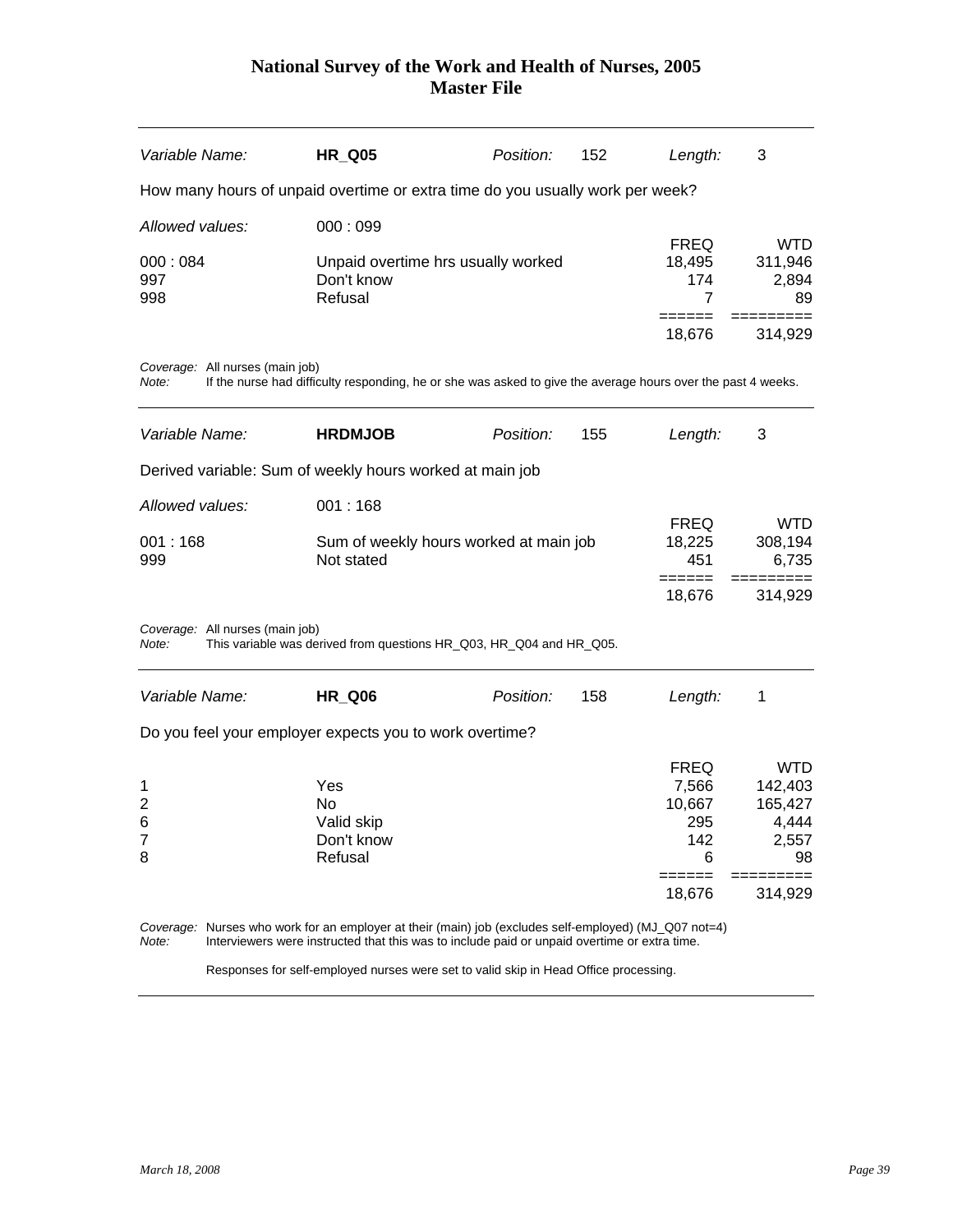| Variable Name:                                       | <b>HR_Q07</b>                                                                                     | Position: | 159 | Length:                                                               | 1                                                                          |
|------------------------------------------------------|---------------------------------------------------------------------------------------------------|-----------|-----|-----------------------------------------------------------------------|----------------------------------------------------------------------------|
|                                                      | In the past 12 months, has the amount of overtime ?                                               |           |     |                                                                       |                                                                            |
| 1<br>$\overline{c}$<br>3<br>7<br>8                   | Increased<br>Remained the same<br>Decreased<br>Don't know<br>Refusal                              |           |     | <b>FREQ</b><br>6,470<br>9,938<br>1,733<br>498<br>37                   | <b>WTD</b><br>120,580<br>156,942<br>26,196<br>10,398<br>813                |
| Coverage: All nurses (main job)                      |                                                                                                   |           |     | 18,676                                                                | 314,929                                                                    |
| Variable Name:                                       | <b>HR_Q08</b>                                                                                     | Position: | 160 | Length:                                                               | 1                                                                          |
| Do you usually work ?                                |                                                                                                   |           |     |                                                                       |                                                                            |
| 1<br>$\overline{c}$<br>3<br>4<br>$\overline{7}$<br>8 | An 8-hour shift<br>A 12-hour shift<br>Some other shift<br>Various shifts<br>Don't know<br>Refusal |           |     | <b>FREQ</b><br>11,057<br>4,774<br>1,451<br>1,364<br>29<br>1<br>18,676 | <b>WTD</b><br>191,015<br>79,280<br>23,531<br>20,381<br>720<br>3<br>314,929 |
| Coverage: All nurses (main job)                      |                                                                                                   |           |     |                                                                       |                                                                            |
| Variable Name:                                       | <b>HR_Q09</b>                                                                                     | Position: | 161 | Length:                                                               | $\overline{2}$                                                             |
|                                                      | How many hours do you usually work per shift?                                                     |           |     |                                                                       |                                                                            |
| Allowed values:<br>01:24<br>96<br>97<br>99           | 01:24<br>Hours usually worked per shift<br>Valid skip<br>Don't know<br>Not stated                 |           |     | <b>FREQ</b><br>1,407<br>17,195<br>44<br>30<br>======                  | WTD<br>22,560<br>290,676<br>971<br>723                                     |
|                                                      |                                                                                                   |           |     | 18,676                                                                | 314,929                                                                    |
|                                                      | Coverage: Nurses who usually work some other shift (HR_Q08=3) (main job)                          |           |     |                                                                       |                                                                            |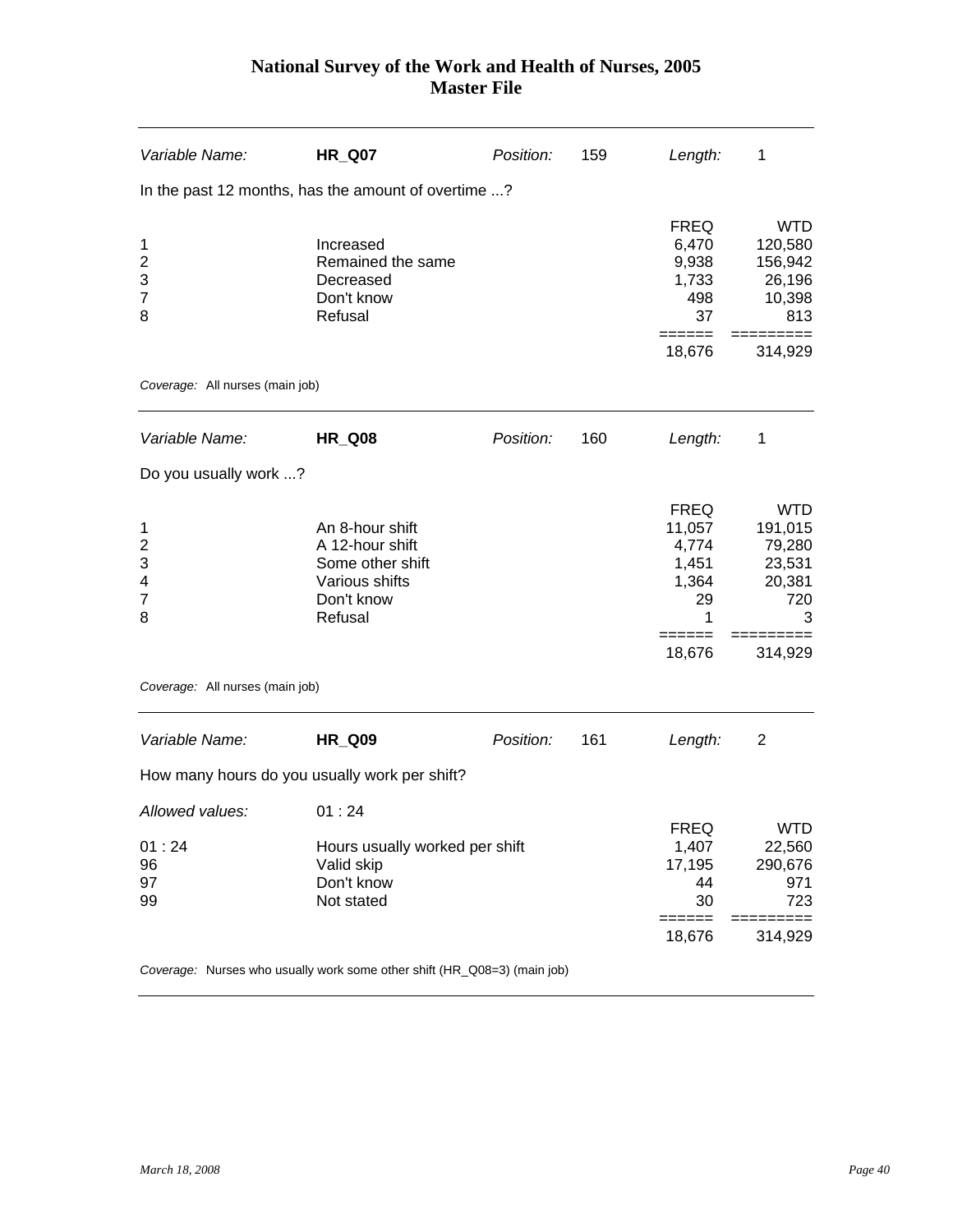| Variable Name:                                                                 | <b>HR Q10</b>                                                                                                                                                 | Position: | 163 | Length:                                                                                             | 1                                                                                                     |
|--------------------------------------------------------------------------------|---------------------------------------------------------------------------------------------------------------------------------------------------------------|-----------|-----|-----------------------------------------------------------------------------------------------------|-------------------------------------------------------------------------------------------------------|
| Do you usually work days, evenings, or nights?                                 |                                                                                                                                                               |           |     |                                                                                                     |                                                                                                       |
| 1<br>$\overline{\mathbf{c}}$<br>3<br>$\overline{\mathbf{4}}$<br>$\overline{7}$ | Days<br>Evenings<br><b>Nights</b><br>Mixed<br>Don't know                                                                                                      |           |     | <b>FREQ</b><br>8,410<br>1,267<br>1,263<br>7,731<br>5<br>=====<br>18,676                             | <b>WTD</b><br>144,903<br>23,461<br>25,722<br>120,811<br>33<br>314,929                                 |
| Coverage: All nurses (main job)                                                |                                                                                                                                                               |           |     |                                                                                                     |                                                                                                       |
| Variable Name:                                                                 | <b>HR Q11</b>                                                                                                                                                 | Position: | 164 | Length:                                                                                             | $\overline{2}$                                                                                        |
| or evenings to nights)?                                                        | In the past 2 weeks, how many times did you change shifts (for example, from days to evenings,                                                                |           |     |                                                                                                     |                                                                                                       |
| 01<br>02<br>03<br>04<br>05<br>06<br>07<br>08<br>97<br>98                       | Once<br>Twice<br>3 times<br>4 times<br>5 times<br>More than 5 times<br>I did not change shifts<br>I did not work in the past 2 weeks<br>Don't know<br>Refusal |           |     | <b>FREQ</b><br>1,855<br>2,155<br>1,106<br>609<br>122<br>205<br>11,408<br>1,153<br>53<br>10<br>===== | <b>WTD</b><br>31,051<br>34,568<br>17,780<br>9,389<br>1,958<br>3,184<br>193,823<br>22,139<br>947<br>90 |
|                                                                                |                                                                                                                                                               |           |     | 18,676                                                                                              | 314,929                                                                                               |

*Coverage:* All nurses (main job)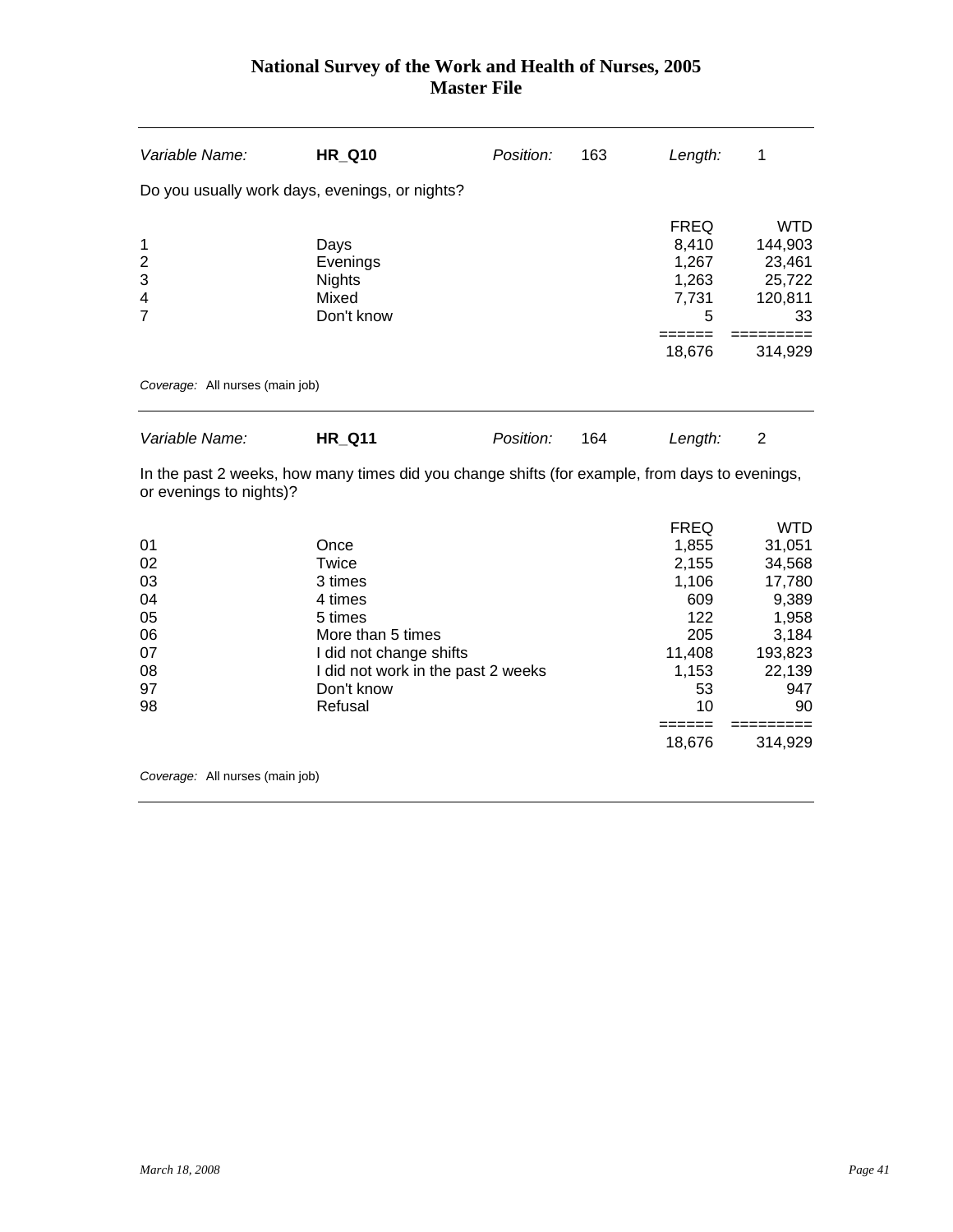| Section:                                                  | Hours at Other Jobs (HO)                                                                                                                                                      |           |     |                                                                               |                                                                                           |
|-----------------------------------------------------------|-------------------------------------------------------------------------------------------------------------------------------------------------------------------------------|-----------|-----|-------------------------------------------------------------------------------|-------------------------------------------------------------------------------------------|
| Variable Name:                                            | <b>HO_Q01</b>                                                                                                                                                                 | Position: | 166 | Length:                                                                       | 1                                                                                         |
|                                                           | Is this other nursing job permanent, temporary, casual or are you self-employed?                                                                                              |           |     |                                                                               |                                                                                           |
| 1<br>$\overline{c}$<br>3<br>4<br>5<br>6                   | Permanent<br>Temporary<br>Casual/on call<br>Self-employed<br>Other<br>Valid skip                                                                                              |           |     | <b>FREQ</b><br>488<br>163<br>1,931<br>235<br>29<br>15,830<br>======<br>18,676 | <b>WTD</b><br>8,393<br>3,164<br>29,324<br>3,478<br>340<br>270,231<br>=========<br>314,929 |
|                                                           | Coverage: Nurses who have a second nursing job (CJ_Q02=2)                                                                                                                     |           |     |                                                                               |                                                                                           |
| Variable Name:<br>Are you working full-time or part-time? | <b>HO_Q02</b>                                                                                                                                                                 | Position: | 167 | Length:                                                                       | 1                                                                                         |
| 1<br>$\overline{\mathbf{c}}$<br>6<br>$\overline{7}$<br>8  | Full-time<br>Part-time<br>Valid skip<br>Don't know<br>Refusal<br>Coverage: Nurses who have a second nursing job (CJ_Q02=2)                                                    |           |     | <b>FREQ</b><br>118<br>2,662<br>15,830<br>62<br>4<br>------<br>18,676          | <b>WTD</b><br>1,347<br>42,461<br>270,231<br>834<br>56<br>314,929                          |
| Variable Name:                                            | <b>HODES2</b>                                                                                                                                                                 | Position: | 168 | Length:                                                                       | 1                                                                                         |
|                                                           | Derived Variable: Employment status of Second Nursing Job                                                                                                                     |           |     |                                                                               |                                                                                           |
| 1<br>$\overline{2}$<br>3<br>4<br>5<br>6<br>9              | Permanent employee, full-time<br>Permanent employee, part-time<br>Non-permanent employee, full-time<br>Non-permanent employee, part-time<br>Other<br>Valid skip<br>Not stated |           |     | <b>FREQ</b><br>47<br>440<br>54<br>1,980<br>259<br>15,830<br>66<br>18,676      | <b>WTD</b><br>457<br>7,933<br>800<br>30,876<br>3,742<br>270,231<br>890<br>314,929         |
|                                                           | Coverage: Nurses who have a second nursing job (CJ_Q02=2)                                                                                                                     |           |     |                                                                               |                                                                                           |

*Note:* This variable was derived from questions HO\_Q01 and HO\_Q02.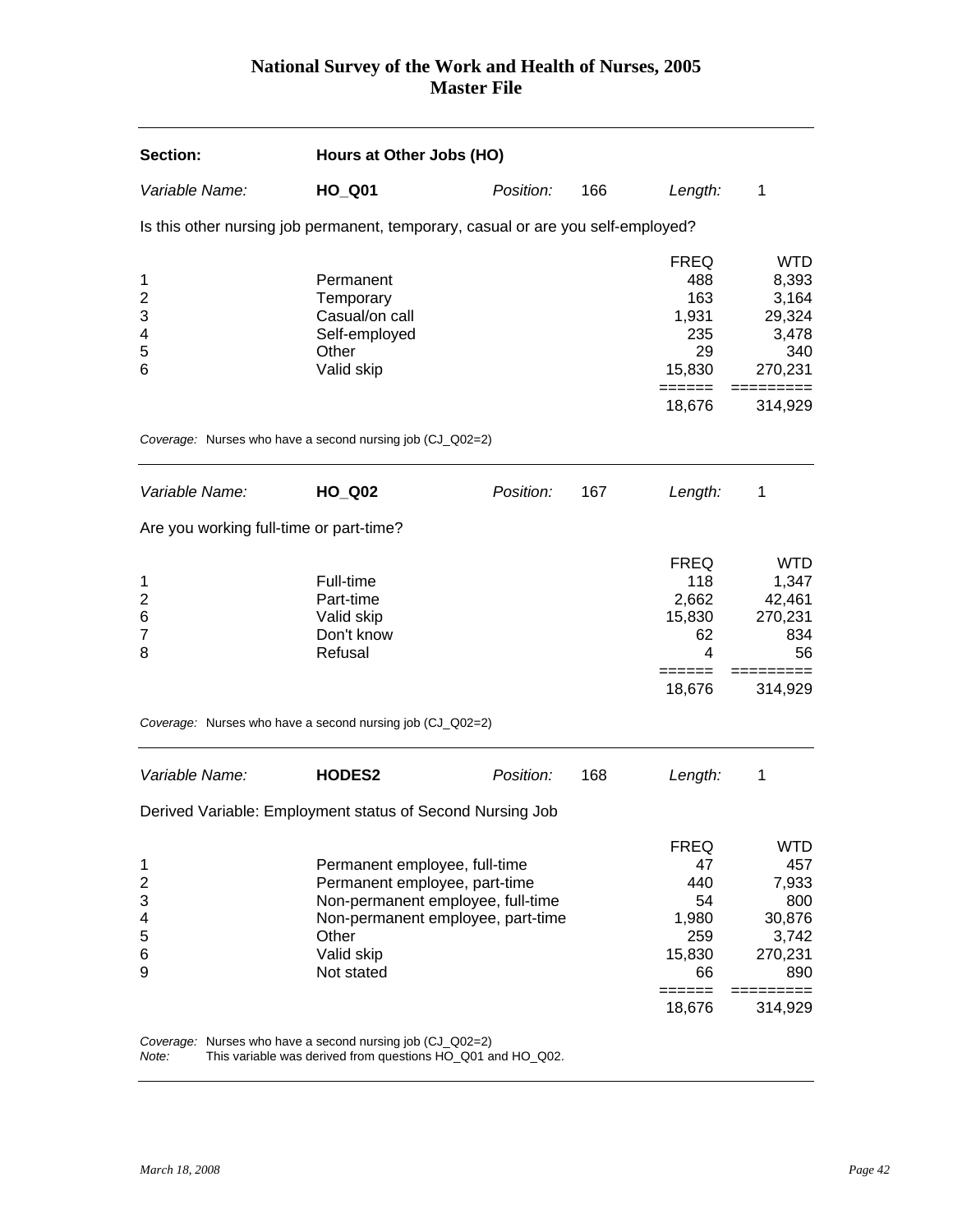| Variable Name:                                   | HO_Q03                                                                                              | Position: | 169 | Length:                                                                    | $\overline{2}$                                                         |
|--------------------------------------------------|-----------------------------------------------------------------------------------------------------|-----------|-----|----------------------------------------------------------------------------|------------------------------------------------------------------------|
|                                                  | How many hours per week do you usually work at this second nursing job?                             |           |     |                                                                            |                                                                        |
| Allowed values:                                  | 01:80                                                                                               |           |     |                                                                            |                                                                        |
| 01:80<br>96<br>97<br>98                          | Hours per week at second nursing job<br>Valid skip<br>Don't know<br>Refusal                         |           |     | <b>FREQ</b><br>2,646<br>15,830<br>187<br>13<br>======                      | <b>WTD</b><br>41,561<br>270,231<br>2,985<br>151                        |
|                                                  |                                                                                                     |           |     | 18,676                                                                     | 314,929                                                                |
|                                                  | Coverage: Nurses who have a second nursing job (CJ_Q02=2)                                           |           |     |                                                                            |                                                                        |
| Variable Name:                                   | HOGQ03                                                                                              | Position: | 171 | Length:                                                                    | 1                                                                      |
|                                                  | Derived Variable: Grouped hours at second nursing job                                               |           |     |                                                                            |                                                                        |
| 1<br>$\overline{c}$<br>6<br>9                    | Less than 30 hours<br>30 or more hours<br>Valid skip<br>Not stated                                  |           |     | <b>FREQ</b><br>2,503<br>143<br>15,830<br>200                               | <b>WTD</b><br>39,840<br>1,721<br>270,231<br>3,137                      |
|                                                  |                                                                                                     |           |     | ======<br>18,676                                                           | 314,929                                                                |
| Note:                                            | Coverage: Nurses who have a second nursing job (CJ_Q02=2)<br>This variable was derived from HO_Q03. |           |     |                                                                            |                                                                        |
| Variable Name:                                   | <b>HO_Q04</b>                                                                                       | Position: | 172 | Length:                                                                    | 1                                                                      |
|                                                  | Is this other nursing job permanent, temporary, casual or are you self-employed?                    |           |     |                                                                            |                                                                        |
| 1<br>$\overline{\mathbf{c}}$<br>3<br>4<br>5<br>6 | Permanent<br>Temporary<br>Casual/on call<br>Self-employed<br>Other<br>Valid skip                    |           |     | <b>FREQ</b><br>33<br>19<br>387<br>34<br>8<br>18,195<br>$=$ $=$ $=$ $=$ $=$ | <b>WTD</b><br>351<br>293<br>4,700<br>558<br>80<br>308,947<br>========= |
|                                                  |                                                                                                     |           |     | 18,676                                                                     | 314,929                                                                |
|                                                  | Coverage: Nurses who have a third nursing job (CJ_Q02=3)                                            |           |     |                                                                            |                                                                        |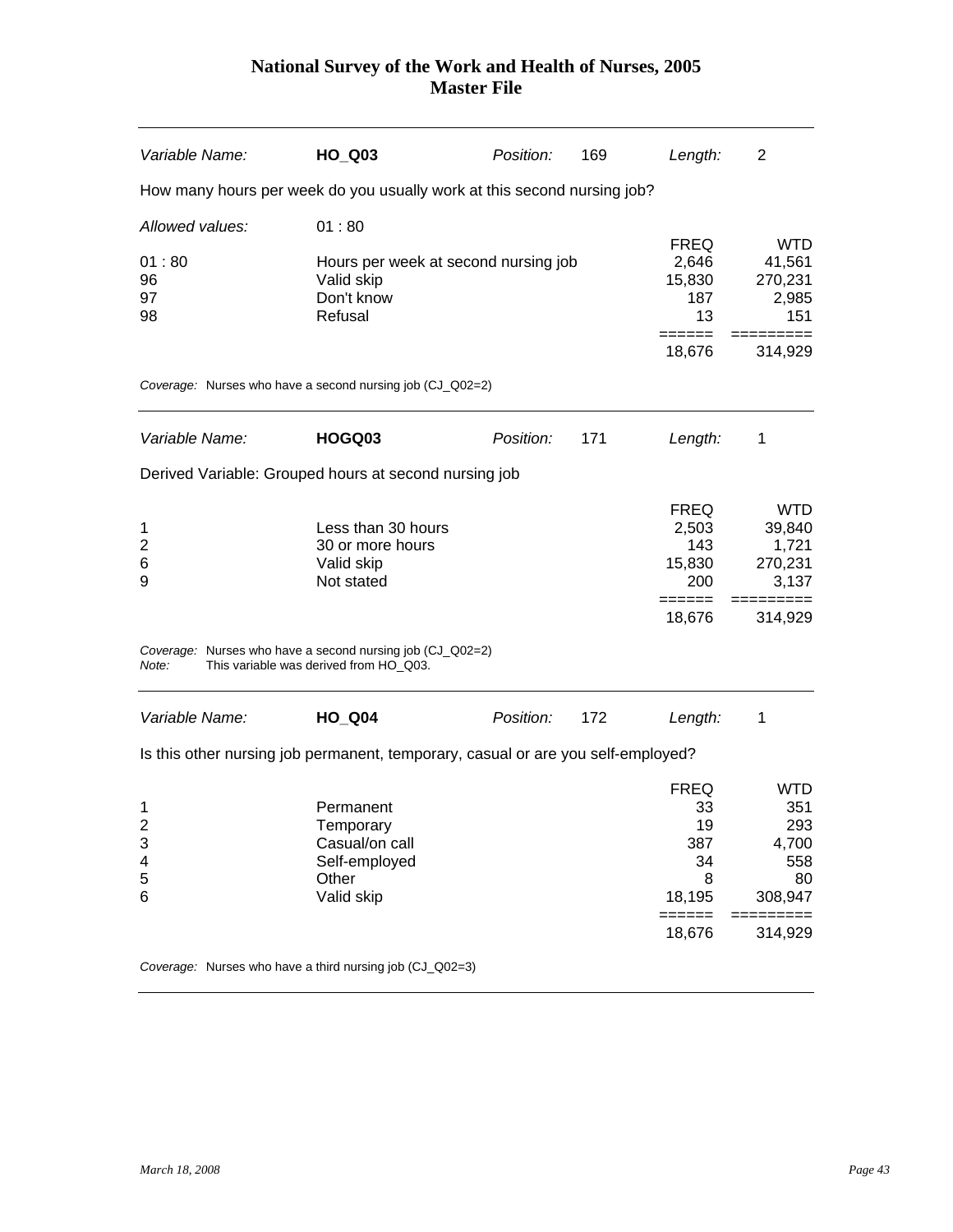| Variable Name:                               | <b>HO_Q05</b>                                                                                                        | Position:                                                                                                                                | 173 | Length:                                                                  | 1                                                             |
|----------------------------------------------|----------------------------------------------------------------------------------------------------------------------|------------------------------------------------------------------------------------------------------------------------------------------|-----|--------------------------------------------------------------------------|---------------------------------------------------------------|
|                                              | Are you working full-time or part-time?                                                                              |                                                                                                                                          |     |                                                                          |                                                               |
| 1<br>$\overline{2}$<br>6<br>$\overline{7}$   | Full-time<br>Part-time<br>Valid skip<br>Don't know                                                                   |                                                                                                                                          |     | <b>FREQ</b><br>9<br>461<br>18,195<br>11                                  | <b>WTD</b><br>66<br>5,857<br>308,947<br>59                    |
|                                              |                                                                                                                      |                                                                                                                                          |     | ======<br>18,676                                                         | 314,929                                                       |
|                                              | Coverage: Nurses who have a third nursing job (CJ_Q02=3)                                                             |                                                                                                                                          |     |                                                                          |                                                               |
| Variable Name:                               | HODES3                                                                                                               | Position:                                                                                                                                | 174 | Length:                                                                  | 1                                                             |
|                                              | Derived Variable: Employment status of Third Nursing Job                                                             |                                                                                                                                          |     |                                                                          |                                                               |
| 1<br>$\overline{2}$<br>3<br>4<br>5<br>6<br>9 | Other<br>Valid skip<br>Not stated                                                                                    | Permanent employee, full-time<br>Permanent employee, part-time<br>Non-permanent employee, full-time<br>Non-permanent employee, part-time |     |                                                                          | <b>WTD</b><br>5<br>346<br>60<br>4,874<br>638<br>308,947<br>59 |
| Note:                                        | Coverage: Nurses who have a third nursing job (CJ_Q02=3)<br>This variable was derived from questions HO_Q04, HO_Q05. |                                                                                                                                          |     | 18,676                                                                   | 314,929                                                       |
| Variable Name:                               | <b>HO_Q06</b>                                                                                                        | Position:                                                                                                                                | 175 | Length:                                                                  | 2                                                             |
|                                              | How many hours per week do you usually work at this other nursing job?                                               |                                                                                                                                          |     |                                                                          |                                                               |
| Allowed values:<br>01:80<br>96<br>97<br>98   | 01:80<br>Hours week third nursing job<br>Valid skip<br>Don't know<br>Refusal                                         |                                                                                                                                          |     | <b>FREQ</b><br>420<br>18,195<br>59<br>$\overline{2}$<br>======<br>18,676 | <b>WTD</b><br>5,296<br>308,947<br>681<br>5<br>314,929         |
|                                              | Coverage: Nurses who have a third nursing job (CJ_Q02=3)                                                             |                                                                                                                                          |     |                                                                          |                                                               |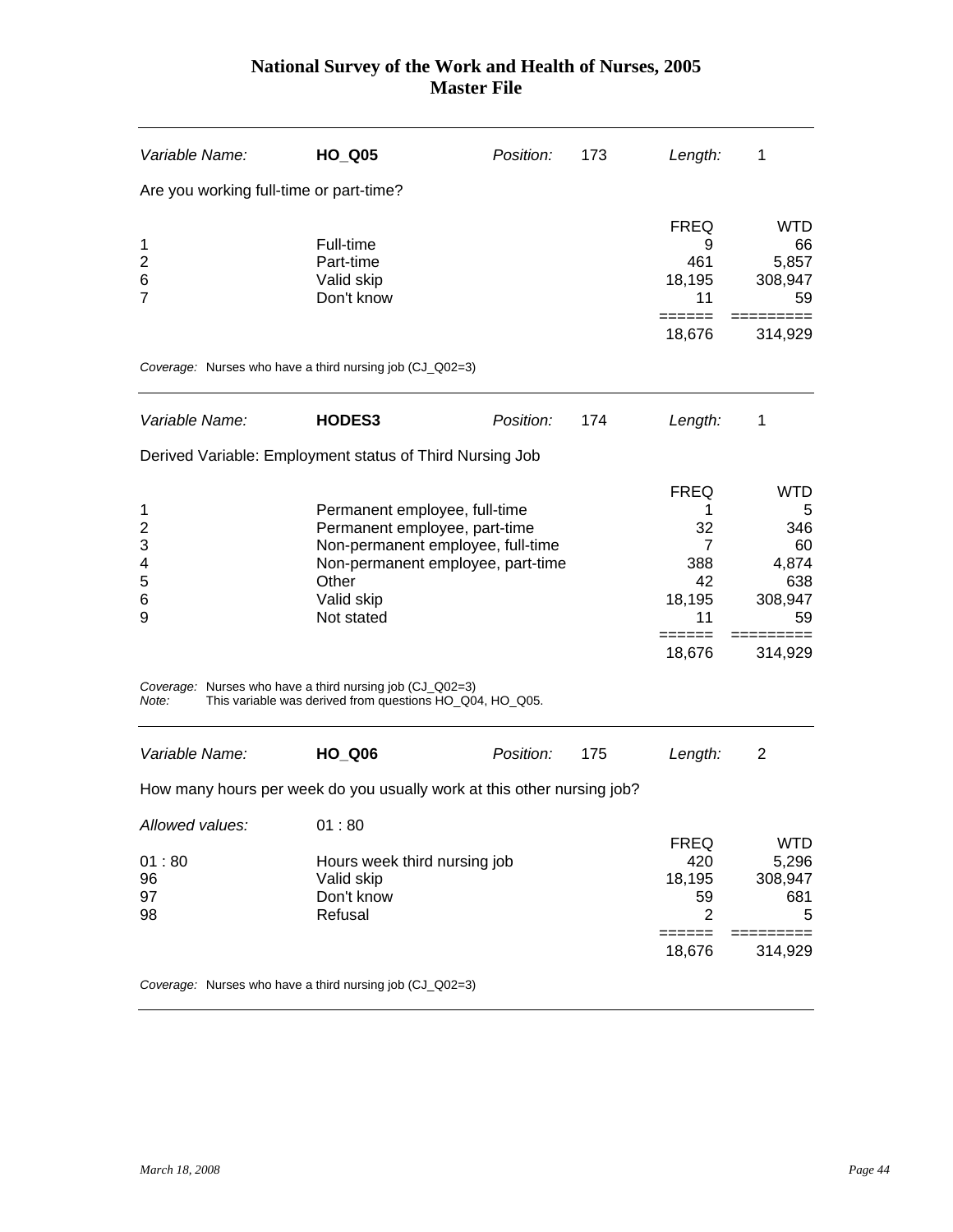| Variable Name:      | HOGQ06                                                                                                         | Position: | 177 | Length:                       | 1                          |
|---------------------|----------------------------------------------------------------------------------------------------------------|-----------|-----|-------------------------------|----------------------------|
|                     | Derived Variable: Grouped hours at third nursing job                                                           |           |     |                               |                            |
| 1<br>$\overline{c}$ | Less than 30 hours<br>30 or more hours                                                                         |           |     | <b>FREQ</b><br>411<br>9       | <b>WTD</b><br>5.196<br>100 |
| 6<br>9              | Valid skip<br>Not stated                                                                                       |           |     | 18,195<br>61                  | 308,947<br>686             |
|                     |                                                                                                                |           |     | ======<br>18,676              | 314,929                    |
| Note:               | Coverage: Nurses who have a third nursing job (CJ_Q02=3)<br>This variable was derived from HO_Q06.             |           |     |                               |                            |
| Variable Name:      | <b>HO_Q07</b>                                                                                                  | Position: | 178 | Length:                       | 2                          |
|                     | How many hours per week do you usually work at all your other nursing jobs?                                    |           |     |                               |                            |
| Allowed values:     | 01:60                                                                                                          |           |     |                               |                            |
| 01:60               | Hours per week - all other nursing jobs                                                                        |           |     | <b>FREQ</b><br>55             | WTD.<br>770.               |
| 96                  | Valid skip                                                                                                     |           |     | 18,608                        | 314,047                    |
| 97                  | Don't know                                                                                                     |           |     | 13                            | 113                        |
|                     |                                                                                                                |           |     | $=$ $=$ $=$ $=$ $=$<br>18,676 | 314,929                    |
|                     | Coverage: Nurses who have four or more nursing jobs $(CJ_QQ2) = 4$ )                                           |           |     |                               |                            |
| Variable Name:      | HOGQ07                                                                                                         | Position: | 180 | Length:                       | 1                          |
|                     | Derived Variable: Grouped hours at all other nursing jobs                                                      |           |     |                               |                            |
|                     |                                                                                                                |           |     | <b>FREQ</b>                   | WTD.                       |
| 1                   | Less than 30 hours                                                                                             |           |     | 49                            | 683                        |
| $\overline{2}$<br>6 | 30 or more hours<br>Valid skip                                                                                 |           |     | 6<br>18,608                   | 87<br>314,047              |
| 9                   | Not stated                                                                                                     |           |     | 13                            | 113                        |
|                     |                                                                                                                |           |     | 18,676                        | 314,929                    |
| Note:               | Coverage: Nurses who have four or more nursing jobs $(CJ_QQ2) = 4$ )<br>This variable was derived from HO_Q07. |           |     |                               |                            |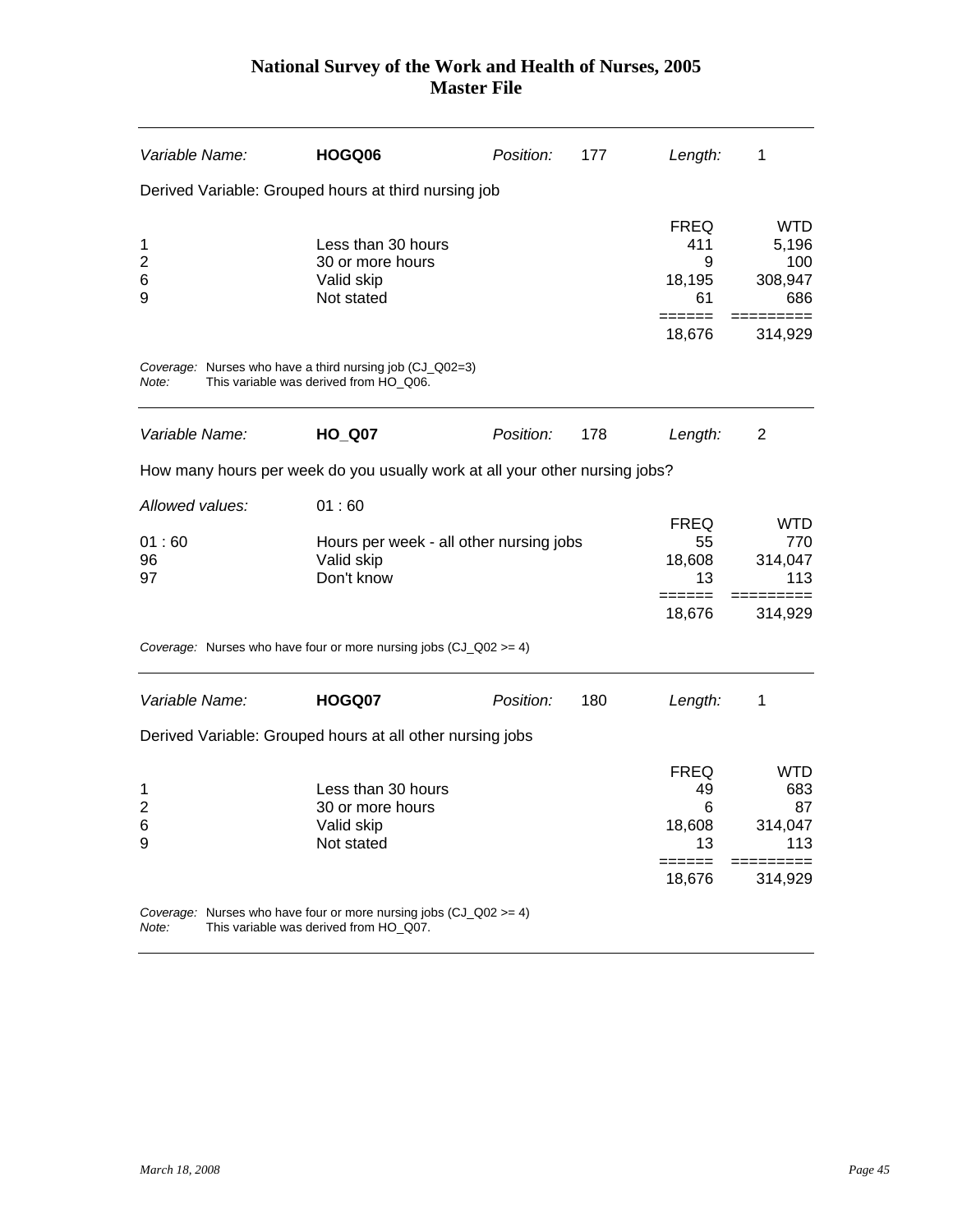| Variable Name:                | <b>HRDNJOBS</b>                                                                                             | Position: | 181 | Length:                                | 3                                            |
|-------------------------------|-------------------------------------------------------------------------------------------------------------|-----------|-----|----------------------------------------|----------------------------------------------|
|                               | Derived variable: Sum of weekly hours worked at all nursing jobs                                            |           |     |                                        |                                              |
| Allowed values:               | 001:204                                                                                                     |           |     |                                        |                                              |
| 001:204<br>999                | Sum weekly hours at all nursing jobs<br>Not stated                                                          |           |     | <b>FREQ</b><br>17,995<br>681<br>====== | <b>WTD</b><br>304,762<br>10,168<br>========= |
|                               |                                                                                                             |           |     | 18,676                                 | 314,929                                      |
| Coverage: All nurses<br>Note: | This variable was derived from questions HR_Q03, HR_Q04, HR_Q05, HO_Q03, HO_Q06, and HO_Q07.                |           |     |                                        |                                              |
| Variable Name:                | <b>HO_Q08</b>                                                                                               | Position: | 184 | Length:                                | 2                                            |
|                               | How many hours per week do you usually work at your non-nursing jobs or businesses?                         |           |     |                                        |                                              |
| Allowed values:               | 01:80                                                                                                       |           |     |                                        |                                              |
|                               |                                                                                                             |           |     | <b>FREQ</b>                            | WTD.                                         |
| 01:60                         | Hours per week at non-nursing jobs                                                                          |           |     | 1,364                                  | 19,225                                       |
| 96                            | Valid skip                                                                                                  |           |     | 17,209                                 | 294,646                                      |
| 97                            | Don't know                                                                                                  |           |     | 97                                     | 968                                          |
| 98                            | Refusal                                                                                                     |           |     | 6<br>======                            | 90                                           |
|                               |                                                                                                             |           |     | 18,676                                 | 314,929                                      |
|                               | Coverage: Nurses who have one or more non-nursing jobs (CJ_Q03=1)                                           |           |     |                                        |                                              |
| Variable Name:                | HOGQ08                                                                                                      | Position: | 186 | Length:                                | 1                                            |
|                               | Derived Variable: Grouped hours at all non-nursing jobs                                                     |           |     |                                        |                                              |
|                               |                                                                                                             |           |     | <b>FREQ</b>                            | <b>WTD</b>                                   |
| 1                             | Less than 30 hours                                                                                          |           |     | 1,140                                  | 16,548                                       |
| 2                             | 30 or more hours                                                                                            |           |     | 224                                    | 2,677                                        |
| 6                             | Valid skip                                                                                                  |           |     | 17,209                                 | 294,646                                      |
| 9                             | Not stated                                                                                                  |           |     | 103<br>======                          | 1,058                                        |
|                               |                                                                                                             |           |     | 18,676                                 | 314,929                                      |
| Note:                         | Coverage: Nurses who have one or more non-nursing jobs (CJ_Q03=1)<br>This variable was derived from HO_Q08. |           |     |                                        |                                              |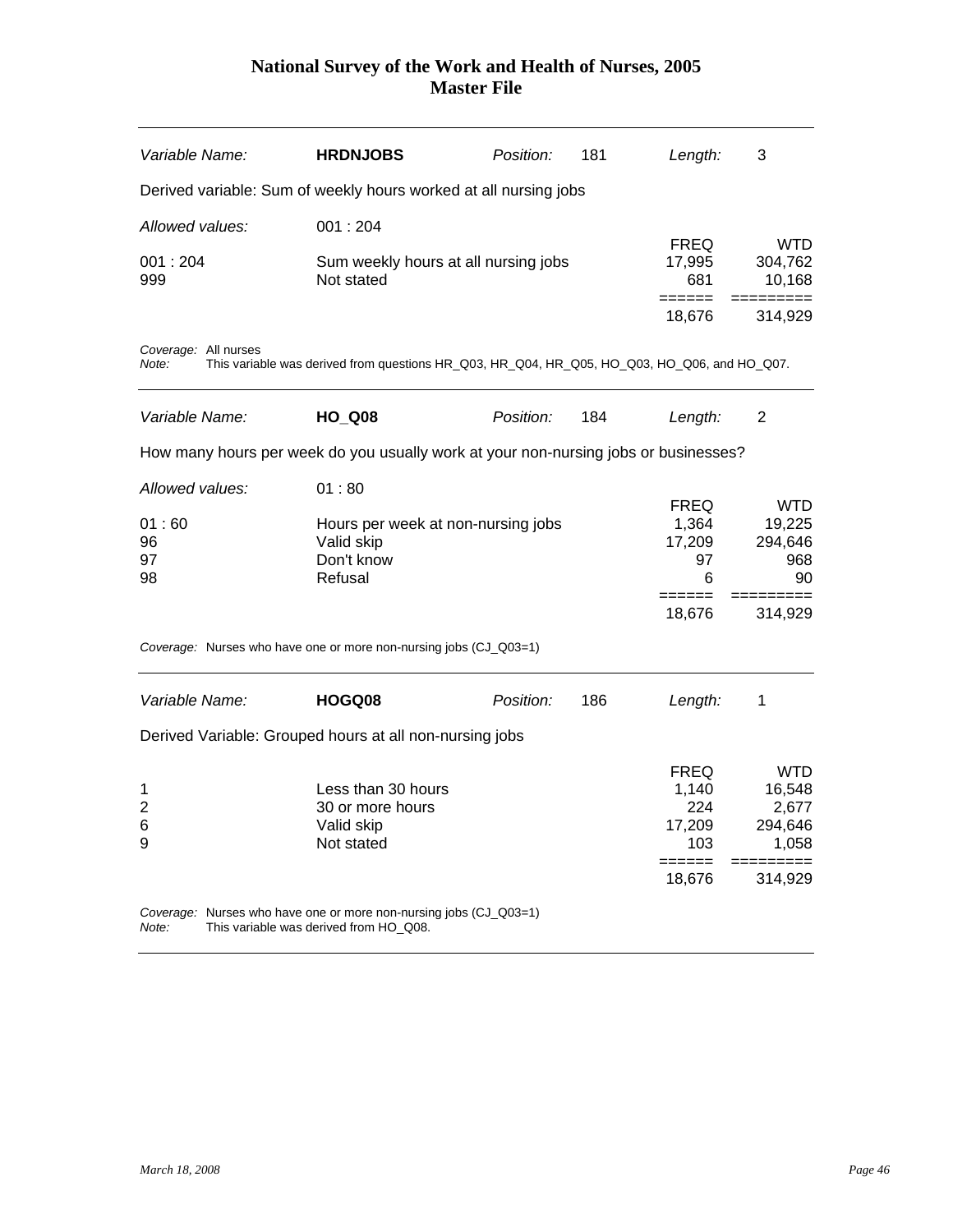| Variable Name:                               |                                 | <b>HRDAJOBS</b>                                                                                                        | Position: | 187 | Length:                                                                       | 3                                                                                     |
|----------------------------------------------|---------------------------------|------------------------------------------------------------------------------------------------------------------------|-----------|-----|-------------------------------------------------------------------------------|---------------------------------------------------------------------------------------|
|                                              |                                 | Derived variable: Sum of weekly hours worked at all jobs                                                               |           |     |                                                                               |                                                                                       |
| Allowed values:                              |                                 | 001:226                                                                                                                |           |     |                                                                               |                                                                                       |
| 001:226<br>999                               |                                 | Sum of weekly hours worked at all jobs<br>Not stated                                                                   |           |     | <b>FREQ</b><br>17,908<br>768                                                  | <b>WTD</b><br>303,873<br>11,056                                                       |
|                                              |                                 |                                                                                                                        |           |     | ======<br>18,676                                                              | 314,929                                                                               |
| Coverage: All nurses<br>Note:                | HO_Q08.                         | This variable was derived from questions HR_Q03, HR_Q04, HR_Q05, HO_Q03, HO_Q06, HO_Q07 and                            |           |     |                                                                               |                                                                                       |
| Section:                                     |                                 | <b>Role Overload (RO)</b>                                                                                              |           |     |                                                                               |                                                                                       |
| Variable Name:                               |                                 | <b>RO_Q01</b>                                                                                                          | Position: | 190 | Length:                                                                       | 1                                                                                     |
|                                              |                                 | I often have to arrive early or stay late to get my work done.                                                         |           |     |                                                                               |                                                                                       |
| 1<br>2<br>3<br>4<br>5<br>7<br>8              |                                 | Strongly agree<br>Agree<br>Neither agree nor disagree<br><b>Disagree</b><br>Strongly disagree<br>Don't know<br>Refusal |           |     | <b>FREQ</b><br>3,885<br>5,165<br>1,653<br>6,069<br>1,849<br>51<br>4           | <b>WTD</b><br>79,762<br>90,307<br>30,717<br>85,230<br>27,587<br>1,239<br>87           |
|                                              | Coverage: All nurses (main job) |                                                                                                                        |           |     | 18,676                                                                        | 314,929                                                                               |
| Variable Name:                               |                                 | <b>RO Q02</b>                                                                                                          | Position: | 191 | Length:                                                                       | 1                                                                                     |
|                                              |                                 | I often have to work through my breaks to complete my assigned workload.                                               |           |     |                                                                               |                                                                                       |
| 1<br>$\overline{2}$<br>3<br>4<br>5<br>7<br>8 |                                 | Strongly agree<br>Agree<br>Neither agree nor disagree<br><b>Disagree</b><br>Strongly disagree<br>Don't know<br>Refusal |           |     | <b>FREQ</b><br>4,488<br>6,057<br>1,143<br>5,567<br>1,324<br>88<br>9<br>====== | <b>WTD</b><br>91,512<br>103,052<br>20,309<br>78,355<br>19,877<br>1,678<br>146<br>$==$ |
|                                              |                                 |                                                                                                                        |           |     | 18,676                                                                        | 314,929                                                                               |

*Coverage:* All nurses (main job)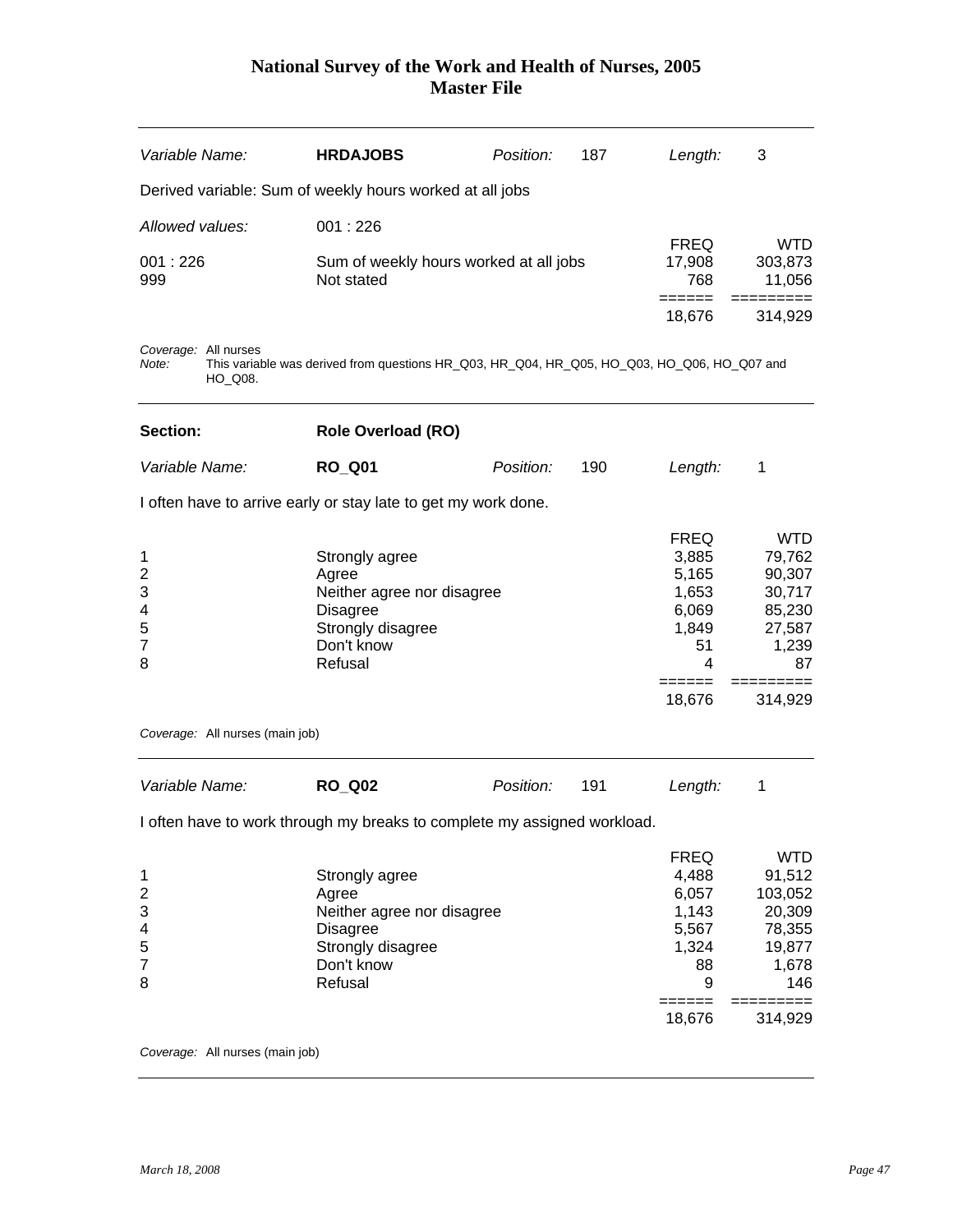| Variable Name:                                                                | <b>RO_Q03</b>                                                                                                          | Position: | 192 | Length:                                                                                            | 1                                                                                                        |
|-------------------------------------------------------------------------------|------------------------------------------------------------------------------------------------------------------------|-----------|-----|----------------------------------------------------------------------------------------------------|----------------------------------------------------------------------------------------------------------|
|                                                                               | It often seems like I have too much work for one person to do.                                                         |           |     |                                                                                                    |                                                                                                          |
| 1<br>$\overline{2}$<br>3<br>4<br>5<br>$\overline{7}$<br>8                     | Strongly agree<br>Agree<br>Neither agree nor disagree<br><b>Disagree</b><br>Strongly disagree<br>Don't know<br>Refusal |           |     | <b>FREQ</b><br>5,216<br>6,725<br>1,529<br>4,410<br>753<br>38<br>5<br>======                        | <b>WTD</b><br>101,156<br>109,108<br>27,052<br>64,722<br>12,051<br>711<br>128<br>=========                |
|                                                                               |                                                                                                                        |           |     | 18,676                                                                                             | 314,929                                                                                                  |
| Coverage: All nurses (main job)                                               |                                                                                                                        |           |     |                                                                                                    |                                                                                                          |
| Variable Name:                                                                | <b>RO Q04</b>                                                                                                          | Position: | 193 | Length:                                                                                            | 1                                                                                                        |
|                                                                               | I am given enough time to do what is expected of me in my job.                                                         |           |     |                                                                                                    |                                                                                                          |
| 1<br>$\overline{\mathbf{c}}$<br>3<br>4<br>5<br>$\overline{7}$<br>8            | Strongly agree<br>Agree<br>Neither agree nor disagree<br><b>Disagree</b><br>Strongly disagree<br>Don't know<br>Refusal |           |     | <b>FREQ</b><br>1,366<br>7,792<br>1,674<br>5,575<br>2,206<br>55<br>8<br>18,676                      | <b>WTD</b><br>23,122<br>118,082<br>31,180<br>97,672<br>43,587<br>1,107<br>178<br>314,929                 |
| Coverage: All nurses (main job)                                               |                                                                                                                        |           |     |                                                                                                    |                                                                                                          |
| Variable Name:                                                                | <b>RO_Q05</b>                                                                                                          | Position: | 194 | Length:                                                                                            | 1                                                                                                        |
| I have too much to do, to do everything well.                                 |                                                                                                                        |           |     |                                                                                                    |                                                                                                          |
| $\mathbf{1}$<br>$\overline{\mathbf{c}}$<br>3<br>4<br>5<br>$\overline{7}$<br>8 | Strongly agree<br>Agree<br>Neither agree nor disagree<br><b>Disagree</b><br>Strongly disagree<br>Don't know<br>Refusal |           |     | <b>FREQ</b><br>3,751<br>6,117<br>1,628<br>6,169<br>944<br>60<br>$\overline{7}$<br>======<br>18,676 | <b>WTD</b><br>75,640<br>103,887<br>28,800<br>90,813<br>14,891<br>724<br>174<br>$==$<br>======<br>314,929 |

*Coverage:* All nurses (main job)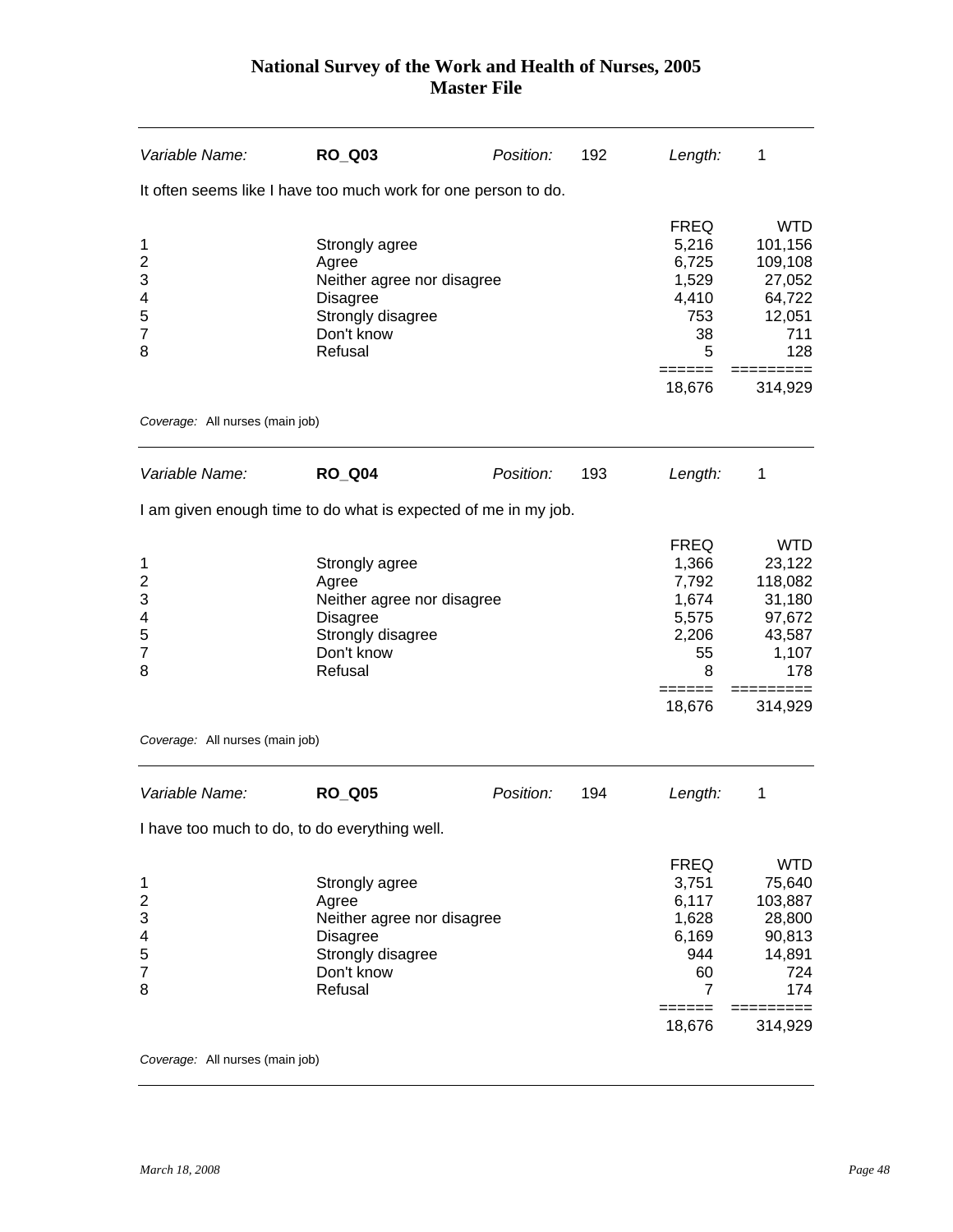| Variable Name:                             |                                 | <b>RODLOAD</b>                                                         | Position: | 195 | Length:                                   | 2                                             |
|--------------------------------------------|---------------------------------|------------------------------------------------------------------------|-----------|-----|-------------------------------------------|-----------------------------------------------|
|                                            |                                 | Derived Variable: Role Overload Score                                  |           |     |                                           |                                               |
| Allowed values:                            |                                 | 00:20                                                                  |           |     |                                           |                                               |
| 00:20<br>99                                |                                 | <b>Role Overload Score</b><br>Not stated                               |           |     | <b>FREQ</b><br>18,470<br>206              | <b>WTD</b><br>311,380<br>3,550                |
|                                            |                                 |                                                                        |           |     | 18,676                                    | 314,929                                       |
| Note:                                      | Coverage: All nurses (main job) | This variable was derived from RO_Q01, RO_Q02, RO_Q03, RO_Q04, RO_Q05. |           |     |                                           |                                               |
|                                            |                                 | Higher scores indicate more role overload.                             |           |     |                                           |                                               |
| Section:                                   |                                 | <b>Absences from Work (AW)</b>                                         |           |     |                                           |                                               |
| Variable Name:                             |                                 | <b>AW_Q01</b>                                                          | Position: | 197 | Length:                                   | 1                                             |
|                                            |                                 | Did you miss work due to your own physical illness?                    |           |     |                                           |                                               |
| 1<br>$\overline{\mathbf{c}}$<br>7<br>8     |                                 | Yes<br>No<br>Don't know<br>Refusal                                     |           |     | <b>FREQ</b><br>10,763<br>7,877<br>33<br>3 | <b>WTD</b><br>173,658<br>140,462<br>799<br>11 |
|                                            |                                 |                                                                        |           |     | -----<br>18,676                           | 314,929                                       |
|                                            |                                 | Coverage: All nurses (main job; past 12 months)                        |           |     |                                           |                                               |
| Variable Name:                             |                                 | <b>AW_Q02</b>                                                          | Position: | 198 | Length:                                   | 1                                             |
|                                            |                                 | Did you miss work due to your own mental health?                       |           |     |                                           |                                               |
| 1<br>$\overline{c}$<br>$\overline{7}$<br>8 |                                 | Yes<br>No<br>Don't know<br>Refusal                                     |           |     | <b>FREQ</b><br>2,122<br>16,523<br>26<br>5 | <b>WTD</b><br>36,466<br>277,776<br>657<br>31  |
|                                            |                                 |                                                                        |           |     | ======<br>18,676                          | ===<br>======<br>314,929                      |
|                                            |                                 | Coverage: All nurses (main job; past 12 months)                        |           |     |                                           |                                               |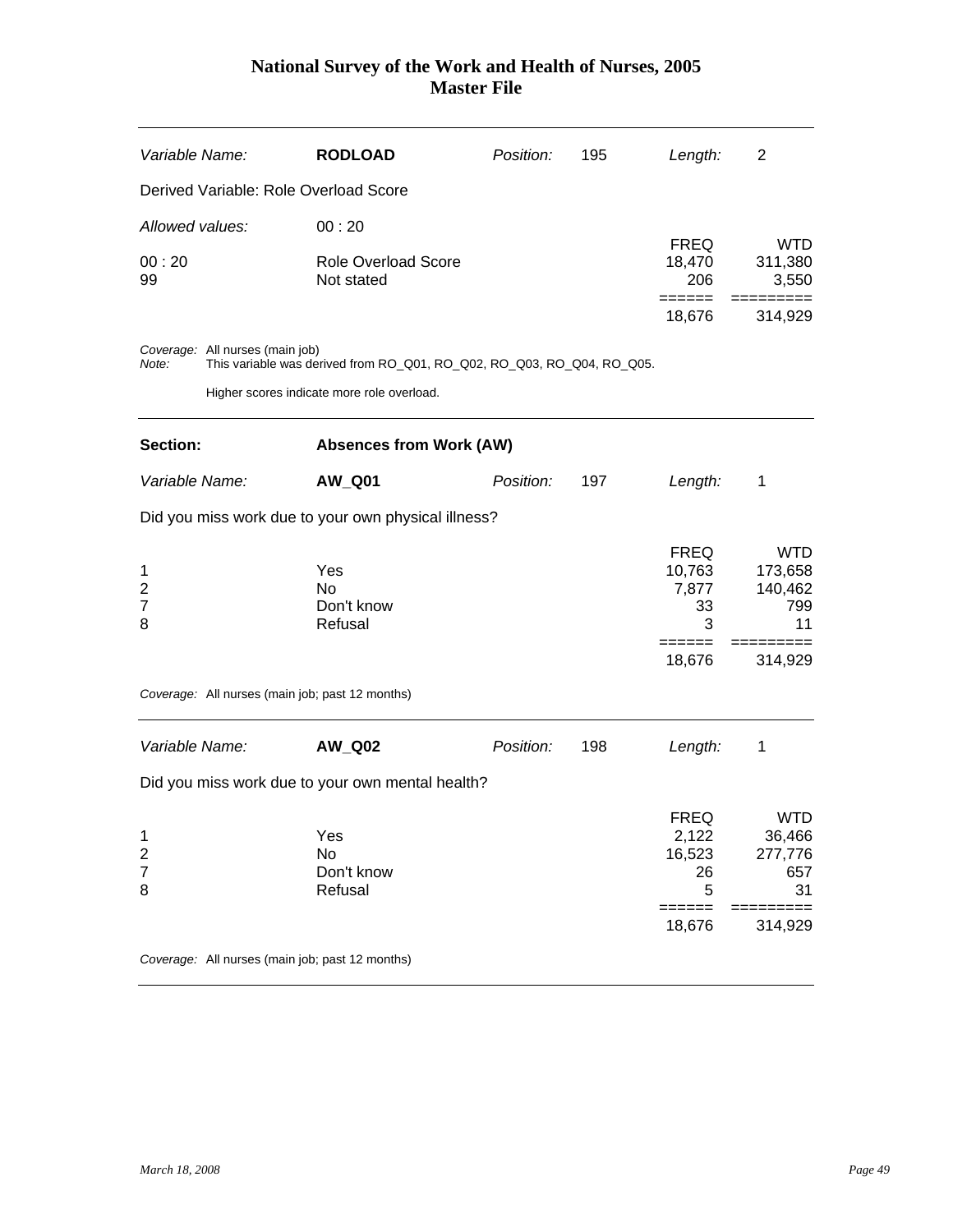|                              | AW_Q03                                                                                                                                                                                                                     | Position:                             | 199 | Length:                    | 3                                |
|------------------------------|----------------------------------------------------------------------------------------------------------------------------------------------------------------------------------------------------------------------------|---------------------------------------|-----|----------------------------|----------------------------------|
| injuries?                    | (In the past 12 months,) how many work days did you miss due to a short-term illness, excluding                                                                                                                            |                                       |     |                            |                                  |
| Allowed values:              | 000:099                                                                                                                                                                                                                    |                                       |     |                            |                                  |
|                              |                                                                                                                                                                                                                            |                                       |     | <b>FREQ</b>                | <b>WTD</b>                       |
| 000:099<br>996               | Valid skip                                                                                                                                                                                                                 | Work days missed - short-term illness |     | 10,941<br>7,638            | 177,723<br>135,965               |
| 997                          | Don't know                                                                                                                                                                                                                 |                                       |     | 89                         | 1,045                            |
| 998                          | Refusal                                                                                                                                                                                                                    |                                       |     | 8                          | 197                              |
|                              |                                                                                                                                                                                                                            |                                       |     | 18,676                     | 314,929                          |
|                              | Coverage: Nurses who were absent from their (main) job in the past 12 months due to their own physical or mental                                                                                                           |                                       |     |                            |                                  |
| Note:                        | illness $(AW_Q01=1$ or $AW_Q02=1)$<br>Short-term illness was defined as an absence of less than 10 days.                                                                                                                   |                                       |     |                            |                                  |
|                              |                                                                                                                                                                                                                            |                                       |     |                            |                                  |
| Variable Name:               | <b>AW_Q04</b>                                                                                                                                                                                                              | Position:                             | 202 | Length:                    | 3                                |
|                              |                                                                                                                                                                                                                            |                                       |     | <b>FREQ</b>                | <b>WTD</b>                       |
| 000:366<br>996<br>997<br>998 | Valid skip<br>Don't know<br>Refusal                                                                                                                                                                                        | Work days missed - long-term illness  |     | 10,977<br>7,638<br>56<br>5 | 178,002<br>135,965<br>777<br>186 |
|                              |                                                                                                                                                                                                                            |                                       |     | 18,676                     | 314,929                          |
| Note:                        | Coverage: Nurses who were absent from their (main) job in the past 12 months due to their own physical or mental<br>illness (AW $Q01=1$ or AW $Q02=1$ )<br>Long-term illness was defined as an absence of 10 days or more. |                                       |     |                            |                                  |
| Variable Name:               | AW_Q05                                                                                                                                                                                                                     | Position:                             | 205 | Length:                    | 1                                |
|                              | (In the past 12 months,) did you miss work due to an accident or injury to yourself?                                                                                                                                       |                                       |     |                            |                                  |
|                              |                                                                                                                                                                                                                            |                                       |     | <b>FREQ</b>                | <b>WTD</b>                       |
|                              | Yes                                                                                                                                                                                                                        |                                       |     | 2,485                      | 38,190                           |
| 1<br>$\overline{2}$          | <b>No</b>                                                                                                                                                                                                                  |                                       |     | 16,158                     | 275,994                          |
|                              | Don't know                                                                                                                                                                                                                 |                                       |     | 30                         | 699                              |
|                              | Refusal                                                                                                                                                                                                                    |                                       |     | 3                          | 46                               |
| $\overline{7}$<br>8          |                                                                                                                                                                                                                            |                                       |     | 18,676                     | 314,929                          |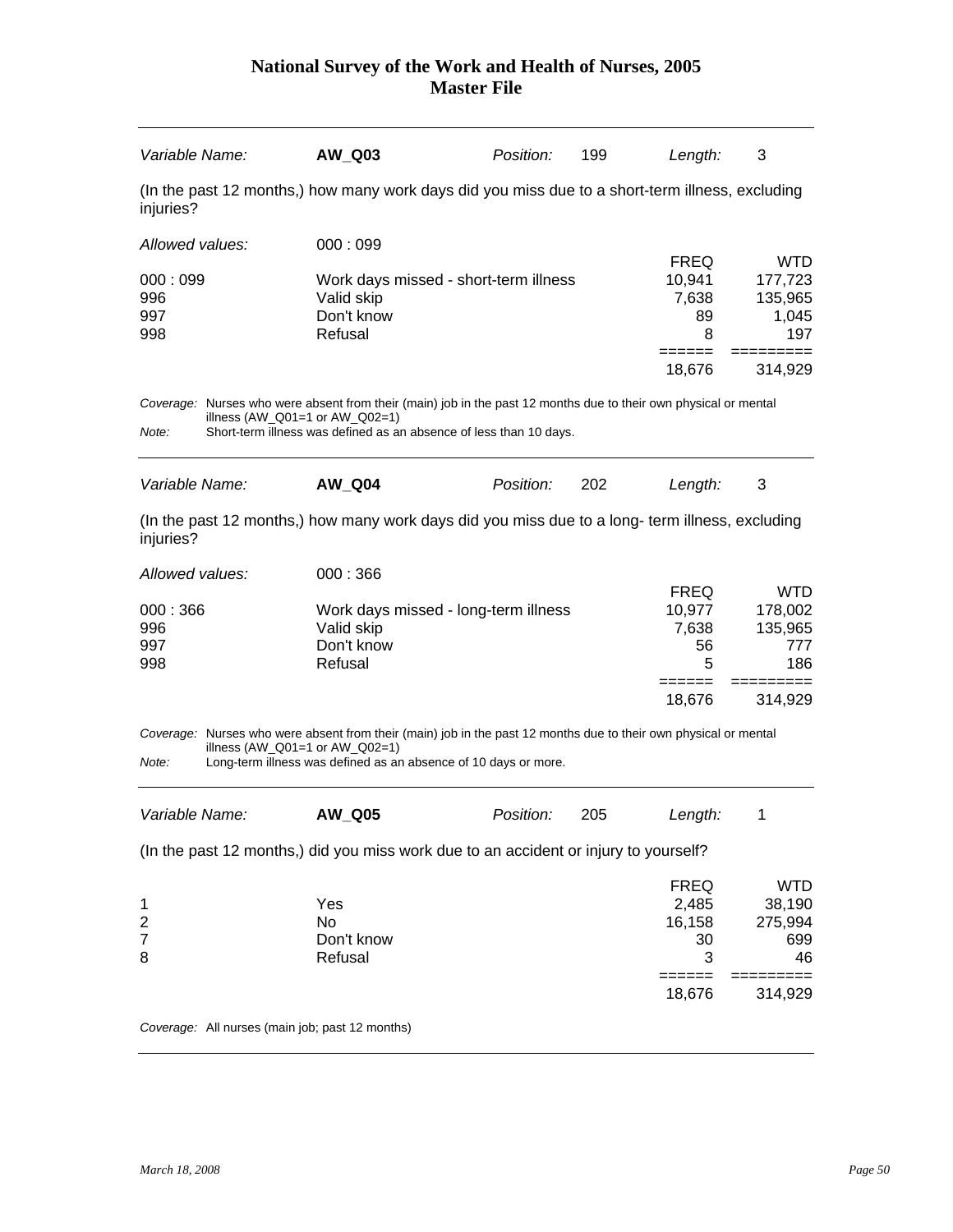| Variable Name:                                   | AW_Q06     | Position: | 206 | Length:     | 1          |
|--------------------------------------------------|------------|-----------|-----|-------------|------------|
| Was this injury related to your work as a nurse? |            |           |     |             |            |
|                                                  |            |           |     | <b>FREQ</b> | <b>WTD</b> |
| $\mathbf 1$                                      | Yes        |           |     | 1,457       | 21,430     |
| $\overline{2}$                                   | No.        |           |     | 1,006       | 16,427     |
| $\,6$                                            | Valid skip |           |     | 16,158      | 275,994    |
| $\overline{7}$                                   | Don't know |           |     | 22          | 332        |
| 9                                                | Not stated |           |     | 33          | 745        |
|                                                  |            |           |     |             |            |
|                                                  |            |           |     | 18,676      | 314,929    |

*Coverage:* Nurses who missed work at their (main) job in the past 12 months due to an accident or an injury (AW\_Q05=1)

| Variable Name:                     | <b>AW_Q07</b>                                       | Position: | 207 | Length:                                                    | 1                                                                   |
|------------------------------------|-----------------------------------------------------|-----------|-----|------------------------------------------------------------|---------------------------------------------------------------------|
| Was this a musculoskeletal injury? |                                                     |           |     |                                                            |                                                                     |
| 1<br>2<br>6<br>7<br>9              | Yes<br>No<br>Valid skip<br>Don't know<br>Not stated |           |     | <b>FREQ</b><br>1,338<br>114<br>17,164<br>5<br>55<br>18,676 | <b>WTD</b><br>19,178<br>2,139<br>292,422<br>113<br>1,078<br>314,929 |

*Coverage:* Nurses who missed work at their (main) job in the past 12 months due to an accident or an injury related to their work as a nurse (AW\_Q06=1)

*Note:* This included injuries to bones, joints, ligaments, tendons, muscles, and nerves.

| Variable Name: | AW Q09                                                                 | <i>Position:</i> | -208 | Lenath: |  |
|----------------|------------------------------------------------------------------------|------------------|------|---------|--|
|                | (In the past 12 months,) how many days did you miss due to the injury? |                  |      |         |  |

| Allowed values: | 001:366                   |             |         |
|-----------------|---------------------------|-------------|---------|
|                 |                           | <b>FREQ</b> | WTD     |
| 001:366         | Work days missed - injury | 2,405       | 36,808  |
| 996             | Valid skip                | 16,158      | 275,994 |
| 997             | Don't know                | 54          | 894     |
| 998             | Refusal                   | 4           | 156     |
| 999             | Not stated                | 55          | 1.078   |
|                 |                           |             |         |
|                 |                           | 18.676      | 314.929 |

*Coverage:* Nurses who missed work at their (main) job in the past 12 months due to an accident or an injury (AW\_Q05=1)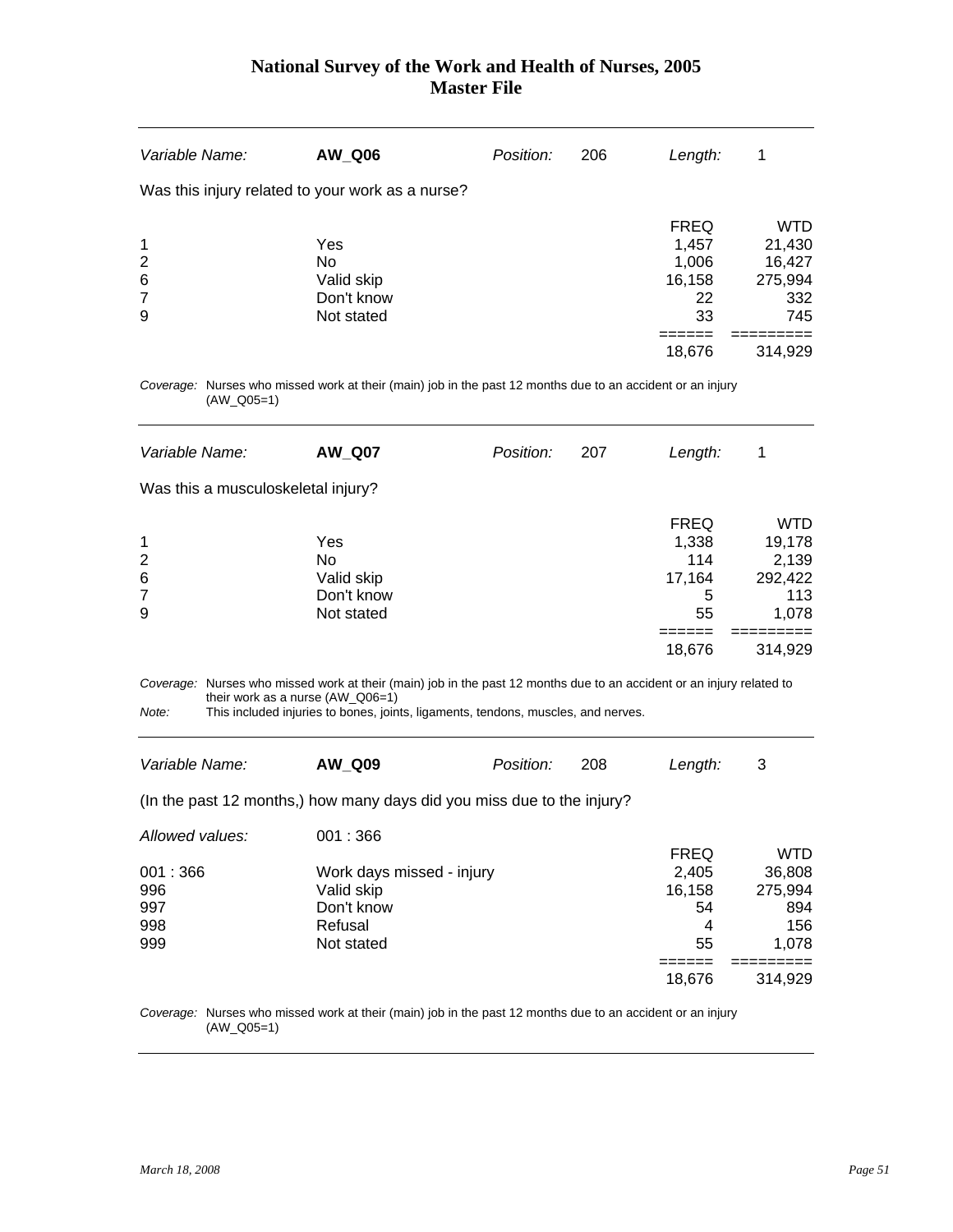| Variable Name:                                  | <b>AW Q10</b>                                                                                         | Position: | 211 | Length:                                   | 1                                             |
|-------------------------------------------------|-------------------------------------------------------------------------------------------------------|-----------|-----|-------------------------------------------|-----------------------------------------------|
|                                                 | (In the past 12 months,) did you miss work due to a family illness, emergency or commitment?          |           |     |                                           |                                               |
| 1<br>2<br>7<br>8                                | Yes<br>No<br>Don't know<br>Refusal                                                                    |           |     | <b>FREQ</b><br>7,382<br>11,257<br>34<br>3 | <b>WTD</b><br>113,568<br>200,630<br>718<br>14 |
|                                                 |                                                                                                       |           |     | ======<br>18,676                          | 314,929                                       |
| Coverage: All nurses (main job; past 12 months) |                                                                                                       |           |     |                                           |                                               |
| Variable Name:                                  | <b>AW_Q12</b>                                                                                         | Position: | 212 | Length:                                   | 1                                             |
|                                                 | (In the past 12 months,) have you taken disability leave?                                             |           |     |                                           |                                               |
| 1<br>$\overline{2}$<br>$\overline{7}$<br>8      | Yes<br><b>No</b><br>Don't know<br>Refusal                                                             |           |     | <b>FREQ</b><br>737<br>17,901<br>33<br>5   | <b>WTD</b><br>14,670<br>299,506<br>731<br>23  |
|                                                 |                                                                                                       |           |     | 18,676                                    | 314,929                                       |
| Coverage: All nurses (main job; past 12 months) |                                                                                                       |           |     |                                           |                                               |
| Variable Name:                                  | AW_Q13                                                                                                | Position: | 213 | Length:                                   | 3                                             |
| How many days have you taken?                   |                                                                                                       |           |     |                                           |                                               |
| Allowed values:                                 | 001:366                                                                                               |           |     | <b>FREQ</b>                               | <b>WTD</b>                                    |
| 001:366<br>996<br>997<br>998<br>999             | Work days missed - disability leave<br>Valid skip<br>Don't know<br>Refusal<br>Not stated              |           |     | 700<br>17,901<br>34<br>3<br>38            | 13,634<br>299,506<br>892<br>144<br>754        |
|                                                 |                                                                                                       |           |     | ======<br>18,676                          | 314,929                                       |
|                                                 | Coverage: Nurses who have taken disability leave at their (main) job in the past 12 months (AW_Q12=1) |           |     |                                           |                                               |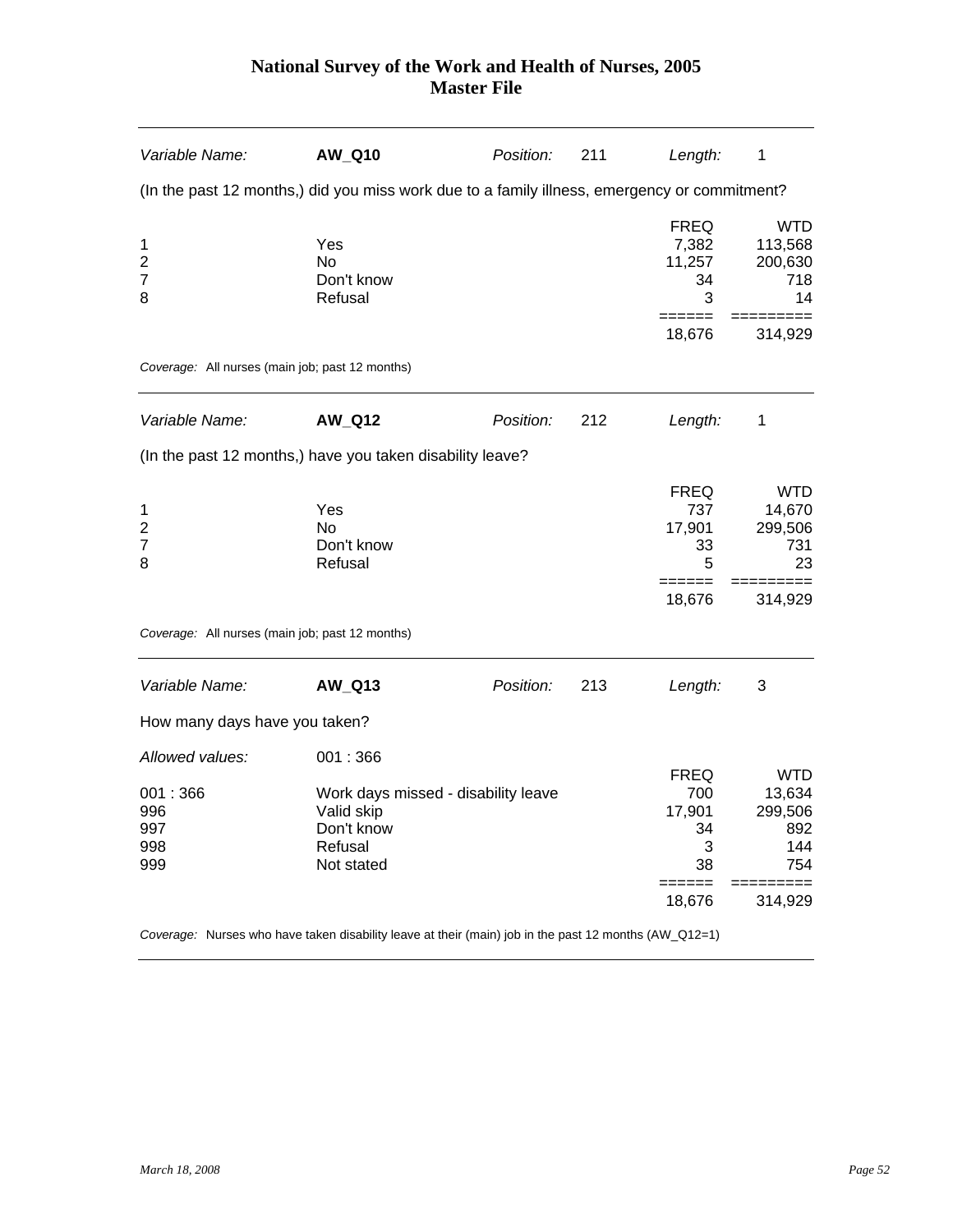| Variable Name:                                           | <b>AW_Q14</b>                                                                                                                                                   | Position: | 216 | Length:          | 1                     |
|----------------------------------------------------------|-----------------------------------------------------------------------------------------------------------------------------------------------------------------|-----------|-----|------------------|-----------------------|
|                                                          | Did you include these days with any other absences?                                                                                                             |           |     |                  |                       |
|                                                          |                                                                                                                                                                 |           |     | <b>FREQ</b>      | <b>WTD</b>            |
| 1                                                        | Yes<br>No                                                                                                                                                       |           |     | 408<br>328       | 8,671<br>5,996        |
| $\overline{\mathbf{c}}$<br>6                             | Valid skip                                                                                                                                                      |           |     | 17,901           | 299,506               |
| 7                                                        | Don't know                                                                                                                                                      |           |     | 1                | 3                     |
| 9                                                        | Not stated                                                                                                                                                      |           |     | 38               | 754                   |
|                                                          |                                                                                                                                                                 |           |     | =====<br>18,676  | 314,929               |
|                                                          | Coverage: Nurses who have taken disability leave at their (main) job in the past 12 months (AW_Q12=1)                                                           |           |     |                  |                       |
| Variable Name:                                           | <b>AW_Q15</b>                                                                                                                                                   | Position: | 217 | Length:          | 1                     |
|                                                          | In the past 12 months, have you reported a Workers Compensation injury?                                                                                         |           |     |                  |                       |
|                                                          |                                                                                                                                                                 |           |     | <b>FREQ</b>      | <b>WTD</b>            |
| 1                                                        | Yes                                                                                                                                                             |           |     | 2,089            | 30,810                |
| $\overline{\mathbf{c}}$                                  | <b>No</b>                                                                                                                                                       |           |     | 16,548           | 283,392               |
| 7                                                        | Don't know                                                                                                                                                      |           |     | 36               | 714                   |
| 8                                                        | Refusal                                                                                                                                                         |           |     | 3                | 14                    |
|                                                          |                                                                                                                                                                 |           |     | 18,676           | 314,929               |
| Coverage: All nurses (main job; past 12 months)<br>Note: | Interviewers were instructed to explain, if necessary, that in Quebec the more common term is la Commission<br>de la santé et de la sécurité du travail (CSST). |           |     |                  |                       |
| Variable Name:                                           | <b>AWDSUM</b>                                                                                                                                                   | Position: | 218 | Length:          | 3                     |
|                                                          | Derived Variable: Sum of absences from work                                                                                                                     |           |     |                  |                       |
| Allowed values:                                          | 000:366                                                                                                                                                         |           |     | <b>FREQ</b>      |                       |
| 000                                                      | None                                                                                                                                                            |           |     | 6,814            | <b>WTD</b><br>122,306 |
| 001:366                                                  | Days absent from work                                                                                                                                           |           |     | 11,593           | 188,037               |
| 999                                                      | Not stated                                                                                                                                                      |           |     | 269              | 4,587                 |
|                                                          |                                                                                                                                                                 |           |     | ======<br>18,676 | ======<br>314,929     |
| Coverage: All nurses (main job; past 12 months)<br>Note: | This variable was derived from questions AW_Q03, AW_Q04, AW_Q09, AW_Q12, AW_Q13, and AW_Q14                                                                     |           |     |                  |                       |

and MJDMOS.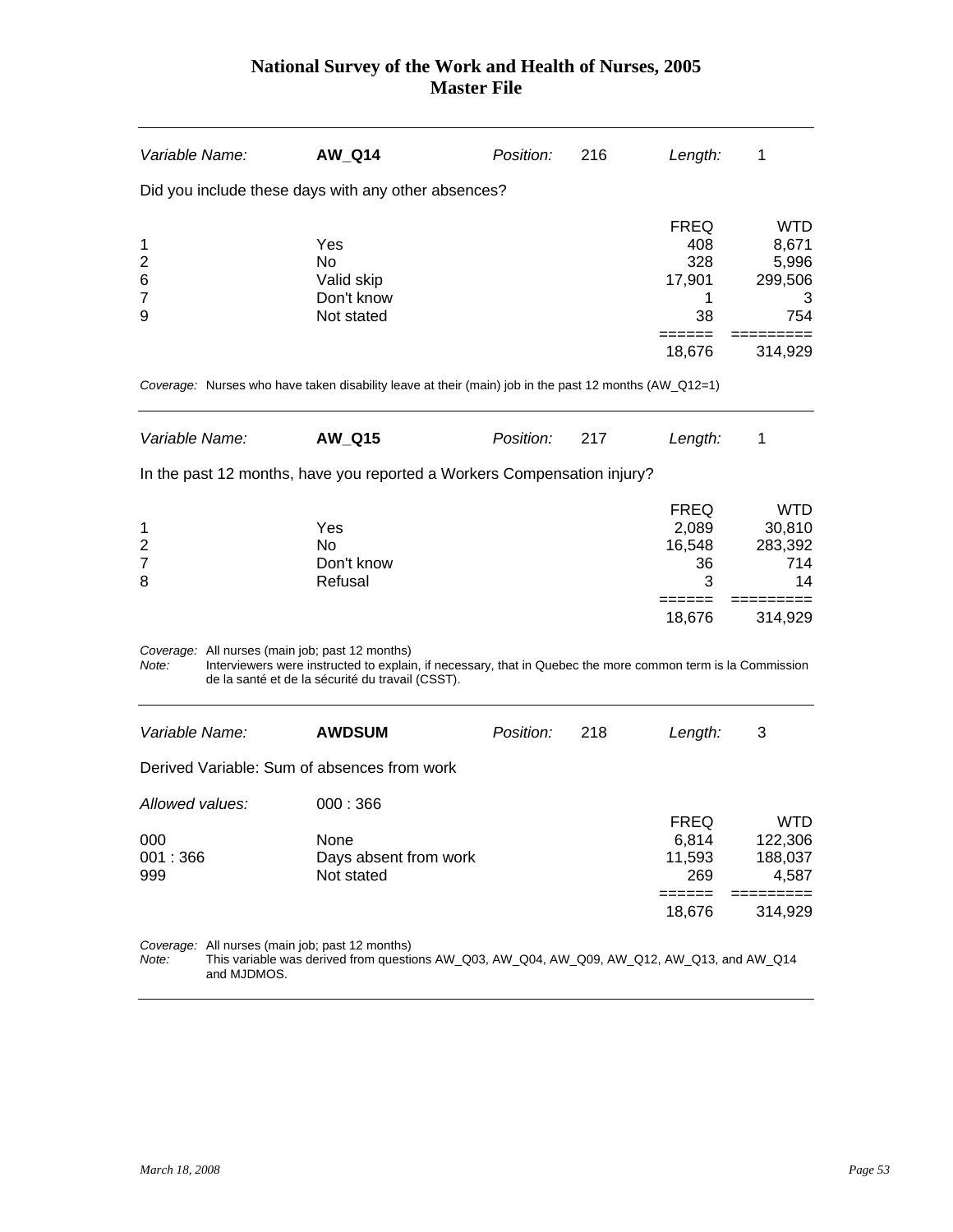| Section:                                                 | <b>Employer Support Programs (ES)</b>                                                                 |           |     |                                                                        |                                                                      |
|----------------------------------------------------------|-------------------------------------------------------------------------------------------------------|-----------|-----|------------------------------------------------------------------------|----------------------------------------------------------------------|
| Variable Name:                                           | <b>ES_Q01</b>                                                                                         | Position: | 221 | Length:                                                                | 1                                                                    |
| external suppliers or informal arrangements?             | Does your employer offer help for childcare either through an on-site centre or assistance with       |           |     |                                                                        |                                                                      |
| 1<br>$\overline{\mathbf{c}}$<br>6<br>$\overline{7}$<br>8 | Yes<br>No<br>Valid skip<br>Don't know<br>Refusal                                                      |           |     | <b>FREQ</b><br>1,322<br>15,844<br>295<br>1,196<br>19                   | <b>WTD</b><br>33,621<br>255,213<br>4,444<br>21,437<br>214            |
|                                                          |                                                                                                       |           |     | 18,676                                                                 | 314,929                                                              |
|                                                          | Coverage: Nurses who work for an employer at their (main) job (excludes self-employed) (MJ_Q07 not=4) |           |     |                                                                        |                                                                      |
| Variable Name:                                           | <b>ES_Q02</b>                                                                                         | Position: | 222 | Length:                                                                | 1                                                                    |
|                                                          | Did you use this help within the past 12 months?                                                      |           |     |                                                                        |                                                                      |
| 1<br>$\overline{2}$<br>6<br>9                            | Yes<br><b>No</b><br>Valid skip<br>Not stated                                                          |           |     | <b>FREQ</b><br>90<br>1,232<br>16,139<br>1,215                          | <b>WTD</b><br>1,694<br>31,928<br>259,657<br>21,651                   |
|                                                          |                                                                                                       |           |     | $=$ $=$ $=$ $=$ $=$ $=$<br>18,676                                      | 314,929                                                              |
|                                                          | Coverage: Nurses whose (main job) employer offers help for childcare (ES_Q01=1)                       |           |     |                                                                        |                                                                      |
| Variable Name:                                           | <b>ES_Q03</b>                                                                                         | Position: | 223 | Length:                                                                | 1                                                                    |
| financial assistance, legal aid, etc.?                   | Does your employer offer employee assistance, such as counseling, substance abuse control,            |           |     |                                                                        |                                                                      |
| 1<br>$\overline{\mathbf{c}}$<br>6<br>7<br>8              | Yes<br>No<br>Valid skip<br>Don't know<br>Refusal                                                      |           |     | <b>FREQ</b><br>13,876<br>3,647<br>295<br>847<br>11<br>======<br>18,676 | <b>WTD</b><br>233,045<br>61,298<br>4,444<br>15,976<br>166<br>314,929 |

*Coverage:* Nurses who work for an employer at their (main) job (excludes self-employed) (MJ\_Q07 not=4)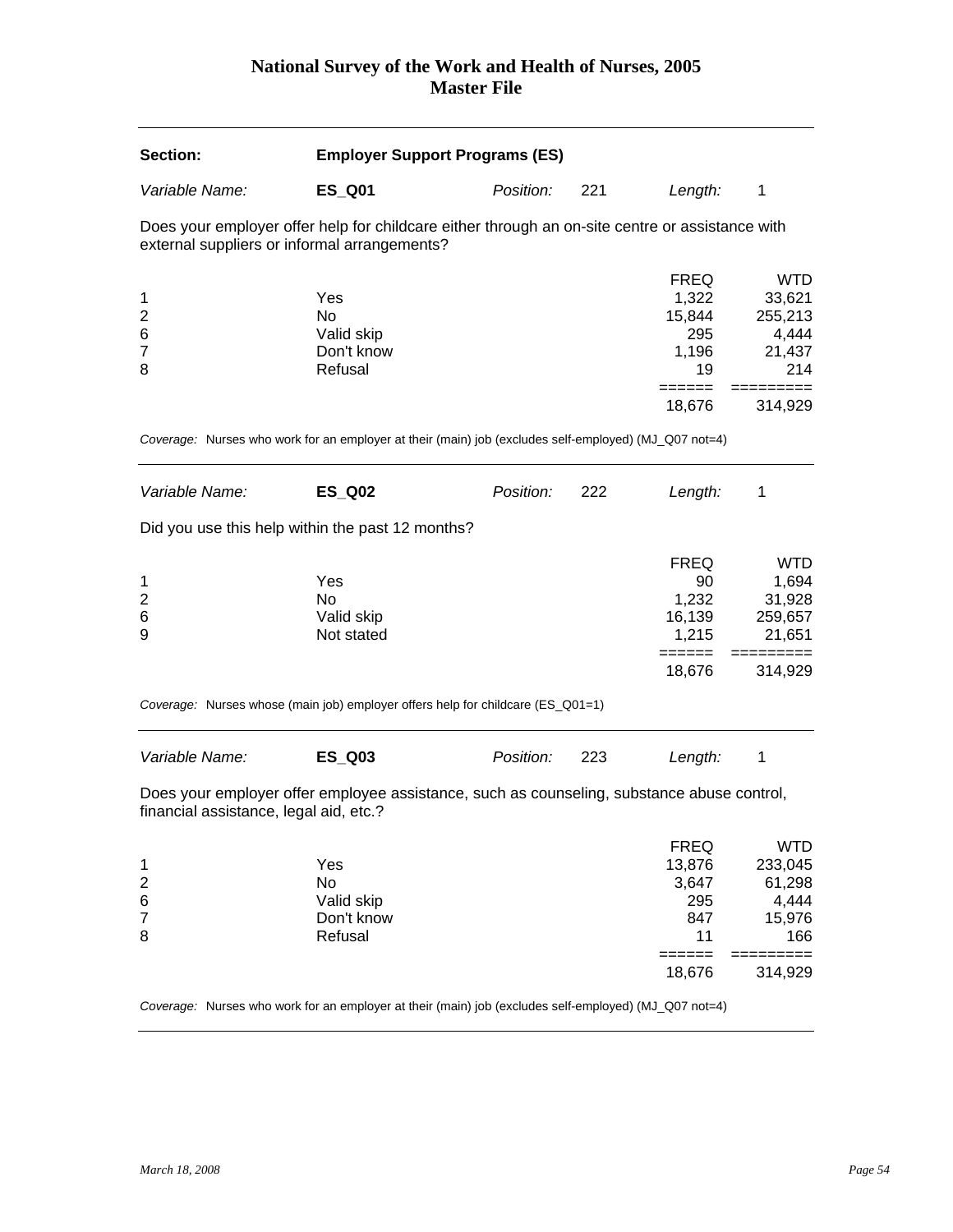| Variable Name:                                       | <b>ES_Q04</b>                                                                                         | Position: | 224 | Length:                                                                         | 1                                                                          |
|------------------------------------------------------|-------------------------------------------------------------------------------------------------------|-----------|-----|---------------------------------------------------------------------------------|----------------------------------------------------------------------------|
|                                                      | Did you use this service within the past 12 months?                                                   |           |     |                                                                                 |                                                                            |
| 1<br>$\overline{2}$<br>6<br>$\overline{7}$<br>8<br>9 | Yes<br><b>No</b><br>Valid skip<br>Don't know<br>Refusal<br>Not stated                                 |           |     | <b>FREQ</b><br>1,182<br>12,691<br>3,942<br>1<br>$\overline{2}$<br>858<br>18,676 | <b>WTD</b><br>20,803<br>212,133<br>65,742<br>99<br>10<br>16,142<br>314,929 |
|                                                      | Coverage: Nurses whose (main job) employer offers employee assistance (ES_Q03=1)                      |           |     |                                                                                 |                                                                            |
| Variable Name:                                       | <b>ES_Q05</b>                                                                                         | Position: | 225 | Length:                                                                         | 1                                                                          |
|                                                      | Does your employer offer fitness and recreation services (on-site or off-site)?                       |           |     |                                                                                 |                                                                            |
| 1<br>$\overline{\mathbf{c}}$<br>6<br>7<br>8          | Yes<br>No<br>Valid skip<br>Don't know<br>Refusal                                                      |           |     | <b>FREQ</b><br>5,935<br>12,212<br>295<br>232<br>2                               | <b>WTD</b><br>103,370<br>201,886<br>4,444<br>5,104<br>126                  |
|                                                      |                                                                                                       |           |     | 18,676                                                                          | 314,929                                                                    |
|                                                      | Coverage: Nurses who work for an employer at their (main) job (excludes self-employed) (MJ_Q07 not=4) |           |     |                                                                                 |                                                                            |
| Variable Name:                                       | <b>ES_Q06</b><br>Did you use these services within the past 12 months?                                | Position: | 226 | Length:                                                                         | 1                                                                          |
|                                                      |                                                                                                       |           |     |                                                                                 |                                                                            |
| 1<br>$\overline{\mathbf{c}}$<br>6<br>9               | Yes<br>No<br>Valid skip<br>Not stated                                                                 |           |     | <b>FREQ</b><br>1,420<br>4,515<br>12,507<br>234<br>======                        | <b>WTD</b><br>20,396<br>82,974<br>206,330<br>5,230<br>======<br>$==$       |
|                                                      |                                                                                                       |           |     | 18,676                                                                          | 314,929                                                                    |

*Coverage:* Nurses whose (main job) employer offers fitness and recreation services (ES\_Q05=1)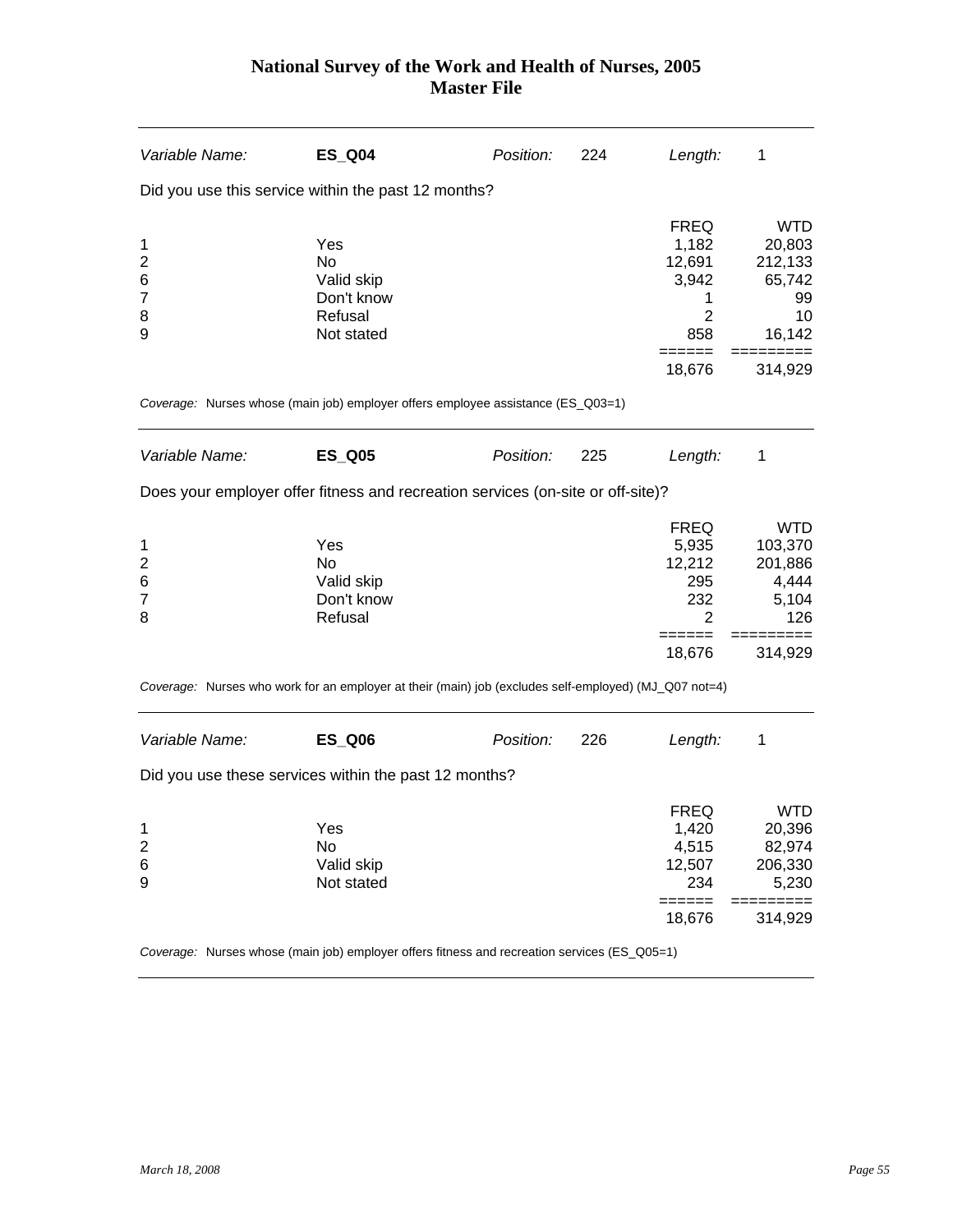| Variable Name:                            | <b>ES_Q07</b>                                                                                               | Position: | 227 | Length:                                                                | 1                                                                                        |
|-------------------------------------------|-------------------------------------------------------------------------------------------------------------|-----------|-----|------------------------------------------------------------------------|------------------------------------------------------------------------------------------|
|                                           | Does your employer provide a place where staff can purchase healthy food?                                   |           |     |                                                                        |                                                                                          |
| 1<br>$\overline{2}$<br>6<br>7<br>8        | Yes<br>No<br>Valid skip<br>Don't know<br>Refusal                                                            |           |     | <b>FREQ</b><br>9,408<br>8,880<br>295<br>86<br>7                        | <b>WTD</b><br>158,579<br>149,917<br>4,444<br>1,763<br>226                                |
|                                           |                                                                                                             |           |     | 18,676                                                                 | 314,929                                                                                  |
|                                           | Coverage: Nurses who work for an employer at their (main) job (excludes self-employed) (MJ_Q07 not=4)       |           |     |                                                                        |                                                                                          |
| Variable Name:                            | <b>ES_Q08</b>                                                                                               | Position: | 228 | Length:                                                                | 1                                                                                        |
| Is this service available 24 hours a day? |                                                                                                             |           |     |                                                                        |                                                                                          |
| 1<br>$\overline{2}$<br>6<br>7<br>9        | Yes<br>No<br>Valid skip<br>Don't know<br>Not stated                                                         |           |     | <b>FREQ</b><br>1,197<br>8,113<br>9,175<br>98<br>93<br>======<br>18,676 | <b>WTD</b><br>22,585<br>133,687<br>154,362<br>2,307<br>1,989<br>$==$<br>=====<br>314,929 |
|                                           | Coverage: Nurses whose (main job) employer provides a place to purchase healthy food (ES_Q07=1)             |           |     |                                                                        |                                                                                          |
| Variable Name:                            | <b>ES_Q09</b>                                                                                               | Position: | 229 | Length:                                                                | 1                                                                                        |
|                                           | Is this service available during the shifts you work?                                                       |           |     |                                                                        |                                                                                          |
| 1<br>2<br>6<br>7<br>8<br>9                | Yes<br>No<br>Valid skip<br>Don't know<br>Refusal<br>Not stated                                              |           |     | <b>FREQ</b><br>5,792<br>2,302<br>10,372<br>114<br>3<br>93<br>====      | <b>WTD</b><br>97,669<br>36,383<br>176,946<br>1,915<br>27<br>1,989                        |
|                                           |                                                                                                             |           |     | 18,676                                                                 | 314,929                                                                                  |
| $(ES_Q08=2)$                              | Coverage: Nurses whose (main job) employer does not provide a place to purchase healthy food 24 hours a day |           |     |                                                                        |                                                                                          |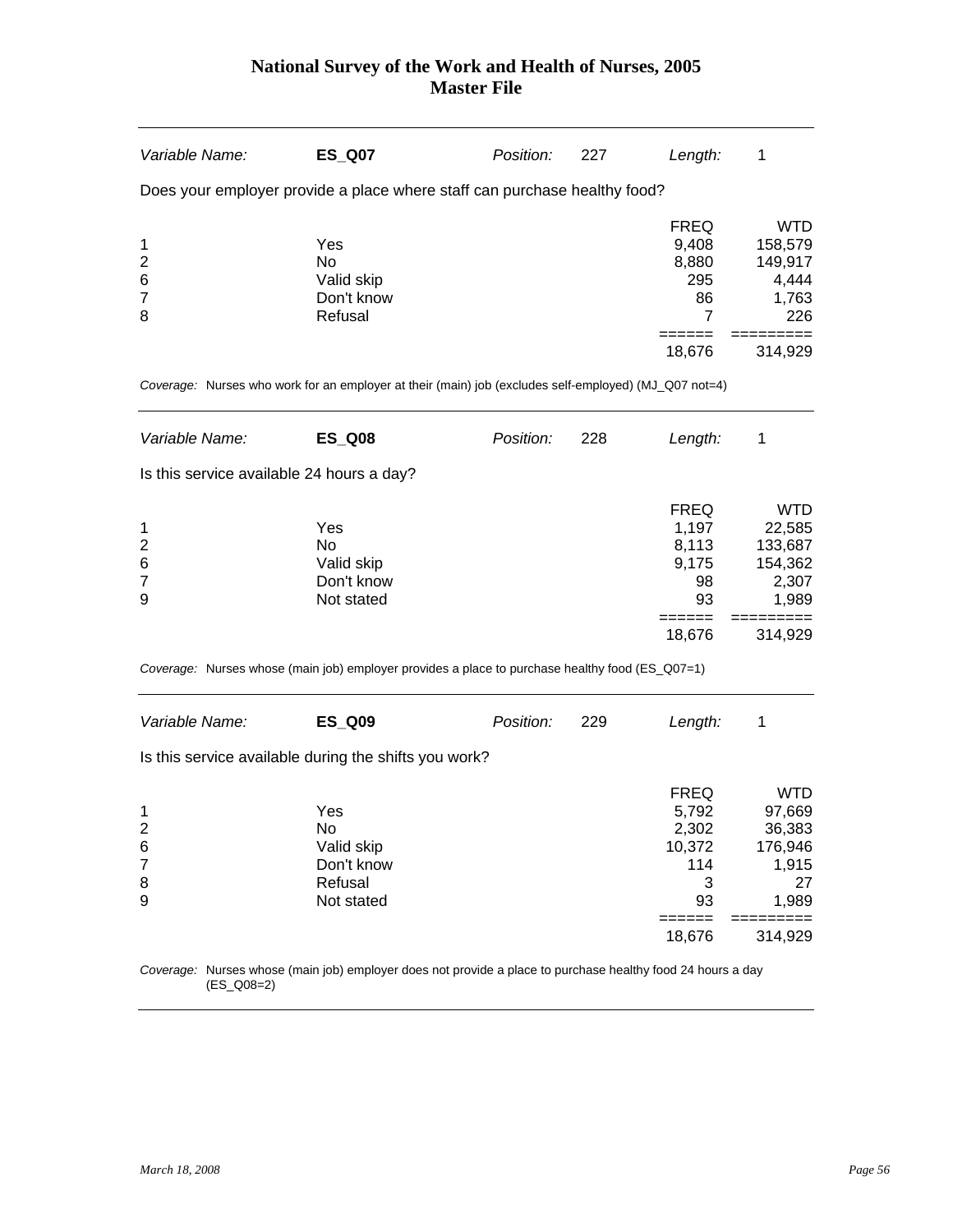| Variable Name:                                           | <b>ES_Q10</b>                                                                                         | Position: | 230 | Length:                                                               | 1                                                                      |
|----------------------------------------------------------|-------------------------------------------------------------------------------------------------------|-----------|-----|-----------------------------------------------------------------------|------------------------------------------------------------------------|
|                                                          | Does your employer offer flexibility in the days nurses can choose to work?                           |           |     |                                                                       |                                                                        |
| 1<br>$\overline{\mathbf{c}}$<br>6<br>$\overline{7}$<br>8 | Yes<br>No<br>Valid skip<br>Don't know<br>Refusal                                                      |           |     | <b>FREQ</b><br>6,555<br>11,657<br>295<br>166<br>3<br>======           | <b>WTD</b><br>118,284<br>189,273<br>4,444<br>2,812<br>117<br>========= |
|                                                          |                                                                                                       |           |     | 18,676                                                                | 314,929                                                                |
|                                                          | Coverage: Nurses who work for an employer at their (main) job (excludes self-employed) (MJ_Q07 not=4) |           |     |                                                                       |                                                                        |
| Variable Name:                                           | <b>ES_Q11</b>                                                                                         | Position: | 231 | Length:                                                               | 1                                                                      |
| Did you choose the days you wish to work?                |                                                                                                       |           |     |                                                                       |                                                                        |
| 1<br>2<br>6<br>$\overline{7}$<br>9                       | Yes<br>No<br>Valid skip<br>Don't know<br>Not stated                                                   |           |     | <b>FREQ</b><br>4,080<br>2,460<br>11,952<br>15<br>169                  | <b>WTD</b><br>75,162<br>42,755<br>193,717<br>367<br>2,929              |
|                                                          |                                                                                                       |           |     | =====<br>18,676                                                       | 314,929                                                                |
|                                                          | Coverage: Nurses whose (main job) employer offers flexibility in days chosen to work (ES_Q10=1)       |           |     |                                                                       |                                                                        |
| Variable Name:                                           | <b>ES_Q12</b>                                                                                         | Position: | 232 | Length:                                                               | 1                                                                      |
|                                                          | Does your employer offer flexibility in the hours nurses can choose to work?                          |           |     |                                                                       |                                                                        |
| 1<br>2<br>6<br>7<br>8                                    | Yes<br>No<br>Valid skip<br>Don't know<br>Refusal                                                      |           |     | <b>FREQ</b><br>5,628<br>12,576<br>295<br>174<br>3<br>======<br>18,676 | <b>WTD</b><br>94,059<br>213,012<br>4,444<br>3,322<br>93<br>314,929     |

*Coverage:* Nurses who work for an employer at their (main) job (excludes self-employed) (MJ\_Q07 not=4)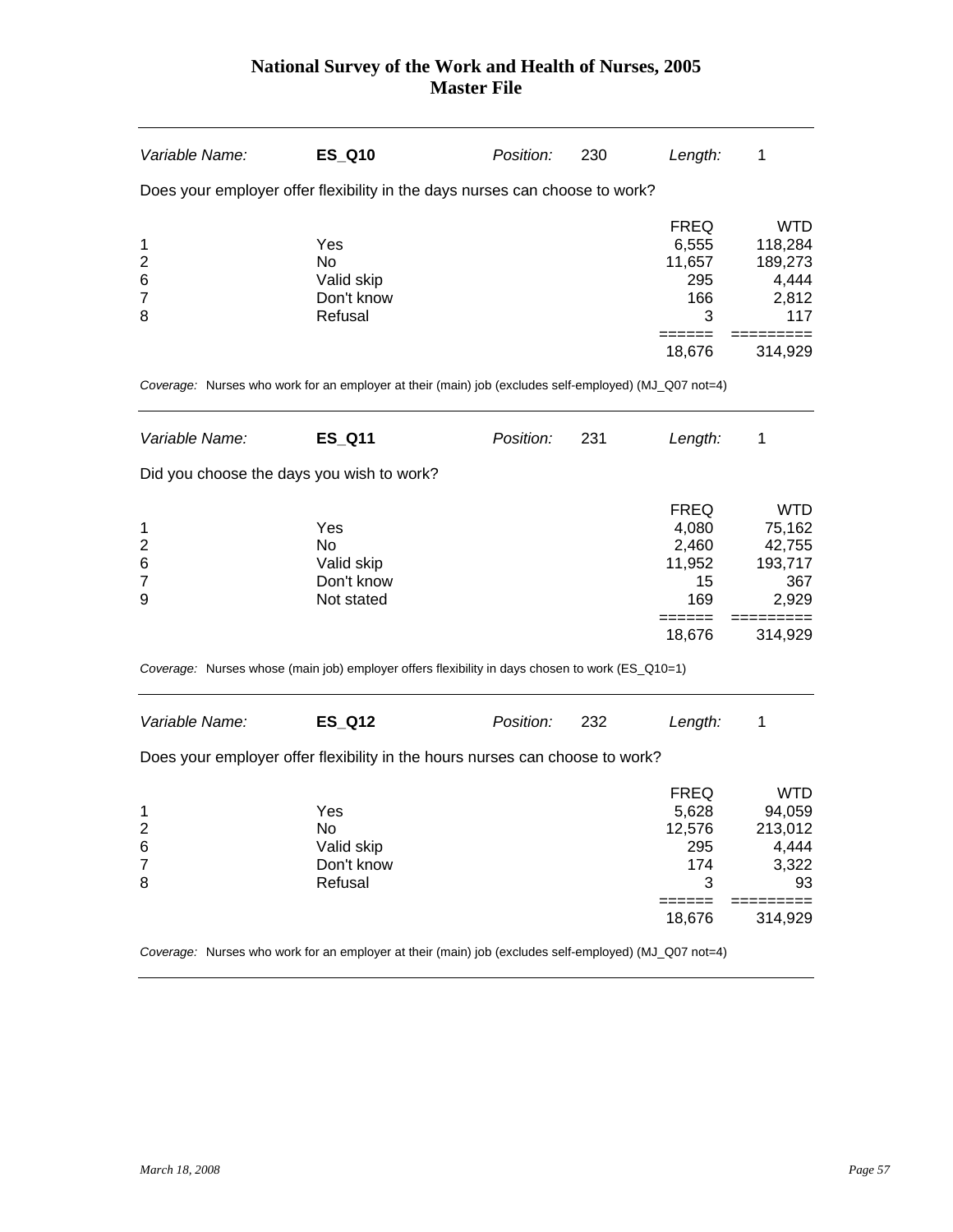| Variable Name:          | <b>ES_Q13</b>                                                                                        | Position: | 233 | Length:          | 1                    |
|-------------------------|------------------------------------------------------------------------------------------------------|-----------|-----|------------------|----------------------|
|                         | Did you choose the hours you wish to work?                                                           |           |     |                  |                      |
|                         |                                                                                                      |           |     | <b>FREQ</b>      | <b>WTD</b>           |
| 1                       | Yes                                                                                                  |           |     | 4,238            | 71,813               |
| $\overline{\mathbf{c}}$ | No                                                                                                   |           |     | 1,379            | 22,038               |
| 6                       | Valid skip                                                                                           |           |     | 12,871           | 217,456              |
| $\overline{7}$          | Don't know                                                                                           |           |     | 11               | 209                  |
| 9                       | Not stated                                                                                           |           |     | 177              | 3,415                |
|                         |                                                                                                      |           |     | ======<br>18,676 | 314,929              |
|                         | Coverage: Nurses whose (main job) employer offers flexibility in the hours chosen to work (ES_Q12=1) |           |     |                  |                      |
| Section:                | Perception of Quality of Care (PQ)                                                                   |           |     |                  |                      |
| Variable Name:          | <b>PQ_Q01</b>                                                                                        | Position: | 234 | Length:          | 1                    |
|                         | Was your last shift during the day, evening or night?                                                |           |     |                  |                      |
|                         |                                                                                                      |           |     | <b>FREQ</b>      | <b>WTD</b>           |
| 1                       | Day                                                                                                  |           |     | 10,635           | 173,783              |
| $\overline{\mathbf{c}}$ | Evening                                                                                              |           |     | 2,586            | 43,314               |
| 3                       | Night                                                                                                |           |     | 3,311            | 58,627               |
| 6                       | Valid skip                                                                                           |           |     | 2,105            | 38,731               |
| $\overline{7}$          | Don't know                                                                                           |           |     | 37               | 462                  |
| 8                       | Refusal                                                                                              |           |     | $\overline{2}$   | 13                   |
|                         |                                                                                                      |           |     | ======<br>18,676 | =========<br>314,929 |
|                         | Coverage: Nurses who provide direct care at their (main) job (MJ_Q12 not=2) (last shift)             |           |     |                  |                      |
| Variable Name:          | <b>PQ Q02</b>                                                                                        | Position: | 235 | Length:          | 1                    |
|                         | Do you think the staffing level in your work setting was adequate?                                   |           |     |                  |                      |
|                         |                                                                                                      |           |     | <b>FREQ</b>      | <b>WTD</b>           |
| 1                       | Yes                                                                                                  |           |     | 10,465           | 170,001              |
| $\overline{\mathbf{c}}$ | No                                                                                                   |           |     | 5,945            | 103,019              |
| 6                       | Valid skip                                                                                           |           |     | 2,105            | 38,731               |
| $\overline{7}$          | Don't know                                                                                           |           |     | 143              | 2,688                |
| 8                       | Refusal                                                                                              |           |     | 18               | 491                  |
|                         |                                                                                                      |           |     | =====            |                      |

 $18,676$   $314,929$ 

*Coverage:* Nurses who provide direct care at their (main) job (MJ\_Q12 not=2) (last shift)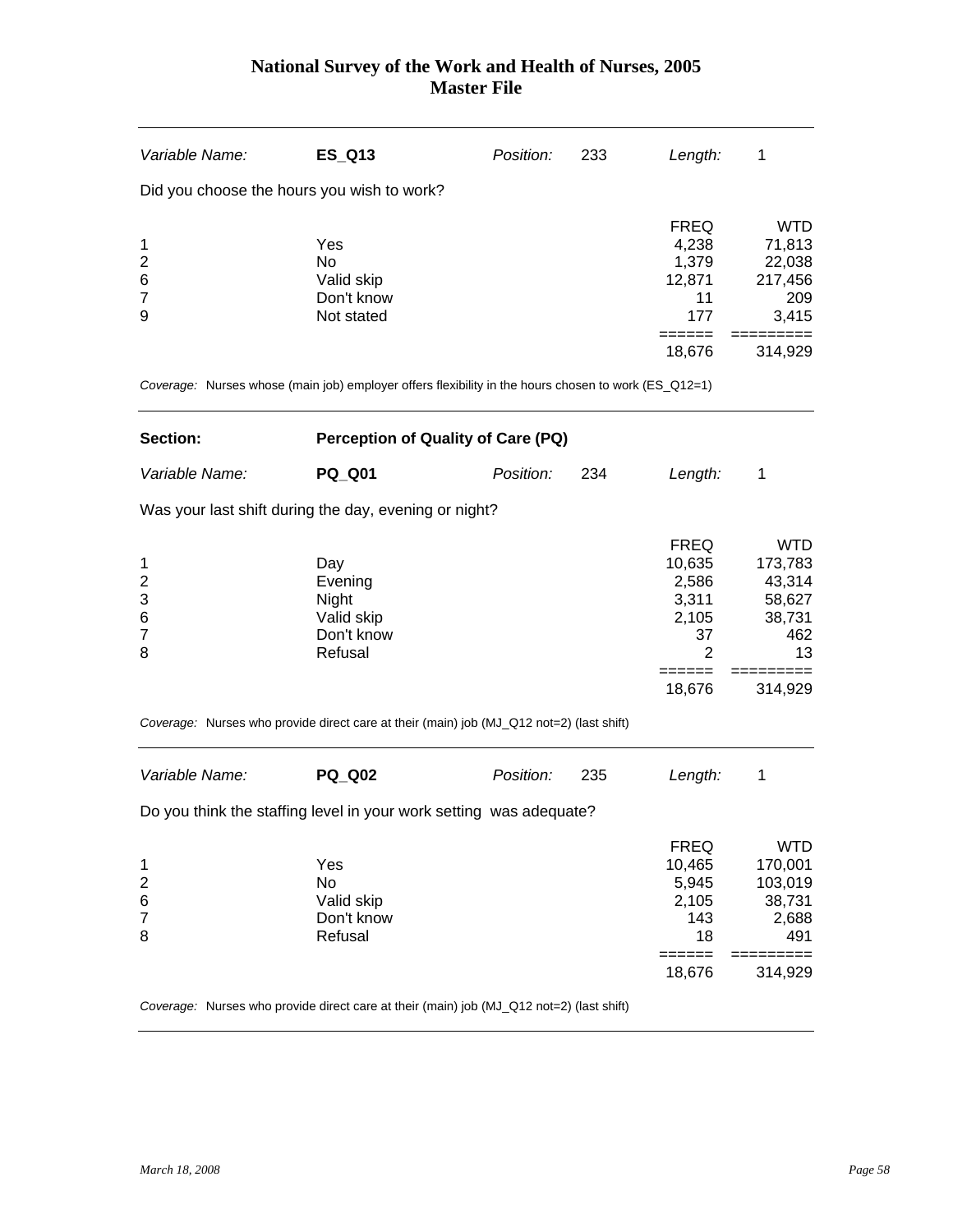| Variable Name:                                    | <b>PQ Q03</b>                                                                                                            | Position: | 236 | Length:                                                                            | 1                                                                                     |
|---------------------------------------------------|--------------------------------------------------------------------------------------------------------------------------|-----------|-----|------------------------------------------------------------------------------------|---------------------------------------------------------------------------------------|
| that shift?                                       | Overall, how would you describe the quality of nursing care delivered by your nursing team during                        |           |     |                                                                                    |                                                                                       |
| 1<br>$\overline{2}$<br>3<br>4<br>5<br>6<br>7<br>8 | Excellent<br>Good<br>Fair<br>Poor<br>I did not work on a team<br>Valid skip<br>Don't know<br>Refusal                     |           |     | <b>FREQ</b><br>6,763<br>6,927<br>1,619<br>233<br>988<br>2,105<br>37<br>4<br>------ | <b>WTD</b><br>113,588<br>116,289<br>27,060<br>3,925<br>14,306<br>38,731<br>828<br>203 |
|                                                   |                                                                                                                          |           |     | 18,676                                                                             | 314,929                                                                               |
|                                                   | Coverage: Nurses who provide direct care at their (main) job (MJ_Q12 not=2) (last shift)                                 |           |     |                                                                                    |                                                                                       |
| Variable Name:                                    | <b>PQ Q04A</b>                                                                                                           | Position: | 237 | Length:                                                                            | 1                                                                                     |
| Why is that?Not enough staff                      |                                                                                                                          |           |     |                                                                                    |                                                                                       |
| 1<br>2<br>6<br>7<br>9                             | Yes<br>No<br>Valid skip<br>Don't know<br>Not stated                                                                      |           |     | <b>FREQ</b><br>1,444<br>405<br>16,783<br>3<br>41                                   | <b>WTD</b><br>24,799<br>6,166<br>282,914<br>20<br>1,031                               |
|                                                   |                                                                                                                          |           |     | ======<br>18,676                                                                   | 314,929                                                                               |
| (PQ Q03=3 or 4)                                   | Coverage: Nurses who reported the quality of nursing care delivered by their team during the last shift was fair or poor |           |     |                                                                                    |                                                                                       |
| Variable Name:                                    | <b>PQ_Q04B</b>                                                                                                           | Position: | 238 | Length:                                                                            | 1                                                                                     |
|                                                   | Why is that?Too many patients/residents/clients                                                                          |           |     |                                                                                    |                                                                                       |
| 1<br>$\overline{c}$<br>6<br>7<br>9                | Yes<br>No<br>Valid skip<br>Don't know<br>Not stated                                                                      |           |     | <b>FREQ</b><br>614<br>1,235<br>16,783<br>3<br>41                                   | <b>WTD</b><br>11,244<br>19,721<br>282,914<br>20<br>1,031                              |
|                                                   |                                                                                                                          |           |     | ======<br>18,676                                                                   | 314,929                                                                               |
|                                                   | Coverage: Nurses who reported the quality of nursing care delivered by their team during the last shift was fair or poor |           |     |                                                                                    |                                                                                       |

*Coverage:* Nurses who reported the quality of nursing care delivered by their team during the last shift was fair or poor *verage:* Nurses who report<br>(PQ\_Q03=3 or 4)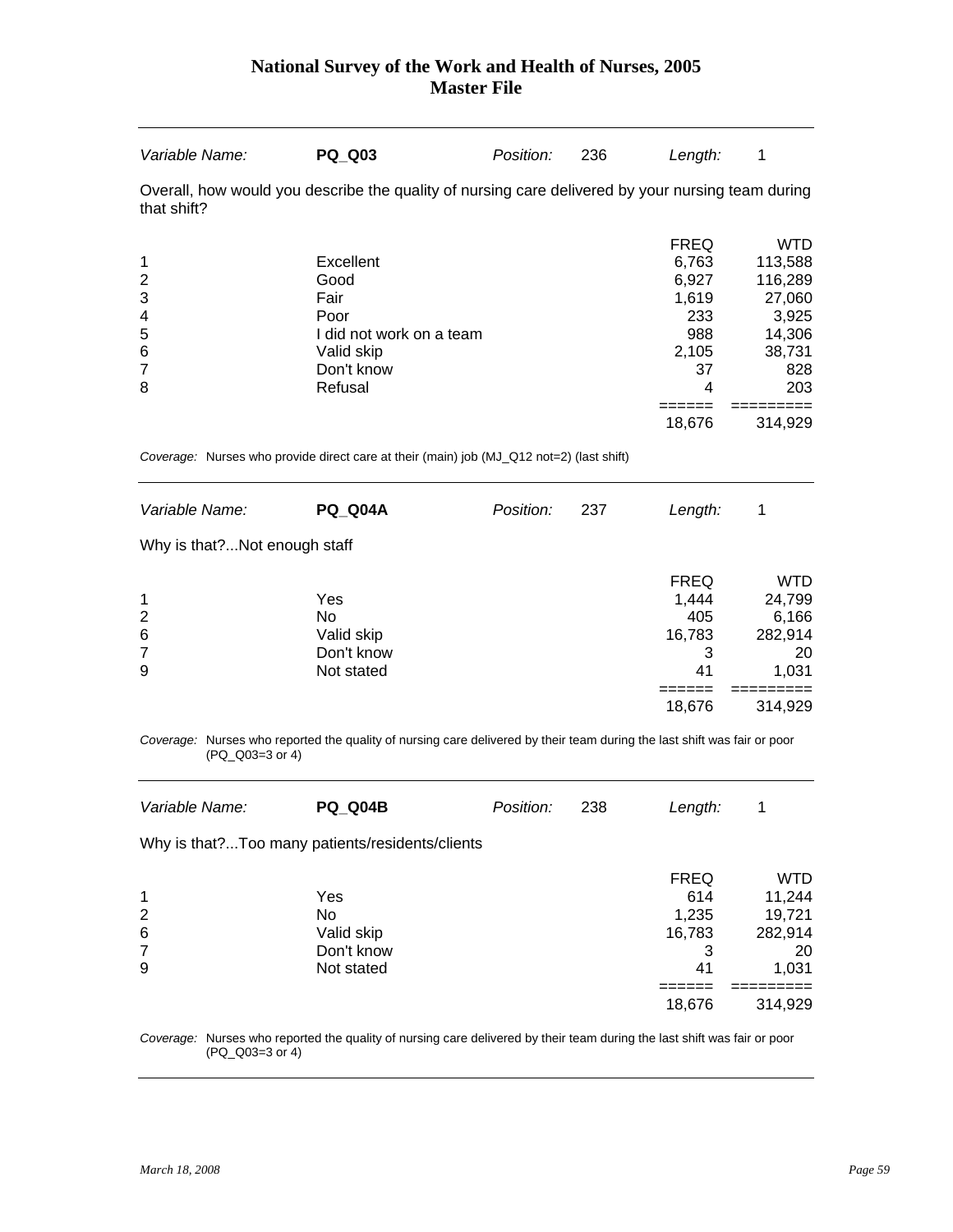| Variable Name:                               | <b>PQ Q04C</b>                                             | Position: | 239 | Length:                                          | 1                                                       |
|----------------------------------------------|------------------------------------------------------------|-----------|-----|--------------------------------------------------|---------------------------------------------------------|
| Why is that?Poor communication               |                                                            |           |     |                                                  |                                                         |
| $\mathbf 1$<br>$\overline{2}$<br>6<br>7<br>9 | Yes<br><b>No</b><br>Valid skip<br>Don't know<br>Not stated |           |     | <b>FREQ</b><br>162<br>1,687<br>16,783<br>3<br>41 | <b>WTD</b><br>2,411<br>28,554<br>282,914<br>20<br>1,031 |
|                                              |                                                            |           |     | 18,676                                           | 314,929                                                 |

*Coverage:* Nurses who reported the quality of nursing care delivered by their team during the last shift was fair or poor (PQ\_Q03=3 or 4)

| Variable Name:        | <b>PQ Q04D</b>                                      | Position: | 240 | Length:                                                   | 1                                                           |
|-----------------------|-----------------------------------------------------|-----------|-----|-----------------------------------------------------------|-------------------------------------------------------------|
|                       | Why is that?Not enough supplies                     |           |     |                                                           |                                                             |
| 1<br>2<br>6<br>7<br>9 | Yes<br>No<br>Valid skip<br>Don't know<br>Not stated |           |     | <b>FREQ</b><br>82<br>1,767<br>16,783<br>3<br>41<br>18,676 | WTD<br>1,679<br>29,285<br>282,914<br>20<br>1,031<br>314,929 |

*Coverage:* Nurses who reported the quality of nursing care delivered by their team during the last shift was fair or poor (PQ\_Q03=3 or 4)

| Variable Name:                                                          | <b>PQ Q04E</b>                                      | Position: | 241 | Length:                                                   | 1                                                                  |
|-------------------------------------------------------------------------|-----------------------------------------------------|-----------|-----|-----------------------------------------------------------|--------------------------------------------------------------------|
|                                                                         | Why is that? Equipment not available or not working |           |     |                                                           |                                                                    |
| $\mathbf 1$<br>$\overline{2}$<br>$6\phantom{1}6$<br>$\overline{7}$<br>9 | Yes<br>No<br>Valid skip<br>Don't know<br>Not stated |           |     | <b>FREQ</b><br>85<br>1,764<br>16,783<br>3<br>41<br>18,676 | <b>WTD</b><br>1,667<br>29,298<br>282,914<br>20<br>1,031<br>314,929 |

*Coverage:* Nurses who reported the quality of nursing care delivered by their team during the last shift was fair or poor (PQ\_Q03=3 or 4)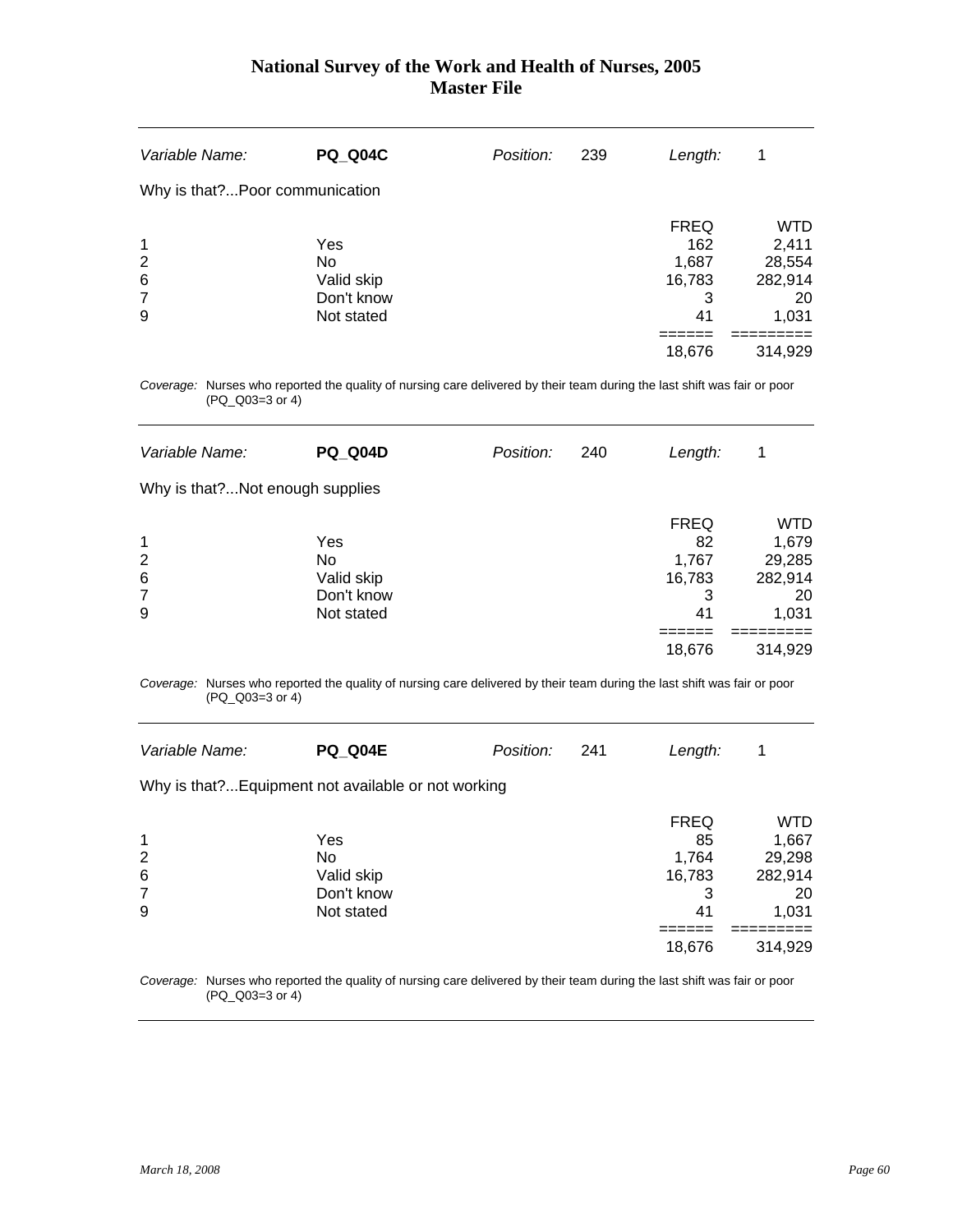| Variable Name:                      | <b>PQ_Q04F</b> | Position: | 242 | Length:     | 1          |
|-------------------------------------|----------------|-----------|-----|-------------|------------|
| Why is that? Not trained adequately |                |           |     |             |            |
|                                     |                |           |     | <b>FREQ</b> | <b>WTD</b> |
| $\mathbf 1$                         | Yes            |           |     | 171         | 3,288      |
| $\overline{2}$                      | No             |           |     | 1,678       | 27,677     |
| 6                                   | Valid skip     |           |     | 16,783      | 282,914    |
| $\overline{7}$                      | Don't know     |           |     | 3           | 20         |
| 9                                   | Not stated     |           |     | 41          | 1,031      |
|                                     |                |           |     |             |            |
|                                     |                |           |     | 18,676      | 314,929    |

*Coverage:* Nurses who reported the quality of nursing care delivered by their team during the last shift was fair or poor (PQ\_Q03=3 or 4)

| Variable Name:                     | <b>PQ Q04G</b>                                      | Position: | 243 | Length:                                                    | 1                                                                  |
|------------------------------------|-----------------------------------------------------|-----------|-----|------------------------------------------------------------|--------------------------------------------------------------------|
| Why is that?Other                  |                                                     |           |     |                                                            |                                                                    |
| 1<br>2<br>6<br>$\overline{7}$<br>9 | Yes<br>No<br>Valid skip<br>Don't know<br>Not stated |           |     | <b>FREQ</b><br>443<br>1,406<br>16,783<br>3<br>41<br>18,676 | <b>WTD</b><br>7,855<br>23,109<br>282,914<br>20<br>1,031<br>314,929 |

*Coverage:* Nurses who reported the quality of nursing care delivered by their team during the last shift was fair or poor (PQ\_Q03=3 or 4)

| Variable Name:                                                                     | <b>PQ Q05</b> | Position: | 244 | Length:     | 1          |  |  |  |  |
|------------------------------------------------------------------------------------|---------------|-----------|-----|-------------|------------|--|--|--|--|
| How would you describe the quality of nursing care you provided during that shift? |               |           |     |             |            |  |  |  |  |
|                                                                                    |               |           |     | <b>FREQ</b> | <b>WTD</b> |  |  |  |  |
| 1                                                                                  | Excellent     |           |     | 8.240       | 139,546    |  |  |  |  |
| 2                                                                                  | Good          |           |     | 7,499       | 122,690    |  |  |  |  |
| 3                                                                                  | Fair          |           |     | 693         | 11,174     |  |  |  |  |
| $\overline{4}$                                                                     | Poor          |           |     | 49          | 721        |  |  |  |  |
| $6\phantom{1}6$                                                                    | Valid skip    |           |     | 2,105       | 38,731     |  |  |  |  |
| 7                                                                                  | Don't know    |           |     | 78          | 1,758      |  |  |  |  |
| 8                                                                                  | Refusal       |           |     | 12          | 310        |  |  |  |  |
|                                                                                    |               |           |     |             |            |  |  |  |  |
|                                                                                    |               |           |     | 18.676      | 314.929    |  |  |  |  |

*Coverage:* Nurses who provide direct care at their (main) job (MJ\_Q12 not=2) (last shift)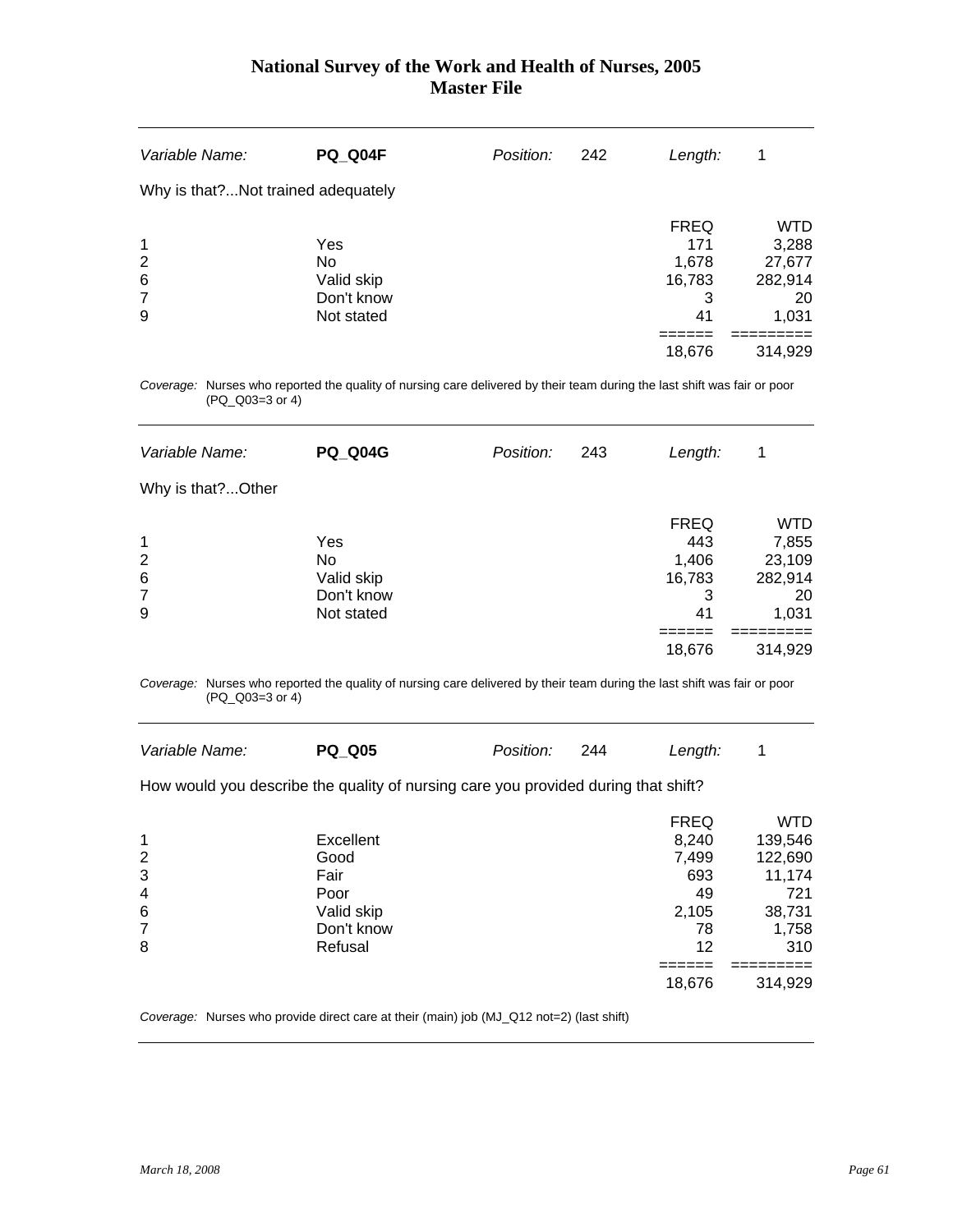| Variable Name:               | <b>PQ Q06A</b> | Position: | 245 | Length:     | 1          |
|------------------------------|----------------|-----------|-----|-------------|------------|
| Why is that?Not enough staff |                |           |     |             |            |
|                              |                |           |     | <b>FREQ</b> | <b>WTD</b> |
| 1                            | Yes            |           |     | 499         | 8,114      |
| $\overline{2}$               | No             |           |     | 242         | 3,771      |
| 6                            | Valid skip     |           |     | 17,844      | 300,967    |
| $\overline{7}$               | Don't know     |           |     |             | 10         |
| 9                            | Not stated     |           |     | 90          | 2,068      |
|                              |                |           |     |             |            |
|                              |                |           |     | 18,676      | 314,929    |
|                              |                |           |     |             |            |

*Coverage:* Nurses who reported the quality of their nursing care during the last shift was fair or poor (PQ\_Q05=3 or 4)

| Variable Name:                                  | <b>PQ Q06B</b>                                      | Position: | 246 | Length:                                             | 1                                                                 |
|-------------------------------------------------|-----------------------------------------------------|-----------|-----|-----------------------------------------------------|-------------------------------------------------------------------|
|                                                 | Why is that?Too many patients/residents/clients     |           |     |                                                     |                                                                   |
| 1<br>$\overline{2}$<br>6<br>$\overline{7}$<br>9 | Yes<br>No<br>Valid skip<br>Don't know<br>Not stated |           |     | <b>FREQ</b><br>284<br>457<br>17,844<br>90<br>18,676 | <b>WTD</b><br>5,134<br>6,751<br>300,967<br>10<br>2,068<br>314,929 |

*Coverage:* Nurses who reported the quality of their nursing care during the last shift was fair or poor (PQ\_Q05=3 or 4)

| Variable Name:                 | <b>PQ Q06C</b>                                      | Position: | 247 | Length:                                            | 1                                                         |
|--------------------------------|-----------------------------------------------------|-----------|-----|----------------------------------------------------|-----------------------------------------------------------|
| Why is that?Poor communication |                                                     |           |     |                                                    |                                                           |
| 1<br>2<br>$\,6$<br>7<br>9      | Yes<br>No<br>Valid skip<br>Don't know<br>Not stated |           |     | <b>FREQ</b><br>36<br>705<br>17,844<br>90<br>18,676 | WTD<br>553<br>11,332<br>300,967<br>10<br>2,068<br>314,929 |

*Coverage:* Nurses who reported the quality of their nursing care during the last shift was fair or poor (PQ\_Q05=3 or 4)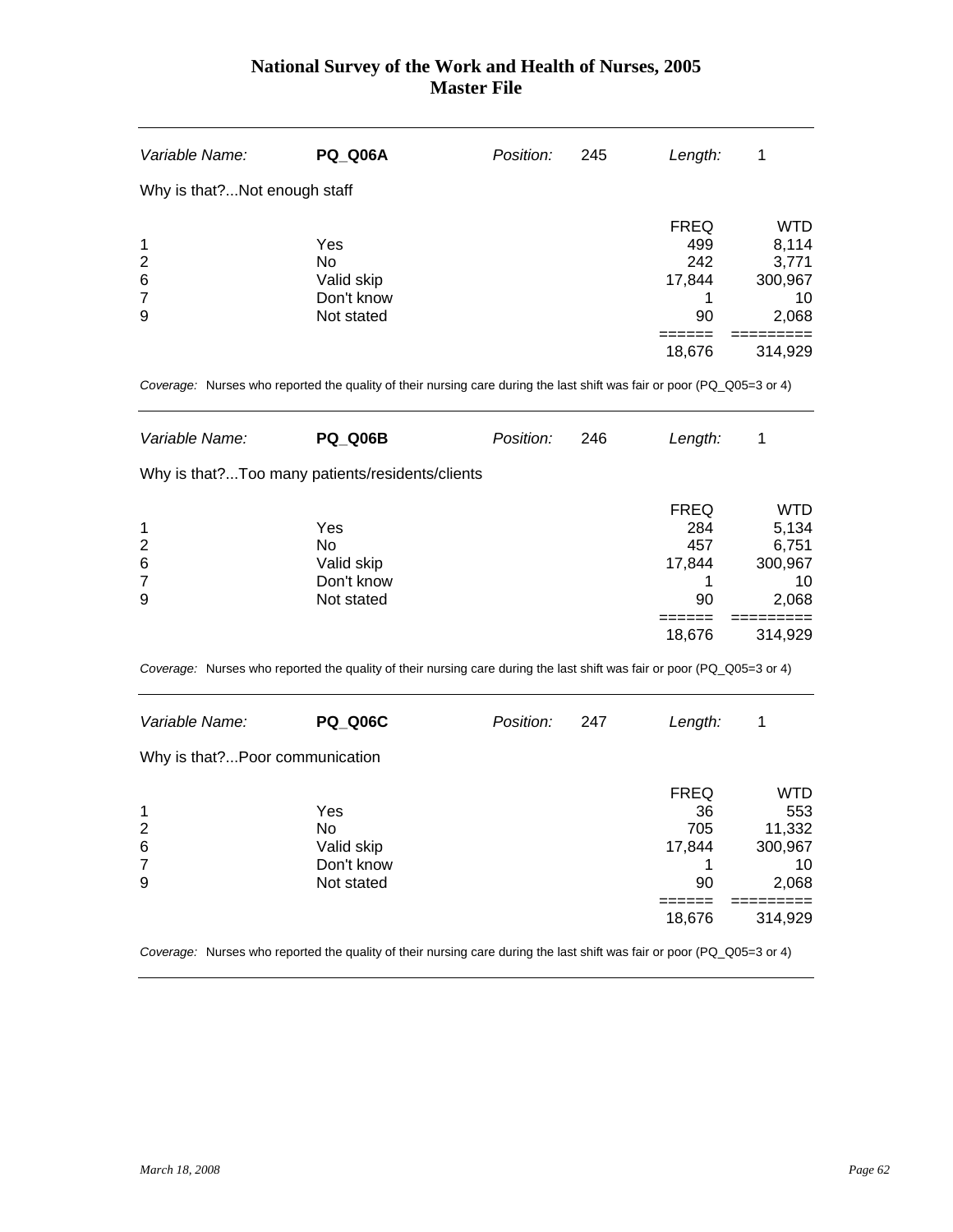| Variable Name:                     | <b>PQ Q06D</b>                                      | Position: | 248 | Length:                                  | 1                                                     |
|------------------------------------|-----------------------------------------------------|-----------|-----|------------------------------------------|-------------------------------------------------------|
|                                    | Why is that?Not enough supplies                     |           |     |                                          |                                                       |
| 1<br>$\overline{2}$<br>6<br>7<br>9 | Yes<br>No<br>Valid skip<br>Don't know<br>Not stated |           |     | <b>FREQ</b><br>17<br>724<br>17,844<br>90 | <b>WTD</b><br>269<br>11,616<br>300,967<br>10<br>2,068 |
|                                    |                                                     |           |     | 18,676                                   | 314,929                                               |

*Coverage:* Nurses who reported the quality of their nursing care during the last shift was fair or poor (PQ\_Q05=3 or 4)

| Variable Name: | <b>PQ Q06E</b>                                      | Position: | 249 | Length:     | 1       |
|----------------|-----------------------------------------------------|-----------|-----|-------------|---------|
|                | Why is that? Equipment not available or not working |           |     |             |         |
|                |                                                     |           |     | <b>FREQ</b> | WTD     |
| 1              | Yes                                                 |           |     | 19          | 381     |
| $\overline{2}$ | No.                                                 |           |     | 722         | 11,504  |
| 6              | Valid skip                                          |           |     | 17,844      | 300,967 |
| $\overline{7}$ | Don't know                                          |           |     |             | 10      |
| 9              | Not stated                                          |           |     | 90          | 2,068   |
|                |                                                     |           |     |             |         |
|                |                                                     |           |     | 18,676      | 314,929 |

*Coverage:* Nurses who reported the quality of their nursing care during the last shift was fair or poor (PQ\_Q05=3 or 4)

| Variable Name:                      | PQ Q06F                                             | Position: | 250 | Length:                                            | 1                                                         |
|-------------------------------------|-----------------------------------------------------|-----------|-----|----------------------------------------------------|-----------------------------------------------------------|
| Why is that? Not trained adequately |                                                     |           |     |                                                    |                                                           |
| 1<br>2<br>6<br>7<br>9               | Yes<br>No<br>Valid skip<br>Don't know<br>Not stated |           |     | <b>FREQ</b><br>31<br>710<br>17,844<br>90<br>18,676 | WTD<br>681<br>11,204<br>300,967<br>10<br>2,068<br>314,929 |

*Coverage:* Nurses who reported the quality of their nursing care during the last shift was fair or poor (PQ\_Q05=3 or 4)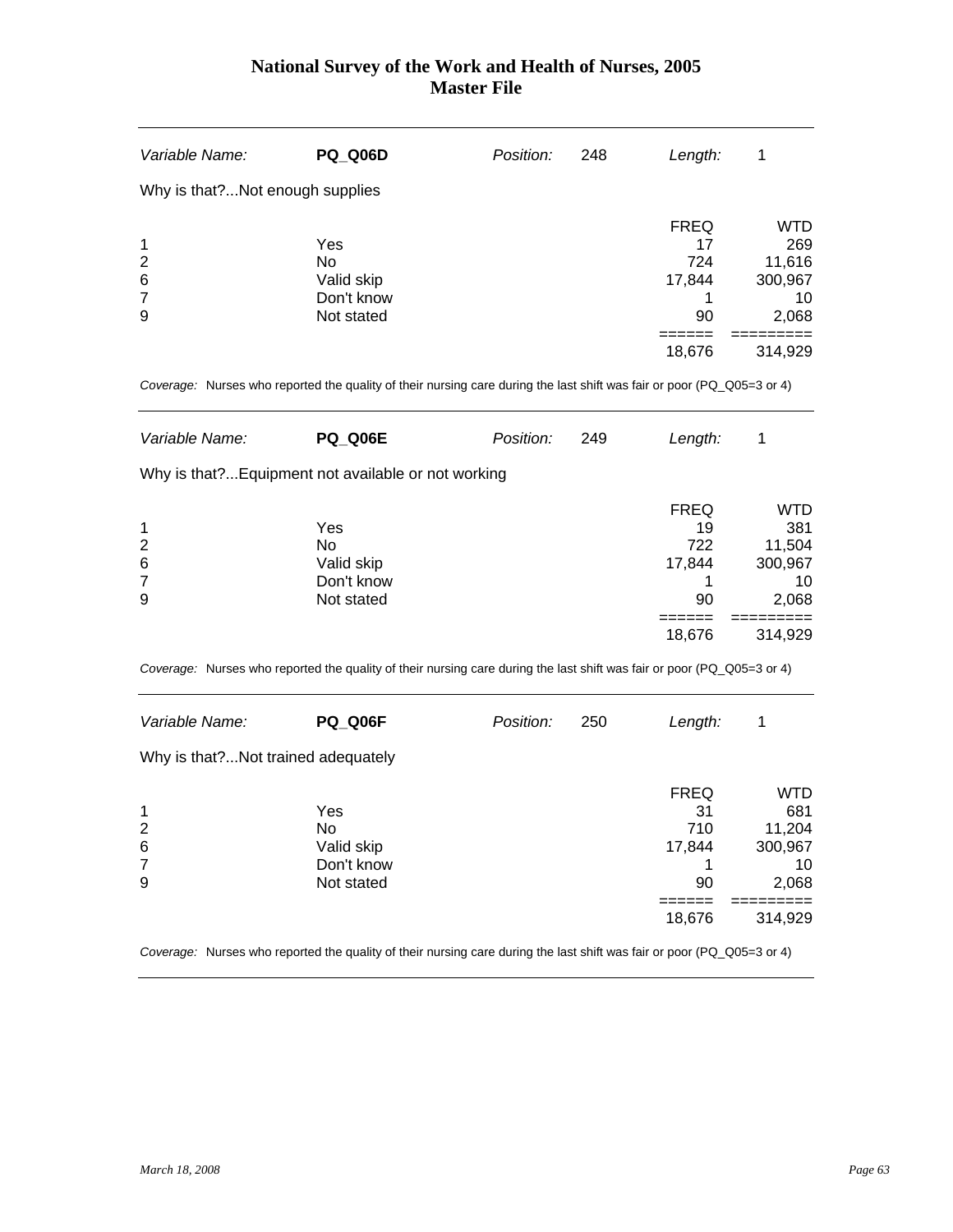| <b>PQ_Q06G</b>    | Position:                                                       | 251                                              | Length:     | 1                                                                                                                                                                                                                                                                                                                                                                                                                |
|-------------------|-----------------------------------------------------------------|--------------------------------------------------|-------------|------------------------------------------------------------------------------------------------------------------------------------------------------------------------------------------------------------------------------------------------------------------------------------------------------------------------------------------------------------------------------------------------------------------|
|                   |                                                                 |                                                  |             |                                                                                                                                                                                                                                                                                                                                                                                                                  |
|                   |                                                                 |                                                  | <b>FREQ</b> | <b>WTD</b>                                                                                                                                                                                                                                                                                                                                                                                                       |
| Yes               |                                                                 |                                                  | 247         | 3,857                                                                                                                                                                                                                                                                                                                                                                                                            |
| <b>No</b>         |                                                                 |                                                  |             | 8,028                                                                                                                                                                                                                                                                                                                                                                                                            |
|                   |                                                                 |                                                  |             | 300,967                                                                                                                                                                                                                                                                                                                                                                                                          |
|                   |                                                                 |                                                  |             | 10                                                                                                                                                                                                                                                                                                                                                                                                               |
|                   |                                                                 |                                                  |             | 2,068                                                                                                                                                                                                                                                                                                                                                                                                            |
|                   |                                                                 |                                                  | 18,676      | 314,929                                                                                                                                                                                                                                                                                                                                                                                                          |
|                   |                                                                 |                                                  |             |                                                                                                                                                                                                                                                                                                                                                                                                                  |
| <b>PQ_Q07</b>     | Position:                                                       | 252                                              | Length:     | 1                                                                                                                                                                                                                                                                                                                                                                                                                |
|                   |                                                                 |                                                  |             |                                                                                                                                                                                                                                                                                                                                                                                                                  |
|                   |                                                                 |                                                  |             | <b>WTD</b>                                                                                                                                                                                                                                                                                                                                                                                                       |
| Improved          |                                                                 |                                                  | 2,560       | 42,677                                                                                                                                                                                                                                                                                                                                                                                                           |
| Remained the same |                                                                 |                                                  | 9,577       | 154,819                                                                                                                                                                                                                                                                                                                                                                                                          |
| Deteriorated      |                                                                 |                                                  | 4,143       | 72,939                                                                                                                                                                                                                                                                                                                                                                                                           |
| Valid skip        |                                                                 |                                                  | 2,105       | 38,731                                                                                                                                                                                                                                                                                                                                                                                                           |
| Don't know        |                                                                 |                                                  | 276         | 5,435                                                                                                                                                                                                                                                                                                                                                                                                            |
|                   |                                                                 |                                                  |             | 330                                                                                                                                                                                                                                                                                                                                                                                                              |
|                   |                                                                 |                                                  | 18,676      | 314,929                                                                                                                                                                                                                                                                                                                                                                                                          |
|                   |                                                                 |                                                  |             |                                                                                                                                                                                                                                                                                                                                                                                                                  |
| <b>PQ Q08A</b>    | Position:                                                       | 253                                              | Length:     | 1                                                                                                                                                                                                                                                                                                                                                                                                                |
|                   |                                                                 |                                                  |             |                                                                                                                                                                                                                                                                                                                                                                                                                  |
|                   |                                                                 |                                                  |             | <b>WTD</b>                                                                                                                                                                                                                                                                                                                                                                                                       |
| Yes               |                                                                 |                                                  | 734         | 12,521                                                                                                                                                                                                                                                                                                                                                                                                           |
| No                |                                                                 |                                                  | 1,823       | 30,138                                                                                                                                                                                                                                                                                                                                                                                                           |
| Valid skip        |                                                                 |                                                  | 15,825      | 266,488                                                                                                                                                                                                                                                                                                                                                                                                          |
| Don't know        |                                                                 |                                                  | 3           | 17                                                                                                                                                                                                                                                                                                                                                                                                               |
|                   |                                                                 |                                                  |             | 5,765                                                                                                                                                                                                                                                                                                                                                                                                            |
|                   |                                                                 |                                                  | ======      |                                                                                                                                                                                                                                                                                                                                                                                                                  |
|                   |                                                                 |                                                  |             | 314,929                                                                                                                                                                                                                                                                                                                                                                                                          |
|                   | Valid skip<br>Don't know<br>Not stated<br>Refusal<br>Not stated | Why do you feel the care has improved?More staff |             | 494<br>17,844<br>1<br>90<br>=====<br>Coverage: Nurses who reported the quality of their nursing care during the last shift was fair or poor (PQ_Q05=3 or 4)<br>Overall, in the past 12 months, would you say the quality of care in your workplace has ?<br><b>FREQ</b><br>15<br>======<br>Coverage: Nurses who provide direct care at their (main) job (MJ_Q12 not=2) (past 12 months)<br>FREQ<br>291<br>18,676 |

*Coverage:* Nurses who reported the quality of care in their workplace has improved in the past 12 months (PQ\_Q07=1)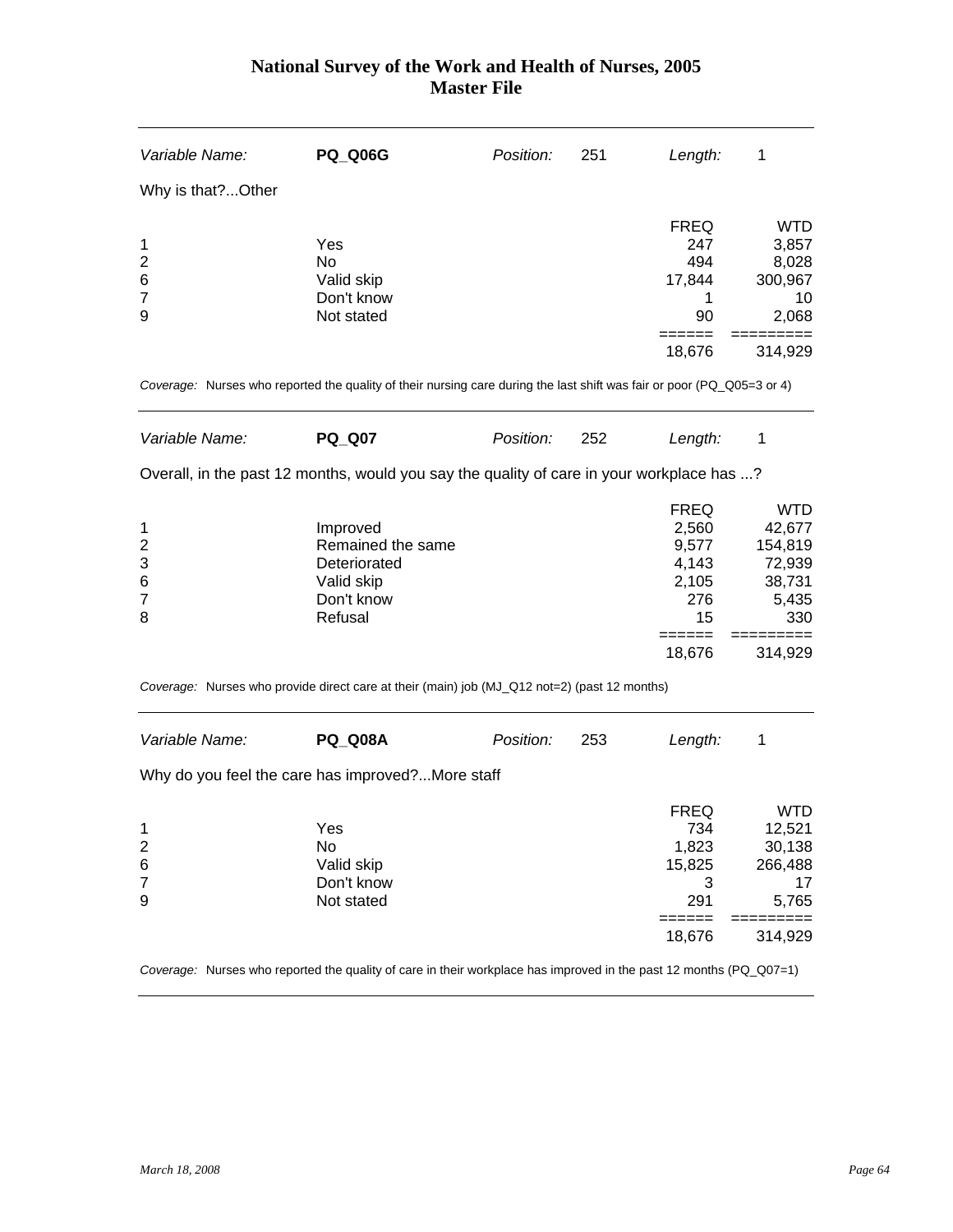| Variable Name:                                                                                                     | PQ Q08B                                             | Position: | 254 | Length:                                                     | 1                                                                  |
|--------------------------------------------------------------------------------------------------------------------|-----------------------------------------------------|-----------|-----|-------------------------------------------------------------|--------------------------------------------------------------------|
| Why do you feel the care has improved? Fewer patients / residents / clients                                        |                                                     |           |     |                                                             |                                                                    |
| 1<br>$\overline{2}$<br>6<br>$\overline{7}$<br>9                                                                    | Yes<br>No<br>Valid skip<br>Don't know<br>Not stated |           |     | <b>FREQ</b><br>111<br>2,446<br>15,825<br>3<br>291<br>====== | <b>WTD</b><br>1,534<br>41,126<br>266,488<br>17<br>5,765            |
| Coverage: Nurses who reported the quality of care in their workplace has improved in the past 12 months (PQ_Q07=1) |                                                     |           |     | 18,676                                                      | 314,929                                                            |
| Variable Name:                                                                                                     | <b>PQ_Q08C</b>                                      | Position: | 255 | Length:                                                     | 1                                                                  |
| Why do you feel the care has improved?Improved communication                                                       |                                                     |           |     |                                                             |                                                                    |
| 1<br>$\overline{c}$<br>6<br>7<br>9                                                                                 | Yes<br>No<br>Valid skip<br>Don't know<br>Not stated |           |     | <b>FREQ</b><br>589<br>1,968<br>15,825<br>3<br>291           | <b>WTD</b><br>9,321<br>33,338<br>266,488<br>17<br>5,765            |
|                                                                                                                    |                                                     |           |     | ======<br>18,676                                            | 314,929                                                            |
| Coverage: Nurses who reported the quality of care in their workplace has improved in the past 12 months (PQ_Q07=1) |                                                     |           |     |                                                             |                                                                    |
| Variable Name:                                                                                                     | <b>PQ_Q08D</b>                                      | Position: | 256 | Length:                                                     | 1                                                                  |
| Why do you feel the care has improved?Adequate / more supplies                                                     |                                                     |           |     |                                                             |                                                                    |
| 1<br>$\overline{\mathbf{c}}$<br>6<br>$\overline{7}$<br>9                                                           | Yes<br>No<br>Valid skip<br>Don't know<br>Not stated |           |     | <b>FREQ</b><br>125<br>2,432<br>15,825<br>3<br>291<br>18,676 | <b>WTD</b><br>2,073<br>40,587<br>266,488<br>17<br>5,765<br>314,929 |
|                                                                                                                    |                                                     |           |     |                                                             |                                                                    |

*Coverage:* Nurses who reported the quality of care in their workplace has improved in the past 12 months (PQ\_Q07=1)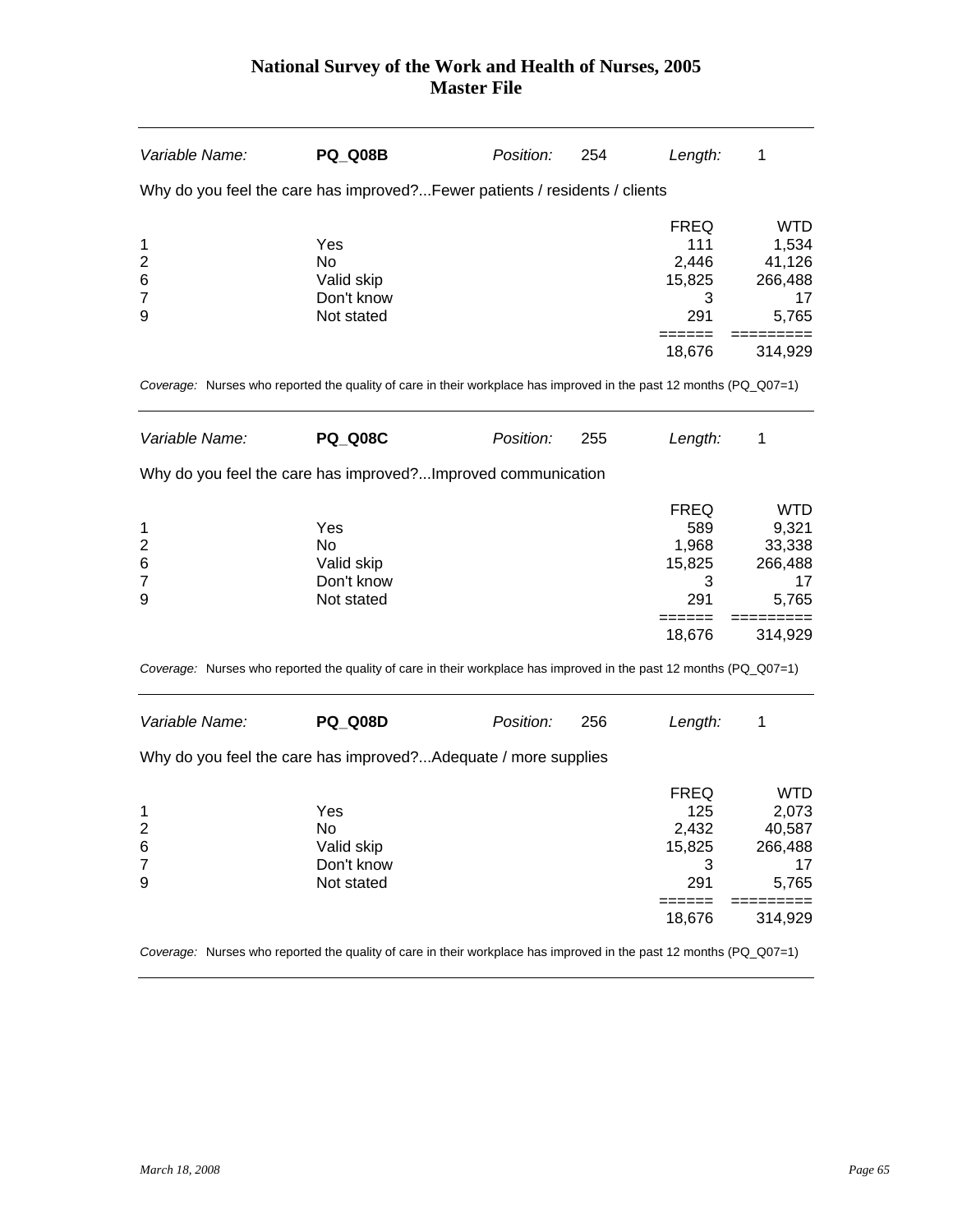| Variable Name:                                           | <b>PQ_Q08E</b>                                                                                                     | Position: | 257 | Length:                                                       | 1                                                                   |
|----------------------------------------------------------|--------------------------------------------------------------------------------------------------------------------|-----------|-----|---------------------------------------------------------------|---------------------------------------------------------------------|
|                                                          | Why do you feel the care has improved? Equipment available and/or improved                                         |           |     |                                                               |                                                                     |
| 1<br>2<br>6<br>$\overline{7}$<br>9                       | Yes<br>No.<br>Valid skip<br>Don't know<br>Not stated                                                               |           |     | <b>FREQ</b><br>214<br>2,343<br>15,825<br>3<br>291<br>======   | <b>WTD</b><br>3,798<br>38,861<br>266,488<br>17<br>5,765             |
|                                                          | Coverage: Nurses who reported the quality of care in their workplace has improved in the past 12 months (PQ_Q07=1) |           |     | 18,676                                                        | 314,929                                                             |
| Variable Name:                                           | PQ Q08F                                                                                                            | Position: | 258 | Length:                                                       | 1                                                                   |
|                                                          | Why do you feel the care has improved?More / improved training                                                     |           |     |                                                               |                                                                     |
| 1<br>$\overline{c}$<br>6<br>$\overline{7}$<br>9          | Yes<br>No.<br>Valid skip<br>Don't know<br>Not stated                                                               |           |     | FREQ<br>694<br>1,863<br>15,825<br>3<br>291<br>======          | <b>WTD</b><br>11,849<br>30,811<br>266,488<br>17<br>5,765            |
|                                                          |                                                                                                                    |           |     | 18,676                                                        | 314,929                                                             |
|                                                          | Coverage: Nurses who reported the quality of care in their workplace has improved in the past 12 months (PQ_Q07=1) |           |     |                                                               |                                                                     |
| Variable Name:                                           | <b>PQ_Q08G</b>                                                                                                     | Position: | 259 | Length:                                                       | 1                                                                   |
|                                                          | Why do you feel the care has improved?Improved management / reorganisation                                         |           |     |                                                               |                                                                     |
| 1<br>$\overline{\mathbf{c}}$<br>6<br>$\overline{7}$<br>9 | Yes<br>No.<br>Valid skip<br>Don't know<br>Not stated                                                               |           |     | FREQ<br>757<br>1,800<br>15,825<br>3<br>291<br>=====<br>18,676 | <b>WTD</b><br>12,959<br>29,700<br>266,488<br>17<br>5,765<br>314,929 |

*Coverage:* Nurses who reported the quality of care in their workplace has improved in the past 12 months (PQ\_Q07=1)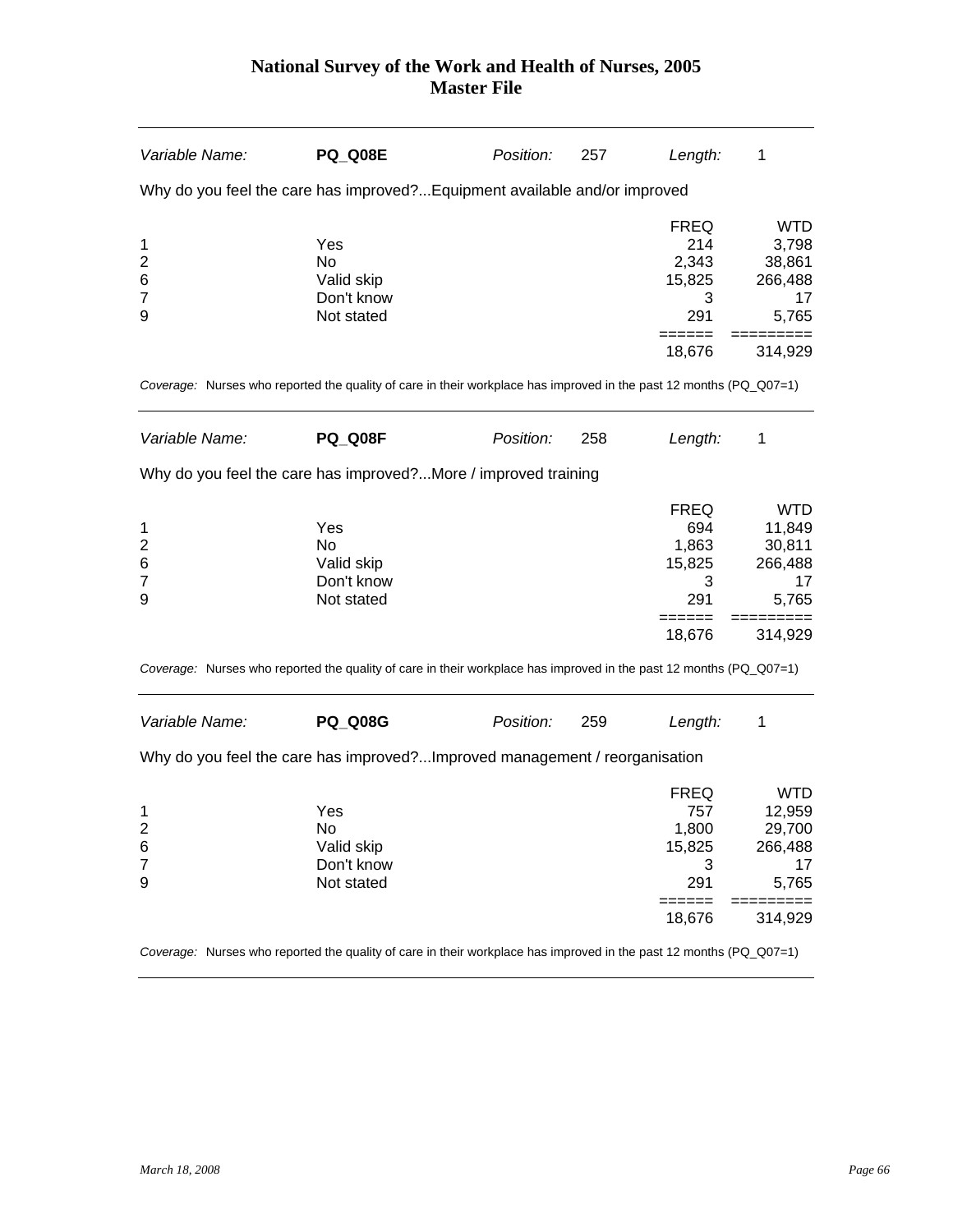| Variable Name:          | <b>PQ_Q08H</b>                                                                                                            | Position: | 260 | Length:             | 1          |
|-------------------------|---------------------------------------------------------------------------------------------------------------------------|-----------|-----|---------------------|------------|
|                         | Why do you feel the care has improved?Other                                                                               |           |     |                     |            |
|                         |                                                                                                                           |           |     | <b>FREQ</b>         | <b>WTD</b> |
| 1                       | Yes                                                                                                                       |           |     | 759                 | 12,054     |
| $\overline{2}$          | <b>No</b>                                                                                                                 |           |     | 1,798               | 30,605     |
| 6                       | Valid skip                                                                                                                |           |     | 15,825              | 266,488    |
| 7                       | Don't know                                                                                                                |           |     | 3                   | 17         |
| 9                       | Not stated                                                                                                                |           |     | 291                 | 5,765      |
|                         |                                                                                                                           |           |     | ======<br>18,676    | 314,929    |
|                         | Coverage: Nurses who reported the quality of care in their workplace has improved in the past 12 months (PQ_Q07=1)        |           |     |                     |            |
| Variable Name:          | <b>PQ_Q09A</b>                                                                                                            | Position: | 261 | Length:             | 1          |
|                         | Why do you feel the care has deteriorated? Fewer staff                                                                    |           |     |                     |            |
|                         |                                                                                                                           |           |     | <b>FREQ</b>         | <b>WTD</b> |
| 1                       | Yes                                                                                                                       |           |     | 2,740               | 48,555     |
| $\overline{2}$          | No                                                                                                                        |           |     | 1,400               | 24,344     |
| 6                       | Valid skip                                                                                                                |           |     | 14,242              | 236,226    |
| 7                       | Don't know                                                                                                                |           |     | 3                   | 39         |
| 9                       | Not stated                                                                                                                |           |     | 291                 | 5,765      |
|                         |                                                                                                                           |           |     | ======<br>18,676    | 314,929    |
|                         | Coverage: Nurses who reported the quality of care in their workplace has deteriorated in the past 12 months<br>(PQ_Q07=3) |           |     |                     |            |
| Variable Name:          | <b>PQ_Q09B</b>                                                                                                            | Position: | 262 | Length:             | 1          |
|                         | Why do you feel the care has deteriorated?Too many patients / residents / clients                                         |           |     |                     |            |
|                         |                                                                                                                           |           |     | <b>FREQ</b>         | <b>WTD</b> |
| 1                       | Yes                                                                                                                       |           |     | 1,502               | 27,958     |
| $\overline{\mathbf{c}}$ | No                                                                                                                        |           |     | 2,638               | 44,941     |
| 6                       | Valid skip                                                                                                                |           |     | 14,242              | 236,226    |
| 7                       | Don't know                                                                                                                |           |     | 3                   | 39         |
| 9                       | Not stated                                                                                                                |           |     | 291                 | 5,765      |
|                         |                                                                                                                           |           |     | $=$ =====<br>18,676 | 314,929    |
|                         | Coverage: Nurses who reported the quality of care in their workplace has deteriorated in the past 12 months<br>(PQ_Q07=3) |           |     |                     |            |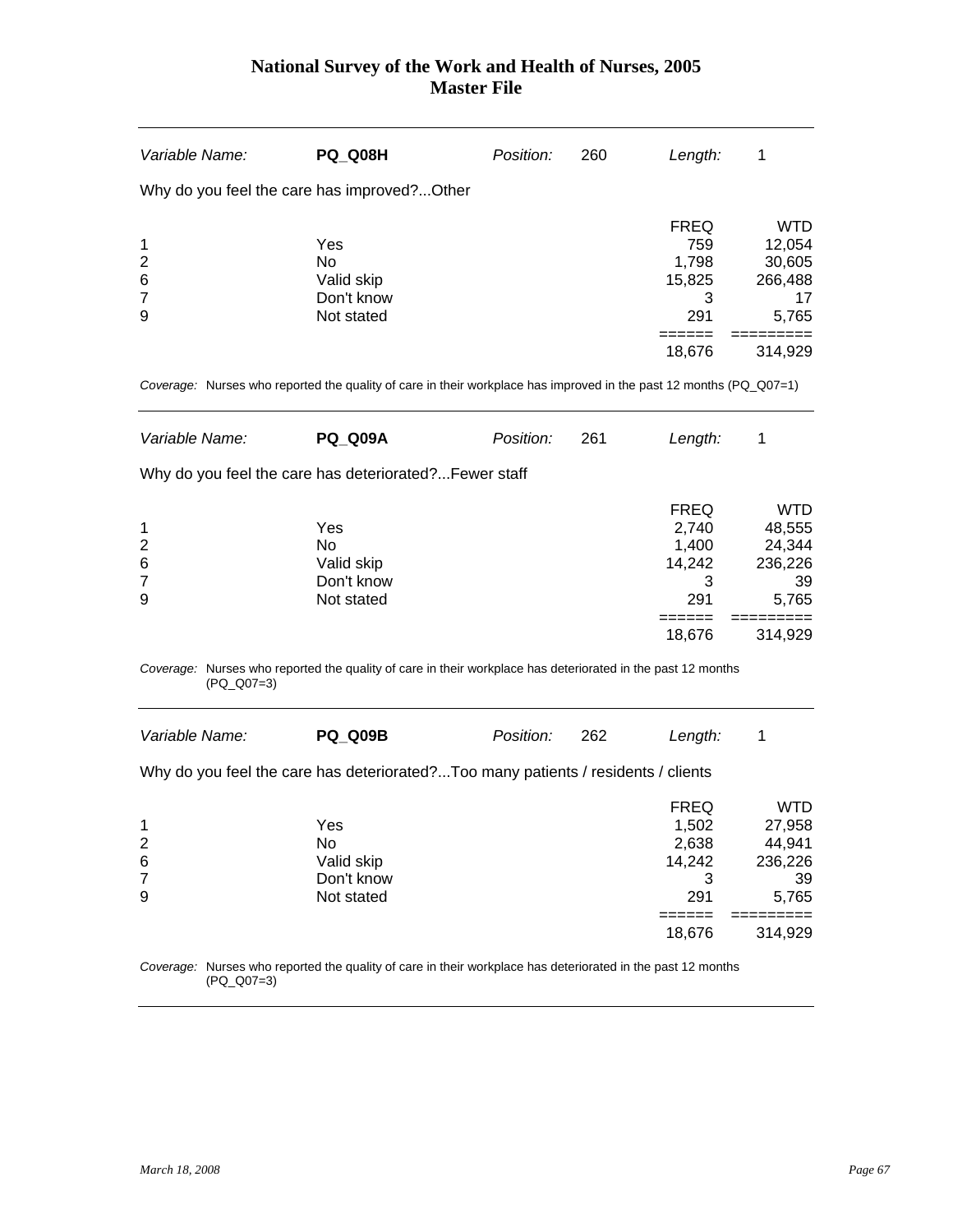| Variable Name:                                                                                                            | <b>PQ_Q09C</b>                                      | Position: | 263 | Length:                                                               | 1                                                                  |
|---------------------------------------------------------------------------------------------------------------------------|-----------------------------------------------------|-----------|-----|-----------------------------------------------------------------------|--------------------------------------------------------------------|
| Why do you feel the care has deteriorated? Poor communication                                                             |                                                     |           |     |                                                                       |                                                                    |
| 1<br>$\overline{2}$<br>6<br>$\overline{7}$<br>9                                                                           | Yes<br>No<br>Valid skip<br>Don't know<br>Not stated |           |     | <b>FREQ</b><br>459<br>3,681<br>14,242<br>3<br>291                     | <b>WTD</b><br>7,624<br>65,276<br>236,226<br>39<br>5,765            |
|                                                                                                                           |                                                     |           |     | =====<br>18,676                                                       | 314,929                                                            |
| Coverage: Nurses who reported the quality of care in their workplace has deteriorated in the past 12 months<br>(PQ_Q07=3) |                                                     |           |     |                                                                       |                                                                    |
| Variable Name:                                                                                                            | <b>PQ Q09D</b>                                      | Position: | 264 | Length:                                                               | 1                                                                  |
| Why do you feel the care has deteriorated? Less / not enough supplies                                                     |                                                     |           |     |                                                                       |                                                                    |
| 1<br>$\overline{2}$<br>6<br>7<br>9                                                                                        | Yes<br>No<br>Valid skip<br>Don't know<br>Not stated |           |     | <b>FREQ</b><br>227<br>3,913<br>14,242<br>3<br>291                     | <b>WTD</b><br>5,061<br>67,838<br>236,226<br>39<br>5,765            |
|                                                                                                                           |                                                     |           |     | 18,676                                                                | 314,929                                                            |
| Coverage: Nurses who reported the quality of care in their workplace has deteriorated in the past 12 months<br>(PQ_Q07=3) |                                                     |           |     |                                                                       |                                                                    |
| Variable Name:                                                                                                            | <b>PQ_Q09E</b>                                      | Position: | 265 | Length:                                                               | $\mathbf 1$                                                        |
| Why do you feel the care has deteriorated? Equipment not available or not working                                         |                                                     |           |     |                                                                       |                                                                    |
| 1<br>$\overline{\mathbf{c}}$<br>6<br>$\overline{7}$<br>9                                                                  | Yes<br>No<br>Valid skip<br>Don't know<br>Not stated |           |     | <b>FREQ</b><br>242<br>3,898<br>14,242<br>3<br>291<br>======<br>18,676 | <b>WTD</b><br>5,032<br>67,868<br>236,226<br>39<br>5,765<br>314,929 |

*Coverage:* Nurses who reported the quality of care in their workplace has deteriorated in the past 12 months (PQ\_Q07=3)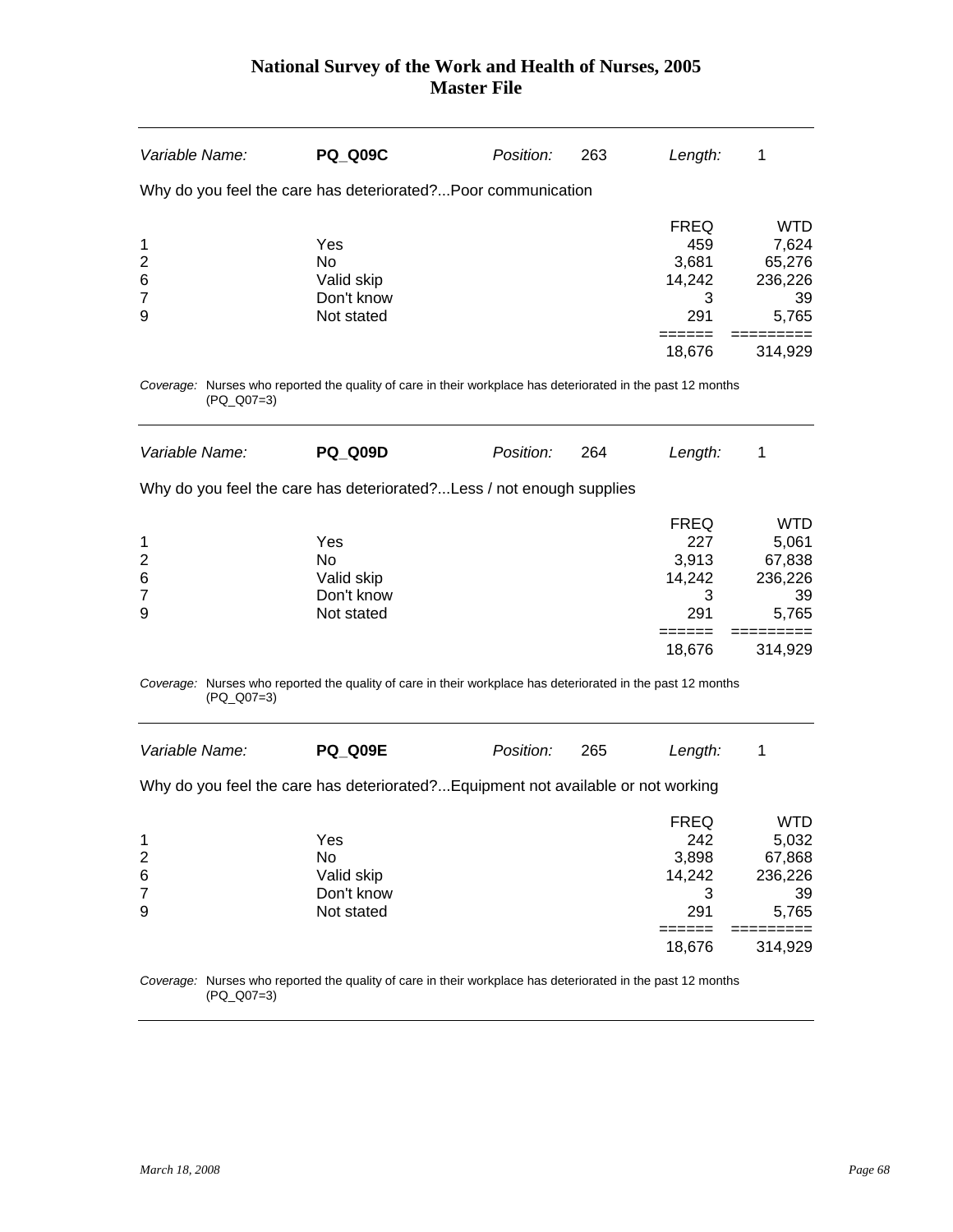| Variable Name:                                                                                                            | <b>PQ_Q09F</b>           | Position: | 266 | Length:     | 1             |
|---------------------------------------------------------------------------------------------------------------------------|--------------------------|-----------|-----|-------------|---------------|
| Why do you feel the care has deteriorated? Less / not enough training                                                     |                          |           |     |             |               |
|                                                                                                                           |                          |           |     | <b>FREQ</b> | <b>WTD</b>    |
| 1                                                                                                                         | Yes                      |           |     | 342         | 6,875         |
| 2                                                                                                                         | <b>No</b>                |           |     | 3,798       | 66,024        |
| 6<br>7                                                                                                                    | Valid skip<br>Don't know |           |     | 14,242<br>3 | 236,226<br>39 |
| 9                                                                                                                         | Not stated               |           |     | 291         | 5,765         |
|                                                                                                                           |                          |           |     |             |               |
|                                                                                                                           |                          |           |     | 18,676      | 314,929       |
| Coverage: Nurses who reported the quality of care in their workplace has deteriorated in the past 12 months<br>(PQ_Q07=3) |                          |           |     |             |               |
| Variable Name:                                                                                                            | <b>PQ_Q09G</b>           | Position: | 267 | Length:     | 1             |
| Why do you feel the care has deteriorated?Inexperienced staff                                                             |                          |           |     |             |               |
|                                                                                                                           |                          |           |     | <b>FREQ</b> | <b>WTD</b>    |
| 1                                                                                                                         | Yes                      |           |     | 832         | 17,381        |
| 2                                                                                                                         | <b>No</b>                |           |     | 3,308       | 55,518        |
| 6                                                                                                                         | Valid skip               |           |     | 14,242      | 236,226       |
| 7                                                                                                                         | Don't know               |           |     | 3           | 39            |
| 9                                                                                                                         | Not stated               |           |     | 291         | 5,765         |
|                                                                                                                           |                          |           |     | 18,676      | 314,929       |
| Coverage: Nurses who reported the quality of care in their workplace has deteriorated in the past 12 months<br>(PQ_Q07=3) |                          |           |     |             |               |
| Variable Name:                                                                                                            | <b>PQ_Q09H</b>           | Position: | 268 | Length:     | 1             |
| Why do you feel the care has deteriorated?Other                                                                           |                          |           |     |             |               |
|                                                                                                                           |                          |           |     | <b>FREQ</b> | <b>WTD</b>    |
| 1                                                                                                                         | Yes                      |           |     | 1,622       | 29,356        |
| $\overline{\mathbf{c}}$                                                                                                   | No                       |           |     | 2,518       | 43,543        |
| 6                                                                                                                         | Valid skip               |           |     | 14,242      | 236,226       |
| $\overline{7}$                                                                                                            | Don't know               |           |     | 3           | 39            |
| 9                                                                                                                         | Not stated               |           |     | 291         | 5,765         |
|                                                                                                                           |                          |           |     | =====       |               |

*Coverage:* Nurses who reported the quality of care in their workplace has deteriorated in the past 12 months (PQ\_Q07=3)

 $18,676$   $314,929$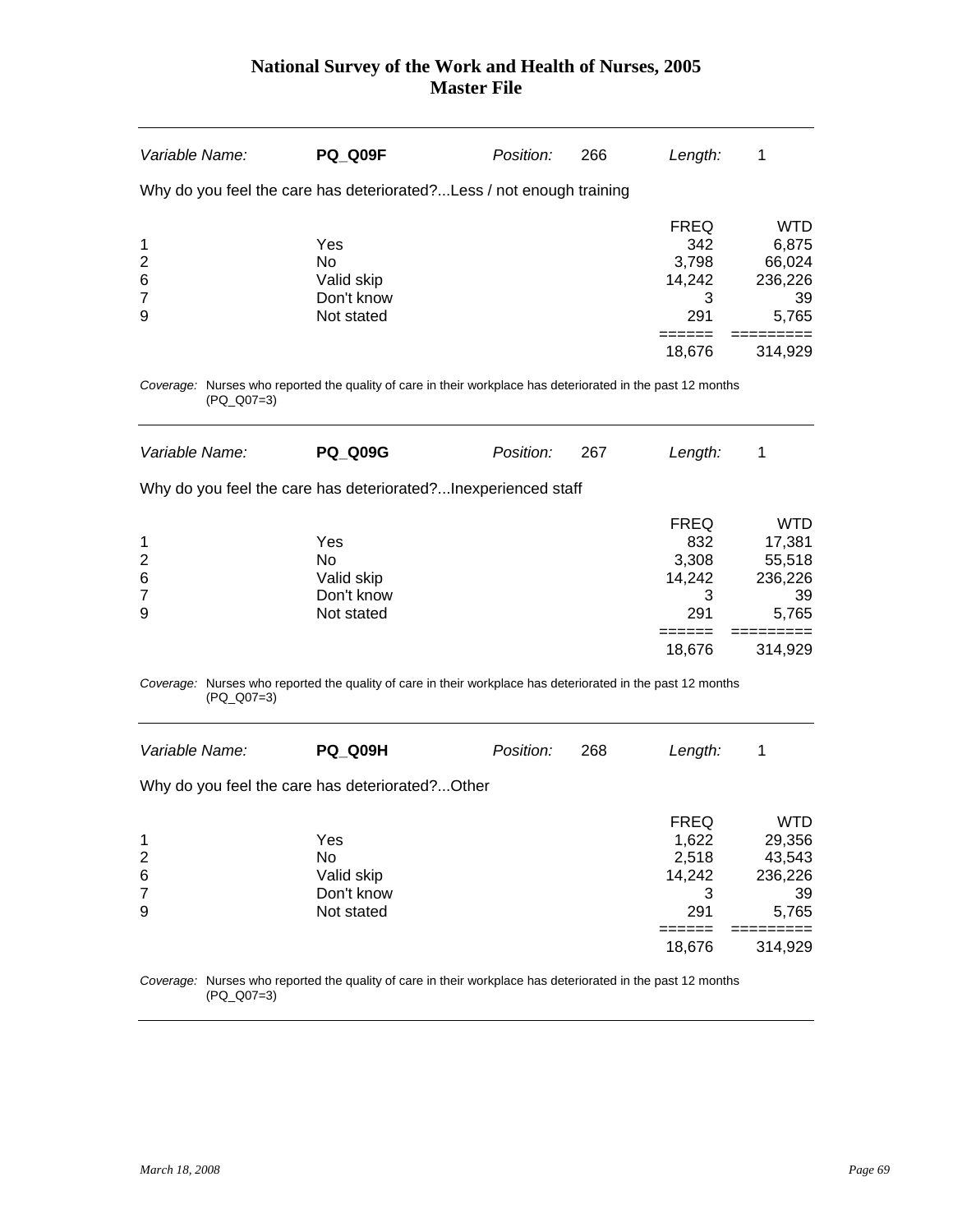| Variable Name:                                                                        | <b>PQ Q10</b>                                                                                                 | Position: | 269 | Length:                                                                                           | 1                                                                                                              |
|---------------------------------------------------------------------------------------|---------------------------------------------------------------------------------------------------------------|-----------|-----|---------------------------------------------------------------------------------------------------|----------------------------------------------------------------------------------------------------------------|
| In the past 12 months, how often would you say:                                       | The next questions are about possible incidents involving you or the patients you directly care for.          |           |     |                                                                                                   |                                                                                                                |
|                                                                                       | A patient received the wrong medication or dose?                                                              |           |     |                                                                                                   |                                                                                                                |
| 1<br>$\overline{\mathbf{c}}$<br>3<br>4<br>5<br>$6\phantom{1}6$<br>$\overline{7}$<br>8 | Never<br>Rarely<br>Occasionally<br>Frequently<br>Not applicable<br>Valid skip<br>Don't know<br>Refusal        |           |     | <b>FREQ</b><br>7,291<br>5,100<br>1,970<br>262<br>1,778<br>2,105<br>159<br>11                      | <b>WTD</b><br>113,781<br>90,080<br>37,841<br>6,533<br>24,691<br>38,731<br>2,958<br>314                         |
|                                                                                       |                                                                                                               |           |     | ======<br>18,676                                                                                  | =========<br>314,929                                                                                           |
|                                                                                       | Coverage: Nurses who provide direct care at their (main) job (MJ_Q12 not=2) (past 12 months)                  |           |     |                                                                                                   |                                                                                                                |
| Variable Name:                                                                        | <b>PQ_Q11</b>                                                                                                 | Position: | 270 | Length:                                                                                           | 1                                                                                                              |
| In the past 12 months, how often would you say:                                       |                                                                                                               |           |     |                                                                                                   |                                                                                                                |
| Incidents of nosocomial infections occurred?                                          |                                                                                                               |           |     |                                                                                                   |                                                                                                                |
| 1<br>$\overline{\mathbf{c}}$<br>3<br>4<br>5<br>6<br>7<br>8                            | <b>Never</b><br>Rarely<br>Occasionally<br>Frequently<br>Not applicable<br>Valid skip<br>Don't know<br>Refusal |           |     | <b>FREQ</b><br>6,266<br>3,564<br>2,930<br>1,273<br>2,089<br>2,105<br>440<br>9<br>======<br>18,676 | <b>WTD</b><br>94,316<br>56,335<br>52,409<br>29,458<br>35,399<br>38,731<br>8,060<br>222<br>=========<br>314,929 |
|                                                                                       | Coverage: Nurses who provide direct care at their (main) job (MJ_Q12 not=2) (past 12 months)                  |           |     |                                                                                                   |                                                                                                                |

*Note:* A 'nosocomial infection' is an infection that originates or occurs in a hospital or hospital-like setting.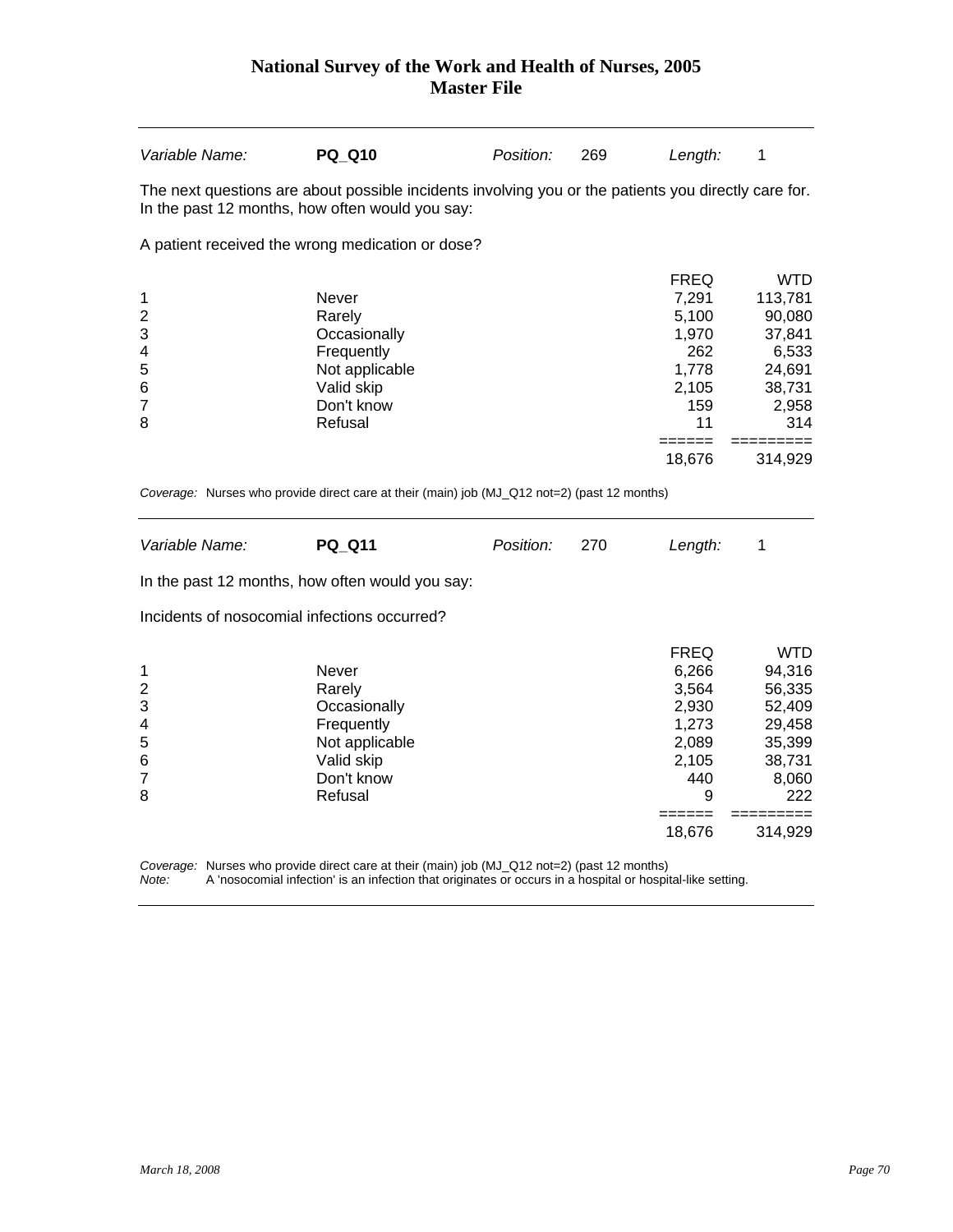| Variable Name:                                                  | <b>PQ_Q12</b>                                                                                          | Position: | 271 | Length:                                                                               | 1                                                                                       |
|-----------------------------------------------------------------|--------------------------------------------------------------------------------------------------------|-----------|-----|---------------------------------------------------------------------------------------|-----------------------------------------------------------------------------------------|
|                                                                 | In the past 12 months, how often would you say:                                                        |           |     |                                                                                       |                                                                                         |
|                                                                 | Complaints were received from patients or their families?                                              |           |     |                                                                                       |                                                                                         |
| 1<br>$\overline{c}$<br>3<br>4<br>5<br>$6\phantom{1}6$<br>7<br>8 | Never<br>Rarely<br>Occasionally<br>Frequently<br>Not applicable<br>Valid skip<br>Don't know<br>Refusal |           |     | <b>FREQ</b><br>4,961<br>4,525<br>4,586<br>1,759<br>429<br>2,105<br>302<br>9<br>=====  | <b>WTD</b><br>84,617<br>76,655<br>72,850<br>27,445<br>7,699<br>38,731<br>6,736<br>195   |
|                                                                 | Coverage: Nurses who provide direct care at their (main) job (MJ_Q12 not=2) (past 12 months)           |           |     | 18,676                                                                                | 314,929                                                                                 |
| Variable Name:                                                  | <b>PQ Q13</b>                                                                                          | Position: | 272 | Length:                                                                               | 1                                                                                       |
|                                                                 | In the past 12 months, how often would you say:                                                        |           |     |                                                                                       |                                                                                         |
| A patient was injured during a fall?                            |                                                                                                        |           |     |                                                                                       |                                                                                         |
| 1<br>$\overline{c}$<br>3<br>4<br>5<br>6<br>$\overline{7}$<br>8  | Never<br>Rarely<br>Occasionally<br>Frequently<br>Not applicable<br>Valid skip<br>Don't know<br>Refusal |           |     | <b>FREQ</b><br>6,380<br>3,757<br>4,164<br>1,241<br>908<br>2,105<br>114<br>7<br>------ | <b>WTD</b><br>114,221<br>62,239<br>60,146<br>18,981<br>18,378<br>38,731<br>2,008<br>225 |
|                                                                 |                                                                                                        |           |     | 18,676                                                                                | 314,929                                                                                 |
|                                                                 | Coverage: Nurses who provide direct care at their (main) job (MJ_Q12 not=2) (past 12 months)           |           |     |                                                                                       |                                                                                         |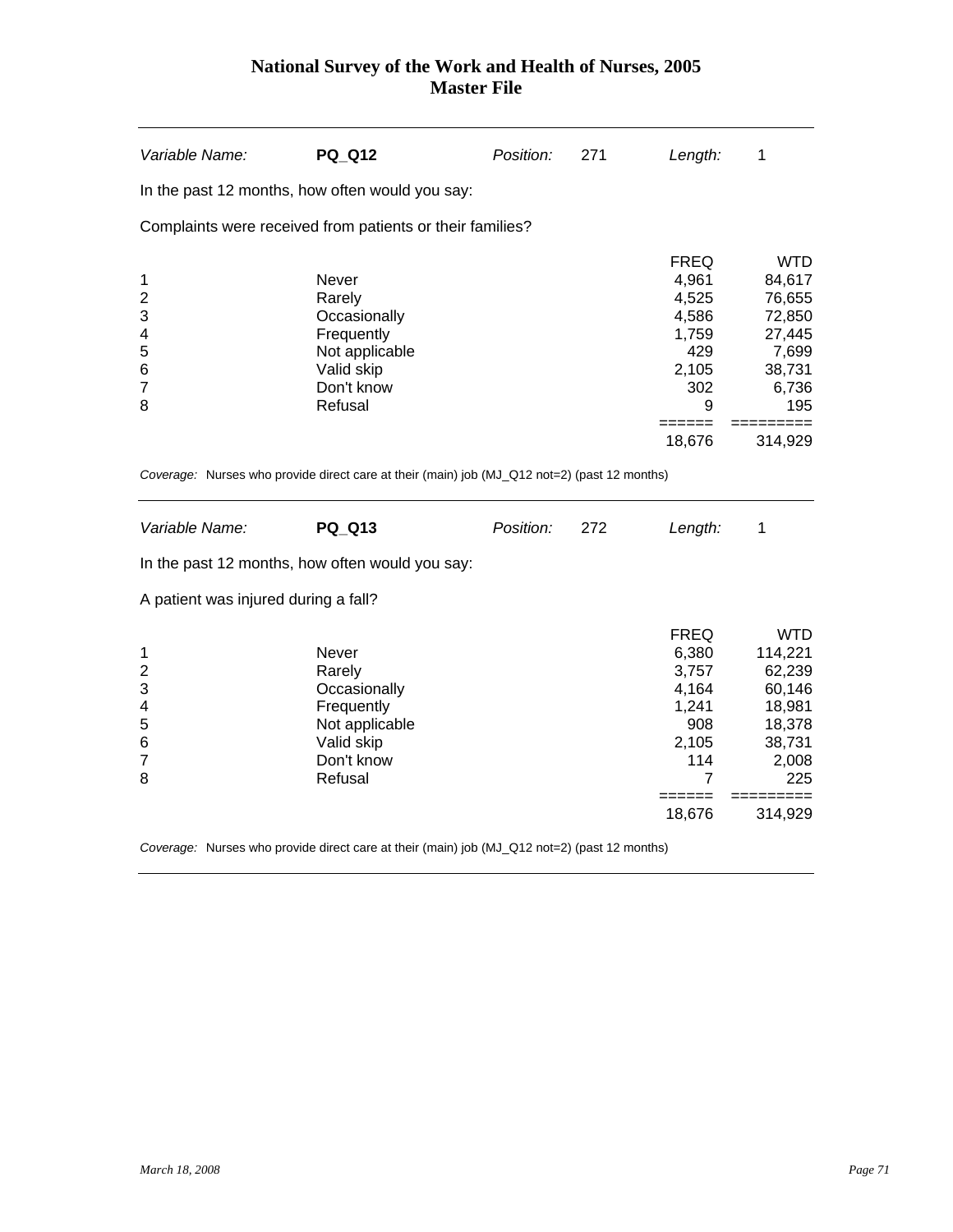| Variable Name:                                           | <b>PQ_Q14</b>                                                                                          | Position: | 273 | Length:                                                                   | 1                                                                                     |
|----------------------------------------------------------|--------------------------------------------------------------------------------------------------------|-----------|-----|---------------------------------------------------------------------------|---------------------------------------------------------------------------------------|
|                                                          | In the past 12 months, how often would you say:                                                        |           |     |                                                                           |                                                                                       |
| You were injured while working?                          |                                                                                                        |           |     |                                                                           |                                                                                       |
| 1<br>$\overline{2}$<br>3<br>4<br>5<br>6<br>7<br>8        | Never<br>Rarely<br>Occasionally<br>Frequently<br>Not applicable<br>Valid skip<br>Don't know<br>Refusal |           |     | <b>FREQ</b><br>11,921<br>2,902<br>1,295<br>192<br>199<br>2,105<br>57<br>5 | <b>WTD</b><br>198,576<br>47,760<br>21,070<br>3,077<br>4,299<br>38,731<br>1,298<br>118 |
|                                                          |                                                                                                        |           |     | 18,676                                                                    | 314,929                                                                               |
|                                                          | Coverage: Nurses who provide direct care at their (main) job (MJ_Q12 not=2) (past 12 months)           |           |     |                                                                           |                                                                                       |
| Section:                                                 | <b>Work Equipment (WE)</b>                                                                             |           |     |                                                                           |                                                                                       |
| Variable Name:                                           | <b>WE_Q01</b>                                                                                          | Position: | 274 | Length:                                                                   | 1                                                                                     |
|                                                          | Does your job involve lifting or transferring patients?                                                |           |     |                                                                           |                                                                                       |
| 1<br>$\overline{2}$<br>6<br>7                            | Yes<br>No<br>Valid skip<br>Don't know                                                                  |           |     | <b>FREQ</b><br>12,494<br>4,071<br>2,105<br>6                              | <b>WTD</b><br>212,699<br>63,320<br>38,731<br>180                                      |
|                                                          |                                                                                                        |           |     | ======<br>18,676                                                          | 314,929                                                                               |
|                                                          | Coverage: Nurses who provide direct care at their (main) job (MJ_Q12 not=2)                            |           |     |                                                                           |                                                                                       |
| Variable Name:                                           | <b>WE_Q02</b>                                                                                          | Position: | 275 | Length:                                                                   | 1                                                                                     |
|                                                          | Do you have access to mechanical lifting devices such as floor or ceiling lifts for patient handling?  |           |     |                                                                           |                                                                                       |
| 1<br>$\overline{\mathbf{c}}$<br>6<br>$\overline{7}$<br>9 | Yes<br>No<br>Valid skip<br>Don't know<br>Not stated                                                    |           |     | <b>FREQ</b><br>9,638<br>2,845<br>6,176<br>11<br>6<br>======               | <b>WTD</b><br>146,557<br>65,876<br>102,051<br>266<br>180<br>=========                 |
|                                                          |                                                                                                        |           |     |                                                                           |                                                                                       |

*Coverage:* Nurses who provide direct care at their (main) job, and whose job involves lifting or transferring patients (WE\_Q01=1)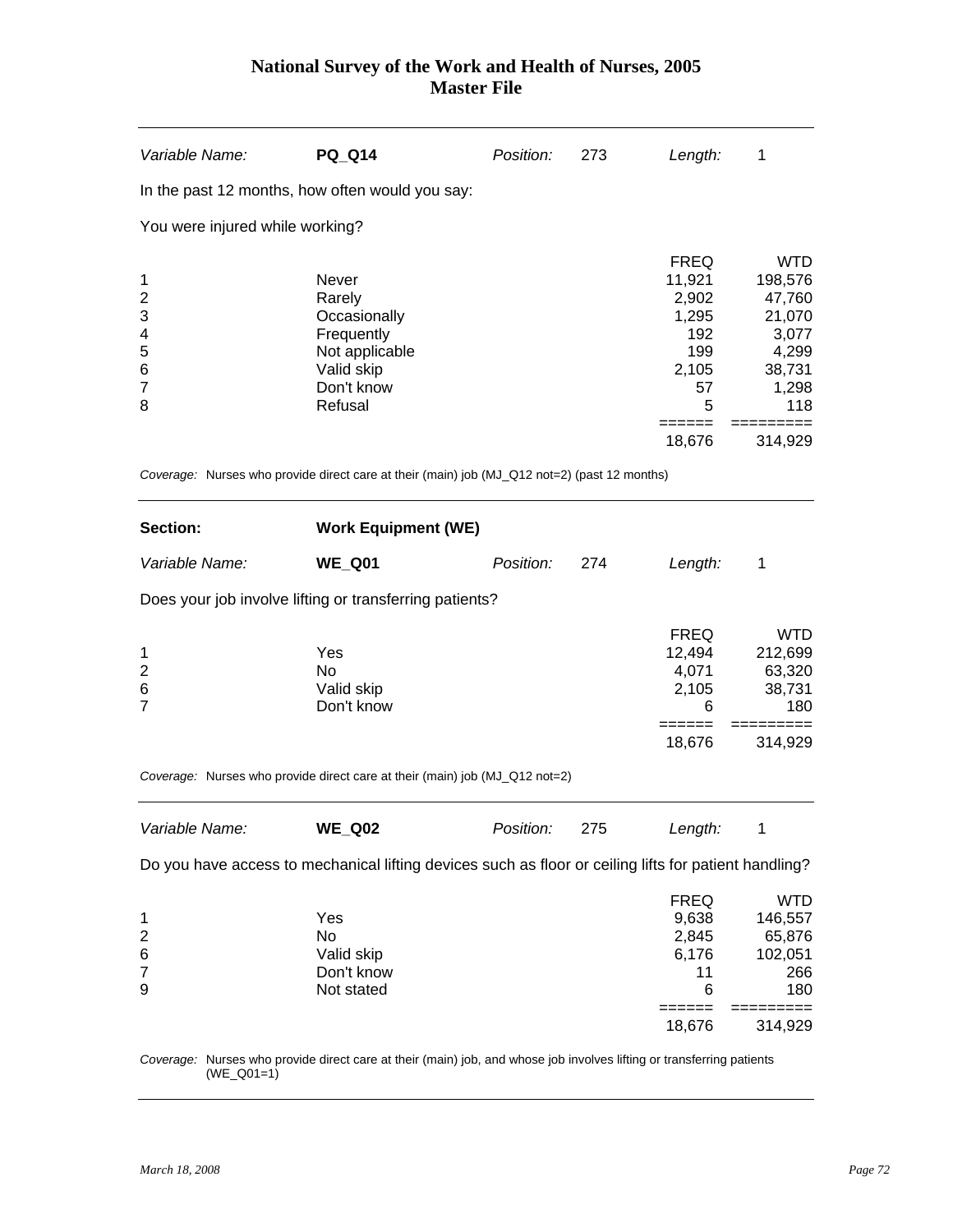| Variable Name:                                    | WE Q03A                                                                                                                                                       | Position: | 276 | Length:                                                                    | 1                                                                                           |
|---------------------------------------------------|---------------------------------------------------------------------------------------------------------------------------------------------------------------|-----------|-----|----------------------------------------------------------------------------|---------------------------------------------------------------------------------------------|
|                                                   | Do you have access to floor lifts, ceiling lifts or both?                                                                                                     |           |     |                                                                            |                                                                                             |
| 1<br>$\overline{2}$<br>3<br>4<br>6<br>7<br>8<br>9 | Floor lifts only<br>Ceiling lifts only<br>Both floor and ceiling lifts<br>Neither floor or ceiling lifts<br>Valid skip<br>Don't know<br>Refusal<br>Not stated |           |     | <b>FREQ</b><br>5,533<br>415<br>3.409<br>250<br>9,021<br>30<br>17<br>18,676 | <b>WTD</b><br>76,869<br>10,817<br>54,785<br>3,463<br>167,927<br>605<br>18<br>446<br>314,929 |
|                                                   |                                                                                                                                                               |           |     |                                                                            |                                                                                             |

*Coverage:* Nurses who provide direct care at their (main) job, whose job involves lifting or transferring patients, and who have access to mechanical lifting devices (WE\_Q02=1)

| Variable Name:                                                | WE Q03B                                                            | Position: | 277 | Length:                                         | 1                                                       |
|---------------------------------------------------------------|--------------------------------------------------------------------|-----------|-----|-------------------------------------------------|---------------------------------------------------------|
|                                                               | Have you been properly trained to use a mechanical lifting device? |           |     |                                                 |                                                         |
| $\mathbf 1$<br>$\overline{2}$<br>$\,6$<br>$\overline{7}$<br>9 | Yes<br>No<br>Valid skip<br>Don't know<br>Not stated                |           |     | <b>FREQ</b><br>8,841<br>795<br>9,021<br>2<br>17 | <b>WTD</b><br>125,947<br>20,594<br>167,927<br>15<br>446 |
|                                                               |                                                                    |           |     | 18,676                                          | 314,929                                                 |

*Coverage:* Nurses who provide direct care at their (main) job, whose job involves lifting or transferring patients, and who have access to mechanical lifting devices (WE\_Q02=1)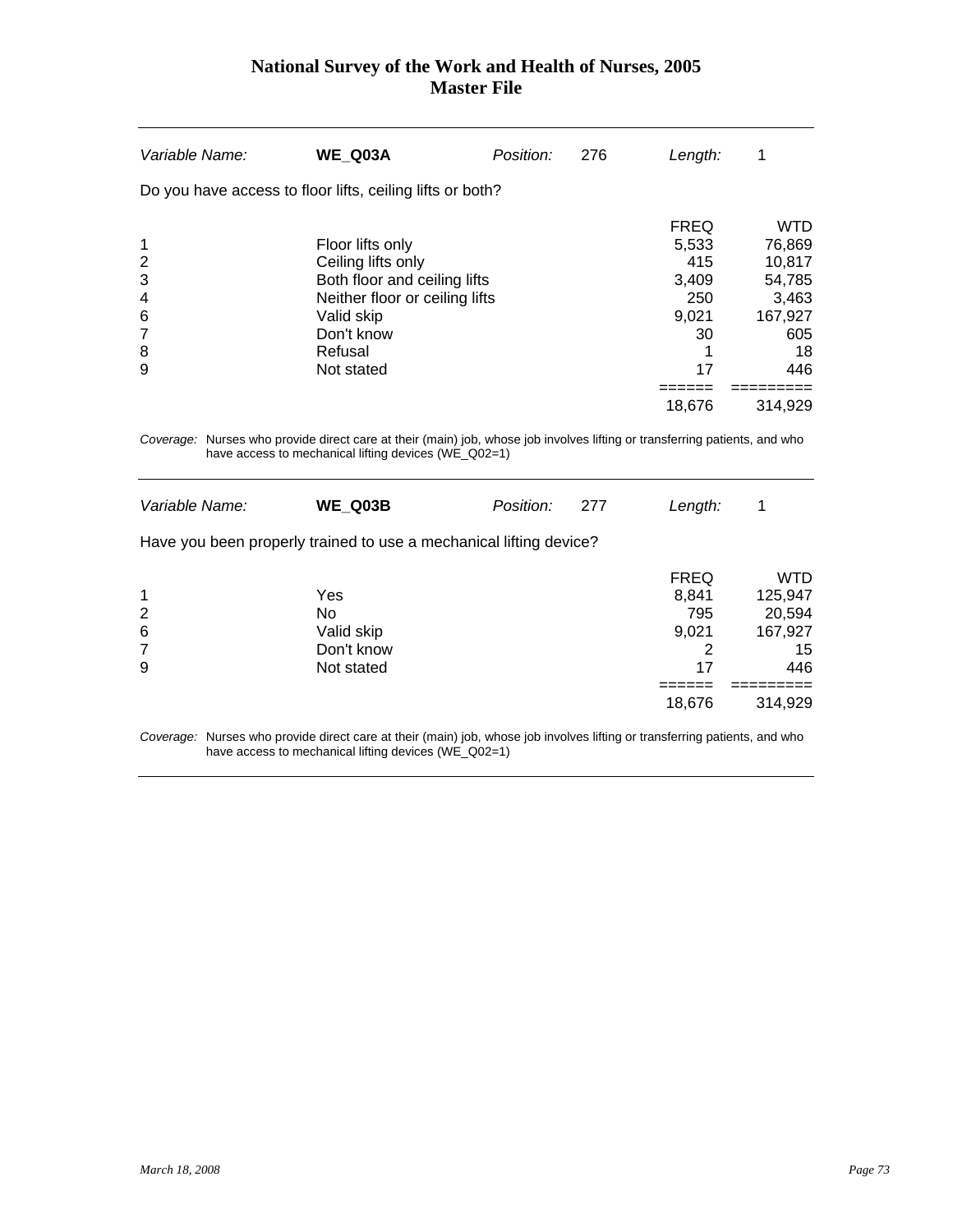| Variable Name:                                                         | <b>WE Q04</b>                                          | Position: | 278 | Length:                                         | 1                                                  |
|------------------------------------------------------------------------|--------------------------------------------------------|-----------|-----|-------------------------------------------------|----------------------------------------------------|
| How often do you use a mechanical lifting device for patient handling? |                                                        |           |     |                                                 |                                                    |
| 1<br>$\overline{2}$<br>3<br>4                                          | Always<br>Often<br>Sometimes<br>Seldom                 |           |     | <b>FREQ</b><br>3,215<br>2,347<br>1.770<br>1,902 | <b>WTD</b><br>34,326<br>32,597<br>32,451<br>37,490 |
| 5<br>6<br>7<br>9                                                       | <b>Never</b><br>Valid skip<br>Don't know<br>Not stated |           |     | 381<br>9,021<br>23<br>17<br>18,676              | 9,266<br>167,927<br>427<br>446<br>314,929          |

*Coverage:* Nurses who provide direct care at their (main) job, whose job involves lifting or transferring patients, and who have access to mechanical lifting devices (WE\_Q02=1)

| Variable Name:                                                                                 | <b>WE Q05</b>       | Position: | 279 | Length:     | 1          |  |  |  |  |
|------------------------------------------------------------------------------------------------|---------------------|-----------|-----|-------------|------------|--|--|--|--|
| Do you prefer to lift or transfer patients manually, with a floor lift or with a ceiling lift? |                     |           |     |             |            |  |  |  |  |
|                                                                                                |                     |           |     | <b>FREQ</b> | <b>WTD</b> |  |  |  |  |
| 1                                                                                              | Manually            |           |     | 1,730       | 34,875     |  |  |  |  |
| $\overline{2}$                                                                                 | With a floor lift   |           |     | 4.471       | 51,624     |  |  |  |  |
| 3                                                                                              | With a ceiling lift |           |     | 2,184       | 38,344     |  |  |  |  |
| $\overline{4}$                                                                                 | Other               |           |     | 546         | 6,454      |  |  |  |  |
| 6                                                                                              | Valid skip          |           |     | 9,402       | 177,193    |  |  |  |  |
| 7                                                                                              | Don't know          |           |     | 310         | 5,733      |  |  |  |  |
| 8                                                                                              | Refusal             |           |     | 16          | 261        |  |  |  |  |
| 9                                                                                              | Not stated          |           |     | 17          | 446        |  |  |  |  |
|                                                                                                |                     |           |     |             |            |  |  |  |  |
|                                                                                                |                     |           |     | 18,676      | 314.929    |  |  |  |  |

*Coverage:* Nurses who provide direct care at their (main) job, whose job involves lifting or transferring patients, who have access to mechanical lifting devices and use them (WE\_Q04 not=5)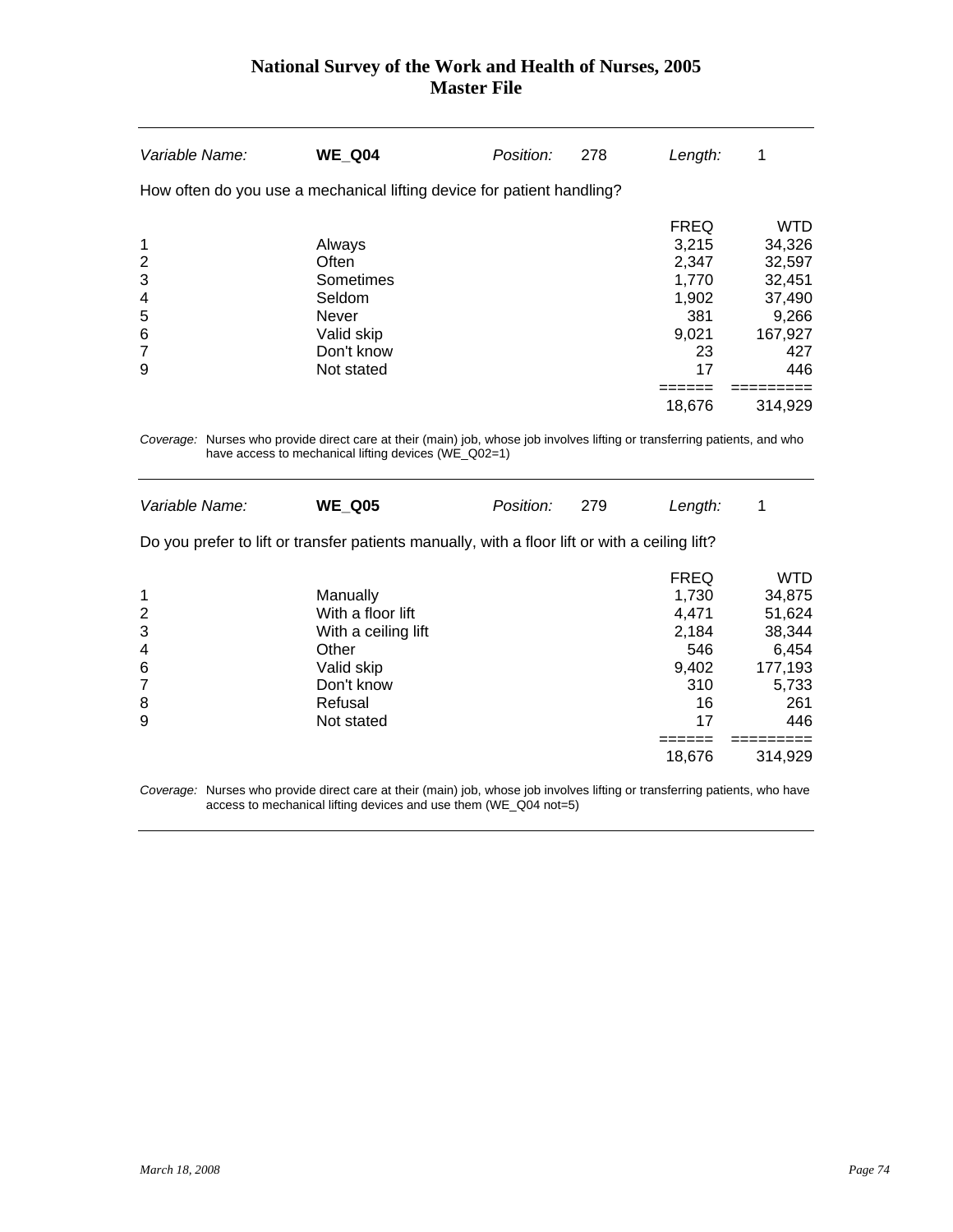| Variable Name:<br>Position:<br><b>WE_Q06</b><br>280<br>Length:<br>1<br>Why do you prefer to do this manually?<br><b>FREQ</b><br>Faster/more convenient<br>1,006<br>1<br>$\overline{c}$<br>Do not see the benefit<br>60<br>3<br>370<br>Safer/more humane<br>293<br>4<br>Other<br>6<br>Valid skip<br>16,603<br>$\overline{7}$<br>Don't know<br>1<br>Not stated<br>9<br>343<br>18,676<br>Coverage: Nurses who provide direct care at their (main) job, whose job involves lifting or transferring patients, who have<br>access to mechanical lifting devices and use them, and prefer to lift or transfer patients manually<br>$(WE_Q05=1)$<br>Note:<br>Answer categories were redefined during Head Office processing.<br>Variable Name:<br>281<br><b>WE Q07</b><br>Position:<br>Length:<br>1<br>How often are the mechanical lifting devices for patient handling available when you need them?<br><b>FREQ</b><br>6,461<br>1<br>Always<br>$\overline{\mathbf{c}}$<br>Often<br>1,768<br>3<br>Sometimes<br>779<br>227<br>Seldom<br>4<br>9,402<br>6<br>Valid skip<br>$\overline{7}$<br>Don't know<br>22<br>9<br>Not stated<br>17<br>=======<br>====== |  |  |        |                                                                                       |
|---------------------------------------------------------------------------------------------------------------------------------------------------------------------------------------------------------------------------------------------------------------------------------------------------------------------------------------------------------------------------------------------------------------------------------------------------------------------------------------------------------------------------------------------------------------------------------------------------------------------------------------------------------------------------------------------------------------------------------------------------------------------------------------------------------------------------------------------------------------------------------------------------------------------------------------------------------------------------------------------------------------------------------------------------------------------------------------------------------------------------------------------------|--|--|--------|---------------------------------------------------------------------------------------|
|                                                                                                                                                                                                                                                                                                                                                                                                                                                                                                                                                                                                                                                                                                                                                                                                                                                                                                                                                                                                                                                                                                                                                   |  |  |        |                                                                                       |
|                                                                                                                                                                                                                                                                                                                                                                                                                                                                                                                                                                                                                                                                                                                                                                                                                                                                                                                                                                                                                                                                                                                                                   |  |  |        |                                                                                       |
|                                                                                                                                                                                                                                                                                                                                                                                                                                                                                                                                                                                                                                                                                                                                                                                                                                                                                                                                                                                                                                                                                                                                                   |  |  |        | <b>WTD</b><br>21,805<br>982<br>6,393<br>5,682<br>273,615<br>13<br>6,440<br>314,929    |
|                                                                                                                                                                                                                                                                                                                                                                                                                                                                                                                                                                                                                                                                                                                                                                                                                                                                                                                                                                                                                                                                                                                                                   |  |  |        |                                                                                       |
|                                                                                                                                                                                                                                                                                                                                                                                                                                                                                                                                                                                                                                                                                                                                                                                                                                                                                                                                                                                                                                                                                                                                                   |  |  |        |                                                                                       |
|                                                                                                                                                                                                                                                                                                                                                                                                                                                                                                                                                                                                                                                                                                                                                                                                                                                                                                                                                                                                                                                                                                                                                   |  |  |        |                                                                                       |
|                                                                                                                                                                                                                                                                                                                                                                                                                                                                                                                                                                                                                                                                                                                                                                                                                                                                                                                                                                                                                                                                                                                                                   |  |  | 18,676 | <b>WTD</b><br>91,444<br>27,165<br>13,943<br>4,363<br>177,193<br>377<br>446<br>314,929 |

*Coverage:* Nurses who provide direct care at their (main) job, whose job involves lifting or transferring patients, who have access to mechanical lifting devices and use them (WE\_Q04 not=5)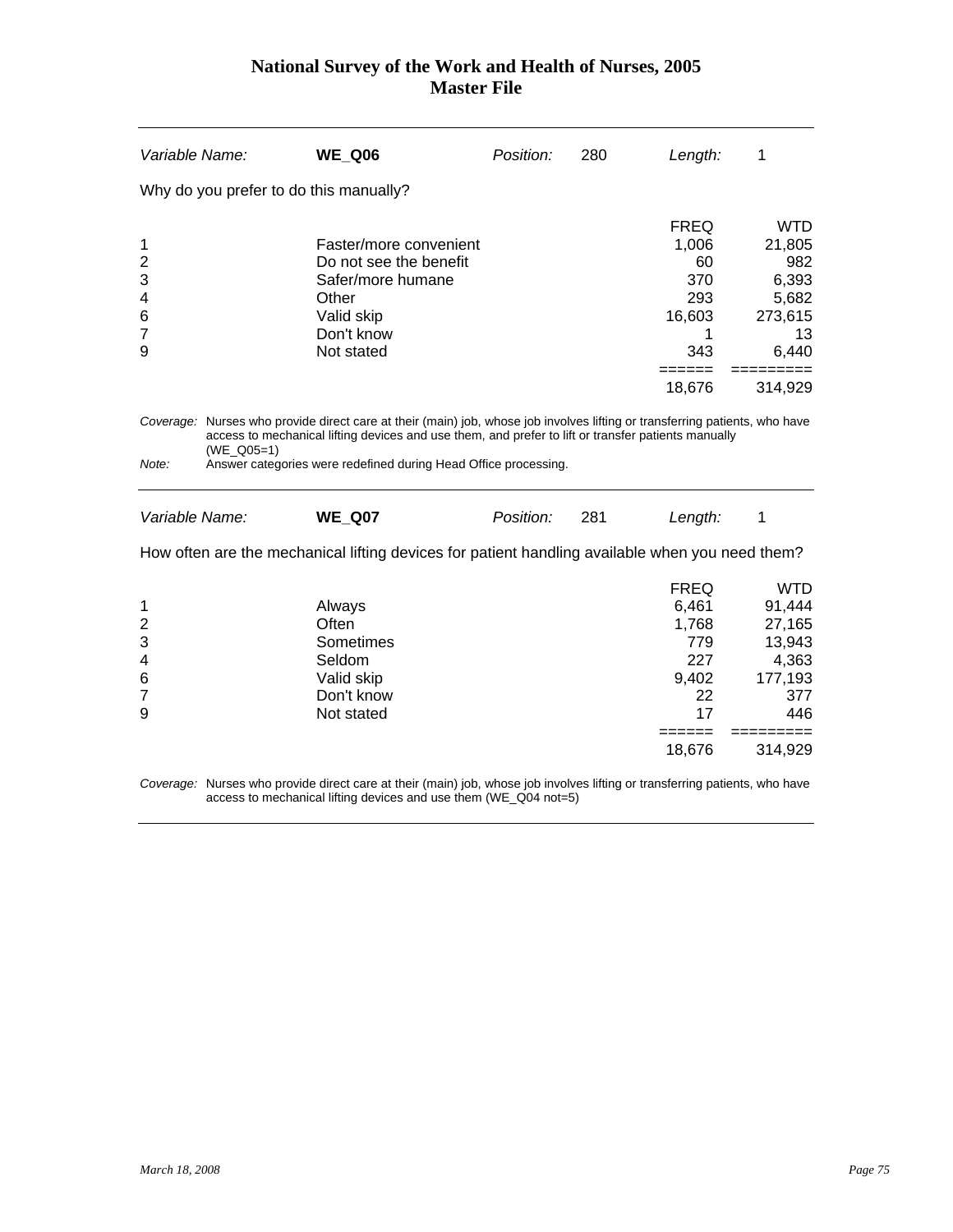| Variable Name:                                                                                                             |                                                                                                                                                                                                                                                                         | WE Q08A                                                         | Position: | 282 | Length:                                                    | 1                                                                  |  |  |  |
|----------------------------------------------------------------------------------------------------------------------------|-------------------------------------------------------------------------------------------------------------------------------------------------------------------------------------------------------------------------------------------------------------------------|-----------------------------------------------------------------|-----------|-----|------------------------------------------------------------|--------------------------------------------------------------------|--|--|--|
| What are the reasons for the patient handling equipment not being available?There is not<br>enough equipment               |                                                                                                                                                                                                                                                                         |                                                                 |           |     |                                                            |                                                                    |  |  |  |
| 1<br>$\overline{2}$<br>6<br>$\overline{7}$<br>9                                                                            |                                                                                                                                                                                                                                                                         | Yes<br>N <sub>o</sub><br>Valid skip<br>Don't know<br>Not stated |           |     | <b>FREQ</b><br>2,046<br>719<br>15,863<br>9<br>39<br>18,676 | <b>WTD</b><br>33,176<br>12,109<br>268,637<br>186<br>823<br>314,929 |  |  |  |
|                                                                                                                            | Coverage: Nurses who provide direct care at their (main) job, whose job involves lifting or transferring patients, who have<br>access to mechanical lifting devices, and reported the mechanical lifting devices are not always available<br>when needed (WE_Q07 not=1) |                                                                 |           |     |                                                            |                                                                    |  |  |  |
| Variable Name:                                                                                                             |                                                                                                                                                                                                                                                                         | WE Q08B                                                         | Position: | 283 | Length:                                                    | 1                                                                  |  |  |  |
| What are the reasons for the patient handling equipment not being available?The equipment is<br>broken (in need of repair) |                                                                                                                                                                                                                                                                         |                                                                 |           |     |                                                            |                                                                    |  |  |  |

|                |            | <b>FREQ</b> | WTD     |
|----------------|------------|-------------|---------|
| 1              | Yes        | 355         | 5,982   |
| $\overline{2}$ | No         | 2,410       | 39,302  |
| 6              | Valid skip | 15,863      | 268,637 |
| $\overline{7}$ | Don't know | 9           | 186     |
| 9              | Not stated | 39          | 823     |
|                |            |             |         |
|                |            | 18,676      | 314,929 |

*Coverage:* Nurses who provide direct care at their (main) job, whose job involves lifting or transferring patients, who have access to mechanical lifting devices, and reported the mechanical lifting devices are not always available when needed (WE\_Q07 not=1)

| Variable Name: | WE Q08C | <i>Position:</i> | - 284 | Length: |  |
|----------------|---------|------------------|-------|---------|--|
|                |         |                  |       |         |  |

What are the reasons for the patient handling equipment not being available?...I cannot find the equipment

|                |            | <b>FREQ</b> | WTD     |
|----------------|------------|-------------|---------|
| 1              | Yes        | 232         | 4,803   |
| $\overline{2}$ | No         | 2,533       | 40,482  |
| 6              | Valid skip | 15,863      | 268,637 |
| $\overline{7}$ | Don't know | 9           | 186     |
| 9              | Not stated | 39          | 823     |
|                |            |             |         |
|                |            | 18,676      | 314,929 |

*Coverage:* Nurses who provide direct care at their (main) job, whose job involves lifting or transferring patients, who have access to mechanical lifting devices, and reported the mechanical lifting devices are not always available when needed (WE\_Q07 not=1)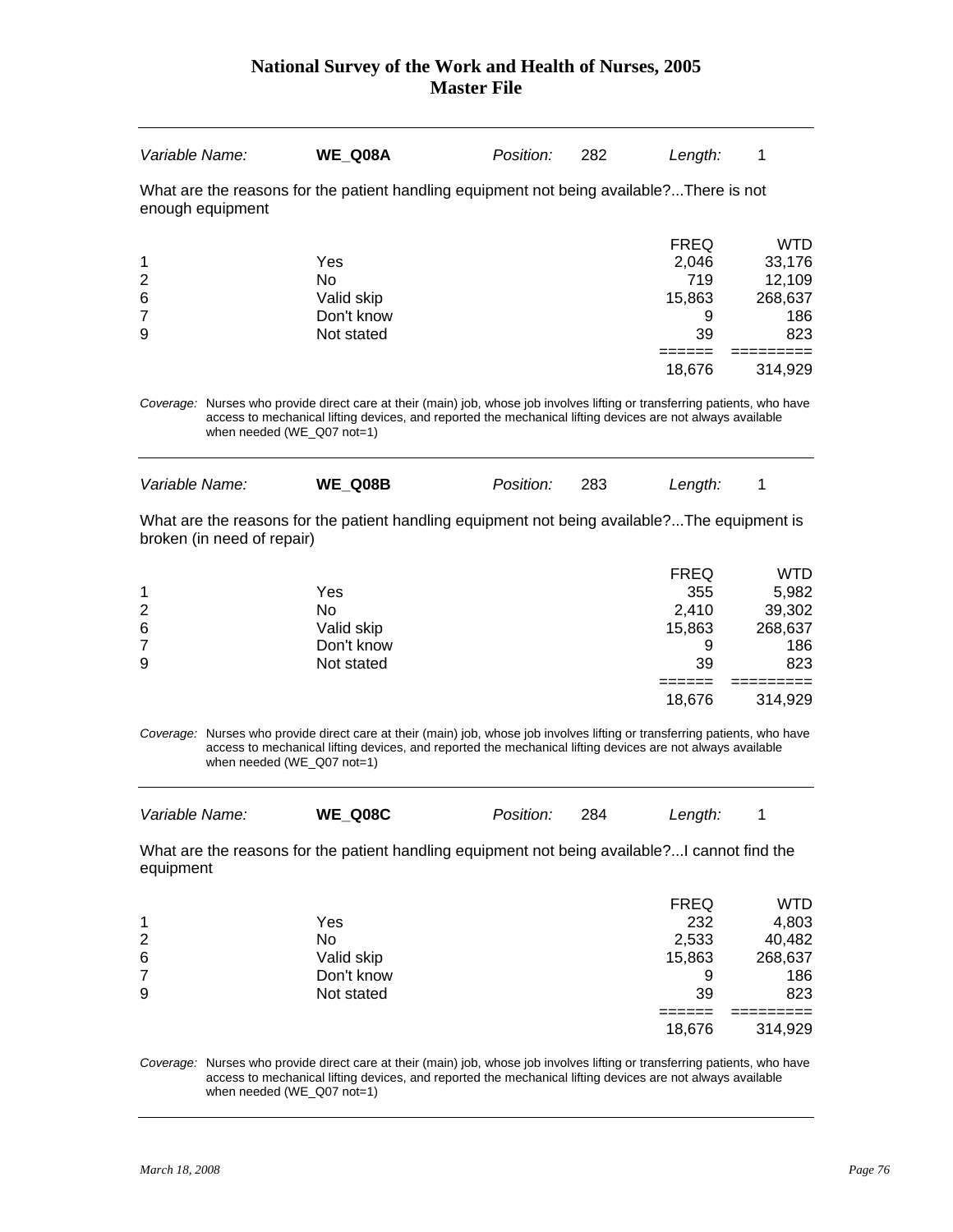| Variable Name:  |                                                                                   | <b>WE Q08D</b>                                                                                                                                                                                                                            | Position: | 285 | Length:     |            |  |  |  |  |
|-----------------|-----------------------------------------------------------------------------------|-------------------------------------------------------------------------------------------------------------------------------------------------------------------------------------------------------------------------------------------|-----------|-----|-------------|------------|--|--|--|--|
|                 | What are the reasons for the patient handling equipment not being available?Other |                                                                                                                                                                                                                                           |           |     |             |            |  |  |  |  |
|                 |                                                                                   |                                                                                                                                                                                                                                           |           |     | <b>FREQ</b> | <b>WTD</b> |  |  |  |  |
| 1               |                                                                                   | Yes                                                                                                                                                                                                                                       |           |     | 541         | 9,286      |  |  |  |  |
| $\overline{2}$  |                                                                                   | No.                                                                                                                                                                                                                                       |           |     | 2.224       | 35,999     |  |  |  |  |
| $6\phantom{1}6$ |                                                                                   | Valid skip                                                                                                                                                                                                                                |           |     | 15.863      | 268,637    |  |  |  |  |
| 7               |                                                                                   | Don't know                                                                                                                                                                                                                                |           |     | 9           | 186        |  |  |  |  |
| 9               |                                                                                   | Not stated                                                                                                                                                                                                                                |           |     | 39          | 823        |  |  |  |  |
|                 |                                                                                   |                                                                                                                                                                                                                                           |           |     |             |            |  |  |  |  |
|                 |                                                                                   |                                                                                                                                                                                                                                           |           |     | 18,676      | 314,929    |  |  |  |  |
|                 |                                                                                   | Coverage: Nurses who provide direct care at their (main) job, whose job involves lifting or transferring patients, who have<br>access to mechanical lifting devices, and reported the mechanical lifting devices are not always available |           |     |             |            |  |  |  |  |

when needed (WE\_Q07 not=1)

| <b>Section:</b> | <b>Nursing Work Index (WI)</b> |                  |     |         |  |  |
|-----------------|--------------------------------|------------------|-----|---------|--|--|
| Variable Name:  | <b>WI Q01</b>                  | <i>Position:</i> | 286 | Lenath: |  |  |

Adequate support services allow me to spend time with my patients.

|                |                   | <b>FREQ</b> | <b>WTD</b> |
|----------------|-------------------|-------------|------------|
| 1              | Strongly agree    | 2,502       | 39,952     |
| 2              | Somewhat agree    | 6,686       | 109,081    |
| 3              | Somewhat disagree | 3,997       | 67,170     |
| 4              | Strongly disagree | 2,626       | 46,390     |
| 5              | Not applicable    | 482         | 9,675      |
| 6              | Valid skip        | 2.348       | 41,982     |
| $\overline{7}$ | Don't know        | 31          | 611        |
| 8              | Refusal           | 4           | 68         |
|                |                   |             |            |
|                |                   | 18,676      | 314.929    |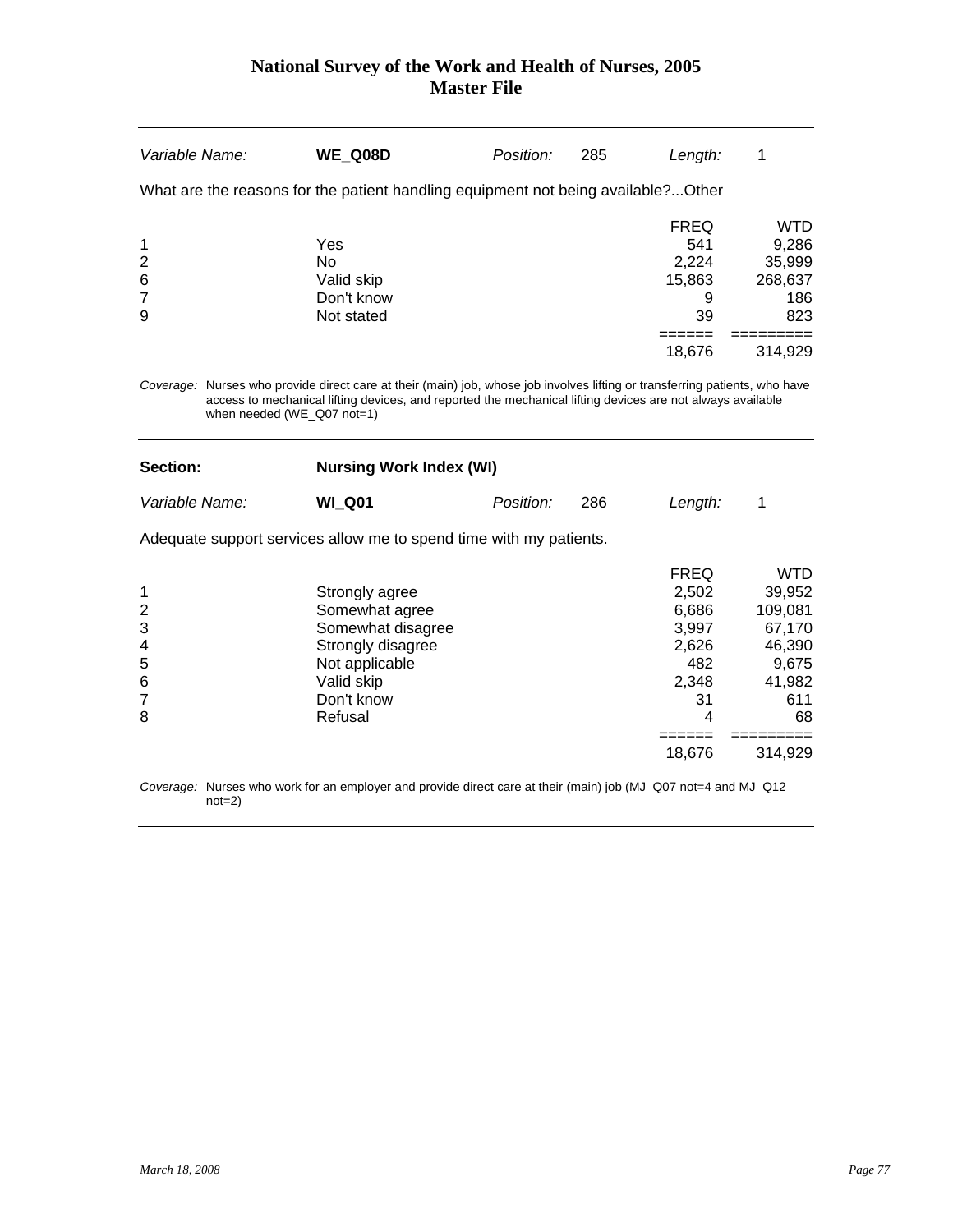| Variable Name:                                    | <b>WI Q02</b>                                                                                                                       | Position: | 287 | Length:                                                                            |                                                                                                |
|---------------------------------------------------|-------------------------------------------------------------------------------------------------------------------------------------|-----------|-----|------------------------------------------------------------------------------------|------------------------------------------------------------------------------------------------|
|                                                   | Physicians and nurses have good working relations.                                                                                  |           |     |                                                                                    |                                                                                                |
| 1<br>$\overline{2}$<br>3<br>4<br>5<br>6<br>7<br>8 | Strongly agree<br>Somewhat agree<br>Somewhat disagree<br>Strongly disagree<br>Not applicable<br>Valid skip<br>Don't know<br>Refusal |           |     | <b>FREQ</b><br>6.634<br>7,315<br>1.338<br>505<br>506<br>2,348<br>26<br>4<br>18,676 | <b>WTD</b><br>114,767<br>117,351<br>24,704<br>8,981<br>6,726<br>41,982<br>407<br>12<br>314,929 |

*Coverage:* Nurses who work for an employer and provide direct care at their (main) job (MJ\_Q07 not=4 and MJ\_Q12 not=2)

| Variable Name:                                    | <b>WI Q03</b>                                                                                                                       | Position: | 288 | Length:                                                                              | 1                                                                                              |
|---------------------------------------------------|-------------------------------------------------------------------------------------------------------------------------------------|-----------|-----|--------------------------------------------------------------------------------------|------------------------------------------------------------------------------------------------|
| The supervisory staff is supportive of nurses.    |                                                                                                                                     |           |     |                                                                                      |                                                                                                |
| 1<br>$\overline{2}$<br>3<br>4<br>5<br>6<br>7<br>8 | Strongly agree<br>Somewhat agree<br>Somewhat disagree<br>Strongly disagree<br>Not applicable<br>Valid skip<br>Don't know<br>Refusal |           |     | <b>FREQ</b><br>5,241<br>7.039<br>2,307<br>1,450<br>251<br>2,348<br>35<br>5<br>18,676 | <b>WTD</b><br>84,974<br>112,231<br>43,612<br>27,610<br>3,877<br>41,982<br>587<br>55<br>314,929 |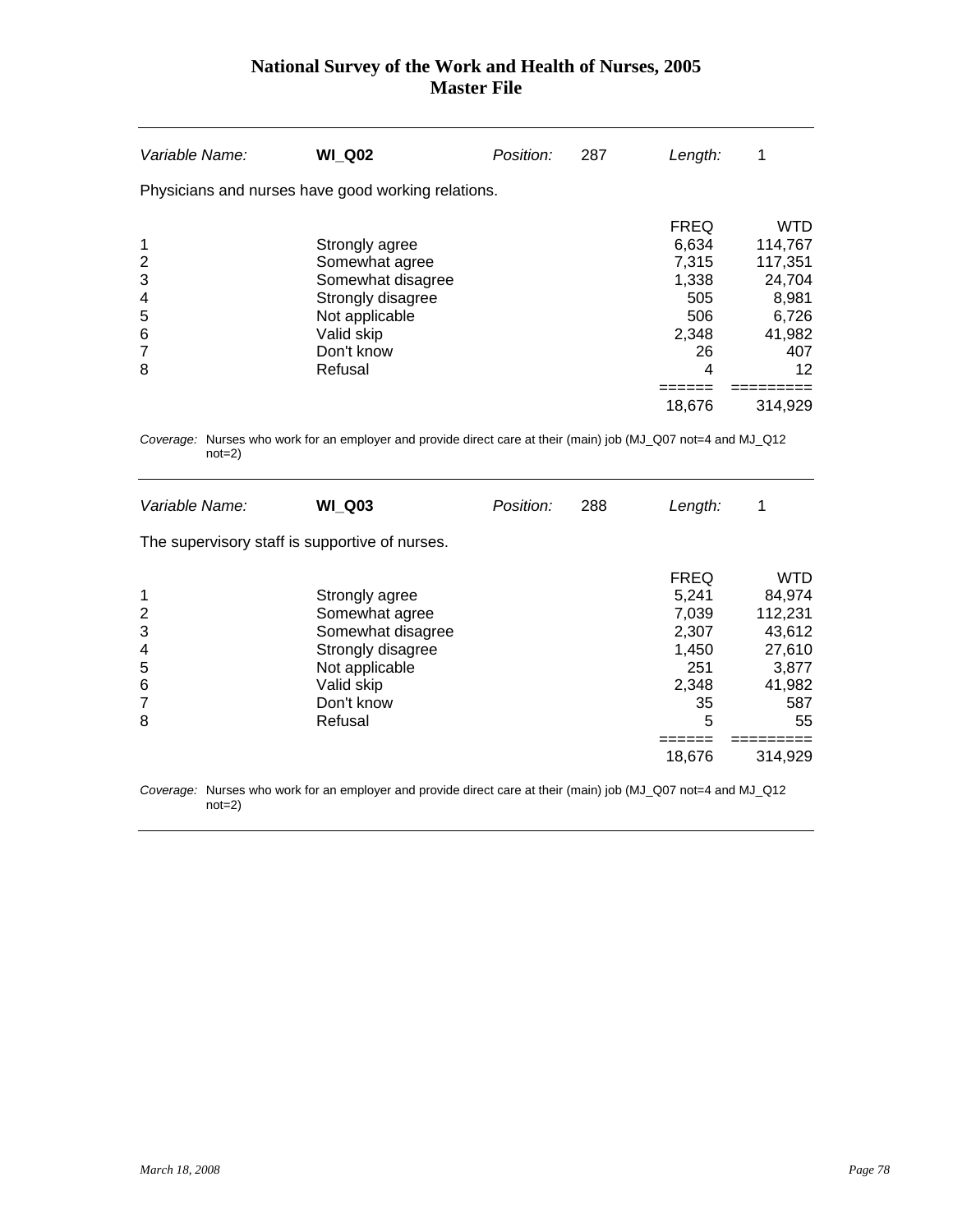| Variable Name:                                    | <b>WI Q04</b>                                                                                                                       | Position: | 289 | Length:                                                                               | 1                                                                                                 |
|---------------------------------------------------|-------------------------------------------------------------------------------------------------------------------------------------|-----------|-----|---------------------------------------------------------------------------------------|---------------------------------------------------------------------------------------------------|
| Nursing controls its own practice.                |                                                                                                                                     |           |     |                                                                                       |                                                                                                   |
| 1<br>$\overline{2}$<br>3<br>4<br>5<br>6<br>7<br>8 | Strongly agree<br>Somewhat agree<br>Somewhat disagree<br>Strongly disagree<br>Not applicable<br>Valid skip<br>Don't know<br>Refusal |           |     | <b>FREQ</b><br>4,410<br>7.613<br>2,626<br>1,383<br>161<br>2,348<br>129<br>6<br>18,676 | <b>WTD</b><br>81,569<br>121,451<br>41,821<br>23,946<br>2,077<br>41,982<br>1,952<br>130<br>314,929 |

*Coverage:* Nurses who work for an employer and provide direct care at their (main) job (MJ\_Q07 not=4 and MJ\_Q12 not=2)

| Variable Name:                                    | <b>WI Q05</b>                                                                                                                       | Position: | 290 | Length:                                                                         | 1                                                                                             |
|---------------------------------------------------|-------------------------------------------------------------------------------------------------------------------------------------|-----------|-----|---------------------------------------------------------------------------------|-----------------------------------------------------------------------------------------------|
|                                                   | There is enough time and opportunity to discuss patient care.                                                                       |           |     |                                                                                 |                                                                                               |
| 1<br>$\overline{2}$<br>3<br>4<br>5<br>6<br>7<br>8 | Strongly agree<br>Somewhat agree<br>Somewhat disagree<br>Strongly disagree<br>Not applicable<br>Valid skip<br>Don't know<br>Refusal |           |     | <b>FREQ</b><br>3,715<br>6,730<br>3.535<br>2,141<br>190<br>2,348<br>16<br>18,676 | <b>WTD</b><br>55,150<br>107,283<br>63,598<br>43,030<br>3,370<br>41,982<br>513<br>2<br>314.929 |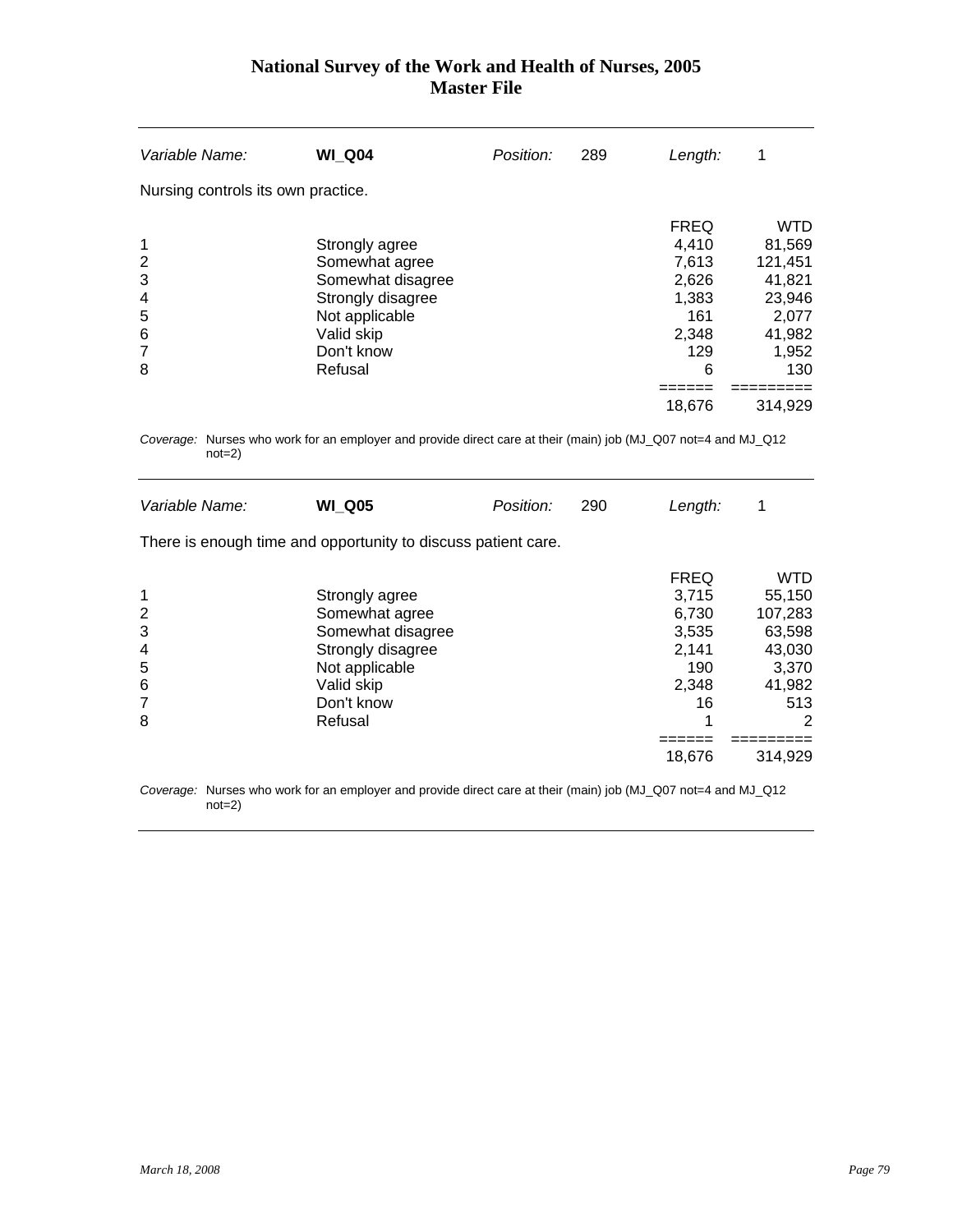| Variable Name: | <b>WI Q06</b>                                                     | Position: | 291 | Length:     |         |
|----------------|-------------------------------------------------------------------|-----------|-----|-------------|---------|
|                | There are enough nurses on staff to provide quality patient care. |           |     |             |         |
|                |                                                                   |           |     | <b>FREQ</b> | WTD     |
| 1              | Strongly agree                                                    |           |     | 2,859       | 43,893  |
| 2              | Somewhat agree                                                    |           |     | 5,381       | 84,340  |
| 3              | Somewhat disagree                                                 |           |     | 3,890       | 67,779  |
| 4              | Strongly disagree                                                 |           |     | 3,871       | 72,115  |
| 5              | Not applicable                                                    |           |     | 283         | 3,934   |
| 6              | Valid skip                                                        |           |     | 2,348       | 41,982  |
| $\overline{7}$ | Don't know                                                        |           |     | 41          | 836     |
| 8              | Refusal                                                           |           |     | 3           | 49      |
|                |                                                                   |           |     |             |         |
|                |                                                                   |           |     | 18,676      | 314.929 |

*Coverage:* Nurses who work for an employer and provide direct care at their (main) job (MJ\_Q07 not=4 and MJ\_Q12 not=2)

| Variable Name: | <b>WI Q07</b>                                                                                          | Position: | 292 | Length:              |                 |
|----------------|--------------------------------------------------------------------------------------------------------|-----------|-----|----------------------|-----------------|
|                | I have a nurse manager or immediate supervisor who is a good manager and leader.                       |           |     |                      |                 |
|                | Strongly agree                                                                                         |           |     | <b>FREQ</b><br>6,103 | WTD.<br>98,835  |
| 2              | Somewhat agree                                                                                         |           |     | 5,655                | 92,912          |
| 3              | Somewhat disagree                                                                                      |           |     | 2,083                | 36,551          |
| 4              | Strongly disagree                                                                                      |           |     | 1,733                | 32,365          |
| 5              | Not applicable                                                                                         |           |     | 625                  | 9,526           |
| 6              | Valid skip<br>Don't know                                                                               |           |     | 2,348<br>118         | 41,982<br>2,664 |
| 8              | Refusal                                                                                                |           |     | 11                   | 95              |
|                |                                                                                                        |           |     |                      |                 |
|                |                                                                                                        |           |     | 18,676               | 314,929         |
|                | Osimususi Niinsas iika iisultaa salamala saalansida dhaat san ettkah (mala) jak (MLOO7 nat. Land MLOJO |           |     |                      |                 |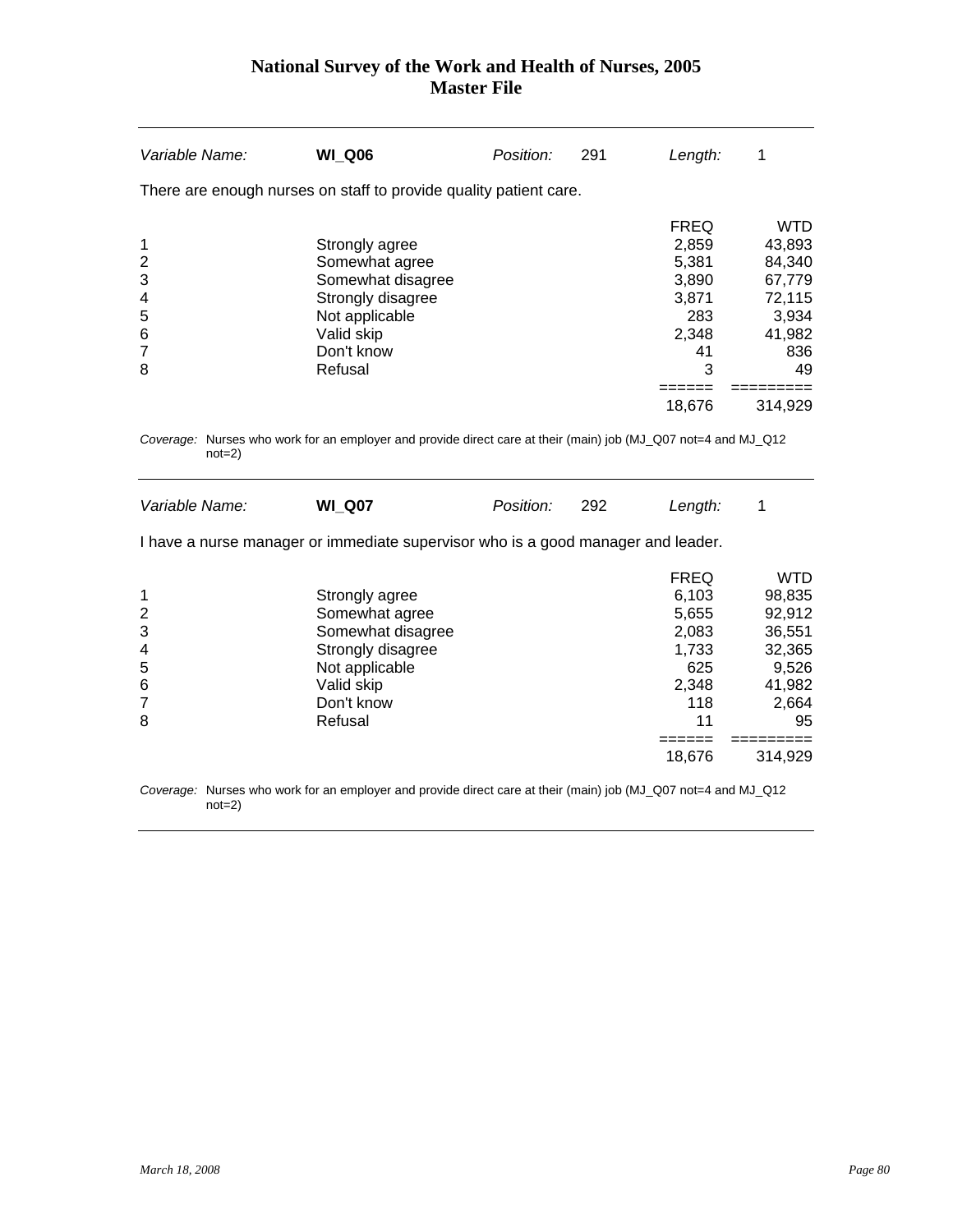| Variable Name:                                    | <b>WI Q08</b>                                                                                                                       | Position: | 293 | Length:                                                                              | 1                                                                                             |
|---------------------------------------------------|-------------------------------------------------------------------------------------------------------------------------------------|-----------|-----|--------------------------------------------------------------------------------------|-----------------------------------------------------------------------------------------------|
| There is enough staff to get the work done.       |                                                                                                                                     |           |     |                                                                                      |                                                                                               |
| 1<br>$\overline{2}$<br>3<br>4<br>5<br>6<br>7<br>8 | Strongly agree<br>Somewhat agree<br>Somewhat disagree<br>Strongly disagree<br>Not applicable<br>Valid skip<br>Don't know<br>Refusal |           |     | <b>FREQ</b><br>3,033<br>5,935<br>3,898<br>3,294<br>124<br>2,348<br>38<br>6<br>18,676 | <b>WTD</b><br>45,631<br>94,036<br>70,180<br>60,175<br>2,015<br>41,982<br>830<br>80<br>314.929 |

*Coverage:* Nurses who work for an employer and provide direct care at their (main) job (MJ\_Q07 not=4 and MJ\_Q12 not=2)

| Variable Name:                       | <b>WI Q09</b>                                                                                                                       | Position: | 294 | Length:                                                                       |                                                                                                |
|--------------------------------------|-------------------------------------------------------------------------------------------------------------------------------------|-----------|-----|-------------------------------------------------------------------------------|------------------------------------------------------------------------------------------------|
|                                      | I have the freedom to make important patient care and work decisions.                                                               |           |     |                                                                               |                                                                                                |
| 1<br>2<br>3<br>4<br>5<br>6<br>7<br>8 | Strongly agree<br>Somewhat agree<br>Somewhat disagree<br>Strongly disagree<br>Not applicable<br>Valid skip<br>Don't know<br>Refusal |           |     | <b>FREQ</b><br>6,233<br>7,413<br>1,730<br>830<br>101<br>2,348<br>20<br>18,676 | <b>WTD</b><br>111,789<br>118,568<br>27,844<br>13,123<br>1,303<br>41,982<br>319<br>2<br>314,929 |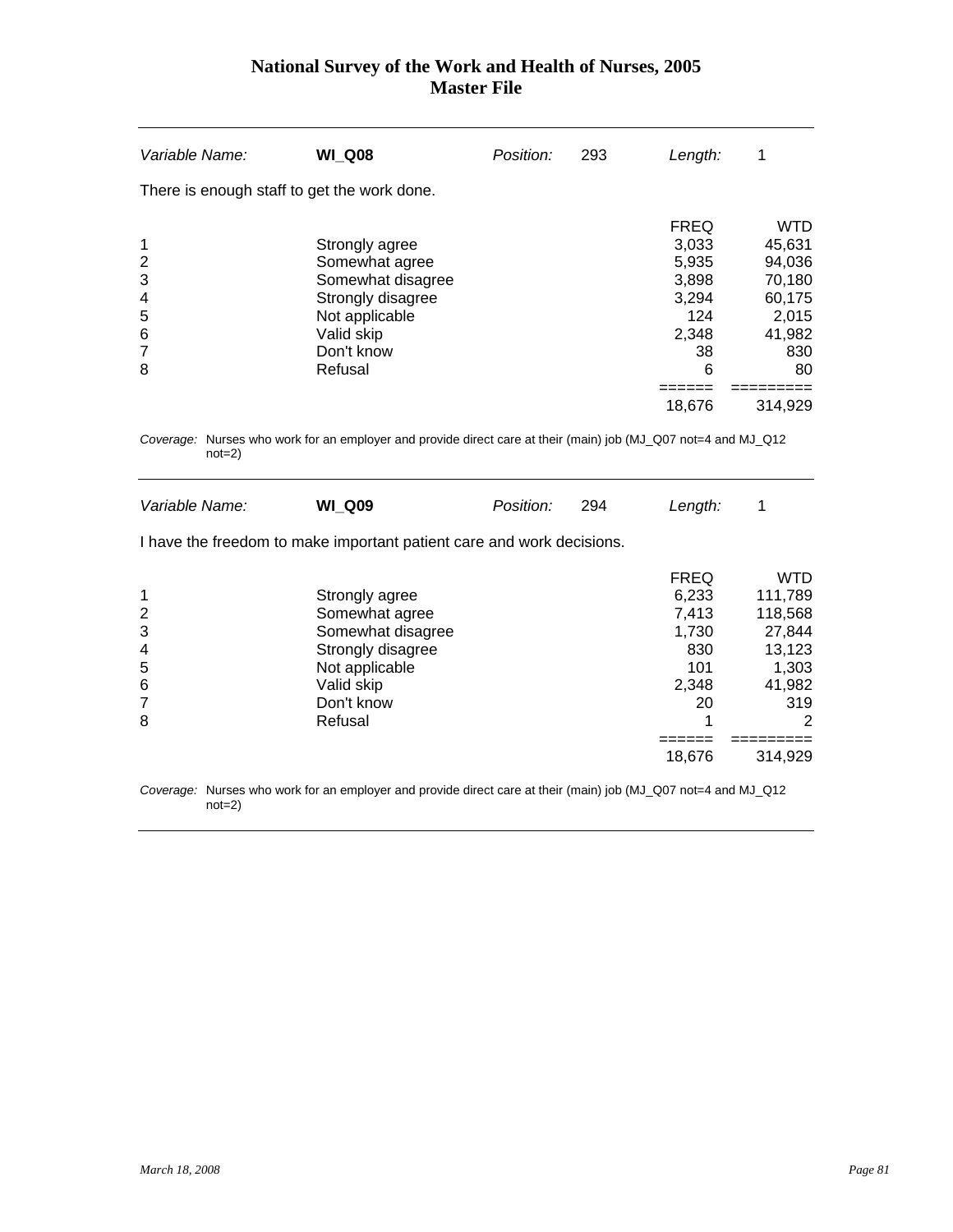| <b>WI Q10</b>                                                                                                                       | Position: | 295 | Length:                                                                 | 1                                                                                                     |
|-------------------------------------------------------------------------------------------------------------------------------------|-----------|-----|-------------------------------------------------------------------------|-------------------------------------------------------------------------------------------------------|
|                                                                                                                                     |           |     |                                                                         |                                                                                                       |
| Strongly agree<br>Somewhat agree<br>Somewhat disagree<br>Strongly disagree<br>Not applicable<br>Valid skip<br>Don't know<br>Refusal |           |     | <b>FREQ</b><br>8.267<br>5,017<br>2.008<br>910<br>98<br>2,348<br>25<br>3 | <b>WTD</b><br>139,389<br>81,686<br>35,402<br>14,145<br>1,582<br>41,982<br>695<br>48<br>314.929        |
|                                                                                                                                     |           |     |                                                                         | I am not placed in a position of having to do things that are against my nursing judgement.<br>18,676 |

*Coverage:* Nurses who work for an employer and provide direct care at their (main) job (MJ\_Q07 not=4 and MJ\_Q12 not=2)

| Variable Name:                       | <b>WI Q11</b>                                                                                                                       | Position: | 296 | Length:                                                                            | 1                                                                                        |
|--------------------------------------|-------------------------------------------------------------------------------------------------------------------------------------|-----------|-----|------------------------------------------------------------------------------------|------------------------------------------------------------------------------------------|
|                                      | There is a lot of team work between nurses and physicians.                                                                          |           |     |                                                                                    |                                                                                          |
| 1<br>2<br>3<br>4<br>5<br>6<br>7<br>8 | Strongly agree<br>Somewhat agree<br>Somewhat disagree<br>Strongly disagree<br>Not applicable<br>Valid skip<br>Don't know<br>Refusal |           |     | <b>FREQ</b><br>5.574<br>7,083<br>2.048<br>849<br>741<br>2,348<br>29<br>4<br>18,676 | WTD<br>97,076<br>115,160<br>34,678<br>15,289<br>10,453<br>41,982<br>255<br>35<br>314,929 |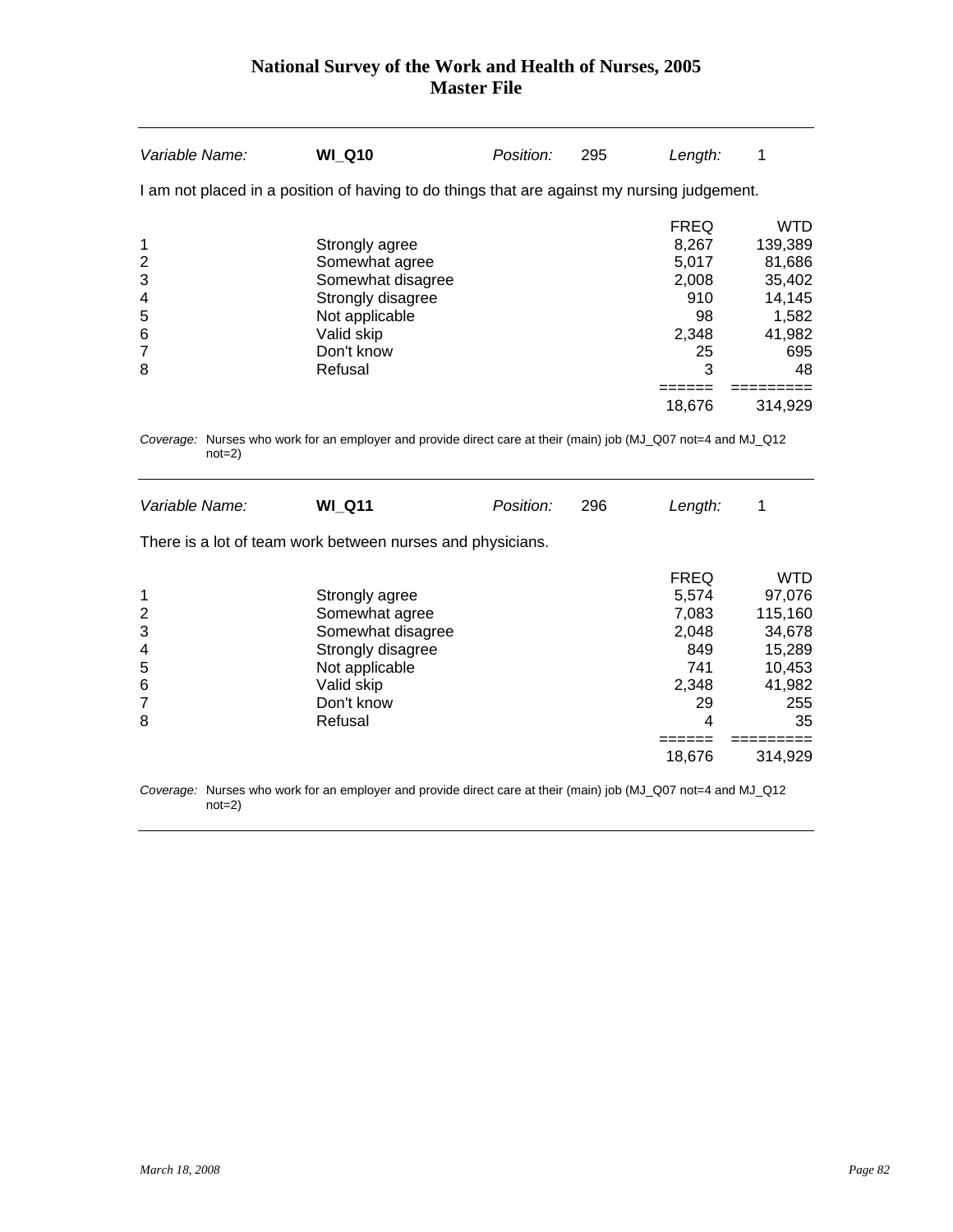| Variable Name:                                                 | <b>WI_Q12</b>                                                                                                                                  | Position: | 297 | Length:                                                                       | 1                                                                                      |
|----------------------------------------------------------------|------------------------------------------------------------------------------------------------------------------------------------------------|-----------|-----|-------------------------------------------------------------------------------|----------------------------------------------------------------------------------------|
|                                                                | I have a nurse manager or immediate supervisor who backs up the nursing staff in decision<br>making, even if the conflict is with a physician. |           |     |                                                                               |                                                                                        |
| 1<br>$\overline{c}$<br>3<br>4<br>5<br>6<br>$\overline{7}$<br>8 | Strongly agree<br>Somewhat agree<br>Somewhat disagree<br>Strongly disagree<br>Not applicable<br>Valid skip<br>Don't know<br>Refusal            |           |     | <b>FREQ</b><br>5,146<br>5,808<br>2,156<br>1,573<br>1,382<br>2,348<br>254<br>9 | <b>WTD</b><br>85,890<br>94,928<br>38,622<br>28,570<br>20,237<br>41,982<br>4,487<br>212 |
|                                                                |                                                                                                                                                |           |     | =====<br>18,676                                                               | 314,929                                                                                |
| $not=2)$                                                       | Coverage: Nurses who work for an employer and provide direct care at their (main) job (MJ_Q07 not=4 and MJ_Q12                                 |           |     |                                                                               |                                                                                        |
| Variable Name:                                                 | <b>WI_Q13</b>                                                                                                                                  | Position: | 298 | Length:                                                                       | 1                                                                                      |
|                                                                | There is collaboration between nurses and physicians.                                                                                          |           |     |                                                                               |                                                                                        |
| 1<br>$\overline{2}$<br>3<br>4<br>5<br>6<br>7<br>8              | Strongly agree<br>Somewhat agree<br>Somewhat disagree<br>Strongly disagree<br>Not applicable<br>Valid skip<br>Don't know<br>Refusal            |           |     | <b>FREQ</b><br>5,884<br>8,176<br>1,196<br>411<br>624<br>2,348<br>33<br>4      | <b>WTD</b><br>104,302<br>130,901<br>21,446<br>7,667<br>8,226<br>41,982<br>369<br>36    |
|                                                                |                                                                                                                                                |           |     | 18,676                                                                        | 314,929                                                                                |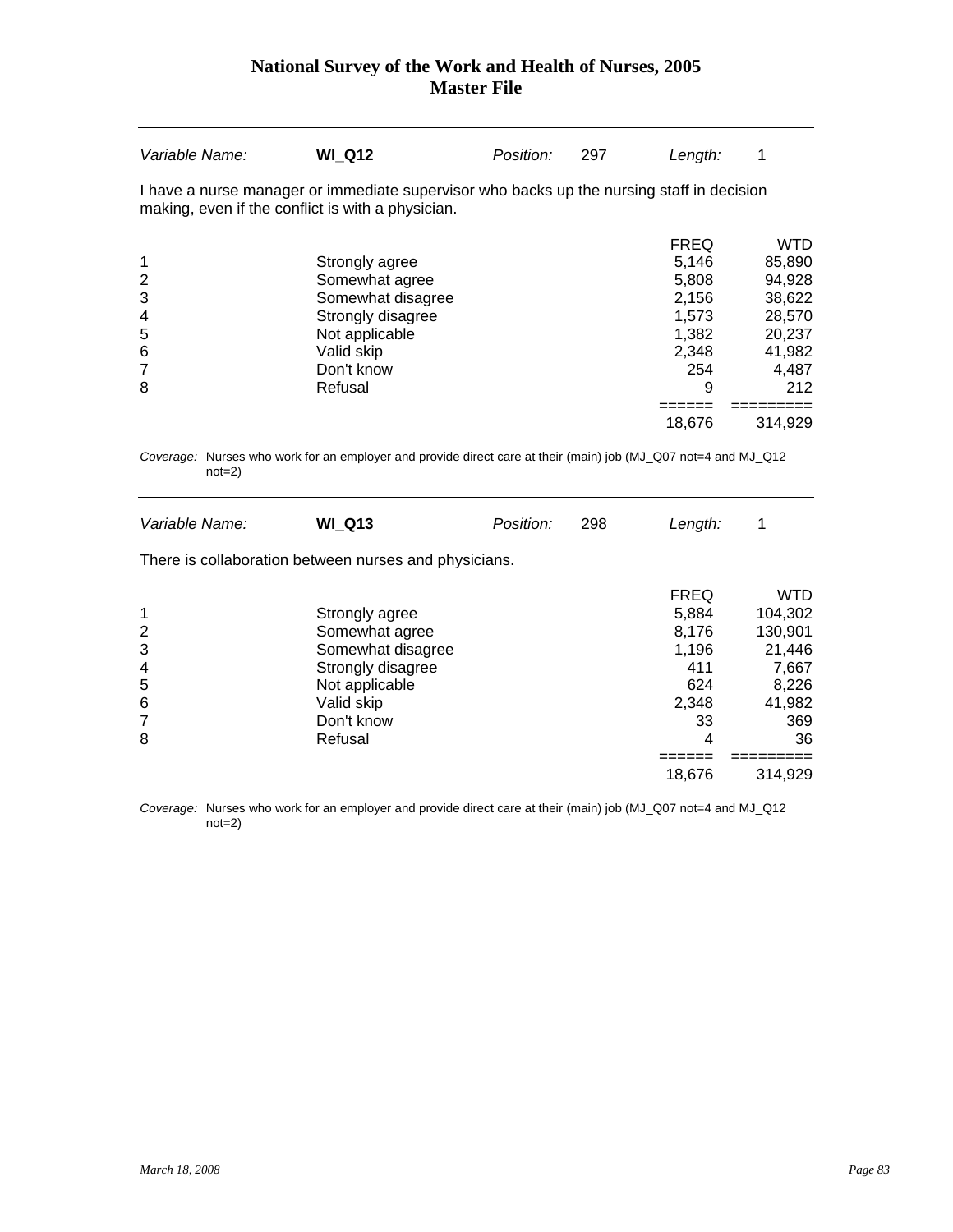| Variable Name:                                    | <b>WI Q14</b>                                                                                                                       | Position: | 299 | Length:                                                                      | 1                                                                                    |
|---------------------------------------------------|-------------------------------------------------------------------------------------------------------------------------------------|-----------|-----|------------------------------------------------------------------------------|--------------------------------------------------------------------------------------|
|                                                   | I am given the opportunity to work on highly specialized patient care units.                                                        |           |     |                                                                              |                                                                                      |
| 1<br>2<br>3<br>$\overline{4}$<br>5<br>6<br>7<br>8 | Strongly agree<br>Somewhat agree<br>Somewhat disagree<br>Strongly disagree<br>Not applicable<br>Valid skip<br>Don't know<br>Refusal |           |     | <b>FREQ</b><br>3,981<br>3.106<br>1.667<br>2,039<br>5.500<br>2,348<br>29<br>6 | <b>WTD</b><br>90,982<br>51,743<br>23,651<br>29,086<br>76,915<br>41,982<br>436<br>133 |
|                                                   |                                                                                                                                     |           |     | 18,676                                                                       | 314,929                                                                              |

*Coverage:* Nurses who work for an employer and provide direct care at their (main) job (MJ\_Q07 not=4 and MJ\_Q12 not=2)

| Variable Name: | <b>WI Q15</b> | Position: 300 | Length: |  |
|----------------|---------------|---------------|---------|--|
|                |               |               |         |  |

I am given assignments that foster continuity of care, that is, I continue to care for the same patient one day to the next.

|                |                   | <b>FREQ</b> | WTD     |
|----------------|-------------------|-------------|---------|
| 1              | Strongly agree    | 6,820       | 107,524 |
| 2              | Somewhat agree    | 3,967       | 62,976  |
| 3              | Somewhat disagree | 1,404       | 21,920  |
| $\overline{4}$ | Strongly disagree | 1,620       | 30,015  |
| 5              | Not applicable    | 2,494       | 50,108  |
| 6              | Valid skip        | 2,348       | 41,982  |
| 7              | Don't know        | 22          | 403     |
| 8              | Refusal           |             | 2       |
|                |                   |             |         |
|                |                   | 18,676      | 314.929 |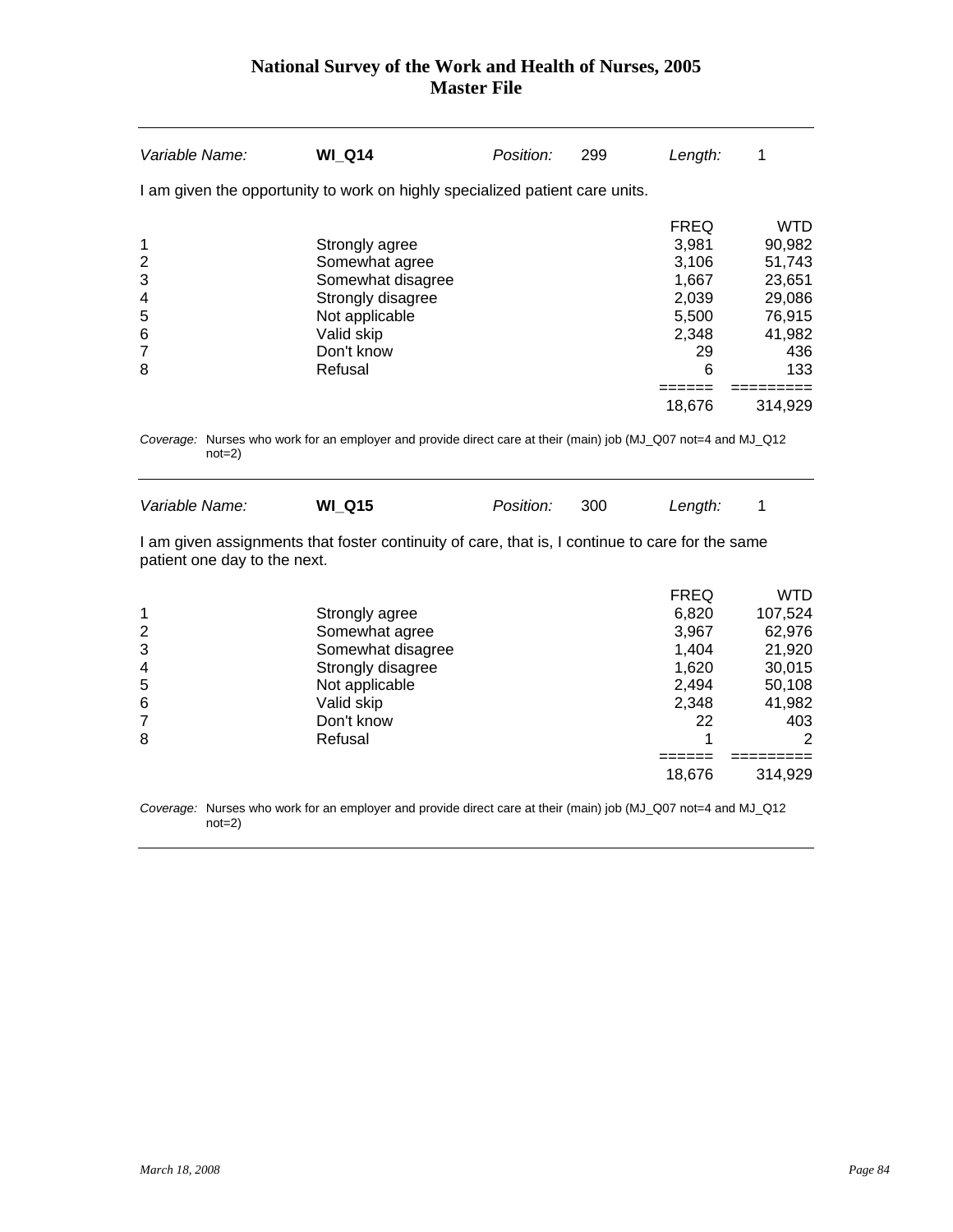| Variable Name:                                   |                                                                                                                                                                                                                                                                                                                                                                                                                      | <b>WIDAUTON</b>                                                                                                                                                                                                                                                                                                                                                                   | Position: | 301 | Length:                                          | 5.2                                       |  |
|--------------------------------------------------|----------------------------------------------------------------------------------------------------------------------------------------------------------------------------------------------------------------------------------------------------------------------------------------------------------------------------------------------------------------------------------------------------------------------|-----------------------------------------------------------------------------------------------------------------------------------------------------------------------------------------------------------------------------------------------------------------------------------------------------------------------------------------------------------------------------------|-----------|-----|--------------------------------------------------|-------------------------------------------|--|
|                                                  | Derived variable: Work Index: Autonomy Score                                                                                                                                                                                                                                                                                                                                                                         |                                                                                                                                                                                                                                                                                                                                                                                   |           |     |                                                  |                                           |  |
| Allowed values:                                  |                                                                                                                                                                                                                                                                                                                                                                                                                      | 00.00:15.00                                                                                                                                                                                                                                                                                                                                                                       |           |     | <b>FREQ</b>                                      | <b>WTD</b>                                |  |
| 00.00:15.00<br>99.96<br>99.99                    |                                                                                                                                                                                                                                                                                                                                                                                                                      | Work Index Autonomy Score<br>Valid skip<br>Not stated                                                                                                                                                                                                                                                                                                                             |           |     | 15,637<br>2,348<br>691<br>======                 | 261,499<br>41,982<br>11,448               |  |
|                                                  |                                                                                                                                                                                                                                                                                                                                                                                                                      |                                                                                                                                                                                                                                                                                                                                                                                   |           |     | 18,676                                           | 314,929                                   |  |
| Note:                                            | Coverage: Nurses who work for an employer and provide direct care at their (main) job (MJ_Q07 not=4 and MJ_Q12<br>$not=2)$<br>This variable was derived from questions WI Q03, WI Q04, WI Q09, WI Q10, and WI Q12. Nurses who<br>responded "Not applicable" to only one of these questions were given an adjusted score; otherwise the<br>variable was set to 'Not stated.'<br>Higher scores indicate more autonomy. |                                                                                                                                                                                                                                                                                                                                                                                   |           |     |                                                  |                                           |  |
| Variable Name:                                   |                                                                                                                                                                                                                                                                                                                                                                                                                      | <b>WIDCNTRL</b>                                                                                                                                                                                                                                                                                                                                                                   | Position: | 306 | Length:                                          | 5.2                                       |  |
|                                                  |                                                                                                                                                                                                                                                                                                                                                                                                                      | Derived variable: Work Index: Control over Practice Score                                                                                                                                                                                                                                                                                                                         |           |     |                                                  |                                           |  |
| Allowed values:<br>00.00:21.00<br>99.96<br>99.99 |                                                                                                                                                                                                                                                                                                                                                                                                                      | 00.00:21.00<br>Work Index Control over Practice Score<br>Valid Skip<br>Not stated                                                                                                                                                                                                                                                                                                 |           |     | <b>FREQ</b><br>15,551<br>2,348<br>777<br>------- | <b>WTD</b><br>259,073<br>41,982<br>13,874 |  |
|                                                  |                                                                                                                                                                                                                                                                                                                                                                                                                      |                                                                                                                                                                                                                                                                                                                                                                                   |           |     | 18,676                                           | 314,929                                   |  |
| Note:                                            | $not=2)$                                                                                                                                                                                                                                                                                                                                                                                                             | Coverage: Nurses who work for an employer and provide direct care at their (main) job (MJ_Q07 not=4 and MJ_Q12<br>This variable was derived from questions WI_Q01, WI_Q05, WI_Q06, WI_Q07, WI_Q08, WI_Q14, and<br>WI_Q15. Nurses who responded "Not applicable" to one or two of these questions were given an adjusted<br>score: otherwise the variable was set to 'Not stated.' |           |     |                                                  |                                           |  |

Higher scores indicate more control over practice.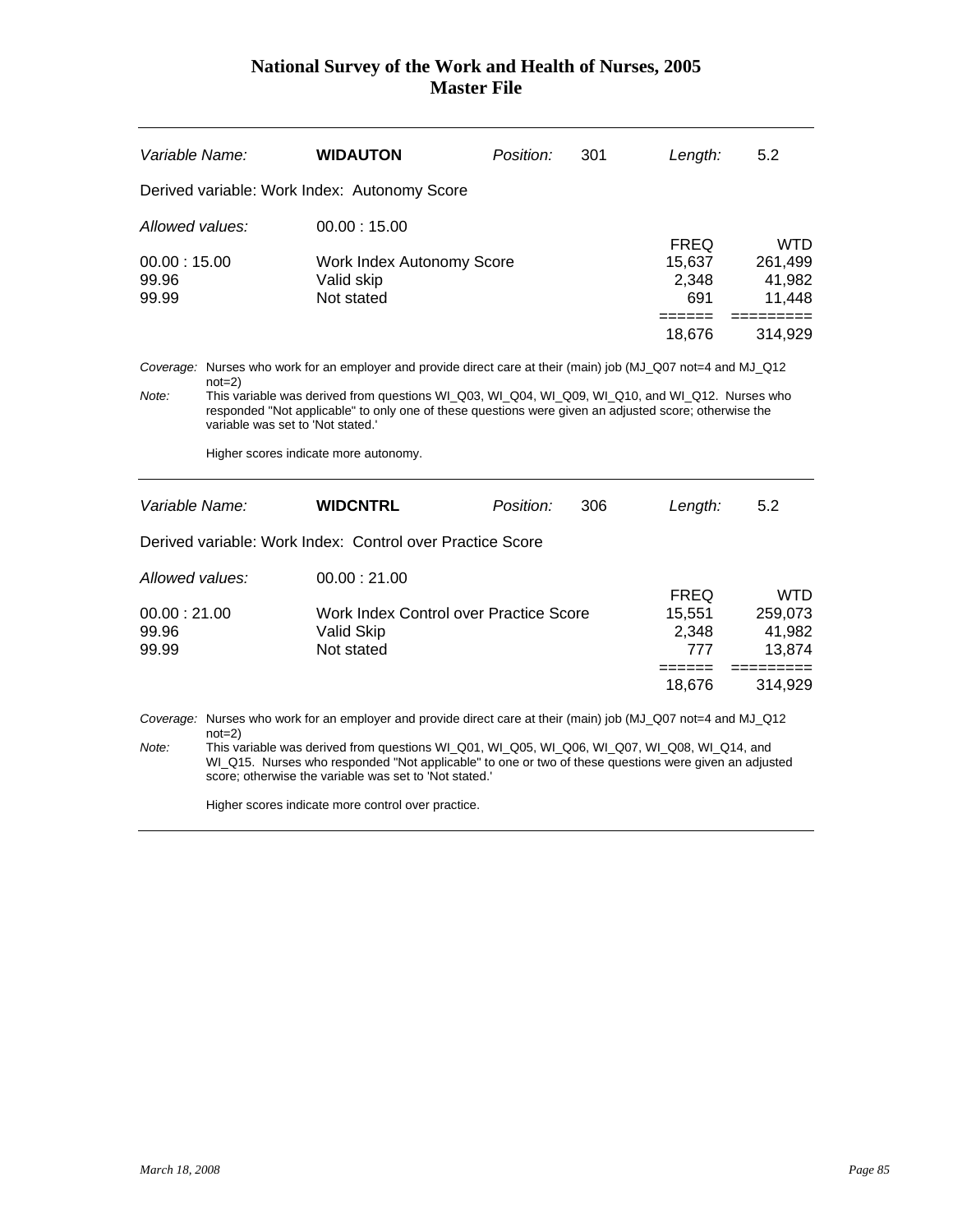| Variable Name:                                                                                                                                                                                                                                                                                                                                                                                                                 |                                                                                                                                                                                                                                                                                                                                                             | WIDREL                                                                             | Position: | 311 | Length:                               | 5.2                                       |  |
|--------------------------------------------------------------------------------------------------------------------------------------------------------------------------------------------------------------------------------------------------------------------------------------------------------------------------------------------------------------------------------------------------------------------------------|-------------------------------------------------------------------------------------------------------------------------------------------------------------------------------------------------------------------------------------------------------------------------------------------------------------------------------------------------------------|------------------------------------------------------------------------------------|-----------|-----|---------------------------------------|-------------------------------------------|--|
|                                                                                                                                                                                                                                                                                                                                                                                                                                |                                                                                                                                                                                                                                                                                                                                                             | Derived variable: Work Index: Nurse Physician Relationship Score                   |           |     |                                       |                                           |  |
| Allowed values:<br>00.00:09.00<br>99.96                                                                                                                                                                                                                                                                                                                                                                                        |                                                                                                                                                                                                                                                                                                                                                             | 00.00:09.00<br>Work Index Nurse-Phys. Relation Score<br>Valid Skip                 |           |     | <b>FREQ</b><br>15,687<br>2,348        | WTD.<br>264,151<br>41,982                 |  |
| 99.99                                                                                                                                                                                                                                                                                                                                                                                                                          |                                                                                                                                                                                                                                                                                                                                                             | Not stated                                                                         |           |     | 641                                   | 8,796                                     |  |
|                                                                                                                                                                                                                                                                                                                                                                                                                                |                                                                                                                                                                                                                                                                                                                                                             |                                                                                    |           |     | 18,676                                | 314,929                                   |  |
| Note:                                                                                                                                                                                                                                                                                                                                                                                                                          | Coverage: Nurses who work for an employer and provide direct care at their (main) job (MJ_Q07 not=4 and MJ_Q12<br>$not=2)$<br>This variable was derived from questions WI_Q02, WI_Q11, and WI_Q13. Nurses who responded "Not<br>applicable" to only one of these questions were given an adjusted score; otherwise the variable was set to<br>'Not stated.' |                                                                                    |           |     |                                       |                                           |  |
|                                                                                                                                                                                                                                                                                                                                                                                                                                |                                                                                                                                                                                                                                                                                                                                                             | Higher scores indicate better nurse-physician working relations.                   |           |     |                                       |                                           |  |
| Variable Name:                                                                                                                                                                                                                                                                                                                                                                                                                 |                                                                                                                                                                                                                                                                                                                                                             | <b>WIDSUPRT</b>                                                                    | Position: | 316 | Length:                               | 5.2                                       |  |
|                                                                                                                                                                                                                                                                                                                                                                                                                                |                                                                                                                                                                                                                                                                                                                                                             | Derived variable: Work Index: Organizational Support Score                         |           |     |                                       |                                           |  |
| Allowed values:<br>00.00:30.00<br>99.96<br>99.99                                                                                                                                                                                                                                                                                                                                                                               |                                                                                                                                                                                                                                                                                                                                                             | 00.00:30.00<br>Work Index Organizational Support Score<br>Valid skip<br>Not stated |           |     | <b>FREQ</b><br>15,493<br>2,348<br>835 | <b>WTD</b><br>257,999<br>41,982<br>14,948 |  |
|                                                                                                                                                                                                                                                                                                                                                                                                                                |                                                                                                                                                                                                                                                                                                                                                             |                                                                                    |           |     | $=$ $=$ $=$ $=$ $=$ $=$<br>18,676     | =========<br>314,929                      |  |
| Coverage: Nurses who work for an employer and provide direct care at their (main) job (MJ_Q07 not=4 and MJ_Q12<br>$not=2)$<br>This variable was derived from questions WI_Q01, WI_Q02, WI_Q04, WI_Q05, WI_Q06, WI_Q07, WI_Q09,<br>Note:<br>WI_Q10, WI_Q11, and WI_Q15. Nurses who responded "Not applicable" to one or two of these questions<br>were given an adjusted score; otherwise the variable was set to 'Not stated.' |                                                                                                                                                                                                                                                                                                                                                             |                                                                                    |           |     |                                       |                                           |  |

Higher scores indicate more organizational support.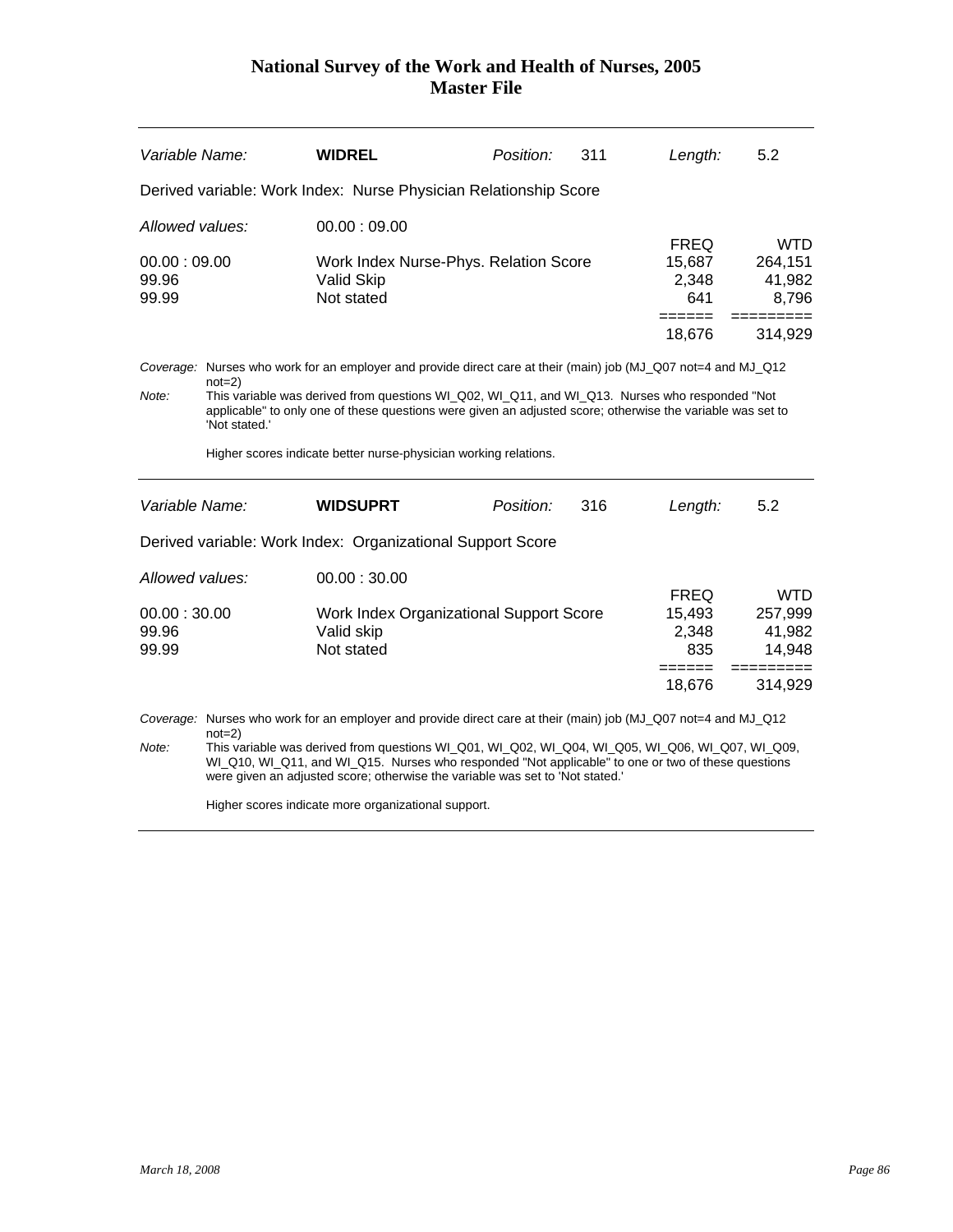| Section:                                                       | <b>Respect and Support (RS)</b>                                                                                                     |           |     |                                                                                       |                                                                                             |
|----------------------------------------------------------------|-------------------------------------------------------------------------------------------------------------------------------------|-----------|-----|---------------------------------------------------------------------------------------|---------------------------------------------------------------------------------------------|
| Variable Name:                                                 | <b>RS Q01</b>                                                                                                                       | Position: | 321 | Length:                                                                               | 1                                                                                           |
|                                                                | I receive the respect I deserve from my superiors.                                                                                  |           |     |                                                                                       |                                                                                             |
| 1<br>$\overline{\mathbf{c}}$<br>3<br>4<br>5<br>6<br>7<br>8     | Strongly agree<br>Somewhat agree<br>Somewhat disagree<br>Strongly disagree<br>Not applicable<br>Valid skip<br>Don't know<br>Refusal |           |     | <b>FREQ</b><br>6,417<br>6,876<br>1,811<br>1,172<br>0<br>2,348<br>45<br>7              | <b>WTD</b><br>112,444<br>110,438<br>29,646<br>19,589<br>0<br>41,982<br>690<br>140           |
|                                                                |                                                                                                                                     |           |     | ======<br>18,676                                                                      | =========<br>314,929                                                                        |
| $not=2)$<br>Variable Name:                                     | Coverage: Nurses who work for an employer and provide direct care at their (main) job (MJ_Q07 not=4 and MJ_Q12<br><b>RS Q02</b>     | Position: | 322 | Length:                                                                               | 1                                                                                           |
|                                                                | I receive the respect I deserve from my colleagues.                                                                                 |           |     |                                                                                       |                                                                                             |
| 1<br>$\overline{c}$<br>3<br>4<br>5<br>6<br>$\overline{7}$<br>8 | Strongly agree<br>Somewhat agree<br>Somewhat disagree<br>Strongly disagree<br>Not applicable<br>Valid skip<br>Don't know<br>Refusal |           |     | <b>FREQ</b><br>9,204<br>6,115<br>736<br>221<br>$\Omega$<br>2,348<br>47<br>5<br>====== | <b>WTD</b><br>161,101<br>96,850<br>11,159<br>2,961<br>0<br>41,982<br>792<br>85<br>========= |
|                                                                |                                                                                                                                     |           |     | 18,676                                                                                | 314,929                                                                                     |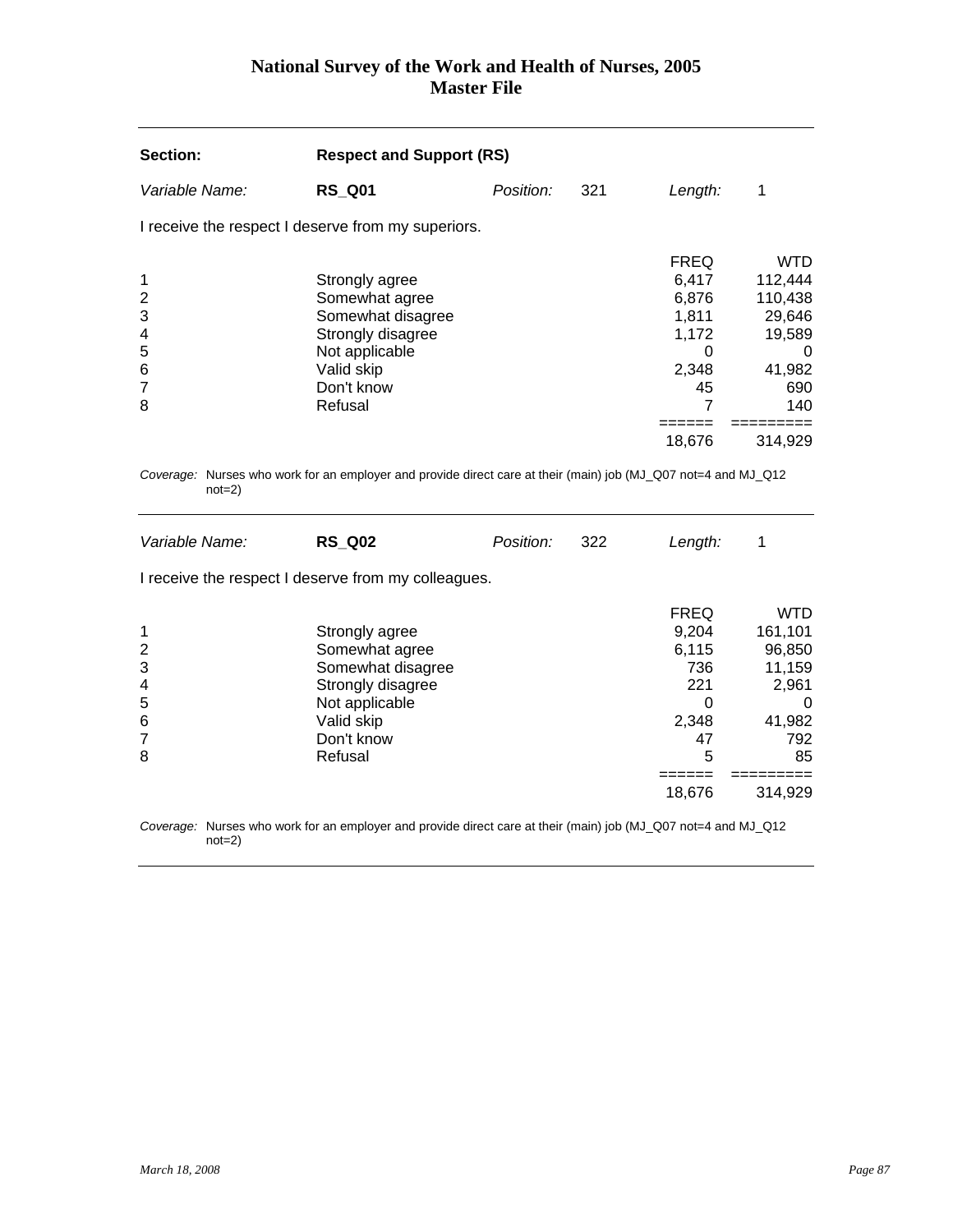| Variable Name:                                                          | <b>RS Q03</b>                                                                                                                                                            | Position: | 323 | Length:                                                                       | 1                                                                                  |
|-------------------------------------------------------------------------|--------------------------------------------------------------------------------------------------------------------------------------------------------------------------|-----------|-----|-------------------------------------------------------------------------------|------------------------------------------------------------------------------------|
|                                                                         | Considering all my efforts and achievements, I receive the respect and prestige I deserve.                                                                               |           |     |                                                                               |                                                                                    |
| 1<br>$\overline{\mathbf{c}}$<br>3<br>4<br>5<br>6<br>$\overline{7}$<br>8 | Strongly agree<br>Somewhat agree<br>Somewhat disagree<br>Strongly disagree<br>Not applicable<br>Valid skip<br>Don't know<br>Refusal                                      |           |     | <b>FREQ</b><br>5,646<br>7,964<br>1,820<br>835<br>$\Omega$<br>2,348<br>55<br>8 | <b>WTD</b><br>98,651<br>126,213<br>31,766<br>15,086<br>0<br>41,982<br>1,080<br>150 |
| $not=2)$                                                                | Coverage: Nurses who work for an employer and provide direct care at their (main) job (MJ_Q07 not=4 and MJ_Q12                                                           |           |     | =====<br>18,676                                                               | 314,929                                                                            |
| Variable Name:                                                          | <b>RSDIMBAL</b>                                                                                                                                                          | Position: | 324 | Length:                                                                       | 2                                                                                  |
|                                                                         | Derived Variable: Respect and Support: Effort-Reward Imbalance Score                                                                                                     |           |     |                                                                               |                                                                                    |
| Allowed values:<br>00:09<br>96<br>99                                    | 00:09<br><b>Effort-Reward Imbalance Score</b><br>Valid skip<br>Not stated                                                                                                |           |     | <b>FREQ</b><br>16,192<br>2,348<br>136<br>$=$ $=$ $=$ $=$ $=$<br>18,676        | <b>WTD</b><br>270,635<br>41,982<br>2,312<br>======<br>314,929                      |
| $not=2)$<br>Note:                                                       | Coverage: Nurses who work for an employer and provide direct care at their (main) job (MJ_Q07 not=4 and MJ_Q12<br>This variable was derived from RS_Q01, RS_Q02, RS_Q03. |           |     |                                                                               |                                                                                    |

Higher scores indicate a more positive balance of effort and reward.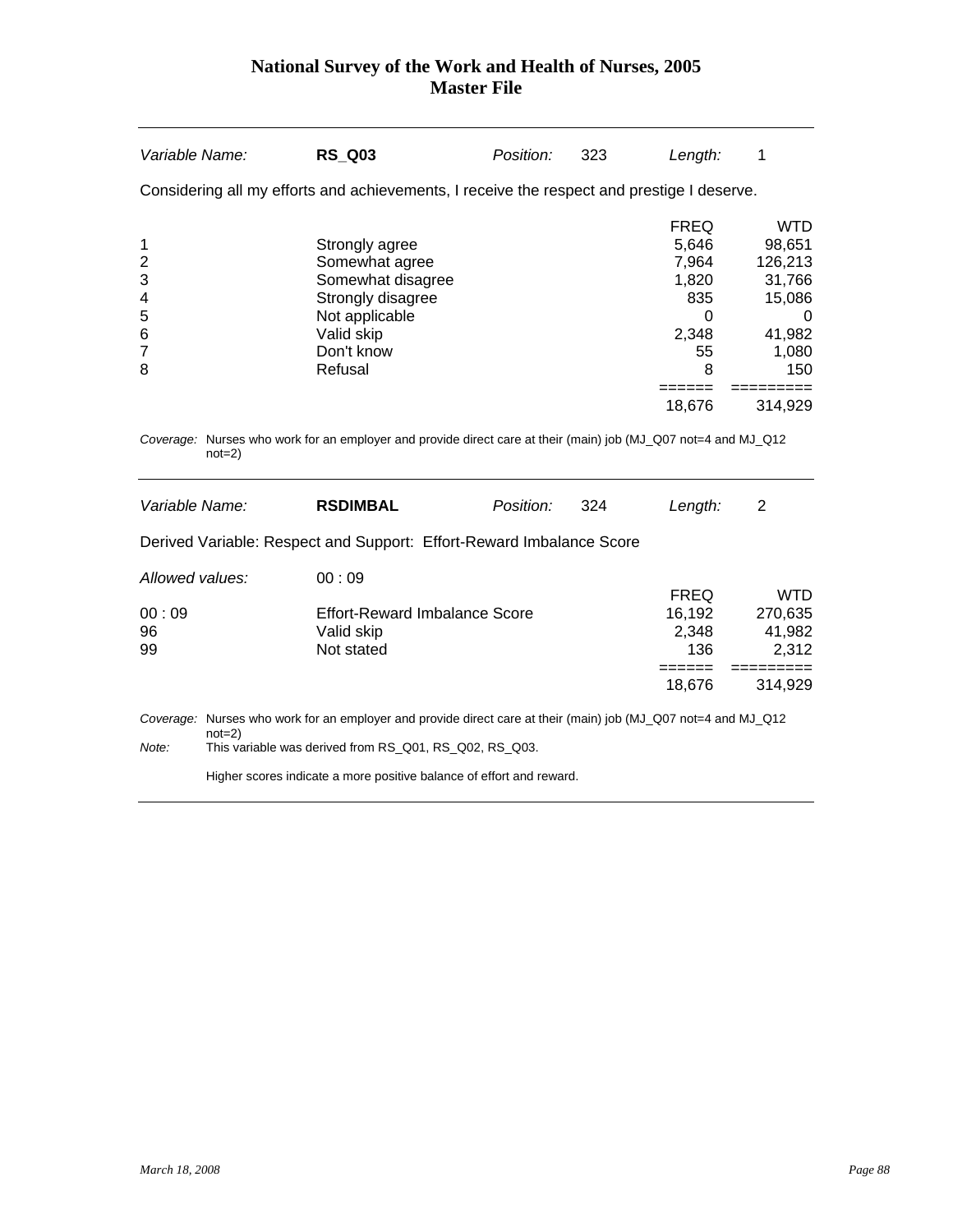| Section:                                         | <b>Exposure to Risk (EX)</b>                                                                                      |           |     |                                                                                |                                                                                       |
|--------------------------------------------------|-------------------------------------------------------------------------------------------------------------------|-----------|-----|--------------------------------------------------------------------------------|---------------------------------------------------------------------------------------|
| Variable Name:                                   | <b>EX_Q01</b>                                                                                                     | Position: | 326 | Length:                                                                        | 1                                                                                     |
| in my workplace.                                 | My organization takes all the necessary precautions to prevent the spread of infectious diseases                  |           |     |                                                                                |                                                                                       |
| 1<br>$\overline{c}$<br>3<br>4<br>$\,6$<br>7<br>8 | Strongly agree<br>Somewhat agree<br>Somewhat disagree<br>Strongly disagree<br>Valid skip<br>Don't know<br>Refusal |           |     | <b>FREQ</b><br>8,373<br>5,874<br>1,451<br>710<br>2,105<br>145<br>18            | <b>WTD</b><br>135,062<br>97,924<br>26,239<br>13,743<br>38,731<br>3,003<br>228         |
|                                                  |                                                                                                                   |           |     | $=$ $=$ $=$ $=$ $=$<br>18,676                                                  | 314,929                                                                               |
| Variable Name:                                   | Coverage: Nurses who provide direct care at their (main) job (MJ_Q12 not=2)<br><b>EX Q02</b>                      | Position: | 327 | Length:                                                                        | 1                                                                                     |
| outbreak if it occurs in my workplace.           | I am concerned about the ability of my organization to effectively control an infectious disease                  |           |     |                                                                                |                                                                                       |
| 1<br>$\overline{c}$<br>3<br>4<br>6<br>7<br>8     | Strongly agree<br>Somewhat agree<br>Somewhat disagree<br>Strongly disagree<br>Valid skip<br>Don't know<br>Refusal |           |     | <b>FREQ</b><br>3,204<br>5,359<br>3,698<br>4,026<br>2,105<br>253<br>31<br>----- | <b>WTD</b><br>52,641<br>87,150<br>60,083<br>71,624<br>38,731<br>4,186<br>514<br>===== |
|                                                  |                                                                                                                   |           |     | 18,676                                                                         | 314,929                                                                               |

*Coverage:* Nurses who provide direct care at their (main) job (MJ\_Q12 not=2)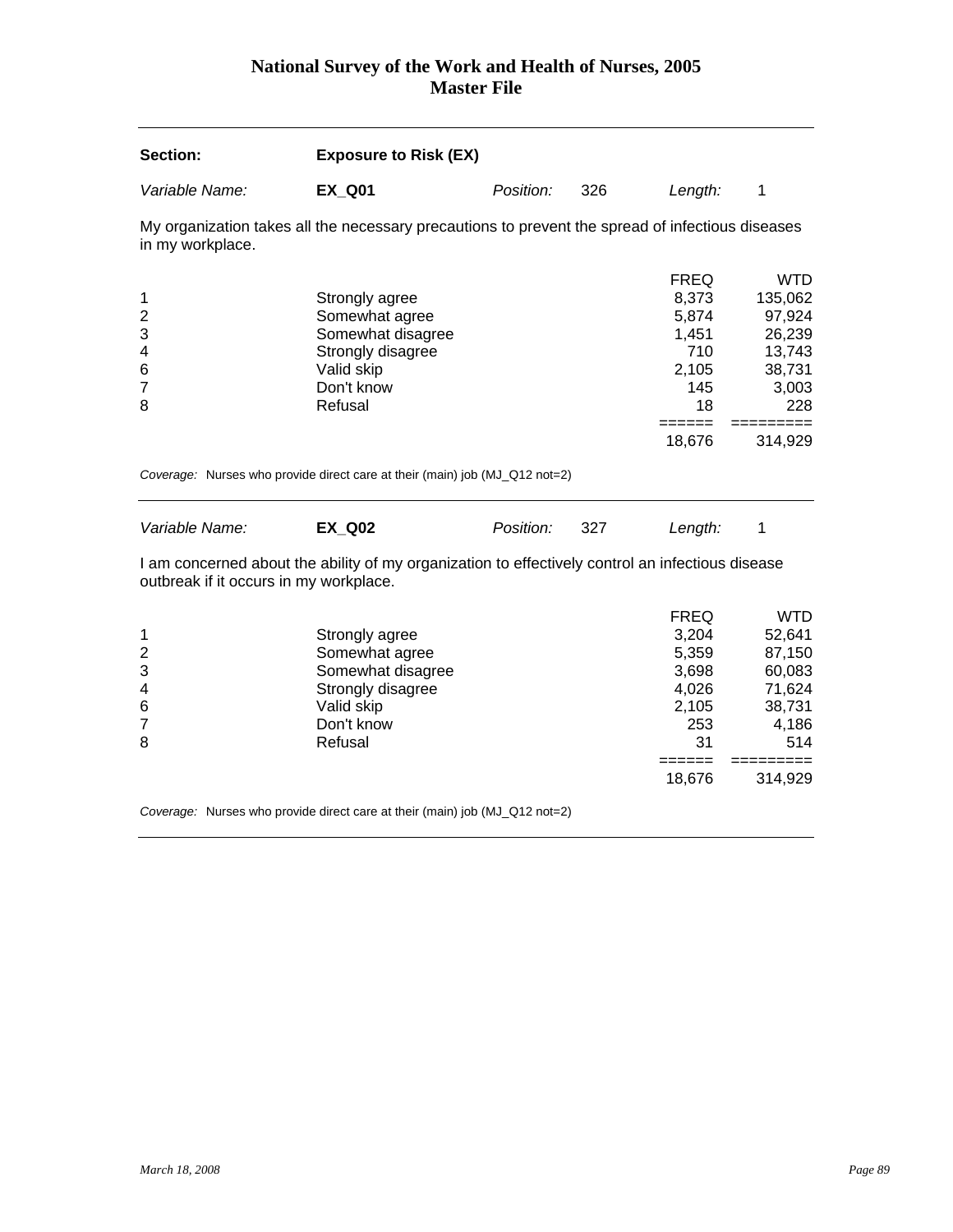| Variable Name:                                            | <b>EX_Q03</b>                                                                                                                                         | Position: | 328 | Length:                                                                                   | 1                                                                                                    |
|-----------------------------------------------------------|-------------------------------------------------------------------------------------------------------------------------------------------------------|-----------|-----|-------------------------------------------------------------------------------------------|------------------------------------------------------------------------------------------------------|
| workplace.                                                | I am concerned about my own personal risk of contracting a serious infectious disease in my                                                           |           |     |                                                                                           |                                                                                                      |
| 1<br>$\overline{c}$<br>3<br>4<br>6<br>$\overline{7}$<br>8 | Strongly agree<br>Somewhat agree<br>Somewhat disagree<br>Strongly disagree<br>Valid skip<br>Don't know<br>Refusal                                     |           |     | <b>FREQ</b><br>2,636<br>4,997<br>4,220<br>4,587<br>2,105<br>113<br>18<br>======<br>18,676 | <b>WTD</b><br>48,282<br>82,566<br>65,031<br>78,014<br>38,731<br>2,122<br>184<br>=========<br>314,929 |
|                                                           | Coverage: Nurses who provide direct care at their (main) job (MJ_Q12 not=2)                                                                           |           |     |                                                                                           |                                                                                                      |
| Variable Name:                                            | <b>EX_Q04</b>                                                                                                                                         | Position: | 329 | Length:                                                                                   | 1                                                                                                    |
|                                                           | I am concerned about the availability of personal protective equipment, like masks, from my<br>organization if an infectious disease outbreak occurs. |           |     |                                                                                           |                                                                                                      |
| 1<br>$\overline{2}$<br>3                                  | Strongly agree<br>Somewhat agree<br>Somewhat disagree                                                                                                 |           |     | <b>FREQ</b><br>2,343<br>3,206<br>4,308                                                    | <b>WTD</b><br>37,607<br>50,932<br>71,107                                                             |

| 4 | Strongly disagree | 6.542  | 113,691 |
|---|-------------------|--------|---------|
| 6 | Valid skip        | 2,105  | 38,731  |
|   | Don't know        | 152    | 2,684   |
| 8 | Refusal           | 20     | 178     |
|   |                   |        |         |
|   |                   | 18.676 | 314.929 |
|   |                   |        |         |

*Coverage:* Nurses who provide direct care at their (main) job (MJ\_Q12 not=2)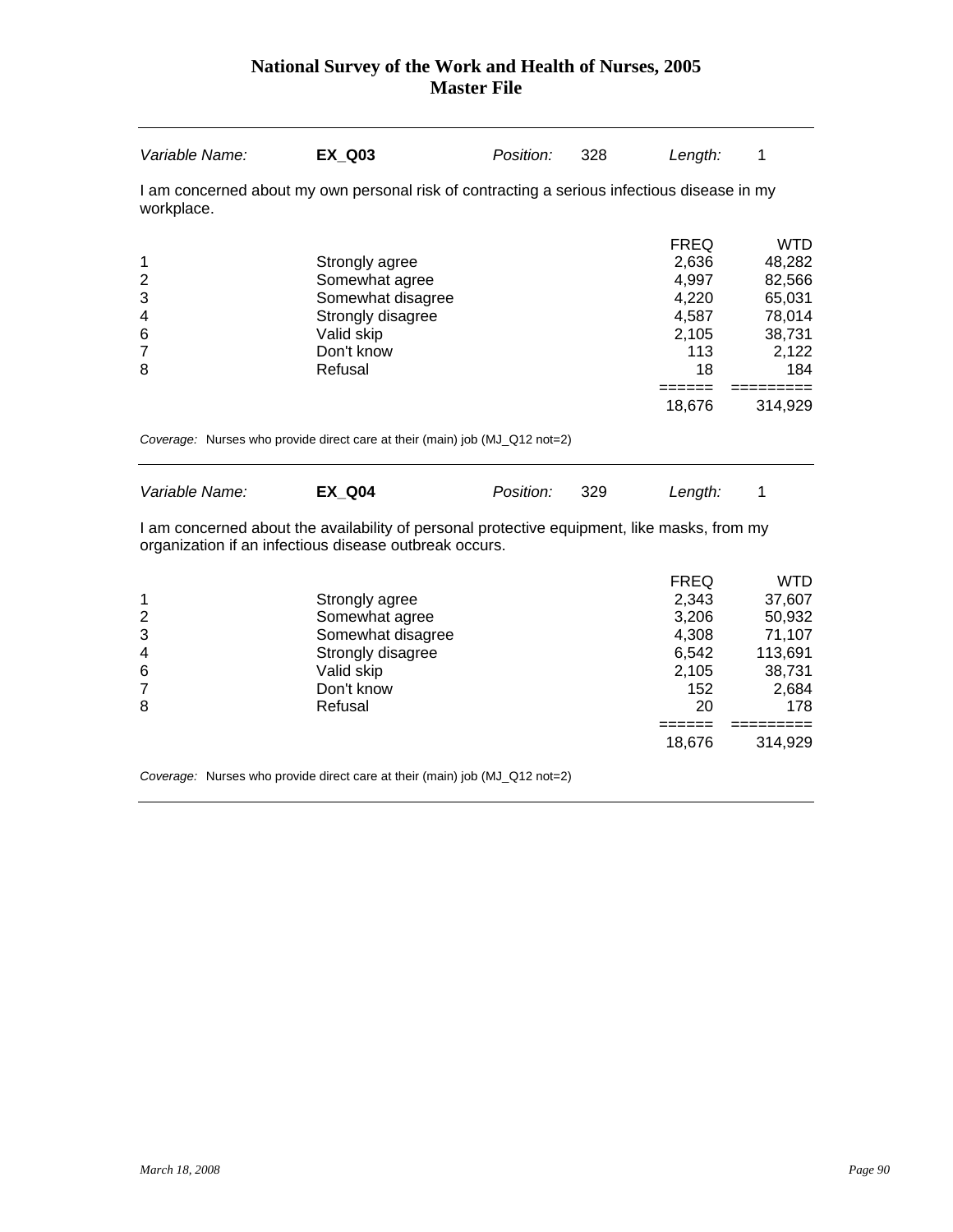| Variable Name:                                  | <b>EX_Q05</b>                                                                                                                                         | Position: | 330 | Length:                                                                         | 1                                                                                             |
|-------------------------------------------------|-------------------------------------------------------------------------------------------------------------------------------------------------------|-----------|-----|---------------------------------------------------------------------------------|-----------------------------------------------------------------------------------------------|
| outbreak occurs.                                | I am concerned about the effectiveness of existing personal protective equipment if a new                                                             |           |     |                                                                                 |                                                                                               |
| 1<br>2<br>3<br>4<br>6<br>7<br>8                 | Strongly agree<br>Somewhat agree<br>Somewhat disagree<br>Strongly disagree<br>Valid skip<br>Don't know<br>Refusal                                     |           |     | <b>FREQ</b><br>2,842<br>4,572<br>4,185<br>4,722<br>2,105<br>228<br>22<br>====== | <b>WTD</b><br>47,347<br>74,567<br>67,559<br>82,377<br>38,731<br>4,123<br>225<br>$=$ ========= |
|                                                 | Coverage: Nurses who provide direct care at their (main) job (MJ_Q12 not=2)                                                                           |           |     | 18,676                                                                          | 314,929                                                                                       |
| Variable Name:                                  | <b>EXDCNCRN</b>                                                                                                                                       | Position: | 331 | Length:                                                                         | 2                                                                                             |
|                                                 | Derived Variable: Concern about infectious disease outbreak (score)                                                                                   |           |     |                                                                                 |                                                                                               |
| Allowed values:                                 | 00:15                                                                                                                                                 |           |     |                                                                                 |                                                                                               |
| 00:15<br>96<br>99                               | Exposure to Risk, Concern about Score<br>Valid skip<br>Not stated                                                                                     |           |     | <b>FREQ</b><br>16,080<br>2,105<br>491                                           | <b>WTD</b><br>267,683<br>38,731<br>8,516                                                      |
|                                                 |                                                                                                                                                       |           |     | ======<br>18,676                                                                | =========<br>314,929                                                                          |
| Note:                                           | Coverage: Nurses who provide direct care at their (main) job (MJ_Q12 not=2)<br>This variable was derived from EX_Q01, EX_Q02, EX_Q03, EX_Q04, EX_Q05. |           |     |                                                                                 |                                                                                               |
|                                                 | Higher scores indicate a greater perceived risk of exposure to infectious disease.                                                                    |           |     |                                                                                 |                                                                                               |
| Variable Name:                                  | <b>EX Q06</b>                                                                                                                                         | Position: | 333 | Length:                                                                         | 1                                                                                             |
|                                                 | During the past 12 months, did you experience a physical assault from a patient?                                                                      |           |     |                                                                                 |                                                                                               |
| 1<br>$\overline{c}$<br>6<br>$\overline{7}$<br>8 | Yes<br>No<br>Valid skip<br>Don't know<br>Refusal                                                                                                      |           |     | <b>FREQ</b><br>5,256<br>11,241<br>2,105<br>65<br>9                              | <b>WTD</b><br>78,908<br>195,221<br>38,731<br>1,819<br>251                                     |
|                                                 |                                                                                                                                                       |           |     | ======<br>18,676                                                                | $=$ =========<br>314,929                                                                      |
|                                                 | Coverage: Nurses who provide direct care at their (main) job (MJ_Q12 not=2) (past 12 months)                                                          |           |     |                                                                                 |                                                                                               |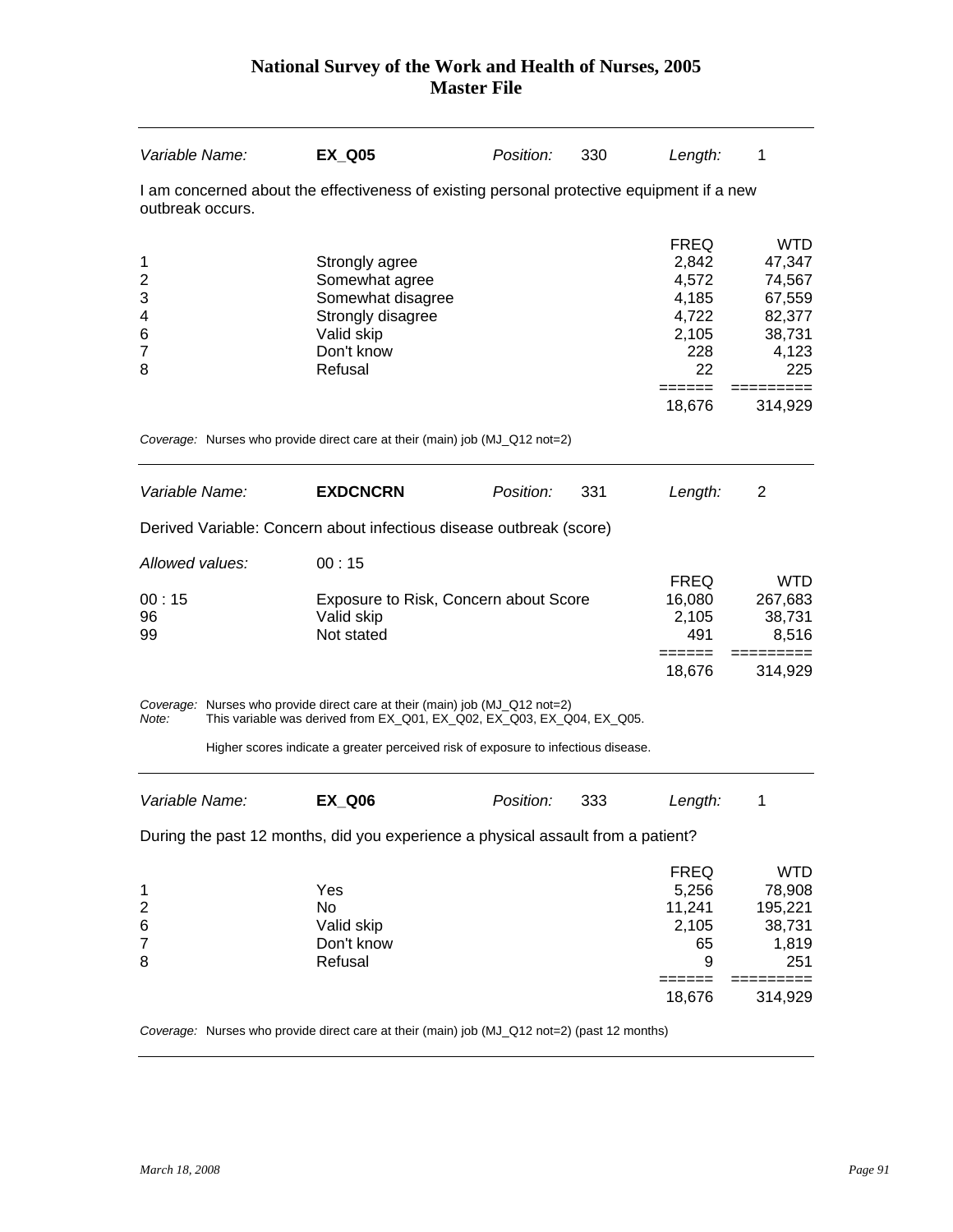| Variable Name:                                                                                                       | <b>EX Q07</b> | Position: | 334 | Length:     | 1          |  |  |  |  |
|----------------------------------------------------------------------------------------------------------------------|---------------|-----------|-----|-------------|------------|--|--|--|--|
| During the past 12 months, did you experience a physical assault from someone other than a<br>patient while working? |               |           |     |             |            |  |  |  |  |
|                                                                                                                      |               |           |     | <b>FREQ</b> | <b>WTD</b> |  |  |  |  |
| $\mathbf 1$                                                                                                          | Yes           |           |     | 310         | 6,082      |  |  |  |  |
| $\overline{2}$                                                                                                       | No.           |           |     | 16,192      | 268,212    |  |  |  |  |
| $6\phantom{1}6$                                                                                                      | Valid skip    |           |     | 2,105       | 38,731     |  |  |  |  |
| $\overline{7}$                                                                                                       | Don't know    |           |     | 62          | 1,772      |  |  |  |  |
| 8                                                                                                                    | Refusal       |           |     |             | 133        |  |  |  |  |
|                                                                                                                      |               |           |     |             |            |  |  |  |  |
|                                                                                                                      |               |           |     | 18.676      | 314.929    |  |  |  |  |

*Coverage:* Nurses who provide direct care at their (main) job (MJ\_Q12 not=2) (past 12 months)

|                                 |  | 335                  | Length:                                   | 1                                                           |  |
|---------------------------------|--|----------------------|-------------------------------------------|-------------------------------------------------------------|--|
| Was the person a: Visitor?      |  |                      |                                           |                                                             |  |
| Yes<br>Valid skip<br>Not stated |  |                      | <b>FREQ</b><br>184<br>126<br>18,297<br>69 | <b>WTD</b><br>3,832<br>2,250<br>306,942<br>1,905<br>314,929 |  |
|                                 |  | EX Q08A<br>Position: |                                           | 18,676                                                      |  |

*Coverage:* Nurses who experienced physical assault from someone other than a patient while working during the past 12 months (EX\_Q07=1)

| <b>EX Q08B</b> | Position:                                 | 336 | Length:     | 1       |
|----------------|-------------------------------------------|-----|-------------|---------|
|                |                                           |     |             |         |
|                |                                           |     | <b>FREQ</b> | WTD     |
| Yes            |                                           |     | 23          | 685     |
| No             |                                           |     | 287         | 5,397   |
|                |                                           |     |             | 306,942 |
| Not stated     |                                           |     | 69          | 1,905   |
|                |                                           |     |             |         |
|                |                                           |     | 18,676      | 314,929 |
|                | Was the person a:Physician?<br>Valid skip |     |             | 18,297  |

*Coverage:* Nurses who experienced physical assault from someone other than a patient while working during the past 12 months (EX\_Q07=1)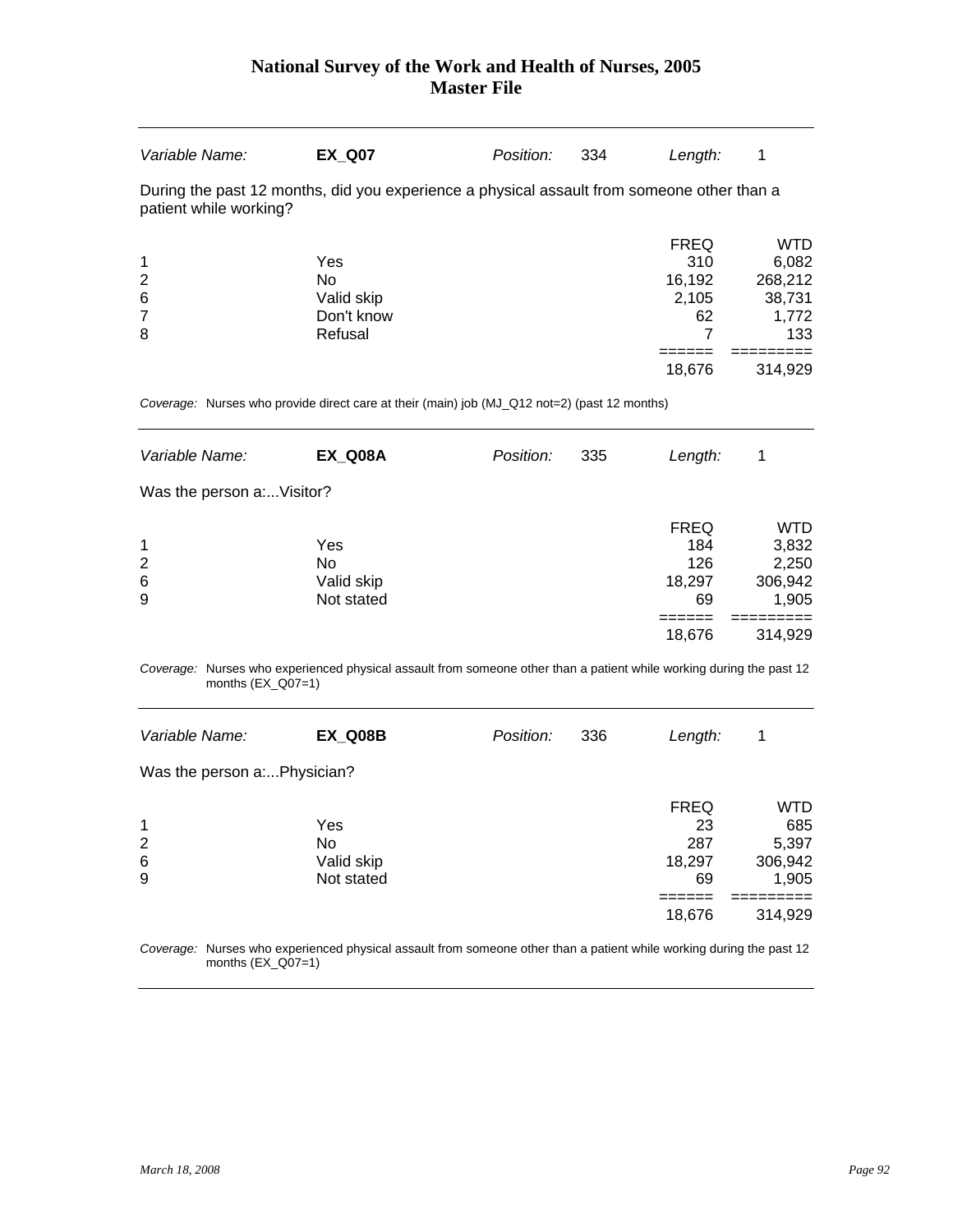| Variable Name:  | EX Q08C                            | Position: | 337 | Length:     | 1          |
|-----------------|------------------------------------|-----------|-----|-------------|------------|
|                 | Was the person aNursing co-worker? |           |     |             |            |
|                 |                                    |           |     | <b>FREQ</b> | <b>WTD</b> |
| $\mathbf 1$     | Yes                                |           |     | 54          | 949        |
| $\overline{2}$  | <b>No</b>                          |           |     | 256         | 5,133      |
| $6\phantom{1}6$ | Valid skip                         |           |     | 18,297      | 306,942    |
| 9               | Not stated                         |           |     | 69          | 1,905      |
|                 |                                    |           |     |             |            |
|                 |                                    |           |     | 18,676      | 314,929    |
|                 |                                    |           |     |             |            |

*Coverage:* Nurses who experienced physical assault from someone other than a patient while working during the past 12 months (EX\_Q07=1)

| Variable Name:            | <b>EX Q08D</b> | Position: | 338 | Length:     | 1       |
|---------------------------|----------------|-----------|-----|-------------|---------|
| Was the person a:Manager? |                |           |     |             |         |
|                           |                |           |     | <b>FREQ</b> | WTD     |
| $\mathbf 1$               | Yes            |           |     | 18          | 385     |
| $\overline{2}$            | No             |           |     | 292         | 5,697   |
| 6                         | Valid skip     |           |     | 18,297      | 306,942 |
| 9                         | Not stated     |           |     | 69          | 1,905   |
|                           |                |           |     |             |         |
|                           |                |           |     | 18,676      | 314,929 |

*Coverage:* Nurses who experienced physical assault from someone other than a patient while working during the past 12 months  $(EX_Q07=1)$ 

| Variable Name:                      | EX Q08E    | Position: | 339 | Length:     | 1       |
|-------------------------------------|------------|-----------|-----|-------------|---------|
| Was the person a:Another co-worker? |            |           |     |             |         |
|                                     |            |           |     | <b>FREQ</b> | WTD     |
| 1                                   | Yes        |           |     | 35          | 459     |
| 2                                   | No         |           |     | 275         | 5,623   |
| 6                                   | Valid skip |           |     | 18,297      | 306,942 |
| 9                                   | Not stated |           |     | 69          | 1,905   |
|                                     |            |           |     |             |         |
|                                     |            |           |     | 18,676      | 314,929 |
|                                     |            |           |     |             |         |

*Coverage:* Nurses who experienced physical assault from someone other than a patient while working during the past 12 months (EX\_Q07=1)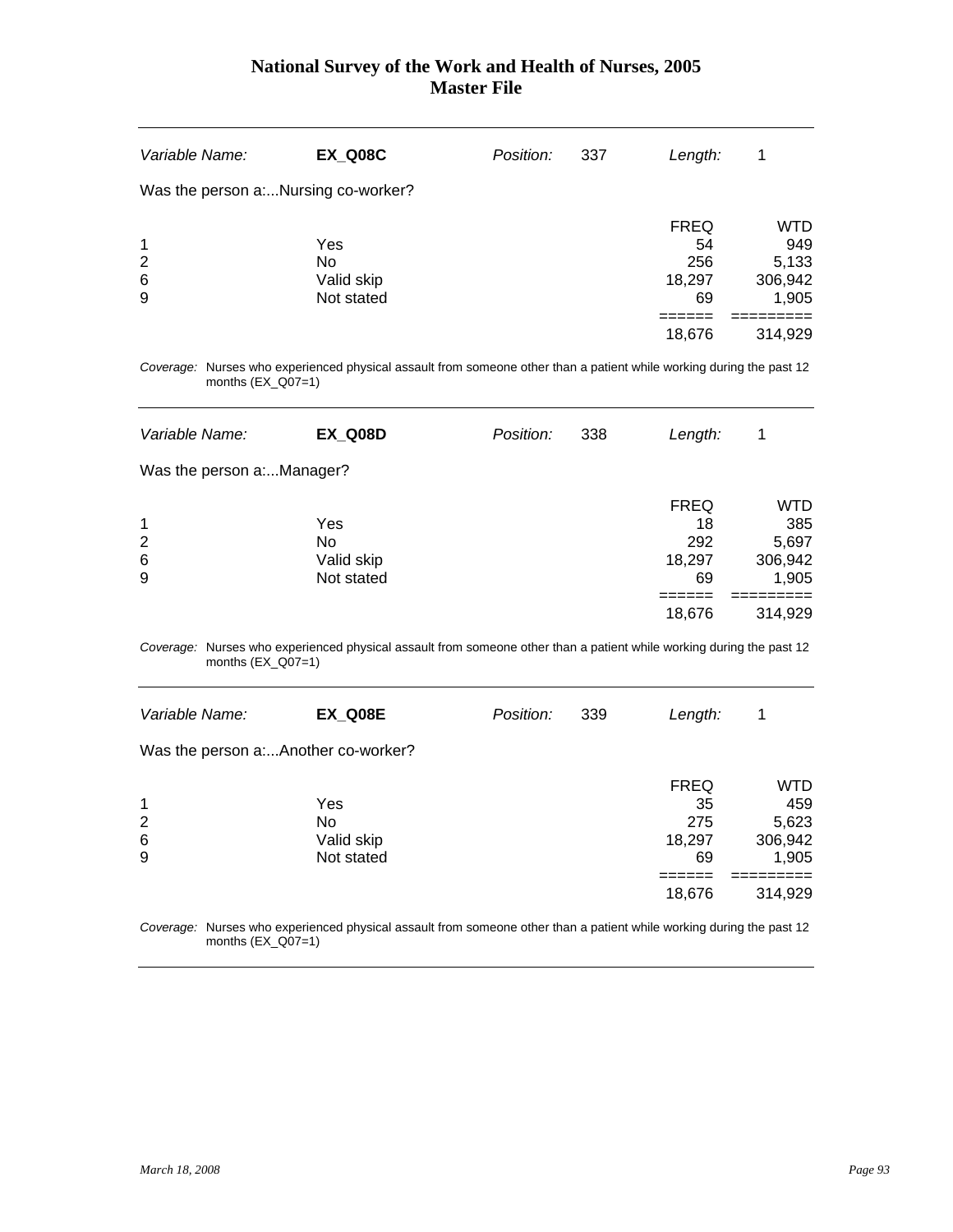| Variable Name:             | <b>EX_Q08F</b>                        | Position: | 340 | Length:                            | 1                                       |
|----------------------------|---------------------------------------|-----------|-----|------------------------------------|-----------------------------------------|
| Was the person a:Student?  |                                       |           |     |                                    |                                         |
| $\mathbf 1$<br>2<br>6<br>9 | Yes<br>No<br>Valid skip<br>Not stated |           |     | <b>FREQ</b><br>309<br>18,297<br>69 | <b>WTD</b><br>6,075<br>306,942<br>1,905 |
|                            |                                       |           |     | 18,676                             | 314,929                                 |

*Coverage:* Nurses who experienced physical assault from someone other than a patient while working during the past 12 months  $(EX_Q07=1)$ 

| Variable Name:         | <b>EX Q08G</b> | Position: | 341 | Length:     | 1       |
|------------------------|----------------|-----------|-----|-------------|---------|
| Was the person a:Other |                |           |     |             |         |
|                        |                |           |     | <b>FREQ</b> | WTD     |
| $\mathbf{1}$           | Yes            |           |     | 26          | 333     |
| 2                      | No             |           |     | 284         | 5,749   |
| 6                      | Valid skip     |           |     | 18,297      | 306,942 |
| 9                      | Not stated     |           |     | 69          | 1,905   |
|                        |                |           |     |             |         |
|                        |                |           |     | 18,676      | 314,929 |

*Coverage:* Nurses who experienced physical assault from someone other than a patient while working during the past 12 months (EX\_Q07=1)

| Variable Name:                         | <b>EX Q09</b>                                                                 | Position: | 342 | Length:                                           |                                                            |
|----------------------------------------|-------------------------------------------------------------------------------|-----------|-----|---------------------------------------------------|------------------------------------------------------------|
|                                        | During the past 12 months, did you experience emotional abuse from a patient? |           |     |                                                   |                                                            |
| 1<br>$\overline{2}$<br>$\,6$<br>7<br>8 | Yes<br>No<br>Valid skip<br>Don't know<br>Refusal                              |           |     | <b>FREQ</b><br>7,623<br>8,874<br>2,105<br>65<br>9 | <b>WTD</b><br>119,571<br>154,522<br>38,731<br>1,839<br>267 |
|                                        |                                                                               |           |     | 18,676                                            | 314,929                                                    |

*Coverage:* Nurses who provide direct care at their (main) job (MJ\_Q12 not=2) (past 12 months)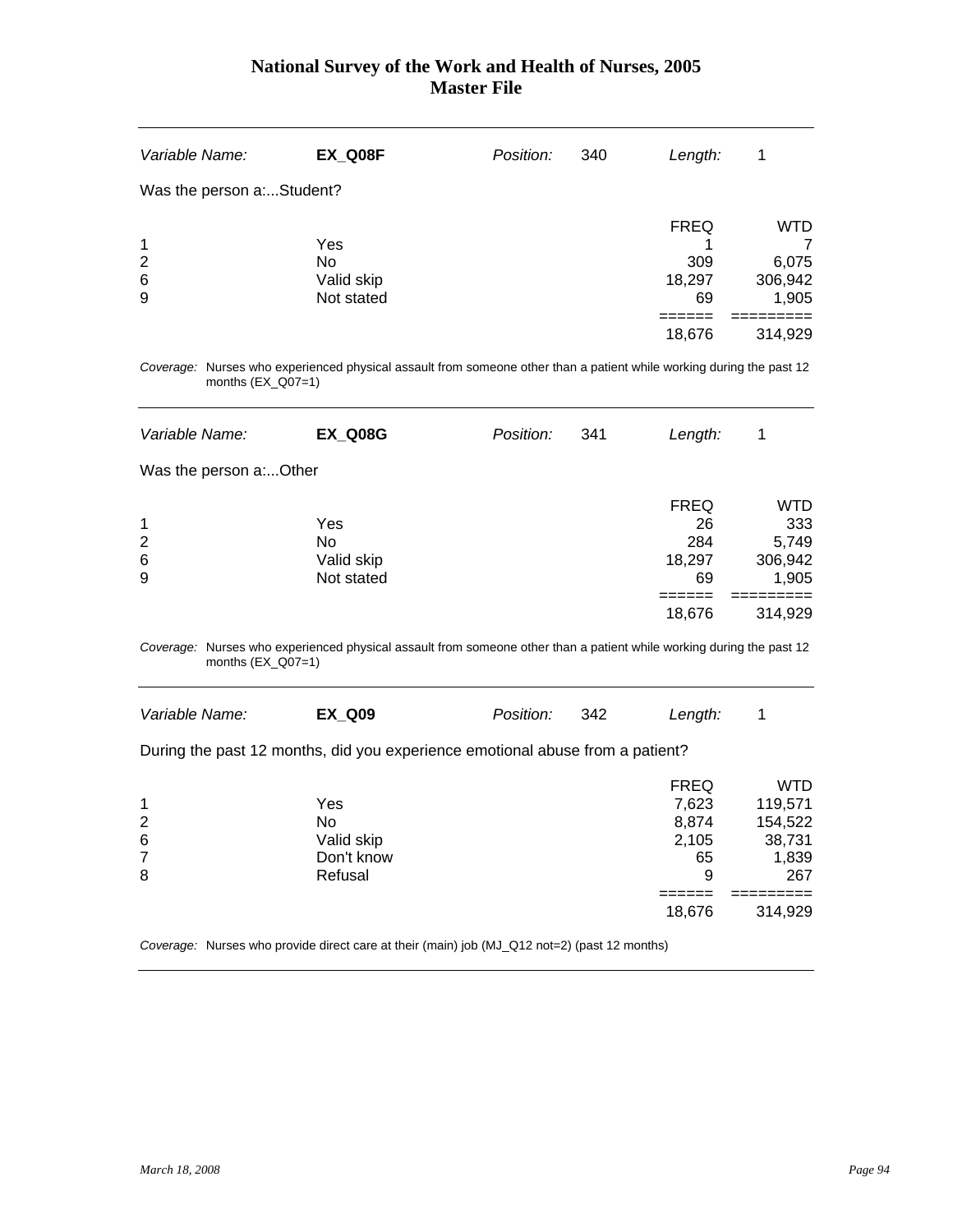| Variable Name:                                                                                                    | <b>EX Q10</b> | Position: | 343 | Length:     | 1          |  |  |  |
|-------------------------------------------------------------------------------------------------------------------|---------------|-----------|-----|-------------|------------|--|--|--|
| During the past 12 months, did you experience emotional abuse from someone other than a<br>patient while working? |               |           |     |             |            |  |  |  |
|                                                                                                                   |               |           |     | <b>FREQ</b> | <b>WTD</b> |  |  |  |
| $\mathbf{1}$                                                                                                      | Yes           |           |     | 5.329       | 95,069     |  |  |  |
| $\overline{2}$                                                                                                    | No.           |           |     | 11,172      | 179,174    |  |  |  |
| $6\phantom{1}6$                                                                                                   | Valid skip    |           |     | 2,105       | 38,731     |  |  |  |
| $\overline{7}$                                                                                                    | Don't know    |           |     | 62          | 1,766      |  |  |  |
| 8                                                                                                                 | Refusal       |           |     | 8           | 191        |  |  |  |
|                                                                                                                   |               |           |     |             |            |  |  |  |
|                                                                                                                   |               |           |     | 18.676      | 314,929    |  |  |  |

*Coverage:* Nurses who provide direct care at their (main) job (MJ\_Q12 not=2) (past 12 months)

| Variable Name:            | <b>EX Q11A</b>   | Position: | 344 | Length:        | 1                |
|---------------------------|------------------|-----------|-----|----------------|------------------|
| Was the person a:Visitor? |                  |           |     |                |                  |
|                           |                  |           |     | <b>FREQ</b>    | WTD              |
| 1<br>2                    | Yes<br><b>No</b> |           |     | 2,381<br>2,942 | 43,698<br>51,333 |
| 6                         | Valid skip       |           |     | 13,277         | 217,904          |
| 7                         | Don't know       |           |     | 4              | 32               |
| 8                         | Refusal          |           |     | 2              | 5                |
| 9                         | Not stated       |           |     | 70             | 1,957            |
|                           |                  |           |     |                |                  |
|                           |                  |           |     | 18,676         | 314,929          |

*Coverage:* Nurses who experienced emotional abuse from someone other than a patient while working during the past 12 months (EX\_Q10=1)

| Variable Name:              | <b>EX Q11B</b> | Position: | 345 | Length:     | 1          |
|-----------------------------|----------------|-----------|-----|-------------|------------|
| Was the person a:Physician? |                |           |     |             |            |
|                             |                |           |     | <b>FREQ</b> | <b>WTD</b> |
| $\mathbf 1$                 | Yes            |           |     | 921         | 22,782     |
| $\overline{2}$              | No             |           |     | 4,402       | 72,249     |
| $6\phantom{1}6$             | Valid skip     |           |     | 13,277      | 217,904    |
| $\overline{7}$              | Don't know     |           |     | 4           | 32         |
| 8                           | Refusal        |           |     | 2           | 5          |
| 9                           | Not stated     |           |     | 70          | 1,957      |
|                             |                |           |     |             |            |
|                             |                |           |     | 18,676      | 314,929    |
|                             |                |           |     |             |            |

*Coverage:* Nurses who experienced emotional abuse from someone other than a patient while working during the past 12 months (EX\_Q10=1)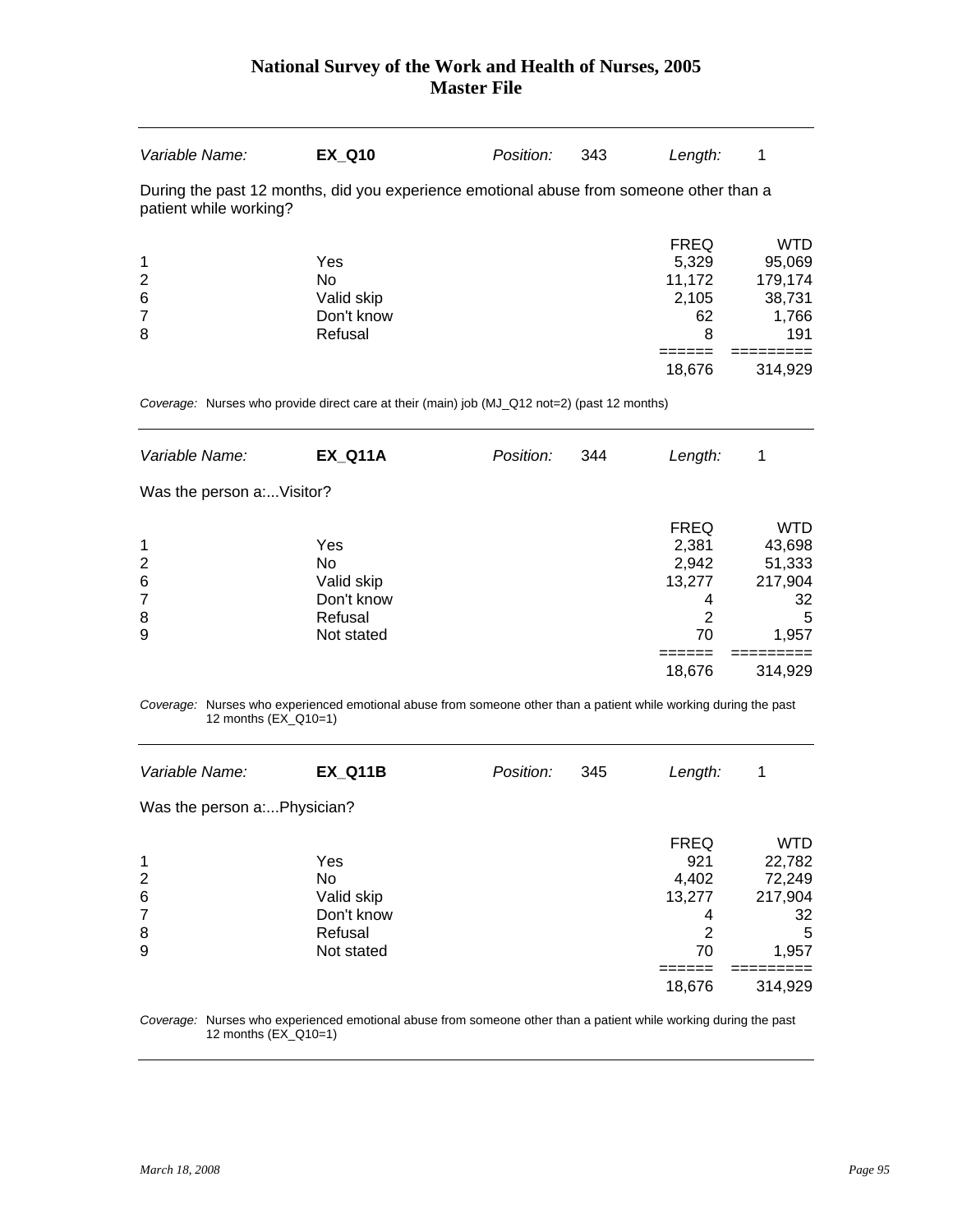| Variable Name: | <b>EX_Q11C</b>                     | Position: | 346 | Length:     | 1          |
|----------------|------------------------------------|-----------|-----|-------------|------------|
|                | Was the person aNursing co-worker? |           |     |             |            |
|                |                                    |           |     | <b>FREQ</b> | <b>WTD</b> |
| 1              | Yes                                |           |     | 1,944       | 32,569     |
| $\overline{2}$ | No                                 |           |     | 3,379       | 62,463     |
| 6              | Valid skip                         |           |     | 13,277      | 217,904    |
| 7              | Don't know                         |           |     | 4           | 32         |
| 8              | Refusal                            |           |     | 2           | 5          |
| 9              | Not stated                         |           |     | 70          | 1,957      |
|                |                                    |           |     |             |            |
|                |                                    |           |     | 18,676      | 314,929    |
|                |                                    |           |     |             |            |

*Coverage:* Nurses who experienced emotional abuse from someone other than a patient while working during the past 12 months (EX\_Q10=1)

| Variable Name:            | <b>EX_Q11D</b> | Position: | 347 | Length:     | 1          |
|---------------------------|----------------|-----------|-----|-------------|------------|
| Was the person a:Manager? |                |           |     |             |            |
|                           |                |           |     | <b>FREQ</b> | <b>WTD</b> |
| $\mathbf 1$               | Yes            |           |     | 912         | 16,186     |
| $\overline{2}$            | No             |           |     | 4,411       | 78,846     |
| $6\phantom{1}6$           | Valid skip     |           |     | 13,277      | 217,904    |
| 7                         | Don't know     |           |     | 4           | 32         |
| 8                         | Refusal        |           |     | 2           | 5          |
| 9                         | Not stated     |           |     | 70          | 1,957      |
|                           |                |           |     |             |            |
|                           |                |           |     | 18,676      | 314,929    |
|                           |                |           |     |             |            |

*Coverage:* Nurses who experienced emotional abuse from someone other than a patient while working during the past 12 months (EX\_Q10=1)

| Variable Name:                      | <b>EX Q11E</b> | Position: | 348 | Length:     | 1          |
|-------------------------------------|----------------|-----------|-----|-------------|------------|
| Was the person a:Another co-worker? |                |           |     |             |            |
|                                     |                |           |     | <b>FREQ</b> | <b>WTD</b> |
| $\mathbf 1$                         | Yes            |           |     | 757         | 11,265     |
| $\overline{2}$                      | No.            |           |     | 4,566       | 83,767     |
| $6\phantom{1}6$                     | Valid skip     |           |     | 13,277      | 217,904    |
| $\overline{7}$                      | Don't know     |           |     | 4           | 32         |
| 8                                   | Refusal        |           |     | 2           | 5          |
| 9                                   | Not stated     |           |     | 70          | 1,957      |
|                                     |                |           |     |             |            |
|                                     |                |           |     | 18,676      | 314,929    |

*Coverage:* Nurses who experienced emotional abuse from someone other than a patient while working during the past 12 months (EX\_Q10=1)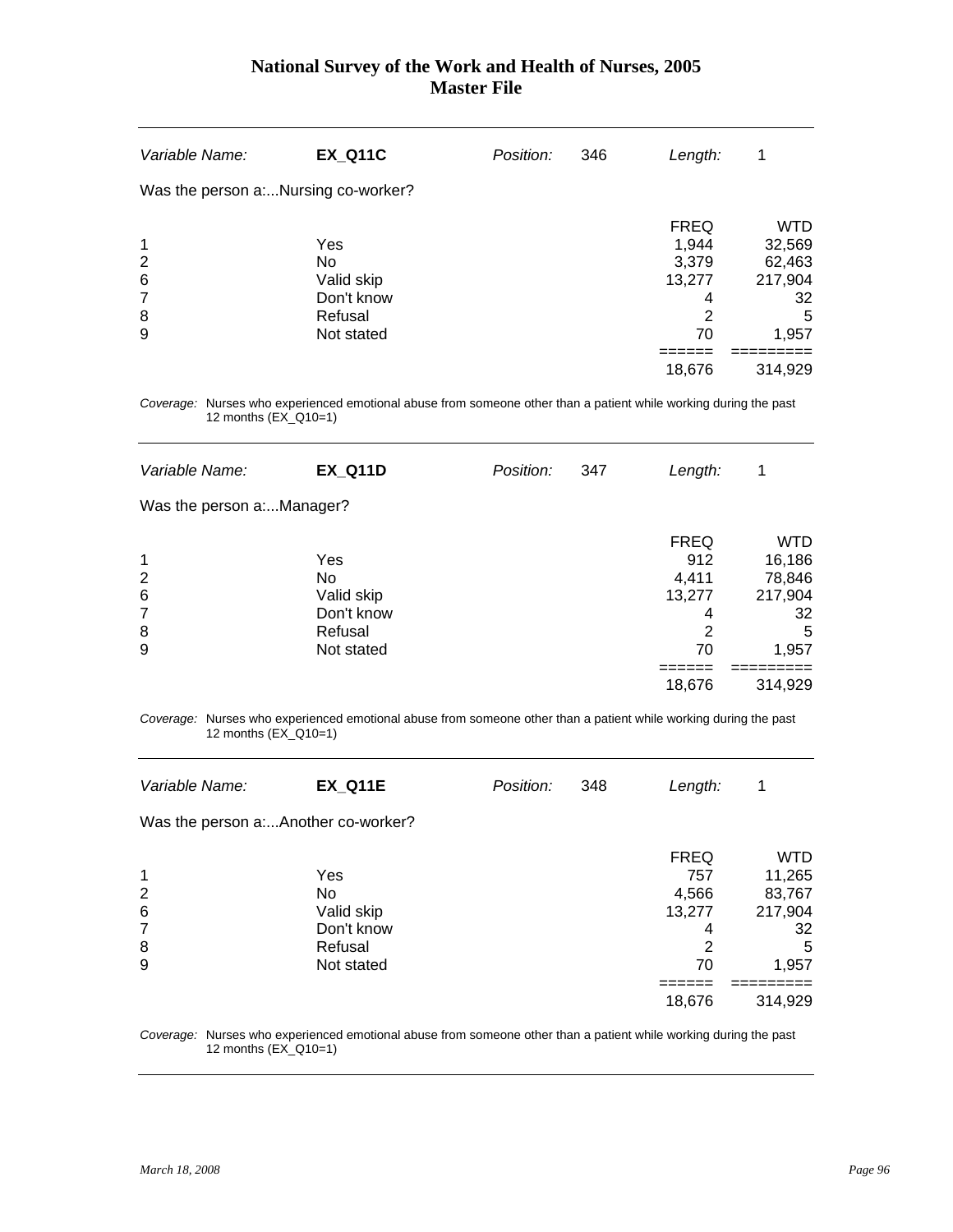| Variable Name:                          | <b>EX_Q11F</b>                                                 | Position: | 349 | Length:                                              | 1                                                            |
|-----------------------------------------|----------------------------------------------------------------|-----------|-----|------------------------------------------------------|--------------------------------------------------------------|
| Was the person a:Student?               |                                                                |           |     |                                                      |                                                              |
| 1<br>$\overline{2}$<br>6<br>7<br>8<br>9 | Yes<br>No<br>Valid skip<br>Don't know<br>Refusal<br>Not stated |           |     | <b>FREQ</b><br>51<br>5,272<br>13,277<br>4<br>2<br>70 | <b>WTD</b><br>1,050<br>93,982<br>217,904<br>32<br>5<br>1,957 |
|                                         |                                                                |           |     | 18,676                                               | 314,929                                                      |

*Coverage:* Nurses who experienced emotional abuse from someone other than a patient while working during the past 12 months (EX\_Q10=1)

| Variable Name:         | <b>EX_Q11G</b> | Position: | 350 | Length:     | 1          |
|------------------------|----------------|-----------|-----|-------------|------------|
| Was the person a:Other |                |           |     |             |            |
|                        |                |           |     | <b>FREQ</b> | <b>WTD</b> |
| $\mathbf 1$            | Yes            |           |     | 214         | 3,212      |
| $\overline{2}$         | No             |           |     | 5,109       | 91,819     |
| $6\phantom{1}6$        | Valid skip     |           |     | 13,277      | 217,904    |
| 7                      | Don't know     |           |     | 4           | 32         |
| 8                      | Refusal        |           |     | 2           | 5          |
| 9                      | Not stated     |           |     | 70          | 1,957      |
|                        |                |           |     |             |            |
|                        |                |           |     | 18,676      | 314,929    |
|                        |                |           |     |             |            |

*Coverage:* Nurses who experienced emotional abuse from someone other than a patient while working during the past 12 months (EX\_Q10=1)

| Variable Name: | <b>EX Q12</b> | <i>Position:</i> | 351 | Length: |  |
|----------------|---------------|------------------|-----|---------|--|
|                |               |                  |     |         |  |

Have you ever been stuck with a needle or sharp object that has been used on a patient?

|                |            | <b>FREQ</b> | <b>WTD</b> |
|----------------|------------|-------------|------------|
| 1              | Yes        | 6,710       | 133,594    |
| 2              | No         | 9,855       | 142,449    |
| $\,6$          | Valid skip | 2,105       | 38,731     |
| $\overline{7}$ | Don't know | 5           | 152        |
| 8              | Refusal    |             | 3          |
|                |            |             |            |
|                |            | 18,676      | 314,929    |

*Coverage:* Nurses who provide direct care at their (main) job (MJ\_Q12 not=2) (ever)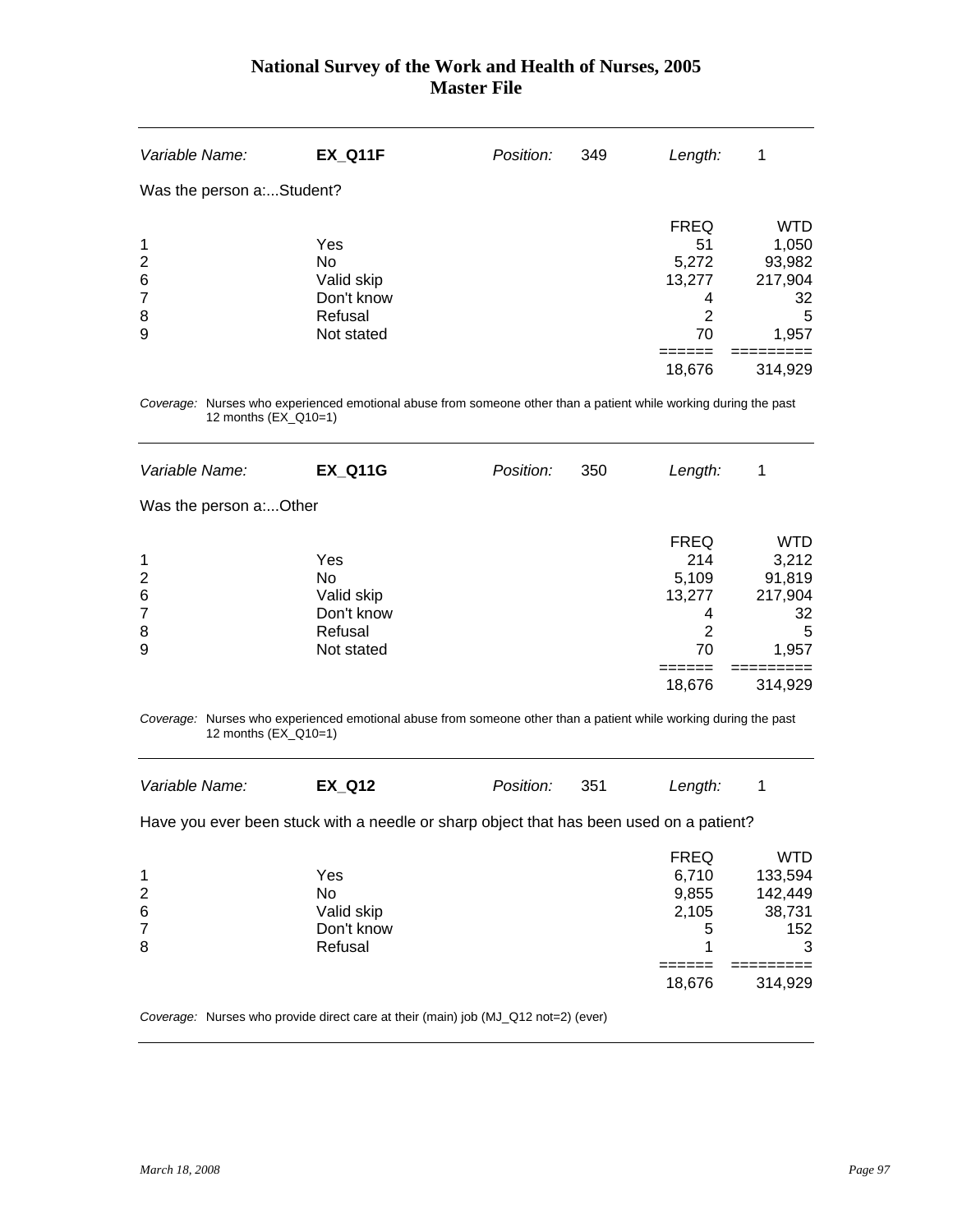| Variable Name:  | <b>EX Q13</b>                                                      | Position: | 352 | Length:     | 2          |
|-----------------|--------------------------------------------------------------------|-----------|-----|-------------|------------|
|                 | How many times, in total, has this occurred in the past 12 months? |           |     |             |            |
| Allowed values: | 00:15                                                              |           |     |             |            |
|                 |                                                                    |           |     | <b>FREQ</b> | <b>WTD</b> |
| 00:06           | Times stuck with used needle                                       |           |     | 6,695       | 133,123    |
| 96              | Valid skip                                                         |           |     | 11,960      | 181,180    |
| 97              | Don't know                                                         |           |     | 15          | 471        |
| 99              | Not stated                                                         |           |     | 6           | 156        |
|                 |                                                                    |           |     |             |            |
|                 |                                                                    |           |     | 18,676      | 314,929    |
|                 |                                                                    |           |     |             |            |

*Coverage:* Nurses who provide direct care at their (main) job and have been stuck with a used needle (EX\_Q12=1) (past 12 months)

| Section:                                                  | <b>General Health (GH)</b>                                              |           |     |                                                                               |                                                                                      |
|-----------------------------------------------------------|-------------------------------------------------------------------------|-----------|-----|-------------------------------------------------------------------------------|--------------------------------------------------------------------------------------|
| Variable Name:                                            | GH_Q01                                                                  | Position: | 354 | Length:                                                                       | 1                                                                                    |
|                                                           | In general, would you say your health is ?                              |           |     |                                                                               |                                                                                      |
| 1<br>$\overline{2}$<br>3<br>4<br>5<br>$\overline{7}$<br>8 | Excellent<br>Very good<br>Good<br>Fair<br>Poor<br>Don't know<br>Refusal |           |     | <b>FREQ</b><br>4,889<br>7,568<br>4,931<br>1,134<br>151<br>$\overline{2}$<br>1 | <b>WTD</b><br>94,101<br>118,282<br>81,779<br>17,680<br>3,070<br>15<br>$\overline{2}$ |
|                                                           |                                                                         |           |     | ======<br>18,676                                                              | -----<br>314,929                                                                     |
| Coverage: All nurses                                      |                                                                         |           |     |                                                                               |                                                                                      |
| Variable Name:                                            | <b>GHDHDI</b>                                                           | Position: | 355 | Length:                                                                       | 1                                                                                    |
|                                                           | Derived Variable: Self-rated Health (Health Description Index)          |           |     |                                                                               |                                                                                      |
| 0<br>1<br>$\overline{c}$<br>3<br>4<br>9                   | Poor<br>Fair<br>Good<br>Very Good<br>Excellent<br>Not stated            |           |     | <b>FREQ</b><br>151<br>1,134<br>4,931<br>7,568<br>4,889<br>3<br>18,676         | <b>WTD</b><br>3,070<br>17,680<br>81,779<br>118,282<br>94,101<br>17<br>314,929        |
| Coverage: All nurses                                      |                                                                         |           |     |                                                                               |                                                                                      |

*Note:* This variable was derived from question GH\_Q01.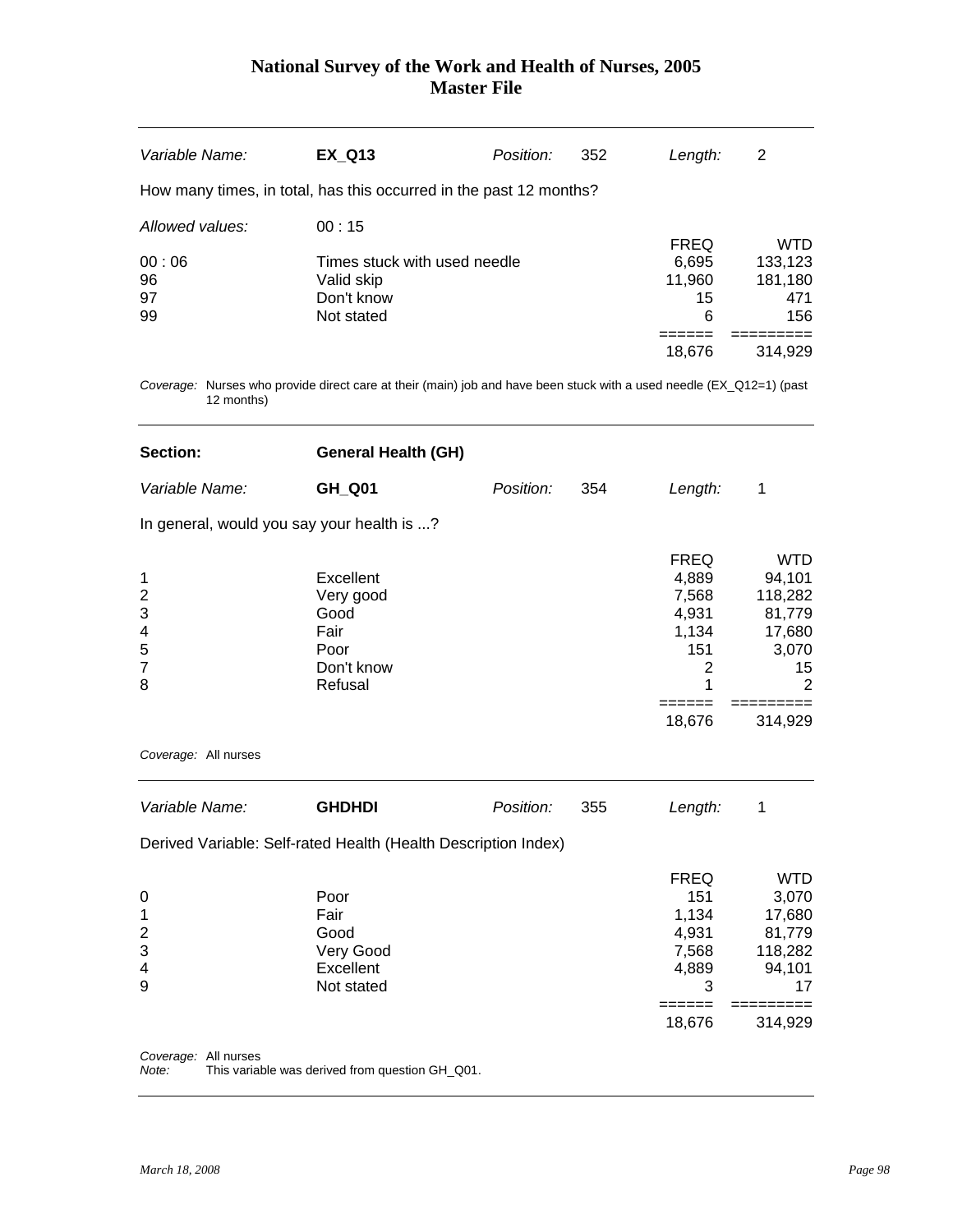| Variable Name:                                                           | GH_Q02                                                                                                          | Position: | 356 | Length:                                                                              | 1                                                                              |
|--------------------------------------------------------------------------|-----------------------------------------------------------------------------------------------------------------|-----------|-----|--------------------------------------------------------------------------------------|--------------------------------------------------------------------------------|
|                                                                          | In general, would you say your mental health is ?                                                               |           |     |                                                                                      |                                                                                |
| 1<br>$\overline{2}$<br>3<br>4<br>5<br>$\overline{7}$<br>8                | Excellent<br>Very good<br>Good<br>Fair<br>Poor<br>Don't know<br>Refusal                                         |           |     | <b>FREQ</b><br>5,733<br>7,271<br>4,712<br>866<br>91<br>1<br>$\overline{2}$<br>====== | <b>WTD</b><br>104,514<br>115,035<br>77,910<br>15,230<br>2,203<br>27<br>10      |
|                                                                          |                                                                                                                 |           |     | 18,676                                                                               | 314,929                                                                        |
| Coverage: All nurses                                                     |                                                                                                                 |           |     |                                                                                      |                                                                                |
| Variable Name:                                                           | <b>GHDMHI</b>                                                                                                   | Position: | 357 | Length:                                                                              | 1                                                                              |
|                                                                          | Derived Variable: Self-rated Mental Health (Mental Health Index)                                                |           |     |                                                                                      |                                                                                |
| 0<br>1<br>$\overline{c}$<br>3<br>4<br>9<br>Coverage: All nurses<br>Note: | Poor<br>Fair<br>Good<br>Very Good<br>Excellent<br>Not stated<br>This variable was derived from question GH_Q02. |           |     | <b>FREQ</b><br>91<br>866<br>4,712<br>7,271<br>5,733<br>3<br>18,676                   | <b>WTD</b><br>2,203<br>15,230<br>77,910<br>115,035<br>104,514<br>37<br>314,929 |
|                                                                          |                                                                                                                 |           |     |                                                                                      |                                                                                |
| Section:                                                                 | Height & Weight (HW)                                                                                            |           |     |                                                                                      |                                                                                |
| Variable Name:                                                           | <b>HW_Q01</b>                                                                                                   | Position: | 358 | Length:                                                                              | $\mathbf 1$                                                                    |
| pregnant?                                                                | It is important to know when analyzing health whether or not the person is pregnant. Are you                    |           |     |                                                                                      |                                                                                |
| 1<br>$\overline{c}$<br>6<br>$\overline{7}$<br>8<br>9                     | Yes<br>No<br>Valid skip<br>Don't know<br>Refusal<br>Not stated                                                  |           |     | <b>FREQ</b><br>349<br>10,537<br>7,764<br>21<br>1<br>4<br>======                      | <b>WTD</b><br>6,811<br>182,609<br>124,855<br>512<br>41<br>103                  |
|                                                                          |                                                                                                                 |           |     | 18,676                                                                               | 314,929                                                                        |

*Coverage:* Female nurses under 50 years of age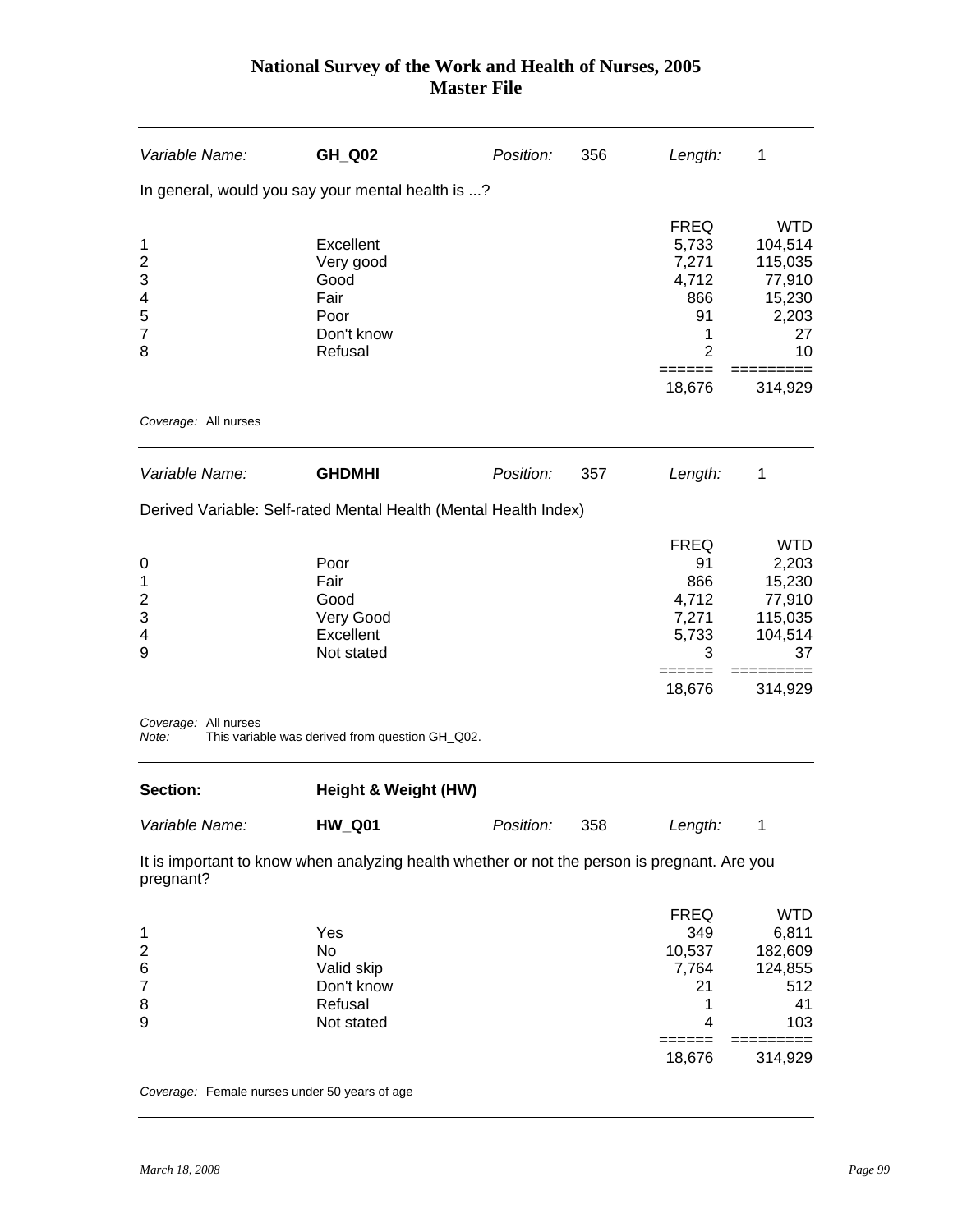| Variable Name:       |                      | <b>HWDHTM</b>                                                                             | Position: | 359 | Length:                               | 5.3                                       |
|----------------------|----------------------|-------------------------------------------------------------------------------------------|-----------|-----|---------------------------------------|-------------------------------------------|
|                      |                      | Derived Variable: Height (Metres)                                                         |           |     |                                       |                                           |
| Allowed values:      |                      | 0.914:2.134                                                                               |           |     |                                       |                                           |
| 1.321:2.134<br>9.999 |                      | Height (Metres)<br>Not stated                                                             |           |     | <b>FREQ</b><br>18,620<br>56<br>18,676 | <b>WTD</b><br>313,915<br>1,014<br>314,929 |
| Note:                | Coverage: All nurses | This variable was derived from questions HW_Q02, HW_N02C to HW_N02F.                      |           |     |                                       |                                           |
|                      |                      | A height less than 1.283 metres was set to 'Not stated' during Head Office processing.    |           |     |                                       |                                           |
| Variable Name:       |                      | <b>HWDHTI</b>                                                                             | Position: | 364 | Length:                               | $\overline{2}$                            |
|                      |                      | Derived Variable: Height (Inches)                                                         |           |     |                                       |                                           |
| Allowed values:      |                      | 50:84                                                                                     |           |     |                                       | <b>WTD</b>                                |
| 52:84<br>99          |                      | Height (Inches)<br>Not stated                                                             |           |     | <b>FREQ</b><br>18,620<br>56           | 313,915<br>1,014                          |
|                      |                      |                                                                                           |           |     | ======<br>18,676                      | =========<br>314,929                      |
| Note:                | Coverage: All nurses | This variable was derived from questions HW_Q02, HW_N02C to HW_N02F.                      |           |     |                                       |                                           |
|                      |                      | A height less than 4 feet 3 inches was set to 'Not stated' during Head Office processing. |           |     |                                       |                                           |
| Variable Name:       |                      | <b>HWDWTK</b>                                                                             | Position: | 366 | Length:                               | 6.2                                       |
|                      |                      | Derived Variable: Weight (Kilograms)                                                      |           |     |                                       |                                           |

| Allowed values: | 036.00:260.00      |             |         |
|-----------------|--------------------|-------------|---------|
|                 |                    | <b>FREQ</b> | WTD     |
| 036.00 : 184.50 | Weight (Kilograms) | 18.214      | 307.667 |
| 999.99          | Not stated         | 462         | 7.263   |
|                 |                    |             |         |
|                 |                    | 18.676      | 314.929 |

*Coverage:* All nurses

*Note:* This variable was derived from questions HW\_Q03 and HW\_N04.

 A weight of less than 36 kilograms or more than 260 kilograms was set to 'Not stated' during Head Office processing.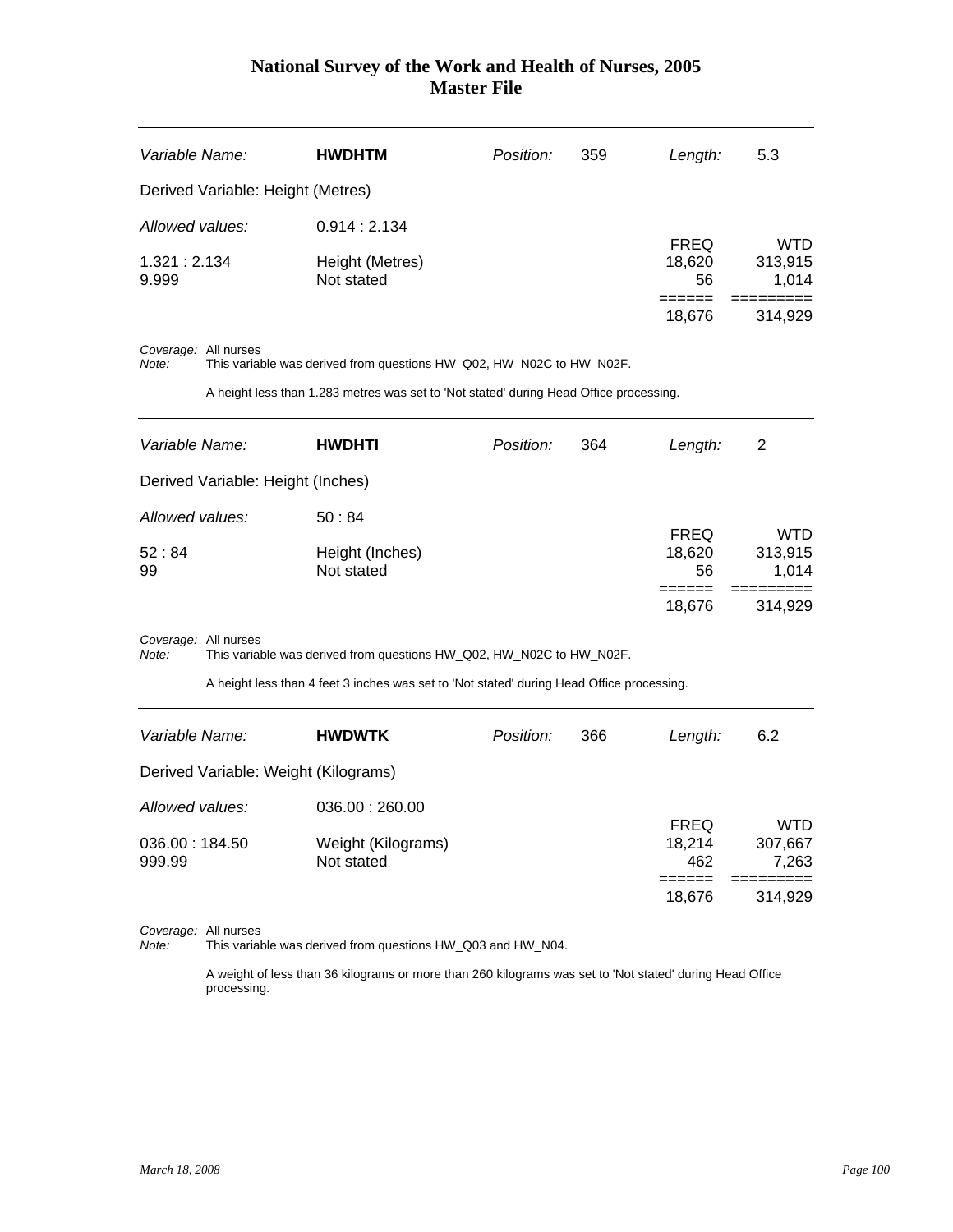| Variable Name:                    | <b>HWDWTP</b>                 | Position: | 372 | Length:       | 3                |
|-----------------------------------|-------------------------------|-----------|-----|---------------|------------------|
| Derived Variable: Weight (Pounds) |                               |           |     |               |                  |
| Allowed values:                   | 079:575                       |           |     | <b>FREQ</b>   | <b>WTD</b>       |
| 080:410<br>999                    | Weight (Pounds)<br>Not stated |           |     | 18,214<br>462 | 307,667<br>7,263 |
|                                   |                               |           |     | 18,676        | 314.929          |

*Coverage:* All nurses

*Note:* This variable was derived from questions HW\_Q03 and HW\_N04.

 A weight of less than 79 pounds or more than 575 pounds was set to 'Not stated' during Head Office processing.

| Variable Name:                    | <b>HWDBMI</b>   | Position: | 375 | Length:     | 5.1     |  |  |
|-----------------------------------|-----------------|-----------|-----|-------------|---------|--|--|
| Derived Variable: Body Mass Index |                 |           |     |             |         |  |  |
| Allowed values:                   | 000.2:064.1     |           |     |             |         |  |  |
|                                   |                 |           |     | <b>FREQ</b> | WTD     |  |  |
| 012.5:063.7                       | Body Mass Index |           |     | 17,827      | 300,019 |  |  |
| 999.6                             | Valid skip      |           |     | 349         | 6,811   |  |  |
| 999.9                             | Not stated      |           |     | 500         | 8,100   |  |  |
|                                   |                 |           |     |             |         |  |  |
|                                   |                 |           |     | 18.676      | 314.929 |  |  |

*Coverage:* All nurses except female nurses under 50 years of age who reported being pregnant at time of interview in HW\_Q01

*Note:* This variable was derived from HW\_Q01, HWDHTM, HWDWTK

| Variable Name: | <b>HWDISW</b>                                           | Position: | 380 | Length:     | 2          |  |  |  |  |
|----------------|---------------------------------------------------------|-----------|-----|-------------|------------|--|--|--|--|
|                | Derived Variable: BMI Category - International Standard |           |     |             |            |  |  |  |  |
|                |                                                         |           |     | <b>FREQ</b> | <b>WTD</b> |  |  |  |  |
| 1              | Underweight                                             |           |     | 268         | 5,731      |  |  |  |  |
| 2              | Normal weight                                           |           |     | 8,787       | 159,258    |  |  |  |  |
| 3              | Overweight                                              |           |     | 5,736       | 91,919     |  |  |  |  |
| 4              | Obese - Class 1                                         |           |     | 2,130       | 31,063     |  |  |  |  |
| 5              | Obese - Class II                                        |           |     | 651         | 8,120      |  |  |  |  |
| 6              | Obese - Class III                                       |           |     | 255         | 3,927      |  |  |  |  |
| 96             | Valid skip                                              |           |     | 349         | 6,811      |  |  |  |  |
| 99             | Not stated                                              |           |     | 500         | 8,100      |  |  |  |  |
|                |                                                         |           |     |             |            |  |  |  |  |
|                |                                                         |           |     | 18,676      | 314,929    |  |  |  |  |

*Coverage:* All nurses except female nurses under 50 years of age who reported being pregnant at time of interview in HW\_Q01 *Note:* This variable was derived from variables HW\_Q01, HWDHTM, HWDWTK.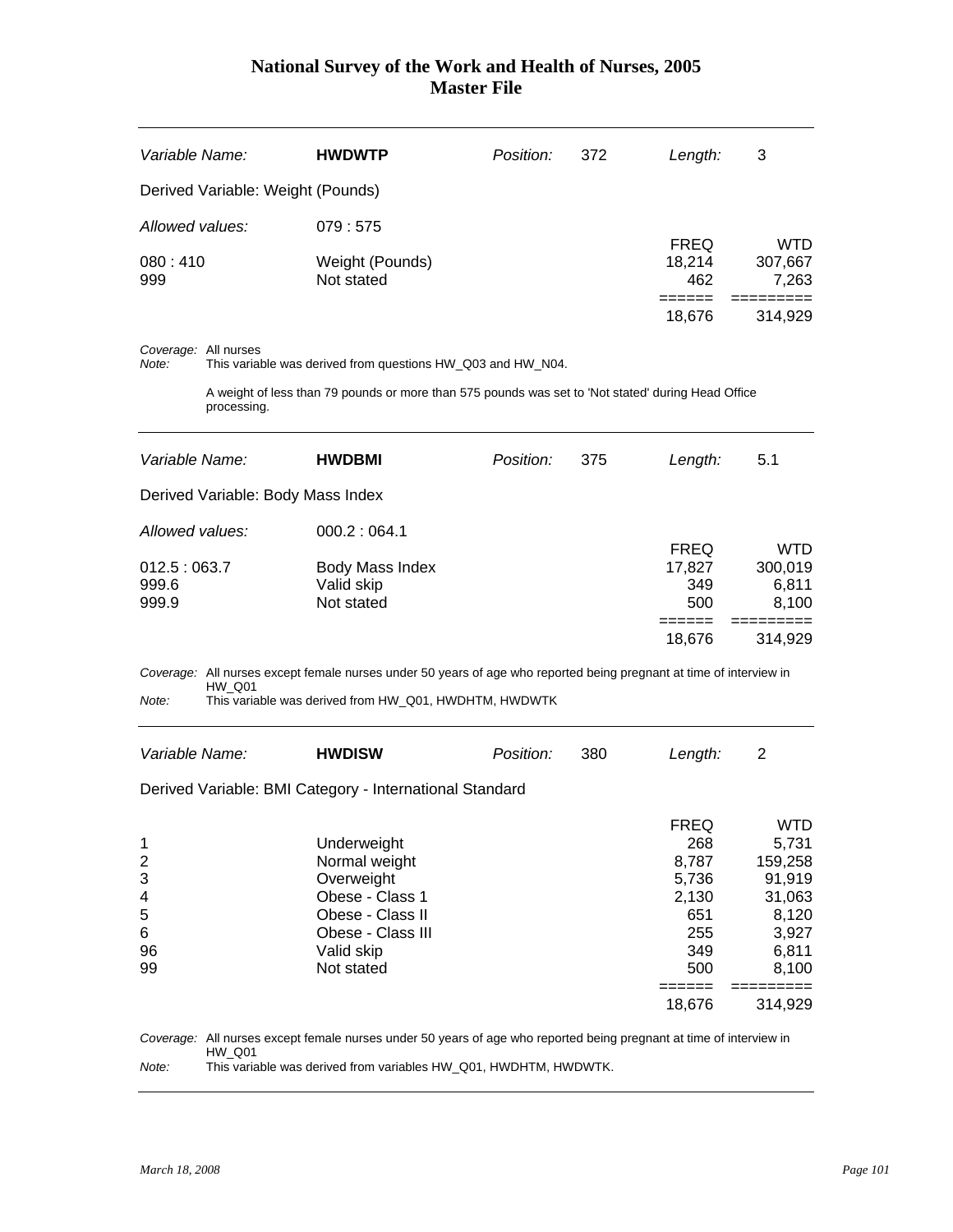| Section:                                   | <b>Chronic Conditions (CC)</b>                                                                                                                             |           |     |                                           |                                               |
|--------------------------------------------|------------------------------------------------------------------------------------------------------------------------------------------------------------|-----------|-----|-------------------------------------------|-----------------------------------------------|
| Variable Name:                             | <b>CC_Q01</b>                                                                                                                                              | Position: | 382 | Length:                                   | 1                                             |
| Do you have:                               |                                                                                                                                                            |           |     |                                           |                                               |
| allergies?                                 |                                                                                                                                                            |           |     |                                           |                                               |
| 1<br>$\overline{2}$<br>$\overline{7}$<br>8 | Yes<br><b>No</b><br>Don't know<br>Refusal                                                                                                                  |           |     | <b>FREQ</b><br>5,656<br>12,996<br>9<br>15 | <b>WTD</b><br>98,267<br>216,292<br>155<br>216 |
|                                            |                                                                                                                                                            |           |     | =====<br>18,676                           | ========<br>314,929                           |
|                                            | Coverage: All nurses (long-term condition that has lasted or is expected to last 6 months or more and that has been<br>diagnosed by a health professional) |           |     |                                           |                                               |
| Variable Name:                             | <b>CC_Q02</b>                                                                                                                                              | Position: | 383 | Length:                                   | 1                                             |
| Do you have:                               |                                                                                                                                                            |           |     |                                           |                                               |
| asthma?                                    |                                                                                                                                                            |           |     |                                           |                                               |
| 1<br>$\overline{c}$<br>$\overline{7}$<br>9 | Yes<br><b>No</b><br>Don't know<br>Not stated                                                                                                               |           |     | <b>FREQ</b><br>1,813<br>16,840<br>8<br>15 | <b>WTD</b><br>31,973<br>282,548<br>193<br>216 |
|                                            |                                                                                                                                                            |           |     | ======<br>18,676                          | ========<br>314,929                           |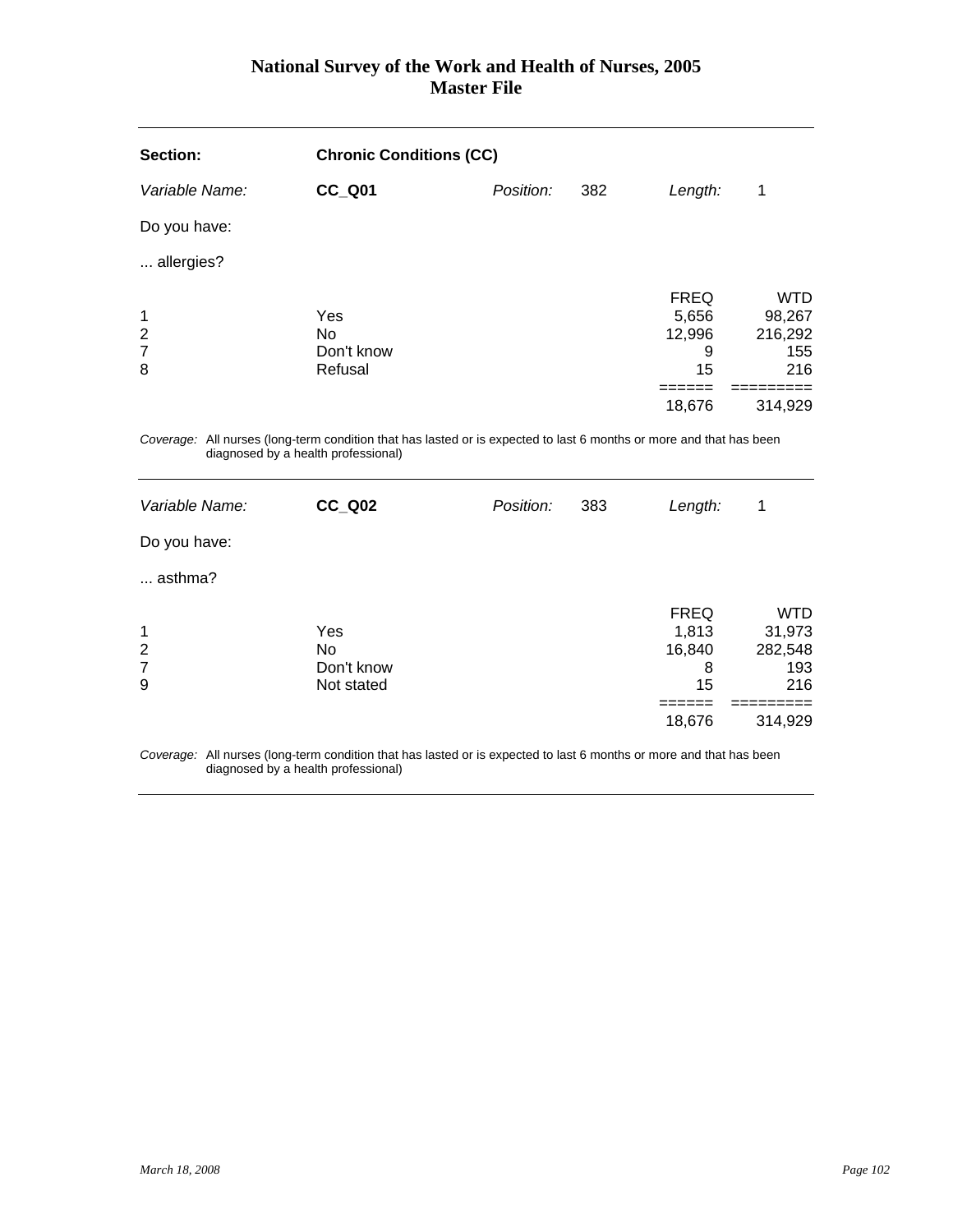| Variable Name:                                                                                                                                             |  | <b>CC Q03</b>                                     | Position: | 384 | Length:                                  | 1                                           |
|------------------------------------------------------------------------------------------------------------------------------------------------------------|--|---------------------------------------------------|-----------|-----|------------------------------------------|---------------------------------------------|
| Do you have:                                                                                                                                               |  |                                                   |           |     |                                          |                                             |
| fibromyalgia?                                                                                                                                              |  |                                                   |           |     |                                          |                                             |
| 1<br>$\overline{2}$<br>$\overline{7}$<br>8<br>9                                                                                                            |  | Yes<br>No.<br>Don't know<br>Refusal<br>Not stated |           |     | <b>FREQ</b><br>470<br>18,173<br>17<br>15 | WTD<br>5,988<br>308,438<br>267<br>21<br>216 |
|                                                                                                                                                            |  |                                                   |           |     | 18,676                                   | 314,929                                     |
| Coverage: All nurses (long-term condition that has lasted or is expected to last 6 months or more and that has been<br>diagnosed by a health professional) |  |                                                   |           |     |                                          |                                             |

| Variable Name: | CC Q04                                           | Position: | 385 | Length:     | 1          |
|----------------|--------------------------------------------------|-----------|-----|-------------|------------|
| Do you have:   |                                                  |           |     |             |            |
|                | arthritis or rheumatism, excluding fibromyalgia? |           |     |             |            |
|                |                                                  |           |     | <b>FREQ</b> | <b>WTD</b> |
| 1              | Yes                                              |           |     | 3,353       | 47,850     |
| 2              | <b>No</b>                                        |           |     | 15,286      | 266,279    |
| $\overline{7}$ | Don't know                                       |           |     | 20          | 575        |
| 8              | Refusal                                          |           |     | 2           | 9          |
| 9              | Not stated                                       |           |     | 15          | 216        |
|                |                                                  |           |     |             |            |
|                |                                                  |           |     | 18,676      | 314,929    |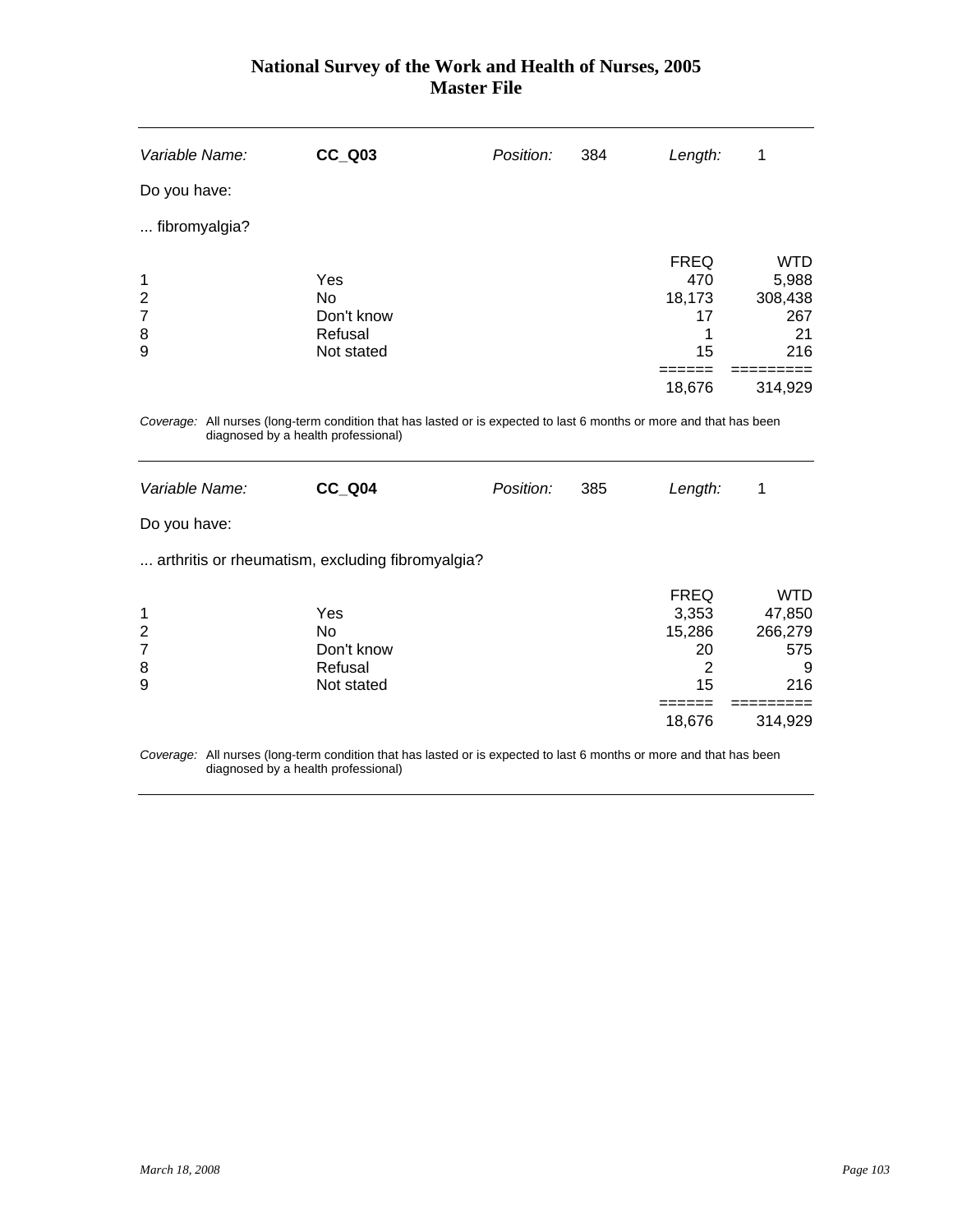| Variable Name:                                  | <b>CC_Q05</b>                                                                                                       | Position: | 386 | Length:                                                               | 1                                                                     |
|-------------------------------------------------|---------------------------------------------------------------------------------------------------------------------|-----------|-----|-----------------------------------------------------------------------|-----------------------------------------------------------------------|
| Do you have:                                    |                                                                                                                     |           |     |                                                                       |                                                                       |
|                                                 | back problems, excluding fibromyalgia and arthritis?                                                                |           |     |                                                                       |                                                                       |
| 1<br>$\overline{2}$<br>$\overline{7}$<br>8<br>9 | Yes<br>No<br>Don't know<br>Refusal<br>Not stated                                                                    |           |     | <b>FREQ</b><br>4,890<br>13,762<br>7<br>$\overline{2}$<br>15<br>18,676 | <b>WTD</b><br>78,935<br>235,710<br>60<br>9<br>216<br>314,929          |
| diagnosed by a health professional)             | Coverage: All nurses (long-term condition that has lasted or is expected to last 6 months or more and that has been |           |     |                                                                       |                                                                       |
| Variable Name:                                  | CC Q06                                                                                                              | Position: | 387 | Length:                                                               | 1                                                                     |
| Do you have:                                    |                                                                                                                     |           |     |                                                                       |                                                                       |
| high blood pressure?                            |                                                                                                                     |           |     |                                                                       |                                                                       |
| 1<br>$\overline{c}$<br>$\overline{7}$<br>8<br>9 | Yes<br>N <sub>o</sub><br>Don't know<br>Refusal<br>Not stated                                                        |           |     | <b>FREQ</b><br>2,685<br>15,965<br>9<br>$\overline{2}$<br>15<br>18,676 | <b>WTD</b><br>41,591<br>272,935<br>179<br>9<br>216<br>----<br>314,929 |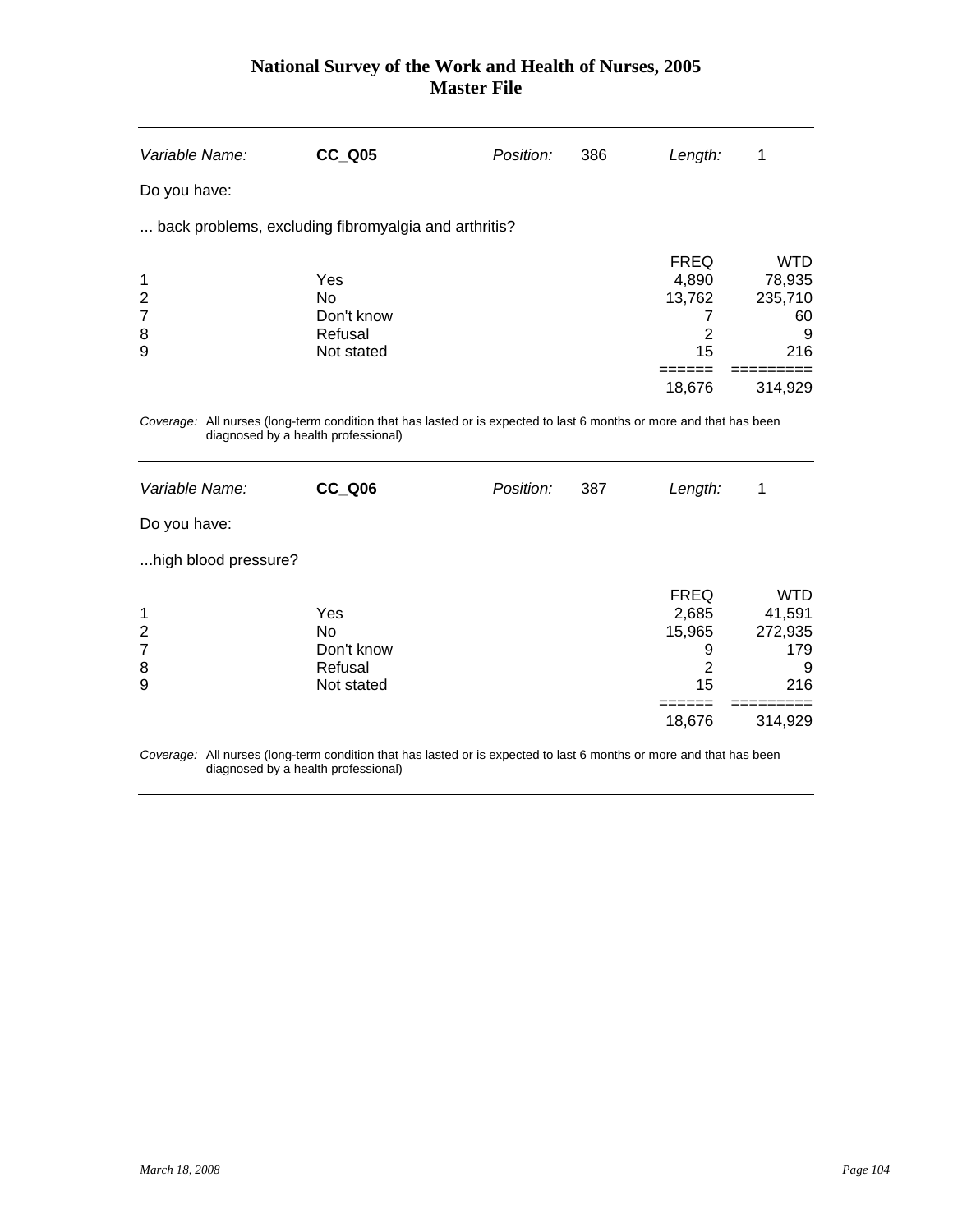| Variable Name:                                                                                                      | <b>CC Q07</b> | Position: | 388 | Length:     | 1          |  |
|---------------------------------------------------------------------------------------------------------------------|---------------|-----------|-----|-------------|------------|--|
| Do you have:                                                                                                        |               |           |     |             |            |  |
| high cholesterol levels?                                                                                            |               |           |     |             |            |  |
|                                                                                                                     |               |           |     | <b>FREQ</b> | <b>WTD</b> |  |
| 1                                                                                                                   | Yes           |           |     | 2,089       | 31,599     |  |
| $\overline{2}$                                                                                                      | <b>No</b>     |           |     | 16,486      | 282,218    |  |
| $\overline{7}$                                                                                                      | Don't know    |           |     | 82          | 878        |  |
| 8                                                                                                                   | Refusal       |           |     | 4           | 19         |  |
| 9                                                                                                                   | Not stated    |           |     | 15          | 216        |  |
|                                                                                                                     |               |           |     |             |            |  |
|                                                                                                                     |               |           |     | 18,676      | 314,929    |  |
| Coverage: All nurses (long-term condition that has lasted or is expected to last 6 months or more and that has been |               |           |     |             |            |  |

diagnosed by a health professional)

| Variable Name:                     | <b>CC_Q08</b>                                    | Position: | 389 | Length:                                             | 1                                                             |
|------------------------------------|--------------------------------------------------|-----------|-----|-----------------------------------------------------|---------------------------------------------------------------|
| Do you have:                       |                                                  |           |     |                                                     |                                                               |
| migraine headaches?                |                                                  |           |     |                                                     |                                                               |
| 1<br>$\overline{2}$<br>7<br>8<br>9 | Yes<br>No<br>Don't know<br>Refusal<br>Not stated |           |     | <b>FREQ</b><br>3,263<br>15,389<br>2<br>15<br>18,676 | <b>WTD</b><br>55,810<br>258,789<br>105<br>9<br>216<br>314,929 |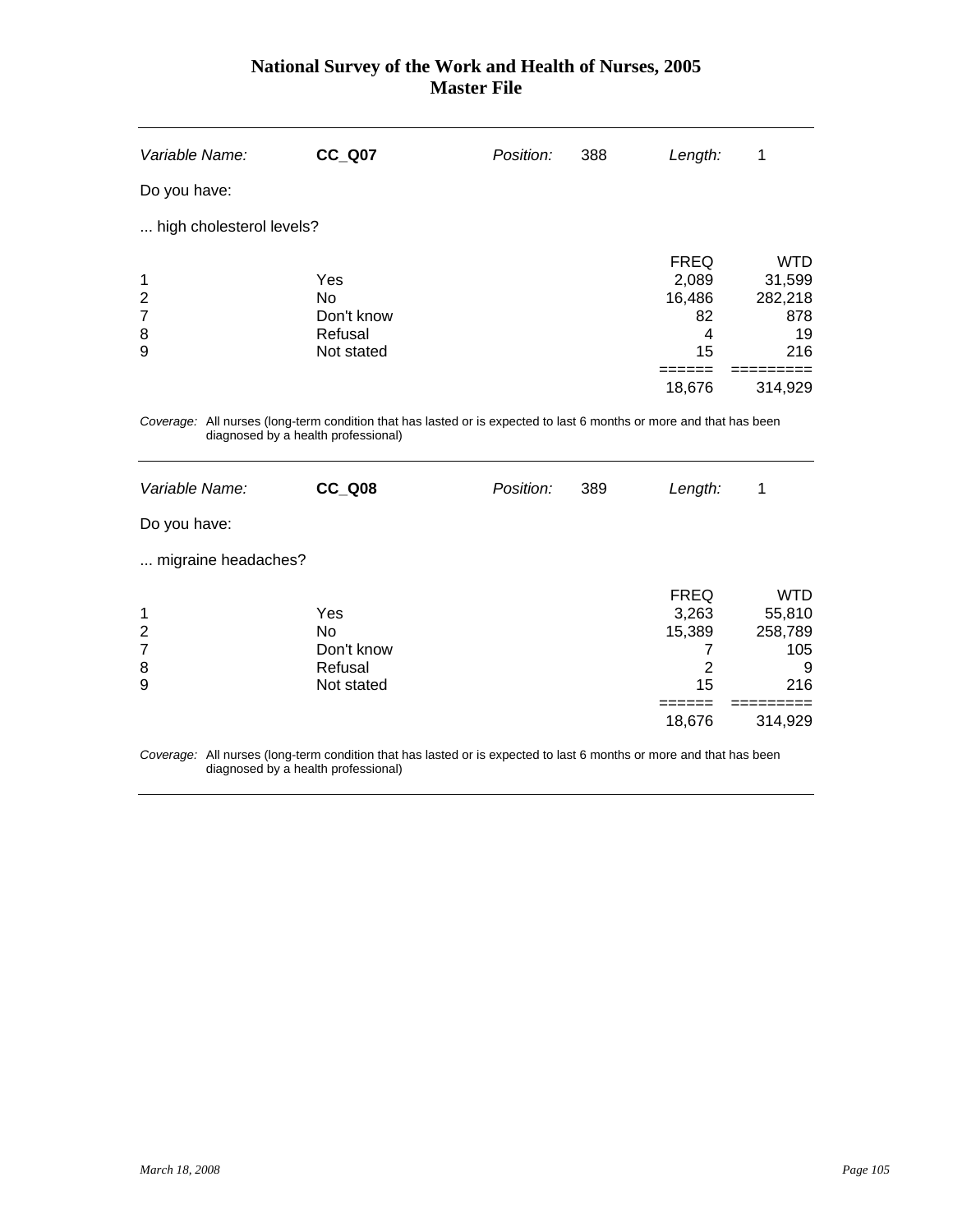| Variable Name:                                        | <b>CC Q09</b>                                                                                                                        | Position: | 390 | Length:                                                                        | 1                                                                    |
|-------------------------------------------------------|--------------------------------------------------------------------------------------------------------------------------------------|-----------|-----|--------------------------------------------------------------------------------|----------------------------------------------------------------------|
| Do you have:                                          |                                                                                                                                      |           |     |                                                                                |                                                                      |
| diabetes (other than during pregnancy)?               |                                                                                                                                      |           |     |                                                                                |                                                                      |
| 1<br>$\overline{c}$<br>$\overline{7}$<br>8<br>9       | Yes<br>N <sub>o</sub><br>Don't know<br>Refusal<br>Not stated                                                                         |           |     | <b>FREQ</b><br>660<br>17,990<br>9<br>$\overline{2}$<br>15                      | <b>WTD</b><br>10,088<br>304,515<br>102<br>9<br>216                   |
|                                                       |                                                                                                                                      |           |     | 18,676                                                                         | 314,929                                                              |
| diagnosed by a health professional)<br>Variable Name: | Coverage: All nurses (long-term condition that has lasted or is expected to last 6 months or more and that has been<br><b>CC Q10</b> | Position: | 391 | Length:                                                                        | 1                                                                    |
| Do you have:                                          |                                                                                                                                      |           |     |                                                                                |                                                                      |
| heart disease?                                        |                                                                                                                                      |           |     |                                                                                |                                                                      |
| 1<br>$\overline{2}$<br>$\overline{7}$<br>8<br>9       | Yes<br><b>No</b><br>Don't know<br>Refusal<br>Not stated                                                                              |           |     | <b>FREQ</b><br>411<br>18,235<br>13<br>$\overline{2}$<br>15<br>======<br>18,676 | <b>WTD</b><br>6,584<br>308,018<br>102<br>9<br>216<br>----<br>314,929 |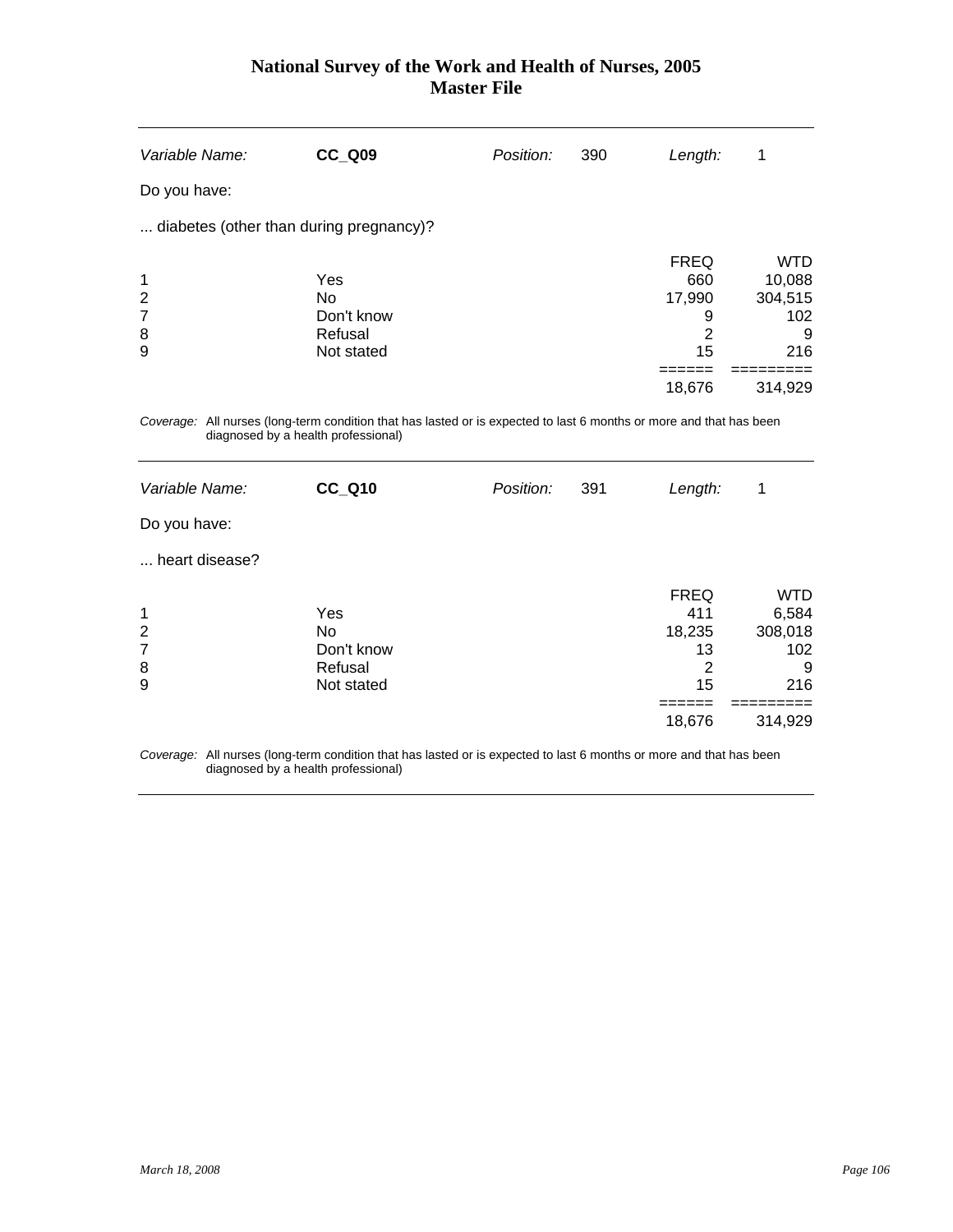| Variable Name:                        | <b>CC_Q11</b>           | Position: | 392 | Length:                            | 1                                     |
|---------------------------------------|-------------------------|-----------|-----|------------------------------------|---------------------------------------|
| Do you have:                          |                         |           |     |                                    |                                       |
| cancer?                               |                         |           |     |                                    |                                       |
| 1<br>$\overline{2}$<br>$\overline{7}$ | Yes<br>No<br>Don't know |           |     | <b>FREQ</b><br>327<br>18,322<br>10 | <b>WTD</b><br>5,665<br>308,870<br>169 |
| 8<br>9                                | Refusal<br>Not stated   |           |     | 2<br>15<br>18,676                  | 9<br>216<br>314,929                   |
|                                       |                         |           |     |                                    |                                       |

*Coverage:* All nurses (long-term condition that has lasted or is expected to last 6 months or more and that has been diagnosed by a health professional)

| Variable Name:                | <b>CC_Q12</b> | Position: | 393 | Length:     | 1          |
|-------------------------------|---------------|-----------|-----|-------------|------------|
| Do you have:                  |               |           |     |             |            |
| stomach or intestinal ulcers? |               |           |     |             |            |
|                               |               |           |     | <b>FREQ</b> | <b>WTD</b> |
| $\mathbf 1$                   | Yes           |           |     | 705         | 11,245     |
| $\overline{2}$                | No            |           |     | 17,943      | 303,349    |
| $\overline{7}$                | Don't know    |           |     | 11          | 110        |
| 8                             | Refusal       |           |     | 2           | 9          |
| 9                             | Not stated    |           |     | 15          | 216        |
|                               |               |           |     |             |            |
|                               |               |           |     | 18,676      | 314,929    |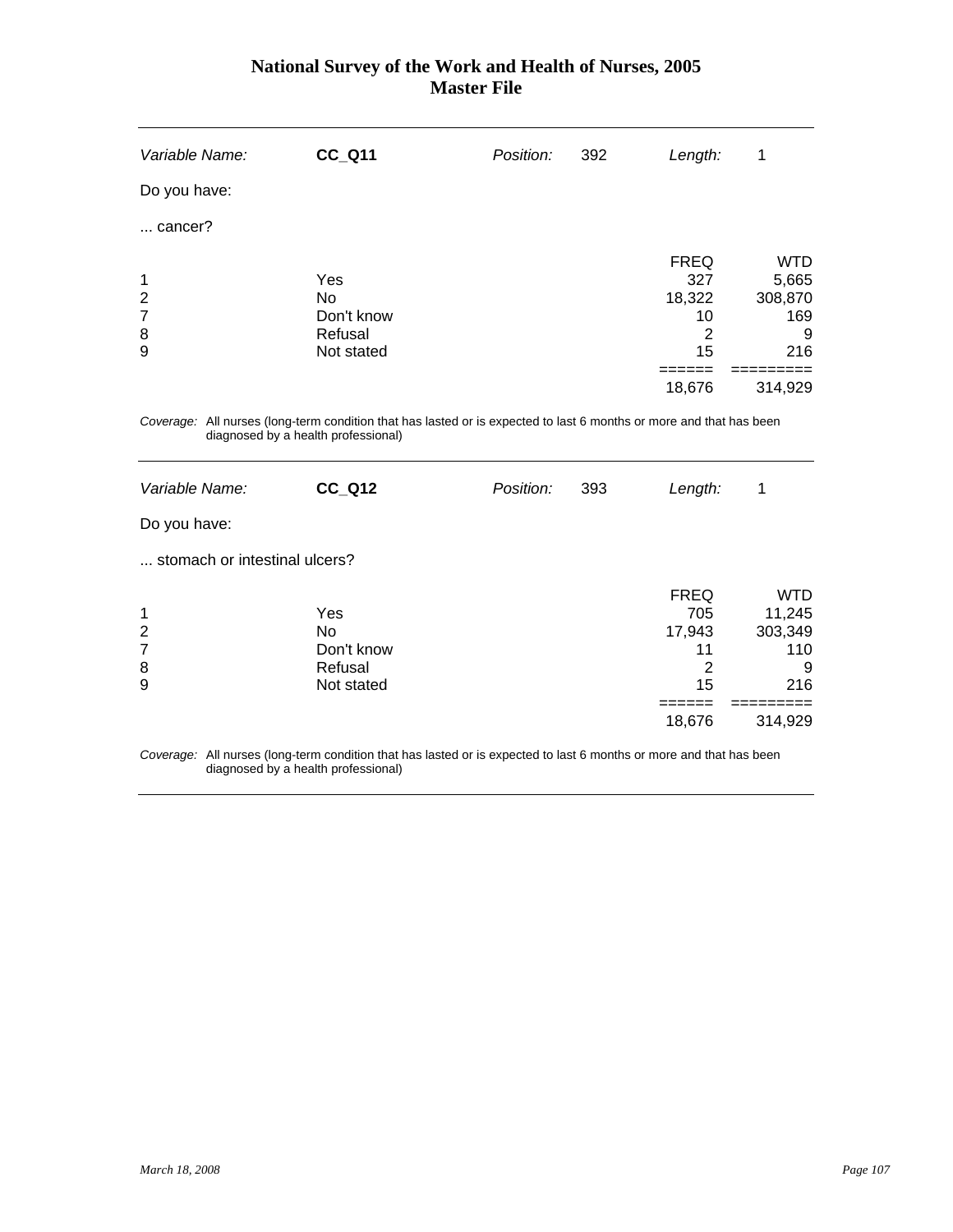| <b>CC_Q13</b>                                           | Position:                                                                      | 394                                                  | Length:                                                                           | 1                                                                                                                             |
|---------------------------------------------------------|--------------------------------------------------------------------------------|------------------------------------------------------|-----------------------------------------------------------------------------------|-------------------------------------------------------------------------------------------------------------------------------|
|                                                         |                                                                                |                                                      |                                                                                   |                                                                                                                               |
|                                                         |                                                                                |                                                      |                                                                                   |                                                                                                                               |
| Yes<br>No<br>Don't know<br>Refusal<br>Not stated        |                                                                                |                                                      | <b>FREQ</b><br>1,420<br>17,232<br>7<br>$\overline{2}$<br>15                       | <b>WTD</b><br>26,297<br>288,254<br>153<br>9<br>216                                                                            |
|                                                         |                                                                                |                                                      |                                                                                   | 314,929                                                                                                                       |
| <b>CC_Q14</b>                                           | Position:                                                                      | 395                                                  | Length:                                                                           | 1                                                                                                                             |
|                                                         |                                                                                |                                                      |                                                                                   |                                                                                                                               |
|                                                         |                                                                                |                                                      |                                                                                   |                                                                                                                               |
| Yes<br><b>No</b><br>Don't know<br>Refusal<br>Not stated |                                                                                |                                                      | <b>FREQ</b><br>993<br>17,653<br>13<br>$\overline{2}$<br>15<br>$=$ $=$ $=$ $=$ $=$ | <b>WTD</b><br>14,693<br>299,859<br>153<br>9<br>216<br>=========                                                               |
|                                                         | a sleep disorder (such as sleep apnea)?<br>diagnosed by a health professional) | a bowel disorder such as Crohn's Disease or colitis? |                                                                                   | 18,676<br>Coverage: All nurses (long-term condition that has lasted or is expected to last 6 months or more and that has been |

*Coverage:* All nurses (long-term condition that has lasted or is expected to last 6 months or more and that has been diagnosed by a health professional)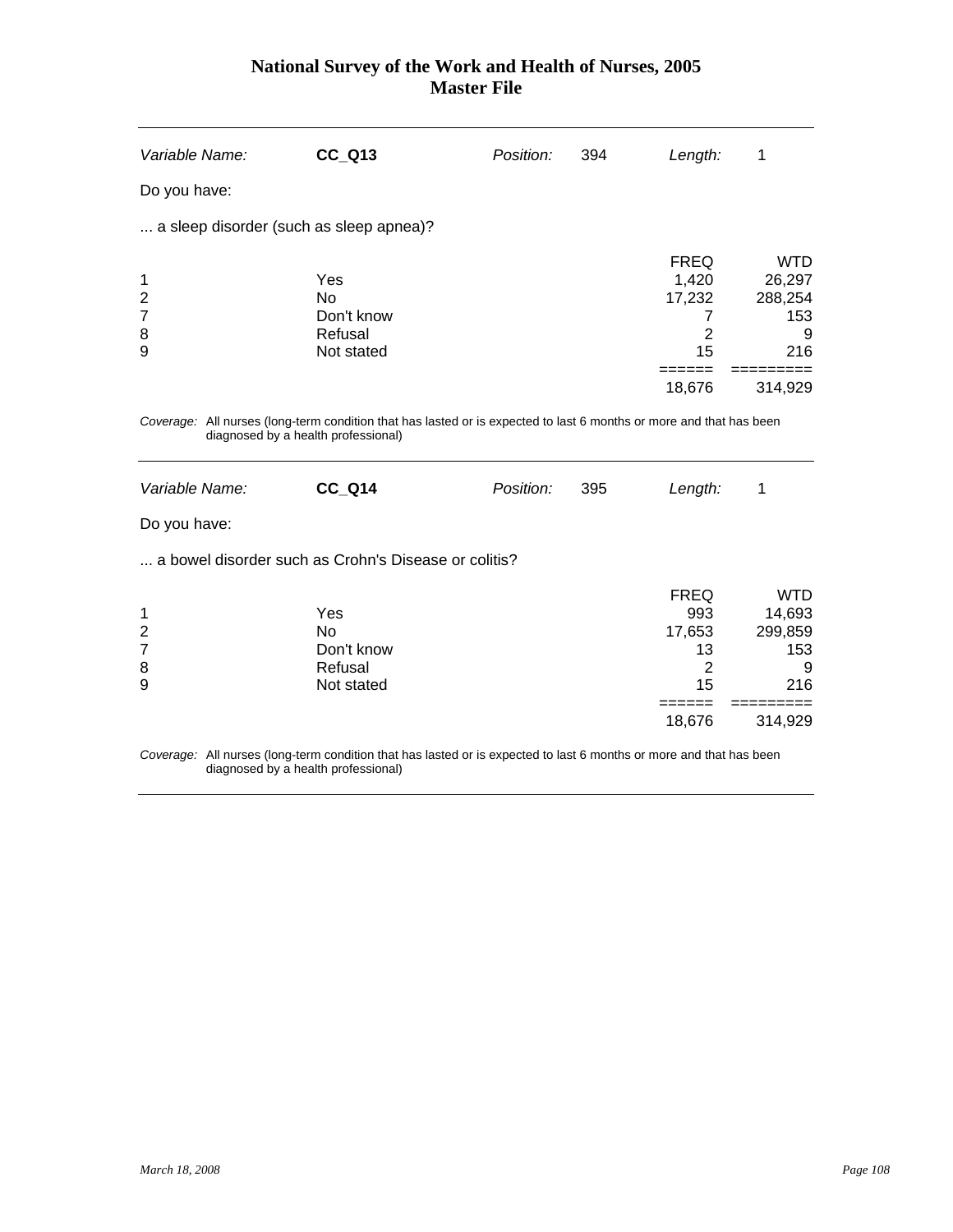| Variable Name:            | <b>CC_Q15</b>                                                                                                                                              | Position: | 396 | Length:        | 1          |
|---------------------------|------------------------------------------------------------------------------------------------------------------------------------------------------------|-----------|-----|----------------|------------|
| Do you have:              |                                                                                                                                                            |           |     |                |            |
| a thyroid condition?      |                                                                                                                                                            |           |     |                |            |
|                           |                                                                                                                                                            |           |     | <b>FREQ</b>    | <b>WTD</b> |
| 1                         | Yes                                                                                                                                                        |           |     | 1,867          | 30,337     |
| $\overline{2}$            | <b>No</b>                                                                                                                                                  |           |     | 16,774         | 284,038    |
| $\overline{7}$            | Don't know                                                                                                                                                 |           |     | 18             | 329        |
| 8                         | Refusal                                                                                                                                                    |           |     | $\overline{2}$ | 9          |
| 9                         | Not stated                                                                                                                                                 |           |     | 15<br>------   | 216        |
|                           |                                                                                                                                                            |           |     | 18,676         | 314,929    |
|                           | Coverage: All nurses (long-term condition that has lasted or is expected to last 6 months or more and that has been                                        |           |     |                |            |
|                           | diagnosed by a health professional)                                                                                                                        |           |     |                |            |
| Variable Name:            | <b>CC_Q16</b>                                                                                                                                              | Position: | 397 | Length:        | 1          |
| Do you have:              |                                                                                                                                                            |           |     |                |            |
| chronic fatigue syndrome? |                                                                                                                                                            |           |     |                |            |
|                           |                                                                                                                                                            |           |     | <b>FREQ</b>    | <b>WTD</b> |
| 1                         | Yes                                                                                                                                                        |           |     | 277            | 4,534      |
| $\overline{2}$            | <b>No</b>                                                                                                                                                  |           |     | 18,370         | 309,965    |
| $\overline{7}$            | Don't know                                                                                                                                                 |           |     | 12             | 206        |
| 8                         | Refusal                                                                                                                                                    |           |     | $\overline{2}$ | 9          |
| 9                         | Not stated                                                                                                                                                 |           |     | 15             | 216        |
|                           |                                                                                                                                                            |           |     | 18,676         | 314,929    |
|                           | Coverage: All nurses (long-term condition that has lasted or is expected to last 6 months or more and that has been<br>diagnosed by a health professional) |           |     |                |            |
| Variable Name:            | <b>CC_Q17</b>                                                                                                                                              | Position: | 398 | Length:        | 1          |
|                           | Do you suffer from multiple chemical sensitivities?                                                                                                        |           |     |                |            |
|                           |                                                                                                                                                            |           |     | <b>FREQ</b>    | <b>WTD</b> |
| 1                         | Yes                                                                                                                                                        |           |     | 879            | 11,480     |
| $\boldsymbol{2}$          | No                                                                                                                                                         |           |     | 17,760         | 303,062    |
| $\overline{7}$            | Don't know                                                                                                                                                 |           |     | 21             | 165        |

7 Don't know 21 165 8 Refusal Refusal 2 and 2 and 2 and 2 and 2 and 2 and 2 and 2 and 2 and 2 and 2 and 2 and 2 and 2 and 2 and 2 and 2 and 2 and 2 and 2 and 2 and 2 and 2 and 2 and 2 and 2 and 2 and 2 and 2 and 2 and 2 and 2 and 2 and 2 and 9 Not stated 15 216 ====== =========  $18,676$   $314,929$ 

*Coverage:* All nurses (long-term condition that has lasted or is expected to last 6 months or more and that has been diagnosed by a health professional)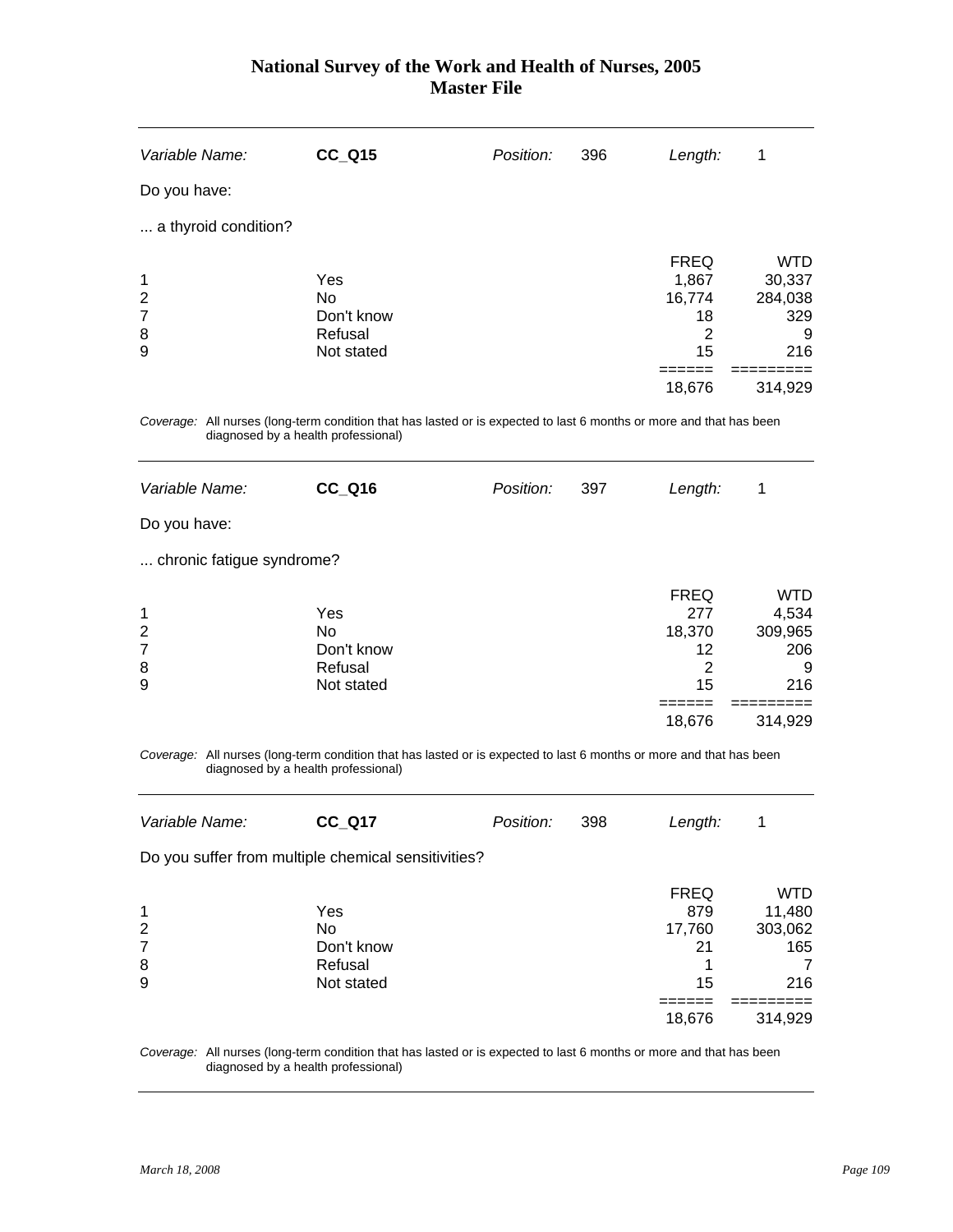| Variable Name:                                        | <b>CC Q18</b>                         | Position: | 399 | Length:                                    | 1                                             |  |
|-------------------------------------------------------|---------------------------------------|-----------|-----|--------------------------------------------|-----------------------------------------------|--|
| Do you have/suffer from depression?                   |                                       |           |     |                                            |                                               |  |
| $\mathbf{1}$<br>$\overline{2}$<br>$\overline{7}$<br>9 | Yes<br>No<br>Don't know<br>Not stated |           |     | <b>FREQ</b><br>2,044<br>16,606<br>11<br>15 | <b>WTD</b><br>30,541<br>283,989<br>183<br>216 |  |
|                                                       |                                       |           |     | 18,676                                     | 314,929                                       |  |

*Coverage:* All nurses (long-term condition that has lasted or is expected to last 6 months or more and that has been diagnosed by a health professional)

| Variable Name: | <b>CCDDIAG</b>                                                                                                          | Position: | 400 | Length:                              |                                 |
|----------------|-------------------------------------------------------------------------------------------------------------------------|-----------|-----|--------------------------------------|---------------------------------|
|                | Derived Variable: Chronic Condition Diagnosis                                                                           |           |     |                                      |                                 |
| 1<br>2<br>9    | At least one chronic condition<br>Has no chronic conditions<br>Not stated                                               |           |     | <b>FREQ</b><br>13,852<br>4,773<br>51 | WTD<br>228,180<br>86,067<br>683 |
|                |                                                                                                                         |           |     | 18,676                               | 314.929                         |
|                | Coverage: All nurses (long-term conditions that have lasted or are expected to last 6 months or more and that have been |           |     |                                      |                                 |

diagnosed by a health professional)

*Note:* This variable was derived from questions CC\_Q01 to CC\_Q18.

| <b>Section:</b> | <b>Pain Severity (PS)</b> |                  |     |         |  |
|-----------------|---------------------------|------------------|-----|---------|--|
| Variable Name:  | <b>PS Q01</b>             | <i>Position:</i> | 401 | Length: |  |

In the past 12 months, have you had any pain or discomfort, aching or tingling anywhere in your body that prevented you from carrying out your normal activities, for example, work, housework, or hobbies?

|                |            | 18,676      | 314,929 |
|----------------|------------|-------------|---------|
|                |            |             |         |
| 8              | Refusal    | 9           | 132     |
| $\overline{7}$ | Don't know | 14          | 271     |
| 2              | No         | 11,543      | 197,626 |
| 1              | Yes        | 7,110       | 116,901 |
|                |            | <b>FREQ</b> | WTD     |

*Coverage:* All nurses (past 12 months)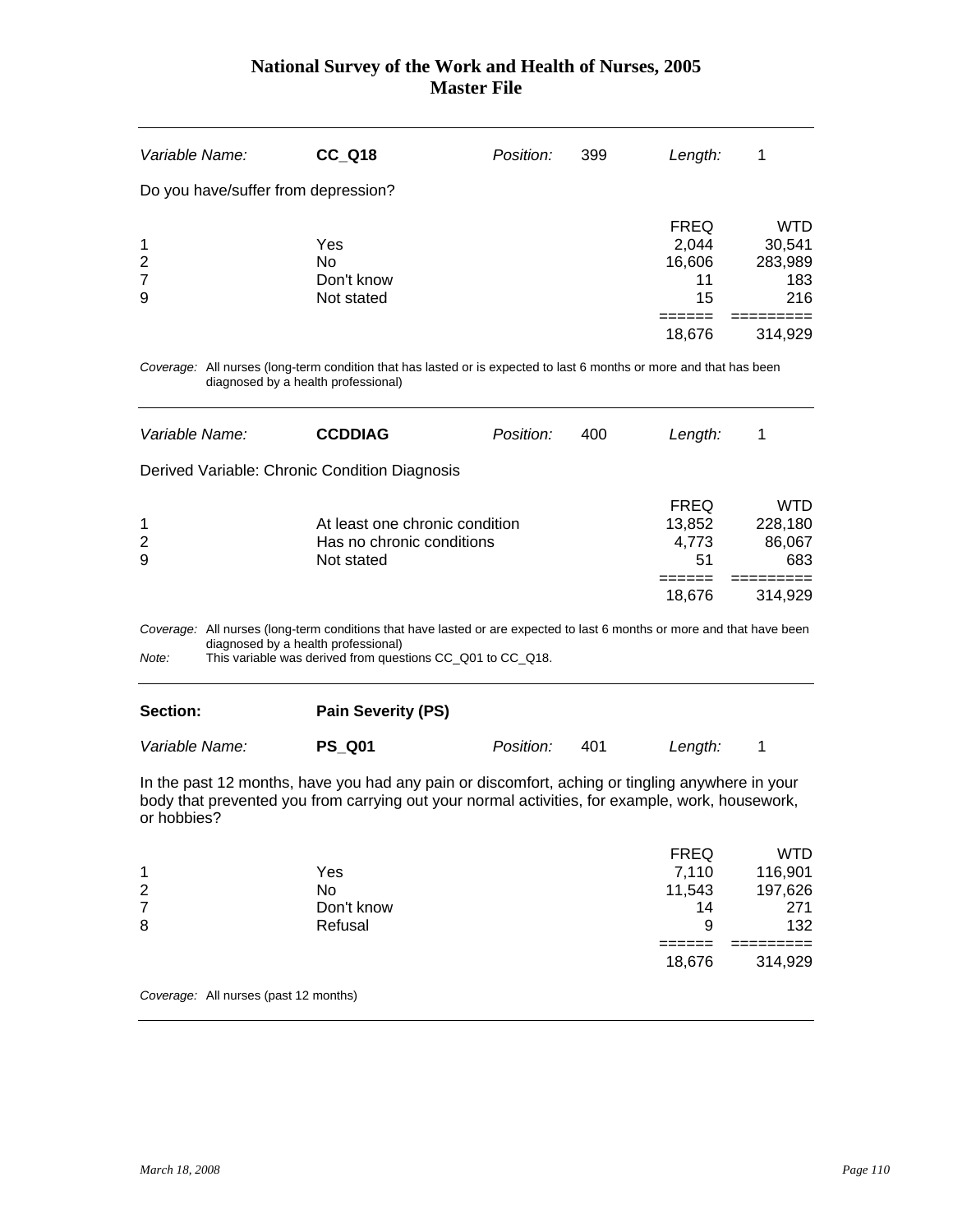| Variable Name:  | <b>PS Q02</b>                                                                                                                                            | Position: | 402 | Length:        | 2          |
|-----------------|----------------------------------------------------------------------------------------------------------------------------------------------------------|-----------|-----|----------------|------------|
|                 | In the past 12 months, where was the pain or discomfort the most serious?                                                                                |           |     |                |            |
|                 |                                                                                                                                                          |           |     | <b>FREQ</b>    | <b>WTD</b> |
| 01              | Neck or shoulder                                                                                                                                         |           |     | 1,283          | 19,017     |
| 02              | Arm, wrist or hand                                                                                                                                       |           |     | 602            | 10,754     |
| 03              | <b>Back or buttocks</b>                                                                                                                                  |           |     | 2,728          | 47,044     |
| 04              | Hips, thighs, legs, knees or feet                                                                                                                        |           |     | 1,274          | 21,035     |
| 05              | Head                                                                                                                                                     |           |     | 176            | 3,153      |
| 06              | Whole body                                                                                                                                               |           |     | 66             | 815        |
| 07              | Multiple sites                                                                                                                                           |           |     | 552            | 8,420      |
| 08              | Other                                                                                                                                                    |           |     | 425            | 6,514      |
| 96              | Valid skip                                                                                                                                               |           |     | 11,543         | 197,626    |
| 97              | Don't know                                                                                                                                               |           |     | $\overline{c}$ | 127        |
| 98              | Refusal                                                                                                                                                  |           |     | $\overline{2}$ | 20         |
| 99              | Not stated                                                                                                                                               |           |     | 23             | 403        |
|                 |                                                                                                                                                          |           |     | 18,676         | 314,929    |
|                 | Coverage: Nurses who had physical pain or discomfort that prevented them from carrying out normal daily activities in<br>the past 12 months $(PS_Q01=1)$ |           |     |                |            |
| Variable Name:  | <b>PS Q03</b>                                                                                                                                            | Position: | 404 | Length:        | 1          |
|                 | In the past 12 months, have you seen a health care professional for the pain in this body area?                                                          |           |     |                |            |
|                 |                                                                                                                                                          |           |     | <b>FREQ</b>    | <b>WTD</b> |
| 1               | Yes                                                                                                                                                      |           |     | 5,603          | 89,159     |
| $\overline{c}$  | <b>No</b>                                                                                                                                                |           |     | 1,506          | 27,740     |
| $6\phantom{1}6$ | Valid skip                                                                                                                                               |           |     | 11,543         | 197,626    |
| $\overline{7}$  | Don't know                                                                                                                                               |           |     | 1              | 3          |
| 9               | Not stated                                                                                                                                               |           |     | 23             | 403        |
|                 |                                                                                                                                                          |           |     |                |            |
|                 |                                                                                                                                                          |           |     | 18,676         | 314,929    |
|                 |                                                                                                                                                          |           |     |                |            |

*Coverage:* Nurses who had physical pain or discomfort that prevented them from carrying out normal daily activities in the past 12 months (PS\_Q01=1)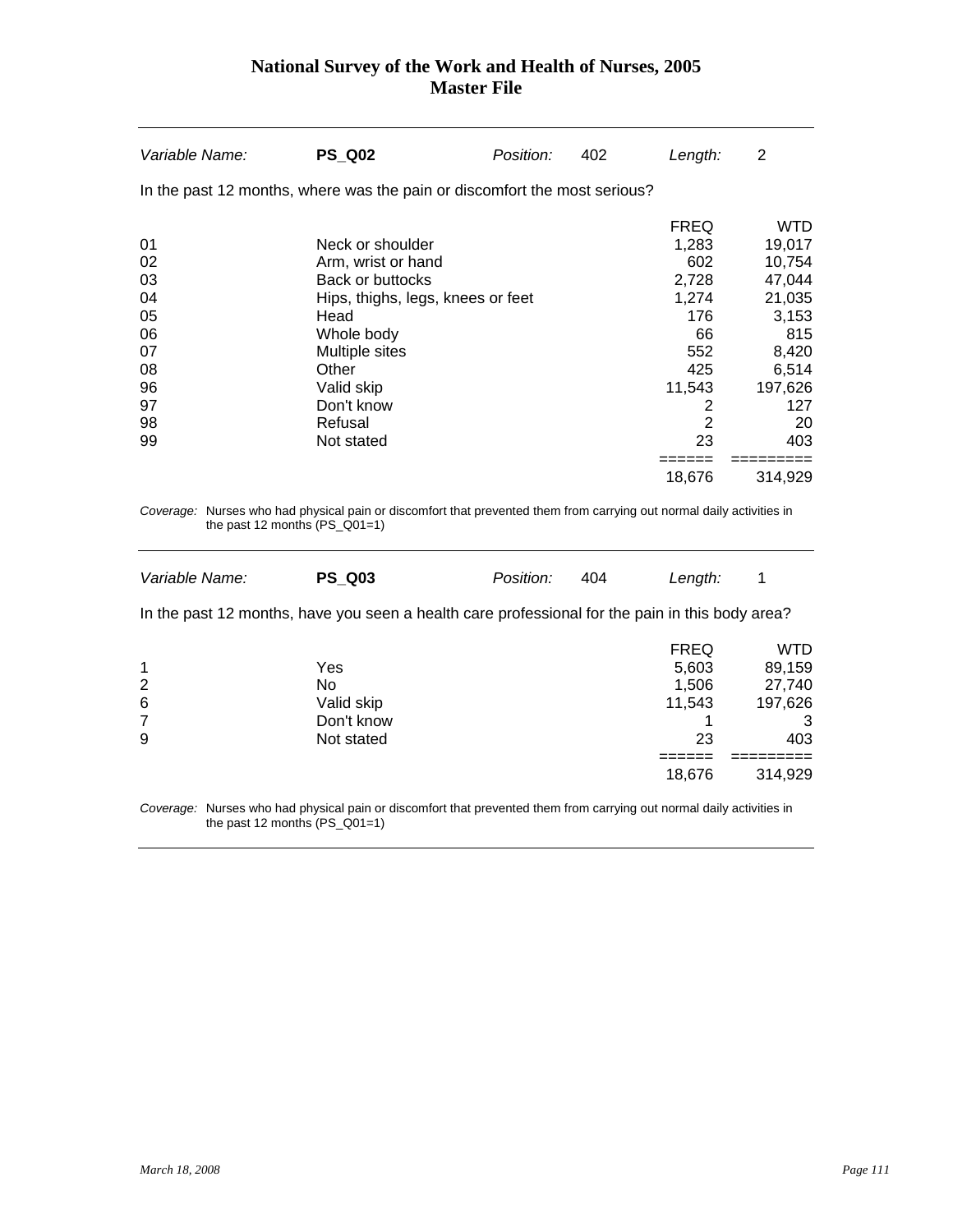| Variable Name:                                    | <b>PS Q04</b>                                                                                 | Position: | 405 | Length:                                                             | 1                                                                                |
|---------------------------------------------------|-----------------------------------------------------------------------------------------------|-----------|-----|---------------------------------------------------------------------|----------------------------------------------------------------------------------|
|                                                   | How would you describe your pain in this body area during the past 12 months?                 |           |     |                                                                     |                                                                                  |
| 1<br>$\overline{2}$<br>3<br>4<br>6<br>7<br>8<br>9 | Mild<br>Moderate<br>Severe<br>Unbearable<br>Valid skip<br>Don't know<br>Refusal<br>Not stated |           |     | <b>FREQ</b><br>1,053<br>3,442<br>2,112<br>478<br>11,543<br>24<br>23 | <b>WTD</b><br>19,401<br>55,236<br>34,255<br>7,744<br>197,626<br>247<br>18<br>403 |
|                                                   |                                                                                               |           |     | 18.676                                                              | 314.929                                                                          |

*Coverage:* Nurses who had physical pain or discomfort that prevented them from carrying out normal daily activities in the past 12 months (PS\_Q01=1)

| Variable Name: | <b>PS Q05</b>                                                             | Position: | 406 | Length:     | 1          |
|----------------|---------------------------------------------------------------------------|-----------|-----|-------------|------------|
|                |                                                                           |           |     |             |            |
|                | How would you describe the pain in this body area during the last 7 days? |           |     |             |            |
|                |                                                                           |           |     | <b>FREQ</b> | <b>WTD</b> |
| 1              | Mild                                                                      |           |     | 2,731       | 45,799     |
| 2              | Moderate                                                                  |           |     | 2.048       | 33,362     |
| $\mathbf{3}$   | Severe                                                                    |           |     | 610         | 8,995      |
| 4              | Unbearable                                                                |           |     | 83          | 1,377      |
| 5              | No pain                                                                   |           |     | 1,635       | 27,336     |
| 6              | Valid skip                                                                |           |     | 11.543      | 197,626    |
| 7              | Don't know                                                                |           |     |             |            |
| 8              | Refusal                                                                   |           |     | 2           | 26         |
| 9              | Not stated                                                                |           |     | 23          | 403        |
|                |                                                                           |           |     |             |            |
|                |                                                                           |           |     | 18,676      | 314,929    |
|                |                                                                           |           |     |             |            |

*Coverage:* Nurses who had physical pain or discomfort that prevented them from carrying out normal daily activities in the past 12 months (PS\_Q01=1) (last 7 days)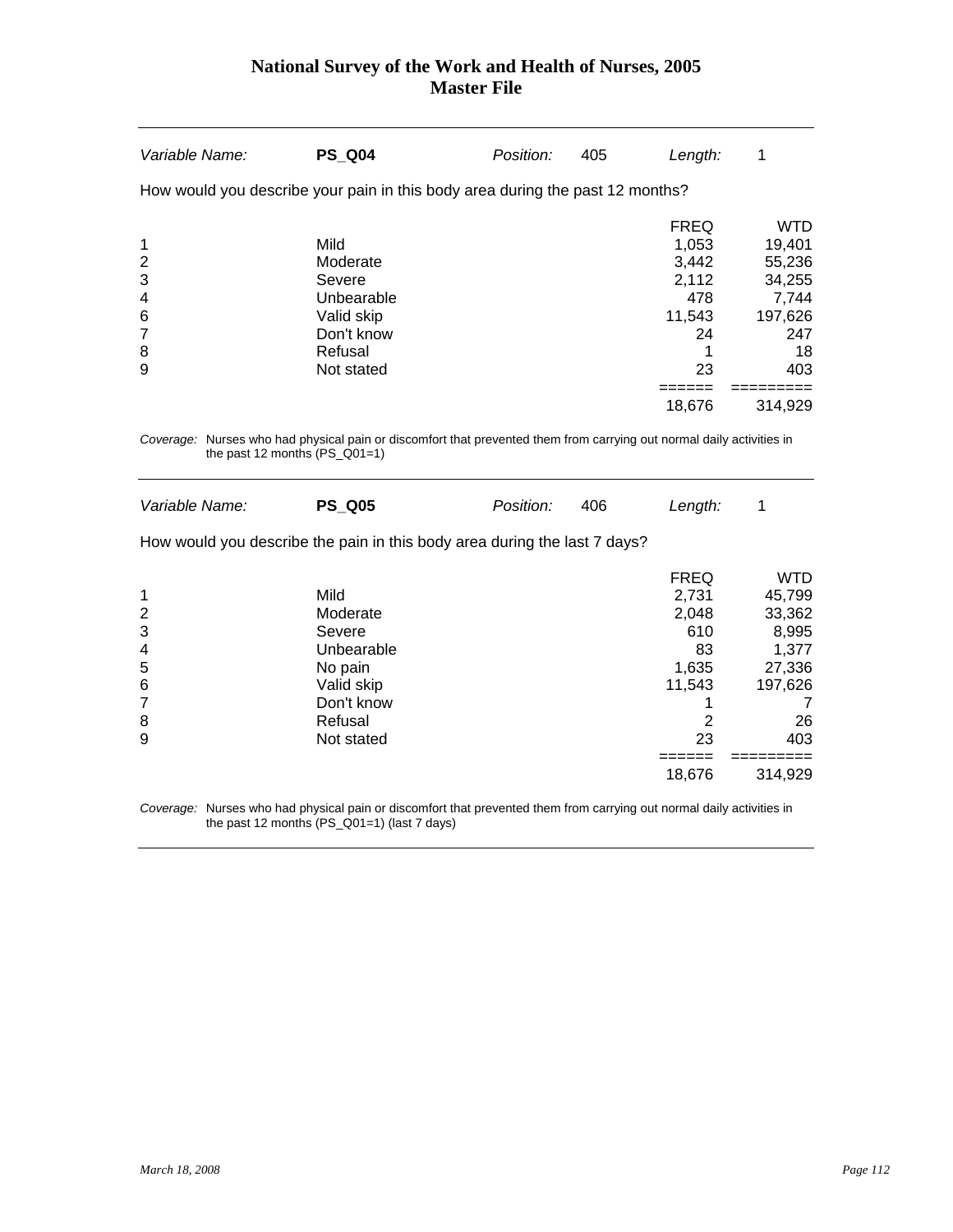| Variable Name:                                                | <b>PS_Q06A</b>                                                                                                                                                    | Position: | 407 | Length:                                                                       | 1                                                                           |
|---------------------------------------------------------------|-------------------------------------------------------------------------------------------------------------------------------------------------------------------|-----------|-----|-------------------------------------------------------------------------------|-----------------------------------------------------------------------------|
|                                                               | In your opinion, was the pain in this body area the result of ?                                                                                                   |           |     |                                                                               |                                                                             |
| 1<br>$\overline{c}$<br>3<br>6<br>$\overline{7}$<br>9          | Work-related factors<br>Non work-related factors<br>Both work and non work-related factors<br>Valid skip<br>Don't know<br>Not stated                              |           |     | <b>FREQ</b><br>2,581<br>1,730<br>2,700<br>11,543<br>99<br>23<br>======        | <b>WTD</b><br>43,770<br>28,625<br>43,034<br>197,626<br>1,472<br>403         |
|                                                               |                                                                                                                                                                   |           |     | 18,676                                                                        | 314,929                                                                     |
| the past 12 months $(PS_Q01=1)$                               | Coverage: Nurses who had physical pain or discomfort that prevented them from carrying out normal daily activities in                                             |           |     |                                                                               |                                                                             |
| Variable Name:                                                | PS_Q06BA                                                                                                                                                          | Position: | 408 | Length:                                                                       | 1                                                                           |
|                                                               | Did these work-related factors include:Patient transfer activities such as lifting or turning?                                                                    |           |     |                                                                               |                                                                             |
| 1<br>$\overline{\mathbf{c}}$<br>6<br>$\overline{7}$<br>8<br>9 | Yes<br><b>No</b><br>Valid skip<br>Don't know<br>Refusal<br>Not stated                                                                                             |           |     | <b>FREQ</b><br>3,248<br>2,013<br>13,273<br>19<br>1<br>122<br>======           | <b>WTD</b><br>53,645<br>32,837<br>226,251<br>320<br>3<br>1,874<br>========= |
|                                                               |                                                                                                                                                                   |           |     | 18,676                                                                        | 314,929                                                                     |
|                                                               | Coverage: Nurses who reported the physical pain or discomfort that prevented them from carrying out daily activites was<br>related to their work (PS_Q06A=1 or 3) |           |     |                                                                               |                                                                             |
| Variable Name:                                                | PS_Q06BB                                                                                                                                                          | Position: | 409 | Length:                                                                       | 1                                                                           |
|                                                               | Did these work-related factors include:Moving equipment while at work?                                                                                            |           |     |                                                                               |                                                                             |
| 1<br>$\overline{c}$<br>6<br>$\overline{7}$<br>8<br>9          | Yes<br><b>No</b><br>Valid skip<br>Don't know<br>Refusal<br>Not stated                                                                                             |           |     | <b>FREQ</b><br>2,062<br>3,199<br>13,273<br>19<br>1<br>122<br>======<br>18,676 | <b>WTD</b><br>34,836<br>51,646<br>226,251<br>320<br>3<br>1,874<br>314,929   |

*Coverage:* Nurses who reported the physical pain or discomfort that prevented them from carrying out daily activites was related to their work (PS\_Q06A=1 or 3)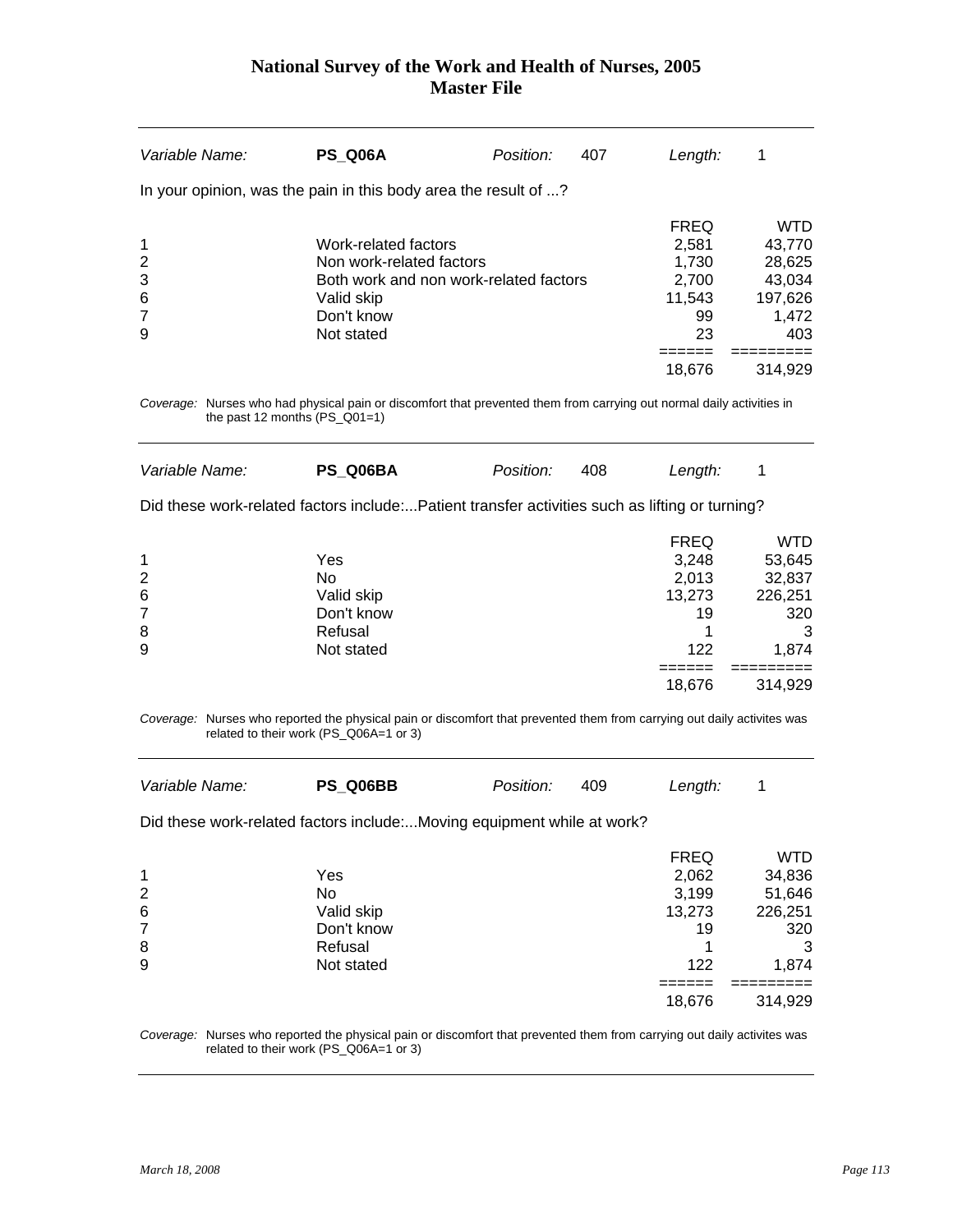| Variable Name:                                                                                                          | PS Q06BC                                                              | Position: | 410 | Length:                                                                       | 1                                                                         |
|-------------------------------------------------------------------------------------------------------------------------|-----------------------------------------------------------------------|-----------|-----|-------------------------------------------------------------------------------|---------------------------------------------------------------------------|
| Did these work-related factors include:Repetitive movements while working?                                              |                                                                       |           |     |                                                                               |                                                                           |
| 1<br>$\overline{2}$<br>6<br>7<br>8<br>9                                                                                 | Yes<br>No<br>Valid skip<br>Don't know<br>Refusal<br>Not stated        |           |     | <b>FREQ</b><br>3,294<br>1,967<br>13,273<br>19<br>1<br>122                     | <b>WTD</b><br>53,720<br>32,762<br>226,251<br>320<br>3<br>1,874            |
|                                                                                                                         |                                                                       |           |     | =====<br>18,676                                                               | 314,929                                                                   |
| Coverage: Nurses who reported the physical pain or discomfort that prevented them from carrying out daily activites was | related to their work (PS_Q06A=1 or 3)                                |           |     |                                                                               |                                                                           |
| Variable Name:                                                                                                          | PS Q06BD                                                              | Position: | 411 | Length:                                                                       | 1                                                                         |
| Did these work-related factors include:Awkward postures while working?                                                  |                                                                       |           |     |                                                                               |                                                                           |
| 1<br>$\overline{\mathbf{c}}$<br>6<br>$\overline{7}$<br>8<br>9                                                           | Yes<br><b>No</b><br>Valid skip<br>Don't know<br>Refusal<br>Not stated |           |     | <b>FREQ</b><br>3,008<br>2,253<br>13,273<br>19<br>1<br>122<br>------<br>18,676 | <b>WTD</b><br>50,367<br>36,115<br>226,251<br>320<br>3<br>1,874<br>314,929 |
| Coverage: Nurses who reported the physical pain or discomfort that prevented them from carrying out daily activites was | related to their work (PS_Q06A=1 or 3)                                |           |     |                                                                               |                                                                           |
| Variable Name:<br>Did these work-related factors include:A traumatic event such as an assault while at work?            | PS_Q06BE                                                              | Position: | 412 | Length:                                                                       | 1                                                                         |
| 1<br>$\overline{2}$<br>6<br>$\overline{7}$<br>8<br>9                                                                    | Yes<br>No<br>Valid skip<br>Don't know<br>Refusal<br>Not stated        |           |     | <b>FREQ</b><br>510<br>4,751<br>13,273<br>19<br>1<br>122<br>18,676             | <b>WTD</b><br>8,431<br>78,051<br>226,251<br>320<br>3<br>1,874<br>314,929  |

*Coverage:* Nurses who reported the physical pain or discomfort that prevented them from carrying out daily activites was related to their work (PS\_Q06A=1 or 3)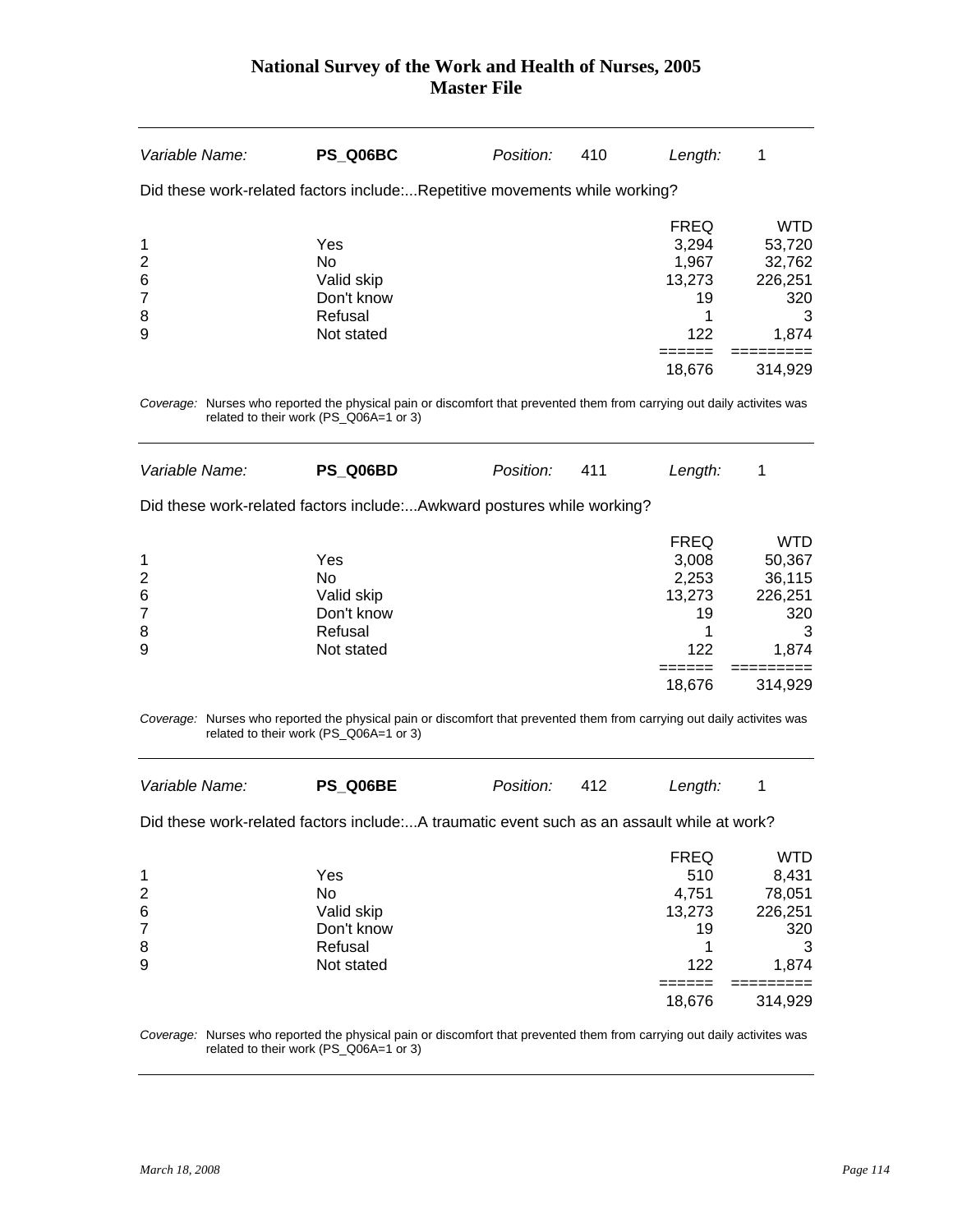| Variable Name:                                            | PS Q06BF                                                                                                                                                                           | Position: | 413 | Length:                                                          | 1                                                                           |
|-----------------------------------------------------------|------------------------------------------------------------------------------------------------------------------------------------------------------------------------------------|-----------|-----|------------------------------------------------------------------|-----------------------------------------------------------------------------|
|                                                           | Did these work-related factors includeOther work-related factors?                                                                                                                  |           |     |                                                                  |                                                                             |
| 1<br>$\overline{c}$<br>6<br>$\overline{7}$<br>8<br>9      | Yes<br>No<br>Valid skip<br>Don't know<br>Refusal<br>Not stated                                                                                                                     |           |     | <b>FREQ</b><br>1,534<br>3,727<br>13,273<br>19<br>1<br>122        | <b>WTD</b><br>26,701<br>59,780<br>226,251<br>320<br>3<br>1,874              |
|                                                           |                                                                                                                                                                                    |           |     | 18,676                                                           | 314,929                                                                     |
| Variable Name:                                            | Coverage: Nurses who reported the physical pain or discomfort that prevented them from carrying out daily activites was<br>related to their work (PS_Q06A=1 or 3)<br><b>PS Q07</b> | Position: | 414 | Length:                                                          | 1                                                                           |
| your job as a nurse?                                      | In the past 6 months, how often did the pain in this body area limit or reduce your ability to do                                                                                  |           |     |                                                                  |                                                                             |
| 1<br>$\overline{c}$<br>3<br>4<br>6<br>$\overline{7}$<br>8 | Not at all<br>Some of the time<br>Most of the time<br>All of the time<br>Valid skip<br>Don't know<br>Refusal                                                                       |           |     | <b>FREQ</b><br>2,439<br>3,820<br>427<br>379<br>11,543<br>40<br>5 | <b>WTD</b><br>41,743<br>60,184<br>7,591<br>6,194<br>197,626<br>1,021<br>169 |
| 9                                                         | Not stated                                                                                                                                                                         |           |     | 23                                                               | 403                                                                         |

*Coverage:* Nurses who had physical pain or discomfort that prevented them from carrying out normal daily activities in the past 12 months (PS\_Q01=1) (past 6 months)

 $18,676$   $314,929$ 

====== =========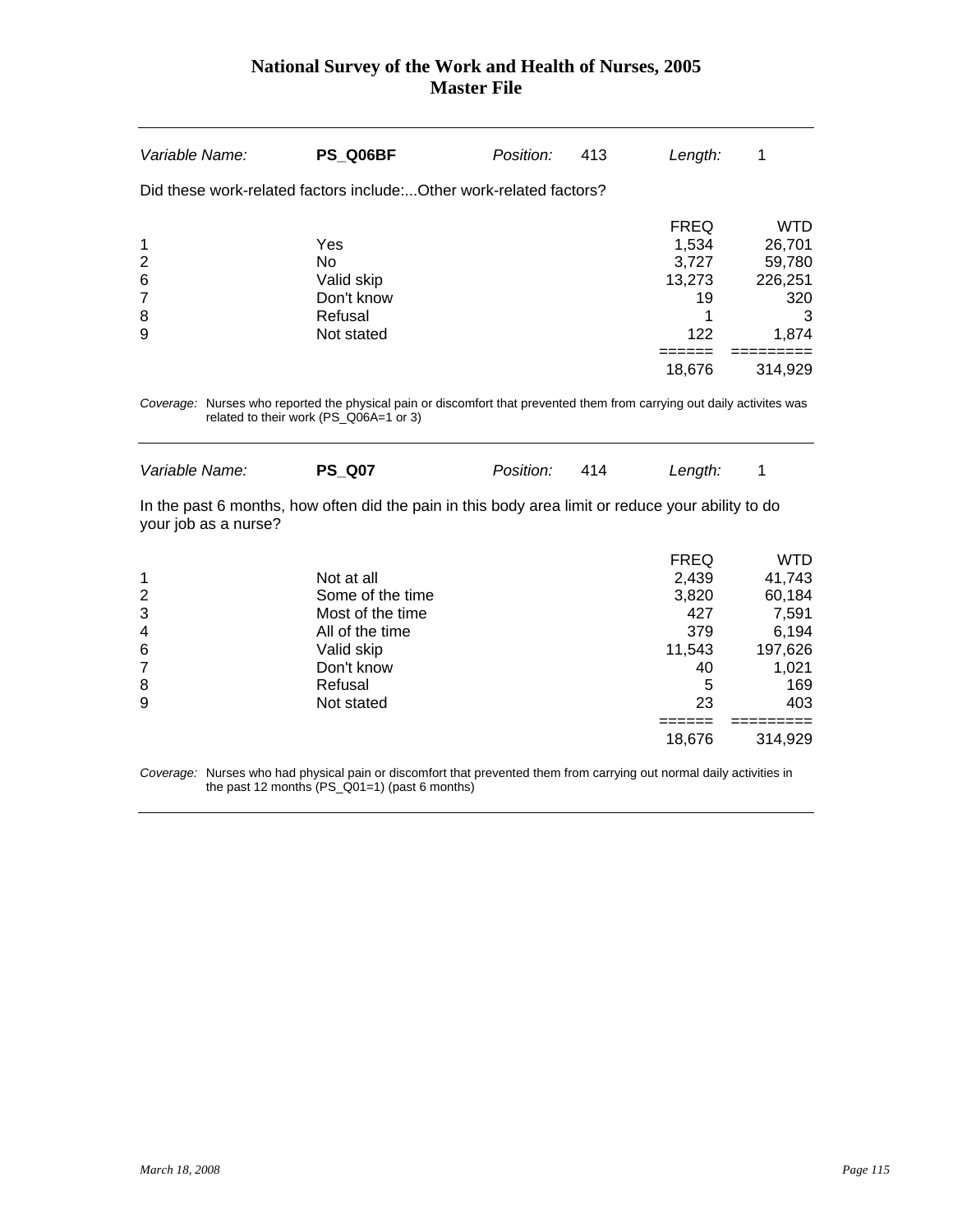| Section:                                                  | <b>Work Stress (WS)</b>                                                                                                   |           |     |                                                                                                    |                                                                                                      |
|-----------------------------------------------------------|---------------------------------------------------------------------------------------------------------------------------|-----------|-----|----------------------------------------------------------------------------------------------------|------------------------------------------------------------------------------------------------------|
| Variable Name:                                            | <b>WS_Q01</b>                                                                                                             | Position: | 415 | Length:                                                                                            | 1                                                                                                    |
| Your job required that you learn new things.              |                                                                                                                           |           |     |                                                                                                    |                                                                                                      |
| 1<br>$\overline{2}$<br>3<br>4<br>5<br>$\overline{7}$<br>8 | Strongly agree<br>Agree<br>Neither agree nor disagree<br><b>Disagree</b><br>Strongly disagree<br>Don't know<br>Refusal    |           |     | <b>FREQ</b><br>9,528<br>7,531<br>335<br>945<br>260<br>69<br>8<br>=====                             | <b>WTD</b><br>170,817<br>115,517<br>6,698<br>15,856<br>4,163<br>1,746<br>132                         |
|                                                           |                                                                                                                           |           |     | 18,676                                                                                             | 314,929                                                                                              |
| Coverage: All nurses (main job; past 12 months)           |                                                                                                                           |           |     |                                                                                                    |                                                                                                      |
| Variable Name:                                            | <b>WS Q02</b>                                                                                                             | Position: | 416 | Length:                                                                                            | 1                                                                                                    |
| Your job required a high level of skill.                  |                                                                                                                           |           |     |                                                                                                    |                                                                                                      |
| 1<br>$\overline{c}$<br>3<br>4<br>5<br>7<br>9              | Strongly agree<br>Agree<br>Neither agree nor disagree<br><b>Disagree</b><br>Strongly disagree<br>Don't know<br>Not stated |           |     | <b>FREQ</b><br>9,355<br>7,691<br>464<br>975<br>108<br>75<br>8<br>$=$ $=$ $=$ $=$ $=$ $=$<br>18,676 | <b>WTD</b><br>173,268<br>116,556<br>7,798<br>13,987<br>1,377<br>1,811<br>132<br>=========<br>314,929 |
| Coverage: All nurses (main job; past 12 months)           |                                                                                                                           |           |     |                                                                                                    |                                                                                                      |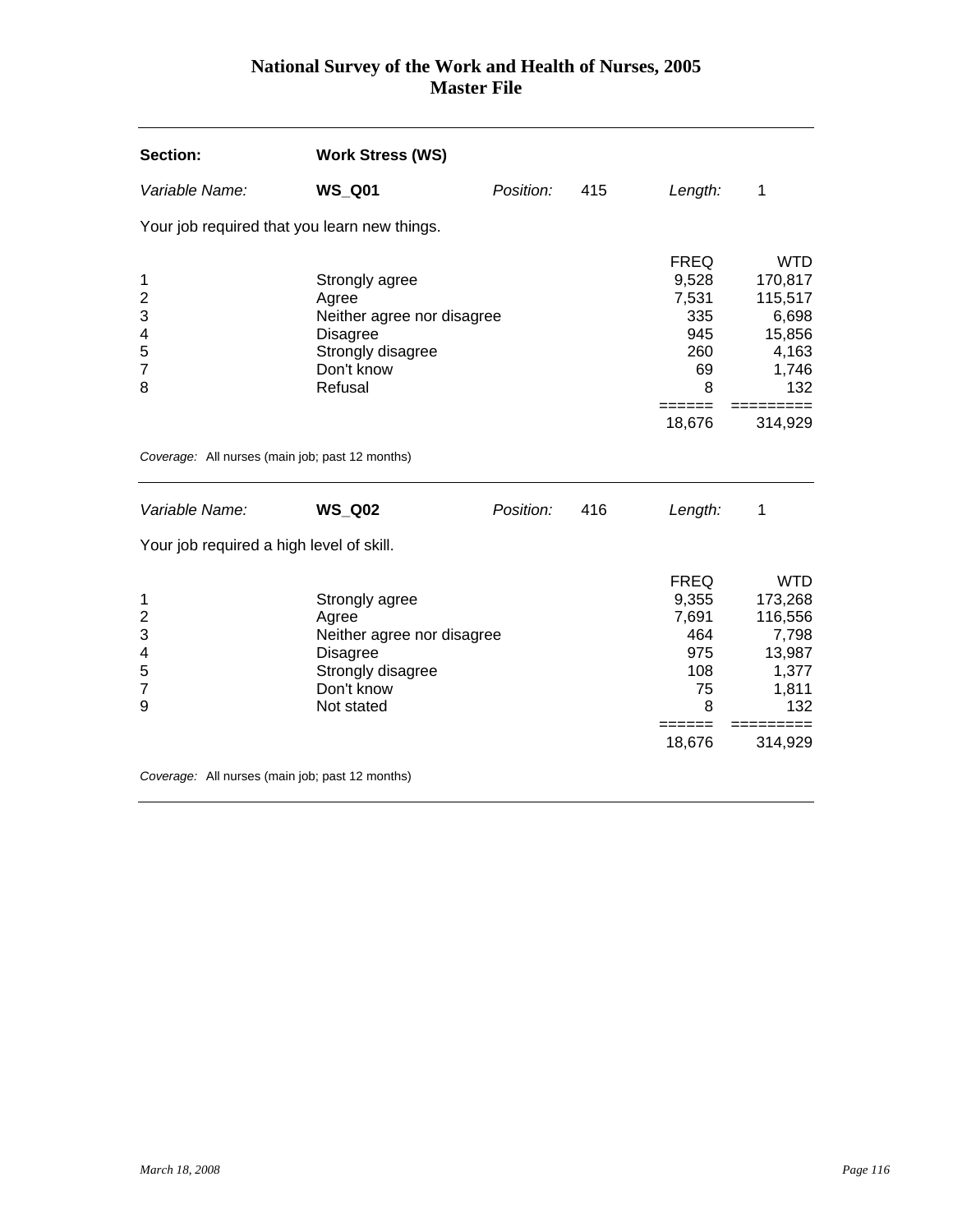| Variable Name:                                                              | <b>WS_Q03</b>                                                                                                                        | Position: | 417 | Length:                                                                                       | 1                                                                                    |
|-----------------------------------------------------------------------------|--------------------------------------------------------------------------------------------------------------------------------------|-----------|-----|-----------------------------------------------------------------------------------------------|--------------------------------------------------------------------------------------|
|                                                                             | Your job allowed you freedom to decide how you did your job.                                                                         |           |     |                                                                                               |                                                                                      |
| 1<br>$\overline{\mathbf{c}}$<br>3<br>4<br>5<br>$\overline{7}$<br>8<br>9     | Strongly agree<br>Agree<br>Neither agree nor disagree<br><b>Disagree</b><br>Strongly disagree<br>Don't know<br>Refusal<br>Not stated |           |     | <b>FREQ</b><br>4,641<br>9,830<br>1,279<br>2,217<br>607<br>92<br>$\overline{2}$<br>8<br>====== | <b>WTD</b><br>78,489<br>157,068<br>25,018<br>40,354<br>11,559<br>2,306<br>4<br>132   |
|                                                                             |                                                                                                                                      |           |     | 18,676                                                                                        | 314,929                                                                              |
| Coverage: All nurses (main job; past 12 months)                             |                                                                                                                                      |           |     |                                                                                               |                                                                                      |
| Variable Name:                                                              | <b>WS_Q04</b>                                                                                                                        | Position: | 418 | Length:                                                                                       | 1                                                                                    |
|                                                                             | Your job required that you do things over and over.                                                                                  |           |     |                                                                                               |                                                                                      |
| 1<br>$\overline{c}$<br>3<br>$\overline{4}$<br>5<br>$\overline{7}$<br>8<br>9 | Strongly agree<br>Agree<br>Neither agree nor disagree<br><b>Disagree</b><br>Strongly disagree<br>Don't know<br>Refusal<br>Not stated |           |     | <b>FREQ</b><br>5,670<br>8,763<br>967<br>2,596<br>575<br>93<br>4<br>8                          | <b>WTD</b><br>88,259<br>133,178<br>20,632<br>55,363<br>14,742<br>2,492<br>133<br>132 |
|                                                                             |                                                                                                                                      |           |     | 18,676                                                                                        | 314,929                                                                              |
| Coverage: All nurses (main job; past 12 months)                             |                                                                                                                                      |           |     |                                                                                               |                                                                                      |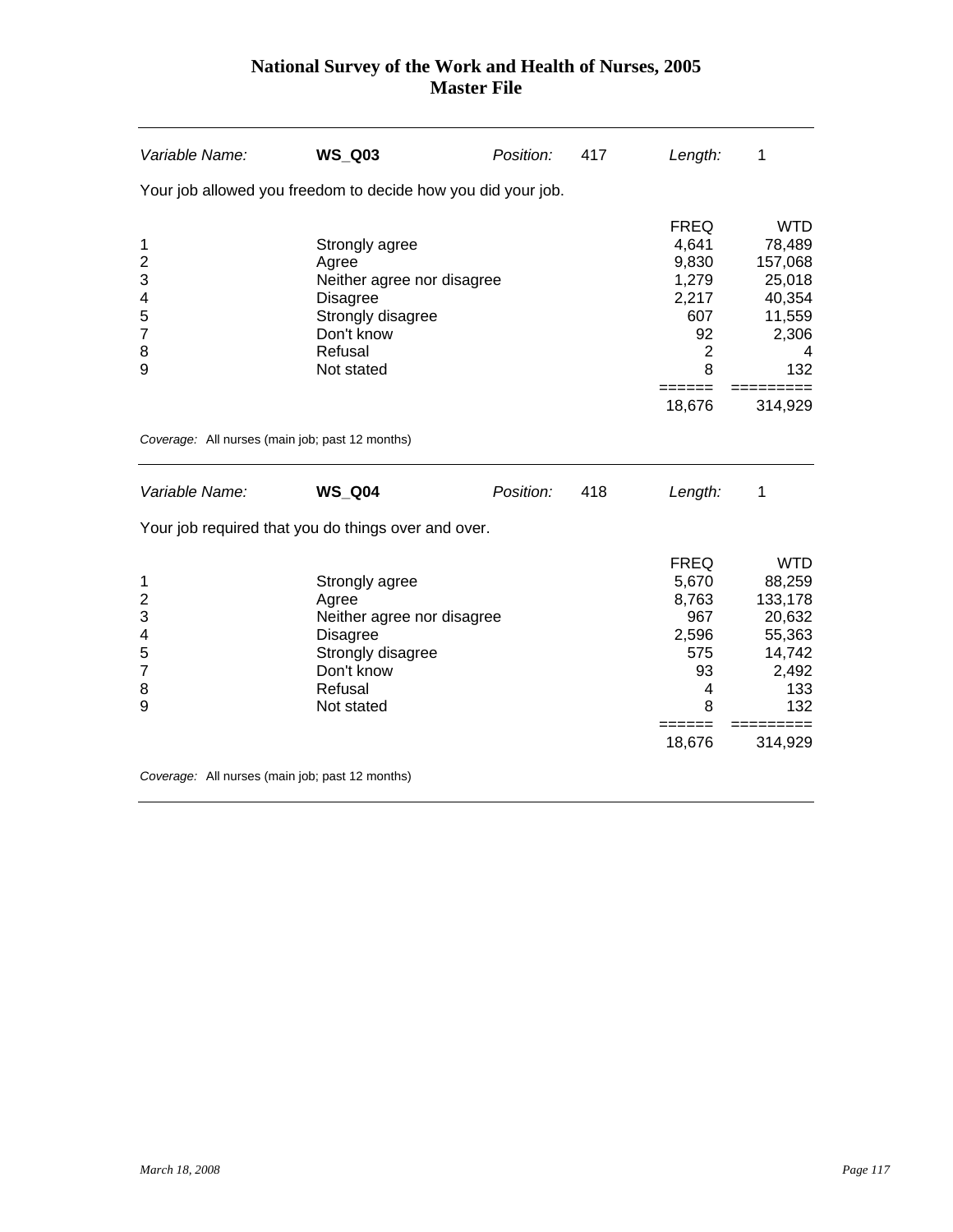| Variable Name:                                                              | <b>WS_Q05</b>                                                                                                                        | Position: | 419 | Length:                                                                   | 1                                                                                   |
|-----------------------------------------------------------------------------|--------------------------------------------------------------------------------------------------------------------------------------|-----------|-----|---------------------------------------------------------------------------|-------------------------------------------------------------------------------------|
| Your job was very hectic.                                                   |                                                                                                                                      |           |     |                                                                           |                                                                                     |
| 1<br>$\overline{c}$<br>3<br>4<br>5<br>$\overline{7}$<br>8<br>9              | Strongly agree<br>Agree<br>Neither agree nor disagree<br><b>Disagree</b><br>Strongly disagree<br>Don't know<br>Refusal<br>Not stated |           |     | <b>FREQ</b><br>7,395<br>7,951<br>1,031<br>1,930<br>280<br>80<br>1<br>8    | <b>WTD</b><br>135,120<br>123,330<br>18,519<br>30,317<br>5,334<br>2,160<br>18<br>132 |
|                                                                             |                                                                                                                                      |           |     | ======<br>18,676                                                          | 314,929                                                                             |
| Coverage: All nurses (main job; past 12 months)                             |                                                                                                                                      |           |     |                                                                           |                                                                                     |
| Variable Name:                                                              | <b>WS_Q06</b>                                                                                                                        | Position: | 420 | Length:                                                                   | 1                                                                                   |
|                                                                             | You were free from conflicting demands that others made.                                                                             |           |     |                                                                           |                                                                                     |
| 1<br>$\overline{c}$<br>3<br>$\overline{4}$<br>5<br>$\overline{7}$<br>8<br>9 | Strongly agree<br>Agree<br>Neither agree nor disagree<br><b>Disagree</b><br>Strongly disagree<br>Don't know<br>Refusal<br>Not stated |           |     | <b>FREQ</b><br>1,494<br>5,993<br>1,386<br>6,833<br>2,836<br>123<br>3<br>8 | <b>WTD</b><br>27,990<br>93,259<br>23,466<br>116,857<br>50,150<br>3,020<br>55<br>132 |
|                                                                             |                                                                                                                                      |           |     | 18,676                                                                    | 314,929                                                                             |
| Coverage: All nurses (main job; past 12 months)                             |                                                                                                                                      |           |     |                                                                           |                                                                                     |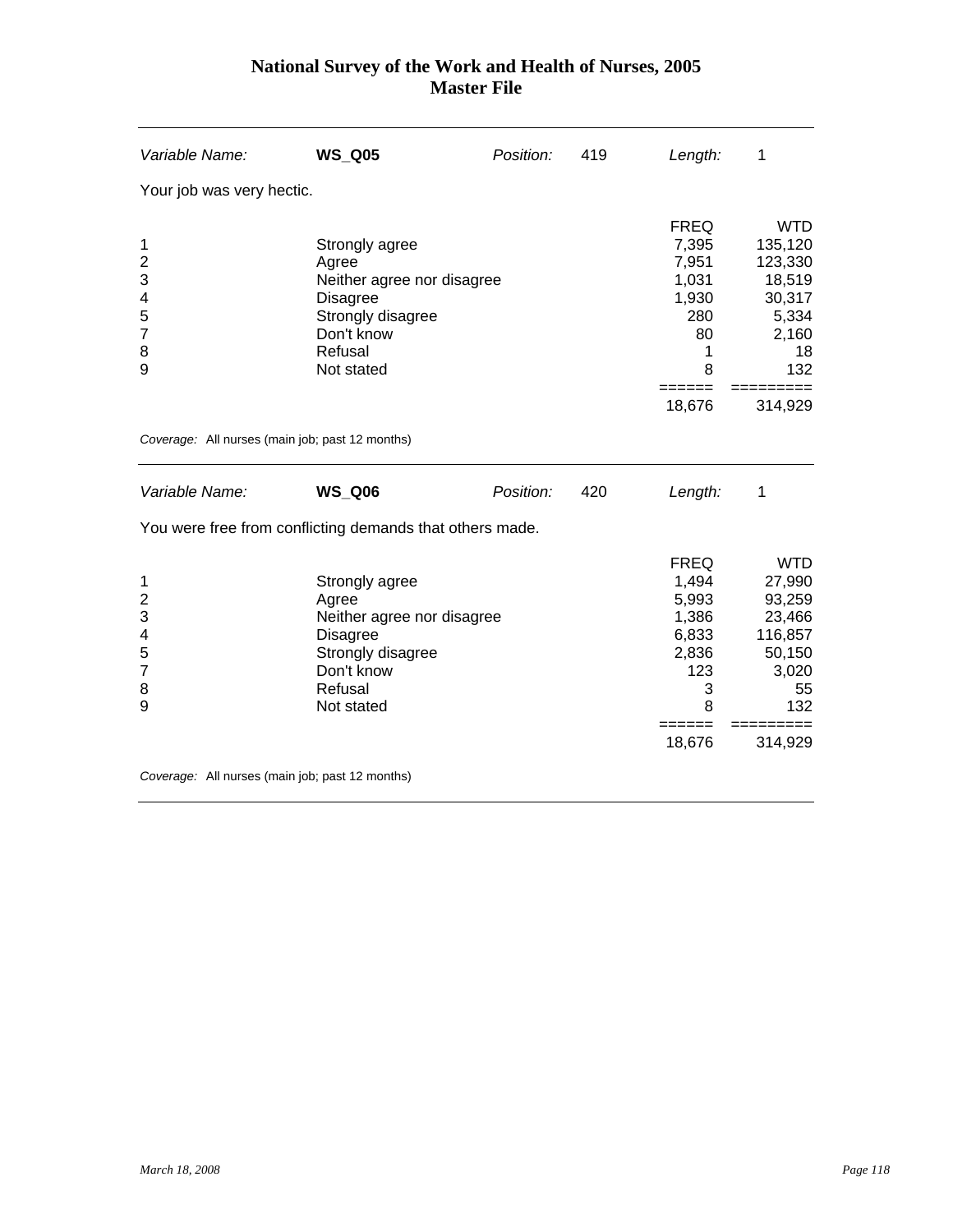| Variable Name:                                                 | <b>WS_Q07</b>                                                                                                                        | Position: | 421 | Length:                                                                                 | 1                                                                                        |
|----------------------------------------------------------------|--------------------------------------------------------------------------------------------------------------------------------------|-----------|-----|-----------------------------------------------------------------------------------------|------------------------------------------------------------------------------------------|
| Your job security was good.                                    |                                                                                                                                      |           |     |                                                                                         |                                                                                          |
| 1<br>$\overline{c}$<br>3<br>4<br>5<br>$\overline{7}$<br>8<br>9 | Strongly agree<br>Agree<br>Neither agree nor disagree<br><b>Disagree</b><br>Strongly disagree<br>Don't know<br>Refusal<br>Not stated |           |     | <b>FREQ</b><br>7,356<br>8,561<br>559<br>1,409<br>690<br>92<br>1<br>8                    | <b>WTD</b><br>133,334<br>136,180<br>10,728<br>21,221<br>11,202<br>2,113<br>19<br>132     |
|                                                                |                                                                                                                                      |           |     | 18,676                                                                                  | 314,929                                                                                  |
| Coverage: All nurses (main job; past 12 months)                |                                                                                                                                      |           |     |                                                                                         |                                                                                          |
| Variable Name:                                                 | <b>WS_Q08</b>                                                                                                                        | Position: | 422 | Length:                                                                                 | 1                                                                                        |
| Your job required a lot of physical effort.                    |                                                                                                                                      |           |     |                                                                                         |                                                                                          |
| 1<br>$\overline{2}$<br>3<br>4<br>5<br>$\overline{7}$<br>9      | Strongly agree<br>Agree<br>Neither agree nor disagree<br><b>Disagree</b><br>Strongly disagree<br>Don't know<br>Not stated            |           |     | <b>FREQ</b><br>5,244<br>6,689<br>1,073<br>4,523<br>1,066<br>73<br>8<br>======<br>18,676 | <b>WTD</b><br>87,468<br>107,591<br>20,562<br>77,310<br>19,867<br>2,000<br>132<br>314,929 |
| Coverage: All nurses (main job; past 12 months)                |                                                                                                                                      |           |     |                                                                                         |                                                                                          |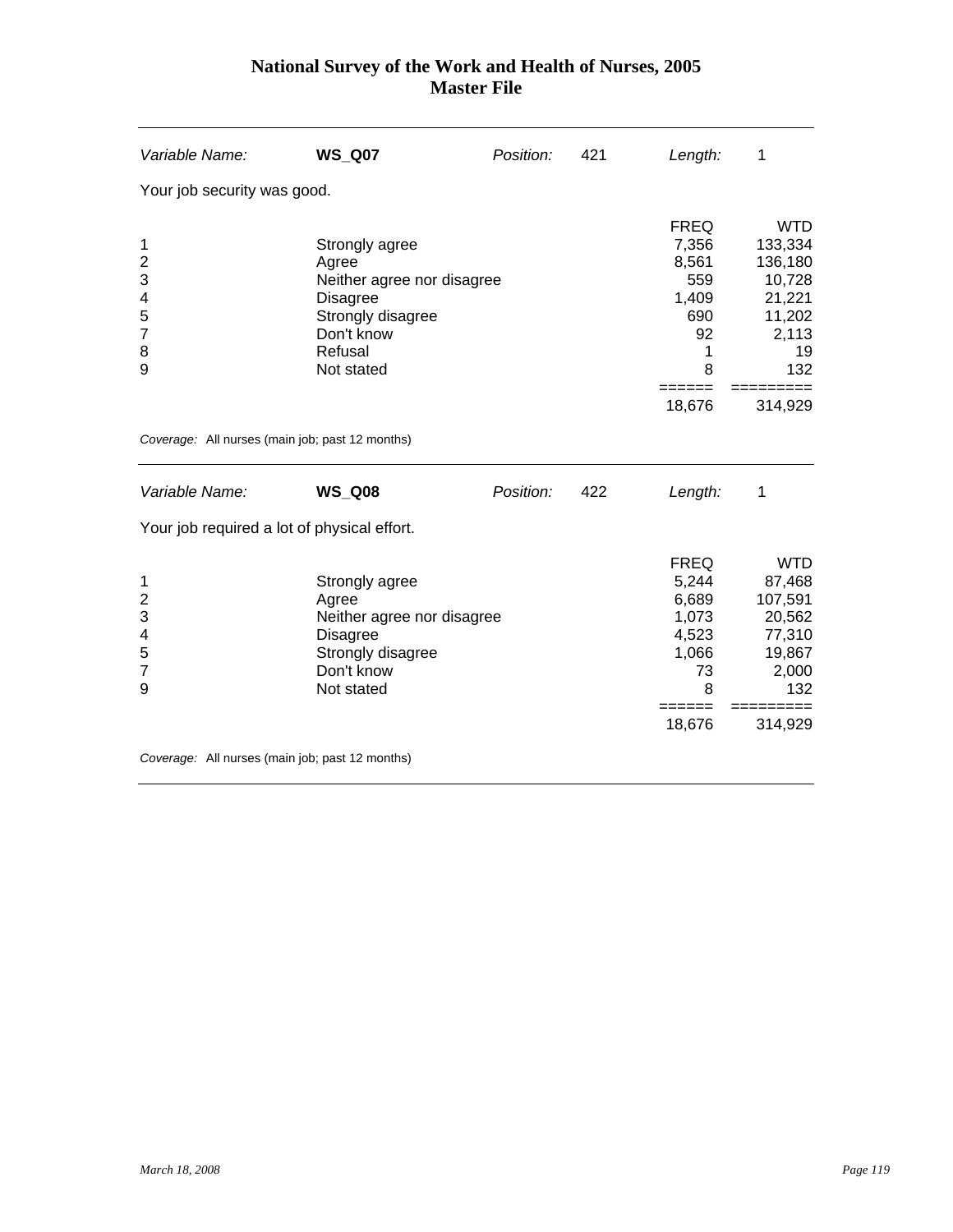| Variable Name:                                                 | <b>WS_Q09</b>                                                                                                                        | Position: | 423 | Length:                                                                   | 1                                                                                    |
|----------------------------------------------------------------|--------------------------------------------------------------------------------------------------------------------------------------|-----------|-----|---------------------------------------------------------------------------|--------------------------------------------------------------------------------------|
|                                                                | You had a lot to say about what happened in your job.                                                                                |           |     |                                                                           |                                                                                      |
| 1<br>$\overline{c}$<br>3<br>4<br>5<br>$\overline{7}$<br>8<br>9 | Strongly agree<br>Agree<br>Neither agree nor disagree<br><b>Disagree</b><br>Strongly disagree<br>Don't know<br>Refusal<br>Not stated |           |     | <b>FREQ</b><br>3,712<br>9,025<br>1,476<br>3,456<br>891<br>106<br>2<br>8   | <b>WTD</b><br>65,736<br>148,466<br>26,842<br>56,455<br>14,600<br>2,620<br>78<br>132  |
|                                                                |                                                                                                                                      |           |     | ======<br>18,676                                                          | 314,929                                                                              |
| Coverage: All nurses (main job; past 12 months)                |                                                                                                                                      |           |     |                                                                           |                                                                                      |
| Variable Name:                                                 | <b>WS Q10</b>                                                                                                                        | Position: | 424 | Length:                                                                   | 1                                                                                    |
|                                                                | You were exposed to hostility or conflict from the people you worked with.                                                           |           |     |                                                                           |                                                                                      |
| 1<br>$\overline{c}$<br>3<br>4<br>5<br>$\overline{7}$<br>8<br>9 | Strongly agree<br>Agree<br>Neither agree nor disagree<br><b>Disagree</b><br>Strongly disagree<br>Don't know<br>Refusal<br>Not stated |           |     | <b>FREQ</b><br>1,761<br>6,187<br>1,104<br>6,887<br>2,621<br>104<br>4<br>8 | <b>WTD</b><br>31,589<br>105,828<br>21,388<br>108,665<br>44,955<br>2,323<br>49<br>132 |
|                                                                |                                                                                                                                      |           |     | 18,676                                                                    | 314,929                                                                              |
| Coverage: All nurses (main job; past 12 months)                |                                                                                                                                      |           |     |                                                                           |                                                                                      |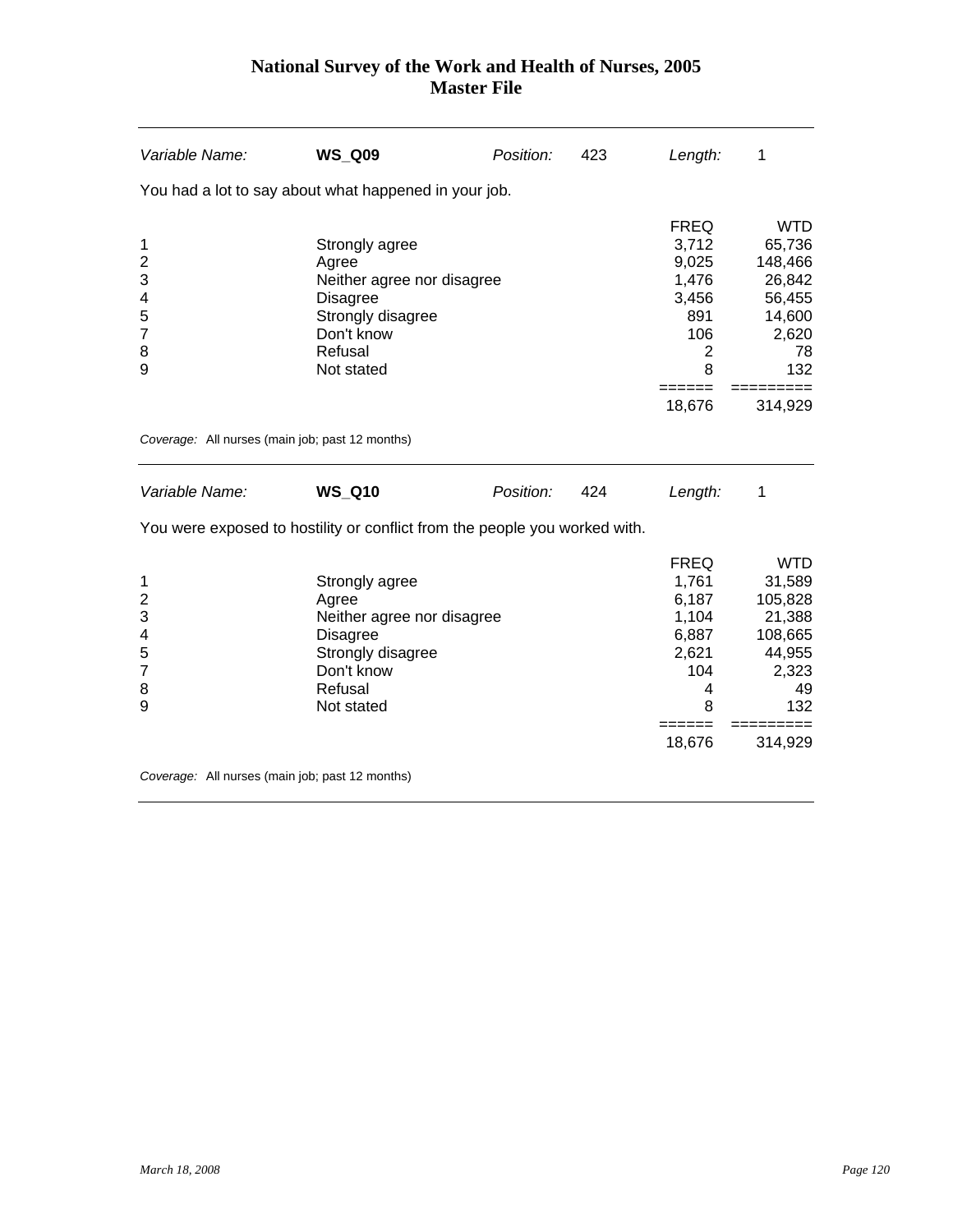| Variable Name:                                                          | <b>WS Q11</b>                                                                                                                        | Position: | 425 | Length:                                                                              | 1                                                                                    |
|-------------------------------------------------------------------------|--------------------------------------------------------------------------------------------------------------------------------------|-----------|-----|--------------------------------------------------------------------------------------|--------------------------------------------------------------------------------------|
|                                                                         | Your supervisor was helpful in getting the job done.                                                                                 |           |     |                                                                                      |                                                                                      |
| 1<br>$\overline{2}$<br>3<br>4<br>5<br>$\overline{7}$<br>8<br>9          | Strongly agree<br>Agree<br>Neither agree nor disagree<br><b>Disagree</b><br>Strongly disagree<br>Don't know<br>Refusal<br>Not stated |           |     | <b>FREQ</b><br>3,351<br>8,853<br>1,660<br>3,202<br>1,237<br>319<br>46<br>8<br>====== | <b>WTD</b><br>56,054<br>143,240<br>31,174<br>55,977<br>21,281<br>6,240<br>831<br>132 |
|                                                                         |                                                                                                                                      |           |     | 18,676                                                                               | 314,929                                                                              |
|                                                                         | Coverage: All nurses (main job; past 12 months)                                                                                      |           |     |                                                                                      |                                                                                      |
| Variable Name:                                                          | <b>WS_Q12</b>                                                                                                                        | Position: | 426 | Length:                                                                              | 1                                                                                    |
|                                                                         | The people you worked with were helpful in getting the job done.                                                                     |           |     |                                                                                      |                                                                                      |
| 1<br>$\overline{\mathbf{c}}$<br>3<br>4<br>5<br>$\overline{7}$<br>8<br>9 | Strongly agree<br>Agree<br>Neither agree nor disagree<br><b>Disagree</b><br>Strongly disagree<br>Don't know<br>Refusal<br>Not stated |           |     | <b>FREQ</b><br>5,837<br>11,098<br>800<br>611<br>133<br>164<br>25<br>8                | <b>WTD</b><br>98,791<br>182,676<br>15,698<br>11,063<br>2,618<br>3,609<br>342<br>132  |
|                                                                         |                                                                                                                                      |           |     | <b>=====</b><br>18,676                                                               | =======<br>314,929                                                                   |
|                                                                         | Coverage: All nurses (main job; past 12 months)                                                                                      |           |     |                                                                                      |                                                                                      |
| Variable Name:                                                          | <b>WSDSKI</b>                                                                                                                        | Position: | 427 | Length:                                                                              | $\overline{\mathbf{c}}$                                                              |
|                                                                         | Derived Variable: Decision Latitude: Skill Discretion                                                                                |           |     |                                                                                      |                                                                                      |
| Allowed values:<br>00:12<br>99                                          | 00:12<br><b>Skill discretion Score</b><br>Not stated                                                                                 |           |     | <b>FREQ</b><br>18,559<br>117<br>======                                               | <b>WTD</b><br>312,049<br>2,881                                                       |
|                                                                         |                                                                                                                                      |           |     | 18,676                                                                               | 314,929                                                                              |
| Note:                                                                   | Coverage: All nurses (main job; past 12 months)<br>This variable was derived from questions WS_Q01, WS_Q02 and WS_Q04.               |           |     |                                                                                      |                                                                                      |
|                                                                         | Higher scores indicate less skill discretion.                                                                                        |           |     |                                                                                      |                                                                                      |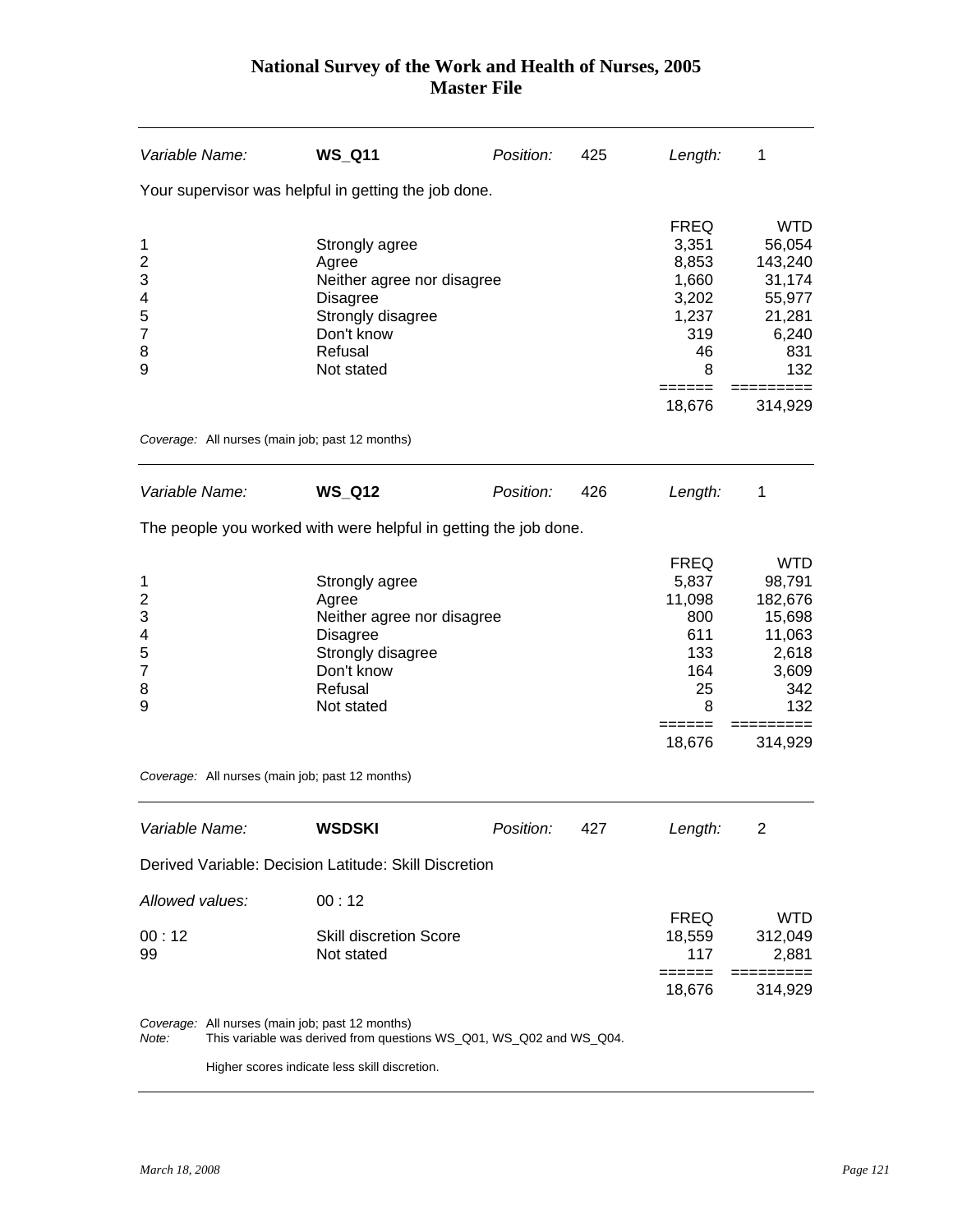| Variable Name:  |                                  | <b>WSDAUT</b>                                                                                                  | Position: | 429 | Length:                                | 2                                     |
|-----------------|----------------------------------|----------------------------------------------------------------------------------------------------------------|-----------|-----|----------------------------------------|---------------------------------------|
|                 |                                  | Derived Variable: Decision Latitude: Decision Authority                                                        |           |     |                                        |                                       |
| Allowed values: |                                  | 00:12                                                                                                          |           |     |                                        |                                       |
| 00:08<br>99     |                                  | <b>Decision Authority Score</b><br>Not stated                                                                  |           |     | <b>FREQ</b><br>18,531<br>145<br>====== | <b>WTD</b><br>311,487<br>3,442<br>$=$ |
|                 |                                  |                                                                                                                |           |     | 18,676                                 | 314,929                               |
| Note:           |                                  | Coverage: All nurses (main job; past 12 months)<br>This variable was derived from questions WS_Q03 and WS_Q09. |           |     |                                        |                                       |
|                 |                                  | Higher scores indicate less decision authority.                                                                |           |     |                                        |                                       |
| Variable Name:  |                                  | <b>WSDPSY</b>                                                                                                  | Position: | 431 | Length:                                | $\overline{2}$                        |
|                 |                                  | Derived Variable: Psychological Demands                                                                        |           |     |                                        |                                       |
| Allowed values: |                                  | 00:08                                                                                                          |           |     |                                        |                                       |
| 00:08<br>99     |                                  | <b>Psycological Demands Score</b><br>Not stated                                                                |           |     | <b>FREQ</b><br>18,529<br>147           | <b>WTD</b><br>311,311<br>3,619        |
|                 |                                  |                                                                                                                |           |     | ======<br>18,676                       | ====<br>314,929                       |
| Note:           |                                  | Coverage: All nurses (main job; past 12 months)<br>This variable was derived from questions WS_Q05 and WS_Q06. |           |     |                                        |                                       |
|                 |                                  | Higher scores indicate greater psychological demands.                                                          |           |     |                                        |                                       |
| Variable Name:  |                                  | <b>WSDJIN</b>                                                                                                  | Position: | 433 | Length:                                | 1                                     |
|                 | Derived Variable: Job Insecurity |                                                                                                                |           |     |                                        |                                       |
| Allowed values: |                                  | 0:4                                                                                                            |           |     |                                        |                                       |
| 0:4             |                                  | <b>Job Insecurity Score</b>                                                                                    |           |     | <b>FREQ</b><br>18,575                  | WTD<br>312,666                        |
| 9               |                                  | Not stated                                                                                                     |           |     | 101                                    | 2,264                                 |
|                 |                                  |                                                                                                                |           |     | ======<br>18,676                       | =========<br>314,929                  |
| Note:           |                                  | Coverage: All nurses (main job; past 12 months)<br>This variable was derived from question WS_Q07.             |           |     |                                        |                                       |
|                 |                                  | Higher scores indicate greater job insecurity.                                                                 |           |     |                                        |                                       |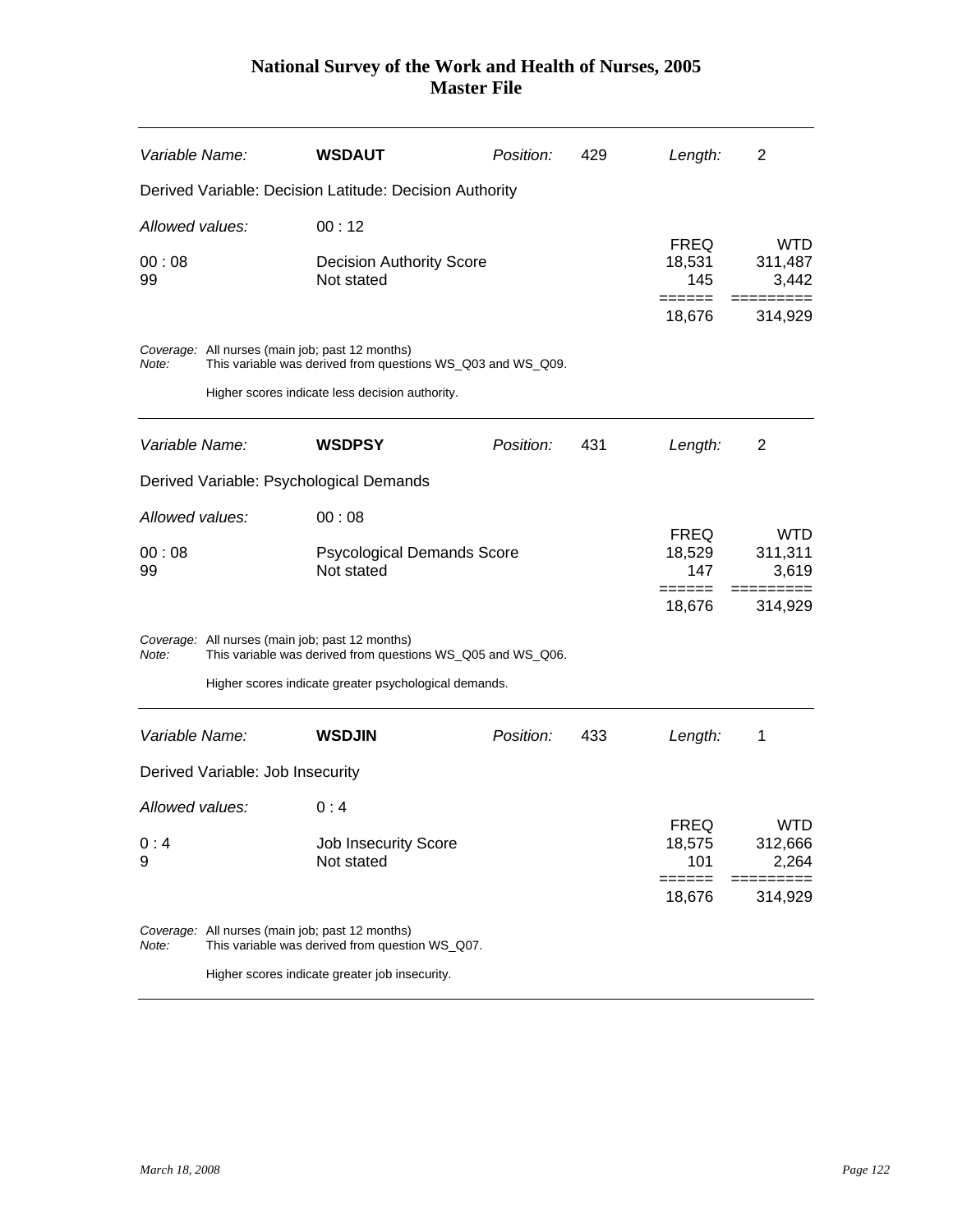| Variable Name:  |                                     | <b>WSDPHY</b>                                                                                                             | Position: | 434 | Length:                      | 1                              |
|-----------------|-------------------------------------|---------------------------------------------------------------------------------------------------------------------------|-----------|-----|------------------------------|--------------------------------|
|                 | Derived Variable: Physical Exertion |                                                                                                                           |           |     |                              |                                |
| Allowed values: |                                     | 0:4                                                                                                                       |           |     |                              |                                |
| 0:4<br>9        |                                     | <b>Physical Exertion Score</b><br>Not stated                                                                              |           |     | <b>FREQ</b><br>18,595<br>81  | <b>WTD</b><br>312,798<br>2,132 |
|                 |                                     |                                                                                                                           |           |     | 18,676                       | 314,929                        |
| Note:           |                                     | Coverage: All nurses (main job; past 12 months)<br>This variable was derived from question WS_Q08.                        |           |     |                              |                                |
|                 |                                     | Higher scores indicate greater physical exertion.                                                                         |           |     |                              |                                |
| Variable Name:  |                                     | <b>WSDSOC</b>                                                                                                             | Position: | 435 | Length:                      | 2                              |
|                 | Derived Variable: Social Support    |                                                                                                                           |           |     |                              |                                |
| Allowed values: |                                     | 00:12                                                                                                                     |           |     |                              |                                |
| 00:12<br>99     |                                     | Social Support Score<br>Not stated                                                                                        |           |     | <b>FREQ</b><br>18,239<br>437 | <b>WTD</b><br>306,591<br>8,338 |
|                 |                                     |                                                                                                                           |           |     | ======<br>18,676             | 314,929                        |
| Note:           |                                     | Coverage: All nurses (main job; past 12 months)<br>This variable was derived from questions WS_Q10, WS_Q11 and WS_Q12.    |           |     |                              |                                |
|                 |                                     | Higher scores indicate less social support.                                                                               |           |     |                              |                                |
| Variable Name:  |                                     | <b>WSDJST</b>                                                                                                             | Position: | 437 | Length:                      | 4.2                            |
|                 | Derived Variable: Job Strain        |                                                                                                                           |           |     |                              |                                |
| Allowed values: |                                     | 0.20:5.00                                                                                                                 |           |     |                              |                                |
| 0.20:5.00       |                                     | <b>Job Strain Score</b>                                                                                                   |           |     | <b>FREQ</b><br>18,434        | <b>WTD</b><br>309,146          |
| 9.99            |                                     | Not stated                                                                                                                |           |     | 242                          | 5,783                          |
|                 |                                     |                                                                                                                           |           |     | ======<br>18,676             | ======<br>314,929              |
| Note:           |                                     | Coverage: All nurses (main job; past 12 months)<br>This variable was derived from questions WS_Q01 to WS_Q06, and WS_Q09. |           |     |                              |                                |
|                 |                                     | Higher scores indicate higher job strain.                                                                                 |           |     |                              |                                |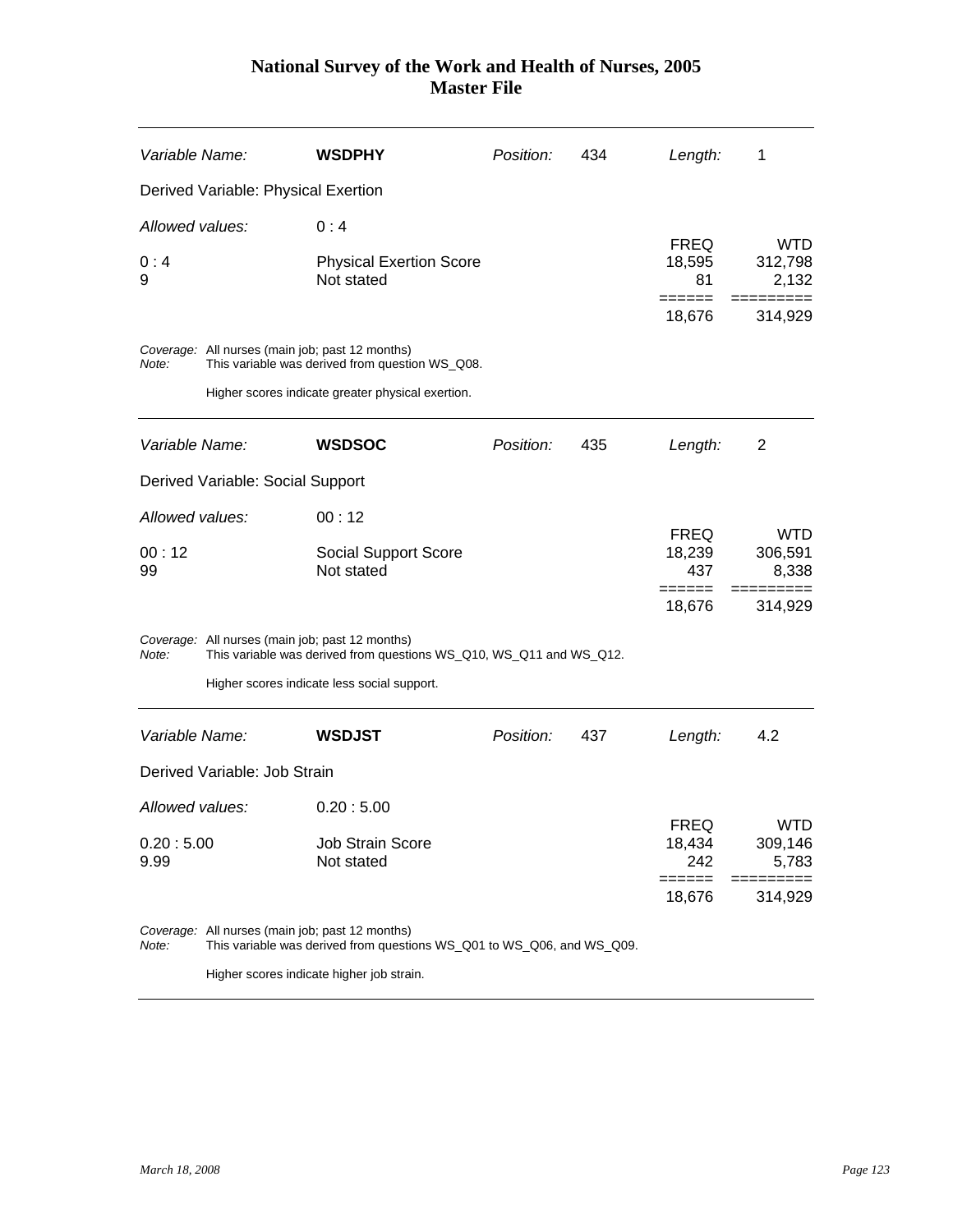| Section:                                   | Depression (DP)                                                                              |           |     |                                                      |                                                   |
|--------------------------------------------|----------------------------------------------------------------------------------------------|-----------|-----|------------------------------------------------------|---------------------------------------------------|
| Variable Name:                             | <b>DP Q02</b>                                                                                | Position: | 441 | Length:                                              | 1                                                 |
| weeks or more in a row?                    | During the past 12 months, was there ever a time when you felt sad, blue, or depressed for 2 |           |     |                                                      |                                                   |
| 1<br>$\overline{2}$<br>$\overline{7}$<br>8 | Yes<br>No<br>Don't know<br>Refusal                                                           |           |     | <b>FREQ</b><br>3,700<br>14,947<br>19<br>10<br>18,676 | WTD<br>67,662<br>246,799<br>335<br>134<br>314,929 |
| Coverage: All nurses (past 12 months)      |                                                                                              |           |     |                                                      |                                                   |
| Variable Name:                             | <b>DP Q03</b>                                                                                | Position: | 442 | Length:                                              |                                                   |

For the next few questions, please think of the 2-week period during the past 12 months when these feelings were the worst. During that time, how long did these feelings usually last?

|                |                         | <b>FREQ</b> | WTD     |
|----------------|-------------------------|-------------|---------|
| 1              | All day long            | 871         | 15,161  |
| $\overline{2}$ | Most of the day         | 1,092       | 19,447  |
| 3              | About half of the day   | 916         | 17,870  |
| $\overline{4}$ | Less than half of a day | 796         | 14,596  |
| 6              | Valid skip              | 14,947      | 246,799 |
| 7              | Don't know              | 20          | 413     |
| 8              | Refusal                 | 5           | 175     |
| 9              | Not stated              | 29          | 469     |
|                |                         |             |         |
|                |                         | 18,676      | 314,929 |

*Coverage:* Nurses who felt sad, blue or depressed for a period of 2 weeks or more during the past 12 months (DP\_Q02=1)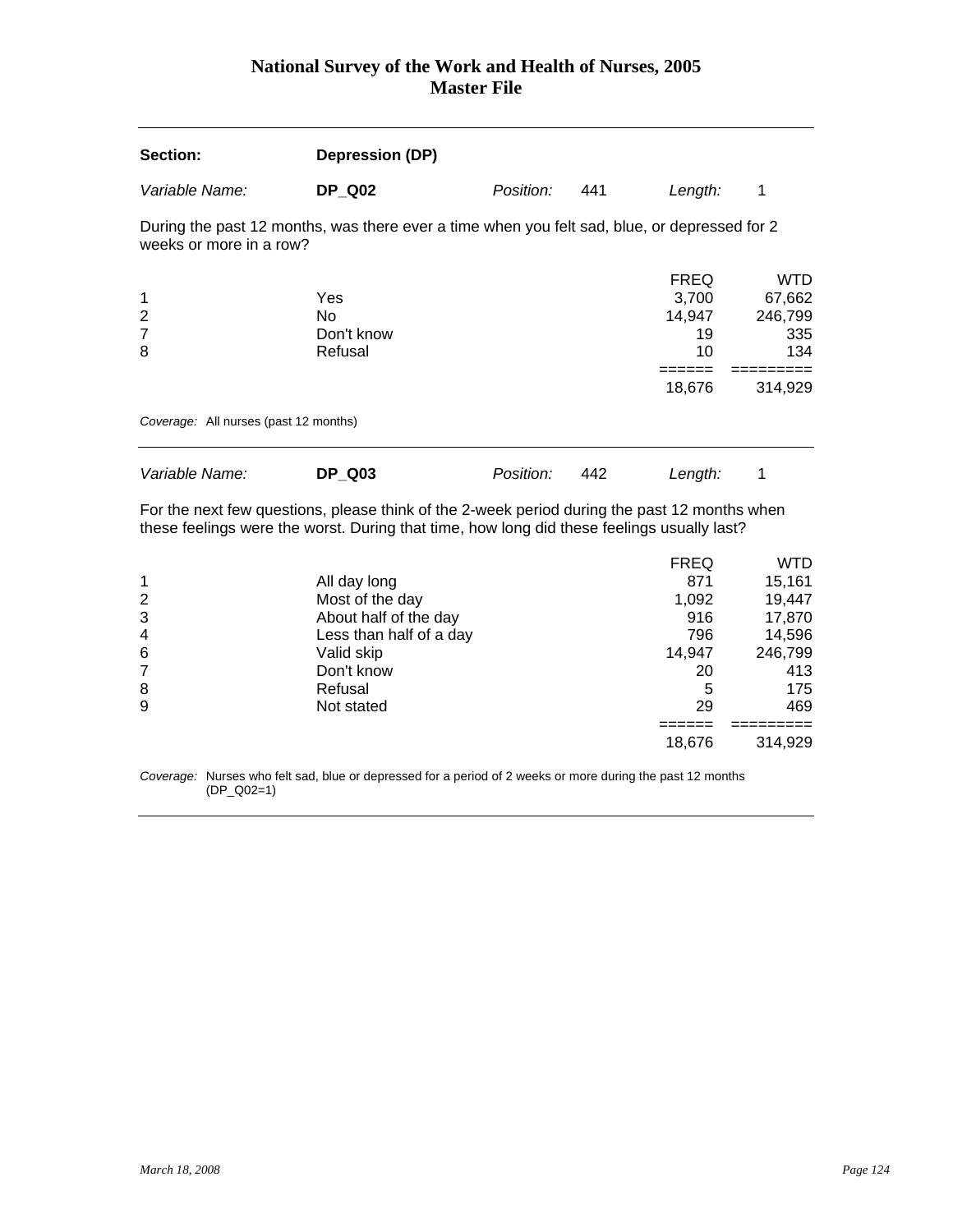| Variable Name:                               | <b>DP Q04</b>                                                                                    | Position: | 443 | Length:                                                         | 1                                                                                 |
|----------------------------------------------|--------------------------------------------------------------------------------------------------|-----------|-----|-----------------------------------------------------------------|-----------------------------------------------------------------------------------|
|                                              | How often did you feel this way during those 2 weeks?                                            |           |     |                                                                 |                                                                                   |
| 1<br>$\overline{2}$<br>3<br>6<br>7<br>8<br>9 | Every day<br>Almost every day<br>Less often<br>Valid skip<br>Don't know<br>Refusal<br>Not stated |           |     | <b>FREQ</b><br>827<br>959<br>173<br>16,659<br>3<br>54<br>18,676 | <b>WTD</b><br>15,011<br>16,591<br>2,959<br>279,264<br>41<br>6<br>1,057<br>314.929 |

*Coverage:* Nurses who felt sad, blue or depressed all day long or most of the day (DP\_Q03=1 or 2) for a period of 2 weeks or more during the past 12 months (worst 2-week period)

| Variable Name:                          | <b>DP Q05</b>                                                  | Position: | 444 | Length:                                          |                                                              |
|-----------------------------------------|----------------------------------------------------------------|-----------|-----|--------------------------------------------------|--------------------------------------------------------------|
|                                         | During those 2 weeks did you lose interest in most things?     |           |     |                                                  |                                                              |
| 1<br>2<br>6<br>$\overline{7}$<br>8<br>9 | Yes<br>No<br>Valid skip<br>Don't know<br>Refusal<br>Not stated |           |     | <b>FREQ</b><br>1,368<br>413<br>16,832<br>4<br>58 | <b>WTD</b><br>24,572<br>6,988<br>282,223<br>40<br>3<br>1,104 |
|                                         |                                                                |           |     | 18,676                                           | 314,929                                                      |

*Coverage:* Nurses who felt sad, blue or depressed all day long or most of the day (DP\_Q03=1 or 2) every day or almost every day (DP\_Q04=1 or 2) for a period of 2 weeks or more during the past 12 months (worst 2-week period)

| Variable Name:                                           | <b>DP Q06</b>                         | Position: | 445 | Length:                                     | 1                                                 |
|----------------------------------------------------------|---------------------------------------|-----------|-----|---------------------------------------------|---------------------------------------------------|
| Did you feel tired out or low on energy all of the time? |                                       |           |     |                                             |                                                   |
| $\overline{1}$<br>2<br>6<br>9                            | Yes<br>No<br>Valid skip<br>Not stated |           |     | <b>FREQ</b><br>1,625<br>156<br>16,832<br>63 | <b>WTD</b><br>28,429<br>3,131<br>282,223<br>1,147 |
|                                                          |                                       |           |     | 18,676                                      | 314,929                                           |

*Coverage:* Nurses who felt sad, blue or depressed all day long or most of the day (DP\_Q03=1 or 2) every day or almost every day (DP\_Q04=1 or 2) for a period of 2 weeks or more during the past 12 months (worst 2-week period)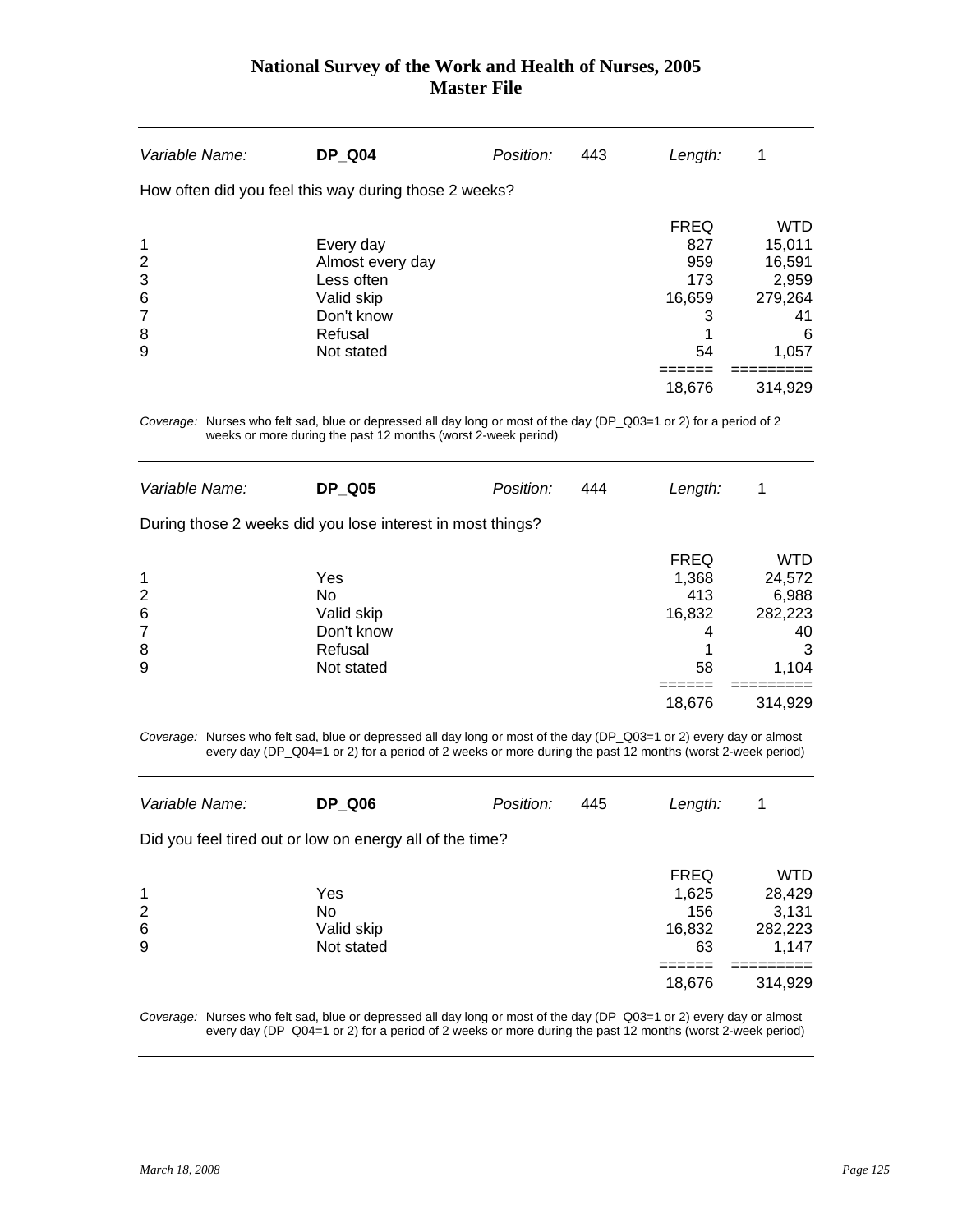| Variable Name:                               | <b>DP Q07</b>                                                                                                    | Position: | 446 | Length:                                                              | 1                                                                                  |
|----------------------------------------------|------------------------------------------------------------------------------------------------------------------|-----------|-----|----------------------------------------------------------------------|------------------------------------------------------------------------------------|
|                                              | Did you gain weight, lose weight or stay about the same?                                                         |           |     |                                                                      |                                                                                    |
| 1<br>2<br>3<br>$\overline{4}$<br>6<br>7<br>9 | Gained weight<br>Lost weight<br>Stayed about the same<br>Was on a diet<br>Valid skip<br>Don't know<br>Not stated |           |     | <b>FREQ</b><br>508<br>400<br>862<br>2<br>16,832<br>9<br>63<br>18,676 | <b>WTD</b><br>9,389<br>7,112<br>14,724<br>21<br>282,223<br>313<br>1,147<br>314,929 |
|                                              |                                                                                                                  |           |     |                                                                      |                                                                                    |

*Coverage:* Nurses who felt sad, blue or depressed all day long or most of the day (DP\_Q03=1 or 2) every day or almost every day (DP\_Q04=1or 2) for a period of 2 weeks or more during the past 12 months (worst 2-week period)

| Variable Name:                      | DP Q08A                       | Position: | 447 | Length:     | 3       |
|-------------------------------------|-------------------------------|-----------|-----|-------------|---------|
| About how much did you (gain/lose)? |                               |           |     |             |         |
| Allowed values:                     | 001:099                       |           |     |             |         |
|                                     |                               |           |     | <b>FREQ</b> | WTD     |
| 001:095                             | Weight lost/gained (felt sad) |           |     | 876         | 15,733  |
| 996                                 | Valid skip                    |           |     | 17,696      | 296,969 |
| 997                                 | Don't know                    |           |     | 32          | 769     |
| 999                                 | Not stated                    |           |     | 72          | 1,459   |
|                                     |                               |           |     |             |         |
|                                     |                               |           |     | 18,676      | 314.929 |
|                                     |                               |           |     |             |         |

*Coverage:* Nurses who felt sad, blue or depressed all day long or most of the day (DP\_Q03=1 or 2) every day or almost every day (DP\_Q04=1 or 2) for a period of two weeks or more during the past 12 months and also gained or lost weight (DP\_Q07=1 or 2) (worst 2-week period)

| Variable Name:                      | DP Q08B       | Position: | 450 | Length:     | 1       |
|-------------------------------------|---------------|-----------|-----|-------------|---------|
| Was that in pounds or in kilograms? |               |           |     |             |         |
|                                     |               |           |     | <b>FREQ</b> | WTD     |
| $\mathbf 1$                         | <b>Pounds</b> |           |     | 861         | 15,176  |
| 2                                   | Kilograms     |           |     | 15          | 557     |
| $6\phantom{1}6$                     | Valid skip    |           |     | 17,696      | 296,969 |
| 9                                   | Not stated    |           |     | 104         | 2,228   |
|                                     |               |           |     |             |         |
|                                     |               |           |     | 18,676      | 314,929 |

*Coverage:* Nurses who felt sad, blue or depressed all day long or most of the day (DP\_Q03=1 or 2) every day or almost every day (DP\_Q04=1 or 2) for a period of two weeks or more during the past 12 months and also gained or lost weight (DP\_Q07=1 or 2) (worst 2-week period)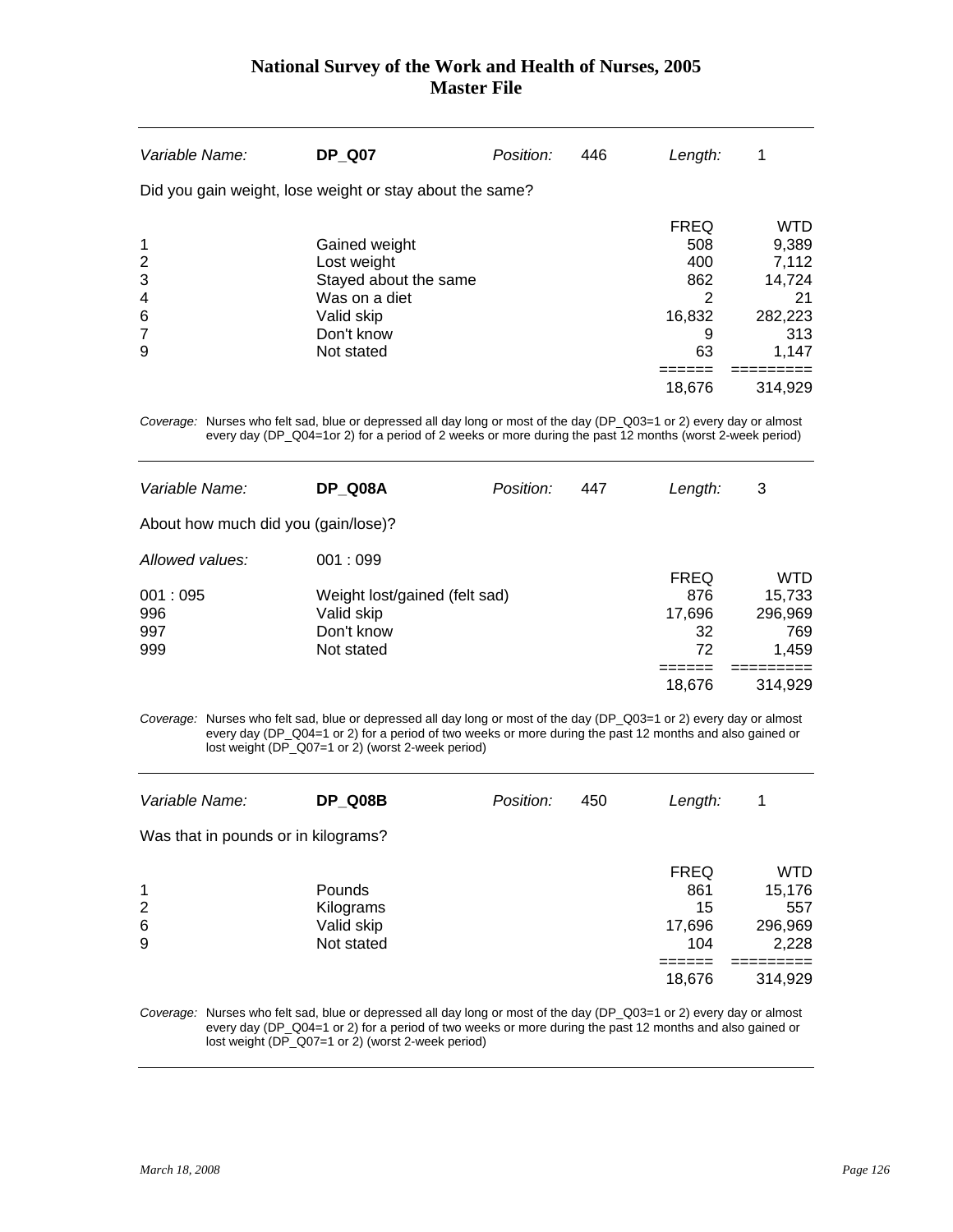| Variable Name:  | <b>DP Q09</b>                                                 | Position: | 451 | Length:     | 1          |
|-----------------|---------------------------------------------------------------|-----------|-----|-------------|------------|
|                 | Did you have more trouble falling asleep than you usually do? |           |     |             |            |
|                 |                                                               |           |     | <b>FREQ</b> | <b>WTD</b> |
| $\mathbf 1$     | Yes                                                           |           |     | 1,342       | 23,986     |
| $\overline{2}$  | <b>No</b>                                                     |           |     | 426         | 7,214      |
| $6\phantom{1}6$ | Valid skip                                                    |           |     | 16,832      | 282,223    |
| $\overline{7}$  | Don't know                                                    |           |     | 4           | 47         |
| 9               | Not stated                                                    |           |     | 72          | 1,459      |
|                 |                                                               |           |     |             |            |
|                 |                                                               |           |     | 18,676      | 314,929    |
|                 |                                                               |           |     |             |            |

*Coverage:* Nurses who felt sad, blue or depressed all day long or most of the day (DP\_Q03=1 or 2) every day or almost every day (DP\_Q04=1or 2) for a period of 2 weeks or more during the past 12 months (worst 2-week period)

| Variable Name:             | <b>DP Q10</b>      | Position: | 452 | Length:     | 1       |
|----------------------------|--------------------|-----------|-----|-------------|---------|
| How often did that happen? |                    |           |     |             |         |
|                            |                    |           |     | <b>FREQ</b> | WTD     |
| 1                          | Every night        |           |     | 443         | 7,621   |
| 2                          | Nearly every night |           |     | 742         | 13,387  |
| 3                          | Less often         |           |     | 151         | 2,827   |
| 6                          | Valid skip         |           |     | 17,258      | 289,437 |
| 7                          | Don't know         |           |     | 6           | 151     |
| 9                          | Not stated         |           |     | 76          | 1,506   |
|                            |                    |           |     |             |         |
|                            |                    |           |     | 18,676      | 314,929 |
|                            |                    |           |     |             |         |

*Coverage:* Nurses who felt sad, blue or depressed all day long or most of the day (DP\_Q03=1 or 2) every day or almost every day (DP\_Q04=1or 2) for a period of two weeks or more during the past 12 months and also had more trouble falling asleep than usual (DP\_Q09=1) (worst 2-week period)

| Variable Name:                | <b>DP_Q11</b>                                             | Position: | 453 | Length:                     | 1                             |
|-------------------------------|-----------------------------------------------------------|-----------|-----|-----------------------------|-------------------------------|
|                               | Did you have a lot more trouble concentrating than usual? |           |     |                             |                               |
| $\mathbf 1$<br>$\overline{2}$ | Yes<br>No                                                 |           |     | <b>FREQ</b><br>1,533<br>224 | <b>WTD</b><br>27,040<br>3,847 |
| $6\phantom{1}6$<br>7          | Valid skip<br>Don't know                                  |           |     | 16,832<br>4                 | 282,223<br>114                |
| 8                             | Refusal                                                   |           |     |                             | 48                            |
| 9                             | Not stated                                                |           |     | 82                          | 1,657                         |
|                               |                                                           |           |     | 18,676                      | 314,929                       |

*Coverage:* Nurses who felt sad, blue or depressed all day long or most of the day (DP\_Q03=1 or 2) every day or almost every day (DP\_Q04=1or 2) for a period of 2 weeks or more during the past 12 months (worst 2-week period)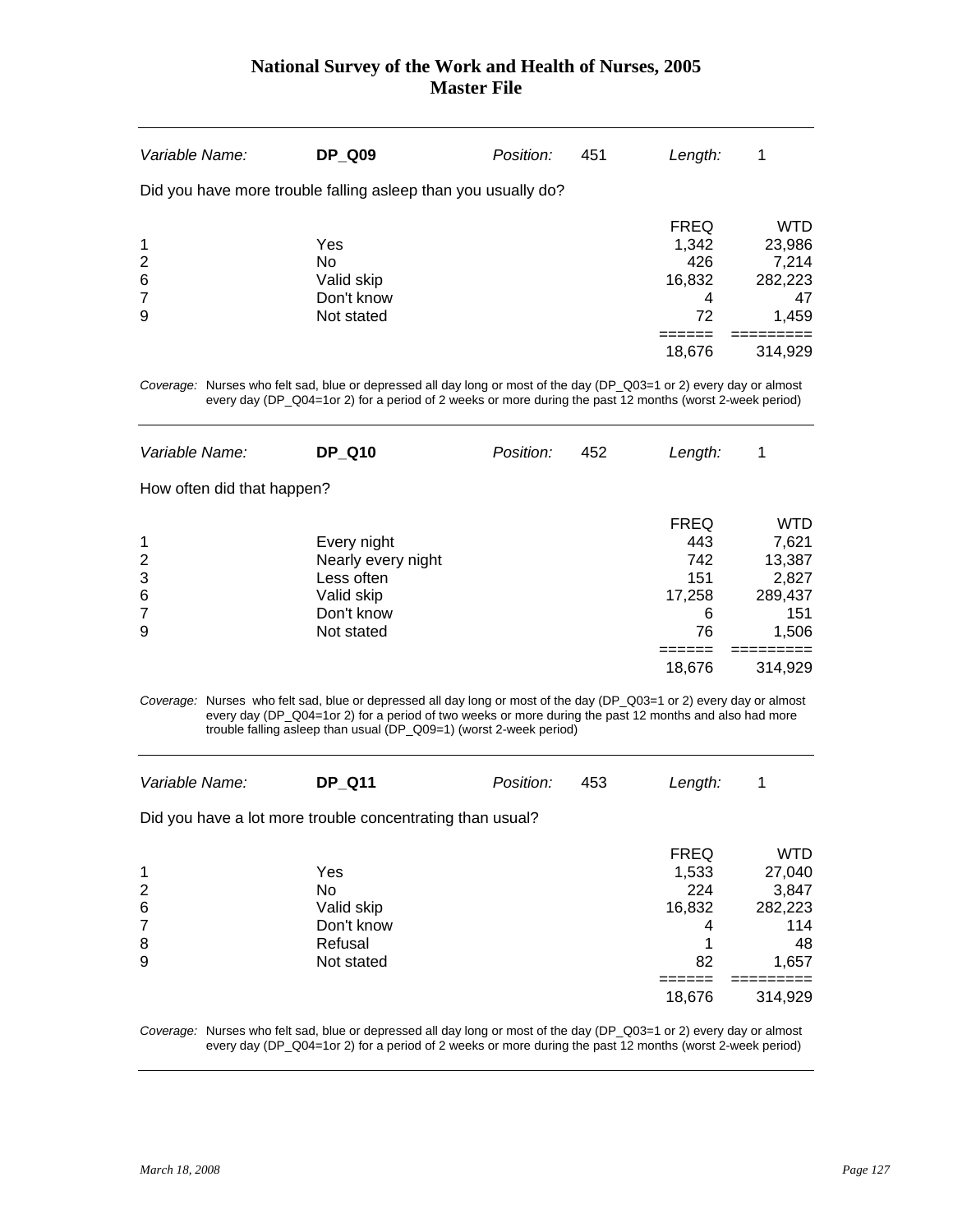| Variable Name:                                                                                                                                                                                                                   | <b>DP Q12</b>                                                                                 | Position: | 454 | Length:                                                    | 1                                                           |  |  |
|----------------------------------------------------------------------------------------------------------------------------------------------------------------------------------------------------------------------------------|-----------------------------------------------------------------------------------------------|-----------|-----|------------------------------------------------------------|-------------------------------------------------------------|--|--|
| this way?                                                                                                                                                                                                                        | At these times, people sometimes feel down on themselves, no good, or worthless. Did you feel |           |     |                                                            |                                                             |  |  |
| 1<br>$\overline{2}$<br>6<br>7<br>9                                                                                                                                                                                               | Yes<br>No<br>Valid skip<br>Don't know<br>Not stated                                           |           |     | <b>FREQ</b><br>1.164<br>591<br>16,832<br>2<br>87<br>18,676 | WTD<br>21,585<br>9,267<br>282,223<br>35<br>1,819<br>314,929 |  |  |
| Coverage: Nurses who felt sad, blue or depressed all day long or most of the day (DP_Q03=1 or 2) every day or almost<br>every day (DP_Q04=1or 2) for a period of 2 weeks or more during the past 12 months (worst 2-week period) |                                                                                               |           |     |                                                            |                                                             |  |  |
| Variable Name:                                                                                                                                                                                                                   | <b>DP Q13</b>                                                                                 | Position: | 455 | Length:                                                    |                                                             |  |  |

Did you think a lot about death - either your own, someone else's, or death in general?

|                 |            | <b>FREQ</b> | WTD     |
|-----------------|------------|-------------|---------|
| 1               | Yes        | 769         | 13,621  |
| 2               | No         | 981         | 17,142  |
| $6\phantom{1}6$ | Valid skip | 16,832      | 282,223 |
| $\overline{7}$  | Don't know | 4           | 71      |
| 8               | Refusal    |             | 18      |
| 9               | Not stated | 89          | 1,854   |
|                 |            |             |         |
|                 |            | 18,676      | 314,929 |

*Coverage:* Nurses who felt sad, blue or depressed all day long or most of the day (DP\_Q03=1 or 2) every day or almost every day (DP\_Q04=1 or 2) for a period of 2 weeks or more during the past 12 months (worst 2-week period)

| Variable Name:  | <b>DP Q14</b>                                                                    | Position: | 456 | Length:     | 2          |
|-----------------|----------------------------------------------------------------------------------|-----------|-----|-------------|------------|
|                 | About how many weeks altogether did you feel this way during the past 12 months? |           |     |             |            |
| Allowed values: | 00:51                                                                            |           |     |             |            |
|                 |                                                                                  |           |     | <b>FREQ</b> | <b>WTD</b> |
| 02:53           | Weeks felt sad                                                                   |           |     | 1.689       | 29,775     |
| 96              | Valid skip                                                                       |           |     | 16,838      | 282,442    |
| 97              | Don't know                                                                       |           |     | 52          | 719        |
| 98              | Refusal                                                                          |           |     | 3           | 50         |
| 99              | Not stated                                                                       |           |     | 94          | 1,944      |
|                 |                                                                                  |           |     |             |            |
|                 |                                                                                  |           |     | 18,676      | 314,929    |
|                 |                                                                                  |           |     |             |            |

*Coverage:* Nurses who felt sad, blue or depressed all day long or most of the day (DP\_Q03=1 or 2) every day or almost every day (DP\_Q04=1 or 2) for a period of 2 weeks or more during the past 12 months and replied "yes" to at least one of questions DP\_Q05 to DP\_Q13 (lost interest, felt tired, had trouble falling asleep, had trouble concentrating, felt down on themselves, thought a lot about death) or said they gained or lost weight in DP\_Q07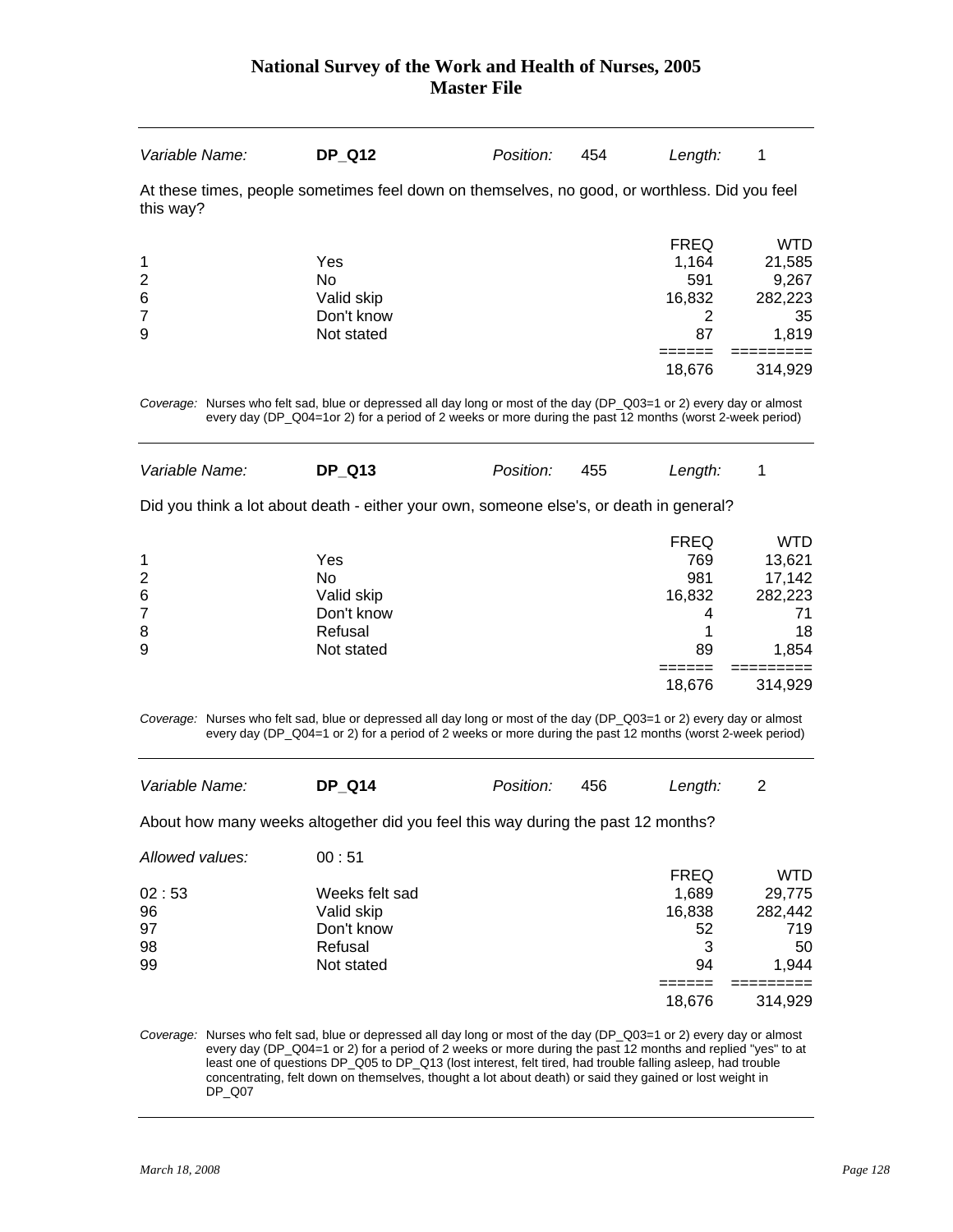| Variable Name:                                                                                    | <b>DP_Q15</b> | Position: | 458 | Length:     | $\overline{2}$ |
|---------------------------------------------------------------------------------------------------|---------------|-----------|-----|-------------|----------------|
| Think about the last time you felt this way for 2 weeks or more in a row. In what month was that? |               |           |     |             |                |
|                                                                                                   |               |           |     | <b>FREQ</b> | <b>WTD</b>     |
| 01                                                                                                | January       |           |     | 97          | 1,450          |
| 02                                                                                                | February      |           |     | 101         | 1,881          |
| 03                                                                                                | March         |           |     | 106         | 1,930          |
| 04                                                                                                | April         |           |     | 108         | 1,695          |
| 05                                                                                                | May           |           |     | 99          | 2,142          |
| 06                                                                                                | June          |           |     | 104         | 1,841          |
| 07                                                                                                | July          |           |     | 118         | 1,841          |
| 08                                                                                                | August        |           |     | 162         | 2,720          |
| 09                                                                                                | September     |           |     | 237         | 4,049          |
| 10                                                                                                | October       |           |     | 234         | 3,686          |
| 11                                                                                                | November      |           |     | 167         | 3,345          |
| 12                                                                                                | December      |           |     | 83          | 1,716          |
| 96                                                                                                | Valid skip    |           |     | 16,882      | 283,310        |
| 97                                                                                                | Don't know    |           |     | 29          | 611            |
| 99                                                                                                | Not stated    |           |     | 149         | 2,713          |
|                                                                                                   |               |           |     | =====       |                |
|                                                                                                   |               |           |     | 18,676      | 314,929        |

*Coverage:* Nurses who felt sad, blue or depressed all day long or most of the day (DP\_Q03=1 or 2) every day or almost every day (DP\_Q04=1or 2) for a period of two weeks or more during the past 12 months and replied "yes" to at least one of questions DP\_Q05 to DP\_Q13 (lost interest, felt tired, had trouble falling asleep, had trouble concentrating, felt down on themselves, thought a lot about death) or said they gained or lost weight in DP\_Q07; excludes nurses who reported more than 51 weeks in DP\_Q14

| Variable Name: | <b>DP Q16</b> | <i>Position:</i> | 460 | Length: |  |
|----------------|---------------|------------------|-----|---------|--|
|                |               |                  |     |         |  |

During the past 12 months, was there ever a time lasting 2 weeks or more when you lost interest in most things like hobbies, work or activities that usually give you pleasure?

|                |            | <b>FREQ</b> | <b>WTD</b> |
|----------------|------------|-------------|------------|
| 1              | Yes        | 1,795       | 32,240     |
| 2              | No         | 15,031      | 249,907    |
| 6              | Valid skip | 1,695       | 29,993     |
| $\overline{7}$ | Don't know | 6           | 76         |
| 9              | Not stated | 149         | 2,713      |
|                |            |             |            |
|                |            | 18,676      | 314,929    |

*Coverage:* Nurses who reported they never felt sad, blue of depressed for a period of 2 weeks or more during the past 12 months (DP\_Q02=2), or nurses who reported having these feelings for a shorter period of the day (DP\_Q03=3 or 4) or on fewer days (DP\_Q04=3) during the worst 2-week period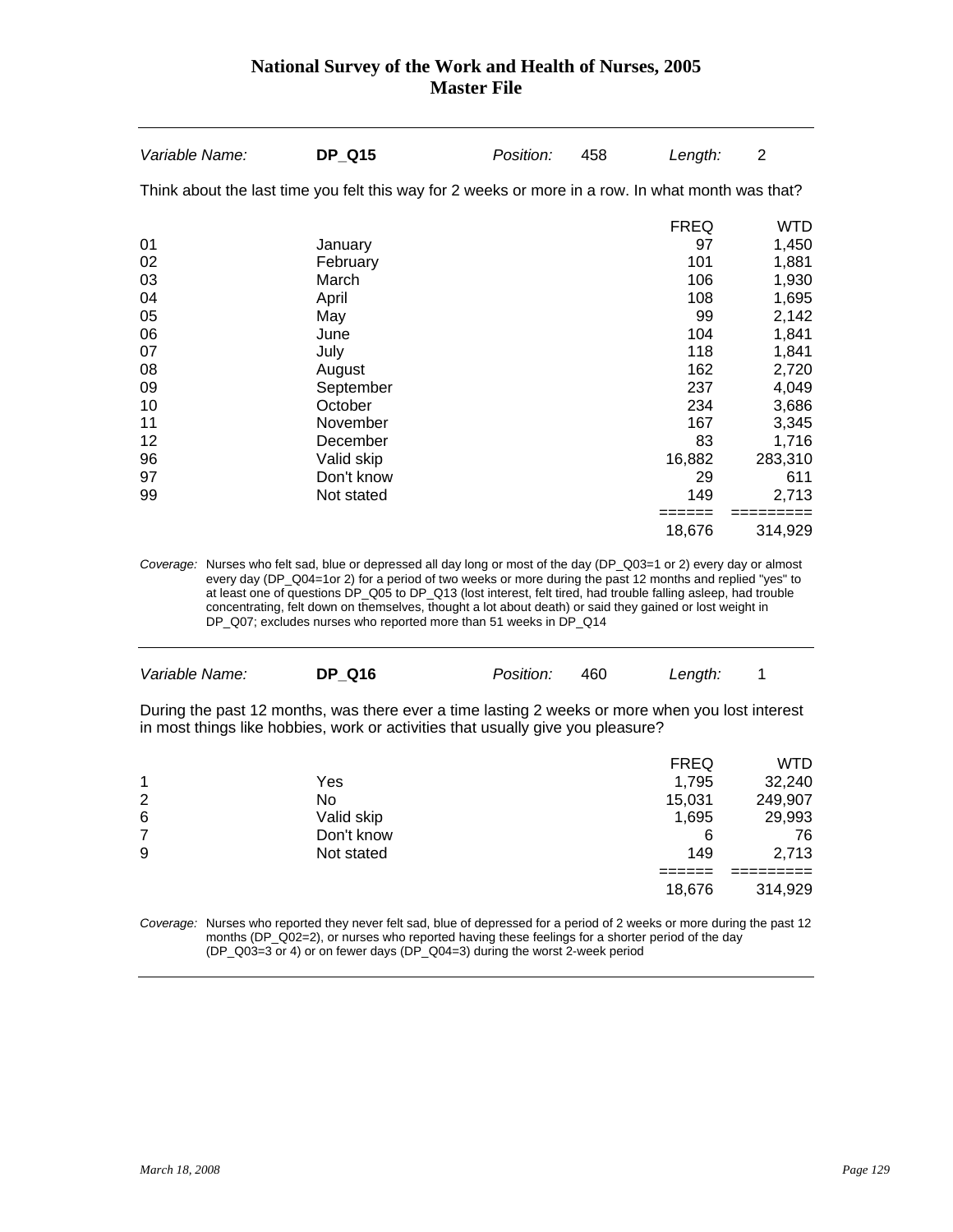| Variable Name:                                                                                                                                                                                                                      | <b>DP Q17</b>                                                                                                                                                                        | Position: | 461 | Length:                                                                         | 1                                                                               |  |  |
|-------------------------------------------------------------------------------------------------------------------------------------------------------------------------------------------------------------------------------------|--------------------------------------------------------------------------------------------------------------------------------------------------------------------------------------|-----------|-----|---------------------------------------------------------------------------------|---------------------------------------------------------------------------------|--|--|
| For the next few questions, please think of the 2-week period during the past 12 months when<br>you had the most complete loss of interest in things. During that 2-week period, how long did the<br>loss of interest usually last? |                                                                                                                                                                                      |           |     |                                                                                 |                                                                                 |  |  |
| 1<br>$\overline{2}$<br>3<br>4<br>6<br>7<br>8<br>9                                                                                                                                                                                   | All day long<br>Most of the day<br>About half of the day<br>Less than half of a day<br>Valid skip<br>Don't know<br>Refusal<br>Not stated                                             |           |     | <b>FREQ</b><br>315<br>490<br>618<br>365<br>16,726<br>5<br>$\overline{2}$<br>155 | <b>WTD</b><br>5,888<br>8,719<br>11,486<br>6,062<br>279,900<br>70<br>16<br>2,789 |  |  |
|                                                                                                                                                                                                                                     |                                                                                                                                                                                      |           |     | 18,676                                                                          | 314,929                                                                         |  |  |
| (DP_Q16=1) (worst 2-week period)                                                                                                                                                                                                    | Coverage: Nurses who lost interest in most things for a period of 2 weeks or more during the past 12 months                                                                          |           |     |                                                                                 |                                                                                 |  |  |
| Variable Name:                                                                                                                                                                                                                      | <b>DP_Q18</b>                                                                                                                                                                        | Position: | 462 | Length:                                                                         | 1                                                                               |  |  |
|                                                                                                                                                                                                                                     | How often did you feel this way during those 2 weeks?                                                                                                                                |           |     |                                                                                 |                                                                                 |  |  |
| 1<br>2<br>3<br>6<br>7<br>9                                                                                                                                                                                                          | Every day<br>Almost every day<br>Less often<br>Valid skip<br>Don't know<br>Not stated                                                                                                |           |     | <b>FREQ</b><br>183<br>413<br>208<br>17,709<br>1<br>162                          | <b>WTD</b><br>3,046<br>7,664<br>3,809<br>297,448<br>87<br>2,874                 |  |  |
|                                                                                                                                                                                                                                     |                                                                                                                                                                                      |           |     | ======<br>18,676                                                                | =======<br>314,929                                                              |  |  |
|                                                                                                                                                                                                                                     | Coverage: Nurses who lost interest in most things all day long or most of the day (DP_Q17=1 or 2) for a period of 2<br>weeks or more during the past 12 months (worst 2-week period) |           |     |                                                                                 |                                                                                 |  |  |
| Variable Name:                                                                                                                                                                                                                      | <b>DP_Q19</b>                                                                                                                                                                        | Position: | 463 | Length:                                                                         | 1                                                                               |  |  |
|                                                                                                                                                                                                                                     | During those 2 weeks did you feel tired out or low on energy all the time?                                                                                                           |           |     |                                                                                 |                                                                                 |  |  |
| 1<br>2<br>6<br>9                                                                                                                                                                                                                    | Yes<br>No.<br>Valid skip<br>Not stated                                                                                                                                               |           |     | <b>FREQ</b><br>564<br>32<br>17,917<br>163<br>======                             | <b>WTD</b><br>10,147<br>564<br>301,258<br>2,961                                 |  |  |
|                                                                                                                                                                                                                                     |                                                                                                                                                                                      |           |     | 18,676                                                                          | 314,929                                                                         |  |  |

*Coverage:* Nurses who lost interest in most things all day long or most of the day (DP\_Q17=1 or 2) every day or almost every day (DP\_Q18=1 or 2) for a period of 2 weeks or more during the past 12 months (worst 2-week period)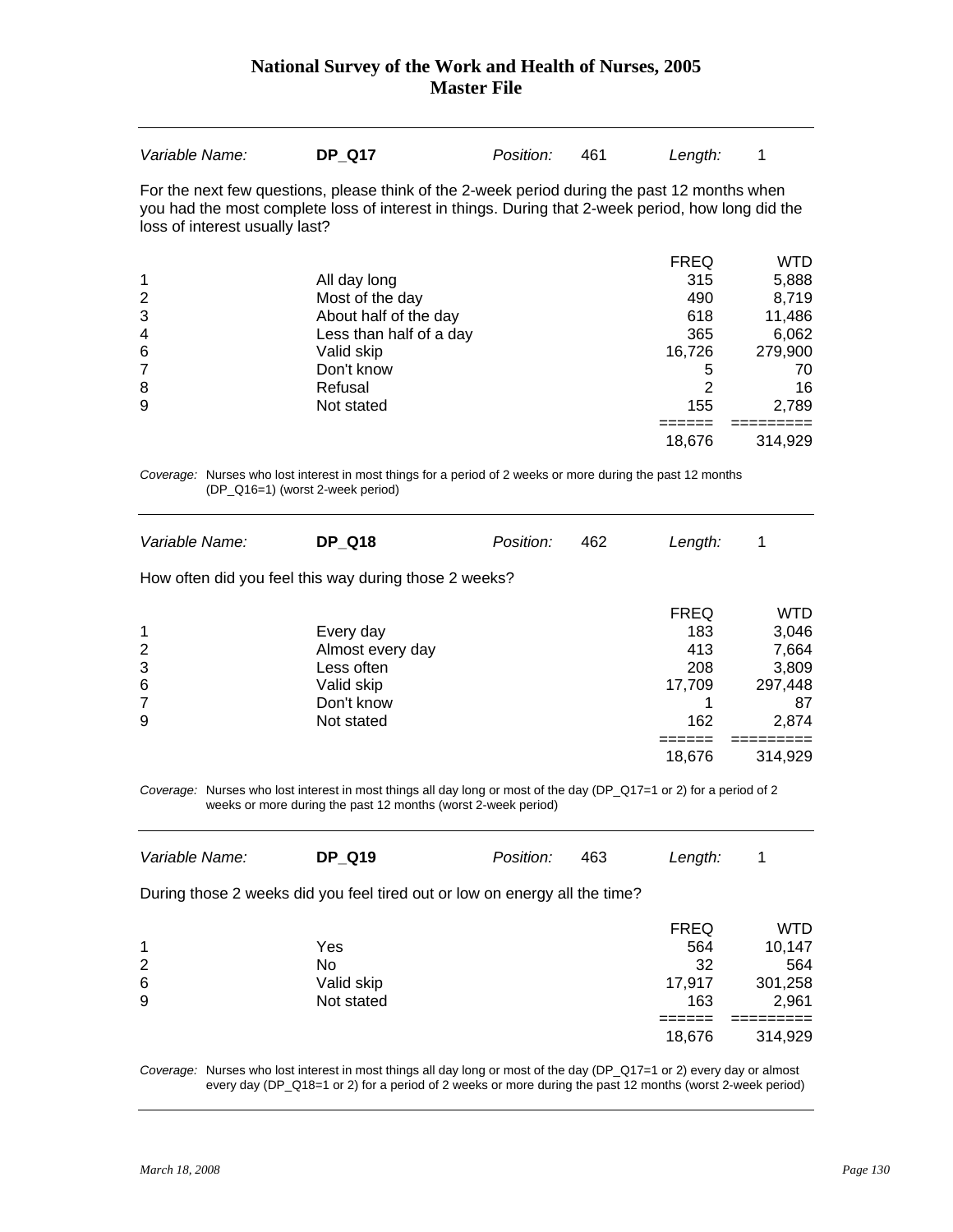| Variable Name:                               | <b>DP Q20</b>                                                                                                    | Position: | 464 | Length:                                                            | 1                                                                    |
|----------------------------------------------|------------------------------------------------------------------------------------------------------------------|-----------|-----|--------------------------------------------------------------------|----------------------------------------------------------------------|
|                                              | Did you gain weight, lose weight, or stay about the same?                                                        |           |     |                                                                    |                                                                      |
| 1<br>2<br>3<br>$\overline{4}$<br>6<br>7<br>9 | Gained weight<br>Lost weight<br>Stayed about the same<br>Was on a diet<br>Valid skip<br>Don't know<br>Not stated |           |     | <b>FREQ</b><br>164<br>132<br>298<br>$\Omega$<br>17,917<br>2<br>163 | <b>WTD</b><br>3,136<br>2,337<br>5,178<br>0<br>301,258<br>60<br>2,961 |
|                                              |                                                                                                                  |           |     | 18,676                                                             | 314.929                                                              |

*Coverage:* Nurses who lost interest in most things all day long or most of the day (DP\_Q17=1 or 2) every day or almost every day (DP\_Q18=1 or 2) for a period of 2 weeks or more during the past 12 months (worst 2-week period)

| Variable Name:                      | <b>DP Q21A</b>                     | Position: | 465 | Length:     | 3          |
|-------------------------------------|------------------------------------|-----------|-----|-------------|------------|
| About how much did you (gain/lose)? |                                    |           |     |             |            |
| Allowed values:                     | 001:099                            |           |     |             |            |
|                                     |                                    |           |     | <b>FREQ</b> | <b>WTD</b> |
| 001:070                             | Weight lost/gained (lost interest) |           |     | 290         | 5,251      |
| 996                                 | Valid skip                         |           |     | 18,215      | 306,435    |
| 997                                 | Don't know                         |           |     | 6           | 222        |
| 999                                 | Not stated                         |           |     | 165         | 3,021      |
|                                     |                                    |           |     |             |            |
|                                     |                                    |           |     | 18,676      | 314,929    |
|                                     |                                    |           |     |             |            |

*Coverage:* Nurses who lost interest in most things all day long or most of the day (DP\_Q17=1 or 2) every day or almost every day (DP\_Q18=1 or 2) for a period of 2 weeks or more during the past 12 months and also gained or lost weight (DP\_Q20=1 or 2) (worst 2-week period)

| Variable Name:                          | <b>DP Q21B</b>                                  | Position: | 468 | Length:                                  | 1                                       |
|-----------------------------------------|-------------------------------------------------|-----------|-----|------------------------------------------|-----------------------------------------|
| Was that in pounds or in kilograms?     |                                                 |           |     |                                          |                                         |
| $\mathbf 1$<br>$\overline{2}$<br>6<br>9 | Pounds<br>Kilograms<br>Valid skip<br>Not stated |           |     | <b>FREQ</b><br>286<br>4<br>18,215<br>171 | WTD<br>5,066<br>185<br>306,435<br>3,243 |
|                                         |                                                 |           |     | 18,676                                   | 314,929                                 |

*Coverage:* Nurses who lost interest in most things all day long or most of the day (DP\_Q17=1 or 2) every day or almost every day (DP\_Q18=1 or 2) for a period of 2 weeks or more during the past 12 months and also gained or lost weight (DP\_Q20=1 or 2) (worst 2-week period)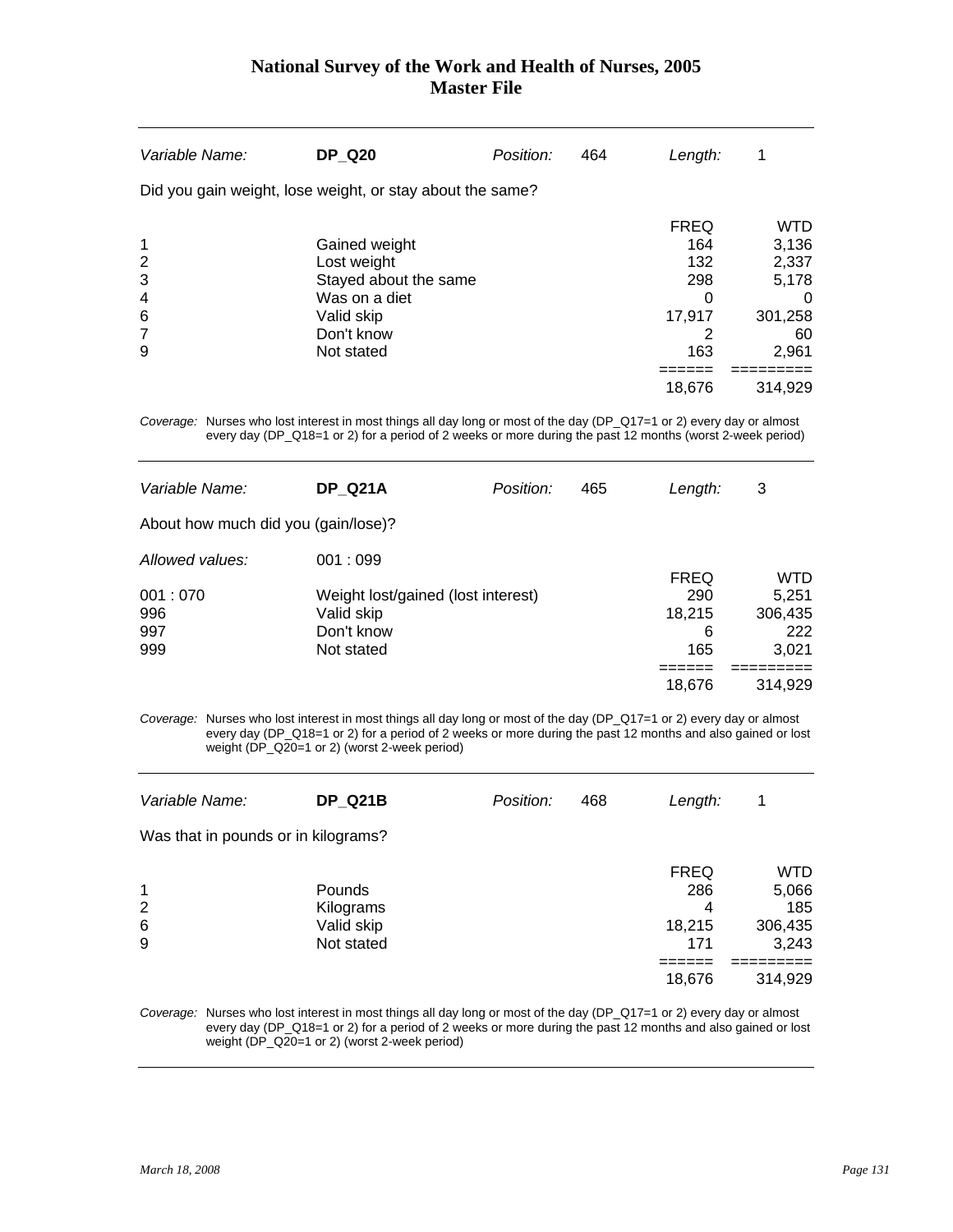| Variable Name:                                                          | <b>DP Q22</b>                                                 | Position: | 469 | Length:                                                   | 1                                                                |
|-------------------------------------------------------------------------|---------------------------------------------------------------|-----------|-----|-----------------------------------------------------------|------------------------------------------------------------------|
|                                                                         | Did you have more trouble falling asleep than you usually do? |           |     |                                                           |                                                                  |
| $\mathbf 1$<br>$\overline{2}$<br>$6\phantom{1}6$<br>$\overline{7}$<br>9 | Yes<br>No.<br>Valid skip<br>Don't know<br>Not stated          |           |     | <b>FREQ</b><br>415<br>177<br>17,917<br>2<br>165<br>18,676 | <b>WTD</b><br>7,738<br>2,908<br>301,258<br>5<br>3,021<br>314,929 |

*Coverage:* Nurses who lost interest in most things all day long or most of the day (DP\_Q17=1 or 2) every day or almost every day (DP\_Q18=1 or 2) for a period of 2 weeks or more during the past 12 months (worst 2-week period)

| Variable Name:                  | <b>DP Q23</b>                                                               | Position: | 470 | Length:                                                    | 1                                                             |
|---------------------------------|-----------------------------------------------------------------------------|-----------|-----|------------------------------------------------------------|---------------------------------------------------------------|
| How often did that happen?      |                                                                             |           |     |                                                            |                                                               |
| $\mathbf 1$<br>2<br>3<br>6<br>9 | Every night<br>Nearly every night<br>Less often<br>Valid skip<br>Not stated |           |     | <b>FREQ</b><br>119<br>214<br>82<br>18,094<br>167<br>18,676 | WTD<br>2,115<br>4,132<br>1,491<br>304,165<br>3,026<br>314,929 |

*Coverage:* Nurses who lost interest in most things all day long or most of the day (DP\_Q17=1 or 2) every day or almost every day (DP\_Q18=1 or 2) for a period of 2 weeks or more during the past 12 months and also had more trouble falling asleep than usual (DP\_Q22=1) (worst 2-week period)

| Variable Name: | <b>DP Q24</b> | Position: 471 | Length: |  |
|----------------|---------------|---------------|---------|--|
|                |               |               |         |  |

Did you have a lot more trouble concentrating than usual?

|                |            | <b>FREQ</b> | WTD     |
|----------------|------------|-------------|---------|
| 1              | Yes        | 499         | 9,180   |
| 2              | No         | 91          | 1,450   |
| 6              | Valid skip | 17,917      | 301,258 |
| $\overline{7}$ | Don't know |             | 16      |
| 9              | Not stated | 167         | 3,026   |
|                |            |             |         |
|                |            | 18,676      | 314,929 |

*Coverage:* Nurses who lost interest in most things all day long or most of the day (DP\_Q17=1 or 2) every day or almost every day (DP\_Q18=1 or 2) for a period of 2 weeks or more during the past 12 months (worst 2-week period)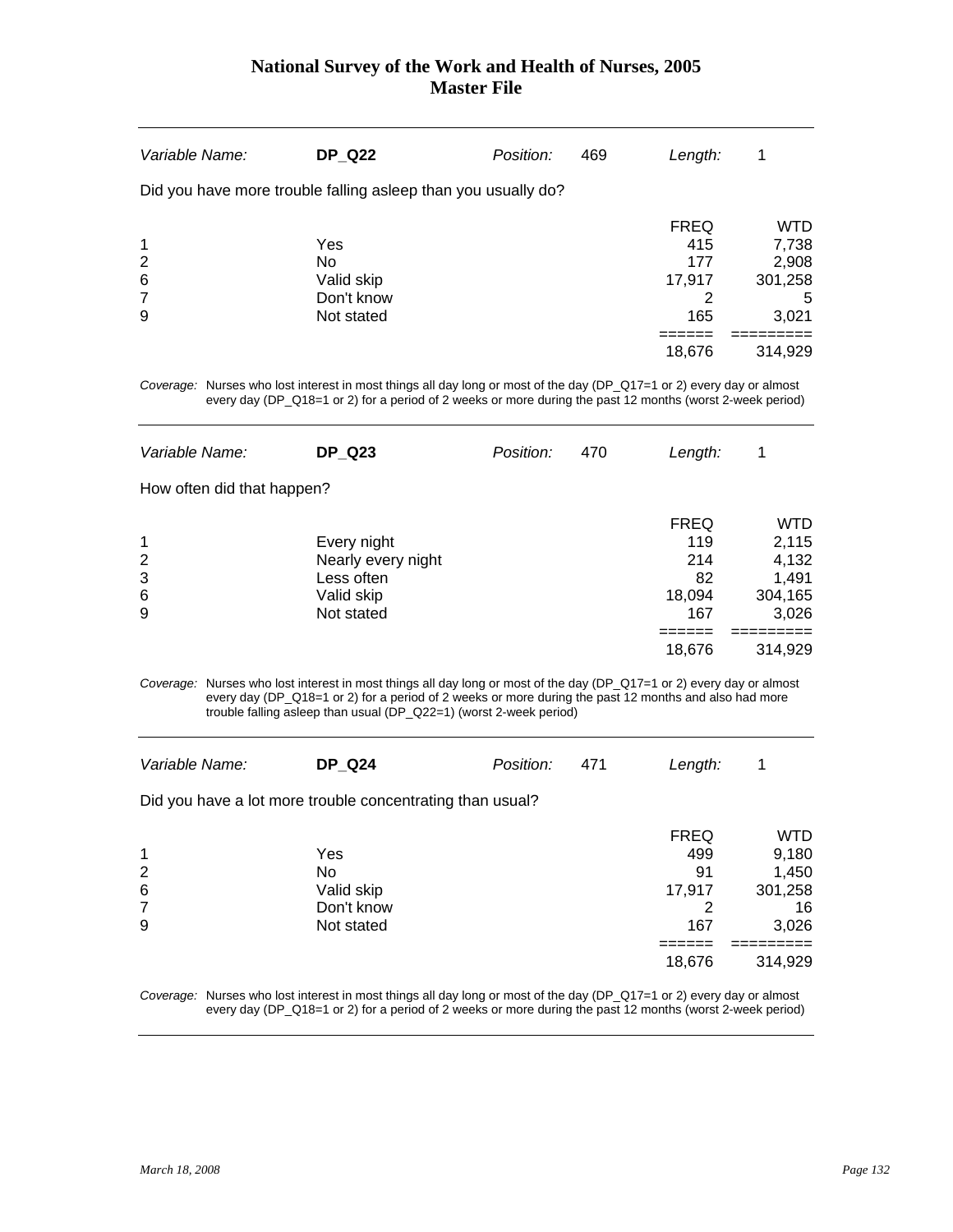| Variable Name: | <b>DP Q25</b>                                                                                                                                                                                                                      | Position: | 472 | Length:     | 1          |
|----------------|------------------------------------------------------------------------------------------------------------------------------------------------------------------------------------------------------------------------------------|-----------|-----|-------------|------------|
| this way?      | At these times, people sometimes feel down on themselves, no good, or worthless. Did you feel                                                                                                                                      |           |     |             |            |
|                |                                                                                                                                                                                                                                    |           |     | <b>FREQ</b> | <b>WTD</b> |
| 1              | Yes                                                                                                                                                                                                                                |           |     | 355         | 6,631      |
| $\overline{2}$ | No.                                                                                                                                                                                                                                |           |     | 233         | 3.977      |
| $\,6$          | Valid skip                                                                                                                                                                                                                         |           |     | 17,917      | 301,258    |
| $\overline{7}$ | Don't know                                                                                                                                                                                                                         |           |     | 2           | 22         |
| 9              | Not stated                                                                                                                                                                                                                         |           |     | 169         | 3,042      |
|                |                                                                                                                                                                                                                                    |           |     | 18.676      | 314.929    |
|                | Coverage: Nurses who lost interest in most things all day long or most of the day (DP_Q17=1 or 2) every day or almost<br>every day (DP_Q18=1 or 2) for a period of 2 weeks or more during the past 12 months (worst 2-week period) |           |     |             |            |

*Variable Name:* **DP\_Q26** *Position:* 473 *Length:* 1 Did you think a lot about death - either your own, someone else's, or death in general? FREQ WTD 1 197 3,543 2 No 388 7,013 6 Valid skip 17,917 301,258 7 Don't know 2 49 8 Refusal 1 4 9 171 3,064 ====== =========  $18,676$   $314,929$ 

*Coverage:* Nurses who lost interest in most things all day long or most of the day (DP\_Q17=1 or 2) every day or almost every day (DP\_Q18=1 or 2) for a period of 2 weeks or more during the past 12 months (worst 2-week period)

| Variable Name:  | <b>DP Q27</b>                                                         | Position: | 474 | Length:     | 2          |
|-----------------|-----------------------------------------------------------------------|-----------|-----|-------------|------------|
|                 | About how many weeks did you feel this way during the past 12 months? |           |     |             |            |
| Allowed values: | 00:51                                                                 |           |     |             |            |
|                 |                                                                       |           |     | <b>FREQ</b> | <b>WTD</b> |
| 02:53           | Weeks lost interest                                                   |           |     | 562         | 10,019     |
| 96              | Valid skip                                                            |           |     | 17,921      | 301,340    |
| 97              | Don't know                                                            |           |     | 18          | 406        |
| 98              | Refusal                                                               |           |     |             | 48         |
| 99              | Not stated                                                            |           |     | 174         | 3,116      |
|                 |                                                                       |           |     |             |            |
|                 |                                                                       |           |     | 18.676      | 314.929    |
|                 |                                                                       |           |     |             |            |

*Coverage:* Nurses who lost interest in most things all day long or most of the day (DP\_Q17=1 or 2) every day or almost every day (DP\_Q18=1 or 2) for a period of 2 weeks or more during the past 12 months and answered "yes" to at least one of questions DP\_Q19 to DP\_Q26 (felt tired, had trouble falling asleep, had trouble concentrating, felt down, thought a lot about death) or said they gained or lost weight in DP\_Q20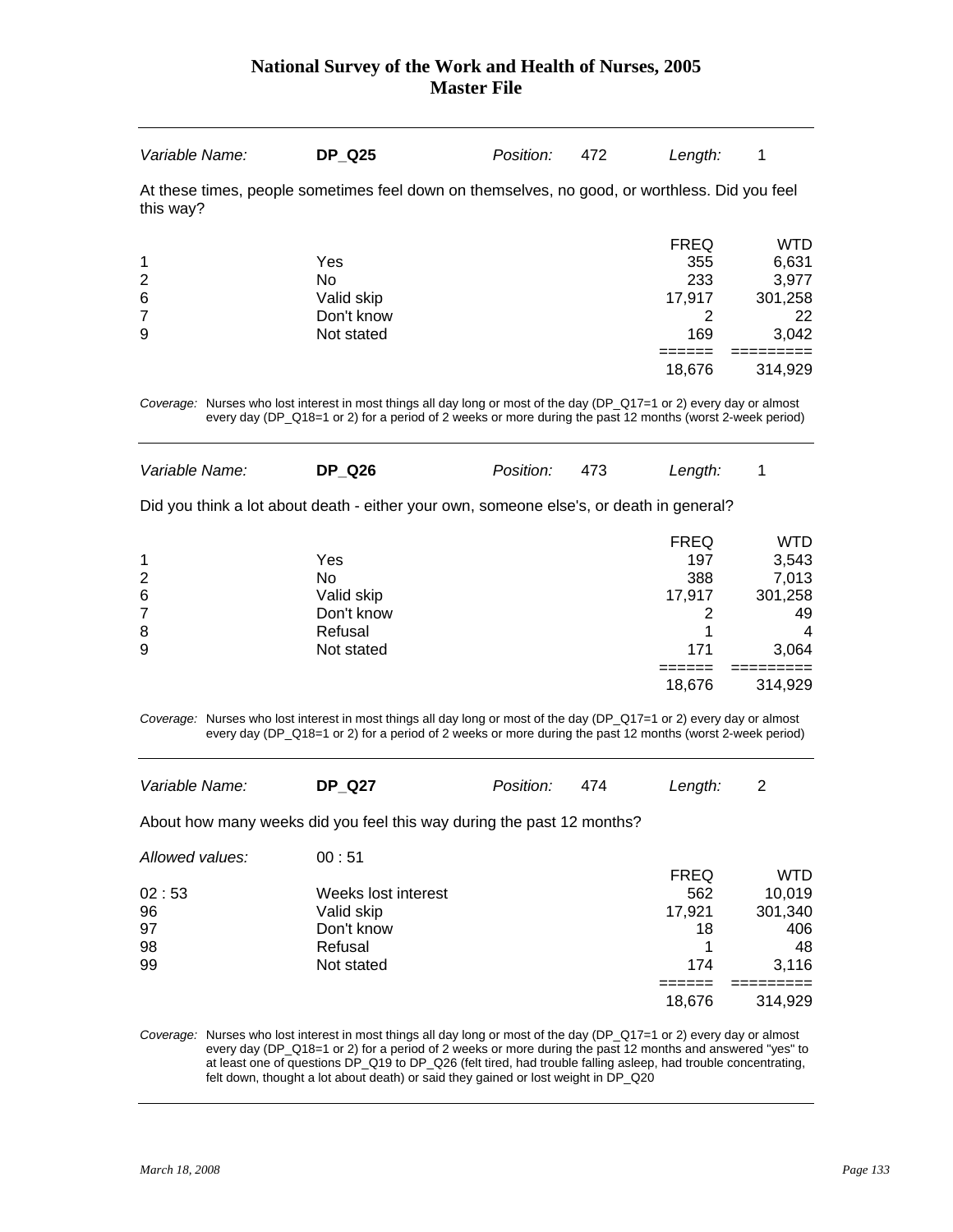| Variable Name: | <b>DP_Q28</b>                                                                                | Position: | 476 | Length:     | 2          |
|----------------|----------------------------------------------------------------------------------------------|-----------|-----|-------------|------------|
| that?          | Think about the last time you had 2 weeks in a row when you felt this way. In what month was |           |     |             |            |
|                |                                                                                              |           |     | <b>FREQ</b> | <b>WTD</b> |
| 01             | January                                                                                      |           |     | 46          | 910        |
| 02             | February                                                                                     |           |     | 43          | 601        |
| 03             | March                                                                                        |           |     | 39          | 674        |
| 04             | April                                                                                        |           |     | 35          | 592        |
| 05             | May                                                                                          |           |     | 23          | 285        |
| 06             | June                                                                                         |           |     | 32          | 627        |
| 07             | July                                                                                         |           |     | 52          | 821        |
| 08             | August                                                                                       |           |     | 50          | 977        |
| 09             | September                                                                                    |           |     | 72          | 1,479      |
| 10             | October                                                                                      |           |     | 76          | 1,432      |
| 11             | November                                                                                     |           |     | 54          | 843        |
| 12             | December                                                                                     |           |     | 18          | 377        |
| 96             | Valid skip                                                                                   |           |     | 17,931      | 301,561    |
| 97             | Don't know                                                                                   |           |     | 12          | 180        |
| 99             | Not stated                                                                                   |           |     | 193         | 3,570      |
|                |                                                                                              |           |     | 18,676      | 314,929    |

*Coverage:* Nurses who lost interest in most things all day long or most of the day (DP\_Q17=1 or 2) every day or almost every day (DP\_Q18=1 or 2) for a period of 2 weeks or more during the past 12 months and answered "yes" to at least one of questions DP\_Q19 to DP\_Q26 (felt tired, had trouble falling asleep, had trouble concentrating, felt down, thought a lot about death) or said they gained or lost weight in DP\_Q20; excludes nurses who reported more than 51 weeks in DP\_Q27

| Variable Name:  | <b>DPDSF</b>                                                  | Position: | 478 | Length:       | 2                |
|-----------------|---------------------------------------------------------------|-----------|-----|---------------|------------------|
|                 | Derived Variable: Derived Depression Scale - Short Form Score |           |     |               |                  |
| Allowed values: | 00:08                                                         |           |     | <b>FREQ</b>   | WTD              |
| 00:08<br>99     | <b>Depression Scale Score</b><br>Not stated                   |           |     | 18.473<br>203 | 311,062<br>3,868 |
|                 |                                                               |           |     |               | 314.929          |
|                 |                                                               |           |     | 18.676        |                  |

*Coverage:* All nurses

*Note:* This variable was derived from questions DP\_Q02, DP\_Q05, DP\_Q06, DP\_Q08A, DP\_Q08B, DP\_Q10 to DP\_Q13, DP\_Q16 to DP\_Q19, DP\_Q21A, DP\_Q21B, DP\_Q23 to DP\_Q26.

 This variable assesses the depression level for respondents that felt depressed or lost interest in things for 2 weeks or more last year. These include normal periods of sadness (for example, after the death of a loved one), as well as 'serious' depression.

 The items used to measure depression are based on the work of Kessler and Mroczek (from the University of Michigan). They selected a subset of items from the Composite International Diagnostic Interview (CIDI) that measure a major depressive episode (MDE).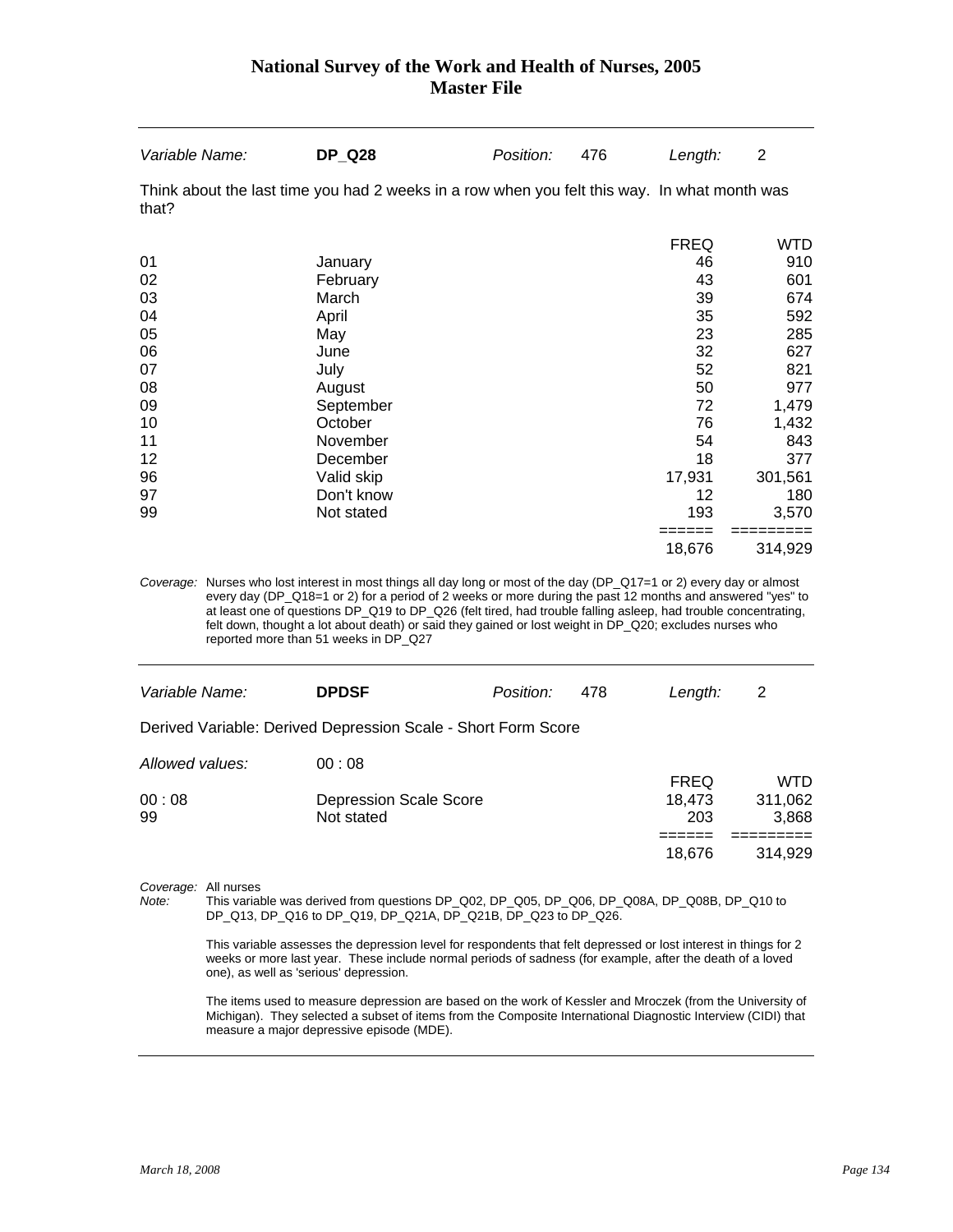| Variable Name:                       |        | <b>DPDPP</b>                                                                                                                                                                                                                                                                                                                                                                                                                                                      | Position: | 480 | Length:                                                          | 4.2                                                    |
|--------------------------------------|--------|-------------------------------------------------------------------------------------------------------------------------------------------------------------------------------------------------------------------------------------------------------------------------------------------------------------------------------------------------------------------------------------------------------------------------------------------------------------------|-----------|-----|------------------------------------------------------------------|--------------------------------------------------------|
|                                      |        | Derived Variable: Depression Scale - Probability of Caseness to Respondents                                                                                                                                                                                                                                                                                                                                                                                       |           |     |                                                                  |                                                        |
| Allowed values:                      |        | 0.00:0.90                                                                                                                                                                                                                                                                                                                                                                                                                                                         |           |     |                                                                  |                                                        |
| 0.00:0.90<br>9.99                    |        | Probability of caseness<br>Not stated                                                                                                                                                                                                                                                                                                                                                                                                                             |           |     | <b>FREQ</b><br>18,473<br>203<br>======                           | <b>WTD</b><br>311,062<br>3,868<br>=========<br>314,929 |
| Coverage: All nurses<br>Note:        |        | This variable was derived from DPDSF.<br>This variable calculates the probability (expressed as a proportion) that the nurse would have been diagnosed                                                                                                                                                                                                                                                                                                            |           |     | 18,676                                                           |                                                        |
|                                      |        | as having experienced a major depressive episode in the past 12 months if he or she had completed the<br>Long-form Composite International Diagnostic Interview (CIDI).                                                                                                                                                                                                                                                                                           |           |     |                                                                  |                                                        |
|                                      |        | A probability of caseness of 0 was assigned to nurses who answered 'no' to the stem questions.                                                                                                                                                                                                                                                                                                                                                                    |           |     |                                                                  |                                                        |
| Variable Name:                       |        | <b>DPDWK</b>                                                                                                                                                                                                                                                                                                                                                                                                                                                      | Position: | 484 | Length:                                                          | 2                                                      |
|                                      |        | Derived Variable: Number of weeks feeling Depressed - 12 months                                                                                                                                                                                                                                                                                                                                                                                                   |           |     |                                                                  |                                                        |
| Allowed values:<br>02:53<br>96<br>99 |        | 01:52<br>Weeks respondent felt depressed<br>Valid skip<br>Not stated                                                                                                                                                                                                                                                                                                                                                                                              |           |     | <b>FREQ</b><br>2,224<br>16,232<br>220<br>$=$ $=$ $=$ $=$ $=$ $=$ | <b>WTD</b><br>39,124<br>271,566<br>4,239<br>=========  |
|                                      | months | Coverage: Nurses who felt depressed or lost interest in most things for a period of 2 weeks or more during the past 12                                                                                                                                                                                                                                                                                                                                            |           |     | 18,676                                                           | 314,929                                                |
| Note:                                |        | This variable was derived from questions DP_Q14, DP_Q27, DP_Q08A and DP_Q21A.<br>This variable indicates the number of weeks the nurse felt depressed in the past 12 months.<br>Respondents who 1) did not report feeling sad, blue or depressed and who did not report having lost interest<br>in most things are excluded from the calculation of this variable; or 2) did not show any required signs of<br>depression have been excluded from the population. |           |     |                                                                  |                                                        |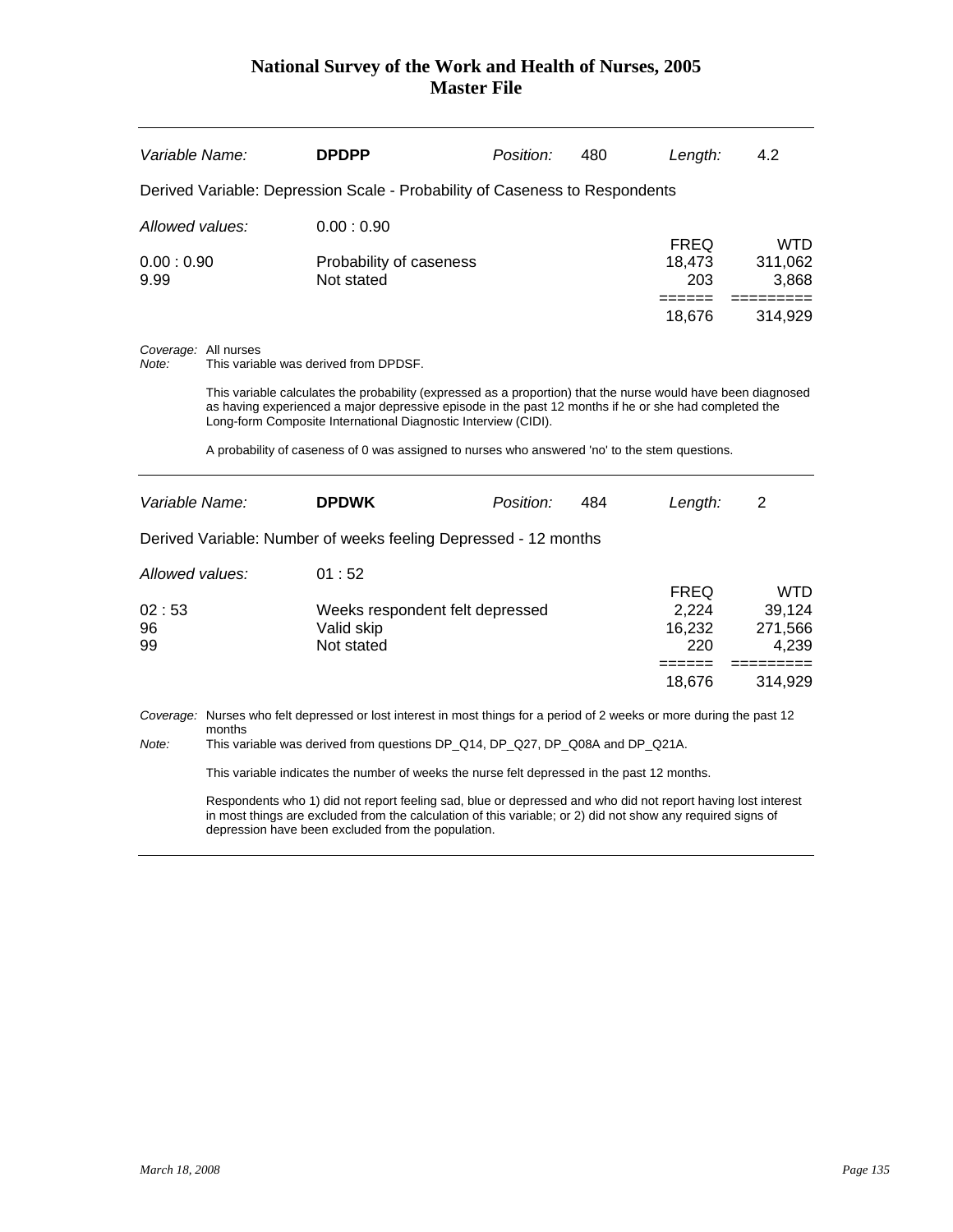| Variable Name: | <b>DPDMT</b>                                                                                                           | Position: | 486 | Length:          | 2          |
|----------------|------------------------------------------------------------------------------------------------------------------------|-----------|-----|------------------|------------|
|                | Derived Variable: Specific Month Last Felt Depressed                                                                   |           |     |                  |            |
|                |                                                                                                                        |           |     | <b>FREQ</b>      | <b>WTD</b> |
| 01             | January                                                                                                                |           |     | 141              | 2,354      |
| 02             | February                                                                                                               |           |     | 143              | 2,474      |
| 03             | March                                                                                                                  |           |     | 141              | 2,410      |
| 04             | April                                                                                                                  |           |     | 142              | 2,273      |
| 05             | May                                                                                                                    |           |     | 119              | 2,330      |
| 06             | June                                                                                                                   |           |     | 136              | 2,469      |
| 07             | July                                                                                                                   |           |     | 170              | 2,662      |
| 08             | August                                                                                                                 |           |     | 207              | 3,544      |
| 09             | September                                                                                                              |           |     | 309              | 5,527      |
| 10             | October                                                                                                                |           |     | 309              | 5,109      |
| 11             | November                                                                                                               |           |     | 217              | 4,118      |
| 12             | December                                                                                                               |           |     | 97               | 1,998      |
| 96             | Valid skip                                                                                                             |           |     | 16,286           | 272,655    |
| 99             | Not stated                                                                                                             |           |     | 259              | 5,005      |
|                |                                                                                                                        |           |     | ======<br>18,676 | 314,929    |
|                | Coversee. Nurses who felt depressed or lost interest in most things for a period of 2 weeks or more during the past 12 |           |     |                  |            |

*Coverage:* Nurses who felt depressed or lost interest in most things for a period of 2 weeks or more during the past 12 months, and felt this way for less than 52 weeks

*Note:* This variable was derived from questions DP\_Q14, DP\_Q15, DP\_Q27, DP\_Q28, DP\_Q08A and DP\_Q21A.

This variable indicates the specific month when the nurse last felt depressed in the past 12 months.

 The following nurses were excluded from the population in the calculation of this variable: 1) those who did not report feeling sad, blue or depressed and who did not report having lost interest in most things; or 2) those who did not show any required signs of depression; or 3) those who have been depressed more than 51 weeks in the past year.

#### **Section:**

| <b>Smoking (SM)</b> |  |
|---------------------|--|
|---------------------|--|

| Variable Name: | <b>SM Q01</b> | <i>Position:</i> | Length: |  |
|----------------|---------------|------------------|---------|--|
|                |               |                  |         |  |

At the present time, do you smoke cigarettes daily, occasionally or not at all?

|              | <b>FREQ</b> | WTD     |
|--------------|-------------|---------|
| Daily        | 2,382       | 34,124  |
| Occasionally | 1,084       | 16,443  |
| Not at all   | 15,198      | 264,069 |
| Don't know   | 4           | 83      |
| Refusal      | 8           | 211     |
|              |             |         |
|              | 18,676      | 314,929 |
|              |             |         |

*Coverage:* All nurses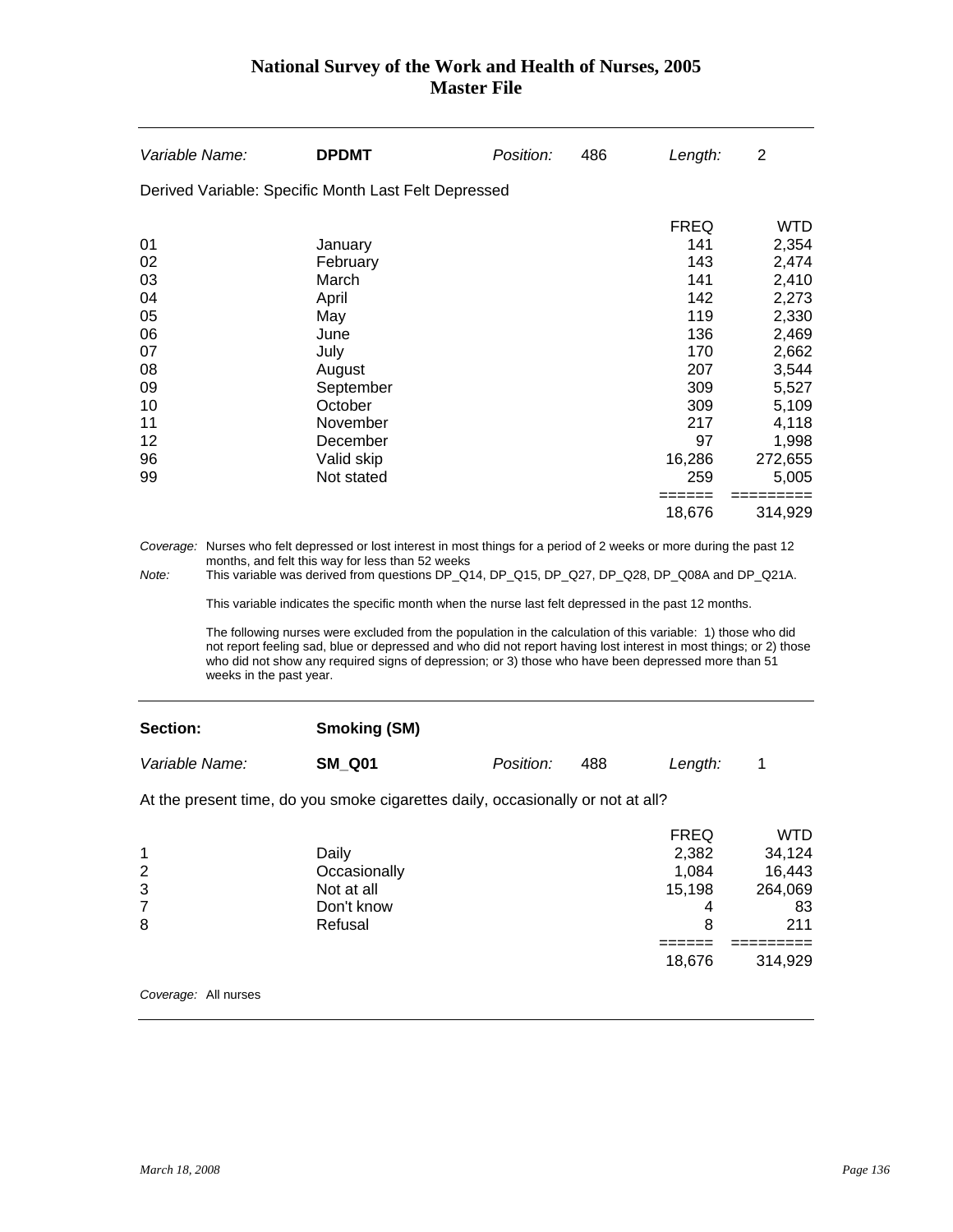| Variable Name:                                       | <b>SM_Q02</b>                                                                                                   | Position: | 489 | Length:                                                          | 1                                                                        |
|------------------------------------------------------|-----------------------------------------------------------------------------------------------------------------|-----------|-----|------------------------------------------------------------------|--------------------------------------------------------------------------|
| Have you ever smoked cigarettes daily?               |                                                                                                                 |           |     |                                                                  |                                                                          |
| 1<br>$\overline{c}$<br>6<br>9                        | Yes<br><b>No</b><br>Valid skip<br>Not stated                                                                    |           |     | <b>FREQ</b><br>6,134<br>10,148<br>2,382<br>12                    | <b>WTD</b><br>94,372<br>186,140<br>34,124<br>294                         |
|                                                      |                                                                                                                 |           |     | 18,676                                                           | 314,929                                                                  |
|                                                      | Coverage: Nurses who do not smoke cigarettes daily (SM_Q01 not=1)                                               |           |     |                                                                  |                                                                          |
| Variable Name:                                       | <b>SM_Q03</b>                                                                                                   | Position: | 490 | Length:                                                          | 1                                                                        |
|                                                      | Have you ever smoked a whole cigarette?                                                                         |           |     |                                                                  |                                                                          |
| 1<br>$\overline{2}$<br>6<br>$\overline{7}$<br>8<br>9 | Yes<br>No<br>Valid skip<br>Don't know<br>Refusal<br>Not stated                                                  |           |     | <b>FREQ</b><br>3,037<br>7,106<br>8,516<br>4<br>1<br>12<br>18,676 | <b>WTD</b><br>53,372<br>132,682<br>128,496<br>46<br>40<br>294<br>314,929 |
|                                                      | Coverage: Nurses who have never smoked cigarettes daily (SM_Q02=2)                                              |           |     |                                                                  |                                                                          |
| Variable Name:                                       | <b>SM_Q04</b>                                                                                                   | Position: | 491 | Length:                                                          | 1                                                                        |
|                                                      | In your lifetime, have you smoked a total of 100 or more cigarettes (about 4 packs)?                            |           |     |                                                                  |                                                                          |
| 1<br>2<br>6<br>$\overline{7}$<br>9                   | Yes<br>No<br>Valid skip<br>Don't know<br>Not stated                                                             |           |     | <b>FREQ</b><br>6,507<br>2,647<br>9,488<br>17<br>17               | <b>WTD</b><br>100,441<br>46,916<br>166,806<br>387<br>380                 |
|                                                      |                                                                                                                 |           |     | ——————<br>18,676                                                 | 314,929                                                                  |
|                                                      | Coverage: Nurses who are non-daily smokers and have ever smoked cigarettes daily (SM_Q02=1) or have ever smoked |           |     |                                                                  |                                                                          |

a whole cigarette (SM\_Q03=1)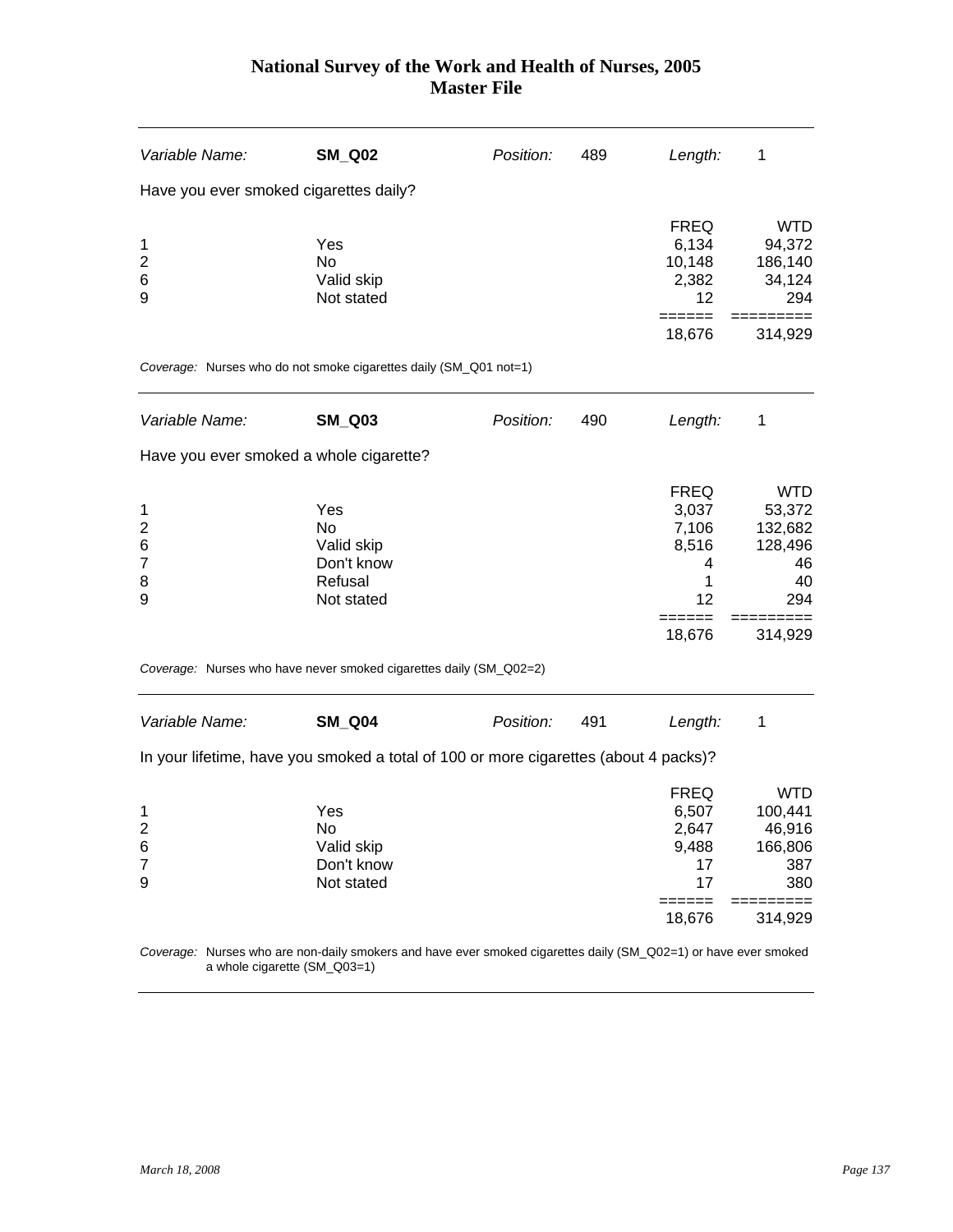| Variable Name:                            | <b>SMDTYPE</b>                                                                               | Position: | 492 | Length:     | 2          |
|-------------------------------------------|----------------------------------------------------------------------------------------------|-----------|-----|-------------|------------|
| Derived Variable: Type of Smoker          |                                                                                              |           |     |             |            |
|                                           |                                                                                              |           |     | <b>FREQ</b> | WTD        |
| 01                                        | Daily smoker                                                                                 |           |     | 2,382       | 34,124     |
| 02                                        | Occasional smoker (former daily smoker)                                                      |           |     | 794         | 11,637     |
| 03                                        | Occasional smoker (never daily or has smoked                                                 |           |     | 290         | 4,806      |
| 04                                        | less than 100 cigs in lifetime)<br>Former daily smoker (non-smoker now)                      |           |     | 5,340       | 82,735     |
| 05                                        | Former occasional smoker (at least 1 whole                                                   |           |     |             |            |
|                                           | cigarette, non-smoker now)                                                                   |           |     | 2,786       | 49,110     |
| 06                                        | Never smoked (a whole cigarette)                                                             |           |     | 7,067       | 132,137    |
| 99                                        | Not stated                                                                                   |           |     | 17          | 380        |
|                                           |                                                                                              |           |     | 18,676      | 314,929    |
| Coverage: All nurses<br>Note:<br>Section: | This variable was derived from questions SM_Q01 to SM_Q04.<br>Alcohol (AL)                   |           |     |             |            |
| Variable Name:                            | <b>AL_Q01</b>                                                                                | Position: | 494 | Length:     | 1          |
| beverage?                                 | During the past 12 months, have you had a drink of beer, wine, liquor or any other alcoholic |           |     |             |            |
|                                           |                                                                                              |           |     | <b>FREQ</b> | <b>WTD</b> |
| 1                                         | Yes                                                                                          |           |     | 16,035      | 273,173    |
| $\overline{2}$                            | <b>No</b>                                                                                    |           |     | 2,623       | 41,250     |
| $\overline{7}$                            | Don't know                                                                                   |           |     | 7           | 175        |
| 8                                         | Refusal                                                                                      |           |     | 11          | 332        |
|                                           |                                                                                              |           |     | 18,676      | 314,929    |
| Coverage: All nurses (past 12 months)     |                                                                                              |           |     |             |            |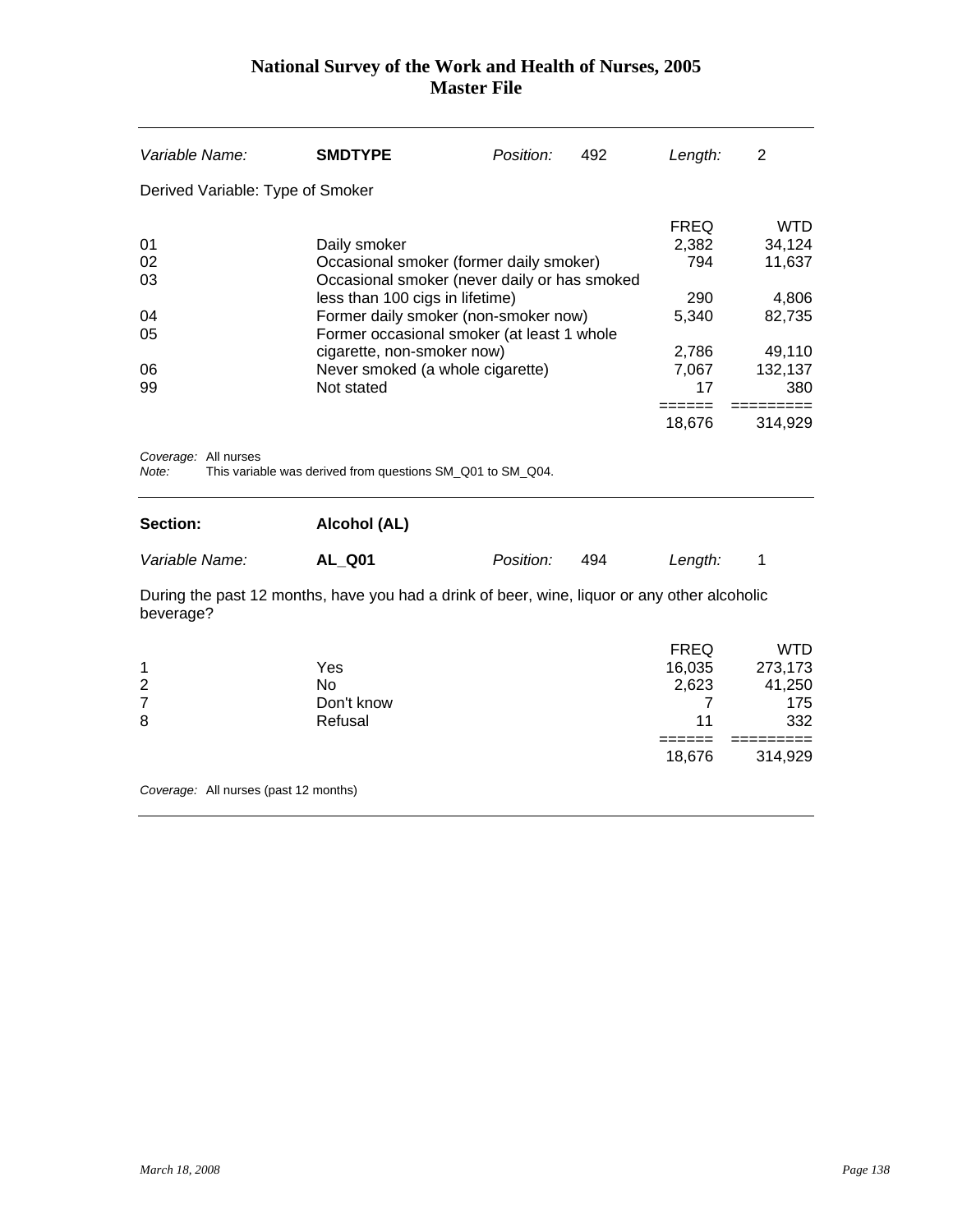| Variable Name:                                                 | <b>AL_Q02</b>                                                                                                                                                                                 | Position: | 495 | Length:                                                                                                                  | 2                                                                                                             |
|----------------------------------------------------------------|-----------------------------------------------------------------------------------------------------------------------------------------------------------------------------------------------|-----------|-----|--------------------------------------------------------------------------------------------------------------------------|---------------------------------------------------------------------------------------------------------------|
|                                                                | During the past 12 months, how often did you drink alcoholic beverages?                                                                                                                       |           |     |                                                                                                                          |                                                                                                               |
| 01<br>02<br>03<br>04<br>05<br>06<br>07<br>96<br>97<br>98<br>99 | Less than once a month<br>Once a month<br>2 to 3 times a month<br>Once a week<br>2 to 3 times a week<br>4 to 6 times a week<br>Every day<br>Valid skip<br>Don't know<br>Refusal<br>Not stated |           |     | <b>FREQ</b><br>4,784<br>2,700<br>2,827<br>2,874<br>2,201<br>308<br>323<br>2,623<br>10<br>8<br>18                         | <b>WTD</b><br>69,280<br>43,832<br>46,867<br>53,838<br>45,394<br>6,837<br>6,746<br>41,250<br>230<br>148<br>506 |
|                                                                | Coverage: Nurses who drank alcohol in the past 12 months (AL_Q01=1)                                                                                                                           |           |     | 18,676                                                                                                                   | 314,929                                                                                                       |
|                                                                |                                                                                                                                                                                               |           |     |                                                                                                                          |                                                                                                               |
| Variable Name:                                                 | AL_Q03                                                                                                                                                                                        | Position: | 497 | Length:                                                                                                                  | 1                                                                                                             |
| Have you ever had a drink?                                     |                                                                                                                                                                                               |           |     |                                                                                                                          |                                                                                                               |
| 1<br>2<br>6<br>$\overline{7}$<br>9                             | Yes<br><b>No</b><br>Valid skip<br>Don't know<br>Not stated                                                                                                                                    |           |     | <b>FREQ</b><br>1,832<br>789<br>16,035<br>2<br>18<br>======                                                               | <b>WTD</b><br>26,408<br>14,787<br>273,173<br>56<br>506                                                        |
|                                                                |                                                                                                                                                                                               |           |     | 18,676                                                                                                                   | =====<br>314,929                                                                                              |
|                                                                | Coverage: Nurses who did not drink alcohol in the past 12 months (AL_Q01=2)                                                                                                                   |           |     |                                                                                                                          |                                                                                                               |
| Variable Name:                                                 | <b>ALDTYPE</b>                                                                                                                                                                                | Position: | 498 | Length:                                                                                                                  | 1                                                                                                             |
| Derived Variable: Type of Drinker                              |                                                                                                                                                                                               |           |     |                                                                                                                          |                                                                                                               |
| 1<br>$\overline{\mathbf{c}}$<br>3<br>4<br>9                    | Regular<br>Occasional drinker<br>Former drinker<br>Never drank<br>Not stated                                                                                                                  |           |     | <b>FREQ</b><br>11,233<br>4,784<br>1,832<br>789<br>38<br>$\qquad \qquad \equiv \equiv \equiv \equiv \equiv \equiv \equiv$ | <b>WTD</b><br>203,515<br>69,280<br>26,408<br>14,787<br>940<br>=========                                       |
|                                                                |                                                                                                                                                                                               |           |     | 18,676                                                                                                                   | 314,929                                                                                                       |

*Coverage:* All nurses (past 12 months)

*Note:* This variable was derived from questions AL\_Q02 and AL\_Q03.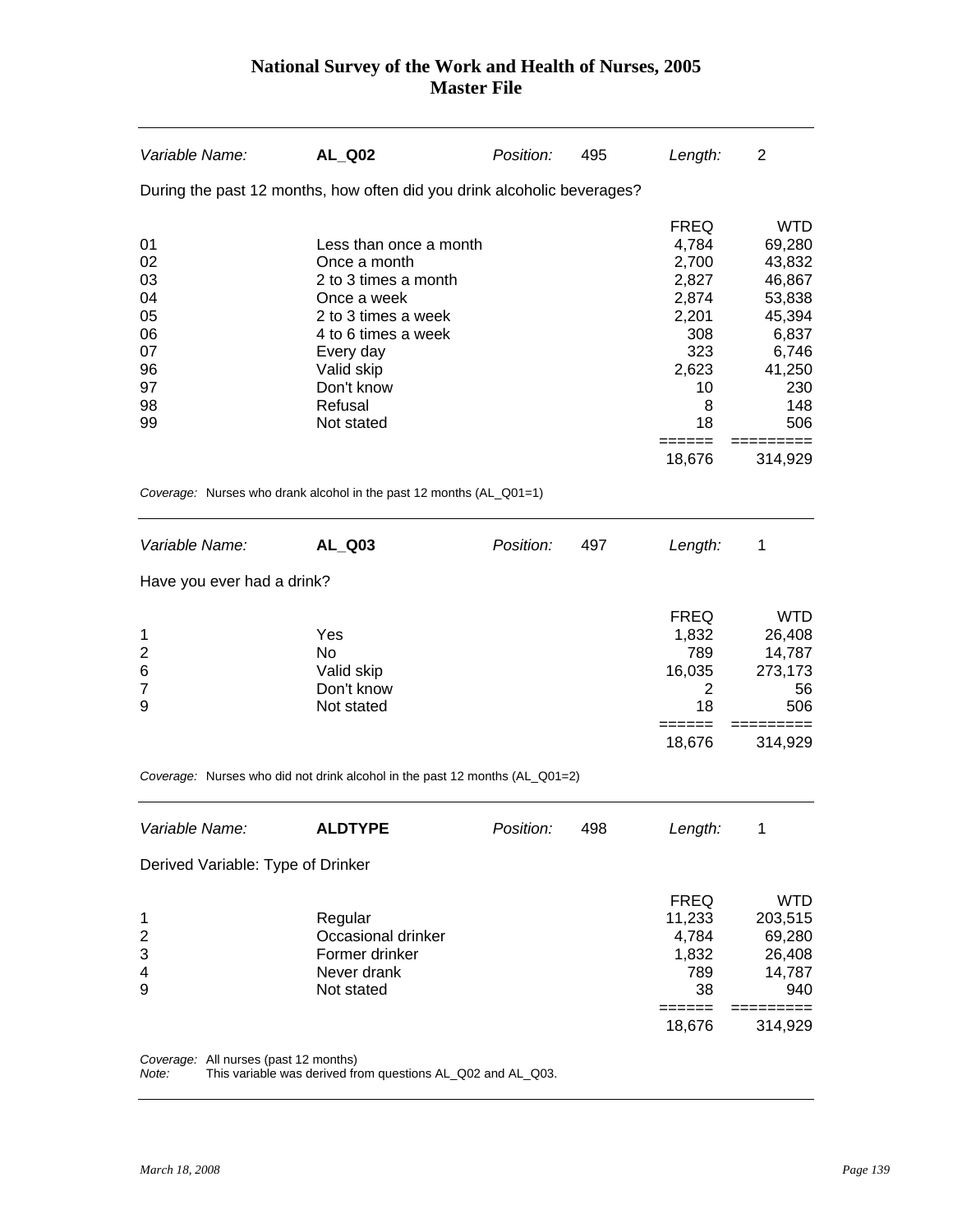| <b>Section:</b>                             | <b>Medication Use (MU)</b>                                                                        |           |     |                                                     |                                                         |
|---------------------------------------------|---------------------------------------------------------------------------------------------------|-----------|-----|-----------------------------------------------------|---------------------------------------------------------|
| Variable Name:                              | <b>MU_Q01</b>                                                                                     | Position: | 499 | Length:                                             | 1                                                       |
| In the past month, did you take:            |                                                                                                   |           |     |                                                     |                                                         |
|                                             | pain relievers such as aspirin or Tylenol (including arthritis medicine and anti-inflammatories)? |           |     |                                                     |                                                         |
| 1<br>2<br>7<br>8                            | Yes<br>No<br>Don't know<br>Refusal                                                                |           |     | <b>FREQ</b><br>15,369<br>3,287<br>7<br>13<br>====== | <b>WTD</b><br>258,055<br>56,380<br>131<br>363<br>====== |
| Coverage: All nurses (past month)           |                                                                                                   |           |     | 18,676                                              | 314,929                                                 |
|                                             |                                                                                                   |           |     |                                                     |                                                         |
| Variable Name:                              | <b>MU_Q02</b>                                                                                     | Position: | 500 | Length:                                             | 1                                                       |
| In the past month, did you take:            |                                                                                                   |           |     |                                                     |                                                         |
| tranquilizers such as Valium or Ativan?     |                                                                                                   |           |     |                                                     |                                                         |
| 1<br>2<br>7<br>8<br>9                       | Yes<br>No<br>Don't know<br>Refusal<br>Not stated                                                  |           |     | <b>FREQ</b><br>771<br>17,882<br>9<br>1<br>13        | <b>WTD</b><br>12,826<br>301,544<br>138<br>59<br>363     |
|                                             |                                                                                                   |           |     | ======<br>18,676                                    | 314,929                                                 |
| Coverage: All nurses (past month)           |                                                                                                   |           |     |                                                     |                                                         |
| Variable Name:                              | <b>MU_Q03</b>                                                                                     | Position: | 501 | Length:                                             | 1                                                       |
| In the past month, did you take:            |                                                                                                   |           |     |                                                     |                                                         |
|                                             | diet pills such Dexatrim, Ponderal or Fastin?                                                     |           |     |                                                     |                                                         |
| 1<br>$\overline{\mathbf{c}}$<br>7<br>8<br>9 | Yes<br>No<br>Don't know<br>Refusal<br>Not stated                                                  |           |     | <b>FREQ</b><br>113<br>18,543<br>6<br>1<br>13        | <b>WTD</b><br>1,810<br>312,592<br>106<br>59<br>363      |
|                                             |                                                                                                   |           |     | 18,676                                              | 314,929                                                 |
| Coverage: All nurses (past month)           |                                                                                                   |           |     |                                                     |                                                         |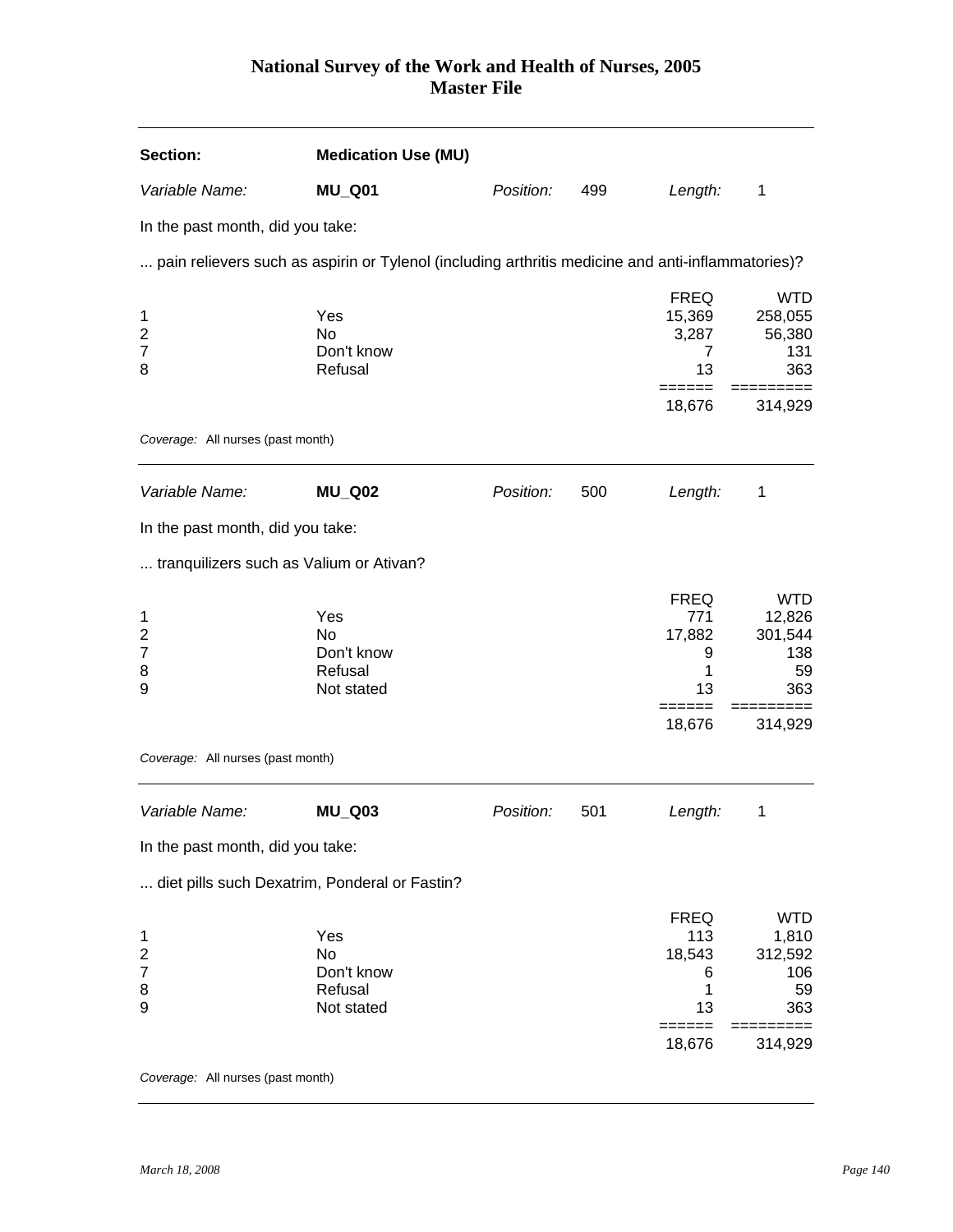| Variable Name:                                           | <b>MU_Q04</b>                                                                                                                                                                    | Position: | 502 | Length:                                                  | 1                                                                      |
|----------------------------------------------------------|----------------------------------------------------------------------------------------------------------------------------------------------------------------------------------|-----------|-----|----------------------------------------------------------|------------------------------------------------------------------------|
| In the past month, did you take:                         |                                                                                                                                                                                  |           |     |                                                          |                                                                        |
|                                                          | anti-depressants such as Prozac, Paxil or Effexor?                                                                                                                               |           |     |                                                          |                                                                        |
| 1<br>$\overline{\mathbf{c}}$<br>$\overline{7}$<br>8<br>9 | Yes<br><b>No</b><br>Don't know<br>Refusal<br>Not stated                                                                                                                          |           |     | <b>FREQ</b><br>1,760<br>16,895<br>7<br>1<br>13           | <b>WTD</b><br>28,942<br>285,450<br>115<br>59<br>363                    |
| Coverage: All nurses (past month)<br>Note:               | Interviewers were instructed that if the respondent was taking one of the examples provided for something<br>other than treating depression, the correct response would be 'No'. |           |     | 18,676                                                   | 314,929                                                                |
| Variable Name:                                           | <b>MU Q05</b>                                                                                                                                                                    | Position: | 503 | Length:                                                  | 1                                                                      |
| In the past month, did you take:                         |                                                                                                                                                                                  |           |     |                                                          |                                                                        |
| codeine, Demerol or morphine?                            |                                                                                                                                                                                  |           |     |                                                          |                                                                        |
| 1<br>$\overline{\mathbf{c}}$<br>$\overline{7}$<br>8<br>9 | Yes<br><b>No</b><br>Don't know<br>Refusal<br>Not stated                                                                                                                          |           |     | <b>FREQ</b><br>1,525<br>17,129<br>6<br>3<br>13<br>18,676 | <b>WTD</b><br>23,213<br>291,168<br>115<br>70<br>363<br>====<br>314,929 |
| Coverage: All nurses (past month)                        |                                                                                                                                                                                  |           |     |                                                          |                                                                        |

*Note:* Interviewer note indicated that this refers to prescription medications only; over the-counter medications that contain small amounts of these drugs such as Tylenol with codeine were not to be included.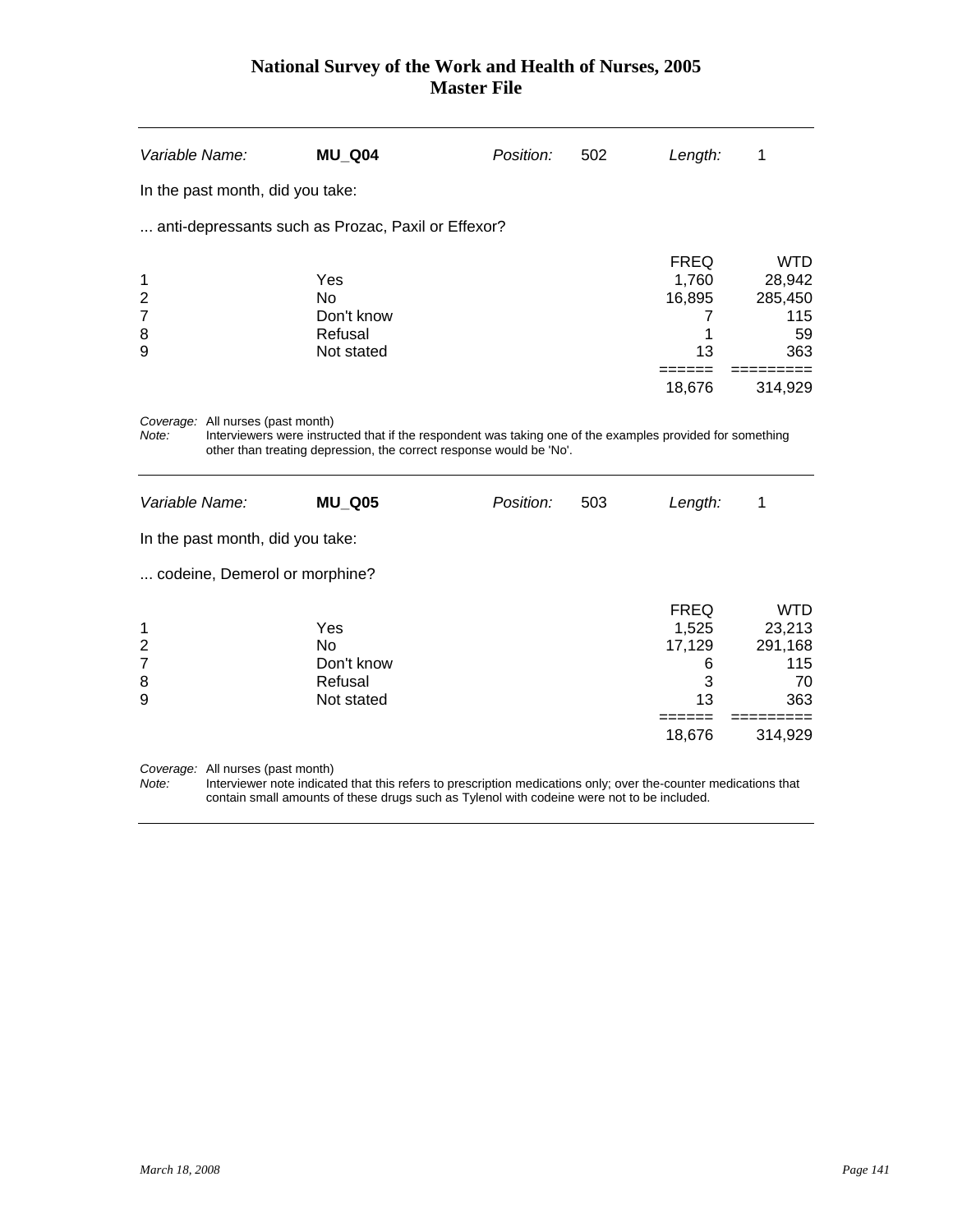| Variable Name:                                                      | <b>MU_Q06</b>                                           | Position: | 504 | Length:                                                  | 1                                                              |
|---------------------------------------------------------------------|---------------------------------------------------------|-----------|-----|----------------------------------------------------------|----------------------------------------------------------------|
| In the past month, did you take:                                    |                                                         |           |     |                                                          |                                                                |
| medicine for blood pressure?                                        |                                                         |           |     |                                                          |                                                                |
| 1<br>$\overline{\mathbf{c}}$<br>7<br>8<br>9                         | Yes<br>No<br>Don't know<br>Refusal<br>Not stated        |           |     | <b>FREQ</b><br>2,574<br>16,080<br>6<br>3<br>13<br>18,676 | <b>WTD</b><br>39,554<br>274,831<br>111<br>70<br>363<br>314,929 |
| Coverage: All nurses (past month)                                   |                                                         |           |     |                                                          |                                                                |
| Variable Name:                                                      | <b>MU_Q07</b>                                           | Position: | 505 | Length:                                                  | 1                                                              |
| In the past month, did you take:                                    |                                                         |           |     |                                                          |                                                                |
| diuretics or water pills?                                           |                                                         |           |     |                                                          |                                                                |
| 1<br>$\overline{\mathbf{c}}$<br>7<br>8<br>9                         | Yes<br><b>No</b><br>Don't know<br>Refusal<br>Not stated |           |     | <b>FREQ</b><br>1,481<br>17,173<br>6<br>3<br>13           | <b>WTD</b><br>21,199<br>293,190<br>108<br>70<br>363            |
|                                                                     |                                                         |           |     | 18,676                                                   | 314,929                                                        |
| Coverage: All nurses (past month)                                   |                                                         |           |     |                                                          |                                                                |
| Variable Name:                                                      | <b>MU_Q08</b>                                           | Position: | 506 | Length:                                                  | 1                                                              |
| In the past month, did you take:                                    |                                                         |           |     |                                                          |                                                                |
|                                                                     | sleeping pills such as Imovane, Nytol or Starnoc?       |           |     |                                                          |                                                                |
| $\mathbf{1}$<br>$\overline{\mathbf{c}}$<br>$\overline{7}$<br>8<br>9 | Yes<br><b>No</b><br>Don't know<br>Refusal<br>Not stated |           |     | <b>FREQ</b><br>1,604<br>17,050<br>6<br>3<br>13           | <b>WTD</b><br>26,585<br>287,775<br>137<br>70<br>363            |
|                                                                     |                                                         |           |     | ======<br>18,676                                         | $==$<br>======<br>314,929                                      |
| Coverage: All nurses (past month)                                   |                                                         |           |     |                                                          |                                                                |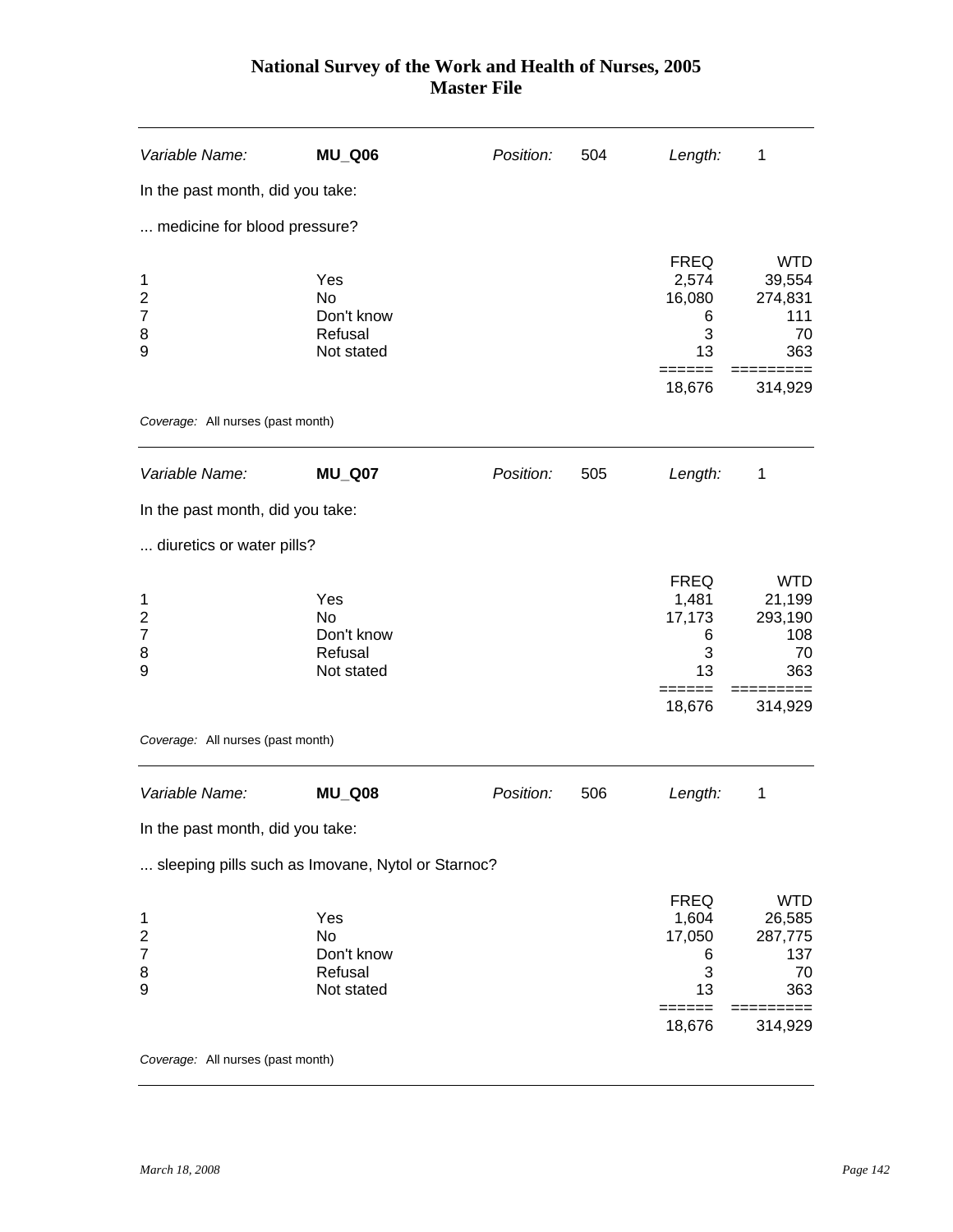| Variable Name:                                                     | <b>MU_Q09</b>                                                                                                            | Position: | 507 | Length:                                                          | 1                                                                          |
|--------------------------------------------------------------------|--------------------------------------------------------------------------------------------------------------------------|-----------|-----|------------------------------------------------------------------|----------------------------------------------------------------------------|
| In the past month, did you take:                                   |                                                                                                                          |           |     |                                                                  |                                                                            |
| stomach remedies?                                                  |                                                                                                                          |           |     |                                                                  |                                                                            |
| 1<br>$\overline{\mathbf{c}}$<br>$\overline{7}$<br>8<br>9           | Yes<br>No<br>Don't know<br>Refusal<br>Not stated                                                                         |           |     | <b>FREQ</b><br>4,348<br>14,304<br>8<br>3<br>13                   | <b>WTD</b><br>69,585<br>244,772<br>140<br>70<br>363                        |
|                                                                    |                                                                                                                          |           |     | 18,676                                                           | 314,929                                                                    |
| Coverage: All nurses (past month)                                  |                                                                                                                          |           |     |                                                                  |                                                                            |
| Variable Name:                                                     | <b>MUDUSER</b>                                                                                                           | Position: | 508 | Length:                                                          | 1                                                                          |
|                                                                    | Derived Variable: Use of Medication in Past Month                                                                        |           |     |                                                                  |                                                                            |
| 1<br>$\overline{2}$<br>9                                           | At least one drug used in the past month<br>No drugs used in the past month<br>Not stated                                |           |     | <b>FREQ</b><br>16,350<br>2,304<br>22                             | <b>WTD</b><br>274,460<br>39,947<br>522                                     |
|                                                                    |                                                                                                                          |           |     | 18,676                                                           | 314,929                                                                    |
| Coverage: All nurses (past month)<br>Note:                         | This variable was derived from questions MU_Q01 to MU_Q09.                                                               |           |     |                                                                  |                                                                            |
| Section:                                                           | <b>Work Limitations (WL)</b>                                                                                             |           |     |                                                                  |                                                                            |
| Variable Name:                                                     | <b>WL_Q01</b>                                                                                                            | Position: | 509 | Length:                                                          | 1                                                                          |
| workload as a nurse?                                               | In the past 4 weeks, how often did your physical health make it difficult for you to handle your                         |           |     |                                                                  |                                                                            |
| 1<br>$\overline{\mathbf{c}}$<br>3<br>4<br>5<br>$\overline{7}$<br>8 | None of the time<br>Some of the time<br>Half of the time<br>Most of the time<br>All of the time<br>Don't know<br>Refusal |           |     | <b>FREQ</b><br>12,557<br>4,662<br>369<br>328<br>477<br>235<br>48 | <b>WTD</b><br>212,256<br>75,861<br>6,433<br>5,556<br>8,228<br>5,630<br>965 |
|                                                                    |                                                                                                                          |           |     | 18,676                                                           | 314,929                                                                    |
| Coverage: All nurses (past 4 weeks)                                |                                                                                                                          |           |     |                                                                  |                                                                            |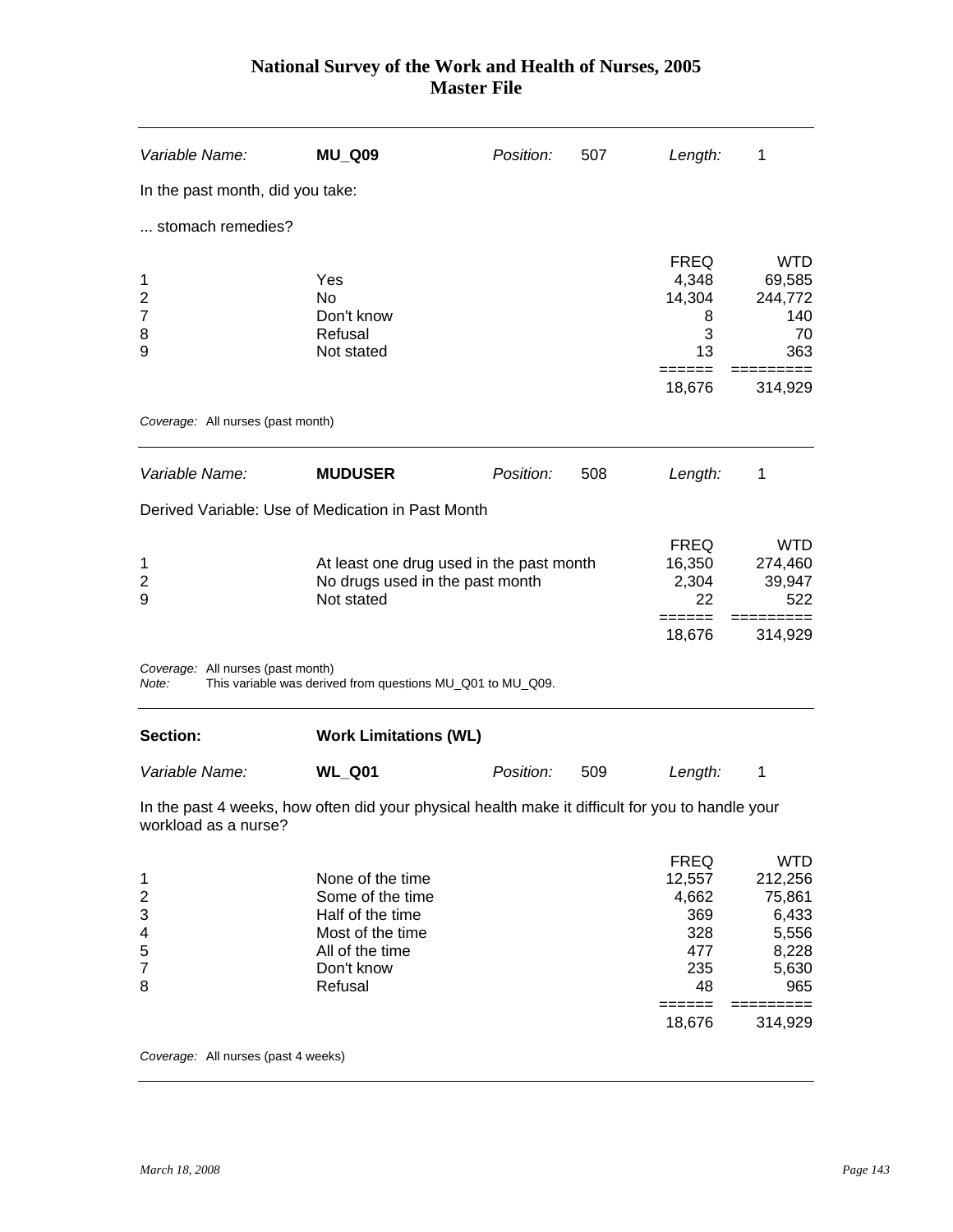| Variable Name:                                                     | <b>WL_Q02</b>                                                                                                            | Position: | 510 | Length:                                                                    | 1                                                                          |
|--------------------------------------------------------------------|--------------------------------------------------------------------------------------------------------------------------|-----------|-----|----------------------------------------------------------------------------|----------------------------------------------------------------------------|
| workload as a nurse?                                               | In the past 4 weeks, how often did your mental health make it difficult for you to handle your                           |           |     |                                                                            |                                                                            |
| 1<br>$\overline{\mathbf{c}}$<br>3<br>4<br>5<br>$\overline{7}$<br>8 | None of the time<br>Some of the time<br>Half of the time<br>Most of the time<br>All of the time<br>Don't know<br>Refusal |           |     | <b>FREQ</b><br>15,027<br>2,878<br>185<br>129<br>149<br>259<br>49<br>====== | <b>WTD</b><br>251,445<br>48,212<br>2,695<br>2,772<br>2,938<br>5,943<br>925 |
| Coverage: All nurses (past 4 weeks)                                |                                                                                                                          |           |     | 18,676                                                                     | 314,929                                                                    |
| <b>Section:</b>                                                    | <b>Household (HH)</b>                                                                                                    |           |     |                                                                            |                                                                            |
| Variable Name:                                                     | HH_Q01A                                                                                                                  | Position: | 511 | Length:                                                                    | 1                                                                          |
|                                                                    | In what languages can you conduct a conversation?English                                                                 |           |     |                                                                            |                                                                            |
| 1<br>$\overline{\mathbf{c}}$<br>$\overline{7}$<br>8                | Yes<br>No<br>Don't know<br>Refusal                                                                                       |           |     | <b>FREQ</b><br>17,121<br>1,550<br>4<br>1                                   | <b>WTD</b><br>266,600<br>48,237<br>79<br>13                                |
|                                                                    |                                                                                                                          |           |     | =====<br>18,676                                                            | $=$<br>314,929                                                             |
| Coverage: All nurses                                               |                                                                                                                          |           |     |                                                                            |                                                                            |
| Variable Name:                                                     | HH Q01B                                                                                                                  | Position: | 512 | Length:                                                                    | 1                                                                          |
|                                                                    | In what languages can you conduct a conversation?French                                                                  |           |     |                                                                            |                                                                            |
| 1<br>$\overline{\mathbf{c}}$<br>$\overline{7}$<br>8                | Yes<br><b>No</b><br>Don't know<br>Refusal                                                                                |           |     | <b>FREQ</b><br>4,109<br>14,562<br>4<br>1                                   | <b>WTD</b><br>105,277<br>209,560<br>79<br>13                               |
|                                                                    |                                                                                                                          |           |     | $=$ $=$ $=$ $=$ $=$<br>18,676                                              | $==$<br>314,929                                                            |
| Coverage: All nurses                                               |                                                                                                                          |           |     |                                                                            |                                                                            |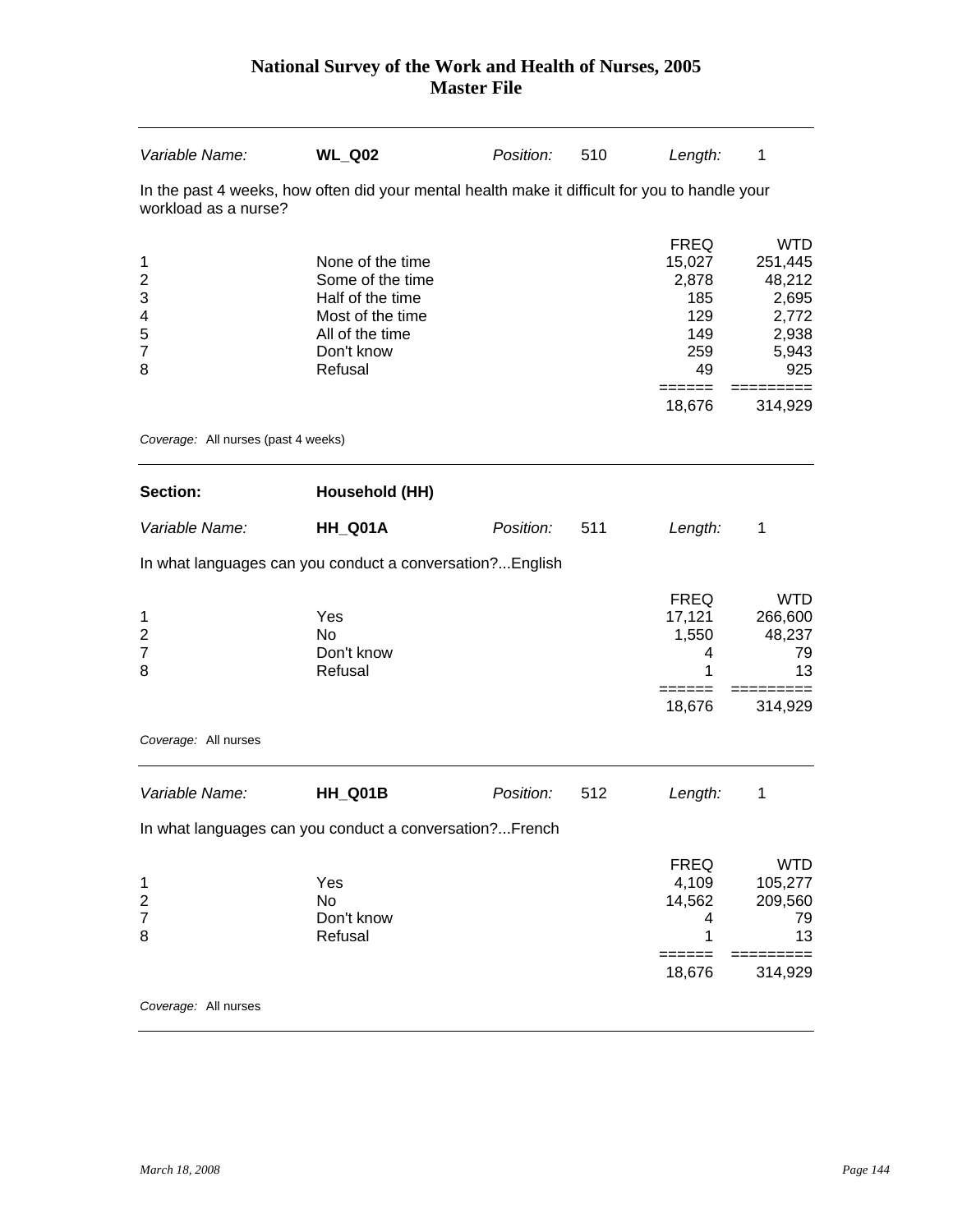| Variable Name:                                      | HH_Q01C                                                  | Position: | 513 | Length:                                          | 1                                                     |
|-----------------------------------------------------|----------------------------------------------------------|-----------|-----|--------------------------------------------------|-------------------------------------------------------|
|                                                     | In what languages can you conduct a conversation?Arabic  |           |     |                                                  |                                                       |
| 1<br>$\overline{c}$<br>$\overline{7}$<br>8          | Yes<br><b>No</b><br>Don't know<br>Refusal                |           |     | <b>FREQ</b><br>32<br>18,639<br>4<br>1            | <b>WTD</b><br>899<br>313,938<br>79<br>13              |
|                                                     |                                                          |           |     | 18,676                                           | 314,929                                               |
| Coverage: All nurses                                |                                                          |           |     |                                                  |                                                       |
| Variable Name:                                      | HH_Q01D                                                  | Position: | 514 | Length:                                          | 1                                                     |
|                                                     | In what languages can you conduct a conversation?Chinese |           |     |                                                  |                                                       |
| 1<br>$\overline{\mathbf{c}}$<br>$\overline{7}$<br>8 | Yes<br>No.<br>Don't know<br>Refusal                      |           |     | <b>FREQ</b><br>123<br>18,548<br>4<br>1<br>18,676 | <b>WTD</b><br>2,506<br>312,331<br>79<br>13<br>314,929 |
| Coverage: All nurses                                |                                                          |           |     |                                                  |                                                       |
| Variable Name:                                      | HH_Q01E                                                  | Position: | 515 | Length:                                          | $\mathbf 1$                                           |
|                                                     | In what languages can you conduct a conversation?Cree    |           |     |                                                  |                                                       |
| 1<br>$\overline{c}$<br>$\overline{7}$<br>8          | Yes<br>No.<br>Don't know<br>Refusal                      |           |     | <b>FREQ</b><br>44<br>18,627<br>4<br>1<br>18,676  | <b>WTD</b><br>421<br>314,416<br>79<br>13<br>314,929   |
| Coverage: All nurses                                |                                                          |           |     |                                                  |                                                       |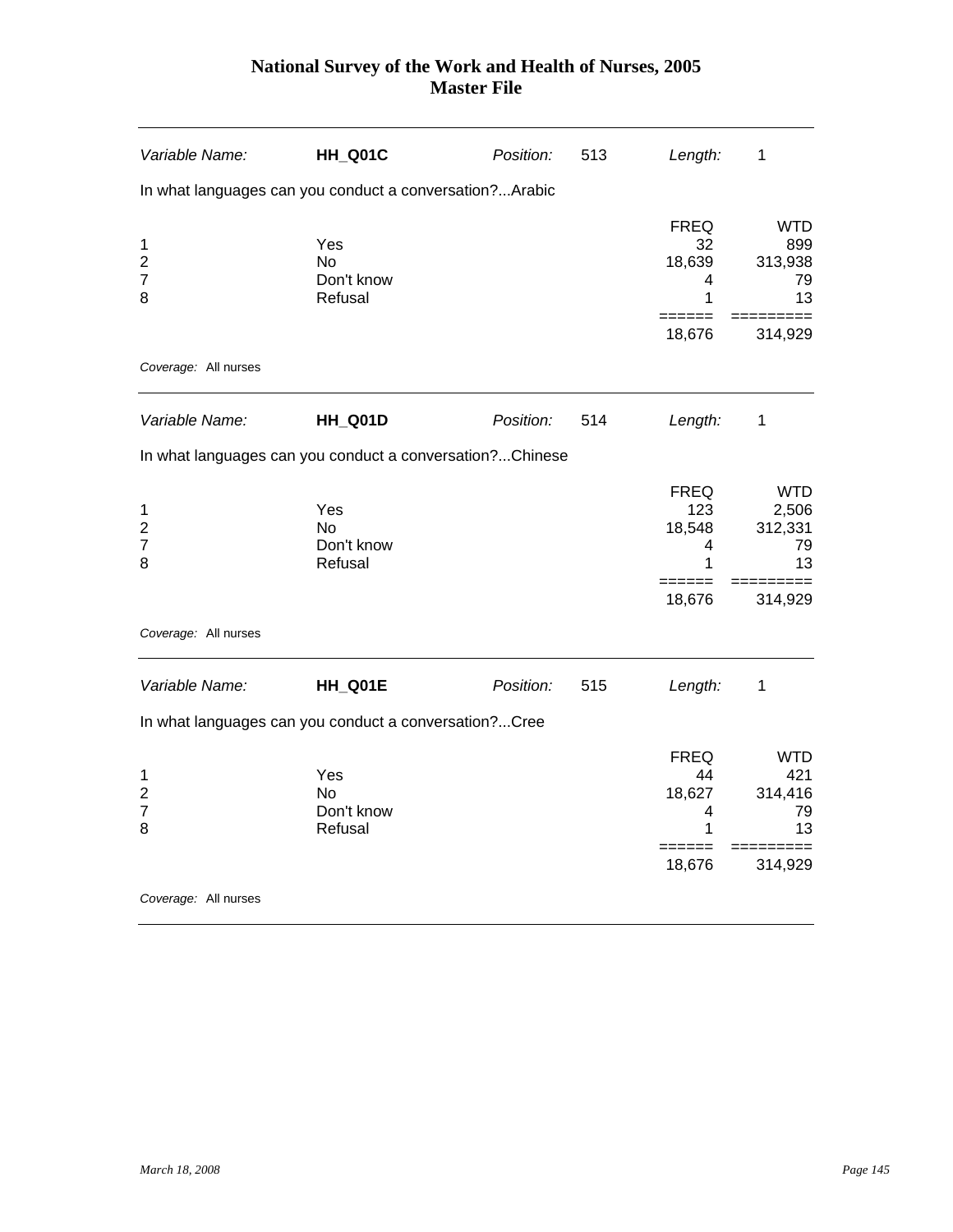| Variable Name:                                      | HH_Q01F                                                    | Position: | 516 | Length:                                          | 1                                          |
|-----------------------------------------------------|------------------------------------------------------------|-----------|-----|--------------------------------------------------|--------------------------------------------|
|                                                     | In what languages can you conduct a conversation?German    |           |     |                                                  |                                            |
| 1<br>$\overline{c}$<br>$\overline{7}$<br>8          | Yes<br>N <sub>o</sub><br>Don't know<br>Refusal             |           |     | <b>FREQ</b><br>345<br>18,326<br>4<br>1<br>====== | <b>WTD</b><br>5,073<br>309,764<br>79<br>13 |
| Coverage: All nurses                                |                                                            |           |     | 18,676                                           | 314,929                                    |
|                                                     |                                                            |           |     |                                                  |                                            |
| Variable Name:                                      | HH_Q01G                                                    | Position: | 517 | Length:                                          | 1                                          |
|                                                     | In what languages can you conduct a conversation?Greek     |           |     |                                                  |                                            |
| 1<br>$\overline{\mathbf{c}}$<br>$\overline{7}$<br>8 | Yes<br><b>No</b><br>Don't know<br>Refusal                  |           |     | <b>FREQ</b><br>13<br>18,658<br>4<br>1            | <b>WTD</b><br>320<br>314,517<br>79<br>13   |
|                                                     |                                                            |           |     | ======<br>18,676                                 | 314,929                                    |
| Coverage: All nurses                                |                                                            |           |     |                                                  |                                            |
| Variable Name:                                      | HH_Q01H                                                    | Position: | 518 | Length:                                          | 1                                          |
|                                                     | In what languages can you conduct a conversation?Hungarian |           |     |                                                  |                                            |
| 1<br>$\overline{\mathbf{c}}$<br>$\overline{7}$<br>8 | Yes<br>N <sub>o</sub><br>Don't know<br>Refusal             |           |     | <b>FREQ</b><br>22<br>18,649<br>4<br>1<br>======  | <b>WTD</b><br>492<br>314,345<br>79<br>13   |
|                                                     |                                                            |           |     | 18,676                                           | 314,929                                    |
| Coverage: All nurses                                |                                                            |           |     |                                                  |                                            |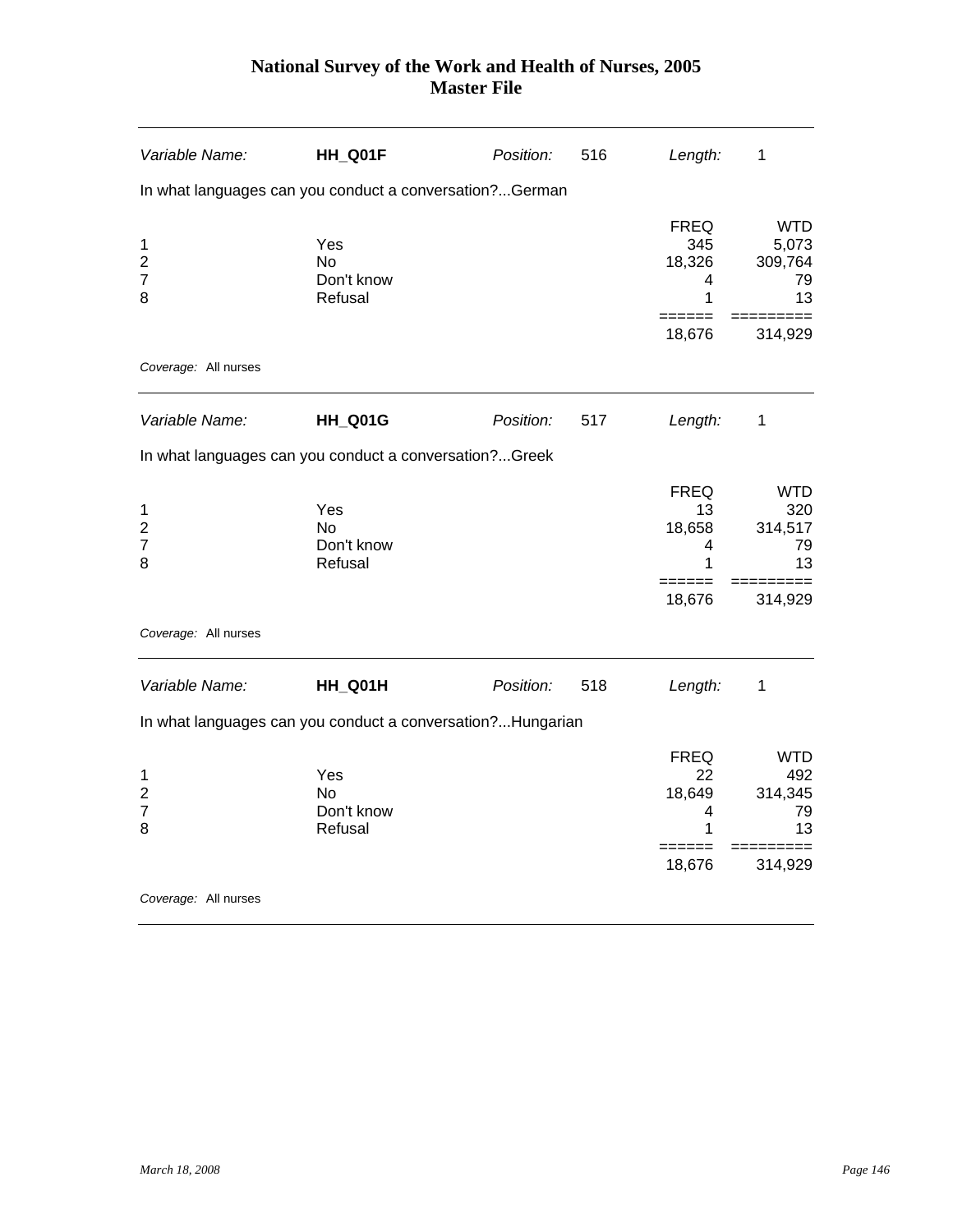| Variable Name:                                      | <b>HH_Q01I</b>                                                    | Position: | 519 | Length:                                                   | 1                                                   |
|-----------------------------------------------------|-------------------------------------------------------------------|-----------|-----|-----------------------------------------------------------|-----------------------------------------------------|
|                                                     | In what languages can you conduct a conversation?Italian          |           |     |                                                           |                                                     |
| 1<br>$\overline{c}$<br>$\overline{7}$<br>8          | Yes<br>N <sub>o</sub><br>Don't know<br>Refusal                    |           |     | <b>FREQ</b><br>83<br>18,588<br>4<br>1<br>======           | <b>WTD</b><br>2,665<br>312,172<br>79<br>13          |
| Coverage: All nurses                                |                                                                   |           |     | 18,676                                                    | 314,929                                             |
| Variable Name:                                      | <b>HH_Q01J</b>                                                    | Position: | 520 | Length:                                                   | 1                                                   |
|                                                     | In what languages can you conduct a conversation? Korean          |           |     |                                                           |                                                     |
| 1<br>$\overline{\mathbf{c}}$<br>$\overline{7}$<br>8 | Yes<br><b>No</b><br>Don't know<br>Refusal                         |           |     | <b>FREQ</b><br>13<br>18,658<br>4<br>1<br>======           | <b>WTD</b><br>406<br>314,431<br>79<br>13            |
|                                                     |                                                                   |           |     | 18,676                                                    | 314,929                                             |
| Coverage: All nurses                                |                                                                   |           |     |                                                           |                                                     |
| Variable Name:                                      | HH_Q01K                                                           | Position: | 521 | Length:                                                   | 1                                                   |
|                                                     | In what languages can you conduct a conversation? Persian (Farsi) |           |     |                                                           |                                                     |
| 1<br>$\overline{\mathbf{c}}$<br>$\overline{7}$<br>8 | Yes<br>N <sub>o</sub><br>Don't know<br>Refusal                    |           |     | <b>FREQ</b><br>19<br>18,652<br>4<br>1<br>======<br>18,676 | <b>WTD</b><br>328<br>314,509<br>79<br>13<br>314,929 |
| Coverage: All nurses                                |                                                                   |           |     |                                                           |                                                     |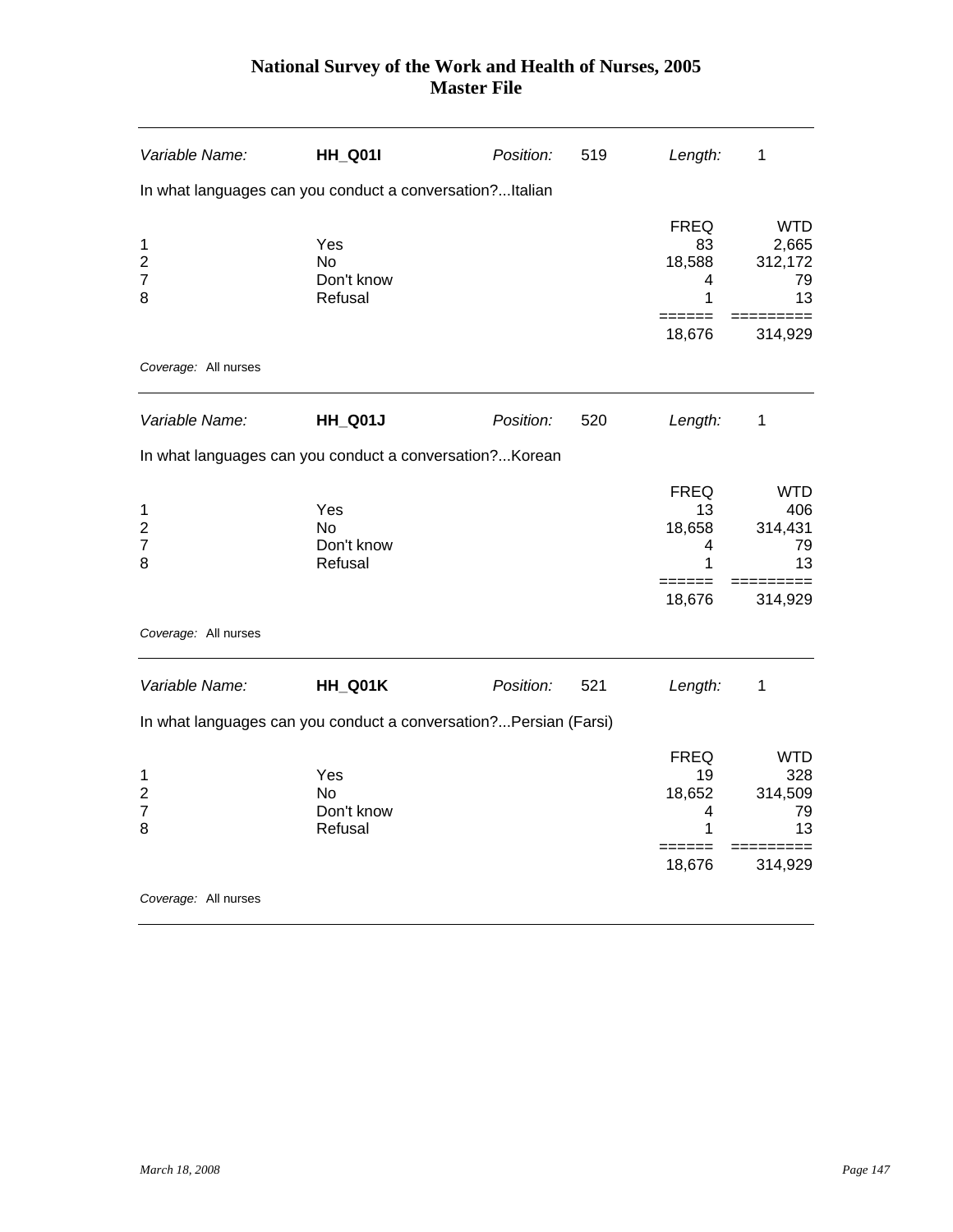| Variable Name:                                      | HH_Q01L                                                      | Position: | 522 | Length:                               | 1                                          |
|-----------------------------------------------------|--------------------------------------------------------------|-----------|-----|---------------------------------------|--------------------------------------------|
|                                                     | In what languages can you conduct a conversation?Polish      |           |     |                                       |                                            |
| 1<br>$\overline{2}$<br>$\overline{7}$<br>8          | Yes<br>No.<br>Don't know<br>Refusal                          |           |     | <b>FREQ</b><br>92<br>18,579<br>4<br>1 | <b>WTD</b><br>2,483<br>312,355<br>79<br>13 |
| Coverage: All nurses                                |                                                              |           |     | 18,676                                | 314,929                                    |
|                                                     |                                                              |           |     |                                       |                                            |
| Variable Name:                                      | HH_Q01M                                                      | Position: | 523 | Length:                               | 1                                          |
|                                                     | In what languages can you conduct a conversation? Portuguese |           |     |                                       |                                            |
| 1<br>$\overline{2}$<br>$\overline{7}$<br>8          | Yes<br>N <sub>o</sub><br>Don't know<br>Refusal               |           |     | <b>FREQ</b><br>33<br>18,638<br>4<br>1 | <b>WTD</b><br>1,091<br>313,747<br>79<br>13 |
|                                                     |                                                              |           |     | ======<br>18,676                      | 314,929                                    |
| Coverage: All nurses                                |                                                              |           |     |                                       |                                            |
| Variable Name:                                      | HH_Q01N                                                      | Position: | 524 | Length:                               | 1                                          |
|                                                     | In what languages can you conduct a conversation?Punjabi     |           |     |                                       |                                            |
| 1<br>$\overline{\mathbf{c}}$<br>$\overline{7}$<br>8 | Yes<br>N <sub>o</sub><br>Don't know<br>Refusal               |           |     | <b>FREQ</b><br>58<br>18,613<br>4<br>1 | <b>WTD</b><br>1,070<br>313,767<br>79<br>13 |
|                                                     |                                                              |           |     | ======<br>18,676                      | 314,929                                    |
| Coverage: All nurses                                |                                                              |           |     |                                       |                                            |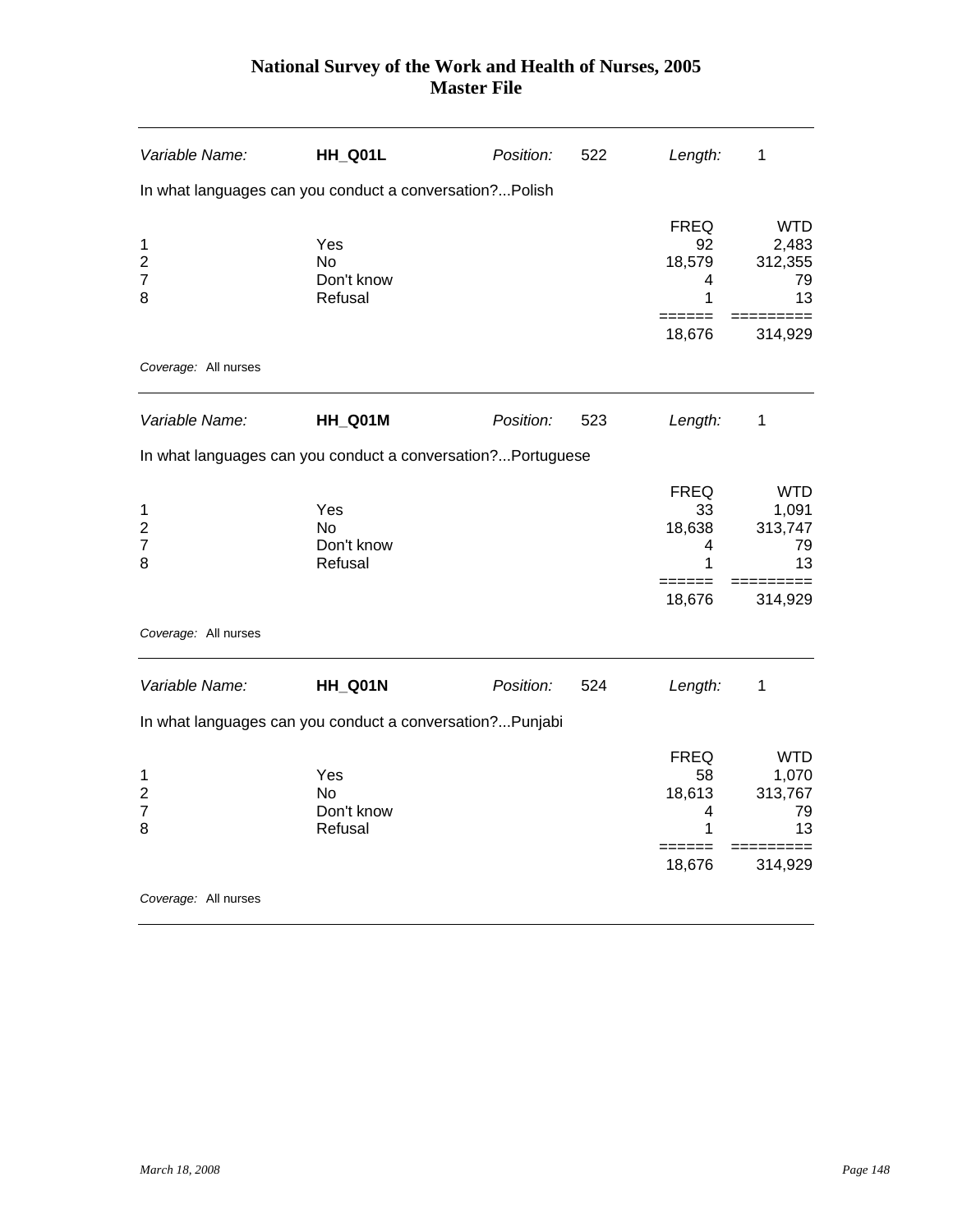| Variable Name:                                                      | <b>HH_Q01O</b>                                 | Position: | 525 | Length:                                | 1                                          |
|---------------------------------------------------------------------|------------------------------------------------|-----------|-----|----------------------------------------|--------------------------------------------|
| In what languages can you conduct a conversation?Spanish            |                                                |           |     |                                        |                                            |
| 1<br>$\overline{2}$<br>$\overline{7}$<br>8                          | Yes<br>No.<br>Don't know<br>Refusal            |           |     | <b>FREQ</b><br>201<br>18,470<br>4<br>1 | <b>WTD</b><br>4,383<br>310,454<br>79<br>13 |
| Coverage: All nurses                                                |                                                |           |     | 18,676                                 | 314,929                                    |
|                                                                     |                                                |           |     |                                        |                                            |
| Variable Name:                                                      | HH_Q01P                                        | Position: | 526 | Length:                                | $\mathbf 1$                                |
| In what languages can you conduct a conversation?Tagalog (Filipino) |                                                |           |     |                                        |                                            |
| 1<br>$\overline{\mathbf{c}}$<br>$\overline{7}$<br>8                 | Yes<br>N <sub>o</sub><br>Don't know<br>Refusal |           |     | <b>FREQ</b><br>178<br>18,493<br>4<br>1 | <b>WTD</b><br>4,154<br>310,683<br>79<br>13 |
|                                                                     |                                                |           |     | 18,676                                 | 314,929                                    |
| Coverage: All nurses                                                |                                                |           |     |                                        |                                            |
| Variable Name:                                                      | <b>HH_Q01Q</b>                                 | Position: | 527 | Length:                                | 1                                          |
| In what languages can you conduct a conversation? Ukrainian         |                                                |           |     |                                        |                                            |
| 1<br>$\overline{2}$<br>$\overline{7}$<br>8                          | Yes<br>No.<br>Don't know<br>Refusal            |           |     | <b>FREQ</b><br>167<br>18,504<br>4<br>1 | <b>WTD</b><br>1,790<br>313,047<br>79<br>13 |
|                                                                     |                                                |           |     | 18,676                                 | 314,929                                    |
| Coverage: All nurses                                                |                                                |           |     |                                        |                                            |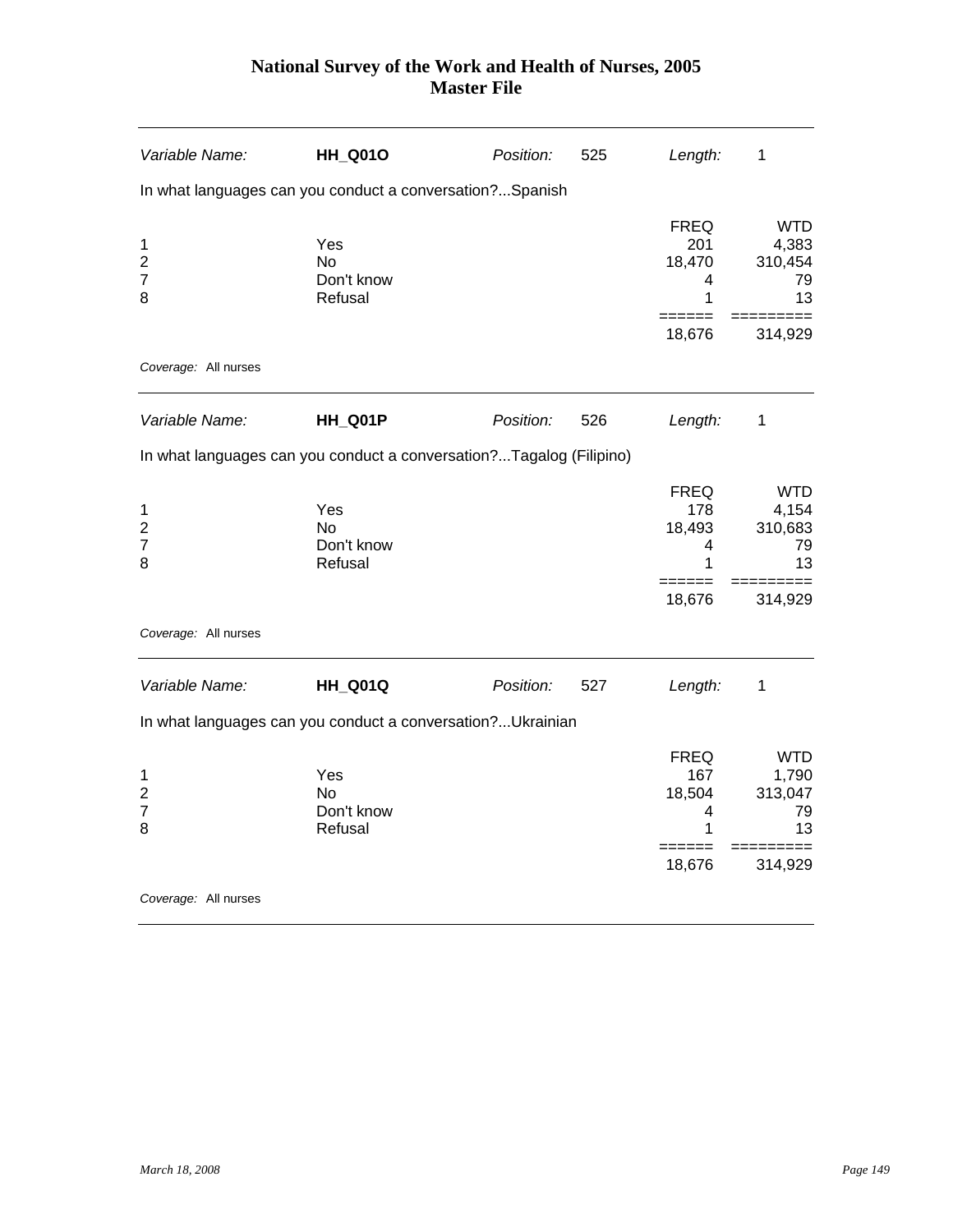| Variable Name:                                      | HH_Q01R                                                                       | Position: | 528 | Length:                                                       | 1                                                   |
|-----------------------------------------------------|-------------------------------------------------------------------------------|-----------|-----|---------------------------------------------------------------|-----------------------------------------------------|
|                                                     | In what languages can you conduct a conversation?Vietnamese                   |           |     |                                                               |                                                     |
| 1<br>$\overline{2}$<br>$\overline{7}$<br>8          | Yes<br>No.<br>Don't know<br>Refusal                                           |           |     | <b>FREQ</b><br>13<br>18,658<br>4<br>1                         | <b>WTD</b><br>458<br>314,380<br>79<br>13            |
|                                                     |                                                                               |           |     | 18,676                                                        | 314,929                                             |
| Coverage: All nurses                                |                                                                               |           |     |                                                               |                                                     |
| Variable Name:                                      | <b>HH_Q01S</b>                                                                | Position: | 529 | Length:                                                       | 1                                                   |
|                                                     | In what languages can you conduct a conversation? Other                       |           |     |                                                               |                                                     |
| 1<br>$\overline{\mathbf{c}}$<br>$\overline{7}$<br>8 | Yes<br><b>No</b><br>Don't know<br>Refusal                                     |           |     | <b>FREQ</b><br>656<br>18,015<br>4<br>1<br>======              | <b>WTD</b><br>15,861<br>298,976<br>79<br>13<br>==== |
|                                                     |                                                                               |           |     | 18,676                                                        | 314,929                                             |
| Coverage: All nurses                                |                                                                               |           |     |                                                               |                                                     |
| Variable Name:                                      | <b>HH_Q02</b>                                                                 | Position: | 530 | Length:                                                       | 1                                                   |
|                                                     | Are you an Aboriginal person, that is, North American Indian, Métis or Inuit? |           |     |                                                               |                                                     |
| 1<br>$\overline{2}$<br>7<br>8                       | Yes<br>N <sub>o</sub><br>Don't know<br>Refusal                                |           |     | <b>FREQ</b><br>528<br>18,136<br>7<br>5<br>$=$ $=$ $=$ $=$ $=$ | <b>WTD</b><br>5,018<br>309,757<br>109<br>45         |
|                                                     |                                                                               |           |     | 18,676                                                        | 314,929                                             |
| Coverage: All nurses                                |                                                                               |           |     |                                                               |                                                     |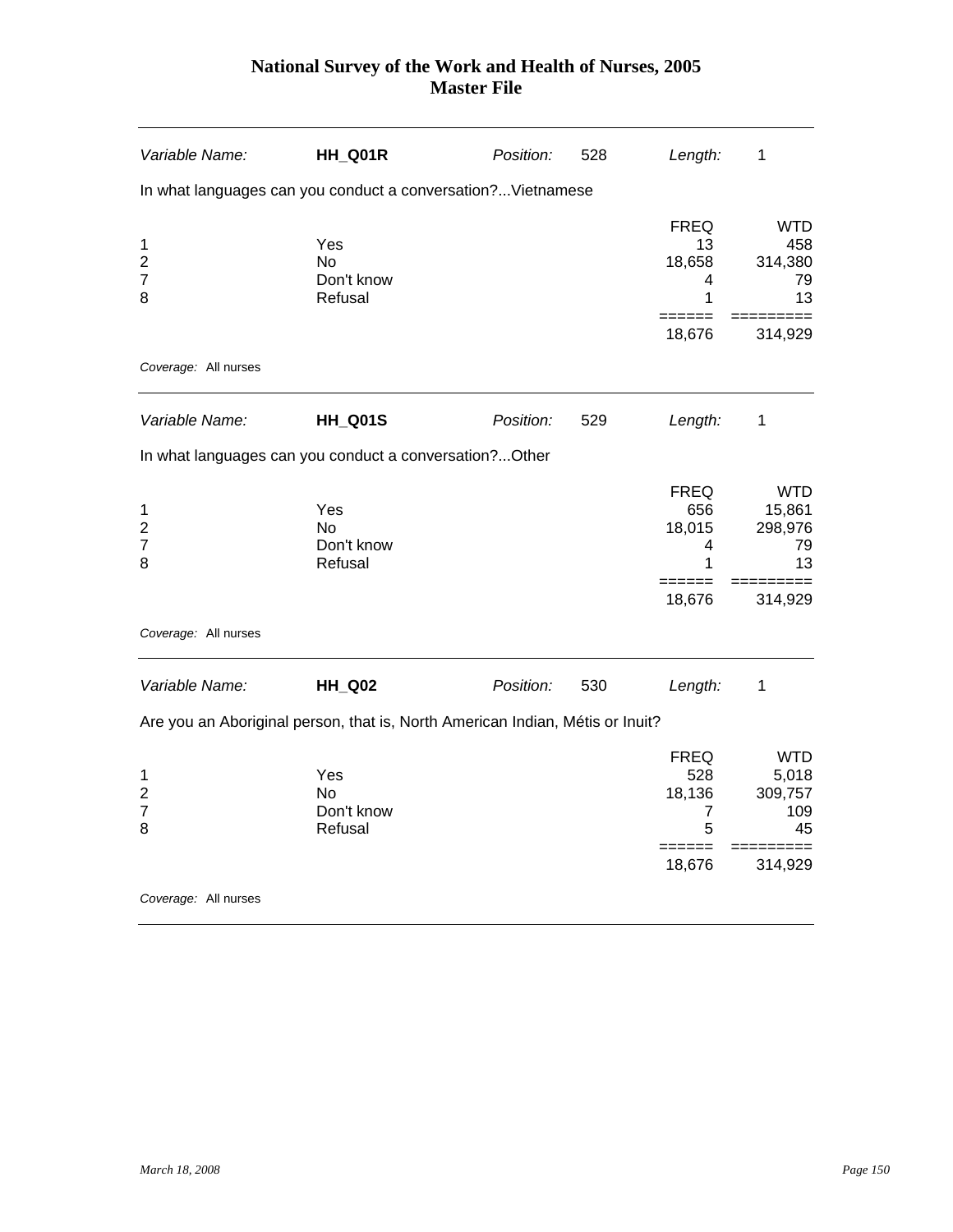| Variable Name:                                           | HH_Q03A                                                    | Position: | 531 | Length:                                                                        | 1                                                               |
|----------------------------------------------------------|------------------------------------------------------------|-----------|-----|--------------------------------------------------------------------------------|-----------------------------------------------------------------|
| Are you ? North American Indian                          |                                                            |           |     |                                                                                |                                                                 |
| 1<br>$\overline{\mathbf{c}}$<br>6<br>$\overline{7}$<br>9 | Yes<br>No<br>Valid skip<br>Don't know<br>Not stated        |           |     | <b>FREQ</b><br>210<br>316<br>18,136<br>2<br>12<br>======                       | <b>WTD</b><br>2,477<br>2,529<br>309,757<br>12<br>154            |
|                                                          |                                                            |           |     | 18,676                                                                         | 314,929                                                         |
|                                                          | Coverage: Nurses who are Aboriginal (HH_Q02=1)             |           |     |                                                                                |                                                                 |
| Variable Name:                                           | HH_Q03B                                                    | Position: | 532 | Length:                                                                        | 1                                                               |
| Are you ? Métis                                          |                                                            |           |     |                                                                                |                                                                 |
| 1<br>$\overline{2}$<br>6<br>$\overline{7}$<br>9          | Yes<br><b>No</b><br>Valid skip<br>Don't know<br>Not stated |           |     | <b>FREQ</b><br>299<br>227<br>18,136<br>$\overline{2}$<br>12<br>=====<br>18,676 | <b>WTD</b><br>2,442<br>2,564<br>309,757<br>12<br>154<br>314,929 |
|                                                          | Coverage: Nurses who are Aboriginal (HH_Q02=1)             |           |     |                                                                                |                                                                 |
| Variable Name:                                           | HH_Q03C                                                    | Position: | 533 | Length:                                                                        | 1                                                               |
| Are you ?Inuit (Eskimo)                                  |                                                            |           |     |                                                                                |                                                                 |
| 1<br>$\overline{\mathbf{c}}$<br>6<br>$\overline{7}$<br>9 | Yes<br>No<br>Valid skip<br>Don't know<br>Not stated        |           |     | <b>FREQ</b><br>21<br>505<br>18,136<br>2<br>12<br>18,676                        | <b>WTD</b><br>116<br>4,890<br>309,757<br>12<br>154<br>314,929   |
|                                                          | Coverage: Nurses who are Aboriginal (HH_Q02=1)             |           |     |                                                                                |                                                                 |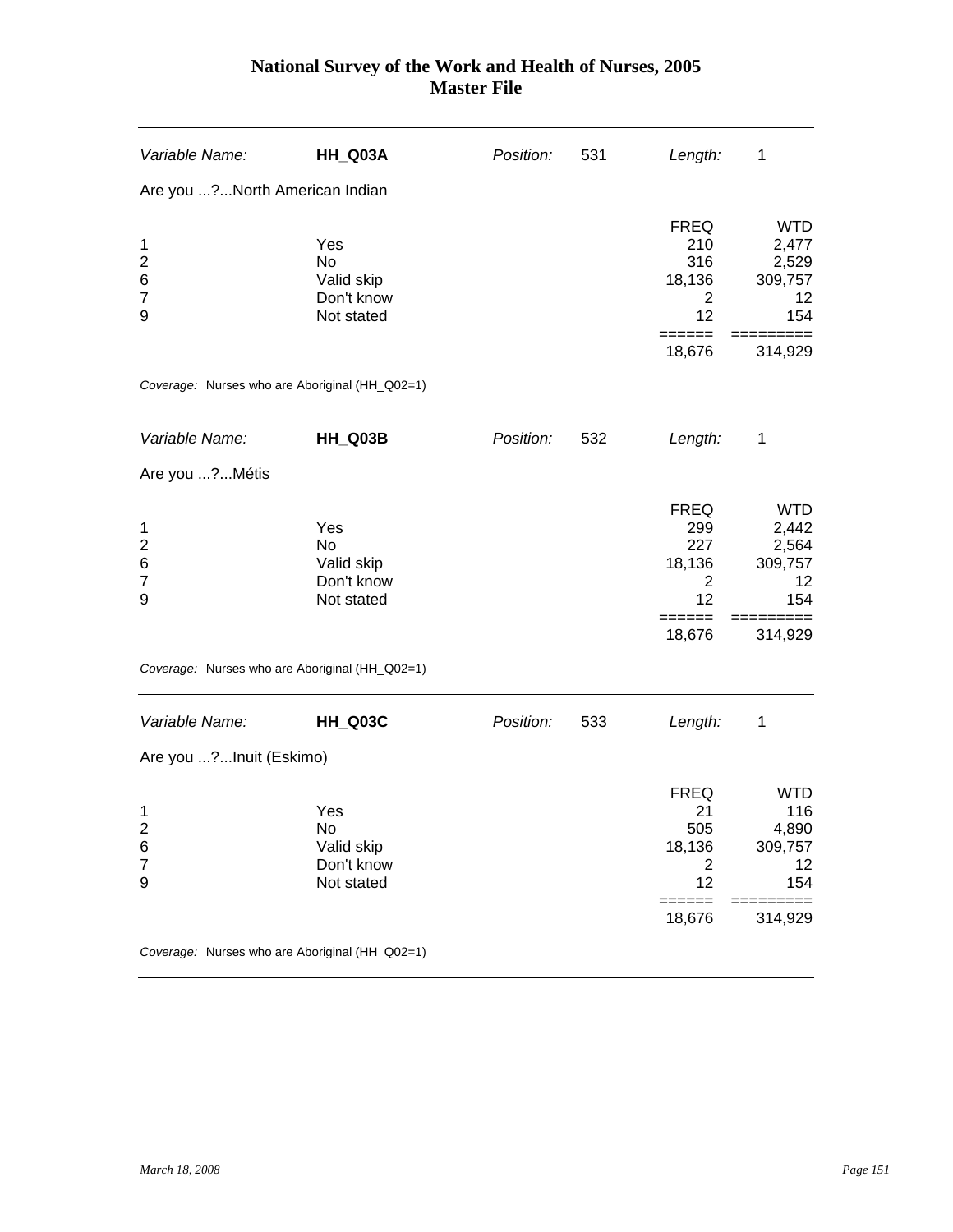| Variable Name:                                      | HH_Q04A                                                                                                                                              | Position: | 534 | Length:                                               | 1                                                          |
|-----------------------------------------------------|------------------------------------------------------------------------------------------------------------------------------------------------------|-----------|-----|-------------------------------------------------------|------------------------------------------------------------|
|                                                     | To which ethnic or cultural group(s) did your ancestors belong? (For example: French, Scottish,<br>Chinese, South Asian, Haitian)Canadian            |           |     |                                                       |                                                            |
| 1<br>2<br>7<br>8                                    | Yes<br><b>No</b><br>Don't know<br>Refusal                                                                                                            |           |     | <b>FREQ</b><br>2,736<br>15,697<br>225<br>18<br>====== | <b>WTD</b><br>60,575<br>251,200<br>2,879<br>276            |
|                                                     |                                                                                                                                                      |           |     | 18,676                                                | 314,929                                                    |
| Coverage: All nurses                                |                                                                                                                                                      |           |     |                                                       |                                                            |
| Variable Name:                                      | HH_Q04B                                                                                                                                              | Position: | 535 | Length:                                               | 1                                                          |
| Chinese, South Asian, Haitian)Chinese               | To which ethnic or cultural group(s) did your ancestors belong? (For example: French, Scottish,                                                      |           |     |                                                       |                                                            |
| 1<br>$\overline{\mathbf{c}}$<br>7<br>8              | Yes<br><b>No</b><br>Don't know<br>Refusal                                                                                                            |           |     | <b>FREQ</b><br>204<br>18,229<br>225<br>18<br>18,676   | <b>WTD</b><br>4,795<br>306,980<br>2,879<br>276<br>314,929  |
| Coverage: All nurses                                |                                                                                                                                                      |           |     |                                                       |                                                            |
| Variable Name:                                      | HH_Q04C                                                                                                                                              | Position: | 536 | Length:                                               | 1                                                          |
|                                                     | To which ethnic or cultural group(s) did your ancestors belong? (For example: French, Scottish,<br>Chinese, South Asian, Haitian)Dutch (Netherlands) |           |     |                                                       |                                                            |
| 1<br>$\overline{\mathbf{c}}$<br>$\overline{7}$<br>8 | Yes<br>No<br>Don't know<br>Refusal                                                                                                                   |           |     | <b>FREQ</b><br>579<br>17,854<br>225<br>18<br>18,676   | <b>WTD</b><br>10,361<br>301,415<br>2,879<br>276<br>314,929 |
| Coverage: All nurses                                |                                                                                                                                                      |           |     |                                                       |                                                            |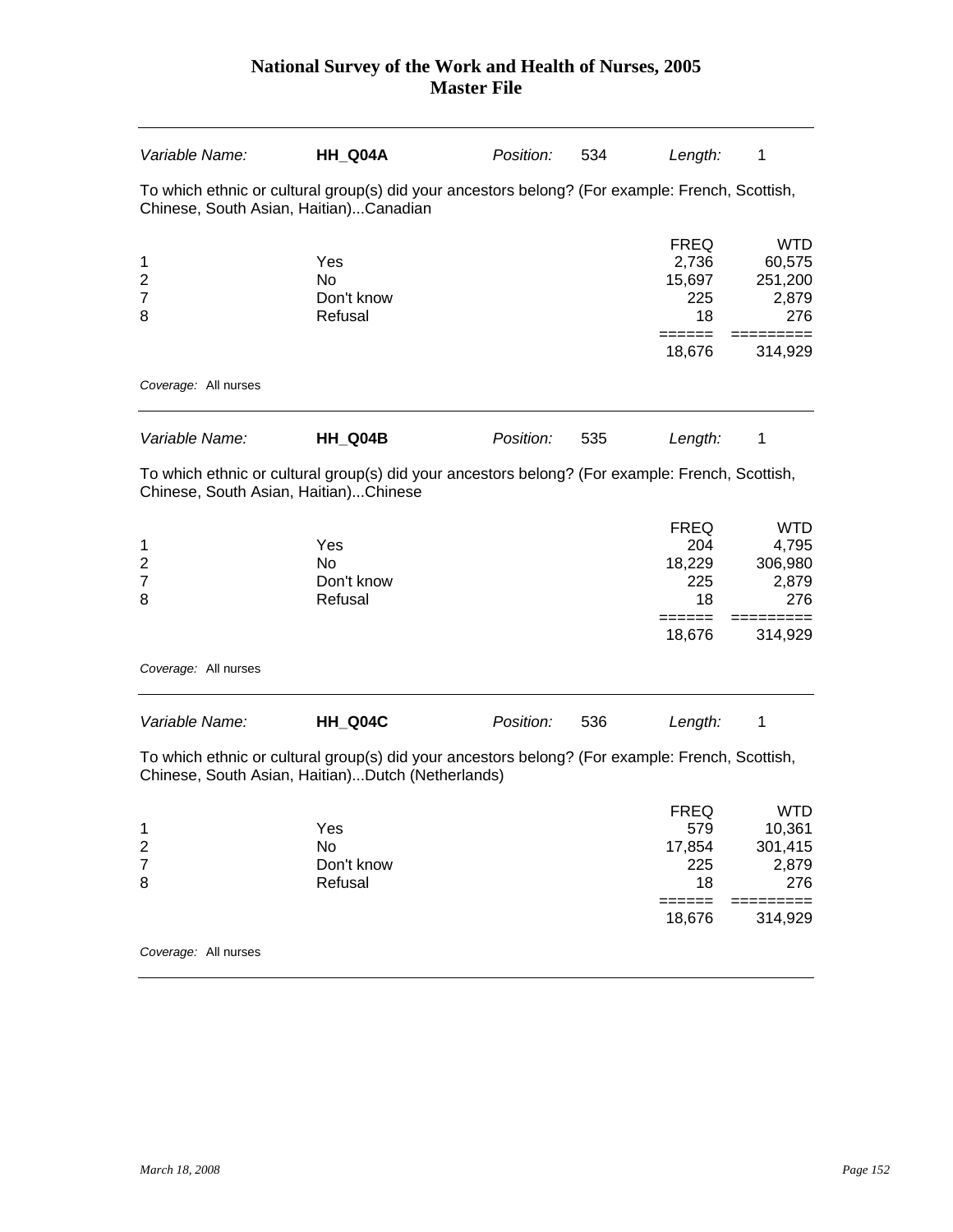| Variable Name:                                      | HH_Q04D                                                                                                                                       | Position: | 537 | Length:                                                         | 1                                                                     |
|-----------------------------------------------------|-----------------------------------------------------------------------------------------------------------------------------------------------|-----------|-----|-----------------------------------------------------------------|-----------------------------------------------------------------------|
|                                                     | To which ethnic or cultural group(s) did your ancestors belong? (For example: French, Scottish,<br>Chinese, South Asian, Haitian) East Indian |           |     |                                                                 |                                                                       |
| 1<br>$\overline{\mathbf{c}}$<br>$\overline{7}$<br>8 | Yes<br><b>No</b><br>Don't know<br>Refusal                                                                                                     |           |     | <b>FREQ</b><br>152<br>18,281<br>225<br>18                       | <b>WTD</b><br>3,497<br>308,278<br>2,879<br>276                        |
| Coverage: All nurses                                |                                                                                                                                               |           |     | 18,676                                                          | 314,929                                                               |
| Variable Name:                                      | HH_Q04E                                                                                                                                       | Position: | 538 | Length:                                                         | 1                                                                     |
| Chinese, South Asian, Haitian)English               | To which ethnic or cultural group(s) did your ancestors belong? (For example: French, Scottish,                                               |           |     |                                                                 |                                                                       |
| 1<br>$\overline{2}$<br>7<br>8                       | Yes<br><b>No</b><br>Don't know<br>Refusal                                                                                                     |           |     | <b>FREQ</b><br>5,018<br>13,415<br>225<br>18<br>======<br>18,676 | <b>WTD</b><br>77,740<br>234,035<br>2,879<br>276<br>======<br>314,929  |
| Coverage: All nurses                                |                                                                                                                                               |           |     |                                                                 |                                                                       |
| Variable Name:                                      | HH_Q04F                                                                                                                                       | Position: | 539 | Length:                                                         | 1                                                                     |
| Chinese, South Asian, Haitian)French                | To which ethnic or cultural group(s) did your ancestors belong? (For example: French, Scottish,                                               |           |     |                                                                 |                                                                       |
| 1<br>$\overline{c}$<br>$\overline{7}$<br>8          | Yes<br>No<br>Don't know<br>Refusal                                                                                                            |           |     | <b>FREQ</b><br>3,614<br>14,819<br>225<br>18<br>======<br>18,676 | <b>WTD</b><br>73,246<br>238,530<br>2,879<br>276<br>=======<br>314,929 |
| Coverage: All nurses                                |                                                                                                                                               |           |     |                                                                 |                                                                       |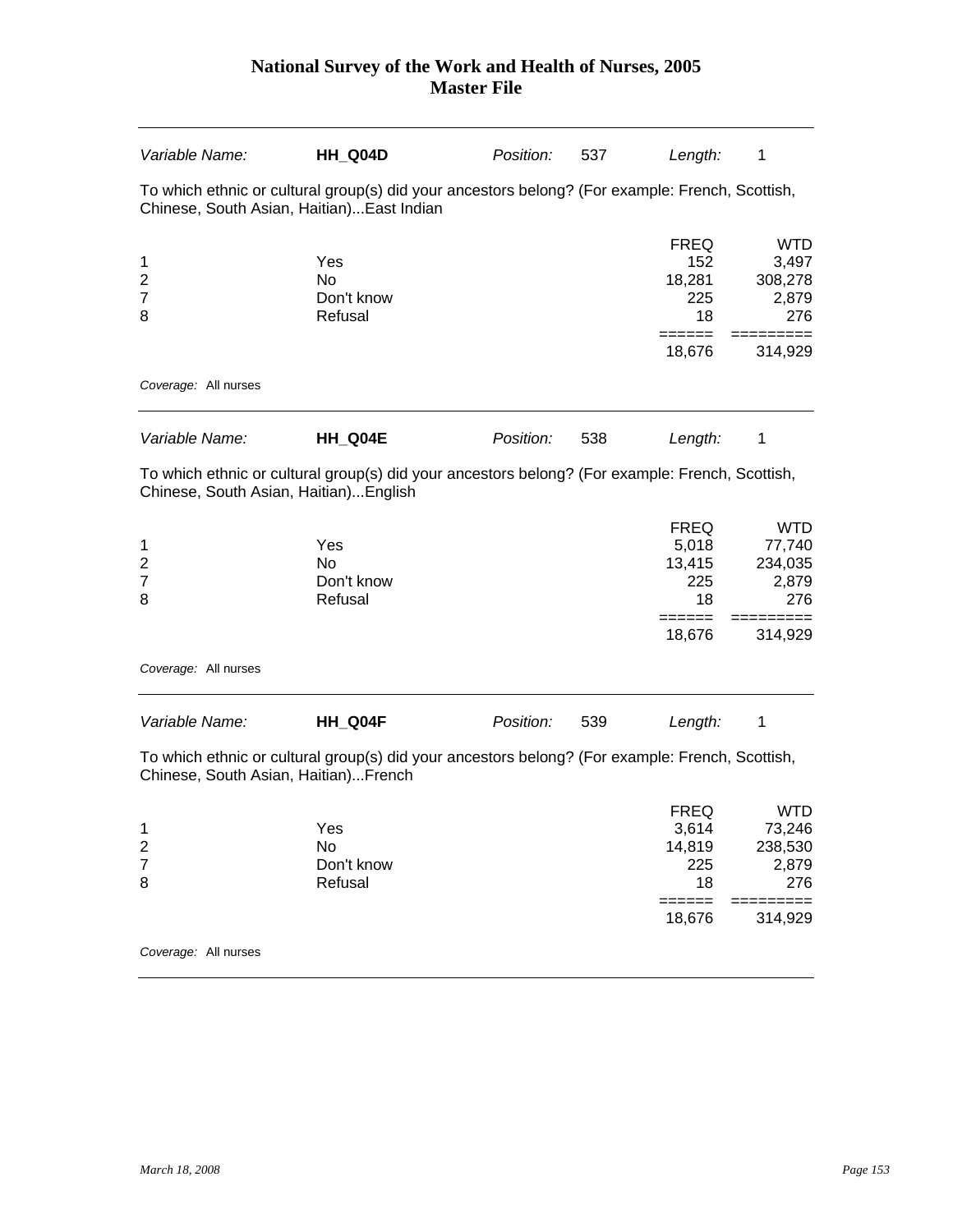| Variable Name:                                      | HH_Q04G                                                                                         | Position: | 540 | Length:                                                         | 1                                                                     |
|-----------------------------------------------------|-------------------------------------------------------------------------------------------------|-----------|-----|-----------------------------------------------------------------|-----------------------------------------------------------------------|
| Chinese, South Asian, Haitian)German                | To which ethnic or cultural group(s) did your ancestors belong? (For example: French, Scottish, |           |     |                                                                 |                                                                       |
| 1<br>$\overline{\mathbf{c}}$<br>$\overline{7}$<br>8 | Yes<br><b>No</b><br>Don't know<br>Refusal                                                       |           |     | <b>FREQ</b><br>1,995<br>16,438<br>225<br>18                     | <b>WTD</b><br>27,625<br>284,150<br>2,879<br>276                       |
| Coverage: All nurses                                |                                                                                                 |           |     | 18,676                                                          | 314,929                                                               |
|                                                     |                                                                                                 |           |     |                                                                 |                                                                       |
| Variable Name:                                      | HH_Q04H                                                                                         | Position: | 541 | Length:                                                         | 1                                                                     |
| Chinese, South Asian, Haitian)Inuit / Eskimo        | To which ethnic or cultural group(s) did your ancestors belong? (For example: French, Scottish, |           |     |                                                                 |                                                                       |
| 1<br>$\overline{c}$<br>7<br>8                       | Yes<br><b>No</b><br>Don't know<br>Refusal                                                       |           |     | <b>FREQ</b><br>33<br>18,400<br>225<br>18<br>======              | <b>WTD</b><br>179<br>311,596<br>2,879<br>276                          |
| Coverage: All nurses                                |                                                                                                 |           |     | 18,676                                                          | 314,929                                                               |
|                                                     |                                                                                                 |           |     |                                                                 |                                                                       |
| Variable Name:                                      | <b>HH_Q04I</b>                                                                                  | Position: | 542 | Length:                                                         | 1                                                                     |
| Chinese, South Asian, Haitian)Irish                 | To which ethnic or cultural group(s) did your ancestors belong? (For example: French, Scottish, |           |     |                                                                 |                                                                       |
| 1<br>$\overline{c}$<br>$\overline{7}$<br>8          | Yes<br>No<br>Don't know<br>Refusal                                                              |           |     | <b>FREQ</b><br>3,284<br>15,149<br>225<br>18<br>======<br>18,676 | <b>WTD</b><br>45,699<br>266,077<br>2,879<br>276<br>=======<br>314,929 |
| Coverage: All nurses                                |                                                                                                 |           |     |                                                                 |                                                                       |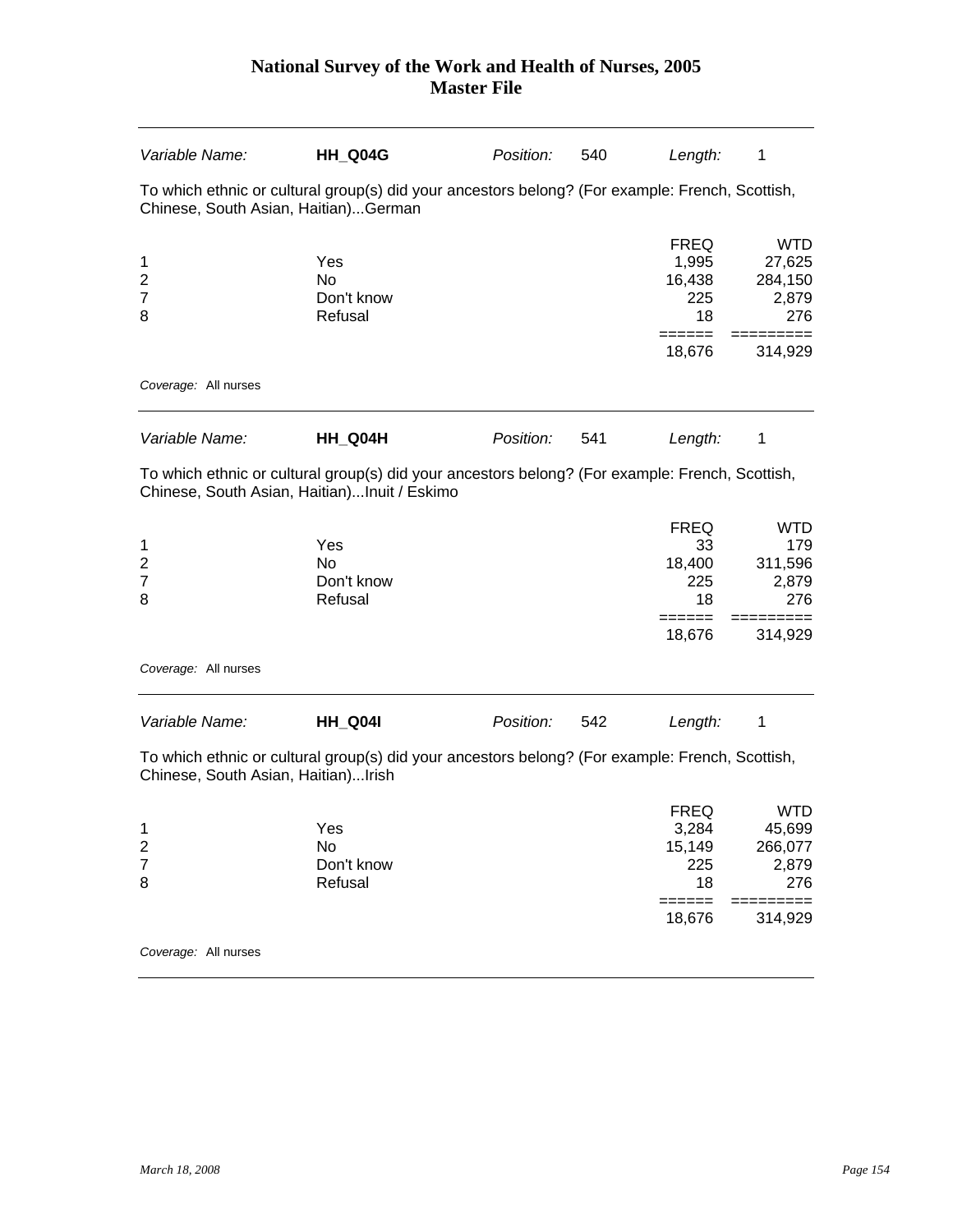| Variable Name:                                      | HH_Q04J                                                                                         | Position: | 543 | Length:                                                         | 1                                                                   |
|-----------------------------------------------------|-------------------------------------------------------------------------------------------------|-----------|-----|-----------------------------------------------------------------|---------------------------------------------------------------------|
| Chinese, South Asian, Haitian)Italian               | To which ethnic or cultural group(s) did your ancestors belong? (For example: French, Scottish, |           |     |                                                                 |                                                                     |
| 1<br>$\overline{\mathbf{c}}$<br>$\overline{7}$<br>8 | Yes<br><b>No</b><br>Don't know<br>Refusal                                                       |           |     | <b>FREQ</b><br>257<br>18,176<br>225<br>18<br>18,676             | <b>WTD</b><br>6,504<br>305,272<br>2,879<br>276<br>314,929           |
| Coverage: All nurses                                |                                                                                                 |           |     |                                                                 |                                                                     |
| Variable Name:                                      | HH Q04K                                                                                         | Position: | 544 | Length:                                                         | 1                                                                   |
| Chinese, South Asian, Haitian)Jewish                | To which ethnic or cultural group(s) did your ancestors belong? (For example: French, Scottish, |           |     |                                                                 |                                                                     |
| 1<br>$\overline{c}$<br>7<br>8                       | Yes<br><b>No</b><br>Don't know<br>Refusal                                                       |           |     | <b>FREQ</b><br>30<br>18,403<br>225<br>18<br>======<br>18,676    | <b>WTD</b><br>814<br>310,962<br>2,879<br>276<br>314,929             |
| Coverage: All nurses                                |                                                                                                 |           |     |                                                                 |                                                                     |
| Variable Name:                                      | HH_Q04L                                                                                         | Position: | 545 | Length:                                                         | 1                                                                   |
| Chinese, South Asian, Haitian) Métis                | To which ethnic or cultural group(s) did your ancestors belong? (For example: French, Scottish, |           |     |                                                                 |                                                                     |
| 1<br>$\overline{\mathbf{c}}$<br>$\overline{7}$<br>8 | Yes<br>No<br>Don't know<br>Refusal                                                              |           |     | <b>FREQ</b><br>250<br>18,183<br>225<br>18<br>$======$<br>18,676 | <b>WTD</b><br>2,390<br>309,385<br>2,879<br>276<br>======<br>314,929 |
| Coverage: All nurses                                |                                                                                                 |           |     |                                                                 |                                                                     |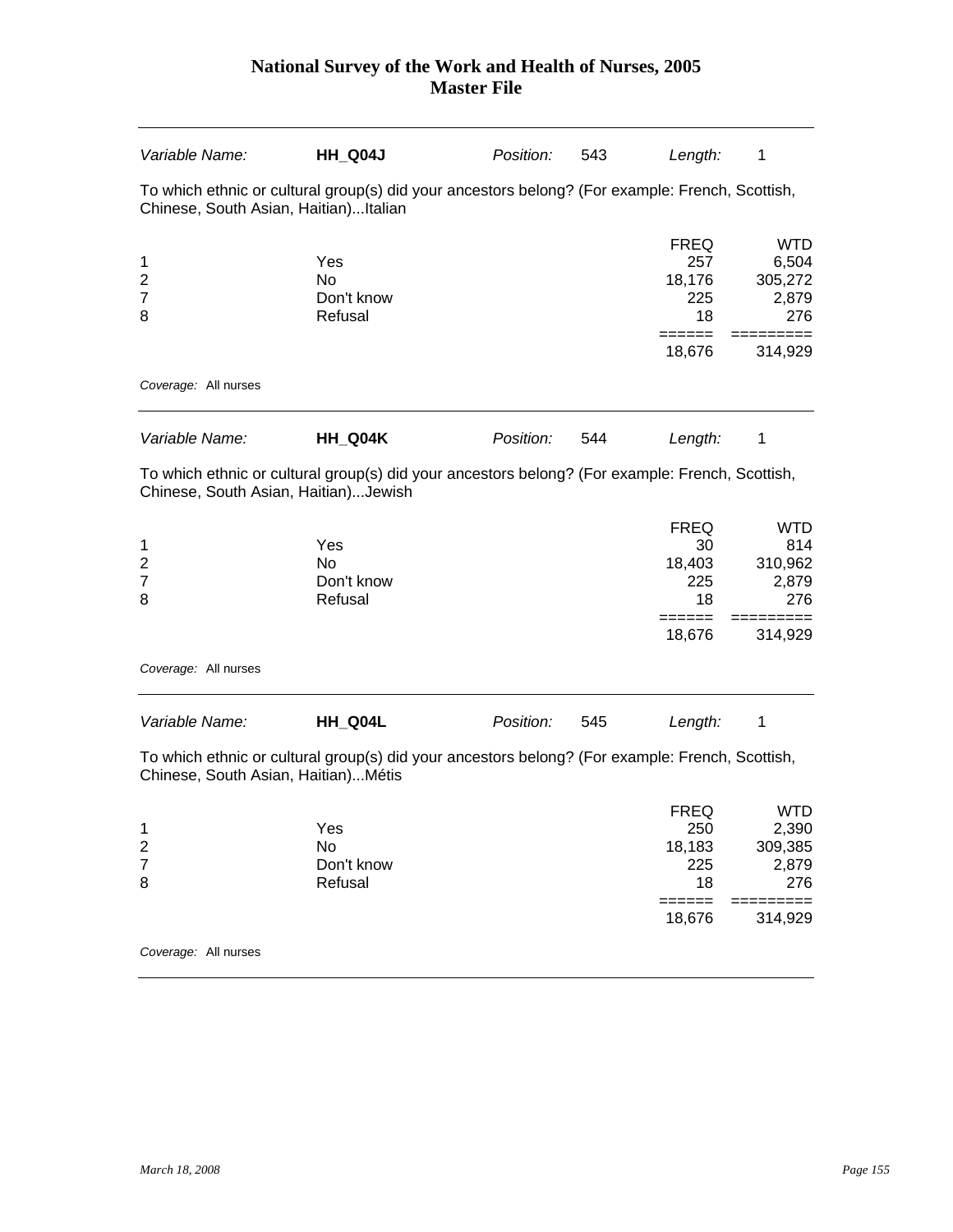| Variable Name:                                      | HH_Q04M                                                                                                                                                | Position: | 546 | Length:                                                       | 1                                                         |
|-----------------------------------------------------|--------------------------------------------------------------------------------------------------------------------------------------------------------|-----------|-----|---------------------------------------------------------------|-----------------------------------------------------------|
|                                                     | To which ethnic or cultural group(s) did your ancestors belong? (For example: French, Scottish,<br>Chinese, South Asian, Haitian)North American Indian |           |     |                                                               |                                                           |
| 1<br>2<br>$\overline{7}$<br>8                       | Yes<br><b>No</b><br>Don't know<br>Refusal                                                                                                              |           |     | <b>FREQ</b><br>454<br>17,979<br>225<br>18                     | <b>WTD</b><br>7,481<br>304,295<br>2,879<br>276            |
|                                                     |                                                                                                                                                        |           |     | ======<br>18,676                                              | 314,929                                                   |
| Coverage: All nurses                                |                                                                                                                                                        |           |     |                                                               |                                                           |
| Variable Name:                                      | HH_Q04N                                                                                                                                                | Position: | 547 | Length:                                                       | 1                                                         |
|                                                     | To which ethnic or cultural group(s) did your ancestors belong? (For example: French, Scottish,<br>Chinese, South Asian, Haitian)Norwegian             |           |     |                                                               |                                                           |
| 1<br>$\overline{2}$<br>$\overline{7}$<br>8          | Yes<br><b>No</b><br>Don't know<br>Refusal                                                                                                              |           |     | <b>FREQ</b><br>369<br>18,064<br>225<br>18<br>______<br>18,676 | <b>WTD</b><br>4,034<br>307,741<br>2,879<br>276<br>314,929 |
| Coverage: All nurses                                |                                                                                                                                                        |           |     |                                                               |                                                           |
| Variable Name:                                      | <b>HH_Q04O</b>                                                                                                                                         | Position: | 548 | Length:                                                       | 1                                                         |
| Chinese, South Asian, Haitian)Filipino              | To which ethnic or cultural group(s) did your ancestors belong? (For example: French, Scottish,                                                        |           |     |                                                               |                                                           |
| 1<br>$\overline{\mathbf{c}}$<br>$\overline{7}$<br>8 | Yes<br>No<br>Don't know<br>Refusal                                                                                                                     |           |     | <b>FREQ</b><br>285<br>18,148<br>225<br>18                     | <b>WTD</b><br>6,169<br>305,606<br>2,879<br>276            |
|                                                     |                                                                                                                                                        |           |     | ======<br>18,676                                              | 314,929                                                   |
| Coverage: All nurses                                |                                                                                                                                                        |           |     |                                                               |                                                           |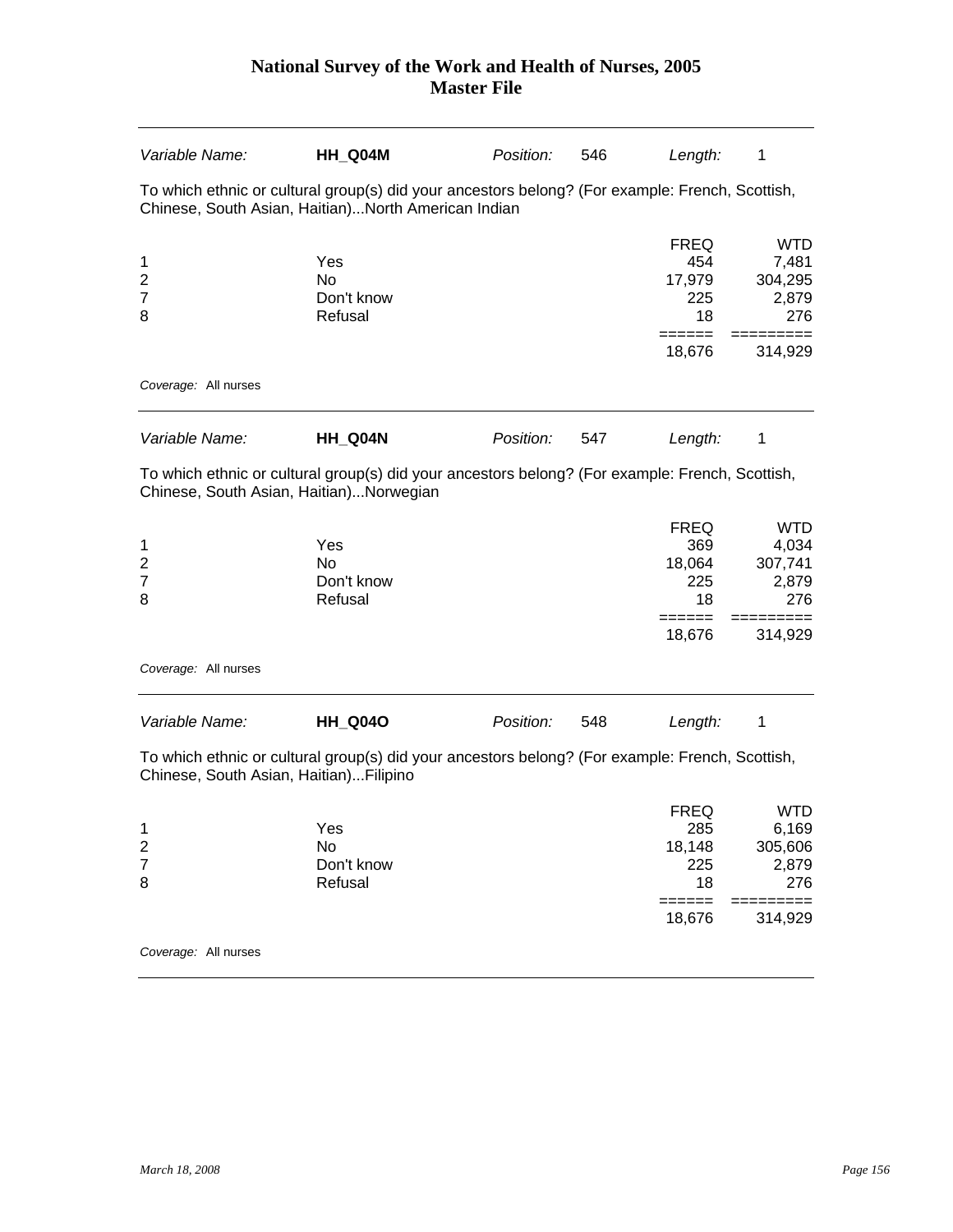| Variable Name:                         | HH_Q04P                                                                                                                                     | Position: | 549 | Length:                                                       | 1                                                         |
|----------------------------------------|---------------------------------------------------------------------------------------------------------------------------------------------|-----------|-----|---------------------------------------------------------------|-----------------------------------------------------------|
| Chinese, South Asian, Haitian)Polish   | To which ethnic or cultural group(s) did your ancestors belong? (For example: French, Scottish,                                             |           |     |                                                               |                                                           |
| 1<br>2<br>$\overline{7}$<br>8          | Yes<br>N <sub>o</sub><br>Don't know<br>Refusal                                                                                              |           |     | <b>FREQ</b><br>463<br>17,970<br>225<br>18                     | <b>WTD</b><br>7,761<br>304,015<br>2,879<br>276            |
| Coverage: All nurses                   |                                                                                                                                             |           |     | 18,676                                                        | 314,929                                                   |
|                                        |                                                                                                                                             |           |     |                                                               |                                                           |
| Variable Name:                         | <b>HH_Q04Q</b>                                                                                                                              | Position: | 550 | Length:                                                       | 1                                                         |
|                                        | To which ethnic or cultural group(s) did your ancestors belong? (For example: French, Scottish,<br>Chinese, South Asian, Haitian)Portuguese |           |     |                                                               |                                                           |
| 1<br>2<br>7<br>8                       | Yes<br><b>No</b><br>Don't know<br>Refusal                                                                                                   |           |     | <b>FREQ</b><br>37<br>18,396<br>225<br>18<br>18,676            | <b>WTD</b><br>1,107<br>310,669<br>2,879<br>276<br>314,929 |
| Coverage: All nurses                   |                                                                                                                                             |           |     |                                                               |                                                           |
| Variable Name:                         | HH_Q04R                                                                                                                                     | Position: | 551 | Length:                                                       | 1                                                         |
| Chinese, South Asian, Haitian)Russian  | To which ethnic or cultural group(s) did your ancestors belong? (For example: French, Scottish,                                             |           |     |                                                               |                                                           |
| 1<br>$\overline{\mathbf{c}}$<br>7<br>8 | Yes<br>No<br>Don't know<br>Refusal                                                                                                          |           |     | <b>FREQ</b><br>254<br>18,179<br>225<br>18<br>======<br>18,676 | <b>WTD</b><br>3,260<br>308,516<br>2,879<br>276<br>314,929 |
| Coverage: All nurses                   |                                                                                                                                             |           |     |                                                               |                                                           |
|                                        |                                                                                                                                             |           |     |                                                               |                                                           |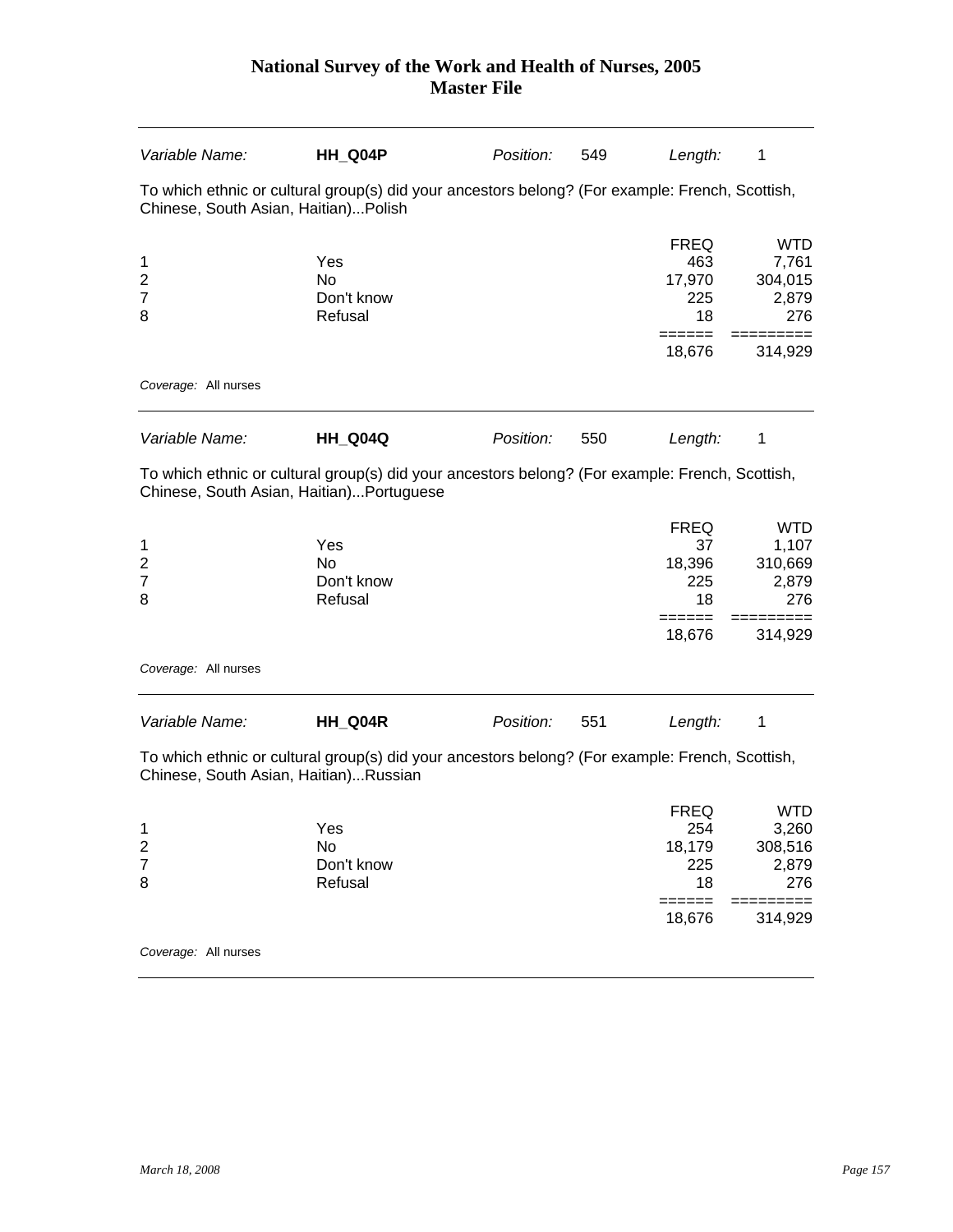| Variable Name:                                      | HH Q04S                                                                                         | Position: | 552 | Length:                                               | 1                                                        |
|-----------------------------------------------------|-------------------------------------------------------------------------------------------------|-----------|-----|-------------------------------------------------------|----------------------------------------------------------|
| Chinese, South Asian, Haitian)Ukrainian             | To which ethnic or cultural group(s) did your ancestors belong? (For example: French, Scottish, |           |     |                                                       |                                                          |
| 1<br>$\overline{\mathbf{c}}$<br>$\overline{7}$<br>8 | Yes<br>No<br>Don't know<br>Refusal                                                              |           |     | <b>FREQ</b><br>971<br>17,462<br>225<br>18             | <b>WTD</b><br>11,741<br>300,034<br>2,879<br>276          |
| Coverage: All nurses                                |                                                                                                 |           |     | 18,676                                                | 314,929                                                  |
| Variable Name:                                      | HH_Q04T                                                                                         | Position: | 553 | Length:                                               | 1                                                        |
| Chinese, South Asian, Haitian)Scottish              | To which ethnic or cultural group(s) did your ancestors belong? (For example: French, Scottish, |           |     |                                                       |                                                          |
| 1<br>$\overline{c}$<br>7<br>8                       | Yes<br><b>No</b><br>Don't know<br>Refusal                                                       |           |     | <b>FREQ</b><br>3,976<br>14,457<br>225<br>18<br>====== | WTD<br>53,569<br>258,206<br>2,879<br>276<br>======       |
| Coverage: All nurses                                |                                                                                                 |           |     | 18,676                                                | 314,929                                                  |
| Variable Name:                                      | HH_Q04U                                                                                         | Position: | 554 | Length:                                               | 1                                                        |
| Chinese, South Asian, Haitian) Welsh                | To which ethnic or cultural group(s) did your ancestors belong? (For example: French, Scottish, |           |     |                                                       |                                                          |
| 1<br>$\overline{\mathbf{c}}$<br>$\overline{7}$<br>8 | Yes<br>No<br>Don't know<br>Refusal                                                              |           |     | <b>FREQ</b><br>236<br>18,197<br>225<br>18<br>======   | <b>WTD</b><br>3,037<br>308,738<br>2,879<br>276<br>====== |
|                                                     |                                                                                                 |           |     | 18,676                                                | 314,929                                                  |
| Coverage: All nurses                                |                                                                                                 |           |     |                                                       |                                                          |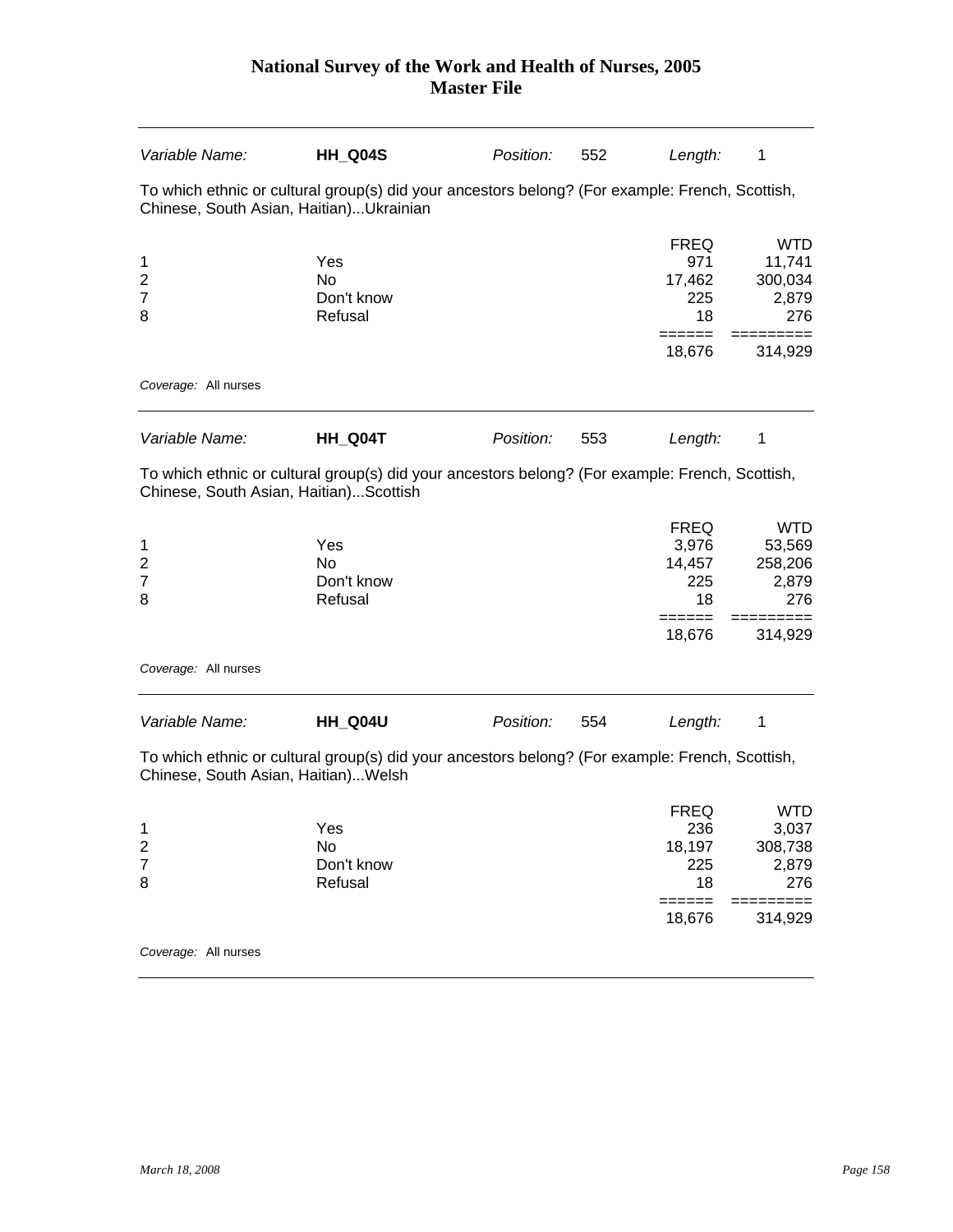| Variable Name:                                                                                                                                     | HH_Q04V                                                                                                                                                                                                                                                                                                                                                               | Position: | 555 | Length:                                                                                                                                                                                                          | 1                                                                                                                                                                                                                                                           |
|----------------------------------------------------------------------------------------------------------------------------------------------------|-----------------------------------------------------------------------------------------------------------------------------------------------------------------------------------------------------------------------------------------------------------------------------------------------------------------------------------------------------------------------|-----------|-----|------------------------------------------------------------------------------------------------------------------------------------------------------------------------------------------------------------------|-------------------------------------------------------------------------------------------------------------------------------------------------------------------------------------------------------------------------------------------------------------|
| Chinese, South Asian, Haitian)Other                                                                                                                | To which ethnic or cultural group(s) did your ancestors belong? (For example: French, Scottish,                                                                                                                                                                                                                                                                       |           |     |                                                                                                                                                                                                                  |                                                                                                                                                                                                                                                             |
| 1<br>$\overline{2}$<br>$\overline{7}$<br>8                                                                                                         | Yes<br><b>No</b><br>Don't know<br>Refusal                                                                                                                                                                                                                                                                                                                             |           |     | <b>FREQ</b><br>2,229<br>16,204<br>225<br>18<br>======<br>18,676                                                                                                                                                  | <b>WTD</b><br>44,123<br>267,653<br>2,879<br>276<br>======<br>314,929                                                                                                                                                                                        |
| Coverage: All nurses                                                                                                                               |                                                                                                                                                                                                                                                                                                                                                                       |           |     |                                                                                                                                                                                                                  |                                                                                                                                                                                                                                                             |
| Variable Name:                                                                                                                                     | HHDQ04                                                                                                                                                                                                                                                                                                                                                                | Position: | 556 | Length:                                                                                                                                                                                                          | $\overline{2}$                                                                                                                                                                                                                                              |
| Derived Variable: Ethnicity                                                                                                                        |                                                                                                                                                                                                                                                                                                                                                                       |           |     |                                                                                                                                                                                                                  |                                                                                                                                                                                                                                                             |
| 01<br>02<br>03<br>04<br>05<br>06<br>07<br>08<br>09<br>10<br>11<br>12<br>13<br>14<br>15<br>16<br>17<br>18<br>19<br>20<br>21<br>22<br>23<br>24<br>99 | Canadian<br>Chinese<br>Dutch (Netherlands)<br>East Indian<br>English<br>French<br>German<br>Inuit / Eskimo<br>Irish<br>Italian<br>Jewish<br>Métis<br>North American Indian<br>Norwegian<br>Filipino<br>Polish<br>Portuguese<br>Russian<br>Ukrainian<br>Scottish<br>Welsh<br>Multiple Origins: British<br>Multiple Origins: Canadian and French<br>Other<br>Not stated |           |     | <b>FREQ</b><br>1,631<br>170<br>271<br>123<br>2,128<br>1,697<br>704<br>15<br>983<br>93<br>13<br>81<br>166<br>93<br>263<br>133<br>24<br>62<br>404<br>1,299<br>38<br>226<br>118<br>7,698<br>243<br>======<br>18,676 | <b>WTD</b><br>33,691<br>3,908<br>5,236<br>2,937<br>32,656<br>38,148<br>8,703<br>72<br>12,051<br>2,977<br>352<br>615<br>2,358<br>933<br>5,474<br>2,943<br>802<br>996<br>4,651<br>15,499<br>363<br>3,484<br>2,678<br>130,249<br>3,154<br>=========<br>314,929 |

*Coverage:* All nurses

*Note:* This variable was derived from HH\_Q04.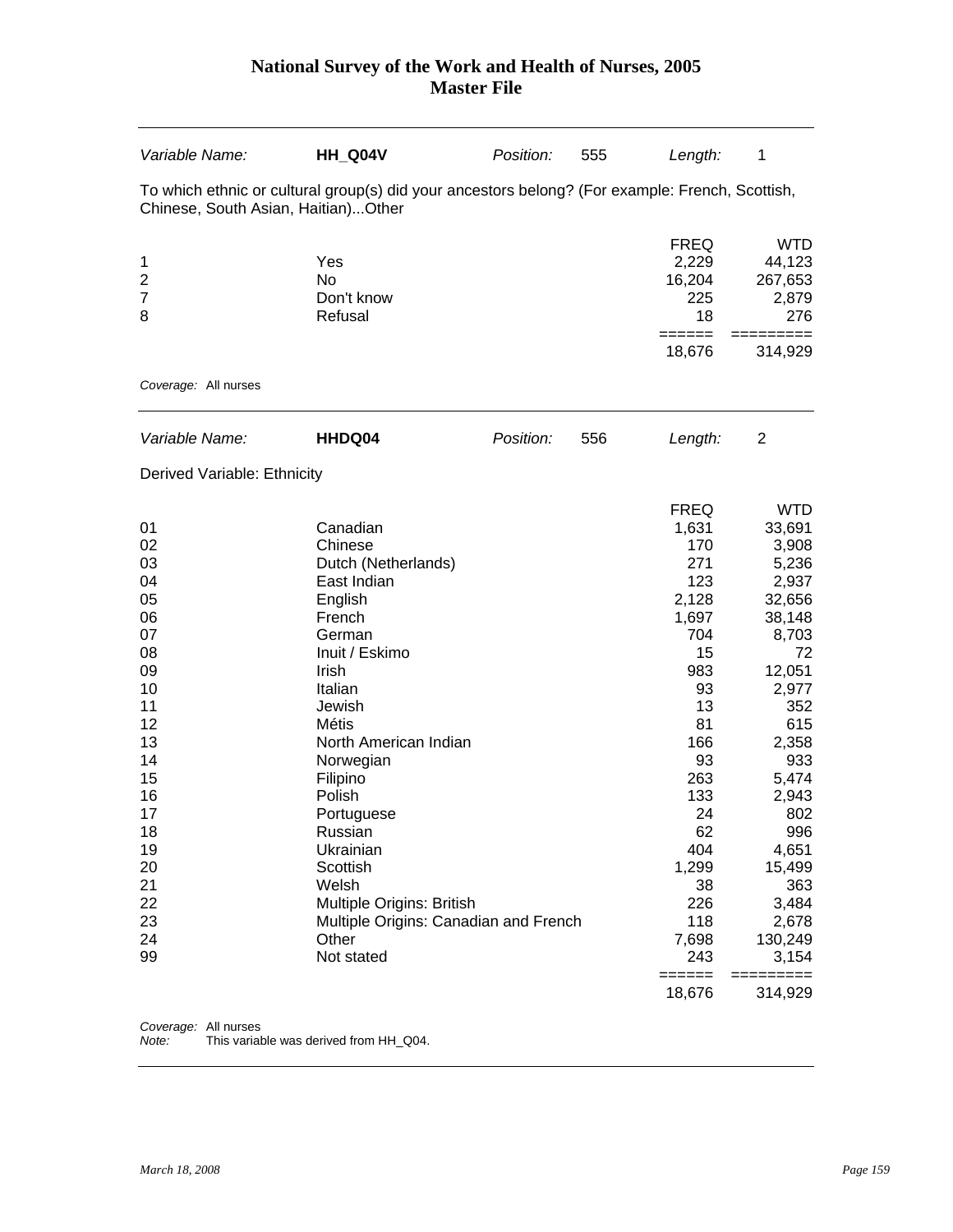| Variable Name:                        | <b>HH Q05</b>                                                                                                                                    | Position: | 558 | Length:             | 2                |
|---------------------------------------|--------------------------------------------------------------------------------------------------------------------------------------------------|-----------|-----|---------------------|------------------|
|                                       | What is your best estimate of the total income, before taxes and deductions, of all household<br>members from all sources in the past 12 months? |           |     |                     |                  |
|                                       |                                                                                                                                                  |           |     | <b>FREQ</b>         | <b>WTD</b>       |
| 01                                    | Less than \$5,000                                                                                                                                |           |     | 24                  | 277              |
| 02                                    | \$5,000 to less than \$10,000                                                                                                                    |           |     | 21                  | 341              |
| 03                                    | \$10,000 to less than \$15,000                                                                                                                   |           |     | 57                  | 777              |
| 04                                    | \$15,000 to less than \$20,000                                                                                                                   |           |     | 114                 | 1,425            |
| 05                                    | \$20,000 to less than \$30,000                                                                                                                   |           |     | 550                 | 5,709            |
| 06                                    | \$30,000 to less than \$40,000                                                                                                                   |           |     | 1,387               | 15,279           |
| 07<br>08                              | \$40,000 to less than \$50,000<br>\$50,000 to less than \$60,000                                                                                 |           |     | 1,645<br>2,151      | 23,607<br>35,132 |
| 09                                    | \$60,000 to less than \$80,000                                                                                                                   |           |     | 4,253               | 69,767           |
| 10                                    | \$80,000 to less than \$100,000                                                                                                                  |           |     | 3,353               | 57,415           |
| 11                                    | \$100,000 to less than \$150,000                                                                                                                 |           |     | 3,980               | 79,944           |
| 12                                    | \$150,000 to less than \$200,000                                                                                                                 |           |     | 792                 | 18,595           |
| 13                                    | \$200,000 or more                                                                                                                                |           |     | 349                 | 6,661            |
|                                       |                                                                                                                                                  |           |     | $=$ $=$ $=$ $=$ $=$ | =========        |
|                                       |                                                                                                                                                  |           |     | 18,676              | 314,929          |
| Coverage: All nurses                  |                                                                                                                                                  |           |     |                     |                  |
| Variable Name:                        | HHIQ05                                                                                                                                           | Position: | 560 | Length:             | 1                |
| Imputation flag for HH_Q05-Income     |                                                                                                                                                  |           |     |                     |                  |
|                                       |                                                                                                                                                  |           |     | <b>FREQ</b>         | <b>WTD</b>       |
| 1                                     | Imputed                                                                                                                                          |           |     | 1,308               | 19,452           |
| $\overline{2}$                        | Not imputed                                                                                                                                      |           |     | 17,368              | 295,478          |
|                                       |                                                                                                                                                  |           |     | ======              | ======           |
|                                       |                                                                                                                                                  |           |     | 18,676              | 314,929          |
| Coverage: All nurses (past 12 months) |                                                                                                                                                  |           |     |                     |                  |
|                                       |                                                                                                                                                  |           |     |                     |                  |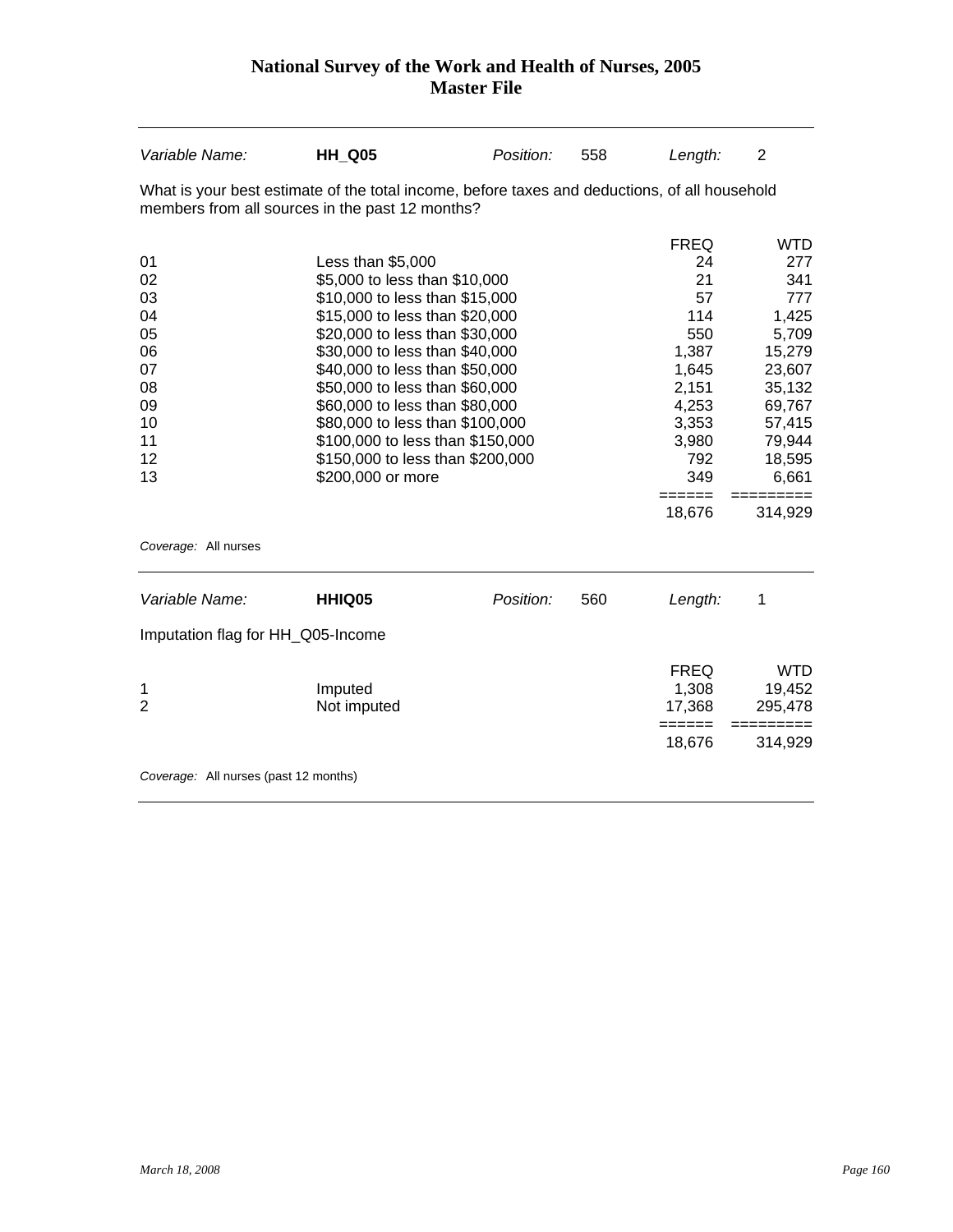| Section:       | <b>Permission to Share (PTS)</b> |                  |     |         |  |  |
|----------------|----------------------------------|------------------|-----|---------|--|--|
| Variable Name: | PTS Q01                          | <i>Position:</i> | 561 | Lenath: |  |  |

To avoid duplication, Statistics Canada intends to share the information from the interviews conducted as part of this survey with the Canadian Institute for Health Information and Health Canada.

These organizations have undertaken to keep this information confidential and use it only for statistical purposes. Do you agree to share the information provided?

|   |            | <b>FREQ</b> | WTD     |
|---|------------|-------------|---------|
| 1 | Yes        | 18,348      | 309,346 |
| 2 | No         | 323         | 5,463   |
| 7 | Don't know | າ<br>v      | 99      |
| 8 | Refusal    | ົ           | 22      |
|   |            |             |         |
|   |            | 18,676      | 314,929 |

*Coverage:* All nurses

*Note:* This variable was collected as PS\_R01 and PS\_Q02 in the Exit component of the application.

| Section:             | Socio-demographics                                  |           |     |                       |                |  |  |  |
|----------------------|-----------------------------------------------------|-----------|-----|-----------------------|----------------|--|--|--|
| Variable Name:       | <b>IDDHSIZE</b>                                     | Position: | 562 | Length:               | 2              |  |  |  |
|                      | Derived Variable: Number of people in the household |           |     |                       |                |  |  |  |
| Allowed values:      | 01:20                                               |           |     |                       |                |  |  |  |
| 01:11                | People in the household                             |           |     | <b>FREQ</b><br>18,676 | WTD<br>314,929 |  |  |  |
|                      |                                                     |           |     | 18,676                | 314,929        |  |  |  |
| Coverage: All nurses |                                                     |           |     |                       |                |  |  |  |

*Note:* This variable was derived from the Mem (household membership) file.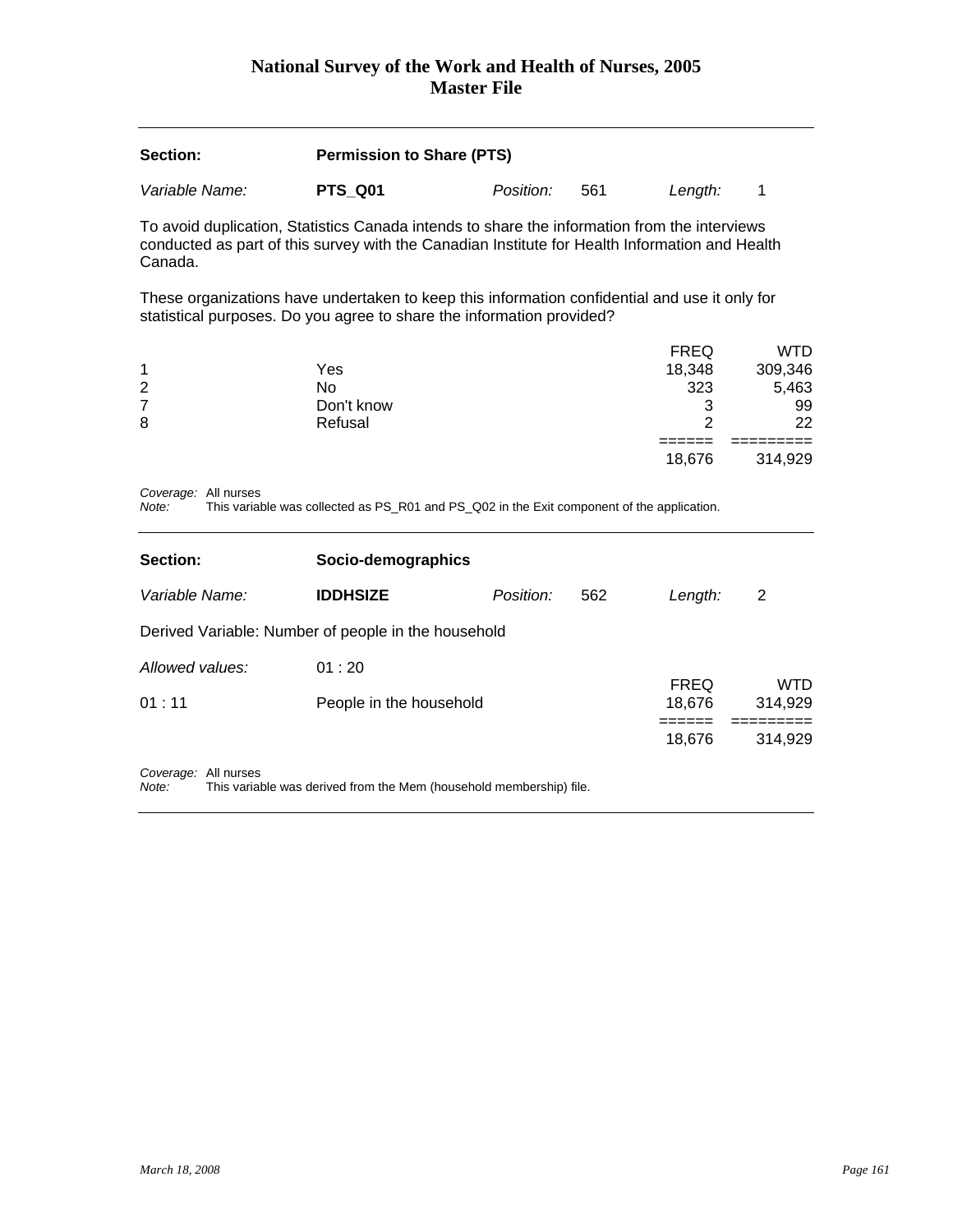| Variable Name:                                                 | <b>IDDHLVG</b>                                                                                                                                                                                                                                                                                                                                                                       | Position: | 564 | Length:                                                                                               | 2                                                                                                        |
|----------------------------------------------------------------|--------------------------------------------------------------------------------------------------------------------------------------------------------------------------------------------------------------------------------------------------------------------------------------------------------------------------------------------------------------------------------------|-----------|-----|-------------------------------------------------------------------------------------------------------|----------------------------------------------------------------------------------------------------------|
|                                                                | Derived Variable: Living/Family Arrangement of Selected Respondent                                                                                                                                                                                                                                                                                                                   |           |     |                                                                                                       |                                                                                                          |
| 01<br>02<br>03<br>04<br>05<br>06<br>07<br>08<br>09<br>10<br>99 | Unattached individual living alone<br>Unattached individual living with others<br>Spouse/partner living with spouse/partner<br>Parent living with spouse/partner and children<br>Single parent living with children<br>Living with single parent<br>Living with single parent and siblings<br>Living with two parents<br>Living with two parents and siblings<br>Other<br>Not stated |           |     | <b>FREQ</b><br>2,497<br>455<br>5,064<br>7,859<br>1,480<br>93<br>27<br>140<br>96<br>934<br>31<br>===== | WTD<br>43,532<br>6,953<br>78,713<br>136,882<br>25,747<br>1,598<br>407<br>2,604<br>2,402<br>15,610<br>482 |
|                                                                |                                                                                                                                                                                                                                                                                                                                                                                      |           |     | 18,676                                                                                                | 314,929                                                                                                  |
| Coverage: All nurses<br>Note:                                  | This variable was derived from the Mem (household membership) file.                                                                                                                                                                                                                                                                                                                  |           |     |                                                                                                       |                                                                                                          |
| Variable Name:                                                 | <b>IDDCLE17</b>                                                                                                                                                                                                                                                                                                                                                                      | Position: | 566 | Length:                                                                                               | 1                                                                                                        |
|                                                                | Derived Variable: Presence of one or more own child in the household less than 18 years old                                                                                                                                                                                                                                                                                          |           |     |                                                                                                       |                                                                                                          |
| 1<br>2                                                         | Yes<br>No                                                                                                                                                                                                                                                                                                                                                                            |           |     | <b>FREQ</b><br>7,669<br>11,007<br>======                                                              | <b>WTD</b><br>133,860<br>181,069<br>=========                                                            |
|                                                                |                                                                                                                                                                                                                                                                                                                                                                                      |           |     | 18,676                                                                                                | 314,929                                                                                                  |
| Coverage: All nurses<br>Note:                                  | This variable was derived from the Mem (household membership) file.                                                                                                                                                                                                                                                                                                                  |           |     |                                                                                                       |                                                                                                          |
| Variable Name:                                                 | <b>IDDCLE5</b>                                                                                                                                                                                                                                                                                                                                                                       | Position: | 567 | Length:                                                                                               | 2                                                                                                        |
|                                                                | Derived Variable: Number of own children in household aged 0 to 5 years                                                                                                                                                                                                                                                                                                              |           |     |                                                                                                       |                                                                                                          |
| 00<br>01<br>02<br>03<br>04<br>05                               | No children<br>1 child<br>2 children<br>3 children<br>4 children<br>5 children                                                                                                                                                                                                                                                                                                       |           |     | <b>FREQ</b><br>16,198<br>1,757<br>659<br>62<br>0<br>0<br>18,676                                       | <b>WTD</b><br>268,851<br>31,602<br>13,241<br>1,235<br>0<br>0<br>314,929                                  |
|                                                                |                                                                                                                                                                                                                                                                                                                                                                                      |           |     |                                                                                                       |                                                                                                          |

*Coverage:* All nurses

*Note:* This variable was derived from the Mem (household membership) file.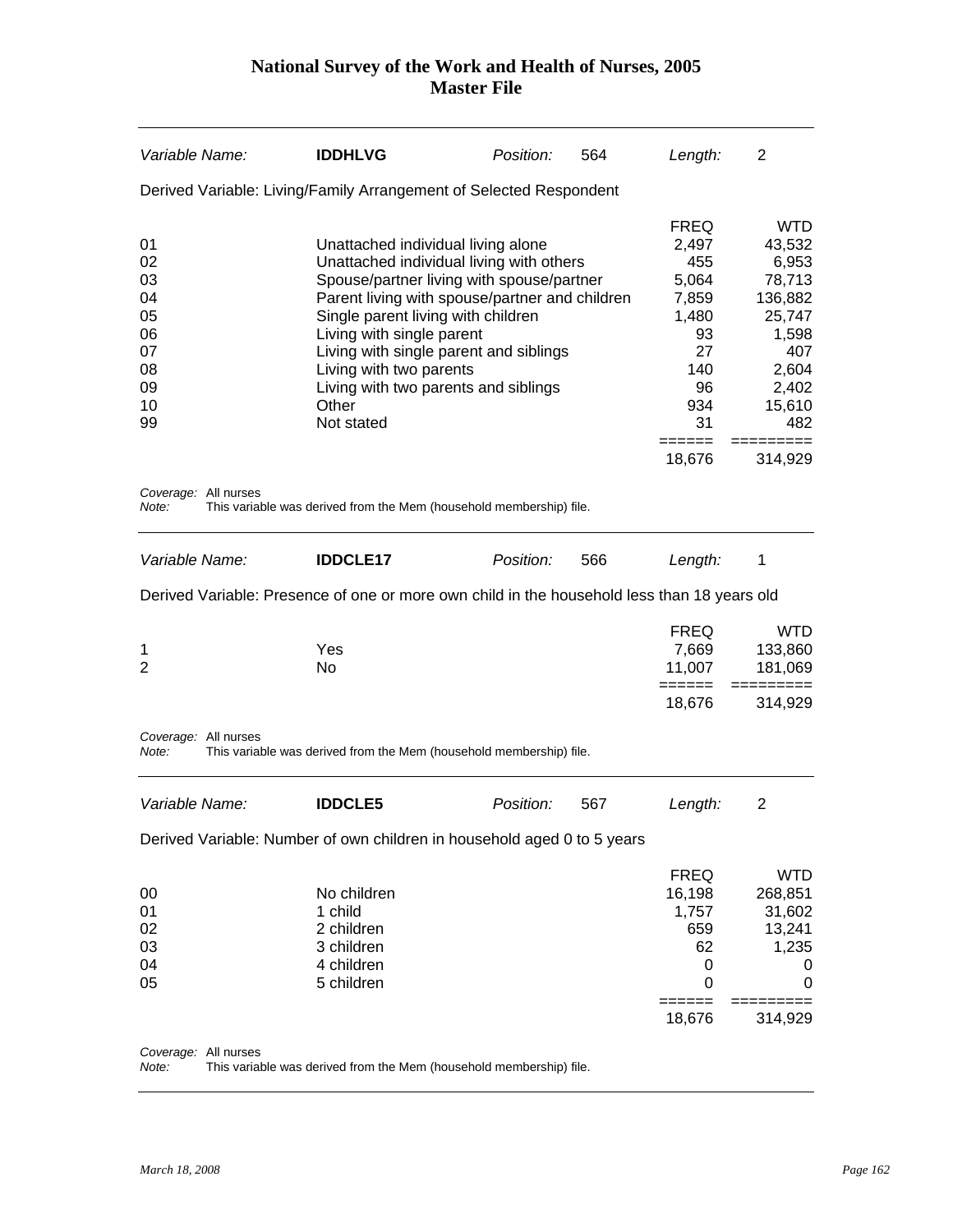| Variable Name:                   | <b>IDDC611</b>                                                                 | Position: | 569 | Length:                                                                       | $\overline{2}$                                                             |
|----------------------------------|--------------------------------------------------------------------------------|-----------|-----|-------------------------------------------------------------------------------|----------------------------------------------------------------------------|
|                                  | Derived Variable: Number of own children in household aged 6 to 11 years       |           |     |                                                                               |                                                                            |
| 00<br>01<br>02<br>03<br>04<br>05 | No children<br>1 child<br>2 children<br>3 children<br>4 children<br>5 children |           |     | <b>FREQ</b><br>15,210<br>2,330<br>1,010<br>120<br>6<br>$\Omega$<br>======     | <b>WTD</b><br>252,481<br>41,052<br>19,046<br>2,245<br>105<br>0             |
|                                  |                                                                                |           |     | 18,676                                                                        | 314,929                                                                    |
| Coverage: All nurses<br>Note:    | This variable was derived from the Mem (household membership) file.            |           |     |                                                                               |                                                                            |
| Variable Name:                   | <b>IDDC1217</b>                                                                | Position: | 571 | Length:                                                                       | 2                                                                          |
|                                  | Derived Variable: Number of own children in household aged 12 to 17 years      |           |     |                                                                               |                                                                            |
| 00<br>01<br>02<br>03<br>04<br>05 | No children<br>1 child<br>2 children<br>3 children<br>4 children<br>5 children |           |     | <b>FREQ</b><br>14,504<br>2,747<br>1,245<br>167<br>12<br>1<br>======<br>18,676 | <b>WTD</b><br>245,191<br>45,189<br>21,328<br>3,008<br>123<br>91<br>314,929 |
| Coverage: All nurses<br>Note:    | This variable was derived from the Mem (household membership) file.            |           |     |                                                                               |                                                                            |
| Variable Name:                   | <b>IDDC1825</b>                                                                | Position: | 573 | Length:                                                                       | $\overline{2}$                                                             |
|                                  | Derived Variable: Number of own children in household aged 18 to 25 years      |           |     |                                                                               |                                                                            |
| $00\,$<br>01<br>02<br>03<br>04   | No children<br>1 child<br>2 children<br>3 children<br>4 children               |           |     | <b>FREQ</b><br>15,559<br>2,222<br>785<br>103<br>$\overline{7}$<br>======      | <b>WTD</b><br>261,368<br>36,664<br>14,570<br>2,244<br>84<br>$==$<br>====   |
|                                  |                                                                                |           |     | 18,676                                                                        | 314,929                                                                    |
| Coverage: All nurses<br>Note:    | This variable was derived from the Mem (household membership) file.            |           |     |                                                                               |                                                                            |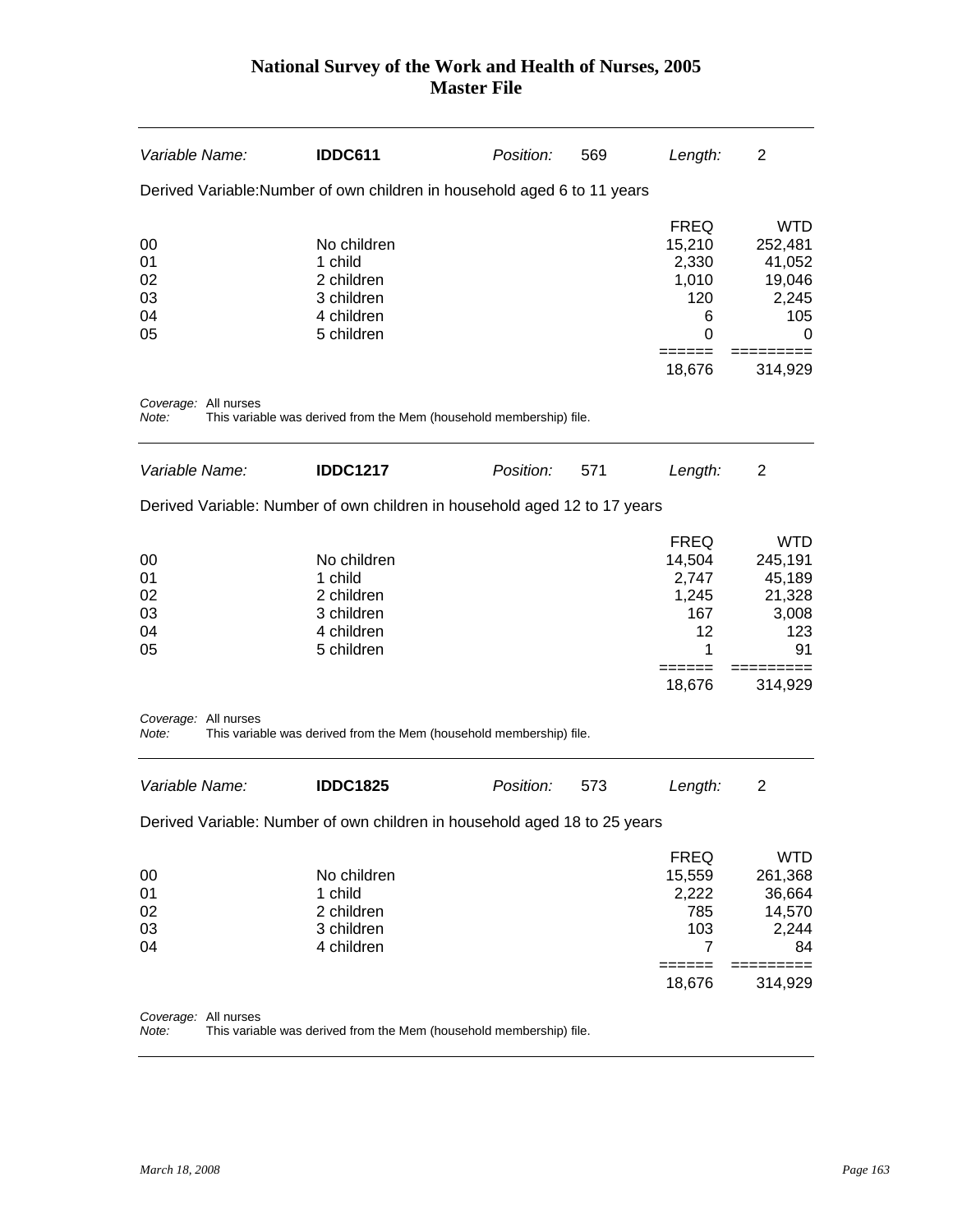| Variable Name:                   | <b>IDDCGT25</b>                                                                         | Position: | 575 | Length:                                                                                | 2                                                                        |
|----------------------------------|-----------------------------------------------------------------------------------------|-----------|-----|----------------------------------------------------------------------------------------|--------------------------------------------------------------------------|
|                                  | Derived Variable: Number of own children in household over 25 years old                 |           |     |                                                                                        |                                                                          |
| 00<br>01<br>02<br>03<br>04       | No children<br>1 child<br>2 children<br>3 children<br>4 children                        |           |     | <b>FREQ</b><br>18,056<br>551<br>67<br>$\overline{2}$<br>0                              | <b>WTD</b><br>303,712<br>9,957<br>1,236<br>24<br>0                       |
|                                  |                                                                                         |           |     | 18,676                                                                                 | 314,929                                                                  |
| Coverage: All nurses<br>Note:    | This variable was derived from the Mem (household membership) file.                     |           |     |                                                                                        |                                                                          |
| Variable Name:                   | <b>IDDKLE17</b>                                                                         | Position: | 577 | Length:                                                                                | 1                                                                        |
|                                  | Derived Variable: Presence of one or more child in the household less than 18 years old |           |     |                                                                                        |                                                                          |
| 1<br>2                           | Yes<br>No                                                                               |           |     | <b>FREQ</b><br>7,946<br>10,730                                                         | <b>WTD</b><br>138,140<br>176,790                                         |
|                                  |                                                                                         |           |     | $=====$<br>18,676                                                                      | 314,929                                                                  |
| Coverage: All nurses<br>Note:    | This variable was derived from the Mem (household membership) file.                     |           |     |                                                                                        |                                                                          |
| Variable Name:                   | <b>IDDKLE5</b>                                                                          | Position: | 578 | Length:                                                                                | $\overline{2}$                                                           |
|                                  | Derived Variable: Number of children in household aged 0 to 5 years                     |           |     |                                                                                        |                                                                          |
| 00<br>01<br>02<br>03<br>04<br>05 | No children<br>1 child<br>2 children<br>3 children<br>4 children<br>5 children          |           |     | <b>FREQ</b><br>16,067<br>1,857<br>684<br>66<br>$\overline{2}$<br>0<br>======<br>18,676 | <b>WTD</b><br>266,931<br>33,108<br>13,428<br>1,388<br>75<br>0<br>314,929 |
| Coverage: All nurses             |                                                                                         |           |     |                                                                                        |                                                                          |
|                                  |                                                                                         |           |     |                                                                                        |                                                                          |

*Note:* This variable was derived from the Mem (household membership) file.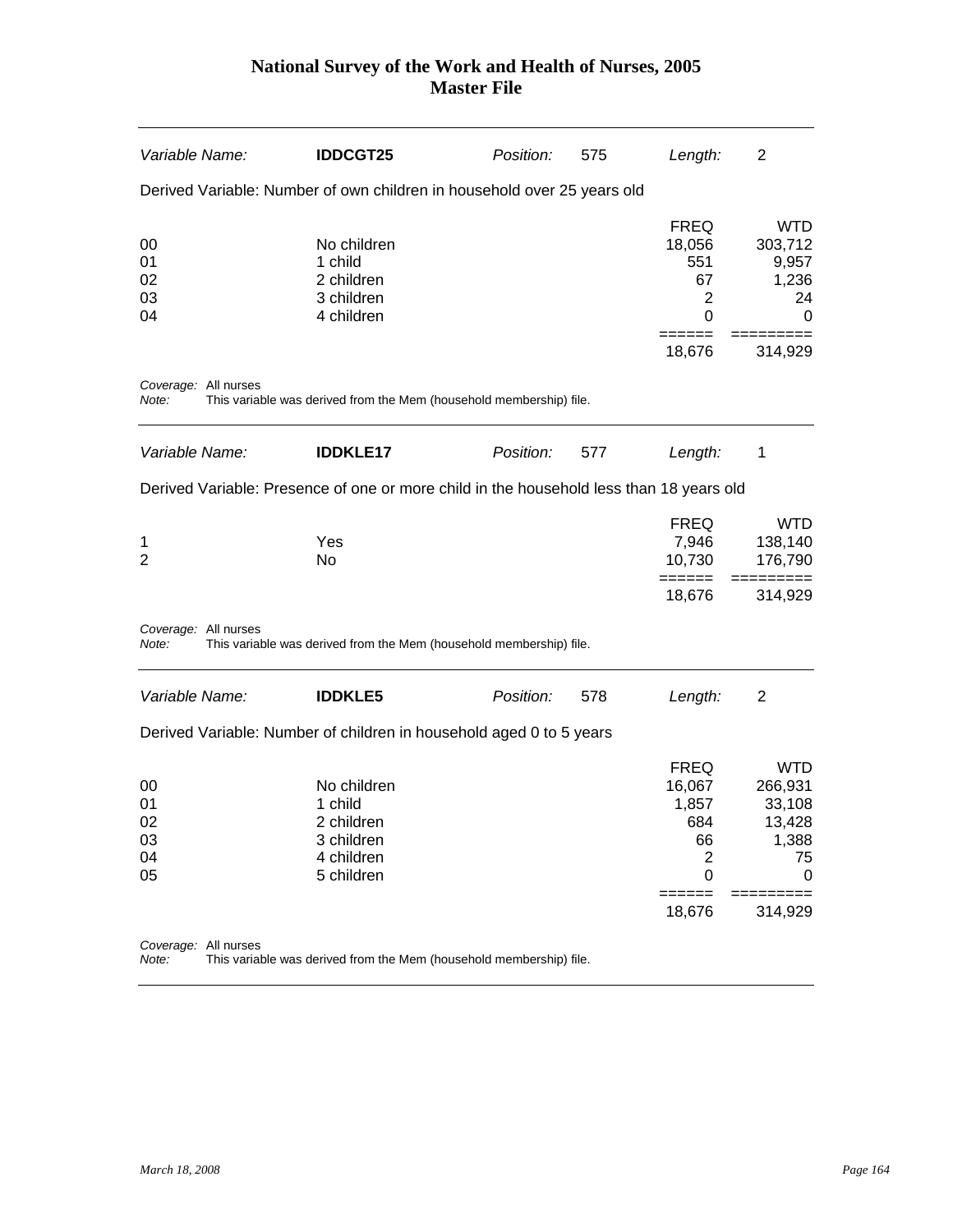| <i>Variable Name:</i>            | <b>IDDK611</b>                                                                                    | Position: | 580 | Length:                                                                             | $\overline{2}$                                                            |
|----------------------------------|---------------------------------------------------------------------------------------------------|-----------|-----|-------------------------------------------------------------------------------------|---------------------------------------------------------------------------|
|                                  | Derived Variable: Number of children in household aged 6 to 11 years                              |           |     |                                                                                     |                                                                           |
| 00<br>01<br>02<br>03<br>04<br>05 | No children<br>1 child<br>2 children<br>3 children<br>4 children<br>5 children                    |           |     | <b>FREQ</b><br>15,110<br>2,404<br>1,030<br>123<br>9<br>$\Omega$<br>======<br>18,676 | <b>WTD</b><br>250,727<br>42,422<br>19,346<br>2,306<br>128<br>0<br>314,929 |
| Coverage: All nurses<br>Note:    | This variable was derived from the Mem (household membership) file.                               |           |     |                                                                                     |                                                                           |
| Variable Name:                   | <b>IDDK1217</b>                                                                                   | Position: | 582 | Length:                                                                             | 2                                                                         |
|                                  | Derived Variable: Number of children in household aged 12 to 17 years                             |           |     |                                                                                     |                                                                           |
| 00<br>01<br>02<br>03<br>04<br>05 | No children<br>1 child<br>2 children<br>3 children<br>4 children<br>5 children                    |           |     | <b>FREQ</b><br>14,339<br>2,848<br>1,291<br>181<br>16<br>1                           | <b>WTD</b><br>242,682<br>46,778<br>21,974<br>3,157<br>247<br>91           |
| Coverage: All nurses<br>Note:    | This variable was derived from the Mem (household membership) file.                               |           |     | 18,676                                                                              | 314,929                                                                   |
| Section:                         | <b>Weight variable</b>                                                                            |           |     |                                                                                     |                                                                           |
| Variable Name:                   | <b>WTPM</b>                                                                                       | Position: | 584 | Length:                                                                             | 12.4                                                                      |
|                                  | Survey weight of a person (i.e., the number of persons in the population represented by a record) |           |     |                                                                                     |                                                                           |

*Coverage:* All nurses

*Note:* Physical decimal present in eighth position. For example, a weight of 1,234.56 is saved as 0001234.5600.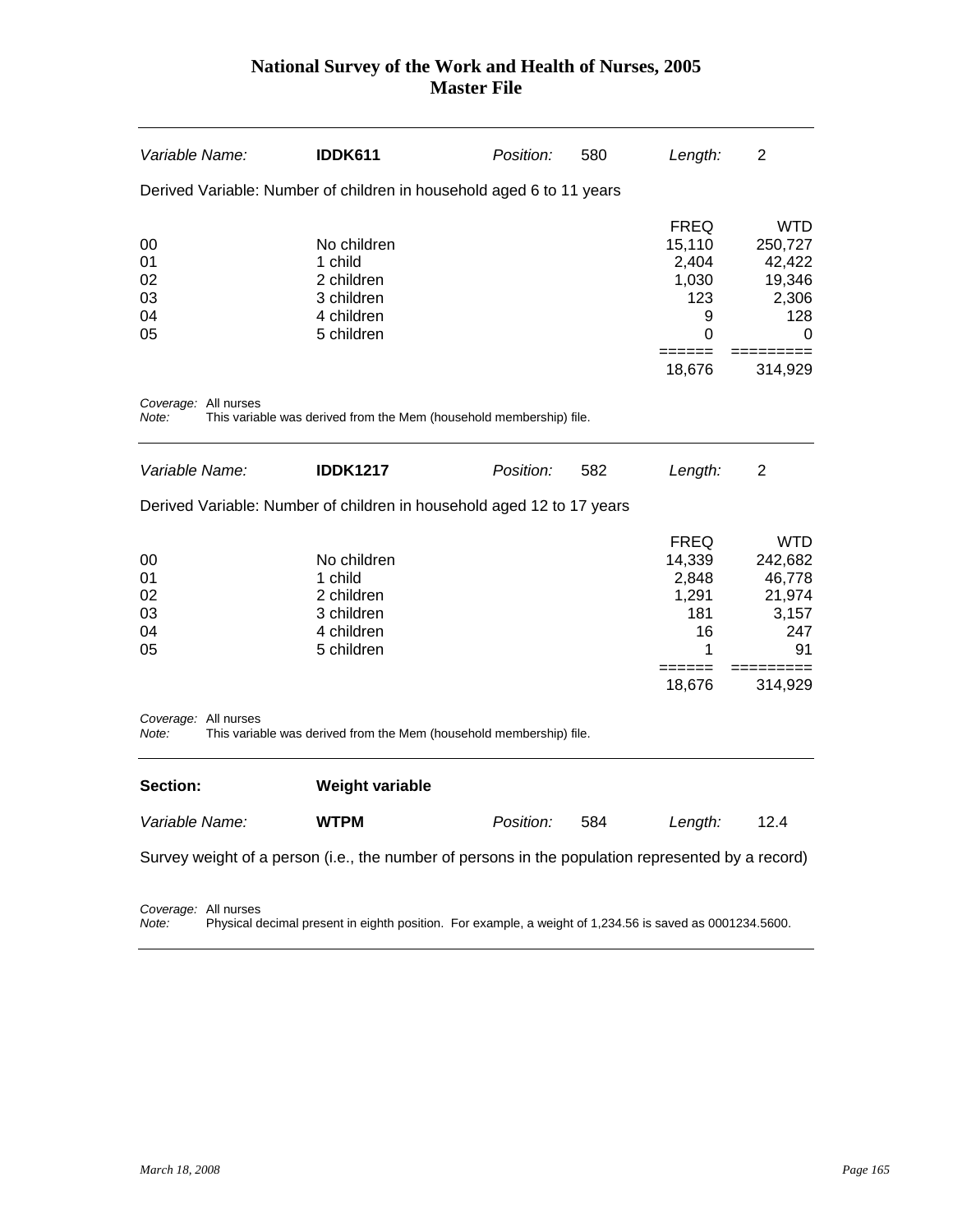### **INDEX**

### $\mathsf{A}$

| C |  |
|---|--|
|   |  |
|   |  |
|   |  |
|   |  |
|   |  |
|   |  |
|   |  |
|   |  |
|   |  |
|   |  |
|   |  |
|   |  |
|   |  |
|   |  |
|   |  |
|   |  |
|   |  |
|   |  |
|   |  |
|   |  |

| D   |  |
|-----|--|
|     |  |
|     |  |
| 125 |  |
|     |  |
|     |  |
|     |  |
| 126 |  |
|     |  |
|     |  |
|     |  |
|     |  |
|     |  |
|     |  |
|     |  |
|     |  |
|     |  |
|     |  |
|     |  |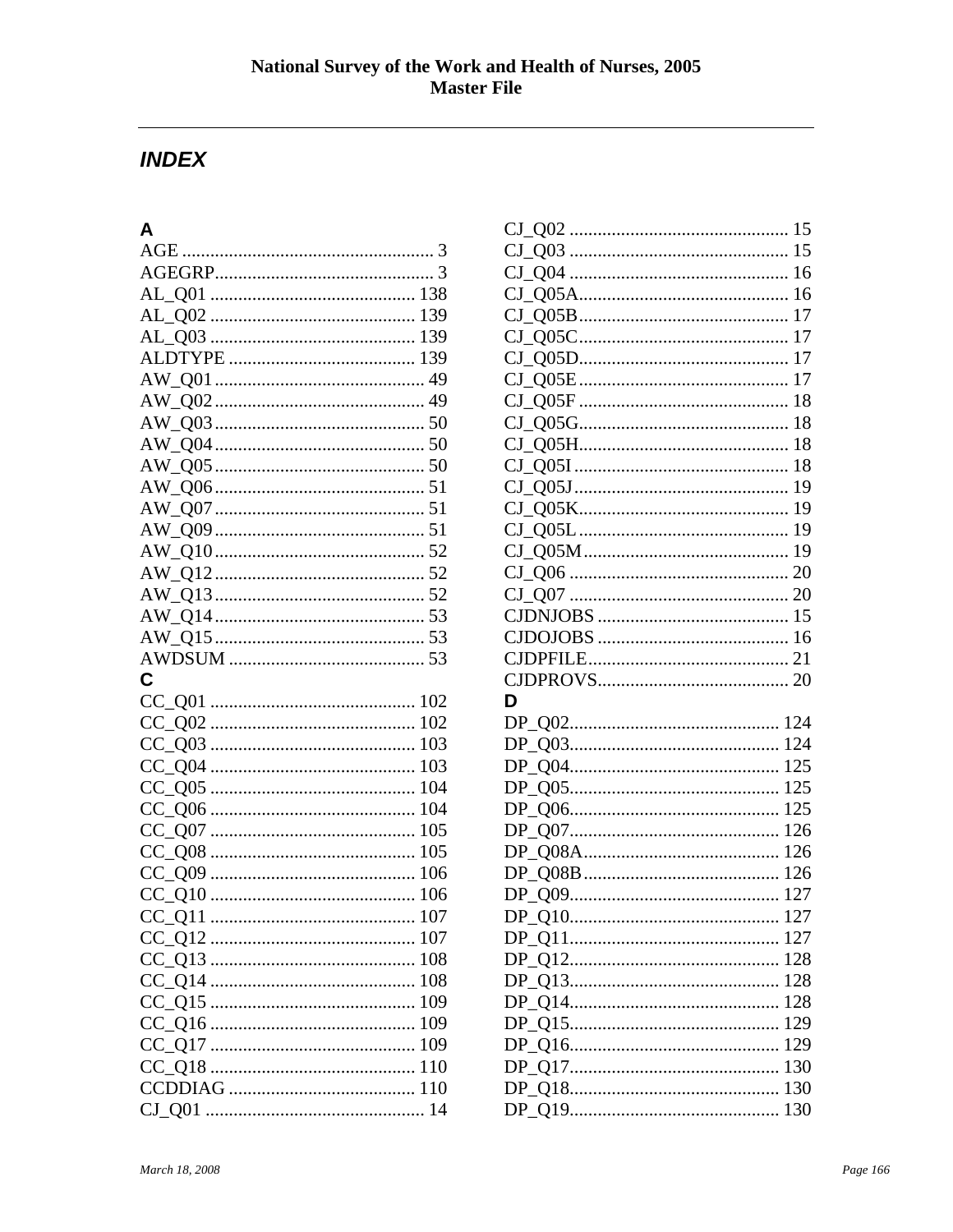| F |  |
|---|--|
|   |  |
|   |  |
|   |  |
|   |  |
|   |  |
|   |  |
|   |  |
|   |  |
|   |  |
|   |  |
|   |  |
|   |  |
|   |  |
|   |  |
|   |  |
|   |  |
|   |  |
|   |  |
|   |  |
|   |  |
|   |  |
|   |  |
|   |  |
|   |  |
|   |  |
|   |  |
|   |  |
|   |  |
|   |  |
|   |  |
|   |  |
|   |  |

| G |  |
|---|--|
|   |  |
|   |  |
|   |  |
|   |  |
| н |  |
|   |  |
|   |  |
|   |  |
|   |  |
|   |  |
|   |  |
|   |  |
|   |  |
|   |  |
|   |  |
|   |  |
|   |  |
|   |  |
|   |  |
|   |  |
|   |  |
|   |  |
|   |  |
|   |  |
|   |  |
|   |  |
|   |  |
|   |  |
|   |  |
|   |  |
|   |  |
|   |  |
|   |  |
|   |  |
|   |  |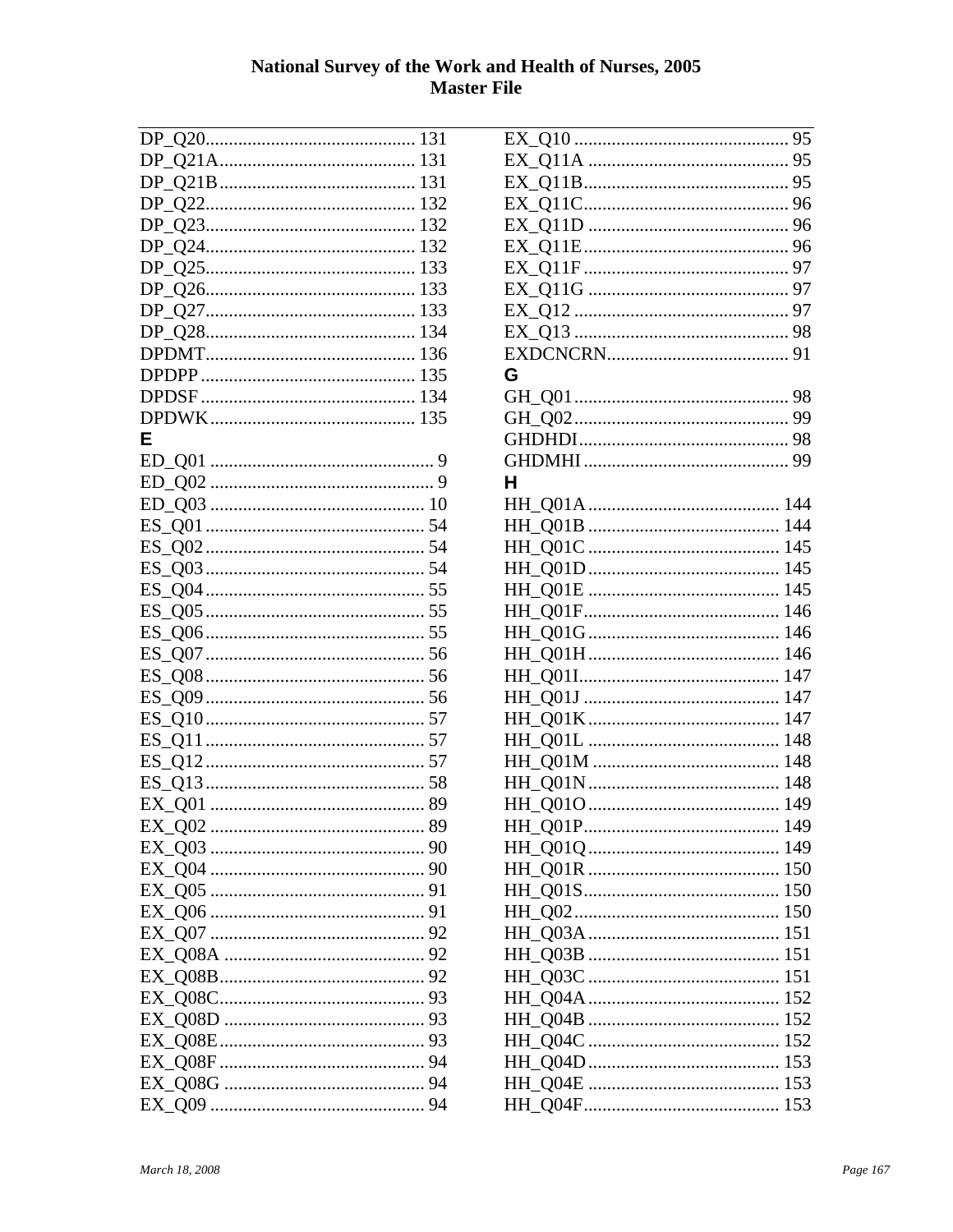| ı |  |
|---|--|
|   |  |
|   |  |
|   |  |
|   |  |
|   |  |
|   |  |
|   |  |
|   |  |
|   |  |
|   |  |
|   |  |
|   |  |
|   |  |
|   |  |
|   |  |
|   |  |
| J |  |
|   |  |
|   |  |
|   |  |
|   |  |
|   |  |
|   |  |
|   |  |
|   |  |
|   |  |
|   |  |
|   |  |
|   |  |
|   |  |
|   |  |
|   |  |
|   |  |
|   |  |
|   |  |
|   |  |
|   |  |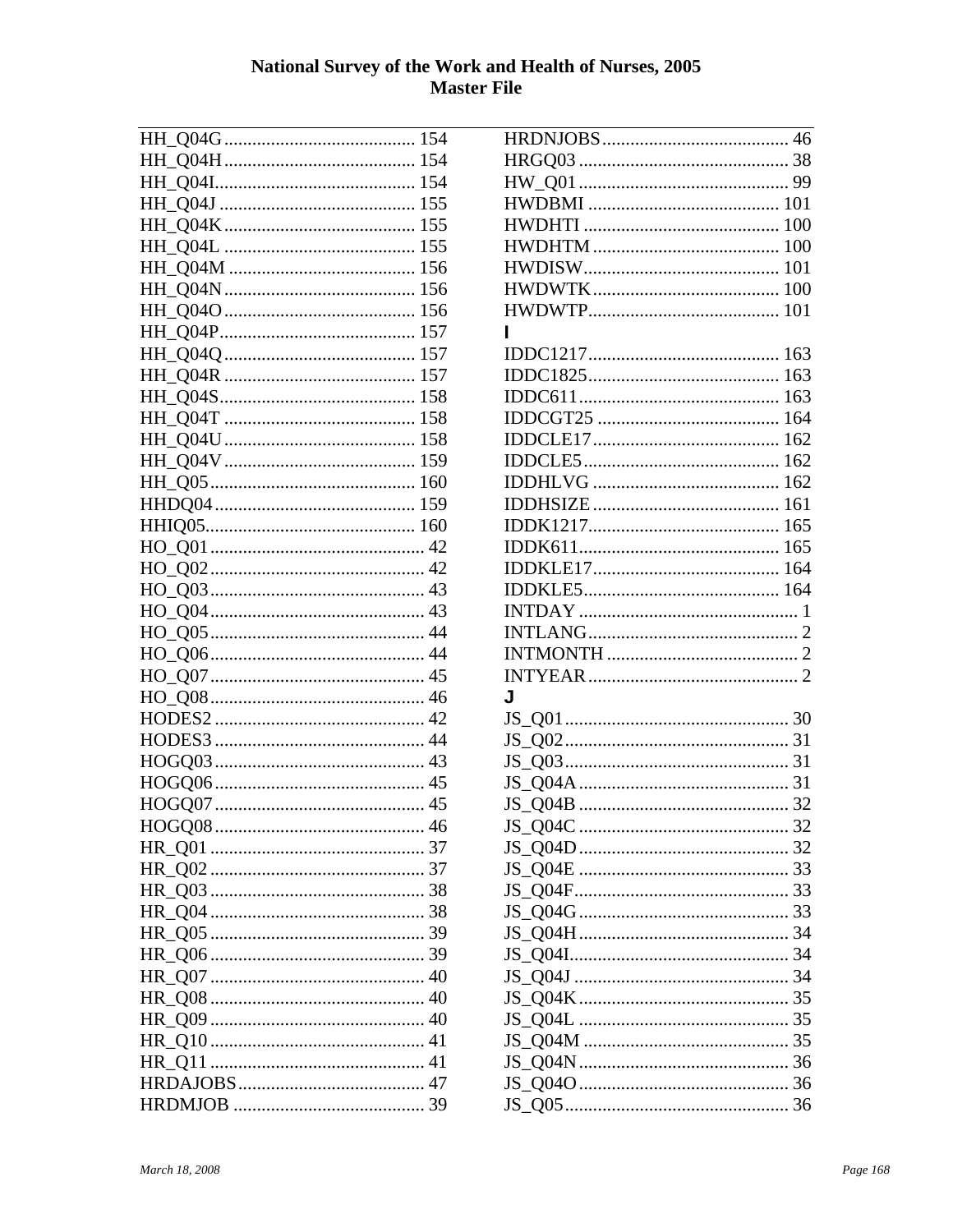| м |
|---|
|   |
|   |
|   |
|   |
|   |
|   |
|   |
|   |
|   |
|   |
|   |
|   |
|   |
|   |
|   |
|   |
|   |
|   |
|   |
|   |
|   |
|   |
|   |
|   |
|   |
|   |
|   |
|   |
|   |
|   |
|   |
|   |
|   |
| N |
|   |
|   |
|   |
|   |
|   |
|   |
|   |
|   |
|   |
|   |
|   |

| Р       |
|---------|
|         |
|         |
|         |
|         |
|         |
|         |
|         |
|         |
|         |
|         |
|         |
|         |
|         |
|         |
|         |
|         |
|         |
|         |
|         |
|         |
|         |
|         |
|         |
|         |
|         |
|         |
|         |
|         |
|         |
| PQ_Q09C |
|         |
|         |
|         |
|         |
|         |
|         |
|         |
|         |
|         |
|         |
|         |
|         |
|         |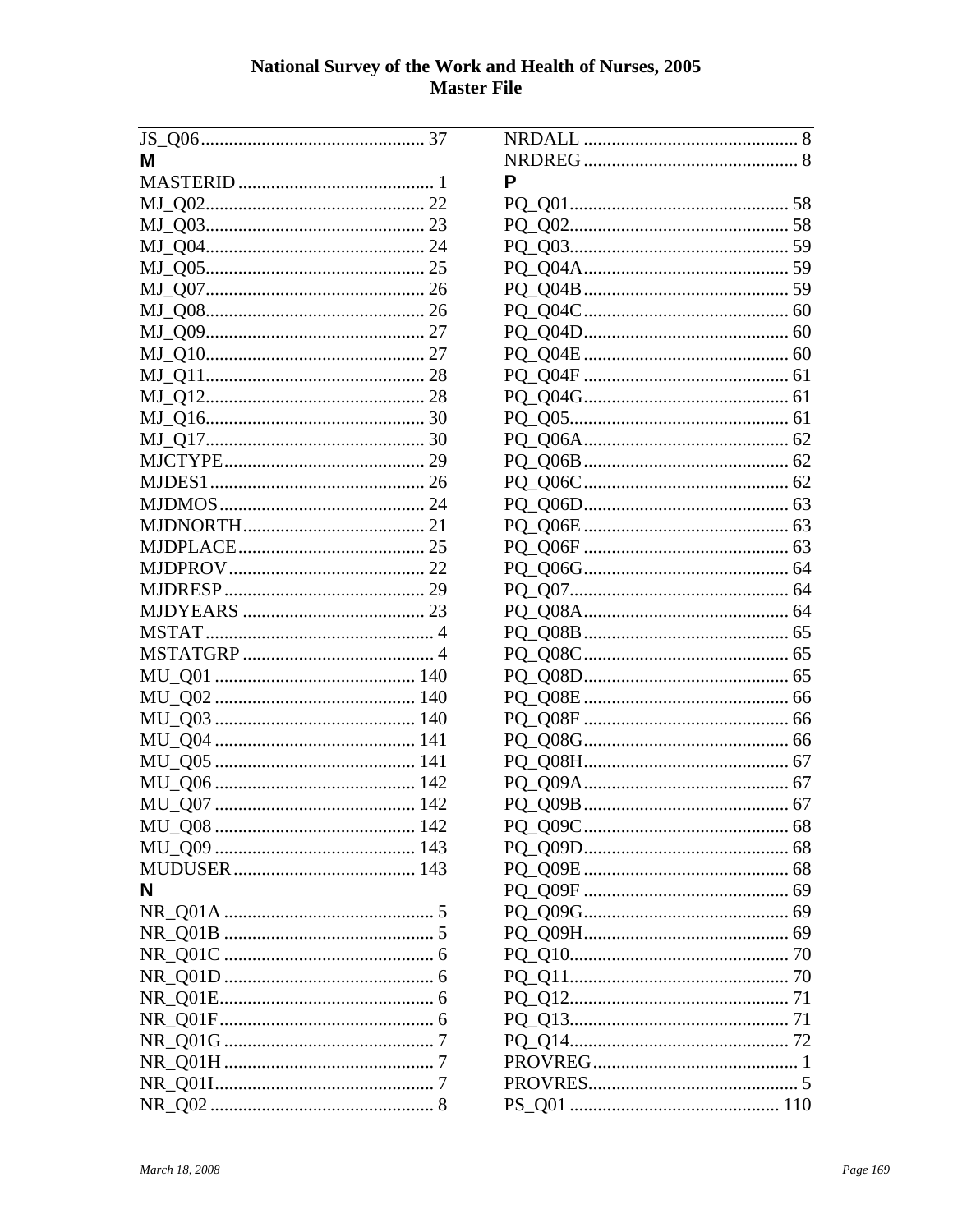| R  |
|----|
|    |
|    |
|    |
|    |
|    |
|    |
|    |
|    |
|    |
|    |
|    |
| S  |
|    |
|    |
|    |
|    |
|    |
|    |
| W  |
| 72 |
|    |
|    |
|    |
|    |
|    |
|    |
|    |
|    |
|    |
|    |
|    |
|    |